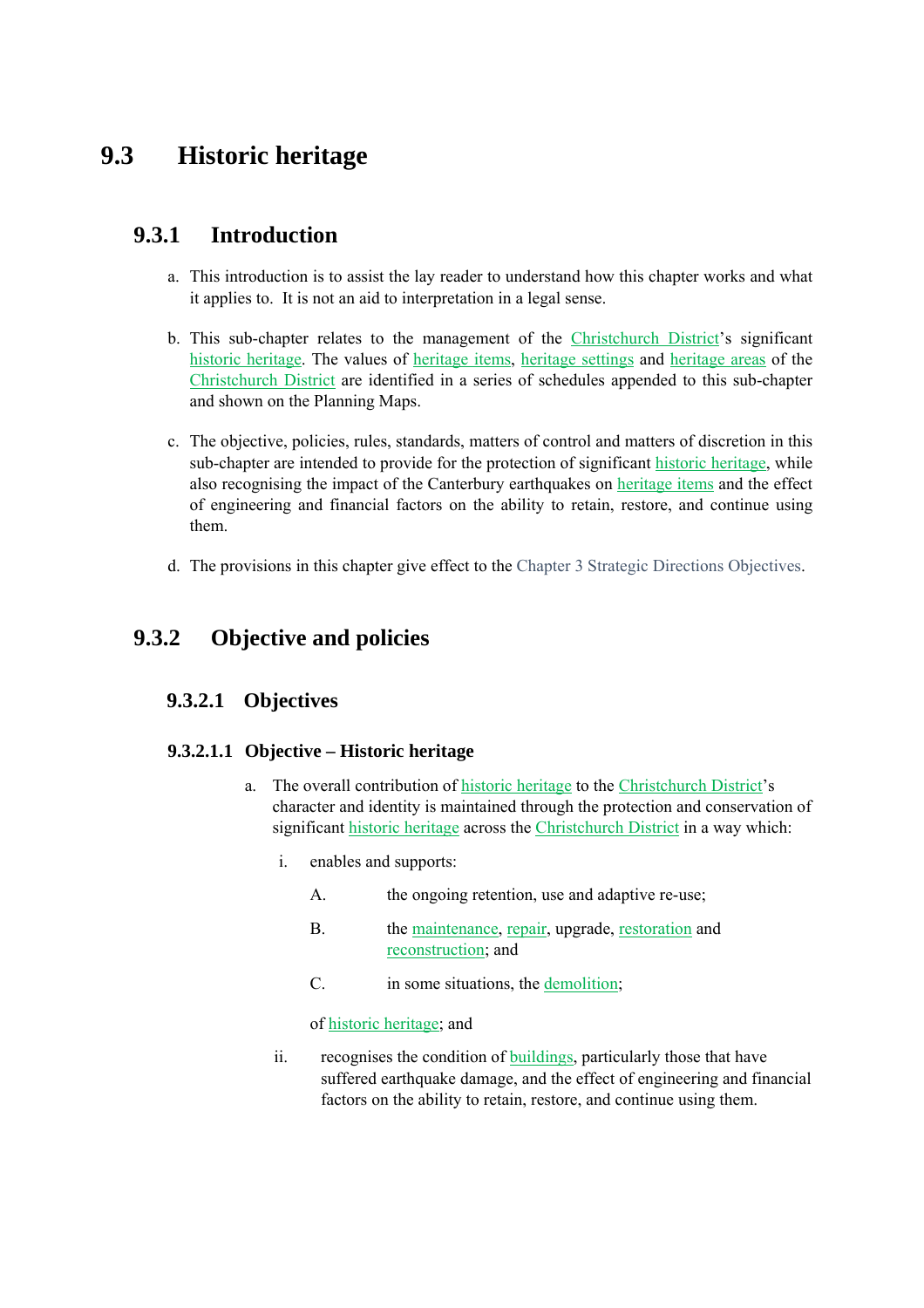### **9.3.2.2 Policies**

### **9.3.2.2.1 Policy – Identification and assessment of historic heritage for scheduling in the District Plan**

- a. Identify historic heritage throughout the Christchurch District which represents cultural and historic themes and activities of importance to the Christchurch District, and assess their heritage values for significance in accordance with the criteria set out in Appendix 9.3.5.1.
- b. Assess the identified historic heritage in order to determine whether each qualifies as 'Significant' or 'Highly Significant' according to the following:
	- i. to be categorised as meeting the level of 'Significant' (Group 2), the historic heritage shall:
		- A. meet at least one of the heritage values in Appendix 9.3.7.1 at a significant or highly significant level; and
		- B. be of significance to the Christchurch District (and may also be of significance nationally or internationally), because it conveys aspects of the Christchurch District's cultural and historical themes and activities, and thereby contributes to the Christchurch District's sense of place and identity; and
		- C. have a moderate degree of authenticity (based on physical and documentary evidence) to justify that it is of significance to the Christchurch District; and
		- D. have a moderate degree of integrity (based on how whole or intact it is) to clearly demonstrate that it is of significance to the Christchurch District.
	- ii. to be categorised as meeting the level of 'Highly Significant' (Group 1), the historic heritage shall:
		- A. meet at least one of the heritage values in Appendix 9.3.7.1 at a highly significant level; and
		- B. be of high overall significance to the Christchurch District (and may also be of significance nationally or internationally), because it conveys important aspects of the Christchurch District's cultural and historical themes and activities, and thereby makes a strong contribution to the Christchurch District's sense of place and identity; and
		- C. have a high degree of authenticity (based on physical and documentary evidence); and
		- D. have a high degree of integrity (particularly whole or intact heritage fabric and heritage values).
- c. Schedule significant historic heritage as heritage items and heritage settings where each of the following are met: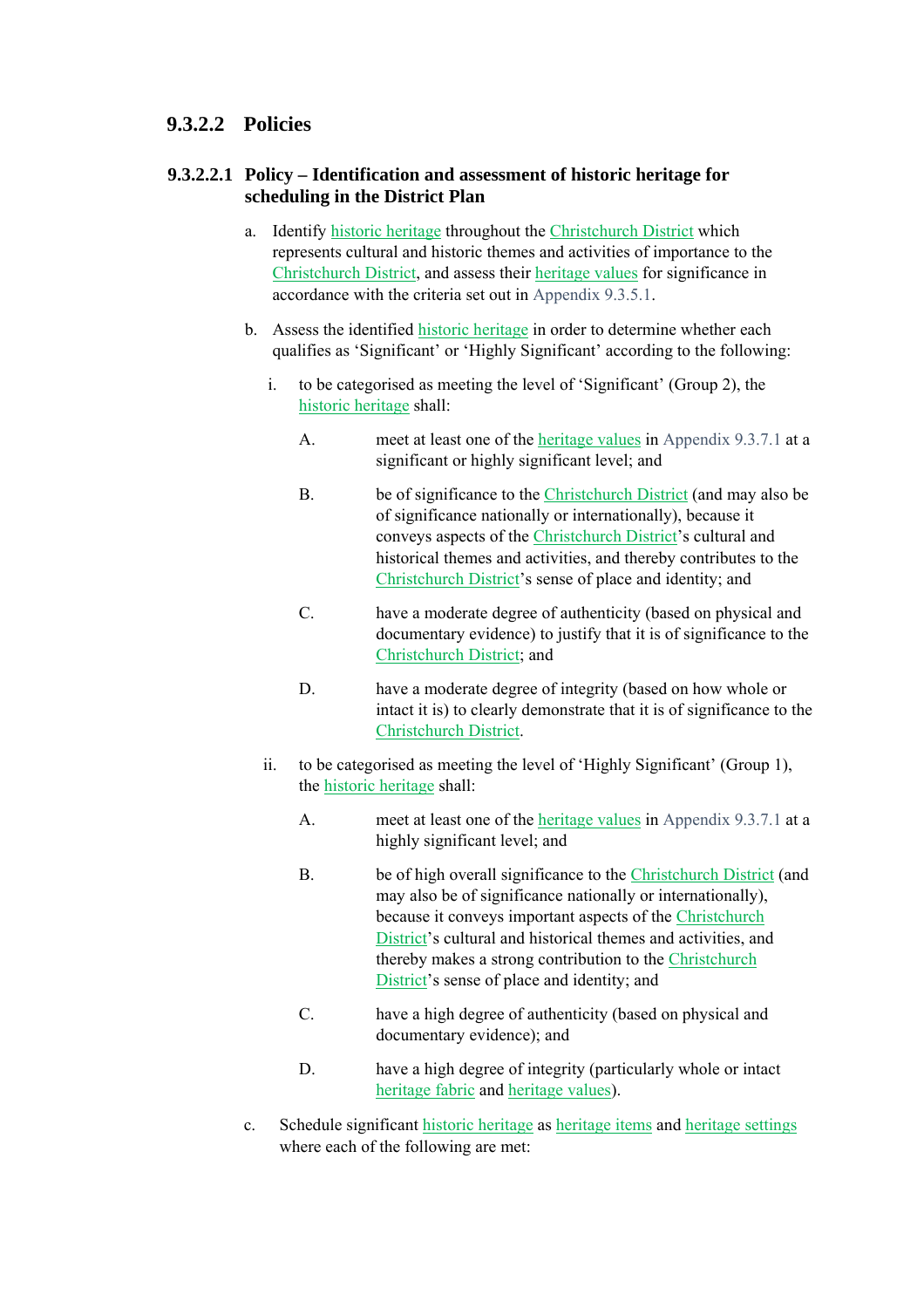- i. the thresholds for Significant (Group 2) or Highly Significant (Group 1) as outlined in Policy 9.3.2.2.1 b(i) or (ii) are met; and
- ii. in the case of interior heritage fabric, it is specifically identified in the schedule;

#### unless

- iii. the physical condition of the heritage item, and any restoration, reconstruction, maintenance, repair or upgrade work would result in the heritage values and integrity of the heritage item being compromised to the extent that it would no longer retain its heritage significance; and/or
- iv. there are engineering and financial factors related to the physical condition of the heritage item that would make it unreasonable or inappropriate to schedule the heritage item.

### **9.3.2.2.2 Policy – Heritage areas**

- a. Identify groups of related historic heritage within a geographical area which represent important aspects of the Christchurch District's cultural and historic themes and activities and assess them for significance and their relationship to one another according to:
	- i. the matters set out in Policy 9.3.2.2.1; and
	- ii. the extent to which the area is a comprehensive, collective and integrated place.
- b. Schedule historic heritage areas that have been assessed as significant in accordance with Policy 9.3.2.2.2(a).

#### **9.3.2.2.3 Policy – Management of scheduled historic heritage**

- a. Manage the effects of subdivision, use and development on the heritage items, heritage settings and heritage areas scheduled in Appendix 9.3.7.2 and 9.3.7.3 in a way that:
	- i. provides for the ongoing use and adaptive reuse of scheduled historic heritage in a manner that is sensitive to their heritage values while recognising the need for works to be undertaken to accommodate their long term retention, use and sensitive modernisation and the associated engineering and financial factors;
	- ii. recognises the need for a flexible approach to heritage management, with particular regard to enabling repairs, heritage investigative and temporary works, heritage upgrade works to meet building code requirements, restoration and reconstruction, in a manner which is sensitive to the heritage values of the scheduled historic heritage; and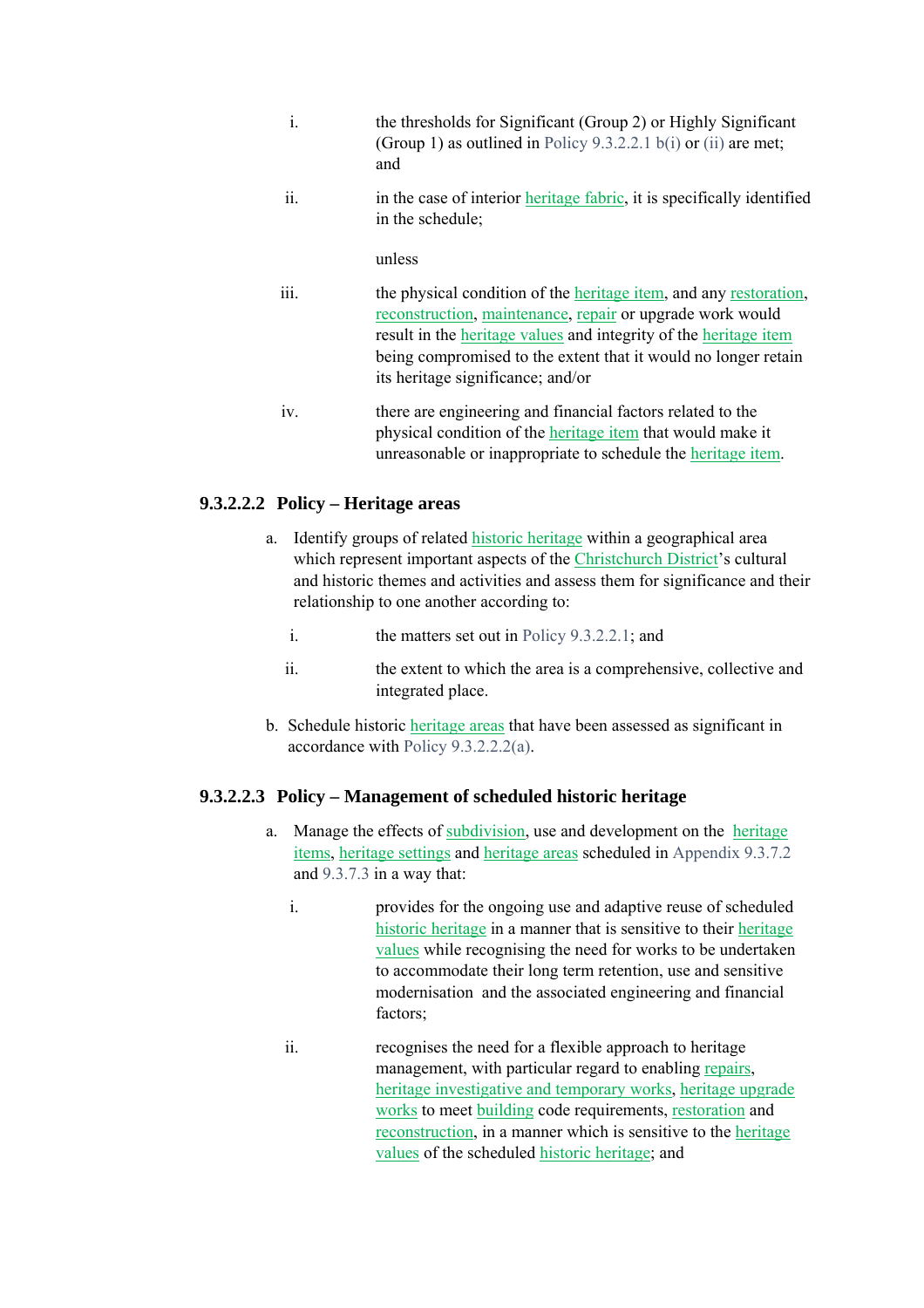- iii. subject to i. and ii., protects their particular heritage values from inappropriate subdivision, use and development.
- b. Undertake any work on heritage items and heritage settings scheduled in Appendix 9.3.7.2 in accordance with the following principles:
	- i. focus any changes to those parts of the heritage items or heritage settings, which have more potential to accommodate change (other than where works are undertaken as a result of damage), recognising that heritage settings and Significant (Group 2) heritage items are potentially capable of accommodating a greater degree of change than Highly Significant (Group 1) heritage items;
	- ii. conserve, and wherever possible enhance, the authenticity and integrity of heritage items and heritage settings, particularly in the case of Highly Significant (Group 1) heritage items and heritage settings;
	- iii. iii. identify, minimise and manage risks or threats to the structural integrity of the heritage item and the heritage values of the heritage item, including from natural hazards;
	- iv. document the material changes to the heritage item and heritage setting;
	- v. be reversible wherever practicable (other than where works are undertaken as a result of damage); and
	- vi. distinguish between new work and existing heritage fabric in a manner that is sensitive to the heritage values.

#### **9.3.2.2.4 Policy – Archaeological sites**

a. Assist Heritage New Zealand Pouhere Taonga in the identification and protection of archaeological sites.

#### **9.3.2.2.5 Policy – Ongoing use of heritage items and heritage settings**

- a. Provide for the ongoing use and adaptive re-use of heritage items and heritage settings scheduled in Appendix 9.3.7.2 (in accordance with Policy 9.3.2.2.3), including the following:
	- i. repairs and maintenance;
	- ii. temporary activities;
	- iii. specific exemptions to zone and transport rules to provide for the establishment of a wider range of activities;
	- iv. alterations, restoration, reconstruction and heritage upgrade works to heritage items, including seismic, fire and access upgrades;
	- v. signs on heritage items and within heritage settings; and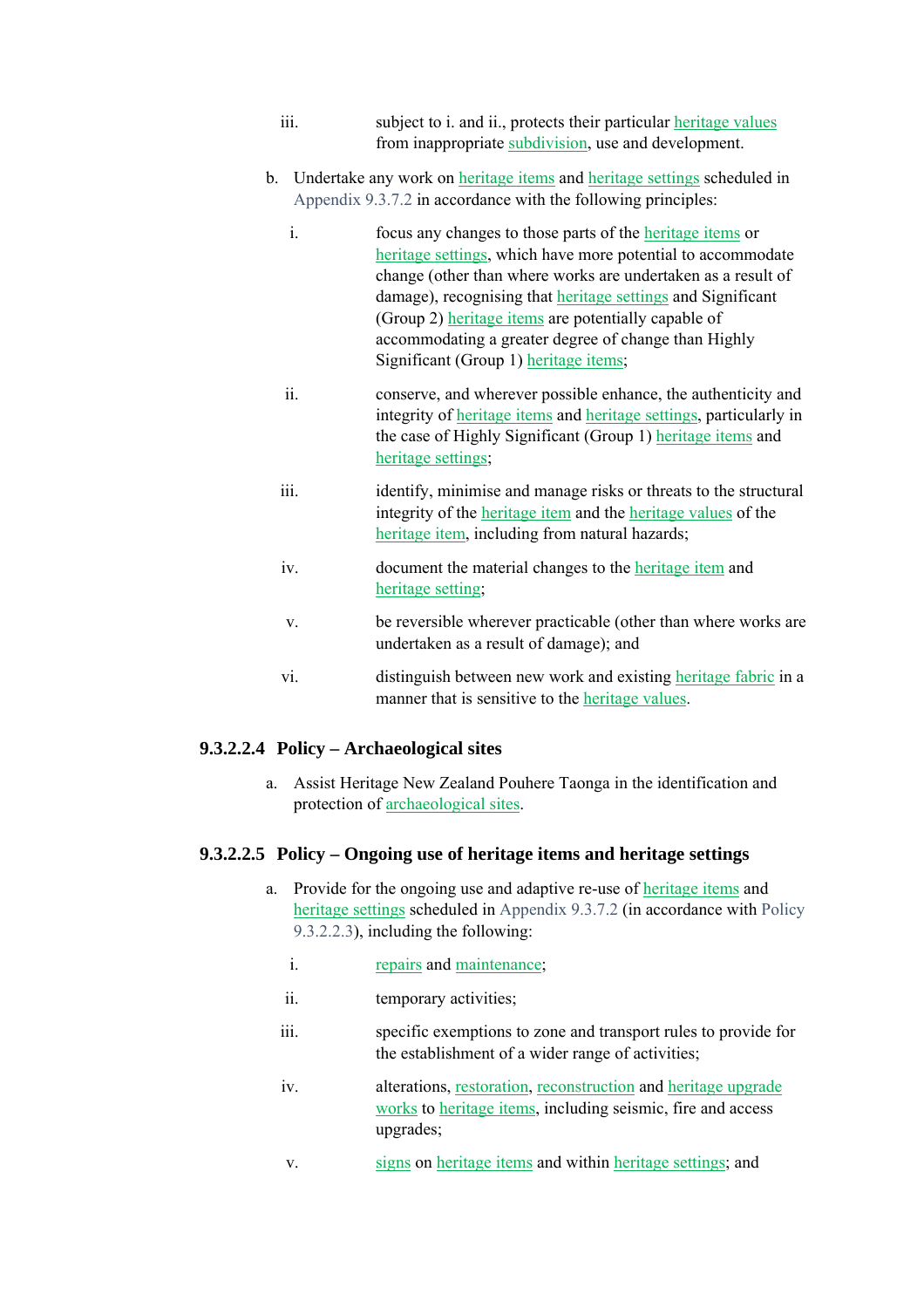vi. new buildings in heritage settings.

#### **9.3.2.2.6 Policy – Relocation of heritage items within and beyond heritage settings**

- a. Provide for the relocation of a heritage item within its heritage setting scheduled in Appendix 9.3.7.2, where the relocation will maintain the heritage significance of the heritage item.
- b. Protect a heritage item from relocation beyond its heritage setting, except:
	- i. when alternatives which retain the item within its heritage setting have been explored, and relocation is demonstrated to be the only reasonable option to provide for the retention and ongoing viable use, including adaptive re-use of the heritage item and maintaining heritage significance; and
	- ii. where the location provides a setting compatible with the item's heritage value.

#### **9.3.2.2.7 Policy – Utilities**

a. Ensure that utilities, where they are required by their locational, technical or operational requirements to be located within, or on, a heritage item or heritage setting scheduled in Appendix 9.3.7.2 are appropriately designed, located and installed to maintain, as far as practicable, the particular heritage values of that heritage item or heritage setting.

#### **9.3.2.2.8 Policy – Demolition of heritage items**

- a. When considering the appropriateness of the demolition of a heritage item scheduled in Appendix 9.3.7.2 have regard to the following matters:
	- i. whether there is a threat to life and/or property for which interim protection measures would not remove that threat;
	- ii. whether the extent of the work required to retain and/or repair the heritage item is of such a scale that the heritage values and integrity of the heritage item would be significantly compromised;
	- iii. whether the costs to retain the heritage item (particularly as a result of damage) would be unreasonable;
	- iv. the ability to retain the overall heritage values and significance of the heritage item through a reduced degree of demolition; and
	- v. the level of significance of the heritage item.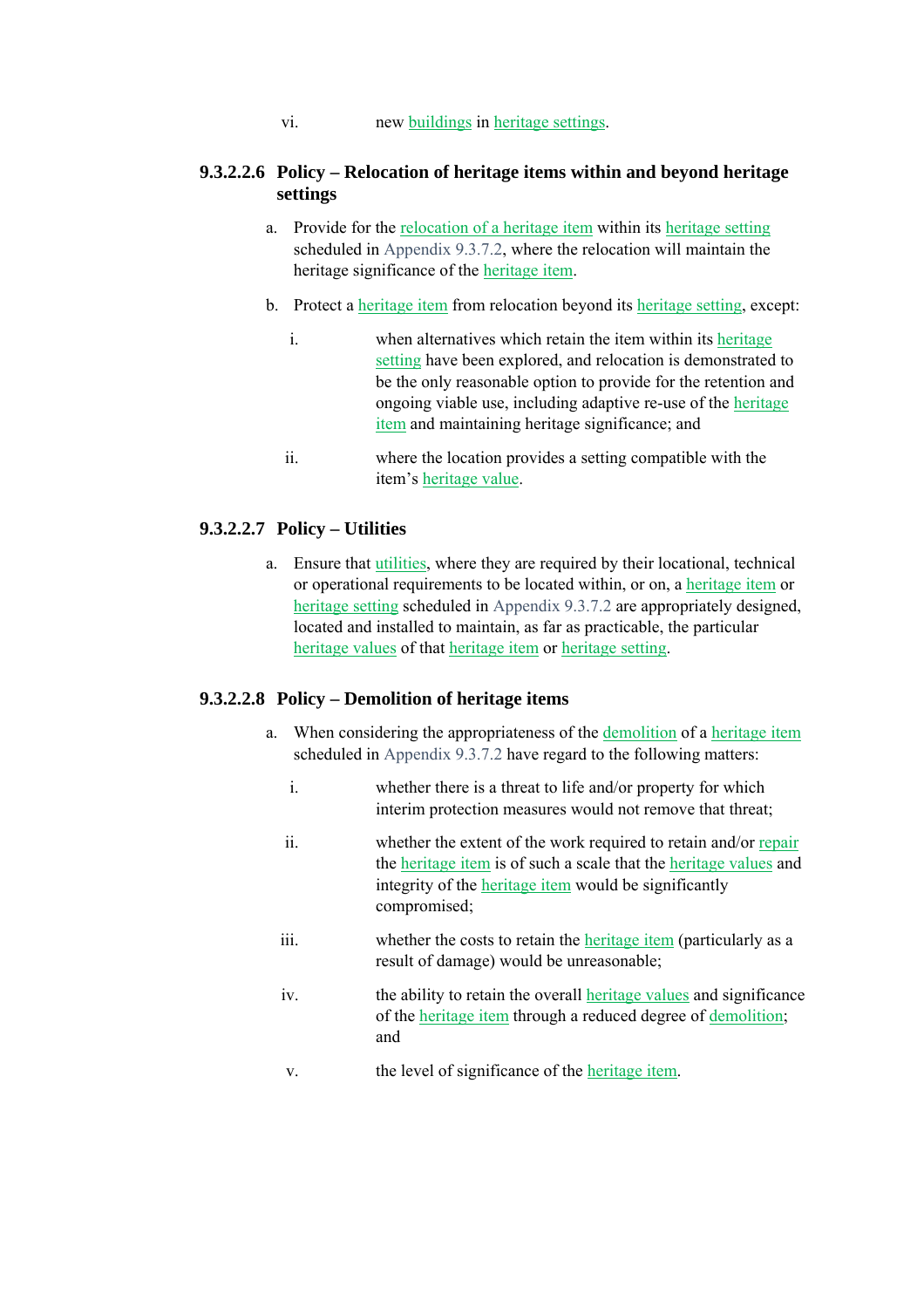#### **9.3.2.2.9 Policy – Awareness and education of historic heritage**

- a. Enhance the community's awareness and understanding of the values of historic heritage, including sites of Ngāi Tahu cultural significance, through education initiatives.
- b. Promote the use of conservation plans.

#### **9.3.2.2.10 Policy – Incentives and assistance for historic heritage**

a. Provide incentives (including financial incentives) and technical advice to assist in achieving the retention, conservation and ongoing use of historic heritage, including earthquake repairs and seismic strengthening, in recognition of the public good value of heritage to the community.

#### **9.3.2.2.11 Policy – Future Work Programme**

a. The Council will facilitate further identification and assessment of heritage items, including interior heritage fabric, heritage settings and heritage areas for inclusion in the District Plan over time.

### **9.3.3 How to interpret and apply the rules**

- a. These rules apply to heritage items and heritage settings scheduled in Appendix 9.3.7.2 – Schedule of Significant Historic Heritage as Highly Significant (Group 1) and Significant (Group 2), and heritage areas.
- b. The Planning Maps identify sites that contain a heritage item and heritage setting, and heritage areas. Reference should also be made to:
	- i. Appendix 9.3.7.2 Schedule of Significant Historic Heritage;
	- ii. Appendix 9.3.7.3 Schedule of Heritage Areas;
	- iii. Appendix 9.3.7.7 The Heritage Aerial Maps.
	- c. Appendix 9.3.5.2 Schedule of Significant Historic Heritage contains the heritage item(s) which have met the significance threshold and their associated heritage setting. Where the heritage item is an area of open space, this is stated in the schedule in Appendix 9.3.7.2. Where the interior of a heritage item is specifically scheduled this is stated in Appendix 9.3.7.2, with the specific interior heritage fabric protected for that heritage item described in the Register of Interior Heritage Fabric which is a document incorporated by reference in this District Plan.
	- d. The Heritage Aerial Maps Heritage Items and Heritage Settings show an outline of each heritage item. The heritage item outline (solid line) shows the extent of the roofline and the footprint of the parts or whole of the features contained within the heritage item. The Heritage Aerial Maps also show the extent of the associated settings (dotted line), which do not always follow cadastral boundaries. Some open spaces contain multiple individual heritage items and settings and have status as a heritage item in their own right. Where scheduled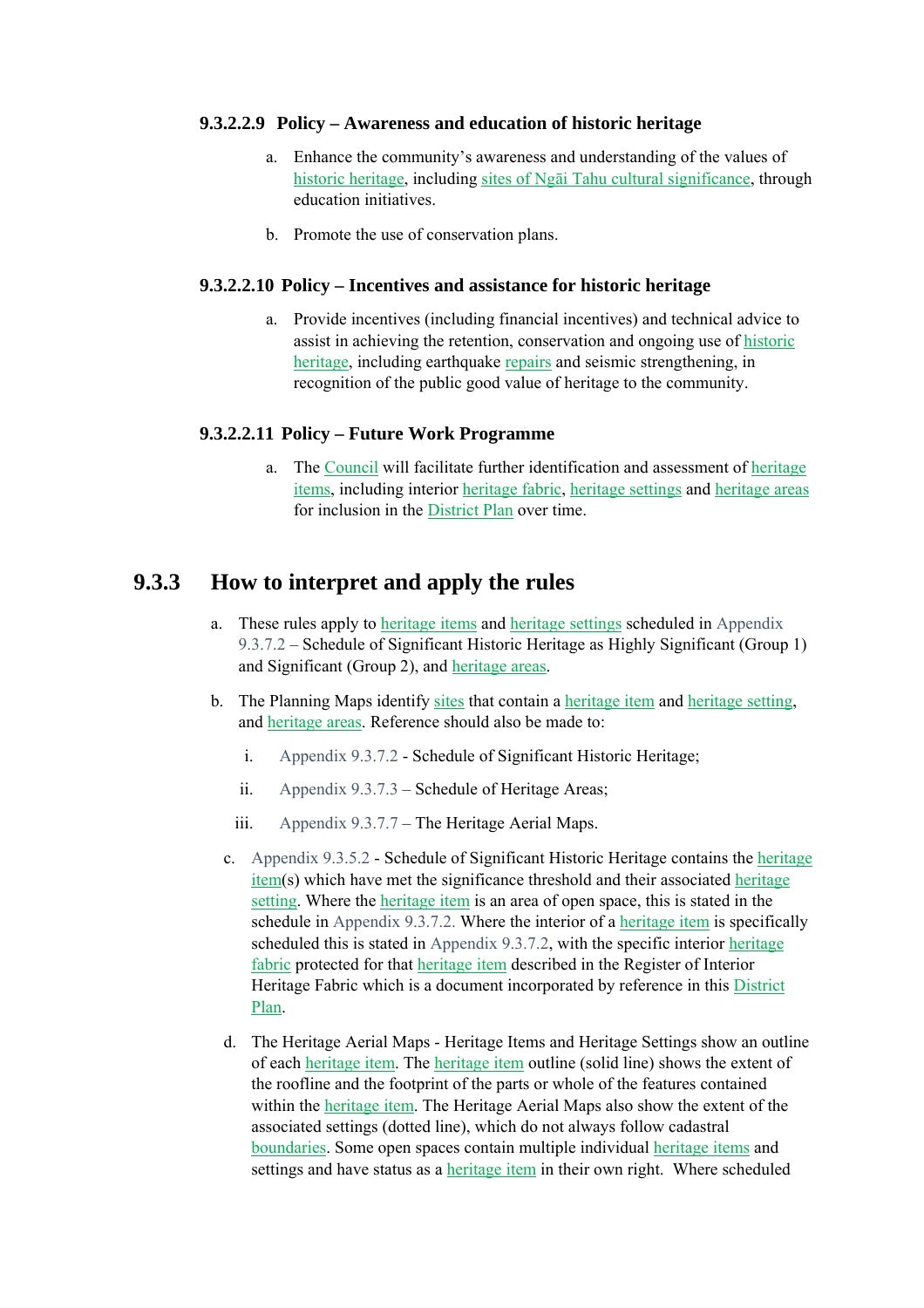heritage items are located together and have related heritage values they are grouped with a collective name in Appendix 9.3.7.2 – Schedule of Significant Historic Heritage.

- e. The rules that apply to heritage items and heritage settings scheduled in Appendix 9.3.7.2 are contained in the activity status tables (including activity specific standards) in Rules 9.3.4.1.1 to 9.3.4.1.6.
- f. Activities within heritage items, heritage settings and heritage areas scheduled in Appendix 9.3.7.2 and 9.3.7.3 are also subject to the:
	- i. rules contained in other sub-chapters of Chapter 9 Natural and Cultural Heritage;
	- ii. rules in the relevant zone chapters; and
	- iii. activity status tables, rules and standards in the following chapters (unless stated otherwise below):
		- 4 Hazardous Substances and Contaminated Land
		- 5 Natural Hazards;
		- 6 General Rules and Procedures;
		- 7 Transport;
		- 8 Subdivision, Development and Earthworks;
		- 10 Designations and Heritage Orders; and
		- 11 Utilities and Energy.
- g. Specific exemptions to zone and transport rules to enable a wider range of activities to establish within scheduled heritage items and heritage settings are identified in Appendix 9.3.7.4. These specific exemptions only apply where:
	- i. the <u>heritage item</u> is retained in situ; or
	- ii. resource consent has been granted for relocation of the heritage item within its heritage setting.
- h. For signage on heritage items and in heritage settings scheduled in Appendix 9.3.7.2 the rules in Chapter 6 apply, except as expressly stated under Rule 9.3.4.1.1 P6 and Rule 9.3.4.1.3 RD7.
- i. Activities are permitted in heritage settings scheduled in Appendix 9.3.7.2 (subject to other rules in this Plan), except for new buildings in heritage settings (Rule 9.3.4.1.3 RD2) and temporary structures and signage in heritage settings (Rule 9.3.4.1.1, P5 and P6).
- j. The rules that relate to utilities within or on heritage items or heritage settings can be found in Chapter 11 Utilities and Energy. The rules in Sub-chapter 9.3 do not apply to utilities, other than the matters of discretion in Rule 9.3.6.
- k. The rules in Chapter 11 that relate to heritage items or heritage settings shall not apply to works undertaken to electrical equipment located within heritage items in the Appendix 9.3.5.2 - Schedule of Significant Historic Heritage as heritage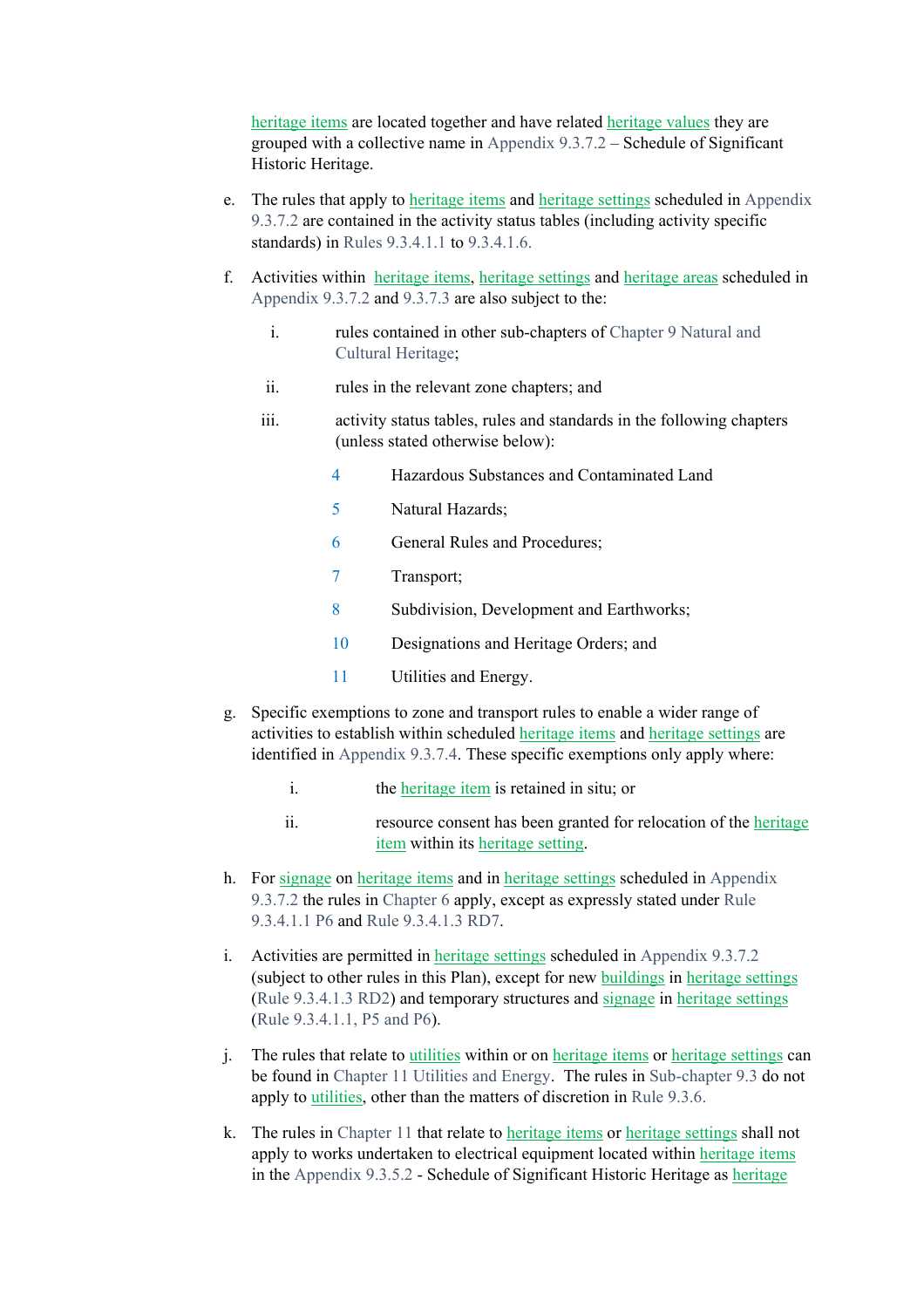item numbers (HIDs) 201, 207, 489, 544, 600 and 624, where such works are associated with the replacement, repair, maintenance and minor upgrading of the electricity distribution network.

- l. The rules in Chapter 11 that relate to heritage items shall not apply to the Hagley Park heritage item (1395), other than to heritage items and heritage settings individually scheduled in the Schedule of Significant Historic Heritage in Appendix 9.3.7.2.
- m. The following exemptions apply in relation to Rule 9.3.4.1 Activity Status Tables:
	- i. For the Annandale Woodshed heritage setting (12 Starvation Gully Road) Rule 9.3.4.1.3 RD1 and RD2 shall not apply to the modification of, or new stockyards within, the heritage setting shown on Heritage Aerial Map 476.
	- ii. For the Elmwood Park heritage item, the rules for heritage items shall not apply to the hatched area shown on the Heritage Aerial Map 672.
	- iii. For the Hagley Park heritage item (HID 1395) as identified on the Planning Maps and in Appendix 9.3.5.2, the rules for heritage items shall not apply to Hagley Park other than to heritage items and heritage settings within Hagley Park individually scheduled in Appendix 9.3.7.2.
- n. The matters of discretion for the Akaroa Heritage Area (HA1) in Rule 9.3.6.3 apply when triggered by a rule in the zone chapter.
- o. The Council maintains a record of information held in relation to scheduled historic heritage in the form of a Heritage Statement of Significance (HSOS). A copy of the relevant HSOS can be accessed via the electronic plan though a link from the heritage item number in Appendix 9.3.7.2 – Schedule of Significant Historic Heritage or a hard copy can be requested from the Council. The HSOS does not form part of the plan, and is simply a ready reference tool recording information known to the Council that supported the RMA s32 evaluation for the Chapter. The HSOS may be updated by the Council from time to time, if further information becomes available.

#### Advice note:

- 1. Reference should also be made to other applicable legislation and requirements including the following:
	- a. The Building Act and Building Code;
	- b. The Heritage New Zealand Pouhere Taonga Act 2014 in relation to any modification or destruction of archaeological sites;
	- c. In relation to crematoria and cemeteries, work involving monuments may also require a Monumental Work Permit from the Council; and
	- d. Any work affecting heritage items and heritage settings scheduled in Appendix 9.3.7.2 which may be subject to heritage orders are required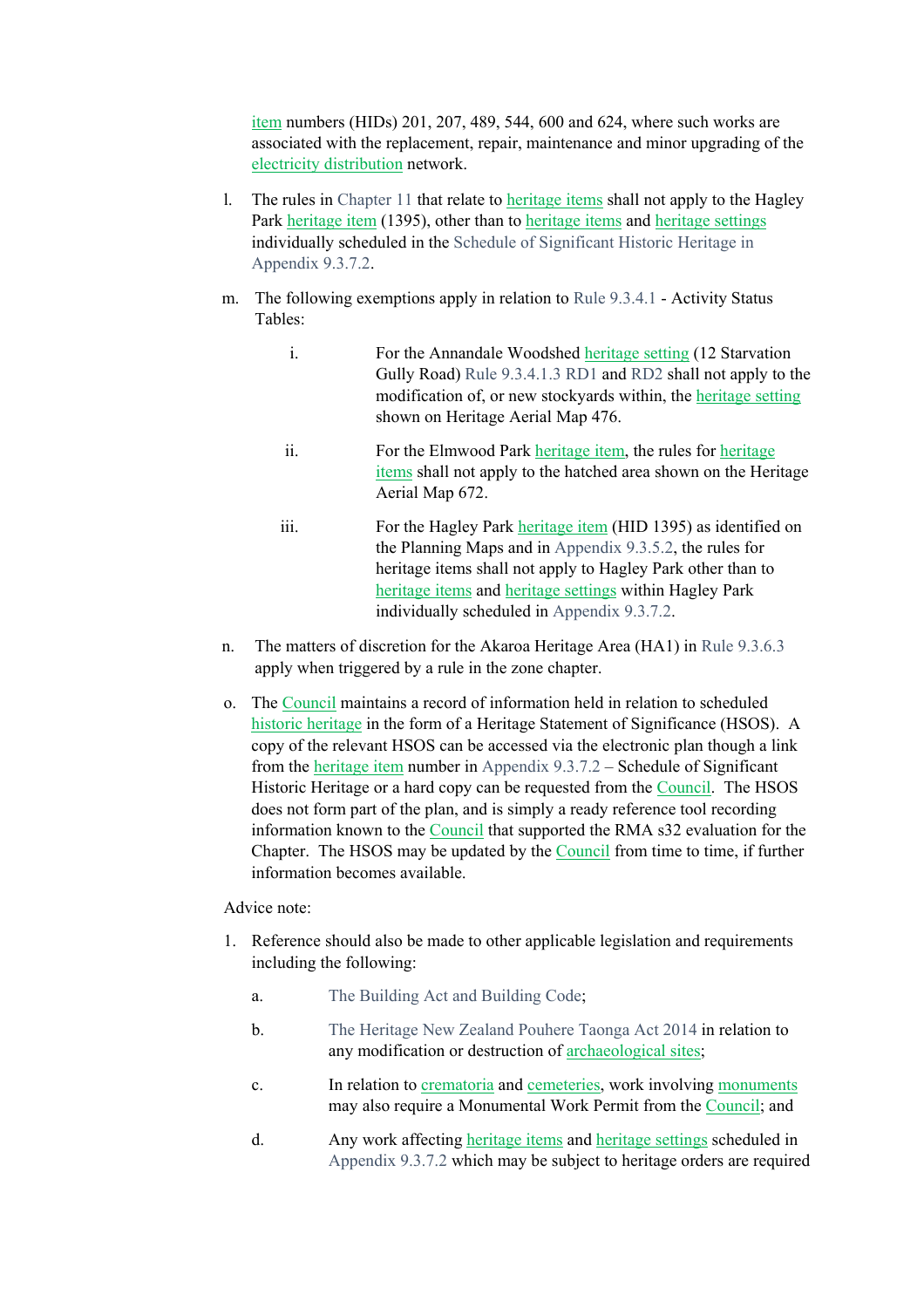to comply with the separate procedures specified in Part 8 of the Resource Management Act 1991.

## **9.3.4 Rules – Historic heritage**

### **9.3.4.1 Activity Status Tables**

#### **9.3.4.1.1 Permitted activities**

- a. The following rules apply to heritage items and heritage settings scheduled in Appendix 9.3.7.2 and identified on the Planning Maps.
- b. The activities listed below are permitted activities if they meet the activity specific standards set out in this table.
- c. Activities may also be controlled, restricted discretionary, discretionary, non-complying, or prohibited as specified in Rules 9.3.4.1.2 to 9.3.4.1.6.
- d. The rules in the table below include restrictions on what may be done with heritage fabric. Confirmation that particular fabric is not heritage fabric, and therefore is not subject to those rules/standards, can be obtained by obtaining a certificate in accordance with Appendix 9.3.7.6 - Certification of non-heritage fabric.

|  |  |  |  |  | e. Exemptions relating to this rule can be found in Rule 9.3.3 m. |
|--|--|--|--|--|-------------------------------------------------------------------|
|--|--|--|--|--|-------------------------------------------------------------------|

| <b>Activity</b> |                                 | <b>Activity specific standards</b>                                                                                                                                                                                                                                   |  |  |  |
|-----------------|---------------------------------|----------------------------------------------------------------------------------------------------------------------------------------------------------------------------------------------------------------------------------------------------------------------|--|--|--|
| <b>P1</b>       | Maintenance of a heritage item. | a. Any temporary scaffolding must be erected:                                                                                                                                                                                                                        |  |  |  |
|                 |                                 | i. without fixing to the <b>heritage</b> item (except where this<br>would breach health and safety requirements) and<br>protective material must be used to prevent damaging the<br>surface of the <b>heritage</b> fabric; or                                        |  |  |  |
|                 |                                 | ii. in accordance with the design and/or supervision of a<br>heritage professional and, where the works involve<br>structural changes and the <b>heritage</b> professional is not also<br>a registered architect, a registered architect.                            |  |  |  |
| P <sub>2</sub>  | Repairs to a heritage item.     | The <b>heritage</b> fabric removed is limited to the amount<br>a.<br>necessary to carry out the repairs.                                                                                                                                                             |  |  |  |
|                 |                                 | b. Any repairs shall be undertaken:                                                                                                                                                                                                                                  |  |  |  |
|                 |                                 | i. in accordance with the following:                                                                                                                                                                                                                                 |  |  |  |
|                 |                                 | A. any temporary scaffolding must be erected without<br>fixing to the <b>heritage</b> item (except where this would<br>breach health and safety requirements) and<br>protective material must be used to prevent<br>damaging the surface of the heritage fabric; and |  |  |  |
|                 |                                 | B introduced or new materials and new work shall be<br>identifiable by use of a recognized conservation                                                                                                                                                              |  |  |  |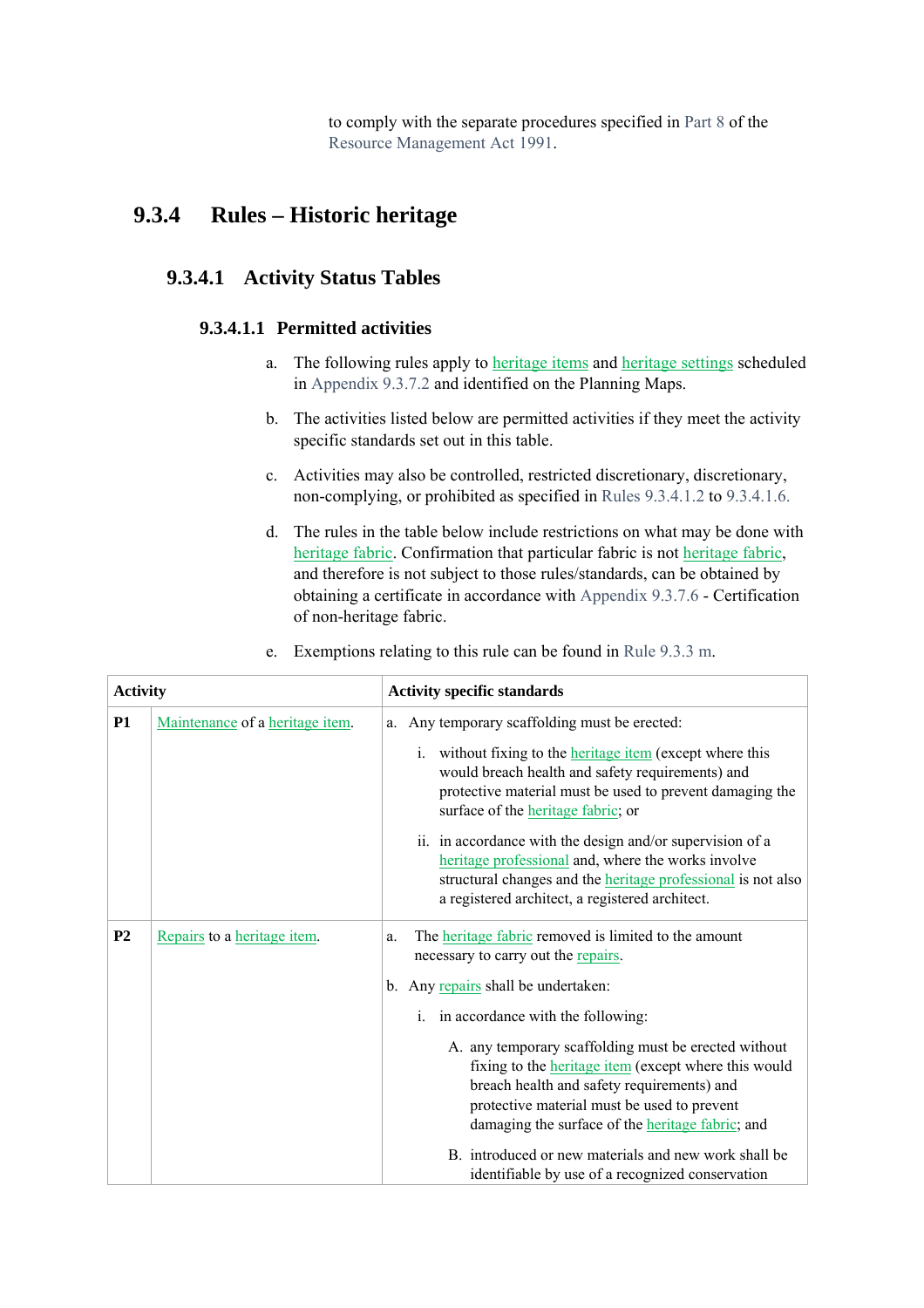| <b>Activity</b> |                                                                                                                                                                                                 | <b>Activity specific standards</b>                                                                                                                                                                                                                                                                                                                                                          |
|-----------------|-------------------------------------------------------------------------------------------------------------------------------------------------------------------------------------------------|---------------------------------------------------------------------------------------------------------------------------------------------------------------------------------------------------------------------------------------------------------------------------------------------------------------------------------------------------------------------------------------------|
|                 |                                                                                                                                                                                                 | technique such as date stamping; and                                                                                                                                                                                                                                                                                                                                                        |
|                 |                                                                                                                                                                                                 | C. the area the <b>heritage</b> fabric has been removed from<br>shall be made weathertight.                                                                                                                                                                                                                                                                                                 |
|                 |                                                                                                                                                                                                 | <b>Or</b>                                                                                                                                                                                                                                                                                                                                                                                   |
|                 |                                                                                                                                                                                                 | ii.<br>in accordance with the design and/or supervision of a<br>heritage professional, and where the works involve<br>structural changes and the <b>heritage</b> professional is not<br>also a registered architect, a registered architect.                                                                                                                                                |
| <b>P3</b>       | Heritage investigative and<br>temporary works.                                                                                                                                                  | Heritage fabric removed is limited to the amount necessary to<br>a.<br>carry out the associated work.                                                                                                                                                                                                                                                                                       |
|                 |                                                                                                                                                                                                 | b. Any heritage investigative and temporary works shall be<br>undertaken:                                                                                                                                                                                                                                                                                                                   |
|                 |                                                                                                                                                                                                 | i. in accordance with the following:                                                                                                                                                                                                                                                                                                                                                        |
|                 |                                                                                                                                                                                                 | A. removed <i>heritage fabric</i> (excluding core drilling<br>samples) shall be recorded, stored, and reinstated on<br>completion of the works; and                                                                                                                                                                                                                                         |
|                 |                                                                                                                                                                                                 | B. the area the <i>heritage fabric</i> is removed from shall be<br>made weathertight.                                                                                                                                                                                                                                                                                                       |
|                 |                                                                                                                                                                                                 | <b>Or</b>                                                                                                                                                                                                                                                                                                                                                                                   |
|                 |                                                                                                                                                                                                 | ii. in accordance with the design and/or supervision of a<br>heritage professional, and where the works involve<br>structural changes and the <b>heritage</b> professional is not also<br>a registered architect, a registered architect.                                                                                                                                                   |
| <b>P4</b>       | Temporary buildings or structures<br>for events in a heritage item which<br>is an open space.                                                                                                   | The <b>building</b> or structure is removed within one month after<br>a.<br>the event.                                                                                                                                                                                                                                                                                                      |
| <b>P5</b>       | Temporary buildings or structures<br>for events in a <u>heritage setting</u> .                                                                                                                  | The <b>building</b> or structure is removed within one month after<br>a.<br>the event.                                                                                                                                                                                                                                                                                                      |
| <b>P6</b>       | Sign/Signage.                                                                                                                                                                                   | b. For signs on heritage items:                                                                                                                                                                                                                                                                                                                                                             |
|                 | Advice note:<br>1. This rule applies to heritage<br>items and heritage settings in<br>addition to the rules for signage<br>in Chapter 6. Where the rules in<br>each chapter conflict, this rule | i. protective material must be used to prevent damaging the<br>surface of the <i>heritage fabric</i> , or where fixing signs to the<br>heritage item is necessary, the number of fixing points<br>must be limited to the minimum necessary to secure the<br>sign.                                                                                                                           |
|                 | will prevail.                                                                                                                                                                                   | $b$ .<br>For signs in heritage settings:                                                                                                                                                                                                                                                                                                                                                    |
|                 |                                                                                                                                                                                                 | any sign which is for the purposes of interpretation shall<br>i.<br>not exceed $1.2 \text{ m}^2$ in size; and                                                                                                                                                                                                                                                                               |
|                 |                                                                                                                                                                                                 | ii. where the <u>road frontage</u> exceeds 50 metres, the maximum<br>$\frac{\text{sign}}{\text{sign}}$ area shall be 0.5 m <sup>2</sup> per 50 metres of <u>road frontage</u> or<br>part thereof, and the maximum area of any individual sign<br>shall be $2 \text{ m}^2$ . Any sign exceeding 0.5 m <sup>2</sup> in area shall be<br>separated from other signs by a minimum of 10 metres. |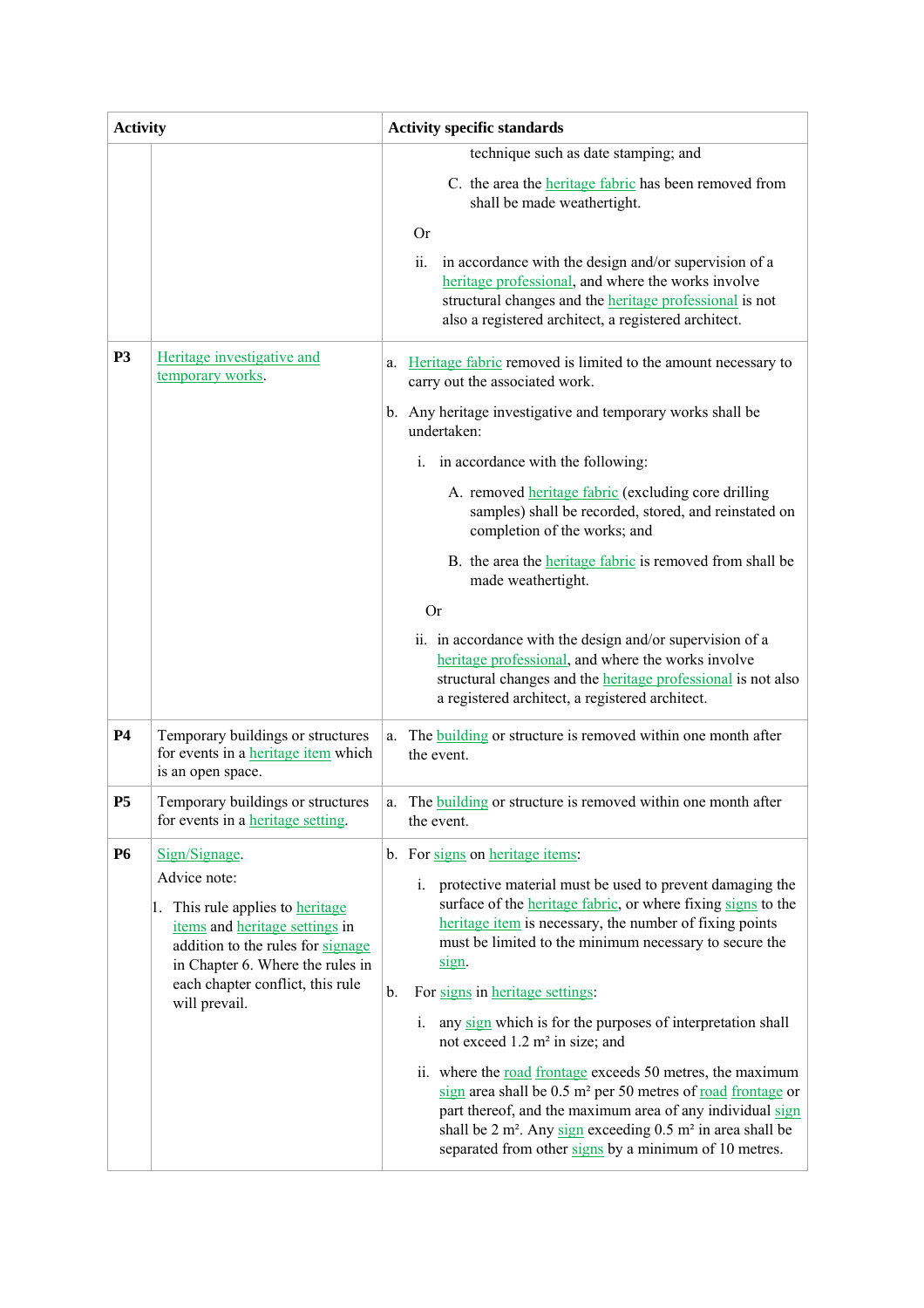| <b>Activity</b> |                                                                                                                                                                                                                                                                                                                                                    | <b>Activity specific standards</b>                                                                                                                                                                                                                                                                                                                                                                                                                                                                                                                                                                                                                                                                                                                                                                                                                                                                                                |  |  |  |  |  |
|-----------------|----------------------------------------------------------------------------------------------------------------------------------------------------------------------------------------------------------------------------------------------------------------------------------------------------------------------------------------------------|-----------------------------------------------------------------------------------------------------------------------------------------------------------------------------------------------------------------------------------------------------------------------------------------------------------------------------------------------------------------------------------------------------------------------------------------------------------------------------------------------------------------------------------------------------------------------------------------------------------------------------------------------------------------------------------------------------------------------------------------------------------------------------------------------------------------------------------------------------------------------------------------------------------------------------------|--|--|--|--|--|
|                 |                                                                                                                                                                                                                                                                                                                                                    | Signs must not flash or move.<br>c.                                                                                                                                                                                                                                                                                                                                                                                                                                                                                                                                                                                                                                                                                                                                                                                                                                                                                               |  |  |  |  |  |
| $\mathbf{P}7$   | Development (i.e. buildings and<br>earthworks) on sites located above<br>Moncks Cave (HID 1367), Moa<br>Bone Point Cave (HID351), and<br>the Lyttelton Rail Tunnel (HID<br>760).                                                                                                                                                                   | Any <b>building</b> or <b>earthworks</b> must avoid direct or indirect (i.e.<br>a.<br>vibration) impact on the underground heritage item.                                                                                                                                                                                                                                                                                                                                                                                                                                                                                                                                                                                                                                                                                                                                                                                         |  |  |  |  |  |
| P <sub>8</sub>  | Demolition, partial demolition or<br>deconstruction of a heritage item.                                                                                                                                                                                                                                                                            | Regardless of any other rule, demolition or deconstruction<br>a.<br>works carried out under section 38 of the Canterbury<br>Earthquake Recovery Act 2011.                                                                                                                                                                                                                                                                                                                                                                                                                                                                                                                                                                                                                                                                                                                                                                         |  |  |  |  |  |
| P <sub>9</sub>  | Replacement of buildings,<br>structures or features (which are<br>not listed separately as a heritage<br>item) in a heritage setting or a<br>heritage item which is an open<br>space, where the replacement<br>building, structure or feature is<br>required as a result of damage<br>sustained in the Canterbury<br>earthquakes of 2010 and 2011. | Nil.                                                                                                                                                                                                                                                                                                                                                                                                                                                                                                                                                                                                                                                                                                                                                                                                                                                                                                                              |  |  |  |  |  |
| P <sub>10</sub> | Heritage upgrade works for:<br>Highly Significant (Group 1)<br>a.<br>heritage items, where the<br>works are required as a result<br>of damage; or<br>b. Significant (Group 2) heritage<br>items.                                                                                                                                                   | The works shall be undertaken in accordance with the certified<br>a.<br>heritage works plan prepared, and certified by the Council, in<br>accordance with Appendix 9.3.7.5                                                                                                                                                                                                                                                                                                                                                                                                                                                                                                                                                                                                                                                                                                                                                        |  |  |  |  |  |
| <b>P11</b>      | Reconstruction or restoration for:<br>a. Highly Significant (Group 1)<br>heritage items, where the works<br>are required as a result of<br>damage; or<br>b. Significant (Group 2) heritage<br>items.                                                                                                                                               | The works shall be undertaken in accordance with the certified<br>a.<br>heritage works plan prepared, and certified by the Council, in<br>accordance with Appendix 9.3.7.5                                                                                                                                                                                                                                                                                                                                                                                                                                                                                                                                                                                                                                                                                                                                                        |  |  |  |  |  |
| P <sub>12</sub> | Temporary lifting of a damaged<br>heritage item for the purposes of<br>heritage investigative and<br>temporary works or repair.                                                                                                                                                                                                                    | The <b>heritage</b> item shall not be lifted to a height exceeding 3<br>a.<br>metres above any relevant recession plane in the applicable<br>zone.<br>b. The heritage item must be lowered back to its original position<br>within 12 weeks of the lifting works having first commenced.<br>The lifting and lowering shall be undertaken in accordance<br>$c_{\cdot}$<br>with the design and/or supervision of a heritage professional<br>and, where the works involve structural changes and the<br>heritage professional is not also a registered architect, a<br>registered architect.<br>d. If the <i>heritage</i> item is located in a residential zone, the<br>owners/occupiers of land adjoining the site shall be informed<br>of the work at least seven days prior to the lifting of the<br>heritage item occurring. The information provided shall<br>include details of a contact person, details of the lift, and the |  |  |  |  |  |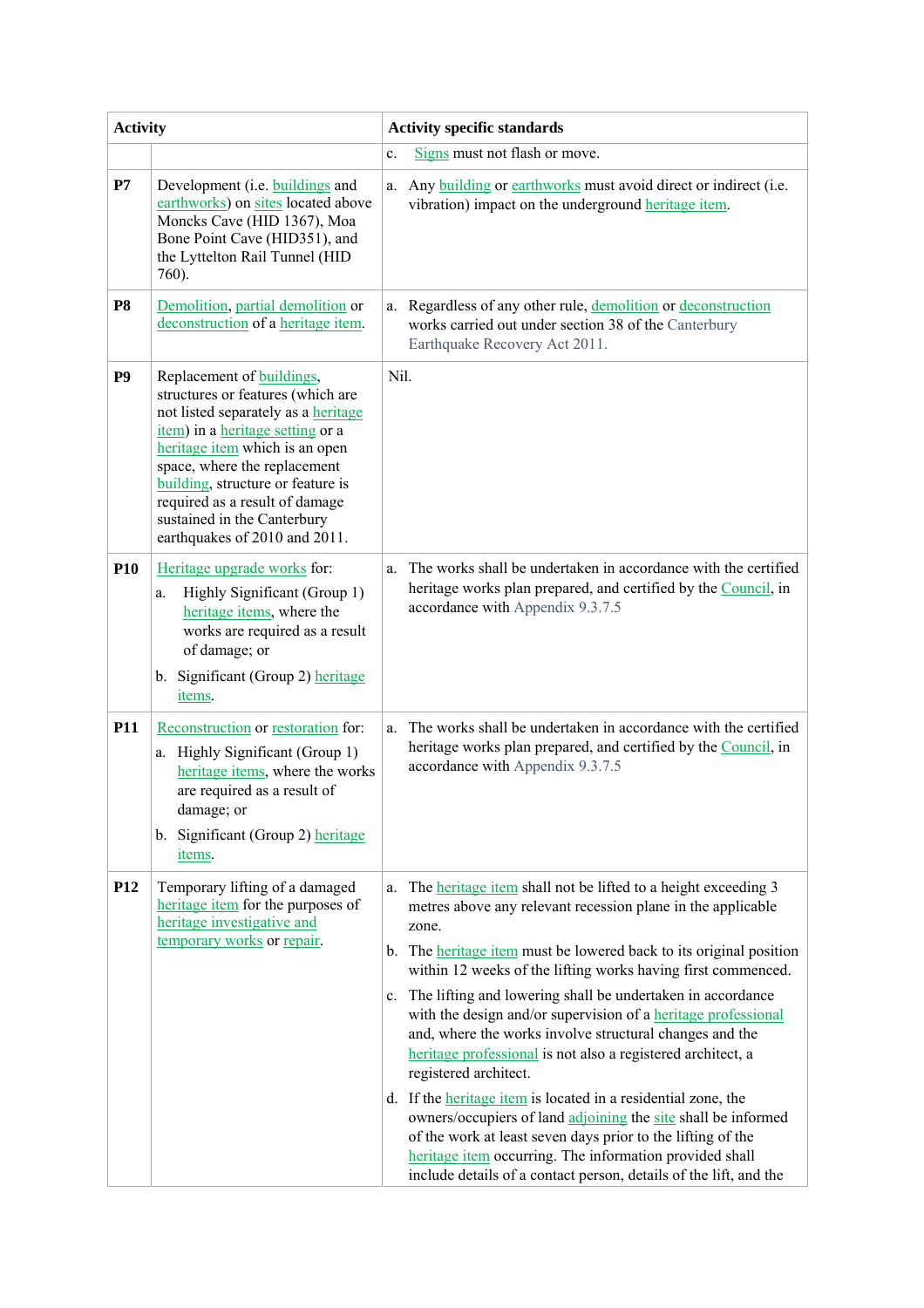| <b>Activity</b> |                                                                                                                                                                                                                                                          | <b>Activity specific standards</b>                                                                                                                                                                                                                                                                         |  |  |  |  |
|-----------------|----------------------------------------------------------------------------------------------------------------------------------------------------------------------------------------------------------------------------------------------------------|------------------------------------------------------------------------------------------------------------------------------------------------------------------------------------------------------------------------------------------------------------------------------------------------------------|--|--|--|--|
|                 |                                                                                                                                                                                                                                                          | duration of the lift.<br>e. The Council shall be notified at least seven days prior to the<br>lift occurring. The notification must include details of the lift,<br>property address, contact details and intended start date.                                                                             |  |  |  |  |
| <b>P13</b>      | Installation, modification or<br>removal of electrical, plumbing<br>heating, cooling, ventilation,<br>lighting, audio-visual, cooking, hot<br>or cold water, security and/or other<br>service systems and fixtures which<br>form part of heritage items. | a. Where the works affect heritage fabric, they must be<br>undertaken in accordance with the design and/or supervision of<br>a heritage professional and where the works involve structural<br>changes and the <i>heritage</i> professional is not also a registered<br>architect, a registered architect. |  |  |  |  |

### **9.3.4.1.2 Controlled activities**

- a. The following rules apply to **heritage items** and **heritage settings** scheduled in Appendix 9.3.7.2 and identified on the Planning Maps.
- b. The activities listed below are controlled activities.
- c. Discretion to impose conditions is restricted to the matters over which control is reserved in Rule 9.3.5, as set out in the following table.
- d. The rules in the table below include restrictions on what may be done with heritage fabric. Confirmation that particular fabric is not heritage fabric, and therefore is not subject to those rules/standards, can be obtained by obtaining a certificate in accordance with Appendix 9.3.7.6 - Certification of non-heritage fabric.
- e. Exemptions relating to this rule can be found in Rule 9.3.3 m.

| The Council's control shall be<br><b>Activity</b><br>limited to the following matters:<br>C1<br>Heritage upgrade works for:<br>a. Heritage upgrade works,<br>reconstruction and restoration –<br>Highly Significant (Group 1) heritage items where either the<br>a.<br>Rule 9.3.5.1.<br>works do not meet the activity specific standards in Rule<br>9.3.4.1.1 P10, or are not as a result of damage; or<br>b. Significant (Group 2) heritage items which do not meet the<br>activity specific standards in Rule 9.3.4.1.1 P10.<br>C <sub>2</sub><br>Reconstruction or restoration for:<br>a. Heritage upgrade works,<br>reconstruction and restoration -<br>Highly Significant (Group 1) heritage items where either the<br>a.<br>Rule 9.3.5.1<br>works do not meet the activity specific standards in Rule<br>9.3.4.1.1 P11, or are not as a result of damage; or<br>b. Significant (Group 2) heritage items which do not meet the<br>activity specific standards in Rule 9.3.4.1.1 P11.<br>C <sub>3</sub><br>Demolition, partial demolition or deconstruction of the<br>b. Demolition, partial demolition<br>a. |  |  |  |  |  |
|--------------------------------------------------------------------------------------------------------------------------------------------------------------------------------------------------------------------------------------------------------------------------------------------------------------------------------------------------------------------------------------------------------------------------------------------------------------------------------------------------------------------------------------------------------------------------------------------------------------------------------------------------------------------------------------------------------------------------------------------------------------------------------------------------------------------------------------------------------------------------------------------------------------------------------------------------------------------------------------------------------------------------------------------------------------------------------------------------------------------|--|--|--|--|--|
|                                                                                                                                                                                                                                                                                                                                                                                                                                                                                                                                                                                                                                                                                                                                                                                                                                                                                                                                                                                                                                                                                                                    |  |  |  |  |  |
|                                                                                                                                                                                                                                                                                                                                                                                                                                                                                                                                                                                                                                                                                                                                                                                                                                                                                                                                                                                                                                                                                                                    |  |  |  |  |  |
|                                                                                                                                                                                                                                                                                                                                                                                                                                                                                                                                                                                                                                                                                                                                                                                                                                                                                                                                                                                                                                                                                                                    |  |  |  |  |  |
|                                                                                                                                                                                                                                                                                                                                                                                                                                                                                                                                                                                                                                                                                                                                                                                                                                                                                                                                                                                                                                                                                                                    |  |  |  |  |  |

f. Any resource consent application arising from Rules 9.3.4.1.2 C1, C2, C3, C4 and C5 shall not be limited or publicly notified.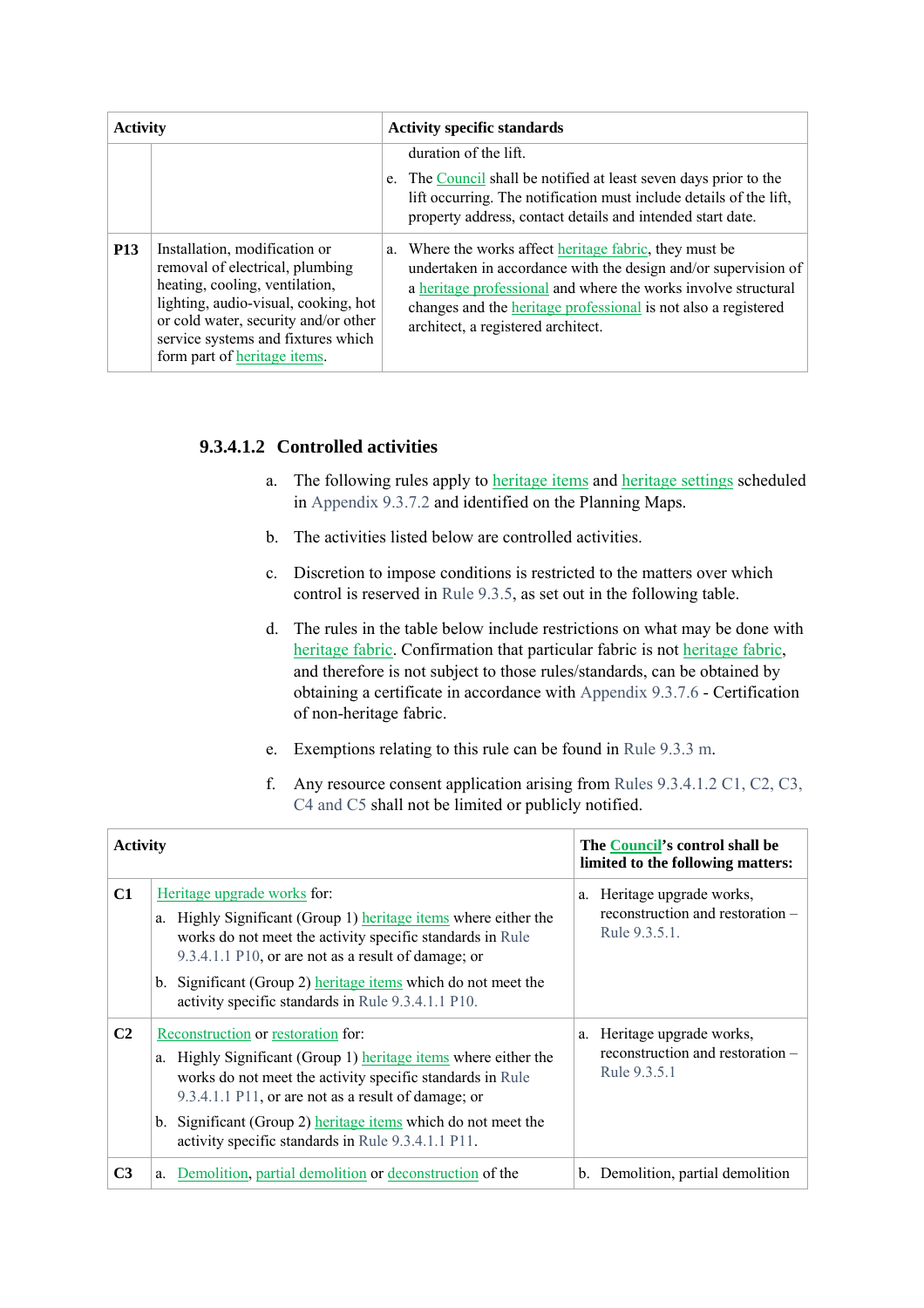| <b>Activity</b> |                                                                                                                                                                                                                                                                                                                                                                                                                                                                                                                                                                                                                                                                                                                                                                                               | The Council's control shall be<br>limited to the following matters:                                             |
|-----------------|-----------------------------------------------------------------------------------------------------------------------------------------------------------------------------------------------------------------------------------------------------------------------------------------------------------------------------------------------------------------------------------------------------------------------------------------------------------------------------------------------------------------------------------------------------------------------------------------------------------------------------------------------------------------------------------------------------------------------------------------------------------------------------------------------|-----------------------------------------------------------------------------------------------------------------|
|                 | Cathedral of the Blessed Sacrament (H46), other than where<br>provided in Rule 9.3.4.1.1 P8.<br>Demolition or partial demolition of Christchurch Cathedral<br>b.<br>(H106), other than provided for in Rule 9.3.4.1.1 P8, for the<br>purposes of restoration and/or reconstruction and where the<br>resource consent application for this activity $(C3)$ is made in<br>conjunction with:<br>a resource consent application for <b>restoration</b> and/or<br>$\mathbf{i}$ .<br>reconstruction in accordance with Rule 9.3.4.1.2 C2; or<br>ii. the restoration and/or reconstruction activity provided for<br>in a heritage works plan certified in accordance with Rule<br>9.3.4.1.1 P11<br>Advice note:<br>Deconstruction for b. is included within reconstruction and<br>1.<br>restoration. | or deconstruction of the<br>Cathedral of the Blessed<br>Sacrament and Christchurch<br>Cathedral – Rule 9.3.5.2. |
| C <sub>4</sub>  | a. Temporary lifting of a damaged heritage item for the purposes<br>of heritage investigative and temporary works or repair which<br>does not meet one or more of the activity specific standards in<br>Rule 9.3.4.1.1 P12.                                                                                                                                                                                                                                                                                                                                                                                                                                                                                                                                                                   | Temporary lifting or temporary<br>a.<br>moving - Rule 9.3.5.3                                                   |
| C <sub>5</sub>  | a. Temporary moving of a damaged heritage item for the<br>purposes of <b>heritage</b> investigative and temporary works or<br>repairs.                                                                                                                                                                                                                                                                                                                                                                                                                                                                                                                                                                                                                                                        | Temporary lifting or temporary<br>a.<br>moving - Rule 9.3.5.3                                                   |

### **9.3.4.1.3 Restricted discretionary activities**

- a. The following rules apply to **heritage items** and **heritage settings** scheduled in Appendix 9.3.7.2 and identified on the Planning Maps.
- b. The activities listed below are restricted discretionary activities.
- c. Discretion to grant or decline consent and impose conditions is restricted to the matters of discretion in Rule 9.3.6, as set out in the following table.
- d. The rules in the table below include restrictions on what may be done with heritage fabric. Confirmation that particular fabric is not heritage fabric, and therefore is not subject to those rules/standards, can be obtained by obtaining a certificate in accordance with Appendix 9.3.7.6 - Certification of non-heritage fabric.
- e. Exemptions relating to this rule can be found in Rule 9.3.3 m.

| <b>Activity</b> |  |                                                                                                           | The Council's discretion shall be limited to the following<br>matters |                                                                                                                                |  |  |  |
|-----------------|--|-----------------------------------------------------------------------------------------------------------|-----------------------------------------------------------------------|--------------------------------------------------------------------------------------------------------------------------------|--|--|--|
| RD1             |  | Alteration of a heritage item.<br>other than provided in:<br>Rule 9.3.4.1.1 P8 and P13;<br>$\mathbf{1}$ . |                                                                       | a. Alterations, new buildings, relocations, temporary event<br>structures, signage and replacement of buildings - Rule<br>9361 |  |  |  |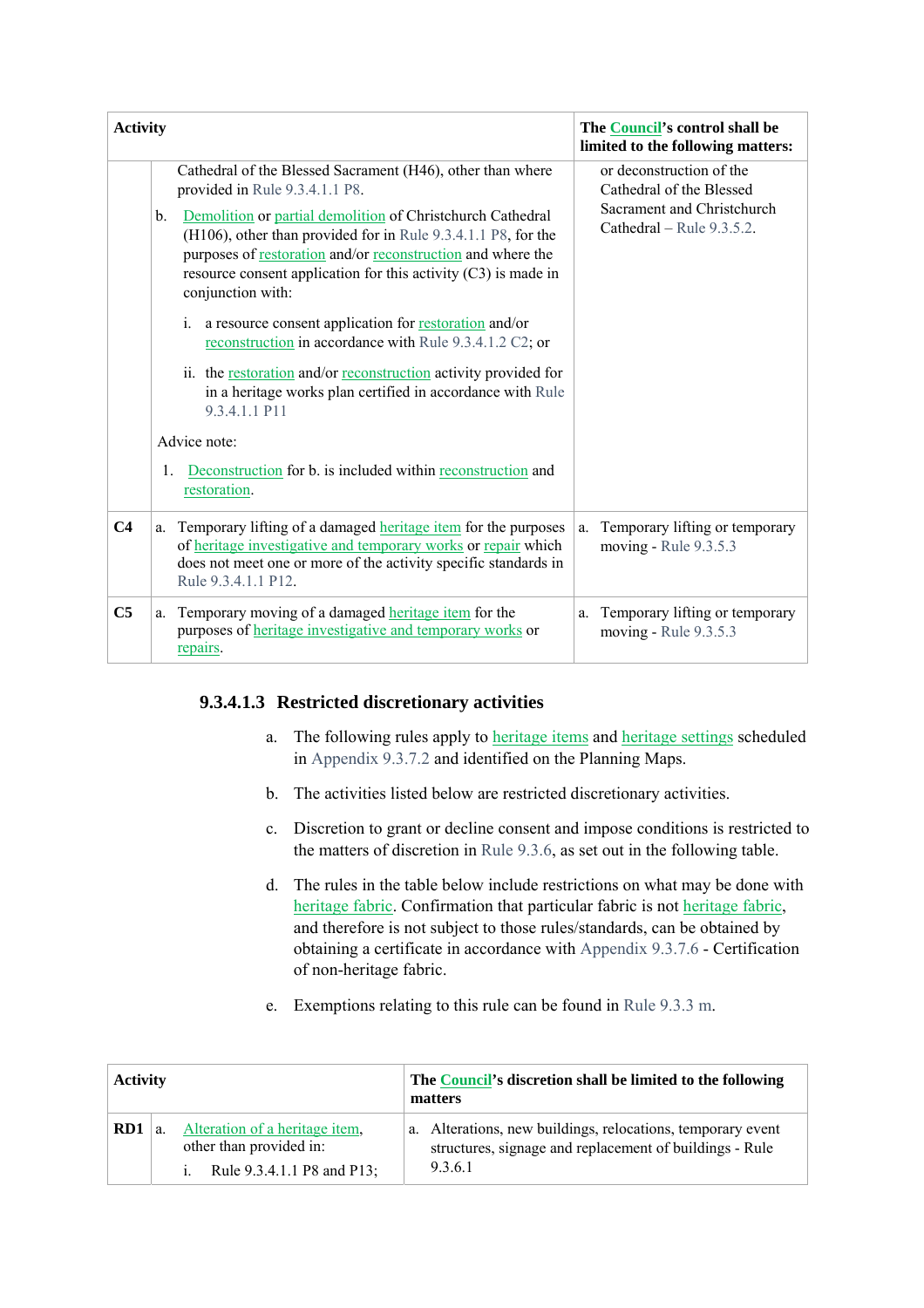| <b>Activity</b> |          |                                                                                                                                                                                                                                |    | The Council's discretion shall be limited to the following<br>matters                                                                                        |
|-----------------|----------|--------------------------------------------------------------------------------------------------------------------------------------------------------------------------------------------------------------------------------|----|--------------------------------------------------------------------------------------------------------------------------------------------------------------|
|                 |          | and<br>Rule 9.3.4.1.2 C3.<br>ii.                                                                                                                                                                                               |    |                                                                                                                                                              |
| RD <sub>2</sub> | a.       | New buildings in a heritage<br>setting other than provided for in<br>Rule 9.3.4.1.1 P9.                                                                                                                                        |    | a. Alterations, new buildings, relocations, temporary event<br>structures, signage and replacement of buildings - Rule<br>9.3.6.1                            |
| RD <sub>3</sub> | a.       | New buildings, structures or<br>features located within an open<br>space which is a heritage item<br>other than provided for in Rule<br>9.3.4.1.1 P9.                                                                          |    | a. Alterations, new buildings, relocations, temporary event<br>structures, signage and replacement of buildings - Rule<br>9.3.6.1                            |
| RD4             | a.       | Relocation of a heritage item<br>within its heritage setting.                                                                                                                                                                  | a. | Alterations, new buildings, relocations, temporary event<br>structures, signage and replacement of buildings - Heritage<br>items and Settings - Rule 9.3.6.1 |
| RD5             | a.<br>b. | Any activity listed in Rule<br>9.3.4.1.1 P1, P2, P3, or P7 that<br>does not meet one or more of the<br>activity specific standards.<br>Any application arising from this<br>rule shall not be limited or<br>publicly notified. |    | a. Alterations, new buildings, relocations, temporary event<br>structures, signage and replacement of buildings - Rule<br>9.3.6.1                            |
| RD <sub>6</sub> | a.<br>b. | Any activity listed in Rule<br>9.3.4.1.1 P4 or P5 that does not<br>meet the activity specific<br>standard.<br>Any application arising from this<br>rule shall not be limited or<br>publicly notified.                          |    | a. Alterations, new buildings, relocations, temporary event<br>structures, signage and replacement of buildings - Rule<br>9.3.6.1                            |
| RD7             |          | a. Any activity listed in Rule<br>9.3.4.1.1 P6 that does not meet one<br>or more of the activity specific<br>standards.                                                                                                        |    | a. Alterations, new buildings, relocations, temporary event<br>structures, signage and replacement of buildings - Rule<br>$9.3.6.1$ (o).                     |
| RD <sub>8</sub> | a.       | Demolition of Christchurch<br>Cathedral (H106), other than<br>provided for in Rule 9.3.4.1.1 P8<br>and Rule 9.3.4.1.2 C3.                                                                                                      |    | a. Demolition of Christchurch Cathedral - Rule 9.3.6.1                                                                                                       |

### **9.3.4.1.4 Discretionary activities**

- a. The following rules apply to **heritage items** and **heritage settings** scheduled in Appendix 9.3.7.2 and identified on the Planning Maps.
- b. The activities listed below are discretionary activities.
- c. Exemptions relating to this rule can be found in Rule 9.3.3 m.

| <b>Activity</b> |                                                            |  |  |  |
|-----------------|------------------------------------------------------------|--|--|--|
| D1              | Relocation of a heritage item beyond its heritage setting. |  |  |  |
| D2              | Demolition of a Significant (Group 2) heritage item.       |  |  |  |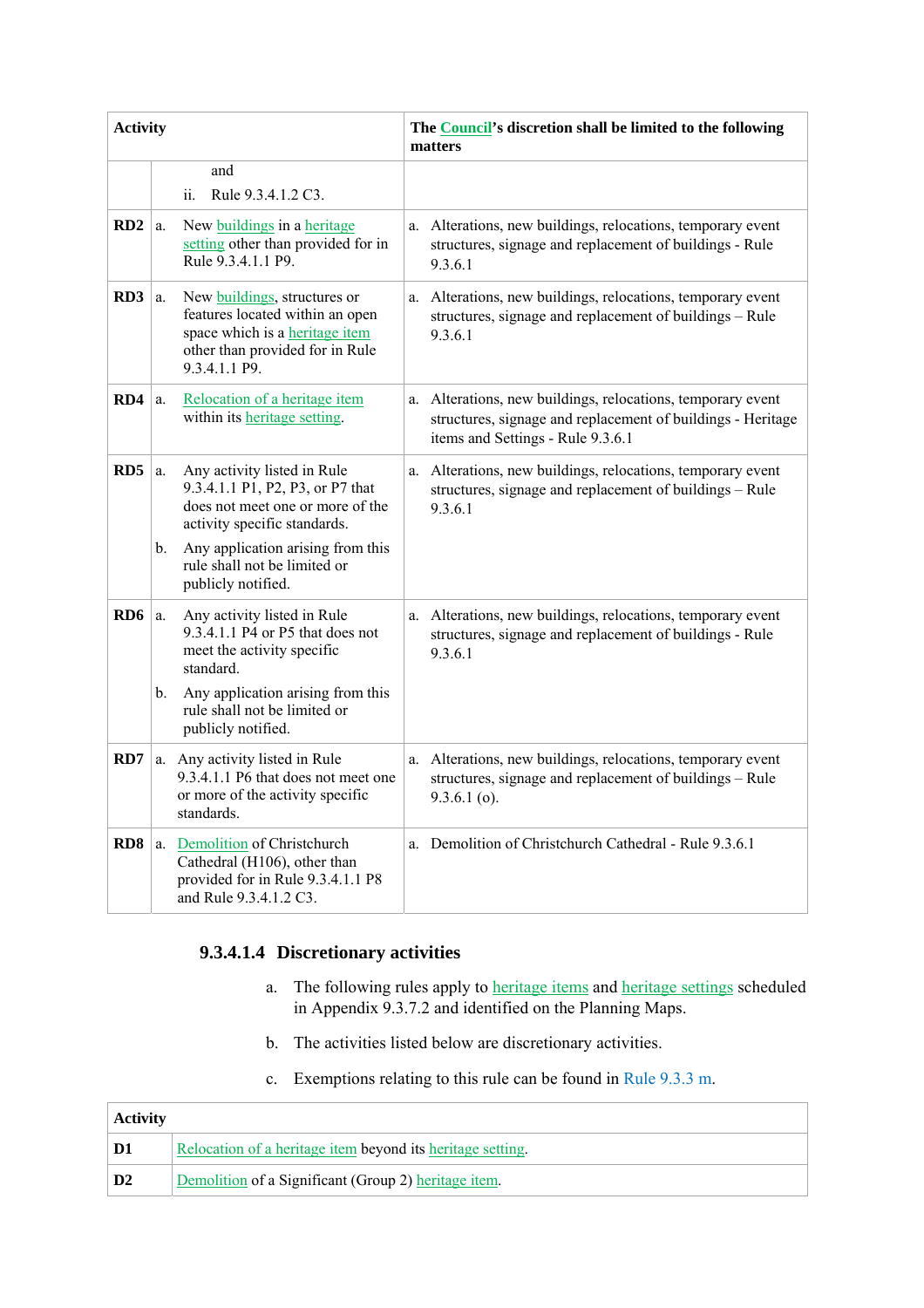### **9.3.4.1.5 Non-complying activities**

- a. The following rules apply to heritage items and heritage settings scheduled in Appendix 9.3.7.2 and identified on the Planning Maps.
- b. The activities listed below are non-complying activities.
- c. Exemptions relating to this rule can be found in Rule 9.3.3 m.

| <b>Activity</b> |         |                                                                                                                    |
|-----------------|---------|--------------------------------------------------------------------------------------------------------------------|
| NC <sub>1</sub> | a.      | Demolition of a Highly Significant (Group 1) heritage item.                                                        |
|                 | $b_{1}$ | This rule does not apply to the demolition of the following:                                                       |
|                 |         | Cathedral of the Blessed Sacrament (H46) (see Rule 9.3.4.1.1 P8 and Rule 9.3.4.1.2<br>$\mathbf{1}$ .<br>$C3$ ; and |
|                 |         | Christchurch Cathedral (H106) (see Rule 9.3.4.1.1 P8, Rule 9.3.4.1.2 C3, and Rule<br>11.<br>$9.3.4.1.3$ RD8).      |

### **9.3.4.1.6 Prohibited activities**

There are no prohibited activities.

## **9.3.5 Rules – Matters of control**

#### **9.3.5.1 Heritage upgrade works, reconstruction and restoration**

- a. The form, materials, and methodologies to be used to maintain heritage values, including integration with, and connection to other parts of the heritage item;
- b. The methodologies to be used to protect the heritage item during heritage upgrade works, reconstruction and restoration;
- c. Documentation of change during the course of works, and on completion of work by such means as photographic recording; and
- d. Whether Heritage New Zealand Pouhere Taonga has been consulted and the outcome of that consultation.

### **9.3.5.2 Demolition, partial demolition or deconstruction - Cathedral of the Blessed Sacrament and Christchurch Cathedral**

a. The methodology for deconstruction in the case of the Cathedral of the Blessed Sacrament, and for partial demolition and demolition, including the phasing of the works, any heritage fabric which is to be retained, and how any heritage fabric to be retained is to be stored.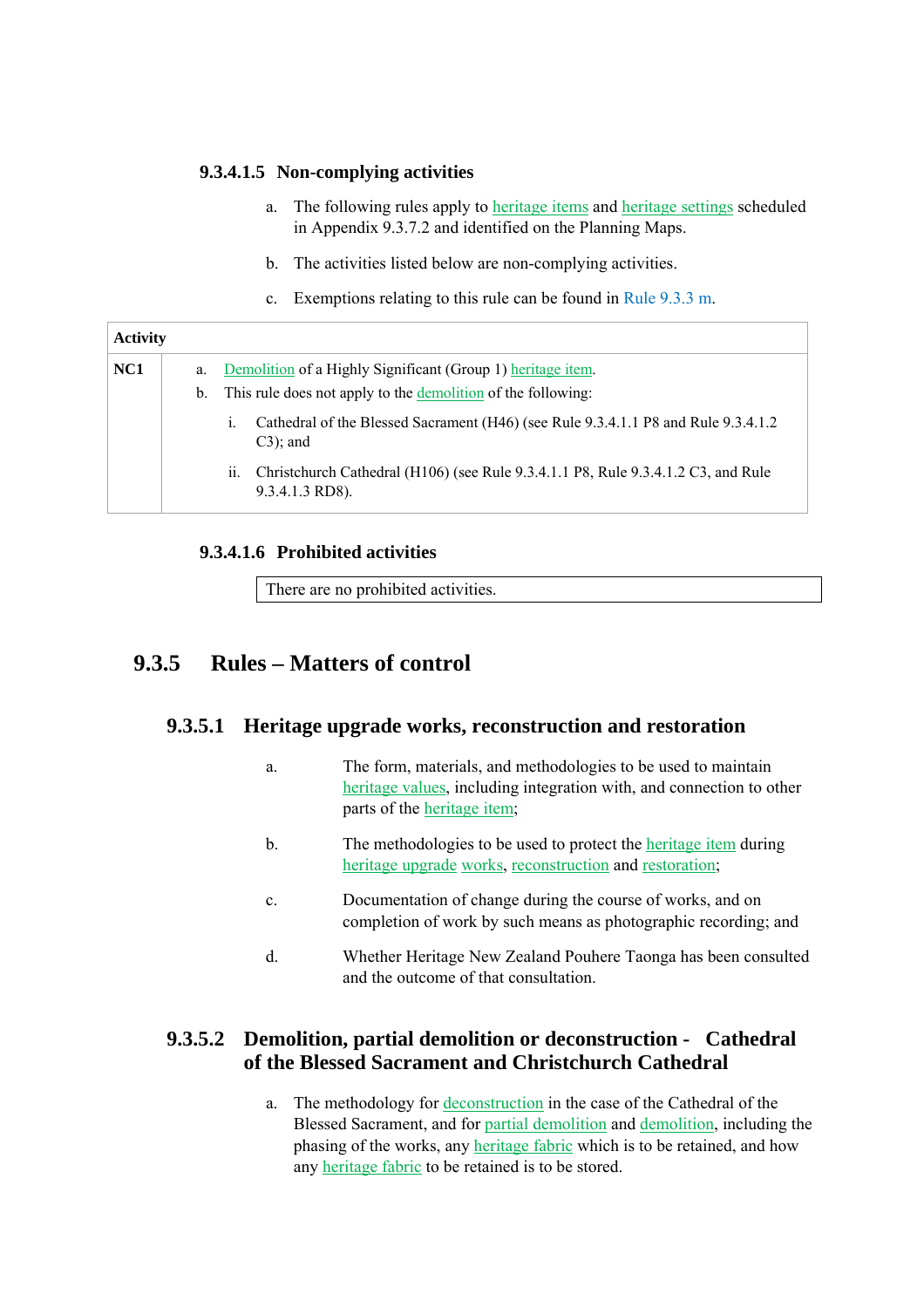- b. A photographic record of the heritage item, including prior to, during the course of the works and on completion.
- c. Any mitigation measures, such as installation of interpretative panels on the site that identify the history and significance of the heritage item, and may include photographs, text and architectural plans of the building.
- d. In the case of Christchurch Cathedral, conditions to ensure that the demolition or partial demolition is undertaken in conjunction with reconstruction and/or restoration.

### **9.3.5.3 Temporary lifting or temporary moving of a damaged heritage item for the purposes of heritage investigative works or repair**

- a. Measures to avoid or mitigate damage to the heritage item during temporary lifting or moving;
- b. The duration of time that the item is to be lifted or moved; and
- c. Measures to avoid or mitigate the effects of the temporary lifting or moving on neighbouring properties.

## **9.3.6 Rules – Matters of discretion**

### **9.3.6.1 Alterations, new buildings, relocations, temporary event structures, signage and replacement of buildings**

- a. The nature and extent of damage incurred as a result of the Canterbury earthquakes of 2010 and 2011 including the costs of repair and reconstruction.
- b. The level of intervention necessary to carry out the works, including to meet the requirements of the Building Act and Building Code, and alternative solutions considered.
- c. Whether the proposal will provide for ongoing and viable uses, including adaptive reuse, of the heritage item.
- d. Whether the proposal, including the form, materials and methodologies are consistent with maintaining the heritage values of heritage items and heritage settings, and whether the proposal will enhance heritage values, particularly in the case of Highly Significant (Group 1) heritage items and heritage settings and in particular have regard to:
	- i. the form, scale, mass, materials, colour, design (including the ratio of solid to void), detailing (including the appearance and profile of materials used), and location of the heritage item;
	- ii. the use of existing heritage fabric;
	- iii. the extent of earthworks necessary as part of the proposal;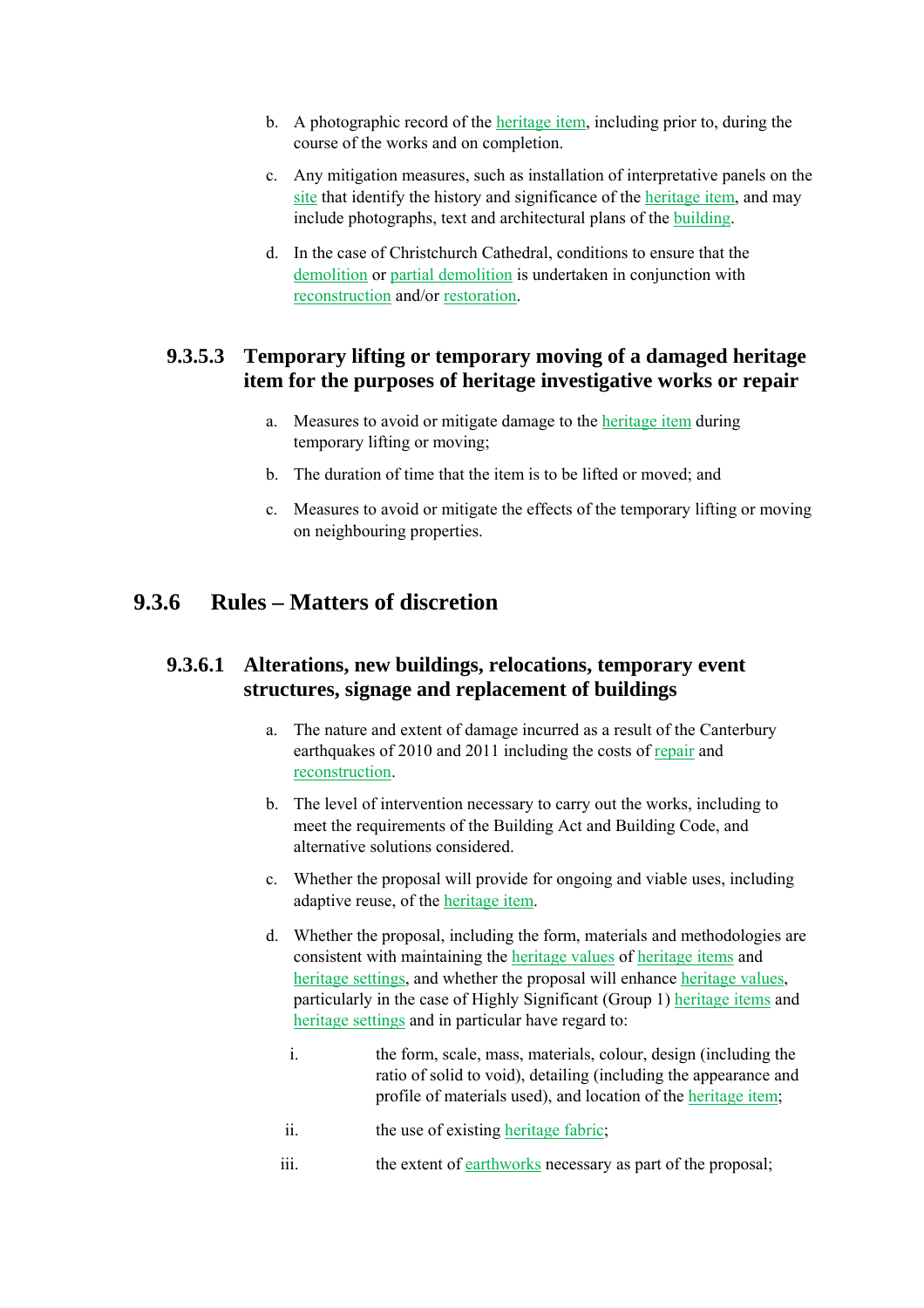- iv. the necessity of the removal or transplanting of mature trees;
- v. the impact on public places; and
- vi. within a heritage setting, the relationship between elements, such as layout and orientation, form and materials.
- e. The extent to which the works are in accordance with the principles in Policy 9.3.2.2.3 b., and whether the proposal:
	- i. is supported by a conservation plan or expert heritage report; and
	- ii. the extent to which it is consistent with the Heritage Statement of Significance and Conservation Plan and the ICOMOS New Zealand Charter for the Conservation of Places of Cultural Heritage Value (ICOMOS New Zealand Charter 2010).
- f. Whether the proposed work will have a temporary or permanent adverse effect on heritage fabric, layout, form or heritage values and the scale of that effect, and any positive effects on heritage fabric, form or values.
- g. The extent to which the heritage fabric has been damaged by natural events, weather and environmental factors and the necessity of work to prevent further deterioration.
- h. Whether Heritage New Zealand Pouhere Taonga has been consulted and the outcome of that consultation.
- i. Whether the site has cultural or spiritual significance to Tangata Whenua and the outcome of any consultation undertaken with Te Rūnanga o Ngāi Tahu and Papatipu Rūnanga.
- j. The extent to which mitigation measures are proposed to be implemented to protect the heritage item. Such mitigation measures, include but are not limited to the use of a temporary protection plan.
- k. The extent of photographic recording which is necessary to document changes, including prior to, during the course of the works and on completion, particularly in the case of Highly Significant (Group 1) heritage items, the need for a high level of photographic recording throughout the process of the works, including prior to the works commencing.
- l. For new buildings, structures and/or features in heritage items which are open spaces, whether the building, structure or feature will:
	- i. be compatible with, the heritage fabric, values and significance of the heritage item including design, detailing and location of heritage item(s) within the open space;
	- ii. impact on views to or from the heritage item(s), and reduce the visibility of heritage item(s) from public places; and
	- iii. the relationship between elements, such as the layout and orientation, form, and materials within the open space.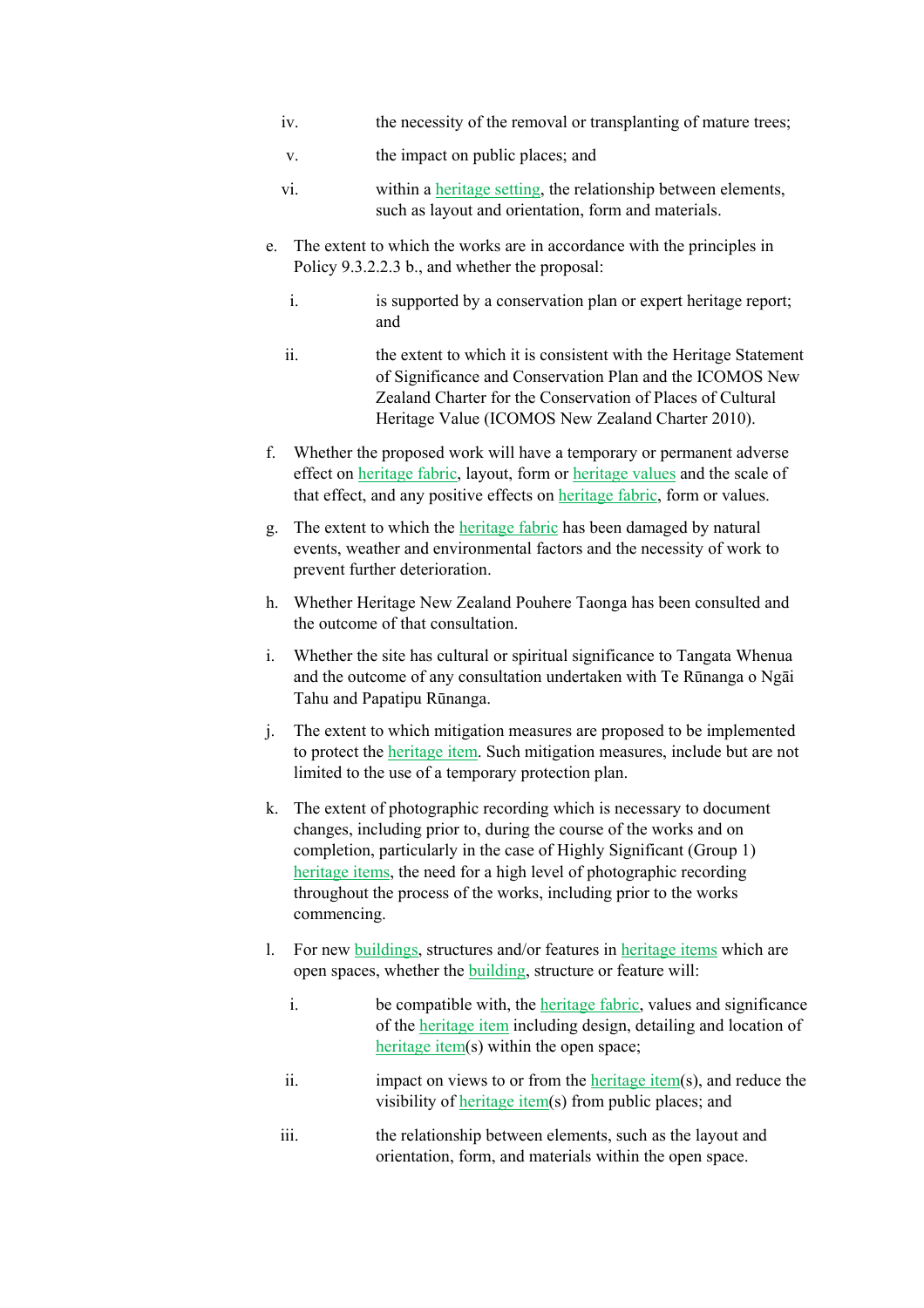- m. For the relocation of a heritage items:
	- i. whether the new location and orientation of the heritage item will maintain the heritage values of the heritage item;
	- ii. whether alternative solutions have been considered, including repairs, reconstruction, heritage upgrade works, and restoration in situ; and
	- iii. the potential damage to heritage fabric during relocation and whether repairs will be required, and what mitigation measures are proposed, including the use of temporary protection plan.
- n. For temporary event structures in heritage items which are open spaces and in heritage settings:
	- i. the duration the temporary event structure will remain within the heritage item or heritage setting; and
	- ii. whether the temporary event structures will impact on views to or from the heritage item(s) or heritage setting, and reduce the visibility of heritage item(s) from public places.
- o. For signage on heritage items and in heritage settings:
	- i. whether the sign (including its supporting structure and methods of attachment to the heritage item) is compatible with the architectural form, features, fabric and heritage values of the heritage item or heritage setting;
	- ii. the extent to which any moving or flashing signs detract from the heritage values of the heritage item and/or heritage setting;

and

- iii. whether the sign is temporary or permanent, and if temporary, the duration of the signage.
- p. For utilities the functional need to be located in or in proximity to heritage items and heritage settings.

### **9.3.6.2 Demolition of Christchurch Cathedral**

- a. Whether the engineering requirements and associated costs of retaining the Cathedral in whole or in part are unreasonable.
- b. Whether there is a threat to life and/or property as a result of the condition of the building.
- c. Where demolition of the whole or a substantial part of building is proposed, whether resource consent has been applied for and/or has been granted for a replacement building in accordance with Rules 15.10.1.2 C2 and 15.10.1.3 RD9.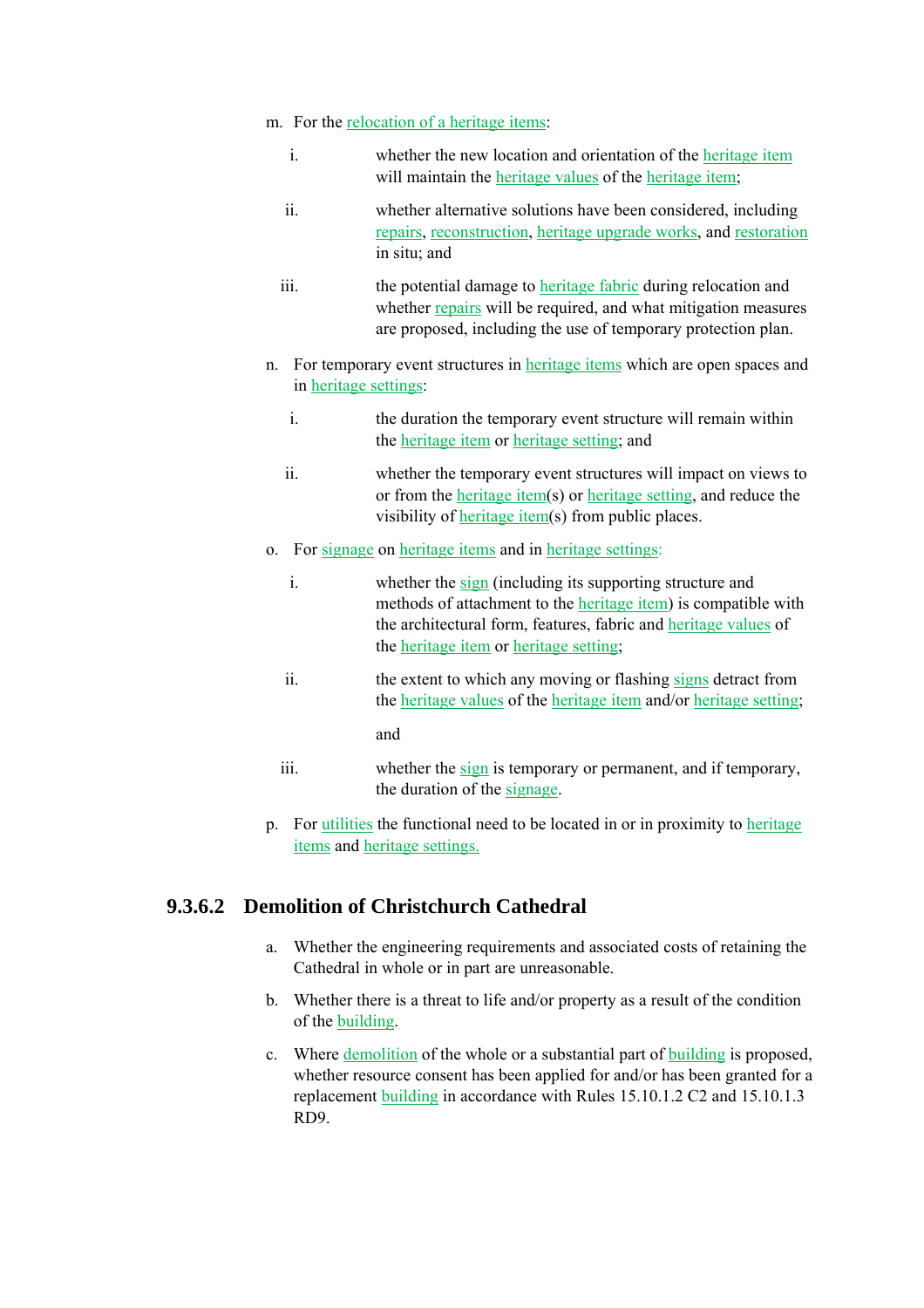- d. The methodology for demolition including the phasing of the works, heritage fabric to be retained, and how any heritage fabric to be retained is to be stored.
- e. Any mitigation measures, such as installation of interpretative panels on the site that identify the history and significance of the heritage item, and may include photographs, text and architectural plans of the building.

### **9.3.6.3 Akaroa Heritage Area**

- a. In considering whether or not to grant consent or impose conditions in respect of proposals in the Akaroa Heritage Area (HA1), the Council shall have regard to the following matters of discretion:
	- i. Whether the scale, form, design and location of development and subdivision, will maintain or enhance the heritage values and significance of the heritage area.
	- ii. Whether development, including new buildings or additions to buildings, will impact on views to or from any heritage item or heritage setting within the heritage area, and whether the visibility of any heritage item from public places will be reduced.
	- iii. Where relevant, the extent to which the proposal is consistent with Appendix 15.15.5 Design Guidelines – Akaroa Commercial Banks Peninsula Zone.
	- iv. Whether the Akaroa Design and Appearance Advisory Committee has been consulted and the outcome of that consultation.
	- v. Whether Heritage New Zealand Pouhere Taonga has been consulted and the outcome of that consultation.

### **9.3.7 Appendices**

### **Appendix 9.3.7.1 - Criteria for the assessment of significance of heritage values**

a. Historical and social value:

Historical and social values that demonstrate or are associated with: a particular person, group, organisation, institution, event, phase or activity; the continuity and/or change of a phase or activity; social, historical, traditional, economic, political or other patterns;

b. Cultural and spiritual value:

Cultural and spiritual values that demonstrate or are associated with the distinctive characteristics of a way of life, philosophy, tradition, religion,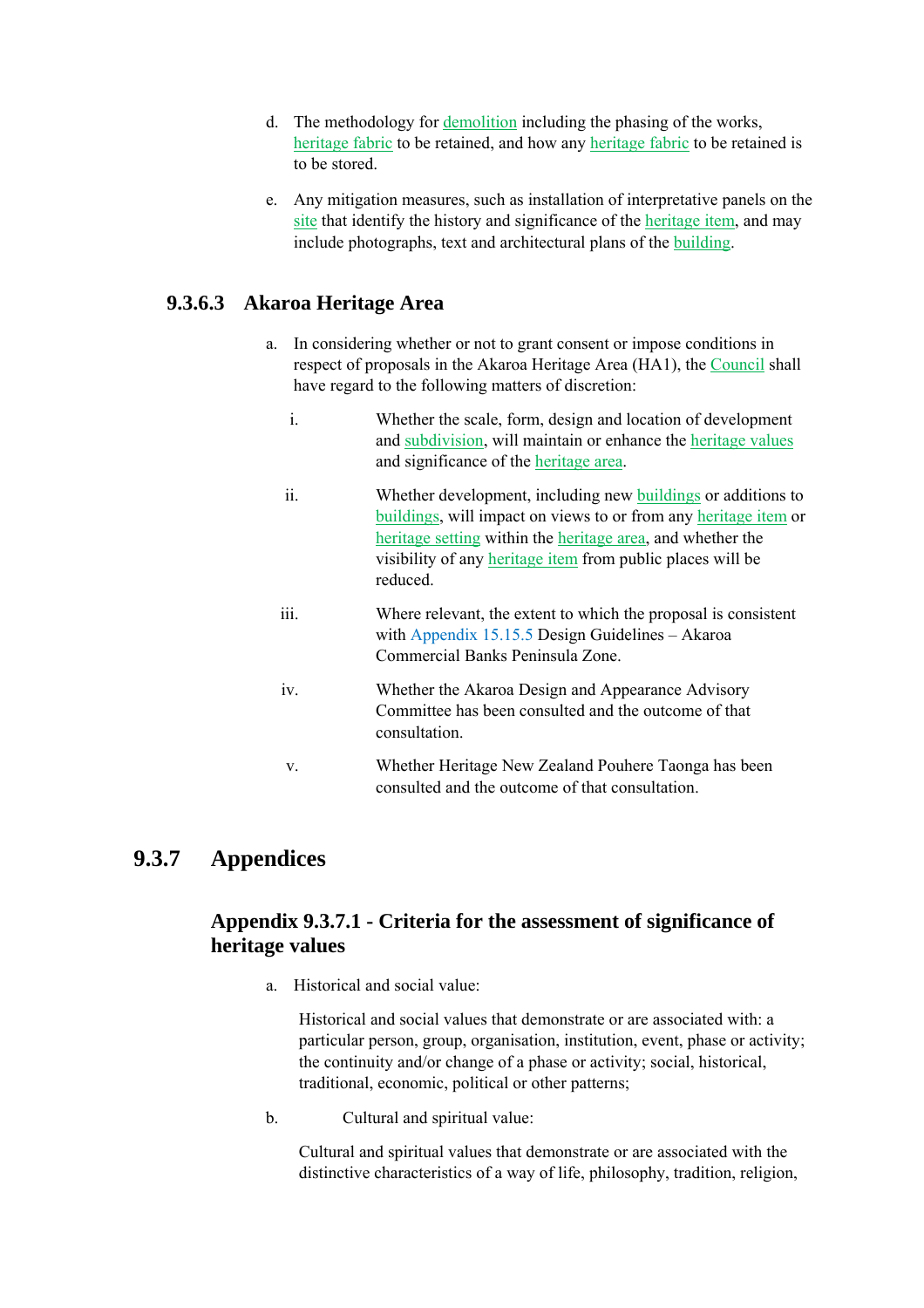or other belief, including: the symbolic or commemorative value of the place; significance to Tangata Whenua; and/or associations with an identifiable group and esteemed by this group for its cultural values;

c. Architectural and aesthetic value:

Architectural and aesthetic values that demonstrate or are associated with: a particular style, period or designer, design values, form, scale, colour, texture and material of the place;

d. Technological and craftsmanship value:

Technological and craftsmanship values that demonstrate or are associated with: the nature and use of materials, finishes and/or technological or constructional methods which were innovative, or of notable quality for the period;

e. Contextual value:

Contextual values that demonstrate or are associated with: a relationship to the environment (constructed and natural), a landscape, setting, group, precinct or streetscape; a degree of consistency in terms of type, scale, form, materials, texture, colour, style and/or detail; recognised landmarks and landscape which are recognised and contribute to the unique identity of the environment; and

f. Archaeological and scientific significance value:

Archaeological or scientific values that demonstrate or are associated with: the potential to provide information through physical or scientific evidence and understanding about social, historical, cultural, spiritual, technological or other values of past events, activities, structures or people.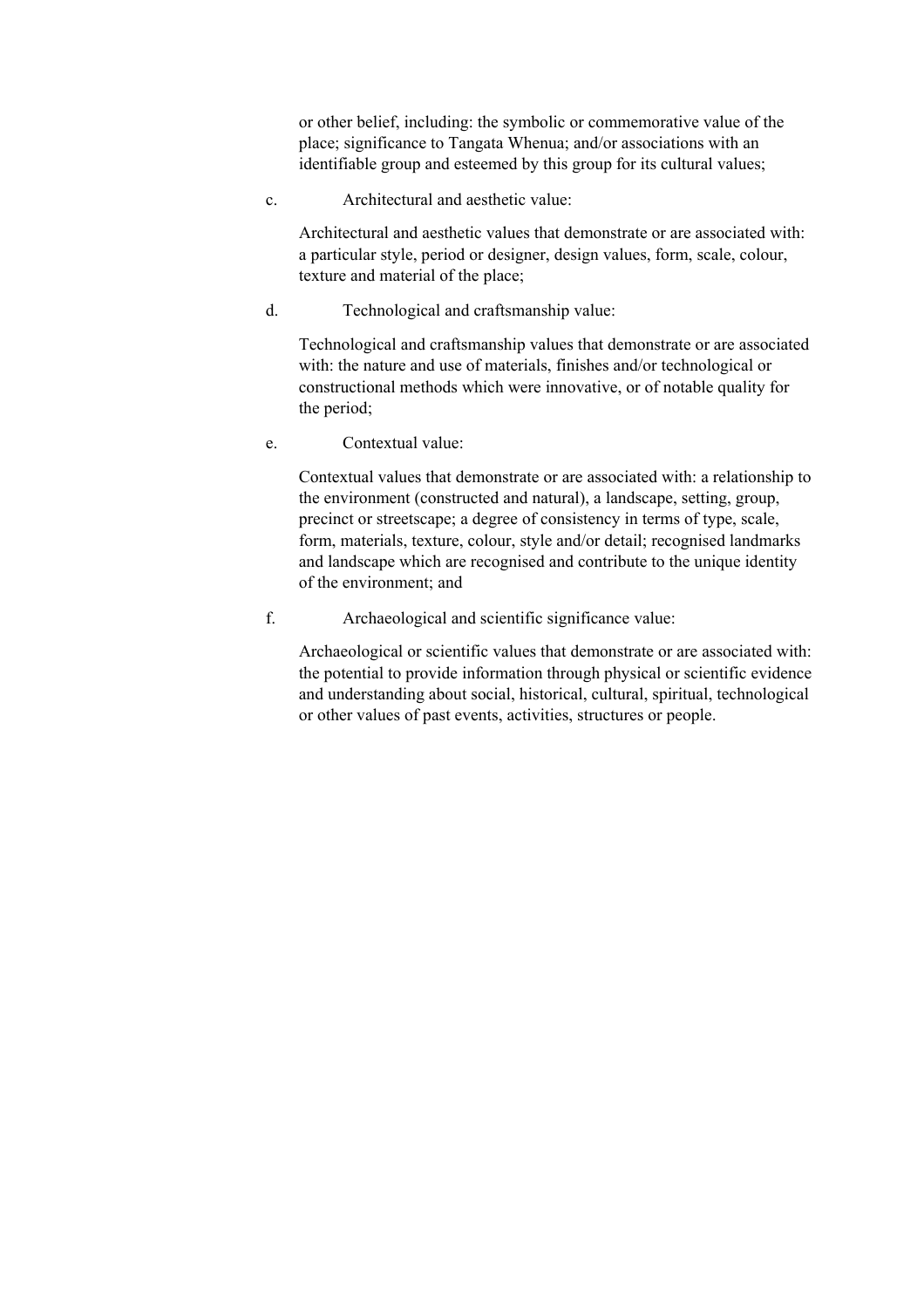## **Appendix 9.3.7.2 - Schedule of Significant Historic Heritage**

Advice note:

1. Where heritage settings contain multiple heritage items, these have been grouped together using thicker lines in the table below and a collective name for the scheduled historic heritage is also noted.

| <b>Street Address</b> |                                                   | <b>Other</b><br><b>Addresses</b>                 | Location            | <b>Description and/or Name</b>                    | <b>Heritage</b><br>Item<br><b>Number</b> | Heritage<br><b>Setting</b><br><b>Number</b> | <b>Scheduled</b><br><b>Interiors</b> | Group<br>Group $1-$<br><b>Highly</b><br>Significant<br>Group 2 -<br>Significant | Heritage<br><b>NZ</b><br><b>Pouhere</b><br><b>Taonga</b><br>Heritage<br><b>List</b><br>number &<br>registratio<br>n type | <b>Heritage</b><br><b>Aerial</b><br><b>Map</b><br><b>Number</b> | <b>Planning</b><br><b>Map</b><br><b>Number</b> |
|-----------------------|---------------------------------------------------|--------------------------------------------------|---------------------|---------------------------------------------------|------------------------------------------|---------------------------------------------|--------------------------------------|---------------------------------------------------------------------------------|--------------------------------------------------------------------------------------------------------------------------|-----------------------------------------------------------------|------------------------------------------------|
| 23                    | Abberley<br>Crescent                              |                                                  | St Albans           | Abberley Park                                     | 31                                       | N/A                                         |                                      | Significant                                                                     |                                                                                                                          | 677                                                             | 32C; H7C                                       |
| 30                    | Acacia Avenue                                     | 74<br>Middleton<br>Road, 47A<br>Arthur<br>Street | Upper<br>Riccarton  | Former Dwelling and<br>Setting, Middleton         | 27                                       | 200                                         |                                      | Significant                                                                     | 1824<br>Category 2                                                                                                       | 28                                                              | 38C                                            |
| 33                    | Aikmans Road                                      |                                                  | Merivale            | Elmwood School War<br><b>Memorial and Setting</b> | 326                                      | 439                                         |                                      | Significant                                                                     |                                                                                                                          | 82                                                              | 31C; H6C                                       |
| 63                    | Aldwins Road                                      |                                                  | Linwood             | <b>Dwelling and Setting</b>                       | 28                                       | 392                                         |                                      | Significant                                                                     | 579<br>Category 2                                                                                                        | 338                                                             | 39C                                            |
|                       | Armagh<br>Street,<br>between<br>Durham-<br>Oxford |                                                  | <b>Central City</b> | Armagh Street Kerbstones<br>and Setting           | 619                                      | 315                                         |                                      | Highly<br>Significant                                                           |                                                                                                                          | 228                                                             | 32C;<br><b>H16C</b>                            |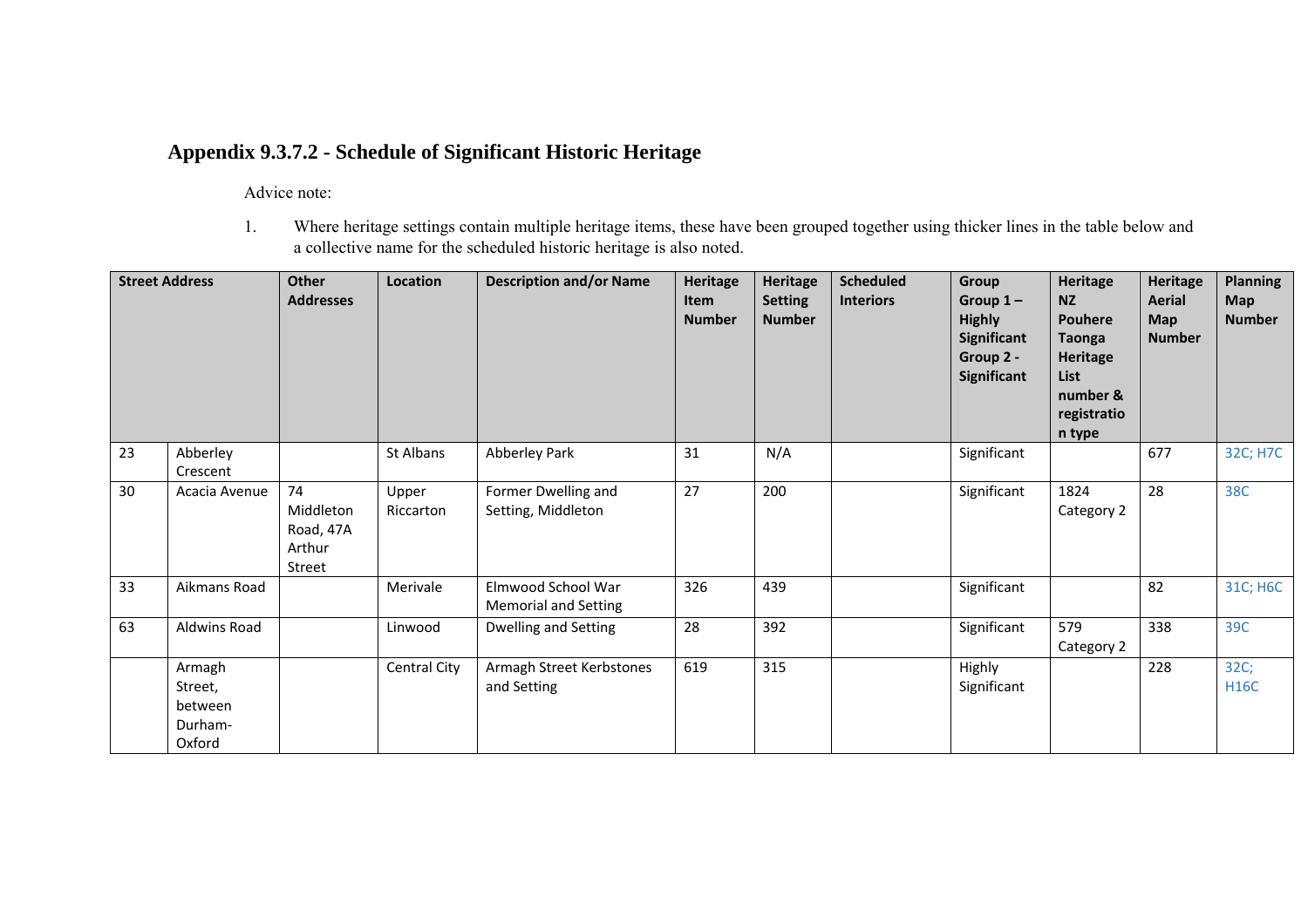|                 | <b>Street Address</b>                             | <b>Other</b><br><b>Addresses</b> | <b>Location</b>     | <b>Description and/or Name</b>                                             | <b>Heritage</b><br><b>Item</b><br><b>Number</b> | <b>Heritage</b><br><b>Setting</b><br><b>Number</b> | <b>Scheduled</b><br><b>Interiors</b> | Group<br>Group $1-$<br><b>Highly</b><br>Significant<br>Group 2 -<br><b>Significant</b> | <b>Heritage</b><br><b>NZ</b><br><b>Pouhere</b><br><b>Taonga</b><br><b>Heritage</b><br><b>List</b><br>number &<br>registratio<br>n type | <b>Heritage</b><br><b>Aerial</b><br>Map<br><b>Number</b> | <b>Planning</b><br><b>Map</b><br><b>Number</b> |
|-----------------|---------------------------------------------------|----------------------------------|---------------------|----------------------------------------------------------------------------|-------------------------------------------------|----------------------------------------------------|--------------------------------------|----------------------------------------------------------------------------------------|----------------------------------------------------------------------------------------------------------------------------------------|----------------------------------------------------------|------------------------------------------------|
|                 | Armagh<br>Street,<br>between<br>Durham-<br>Oxford |                                  | <b>Central City</b> | Armagh Street Bridge and<br>Setting                                        | 219                                             | 583                                                |                                      | Highly<br>Significant                                                                  | 1830<br>Category 2                                                                                                                     | 232                                                      | 32C;<br><b>H16C</b>                            |
| 25              | Armagh Street                                     |                                  | Central City        | Dwelling and Setting, Red<br>House                                         | 35                                              | 280                                                |                                      | Highly<br>Significant                                                                  | 3703<br>Category 1                                                                                                                     | 175                                                      | 32C;<br><b>H15C</b>                            |
| 32 <sup>2</sup> | Armagh Street                                     | 325<br>Montreal<br>Street        | <b>Central City</b> | Former Dwelling and Setting                                                | 390                                             | 287                                                |                                      | Significant                                                                            |                                                                                                                                        | 184                                                      | 32C;<br><b>H15C</b>                            |
| 56              | Armagh Street                                     |                                  | <b>Central City</b> | Dwelling and Setting                                                       | 40                                              | 299                                                |                                      | Significant                                                                            | 3116<br>Category 2                                                                                                                     | 201                                                      | 32C;<br><b>H15C</b>                            |
| 85              | Armagh Street                                     |                                  | Central City        | <b>Former Magistrates Court</b><br>and Setting                             | 41                                              | 316                                                |                                      | Highly<br>Significant                                                                  | 5308<br>Category 1                                                                                                                     | 231                                                      | 32C;<br><b>H16C</b>                            |
|                 |                                                   |                                  |                     | <b>Victoria Square</b>                                                     |                                                 |                                                    |                                      |                                                                                        |                                                                                                                                        |                                                          |                                                |
| 89              | Armagh Street                                     | 100 Kilmore<br>Street            | Central City        | Queen Victoria<br>Statue/Canterbury Jubilee<br><b>Memorial and Setting</b> | 523                                             | 318                                                |                                      | Highly<br>Significant                                                                  | 1916<br>Category 2                                                                                                                     | 247                                                      | 32C;<br><b>H16C</b>                            |
| 89              | Armagh Street                                     | 100 Kilmore<br>Street            | <b>Central City</b> | Horse Watering Ramp and<br>Setting                                         | 621                                             | 318                                                |                                      | Significant                                                                            |                                                                                                                                        | 683                                                      | 32C;<br><b>H16C</b>                            |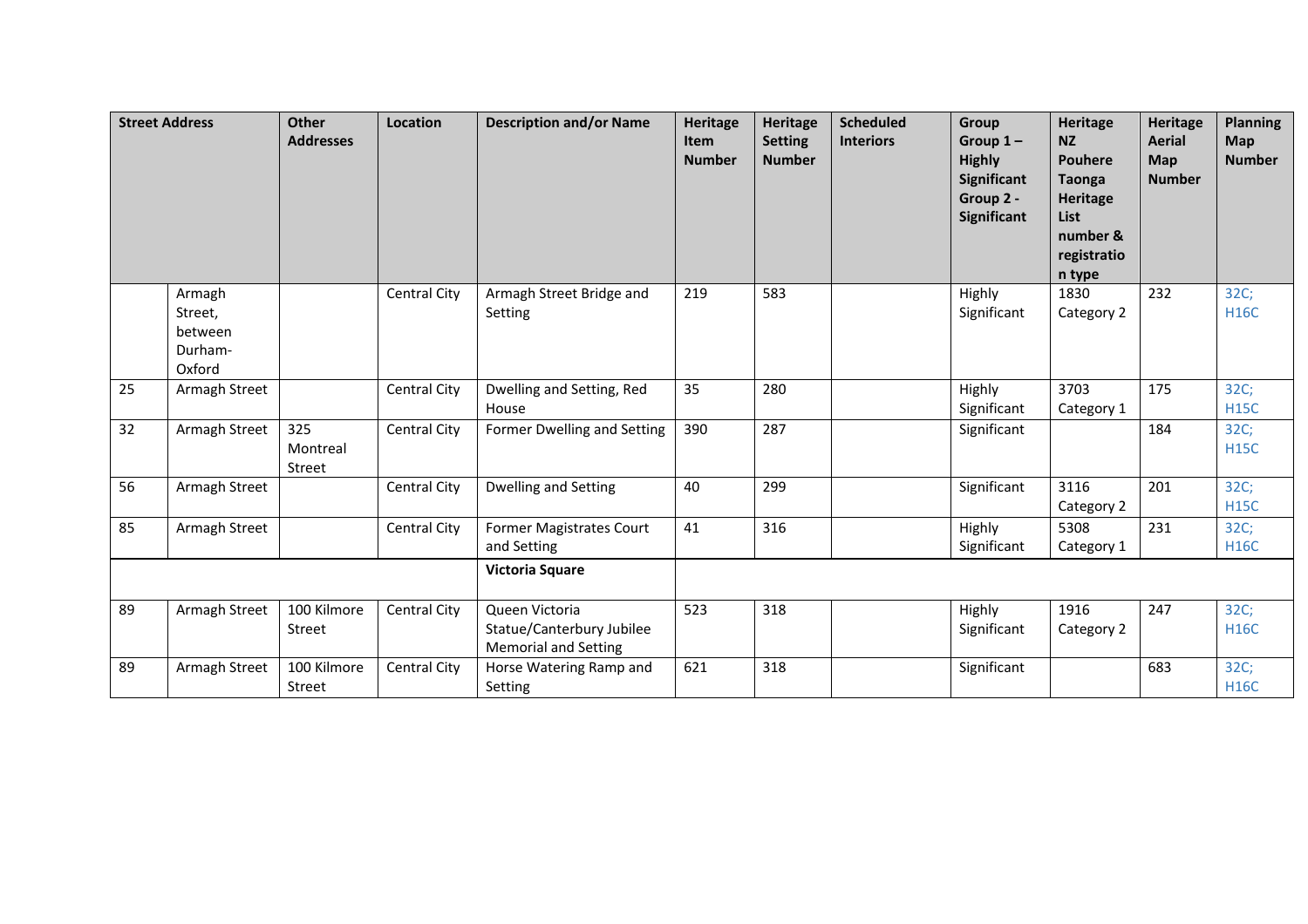|           | <b>Street Address</b>           | <b>Other</b><br><b>Addresses</b> | Location            | <b>Description and/or Name</b>                                        | <b>Heritage</b><br>Item<br><b>Number</b> | <b>Heritage</b><br><b>Setting</b><br><b>Number</b> | <b>Scheduled</b><br><b>Interiors</b>                                                                    | Group<br>Group $1-$<br><b>Highly</b><br>Significant<br>Group 2 -<br>Significant | Heritage<br><b>NZ</b><br><b>Pouhere</b><br><b>Taonga</b><br><b>Heritage</b><br><b>List</b><br>number &<br>registratio<br>n type | <b>Heritage</b><br><b>Aerial</b><br>Map<br><b>Number</b> | <b>Planning</b><br><b>Map</b><br><b>Number</b> |
|-----------|---------------------------------|----------------------------------|---------------------|-----------------------------------------------------------------------|------------------------------------------|----------------------------------------------------|---------------------------------------------------------------------------------------------------------|---------------------------------------------------------------------------------|---------------------------------------------------------------------------------------------------------------------------------|----------------------------------------------------------|------------------------------------------------|
| 100       | Kilmore Street                  | 89 Armagh<br>Street              | <b>Central City</b> | The Christchurch Town Hall<br>and Setting                             | 311                                      | 318                                                | Scheduled<br>interior<br>heritage fabric<br>identified in<br>Register of<br>Interior<br>Heritage Fabric | Highly<br>Significant                                                           |                                                                                                                                 | 237                                                      | 32C;<br><b>H16C</b>                            |
| 89        | Armagh Street<br>Kilmore Street | 100 Kilmore<br>Street            | Central City        | Captain James Cook Statue<br>and Setting                              | 524                                      | 318                                                |                                                                                                         | Highly<br>Significant                                                           | 1860<br>Category 2                                                                                                              | 240                                                      | 32C;<br><b>H16C</b>                            |
| 89        | Armagh Street                   | 100 Kilmore<br>Street            | Central City        | Bowker Fountain and<br>Setting                                        | 527                                      | 318                                                |                                                                                                         | Highly<br>Significant                                                           |                                                                                                                                 | 246                                                      | 32C;<br><b>H16C</b>                            |
| 100       | Kilmore Street                  | 89 Armagh<br>Street              | Central City        | <b>Floral Clock and Setting</b>                                       | 526                                      | 318                                                |                                                                                                         | Significant                                                                     |                                                                                                                                 | 234                                                      | 32C;<br><b>H16C</b>                            |
| 89        | Armagh Street                   | 100 Kilmore<br>Street            | Central City        | K2 Telephone Box and<br>Setting                                       | 528                                      | 318                                                |                                                                                                         | Significant                                                                     |                                                                                                                                 | 248                                                      | 32C;<br><b>H16C</b>                            |
| 100       | Kilmore Street                  | 89 Armagh<br>Street              | Central City        | <b>Former Market Place</b><br>Bridge/Hamish Hay Bridge<br>and Setting | 525                                      | 318                                                |                                                                                                         | Highly<br>Significant                                                           | 1832<br>Category 2                                                                                                              | 684                                                      | 32C;<br><b>H16C</b>                            |
| <b>9A</b> | <b>Aubrey Street</b>            |                                  | Akaroa              | Dwelling and Setting                                                  | 663                                      | 498                                                |                                                                                                         | Significant                                                                     | 3345<br>Category 2                                                                                                              | 500                                                      | 77C;<br><b>H37C</b>                            |
| 6         | Aubrey Street<br>South          |                                  | Akaroa              | Dwelling and Setting,<br>Betchworth                                   | 743                                      | 91                                                 |                                                                                                         | Significant                                                                     | 5294<br>Category 2                                                                                                              | 487                                                      | 77C;<br><b>H37C</b>                            |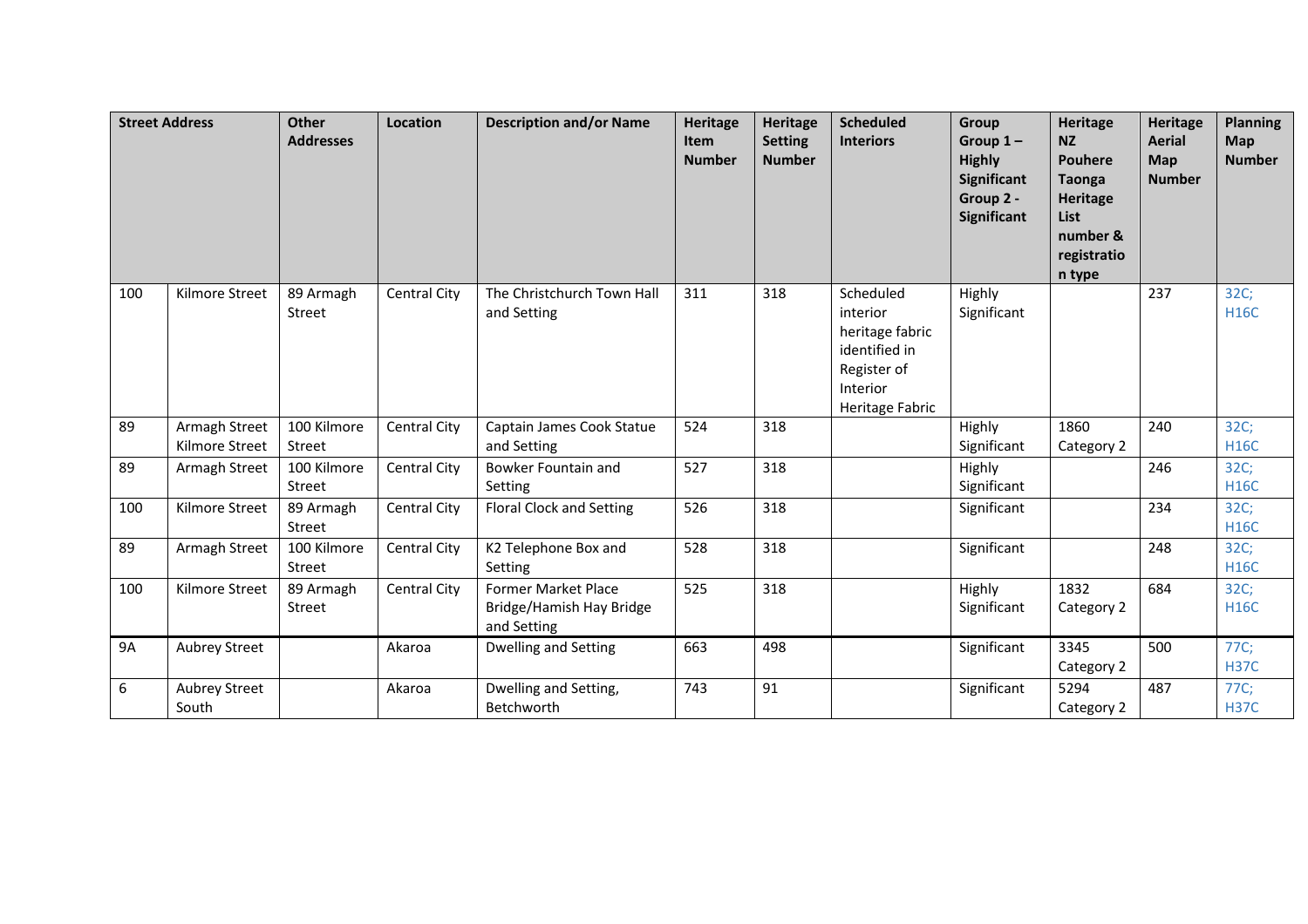|                               | <b>Street Address</b>                           | <b>Other</b><br><b>Addresses</b>                   | Location            | <b>Description and/or Name</b>                                                                                                              | <b>Heritage</b><br>Item<br><b>Number</b> | <b>Heritage</b><br><b>Setting</b><br><b>Number</b> | <b>Scheduled</b><br><b>Interiors</b> | Group<br>Group $1-$<br><b>Highly</b><br>Significant<br>Group 2 -<br>Significant | <b>Heritage</b><br><b>NZ</b><br><b>Pouhere</b><br><b>Taonga</b><br><b>Heritage</b><br><b>List</b><br>number &<br>registratio<br>n type | <b>Heritage</b><br><b>Aerial</b><br>Map<br><b>Number</b> | <b>Planning</b><br><b>Map</b><br><b>Number</b> |
|-------------------------------|-------------------------------------------------|----------------------------------------------------|---------------------|---------------------------------------------------------------------------------------------------------------------------------------------|------------------------------------------|----------------------------------------------------|--------------------------------------|---------------------------------------------------------------------------------|----------------------------------------------------------------------------------------------------------------------------------------|----------------------------------------------------------|------------------------------------------------|
| 16                            | <b>Aubrey Street</b><br>South                   |                                                    | Akaroa              | Dwelling and Setting (note<br>the setting on the north east<br>side of the building ends at<br>the concrete retaining wall<br>on that side) | 1037                                     | 42                                                 |                                      | Significant                                                                     |                                                                                                                                        | 482                                                      | 77C;<br><b>H37C</b>                            |
|                               | Avon River<br>between<br>Montreal-<br>Cambridge | 60, 78, 80<br>Cambridge<br>Terrace                 | Central City        | Rhododendron Island and<br>Setting                                                                                                          | 399                                      | 576                                                |                                      | Significant                                                                     |                                                                                                                                        | 206                                                      | 39C;<br><b>H19C</b>                            |
|                               | Avon River<br>between<br>Hereford-<br>Worcester | 71 Hereford<br>Street, 110<br>Cambridge<br>Terrace | Central City        | Mill Island and Setting                                                                                                                     | 608                                      | 578                                                |                                      | Significant                                                                     |                                                                                                                                        | 224                                                      | 32C;<br><b>H16C</b>                            |
| 31                            | <b>Aylmers Valley</b><br>Road                   |                                                    | Akaroa              | <b>Dwelling and Setting</b>                                                                                                                 | 1042                                     | 33                                                 |                                      | Significant                                                                     |                                                                                                                                        | 507                                                      | 77C;<br><b>H37C</b>                            |
| <b>8A</b><br>and<br><b>8B</b> | <b>Balmoral Lane</b>                            |                                                    | Redcliffs           | Te Ana o Hineraki/Moa<br>Bone Point Cave and Setting<br>(underground heritage item)                                                         | 351                                      | 613                                                |                                      | Highly<br>Significant                                                           |                                                                                                                                        | 703                                                      | 48C                                            |
| 136                           | <b>Barbadoes</b><br>Street                      | 140<br><b>Barbadoes</b><br>Street                  | Central City        | Cathedral of the Blessed<br>Sacrament                                                                                                       | 46                                       | N/A                                                |                                      | Highly<br>Significant                                                           | 47<br>Category 1                                                                                                                       | 301                                                      | 39C;<br><b>H20C</b>                            |
| 181                           | <b>Barbadoes</b><br>Street                      |                                                    | <b>Central City</b> | Former Community of the<br>Sacred Name and Setting                                                                                          | 50                                       | 364                                                |                                      | Highly<br>Significant                                                           | 4387<br>Category 1                                                                                                                     | 646                                                      | 39C;<br><b>H20C</b>                            |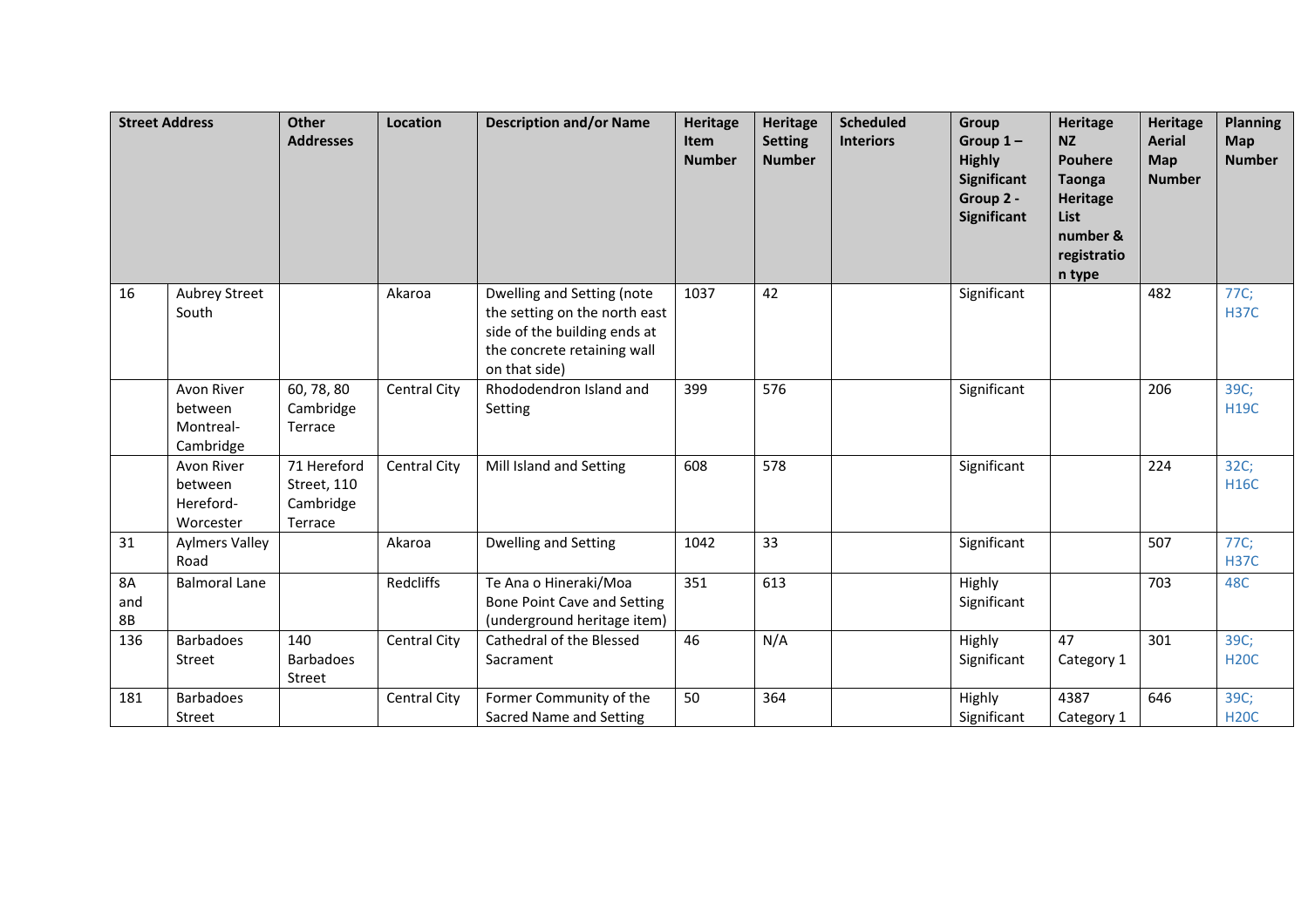|     | <b>Street Address</b>                                     | <b>Other</b><br><b>Addresses</b>                                                            | Location            | <b>Description and/or Name</b>                            | <b>Heritage</b><br>Item<br><b>Number</b> | <b>Heritage</b><br><b>Setting</b><br><b>Number</b> | <b>Scheduled</b><br><b>Interiors</b>                                                                    | Group<br>Group $1-$<br><b>Highly</b><br><b>Significant</b><br>Group 2 -<br><b>Significant</b> | <b>Heritage</b><br><b>NZ</b><br><b>Pouhere</b><br><b>Taonga</b><br><b>Heritage</b><br>List<br>number &<br>registratio<br>n type | <b>Heritage</b><br><b>Aerial</b><br><b>Map</b><br><b>Number</b> | <b>Planning</b><br><b>Map</b><br><b>Number</b> |
|-----|-----------------------------------------------------------|---------------------------------------------------------------------------------------------|---------------------|-----------------------------------------------------------|------------------------------------------|----------------------------------------------------|---------------------------------------------------------------------------------------------------------|-----------------------------------------------------------------------------------------------|---------------------------------------------------------------------------------------------------------------------------------|-----------------------------------------------------------------|------------------------------------------------|
| 391 | <b>Barbadoes</b><br>Street                                | 357<br>Cambridge<br>Terrace, 351<br>Cambridge<br>Terrace, 389<br><b>Barbadoes</b><br>Street | <b>Central City</b> | <b>Barbadoes Street Cemetery</b><br>and Setting           | 603                                      | 365                                                |                                                                                                         | Highly<br>Significant                                                                         |                                                                                                                                 | 652                                                             | 32C;<br><b>H11C</b>                            |
| 12  | <b>Barclays Road</b>                                      |                                                                                             | Little River        | Former Little River Railway<br><b>Station and Setting</b> | 1183                                     | 538                                                | Scheduled<br>interior<br>heritage fabric<br>identified in<br>Register of<br>Interior<br>Heritage Fabric | Significant                                                                                   | 7681<br>Category 2                                                                                                              | 462                                                             | 69C                                            |
| 270 | Barrington<br>Street                                      |                                                                                             | Barrington          | <b>Barrington Park Gates</b>                              | 1377                                     | N/A                                                |                                                                                                         | Significant                                                                                   |                                                                                                                                 | 792                                                             | 38C                                            |
| 14  | <b>Bass Street</b>                                        |                                                                                             | Linwood             | Dwelling and Setting                                      | 51                                       | 394                                                |                                                                                                         | Significant                                                                                   | 1876<br>Category 2                                                                                                              | 340                                                             | 39C                                            |
|     | Beach Road,<br>between<br>Aylmers<br>Valley-<br>Hempleman |                                                                                             | Akaroa              | Akaroa Lighthouse and<br>Setting                          | 701                                      | 547                                                |                                                                                                         | Highly<br>Significant                                                                         | 3343<br>Category 2                                                                                                              | 479                                                             | 77C;<br><b>H37C</b>                            |
|     | Beach Road,<br>between<br><b>Bruce-Aylmers</b><br>Valley  |                                                                                             | Akaroa              | The Akaroa Boating Club<br><b>Boatshed and Setting</b>    | 1230                                     | 529                                                |                                                                                                         | Significant                                                                                   |                                                                                                                                 | 481                                                             | 77C;<br><b>H37C</b>                            |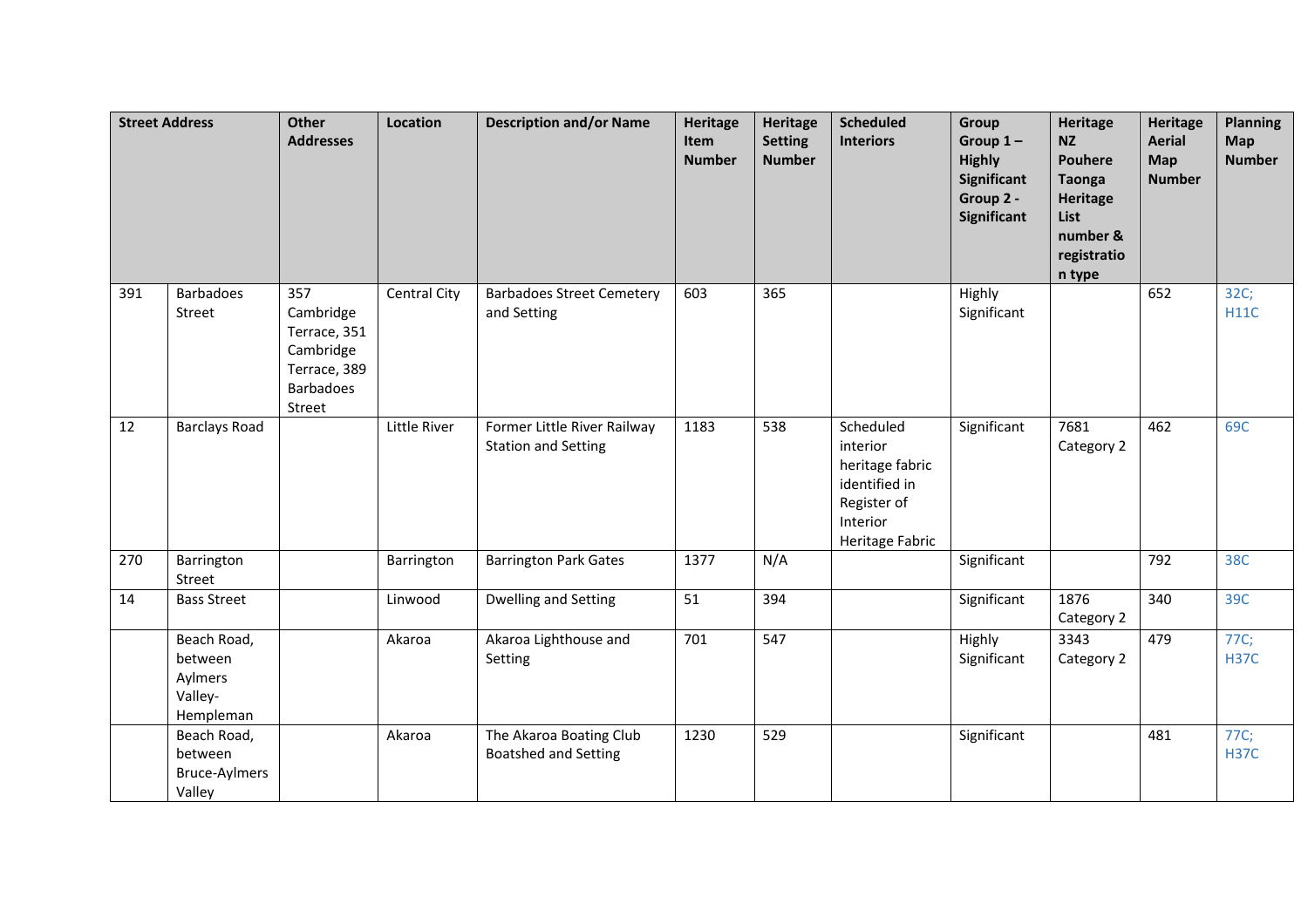|    | <b>Street Address</b>                                    | <b>Other</b><br><b>Addresses</b> | Location | <b>Description and/or Name</b>                     | <b>Heritage</b><br>Item<br><b>Number</b> | <b>Heritage</b><br><b>Setting</b><br><b>Number</b> | <b>Scheduled</b><br><b>Interiors</b>                                                                    | Group<br>Group $1-$<br><b>Highly</b><br><b>Significant</b><br>Group 2 -<br>Significant | <b>Heritage</b><br><b>NZ</b><br><b>Pouhere</b><br><b>Taonga</b><br><b>Heritage</b><br><b>List</b><br>number &<br>registratio<br>n type | <b>Heritage</b><br><b>Aerial</b><br>Map<br><b>Number</b> | <b>Planning</b><br>Map<br><b>Number</b> |
|----|----------------------------------------------------------|----------------------------------|----------|----------------------------------------------------|------------------------------------------|----------------------------------------------------|---------------------------------------------------------------------------------------------------------|----------------------------------------------------------------------------------------|----------------------------------------------------------------------------------------------------------------------------------------|----------------------------------------------------------|-----------------------------------------|
|    | Beach Road,<br>between<br><b>Bruce-Aylmers</b><br>Valley |                                  | Akaroa   | Beach Road Bridge and<br>Setting                   | 693                                      | 501                                                |                                                                                                         | Significant                                                                            | 7193<br>Category 2                                                                                                                     | 489                                                      | 77C;<br><b>H37C</b>                     |
|    | Beach Road,<br>between Jolie-<br>Church                  |                                  | Akaroa   | <b>Trypots and Setting</b>                         | 1035                                     | 527                                                |                                                                                                         | Significant                                                                            |                                                                                                                                        | 529                                                      | 77C;<br><b>H36C</b>                     |
|    | Beach Road,<br>between Jolie-<br>Church                  |                                  | Akaroa   | French Landing Site and<br>Setting                 | 1027                                     | 528                                                |                                                                                                         | Highly<br>Significant                                                                  |                                                                                                                                        | 531                                                      | 77C;<br><b>H36C</b>                     |
|    |                                                          |                                  |          | <b>Akaroa Main Wharf Area</b>                      |                                          |                                                    |                                                                                                         |                                                                                        |                                                                                                                                        |                                                          |                                         |
|    | Beach Road,<br>between<br>Church-Bruce                   |                                  | Akaroa   | Wharfinger's Office and<br>Setting                 | 1033                                     | 526                                                | Scheduled<br>interior<br>heritage fabric<br>identified in<br>Register of<br>Interior<br>Heritage Fabric | Significant                                                                            |                                                                                                                                        | 497                                                      | 77C;<br><b>H37C</b>                     |
|    | Beach Road,<br>between<br>Church-Bruce                   |                                  | Akaroa   | Seat, Shelter and Setting,<br>The Fisherman's Rest | 1202                                     | 526                                                |                                                                                                         | Significant                                                                            |                                                                                                                                        | 502                                                      | 77C;<br><b>H37C</b>                     |
| 82 | <b>Beach Road</b>                                        |                                  | Akaroa   | Cannon and Setting                                 | 1201                                     | 526                                                |                                                                                                         | Significant                                                                            |                                                                                                                                        | 494                                                      | 77C;<br><b>H37C</b>                     |
|    | <b>Beach Road</b>                                        |                                  | Akaroa   | Main Wharf and Setting                             | 1137                                     | 526                                                |                                                                                                         | Significant                                                                            |                                                                                                                                        | 480                                                      | 77C;<br><b>H37C</b>                     |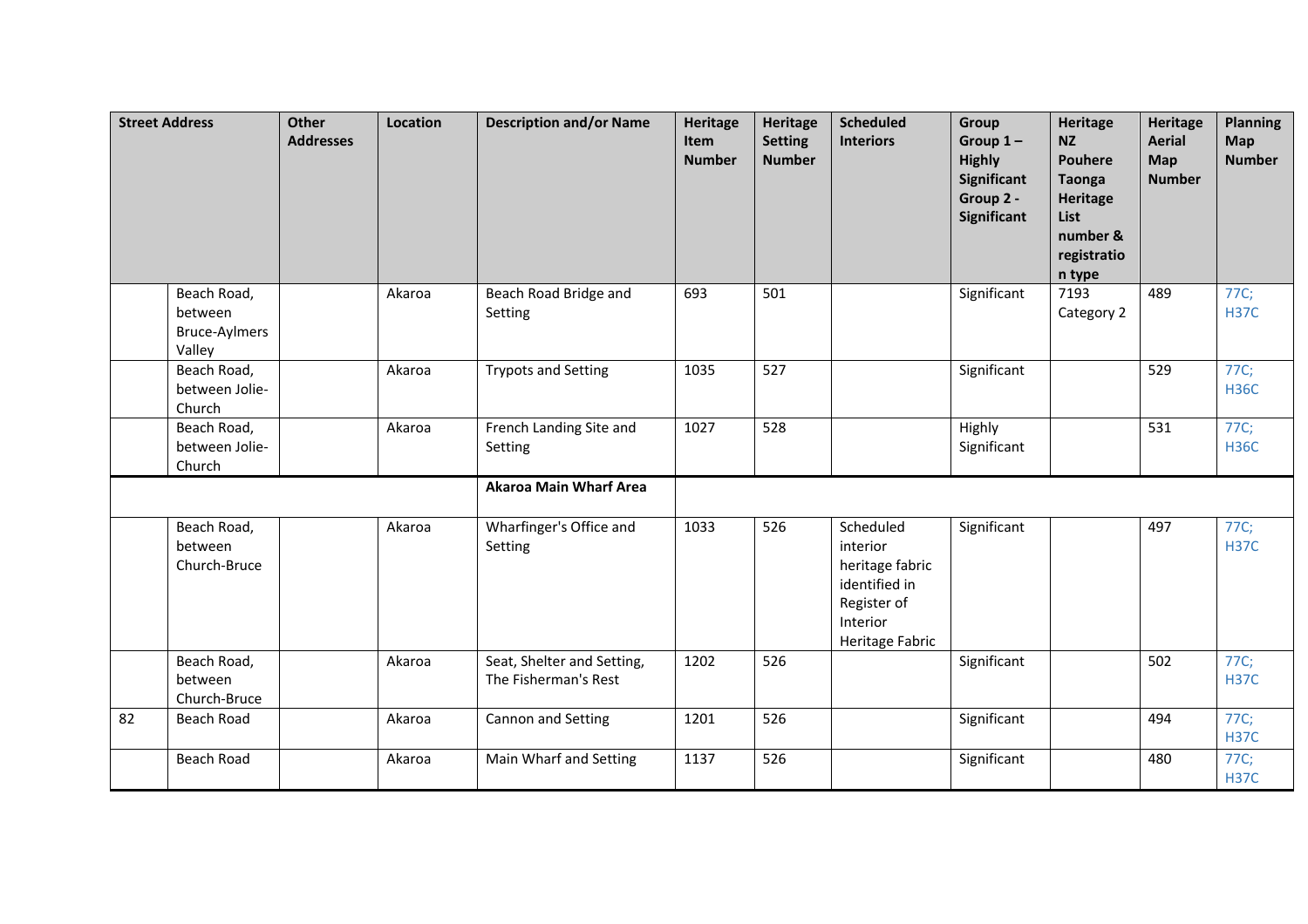|     | <b>Street Address</b> | <b>Other</b><br><b>Addresses</b> | Location            | <b>Description and/or Name</b>        | Heritage<br>Item<br><b>Number</b> | <b>Heritage</b><br><b>Setting</b><br><b>Number</b> | <b>Scheduled</b><br><b>Interiors</b> | Group<br>Group $1-$<br><b>Highly</b><br><b>Significant</b><br>Group 2 -<br><b>Significant</b> | <b>Heritage</b><br><b>NZ</b><br><b>Pouhere</b><br><b>Taonga</b><br><b>Heritage</b><br>List<br>number &<br>registratio<br>n type | <b>Heritage</b><br><b>Aerial</b><br>Map<br><b>Number</b> | <b>Planning</b><br>Map<br><b>Number</b> |
|-----|-----------------------|----------------------------------|---------------------|---------------------------------------|-----------------------------------|----------------------------------------------------|--------------------------------------|-----------------------------------------------------------------------------------------------|---------------------------------------------------------------------------------------------------------------------------------|----------------------------------------------------------|-----------------------------------------|
| 65  | <b>Beach Road</b>     |                                  | Akaroa              | Commercial Building and<br>Setting    | 1138                              | 482                                                |                                      | Significant                                                                                   |                                                                                                                                 | 519                                                      | 77C;<br><b>H37C</b>                     |
| 67  | <b>Beach Road</b>     |                                  | Akaroa              | Commercial Building and<br>Setting    | 1030                              | 497                                                |                                      | Significant                                                                                   |                                                                                                                                 | 517                                                      | 77C;<br><b>H37C</b>                     |
| 69  | <b>Beach Road</b>     |                                  | Akaroa              | Former Dwelling and Setting           | 1031                              | 14                                                 |                                      | Significant                                                                                   |                                                                                                                                 | 514                                                      | 77C;<br><b>H37C</b>                     |
| 71  | <b>Beach Road</b>     | 73 Beach<br>Road                 | Akaroa              | Commercial Building and<br>Setting    | 1032                              | 496                                                |                                      | Significant                                                                                   |                                                                                                                                 | 508                                                      | 77C;<br><b>H37C</b>                     |
| 81  | <b>Beach Road</b>     |                                  | Akaroa              | Commercial Building and<br>Setting    | 1036                              | 178                                                |                                      | Significant                                                                                   |                                                                                                                                 | 495                                                      | 77C;<br><b>H37C</b>                     |
| 99  | <b>Beach Road</b>     |                                  | Akaroa              | Former Dwelling/Hotel and<br>Setting  | 662                               | 99                                                 |                                      | Significant                                                                                   | 1712<br>Category 2                                                                                                              | 491                                                      | 77C;<br><b>H37C</b>                     |
| 28  | <b>Bealey Avenue</b>  |                                  | <b>Central City</b> | Knox Church Interior                  | 53                                | N/A                                                |                                      | Significant                                                                                   | 3723<br>Category 2                                                                                                              | 158                                                      | 32C;<br><b>H10C</b>                     |
| 82  | <b>Bealey Avenue</b>  |                                  | <b>Central City</b> | Former Dwelling and Setting           | 55                                | 311                                                |                                      | Significant                                                                                   | 1939<br>Category 2                                                                                                              | 211                                                      | 32C;<br><b>H10C</b>                     |
| 1/2 | Beveridge<br>Street   |                                  | Central City        | Dwelling and Setting                  | 395                               | 290                                                |                                      | Significant                                                                                   |                                                                                                                                 | 191                                                      | 32C;<br><b>H10C</b>                     |
| 18  | Beveridge<br>Street   |                                  | <b>Central City</b> | Dwelling and Setting                  | 60                                | 304                                                |                                      | Significant                                                                                   | 3695<br>Category 2                                                                                                              | 204                                                      | 32C;<br><b>H10C</b>                     |
| 12  | <b>Blakes Road</b>    |                                  | <b>Belfast</b>      | Dwelling and Setting, Spring<br>Grove | 62                                | 459                                                |                                      | Highly<br>Significant                                                                         | 3811<br>Category 2                                                                                                              | 265                                                      | 12C                                     |
| 10A | <b>Bridle Path</b>    |                                  | Lyttelton           | Dwelling and Setting,<br>Devonia      | 1131                              | 30                                                 |                                      | Significant                                                                                   |                                                                                                                                 | 370                                                      | 52C;<br><b>H31C</b>                     |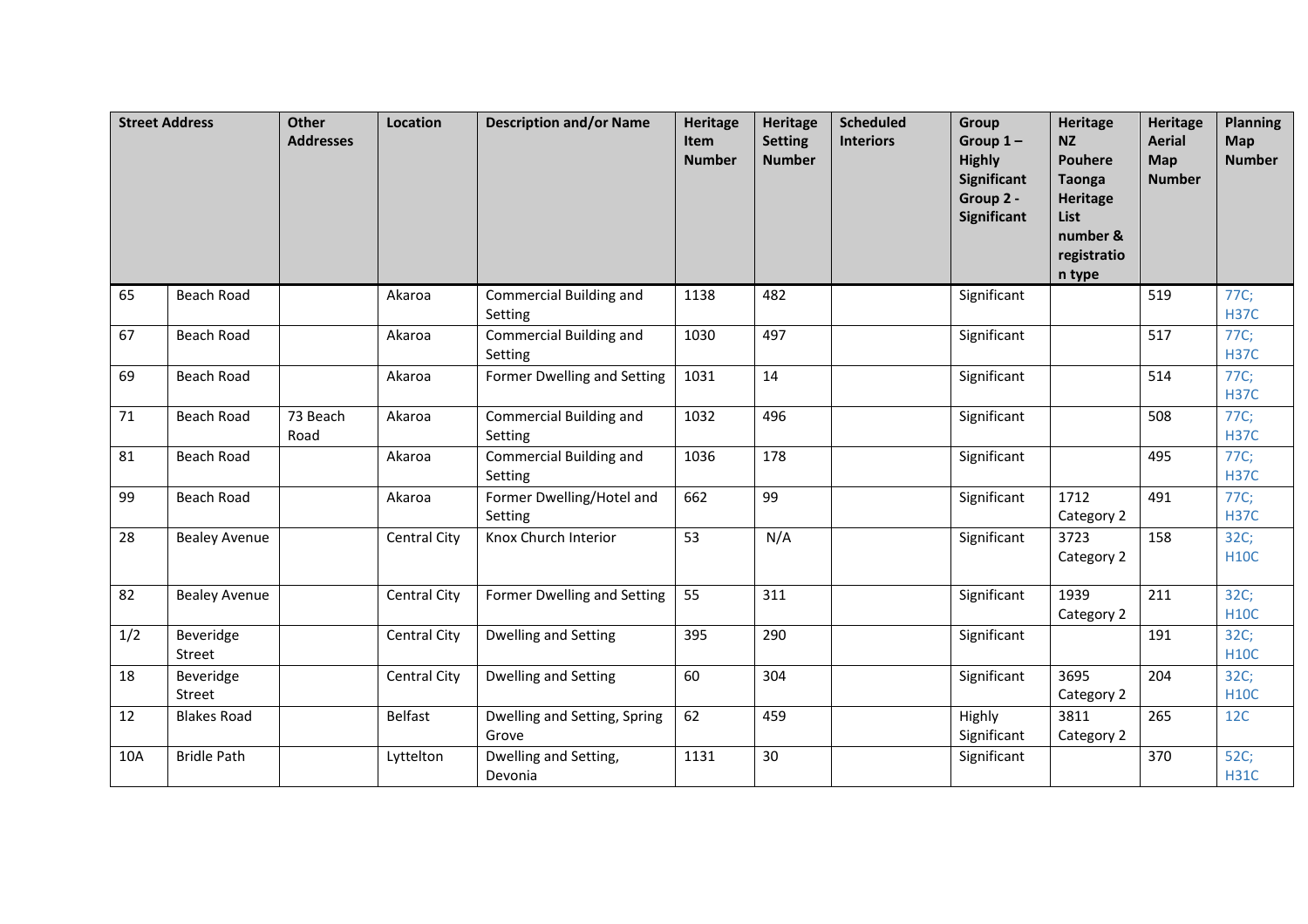|                | <b>Street Address</b>                                      | <b>Other</b><br><b>Addresses</b> | Location     | <b>Description and/or Name</b>                                                      | <b>Heritage</b><br>Item<br><b>Number</b> | <b>Heritage</b><br><b>Setting</b><br><b>Number</b> | <b>Scheduled</b><br><b>Interiors</b> | Group<br>Group $1-$<br><b>Highly</b><br>Significant<br>Group 2 -<br><b>Significant</b> | <b>Heritage</b><br><b>NZ</b><br><b>Pouhere</b><br><b>Taonga</b><br><b>Heritage</b><br>List<br>number &<br>registratio<br>n type | <b>Heritage</b><br><b>Aerial</b><br>Map<br><b>Number</b> | <b>Planning</b><br><b>Map</b><br><b>Number</b> |
|----------------|------------------------------------------------------------|----------------------------------|--------------|-------------------------------------------------------------------------------------|------------------------------------------|----------------------------------------------------|--------------------------------------|----------------------------------------------------------------------------------------|---------------------------------------------------------------------------------------------------------------------------------|----------------------------------------------------------|------------------------------------------------|
| 285            | <b>Bridle Path</b><br>Road                                 |                                  | Heathcote    | Dwelling and Setting,<br>Ferrymead House                                            | 591                                      | 405                                                |                                      | Significant                                                                            |                                                                                                                                 | 357                                                      | 47C                                            |
| $\overline{2}$ | <b>Brittan</b><br>Terrace                                  |                                  | Lyttelton    | Dwelling and Setting/<br>Former St Saviour's Vicarage                               | 1133                                     | $\overline{7}$                                     |                                      | Significant                                                                            |                                                                                                                                 | 365                                                      | 52C;<br><b>H30C</b>                            |
| 230            | Brougham<br>Street                                         |                                  | Sydenham     | King Edward VII Coronation<br>Memorial Lamp and<br>Drinking Fountain and<br>Setting | 68                                       | 326                                                |                                      | Significant                                                                            |                                                                                                                                 | 250                                                      | 39C                                            |
| 51             | <b>Browns Road</b>                                         |                                  | St Albans    | Dwelling and Setting,<br>Chippenham Lodge                                           | 70                                       | 449                                                |                                      | Significant                                                                            | 1846<br>Category 2                                                                                                              | 111                                                      | 31C                                            |
| 9              | <b>Bruce Terrace</b>                                       |                                  | Akaroa       | Dwelling and Setting                                                                | 710                                      | 169                                                |                                      | Significant                                                                            | 1722<br>Category 2                                                                                                              | 501                                                      | 77C;<br><b>H37C</b>                            |
| 11             | <b>Bruce Terrace</b>                                       |                                  | Akaroa       | <b>Dwelling and Setting</b>                                                         | 1079                                     | 93                                                 |                                      | Significant                                                                            |                                                                                                                                 | 503                                                      | 77C;<br><b>H37C</b>                            |
| 23             | <b>Bruce Terrace</b>                                       |                                  | Akaroa       | Dwelling and Setting                                                                | 661                                      | $\overline{26}$                                    |                                      | Significant                                                                            | 3052<br>Category 2                                                                                                              | 521                                                      | 77C;<br><b>H37C</b>                            |
| 49             | <b>Bryndwr Road</b>                                        | 49b Bryndwr<br>Road              | Fendalton    | St John's Methodist Church,<br>Lychgate and Setting                                 | 71                                       | 424                                                |                                      | Highly<br>Significant                                                                  |                                                                                                                                 | 648                                                      | 31C                                            |
|                |                                                            |                                  |              | <b>Canterbury Club Gas Lamp</b><br>and Hitching Post                                |                                          |                                                    |                                      |                                                                                        |                                                                                                                                 |                                                          |                                                |
|                | Cambridge<br>Terrace,<br>between<br>Hereford-<br>Worcester |                                  | Central City | Canterbury Club Gas Lamp<br>and Setting                                             | 1344                                     | 554                                                |                                      | Significant                                                                            | 1838<br>Category 2                                                                                                              | 743                                                      | 32C;<br><b>H15C</b>                            |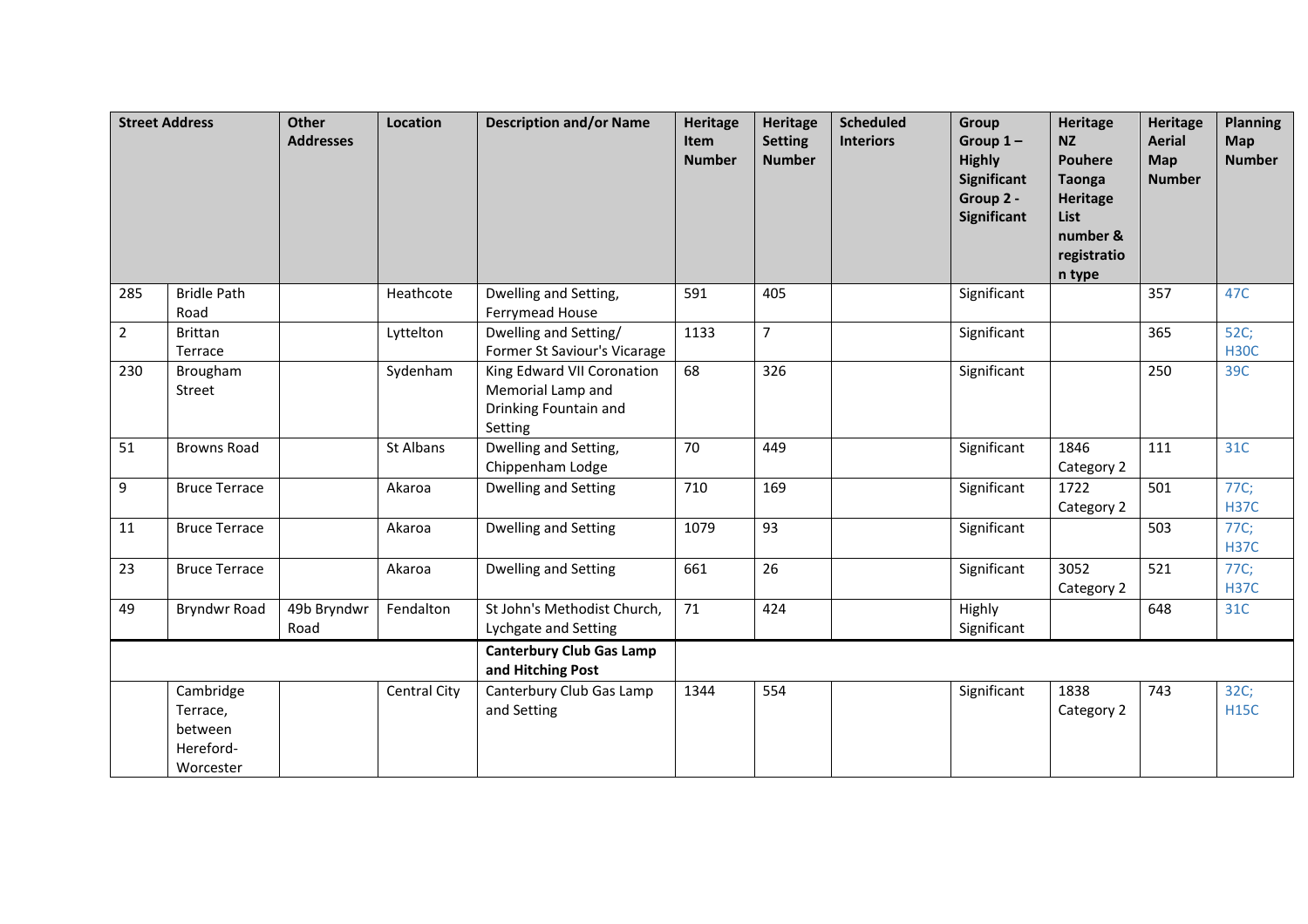|                | <b>Street Address</b>                                                                              | <b>Other</b><br><b>Addresses</b>                                                     | Location            | <b>Description and/or Name</b>                                                                                                      | <b>Heritage</b><br>Item<br><b>Number</b> | <b>Heritage</b><br><b>Setting</b><br><b>Number</b> | <b>Scheduled</b><br><b>Interiors</b> | Group<br>Group $1-$<br><b>Highly</b><br><b>Significant</b><br>Group 2 -<br><b>Significant</b> | <b>Heritage</b><br><b>NZ</b><br><b>Pouhere</b><br><b>Taonga</b><br>Heritage<br>List<br>number &<br>registratio<br>n type | <b>Heritage</b><br><b>Aerial</b><br>Map<br><b>Number</b> | <b>Planning</b><br>Map<br><b>Number</b> |
|----------------|----------------------------------------------------------------------------------------------------|--------------------------------------------------------------------------------------|---------------------|-------------------------------------------------------------------------------------------------------------------------------------|------------------------------------------|----------------------------------------------------|--------------------------------------|-----------------------------------------------------------------------------------------------|--------------------------------------------------------------------------------------------------------------------------|----------------------------------------------------------|-----------------------------------------|
|                | Cambridge<br>Terrace,<br>between<br>Hereford-<br>Worcester                                         |                                                                                      | <b>Central City</b> | Canterbury Club Hitching<br>Post and Setting                                                                                        | 77                                       | 554                                                |                                      | Significant                                                                                   | 1839<br>Category 2                                                                                                       | 216                                                      | 32C;<br><b>H15C</b>                     |
| $\overline{2}$ | Cambridge<br>Terrace                                                                               | 13<br>Cambridge<br>Terrace                                                           | Central City        | Antigua Boatsheds and<br>Setting                                                                                                    | 72                                       | 575                                                |                                      | Highly<br>Significant                                                                         | 1825<br>Category 1                                                                                                       | 146                                                      | 39C;<br><b>H19C</b>                     |
| 65             | Cambridge<br>Terrace                                                                               | 69<br>Cambridge<br>Terrace                                                           | <b>Central City</b> | Commercial Building and<br>Setting                                                                                                  | 1356                                     | 599                                                |                                      | Significant                                                                                   |                                                                                                                          | 746                                                      | 39C;<br><b>H19C</b>                     |
| 129            | Cambridge<br>Terrace                                                                               |                                                                                      | Central City        | Canterbury Club and Setting                                                                                                         | 76                                       | 305                                                |                                      | Highly<br>Significant                                                                         | 1837<br>Category 2                                                                                                       | 208                                                      | 32C;<br><b>H15C</b>                     |
| 137            | Cambridge<br>Terrace                                                                               |                                                                                      | Central City        | Commercial Building and<br>Setting, Harley Chambers                                                                                 | 78                                       | 309                                                |                                      | Significant                                                                                   | 3111<br>Category 2                                                                                                       | 209                                                      | 32C;<br><b>H15C</b>                     |
|                |                                                                                                    |                                                                                      |                     | <b>Poplar Crescent</b>                                                                                                              |                                          |                                                    |                                      |                                                                                               |                                                                                                                          |                                                          |                                         |
| 230            | Cambridge<br>Terrace, 272<br>Cambridge<br>Terrace, 295F<br>Madras Street,<br>267 Oxford<br>Terrace | 2/230<br>Cambridge<br>Terrace, 211<br>Oxford<br>Terrace, 283<br>Cambridge<br>Terrace | Central City        | <b>Edmonds Band Rotunda</b><br>Area including Rotunda,<br>Shelter, Balustrades,<br>Landing and Lamp<br><b>Standards and Setting</b> | 79                                       | 585                                                |                                      | Highly<br>Significant                                                                         | 1865<br>Category 2                                                                                                       | 258                                                      | 32C;<br><b>H16C</b>                     |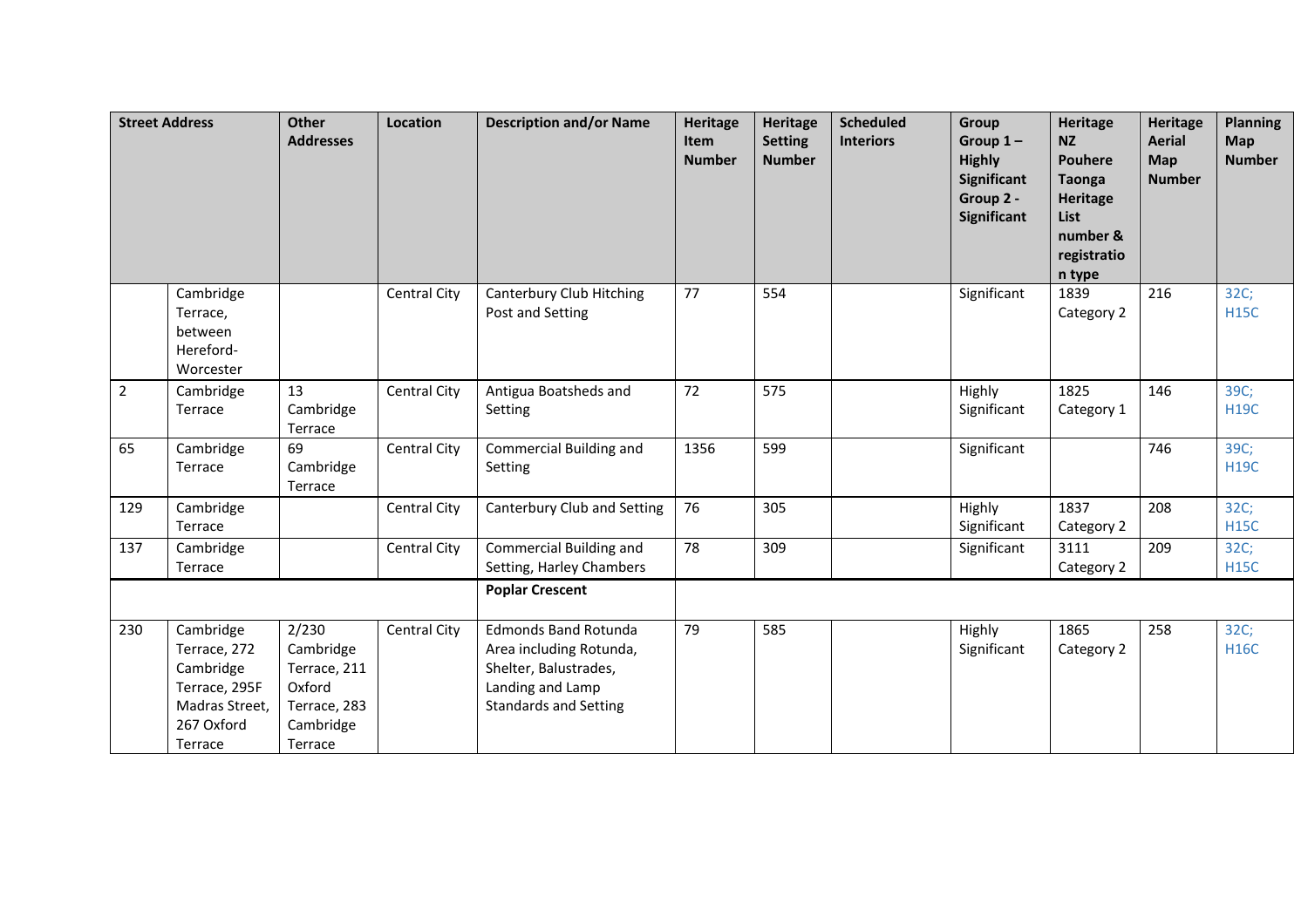|      | <b>Street Address</b>                                                                              | <b>Other</b><br><b>Addresses</b>                                                                                     | Location           | <b>Description and/or Name</b>                           | <b>Heritage</b><br>Item<br><b>Number</b> | <b>Heritage</b><br><b>Setting</b><br><b>Number</b> | <b>Scheduled</b><br><b>Interiors</b> | Group<br>Group $1-$<br><b>Highly</b><br><b>Significant</b><br>Group 2 -<br>Significant | <b>Heritage</b><br><b>NZ</b><br><b>Pouhere</b><br><b>Taonga</b><br><b>Heritage</b><br>List<br>number &<br>registratio<br>n type | <b>Heritage</b><br><b>Aerial</b><br>Map<br><b>Number</b> | <b>Planning</b><br>Map<br><b>Number</b> |
|------|----------------------------------------------------------------------------------------------------|----------------------------------------------------------------------------------------------------------------------|--------------------|----------------------------------------------------------|------------------------------------------|----------------------------------------------------|--------------------------------------|----------------------------------------------------------------------------------------|---------------------------------------------------------------------------------------------------------------------------------|----------------------------------------------------------|-----------------------------------------|
| 272  | Cambridge<br>Terrace, 230<br>Cambridge<br>Terrace, 295F<br>Madras Street,<br>267 Oxford<br>Terrace | 2/230<br>Cambridge<br>Terrace, 211<br>Oxford<br>Terrace, 283<br>Cambridge<br>Terrace                                 | Central City       | Poplars, Lamp Standards<br>and Setting                   | 643                                      | 585                                                |                                      | Highly<br>Significant                                                                  |                                                                                                                                 | 271                                                      | 32C;<br><b>H16C</b>                     |
| 295F | Madras Street,<br>272<br>Cambridge<br>Terrace, 267<br>Oxford<br>Terrace                            | 230<br>Cambridge<br>Terrace,<br>2/230<br>Cambridge<br>Terrace, 211<br>Oxford<br>Terrace, 283<br>Cambridge<br>Terrace | Central City       | Edmonds Clock Tower,<br>Telephone Cabinet and<br>Setting | 653                                      | 585                                                |                                      | Highly<br>Significant                                                                  | 3106<br>Category 2                                                                                                              | 289                                                      | 32C;<br><b>H16C</b>                     |
| 361  | Cambridge<br>Terrace                                                                               |                                                                                                                      | Central City       | Dwelling and Setting                                     | 81                                       | 373                                                |                                      | Significant                                                                            |                                                                                                                                 | 308                                                      | 32C;<br><b>H11C</b>                     |
|      |                                                                                                    |                                                                                                                      |                    | <b>Former Purau Station</b>                              |                                          |                                                    |                                      |                                                                                        |                                                                                                                                 |                                                          |                                         |
| 16A  | Camp Bay<br>Road                                                                                   |                                                                                                                      | Diamond<br>Harbour | Dwelling and Setting, Purau                              | 778                                      | 543                                                |                                      | Highly<br>Significant                                                                  | 280<br>Category 1                                                                                                               | 454                                                      | 62C                                     |
| 16A  | Camp Bay<br>Road                                                                                   |                                                                                                                      | Diamond<br>Harbour | Dwelling and Setting, The<br>Whare                       | 777                                      | 543                                                |                                      | Significant                                                                            | 7157<br>Category 2                                                                                                              | 455                                                      | 62C                                     |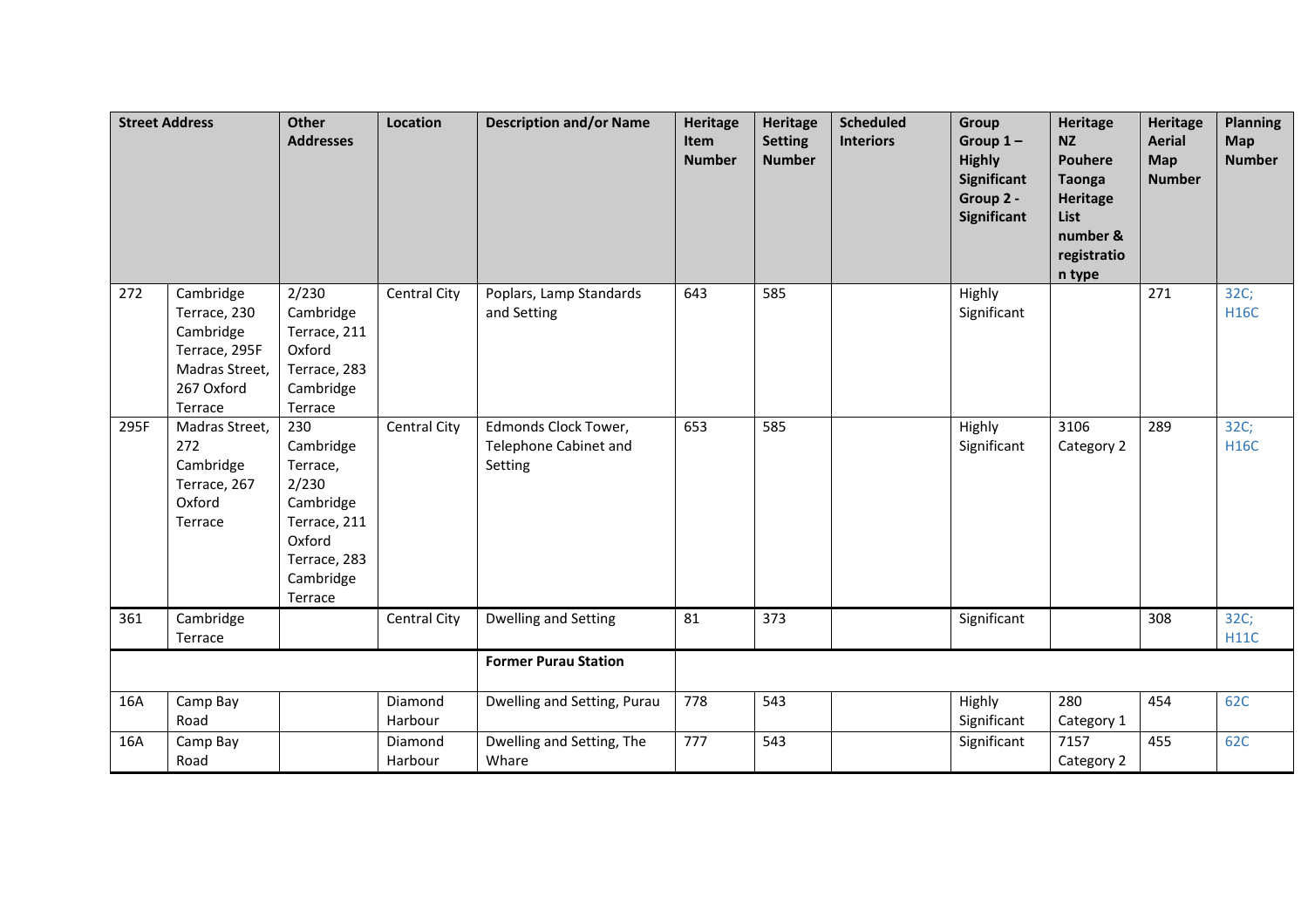|     | <b>Street Address</b>                                                           | <b>Other</b><br><b>Addresses</b>       | Location            | <b>Description and/or Name</b>                                | Heritage<br>Item<br><b>Number</b> | <b>Heritage</b><br><b>Setting</b><br><b>Number</b> | <b>Scheduled</b><br><b>Interiors</b> | Group<br>Group $1-$<br><b>Highly</b><br><b>Significant</b><br>Group 2 -<br><b>Significant</b> | <b>Heritage</b><br><b>NZ</b><br><b>Pouhere</b><br><b>Taonga</b><br><b>Heritage</b><br><b>List</b><br>number &<br>registratio<br>n type | <b>Heritage</b><br><b>Aerial</b><br>Map<br><b>Number</b> | <b>Planning</b><br>Map<br><b>Number</b> |
|-----|---------------------------------------------------------------------------------|----------------------------------------|---------------------|---------------------------------------------------------------|-----------------------------------|----------------------------------------------------|--------------------------------------|-----------------------------------------------------------------------------------------------|----------------------------------------------------------------------------------------------------------------------------------------|----------------------------------------------------------|-----------------------------------------|
| 197 | Camp Bay<br>Road                                                                |                                        | Diamond<br>Harbour  | Ripapa Island/Fort Jervois<br>and Setting                     | 691                               | 142                                                |                                      | Highly<br>Significant                                                                         | 5306<br>Category 1                                                                                                                     | 450                                                      | 59C                                     |
| 440 | Camp Bay<br>Road                                                                |                                        | Port Levy           | Former Little Port Cooper<br><b>School and Setting</b>        | 1162                              | 550                                                |                                      | Significant                                                                                   |                                                                                                                                        | 467                                                      | R <sub>1</sub> C                        |
| 450 | Camp Bay<br>Road                                                                |                                        | Diamond<br>Harbour  | <b>Quarantine Cemetery</b>                                    | 1161                              | N/A                                                |                                      | Highly<br>Significant                                                                         |                                                                                                                                        | 721                                                      | R <sub>1</sub> C                        |
| 26  | Canterbury<br>Street                                                            |                                        | Lyttelton           | Former Kilwinning Lodge<br>and Setting                        | 1052                              | 140                                                |                                      | Significant                                                                                   |                                                                                                                                        | 397                                                      | 52C;<br><b>H31C</b>                     |
| 45  | Canterbury<br>Street                                                            |                                        | Lyttelton           | <b>Dwelling and Setting</b>                                   | 1106                              | 505                                                |                                      | Significant                                                                                   |                                                                                                                                        | 400                                                      | 52C;<br><b>H31C</b>                     |
| 47  | Canterbury<br>Street                                                            |                                        | Lyttelton           | Dwelling and Setting                                          | 1105                              | 32                                                 |                                      | Significant                                                                                   |                                                                                                                                        | 399                                                      | 52C;<br><b>H31C</b>                     |
| 49  | Canterbury<br>Street                                                            |                                        | Lyttelton           | Dwelling and Setting                                          | 1104                              | 48                                                 |                                      | Significant                                                                                   |                                                                                                                                        | 402                                                      | 52C;<br><b>H31C</b>                     |
| 79  | Carmen Road                                                                     |                                        | Hornby              | Dwelling and Setting,<br>Former Stoneycroft /<br>Hornby Lodge | 1370                              | 635                                                |                                      | Significant                                                                                   |                                                                                                                                        | 785                                                      | 37C                                     |
|     | Cashel Street,<br>between<br>Oxford-<br>Cambridge/75<br>and 78 Cashel<br>Street | 97, 100, 101,<br>127 Oxford<br>Terrace | Central City        | Bridge of Remembrance and<br>Setting                          | 607                               | 297                                                |                                      | Highly<br>Significant                                                                         | 289<br>Category 1                                                                                                                      | 680                                                      | 39C;<br><b>H19C</b>                     |
| 23  | <b>Cashel Street</b>                                                            | 25 Cashel<br>Street, 25 A<br>Cashel    | <b>Central City</b> | Dwelling and Setting                                          | 1326                              | 568                                                |                                      | Significant                                                                                   | 9997<br>Category 2                                                                                                                     | 734                                                      | 39C;<br><b>H19C</b>                     |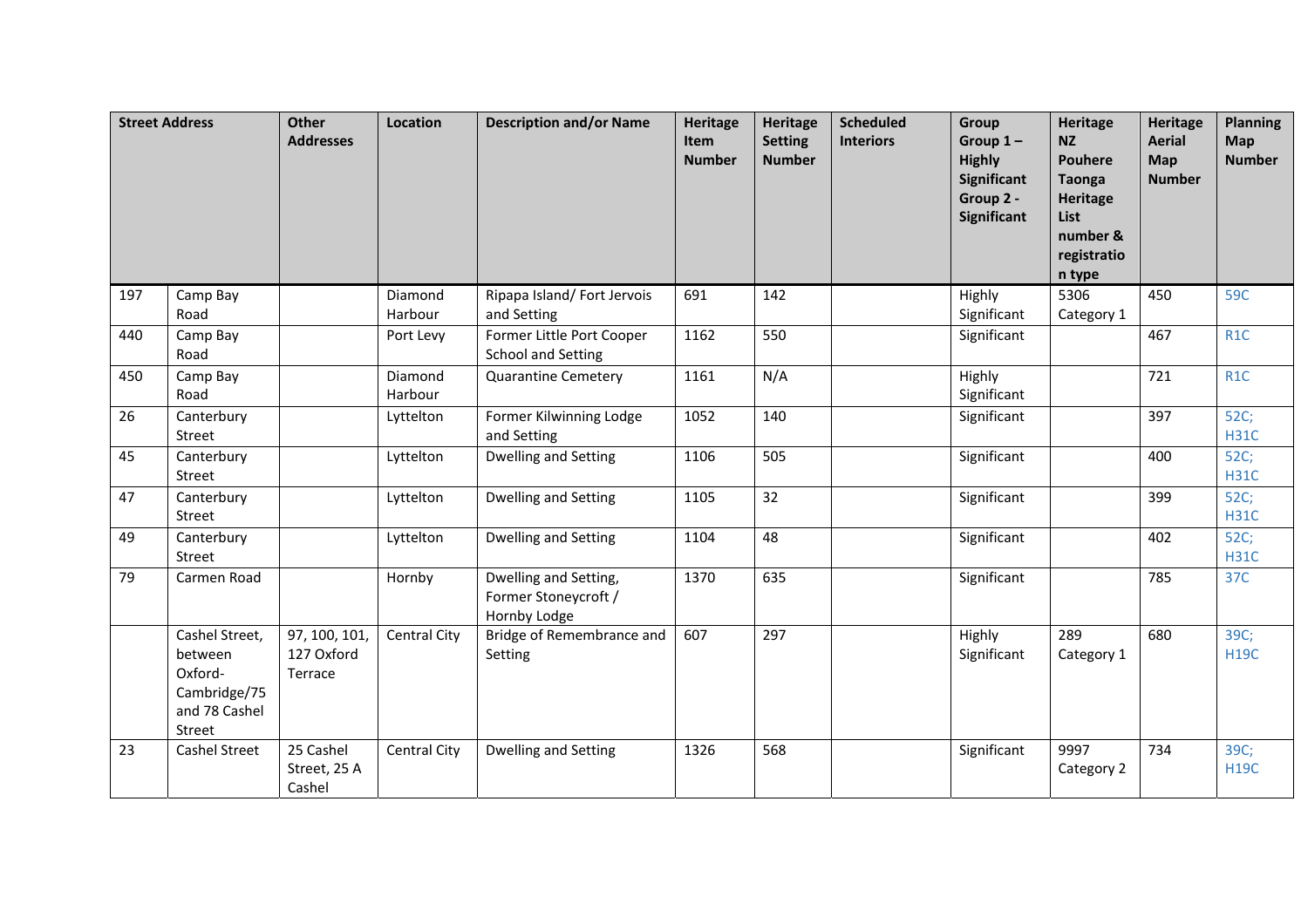|     | <b>Street Address</b> | Other<br><b>Addresses</b>                                                                                                          | Location            | <b>Description and/or Name</b>                                                                       | <b>Heritage</b><br>Item<br><b>Number</b> | Heritage<br><b>Setting</b><br><b>Number</b> | <b>Scheduled</b><br><b>Interiors</b> | Group<br>Group $1-$<br><b>Highly</b><br>Significant<br>Group 2 -<br>Significant | <b>Heritage</b><br><b>NZ</b><br><b>Pouhere</b><br><b>Taonga</b><br><b>Heritage</b><br>List<br>number &<br>registratio<br>n type | <b>Heritage</b><br><b>Aerial</b><br>Map<br><b>Number</b> | <b>Planning</b><br><b>Map</b><br><b>Number</b> |
|-----|-----------------------|------------------------------------------------------------------------------------------------------------------------------------|---------------------|------------------------------------------------------------------------------------------------------|------------------------------------------|---------------------------------------------|--------------------------------------|---------------------------------------------------------------------------------|---------------------------------------------------------------------------------------------------------------------------------|----------------------------------------------------------|------------------------------------------------|
| 214 | <b>Cashel Street</b>  |                                                                                                                                    | Central City        | Façade and Setting, Former<br>New Zealand Farmers' Co-<br>operative Association of<br>Canterbury Ltd | 95                                       | 351                                         |                                      | Significant                                                                     |                                                                                                                                 | 282                                                      | 39C;<br><b>H20C</b>                            |
| 28  | Cathedral<br>Square   | 28A-F<br>Cathedral<br>Square, 1-<br>52/28<br>Cathedral<br>Square,<br>54/28<br>Cathedral<br>Square,<br>58/28<br>Cathedral<br>Square | <b>Central City</b> | <b>Former Government</b><br><b>Buildings and Setting</b>                                             | 575                                      | 605                                         |                                      | Highly<br>Significant                                                           | 301<br>Category 1                                                                                                               | 688                                                      | 32C;<br><b>H16C</b>                            |
| 31  | Cathedral<br>Square   |                                                                                                                                    | Central City        | Commercial Building and<br>Setting, Former Chief Post<br>Office                                      | 609                                      | 611                                         |                                      | Highly<br>Significant                                                           | 291<br>Category 1                                                                                                               | 685                                                      | 32C;<br><b>H16C</b>                            |
|     |                       |                                                                                                                                    |                     | <b>Cathedral Square</b>                                                                              |                                          |                                             |                                      |                                                                                 |                                                                                                                                 |                                                          |                                                |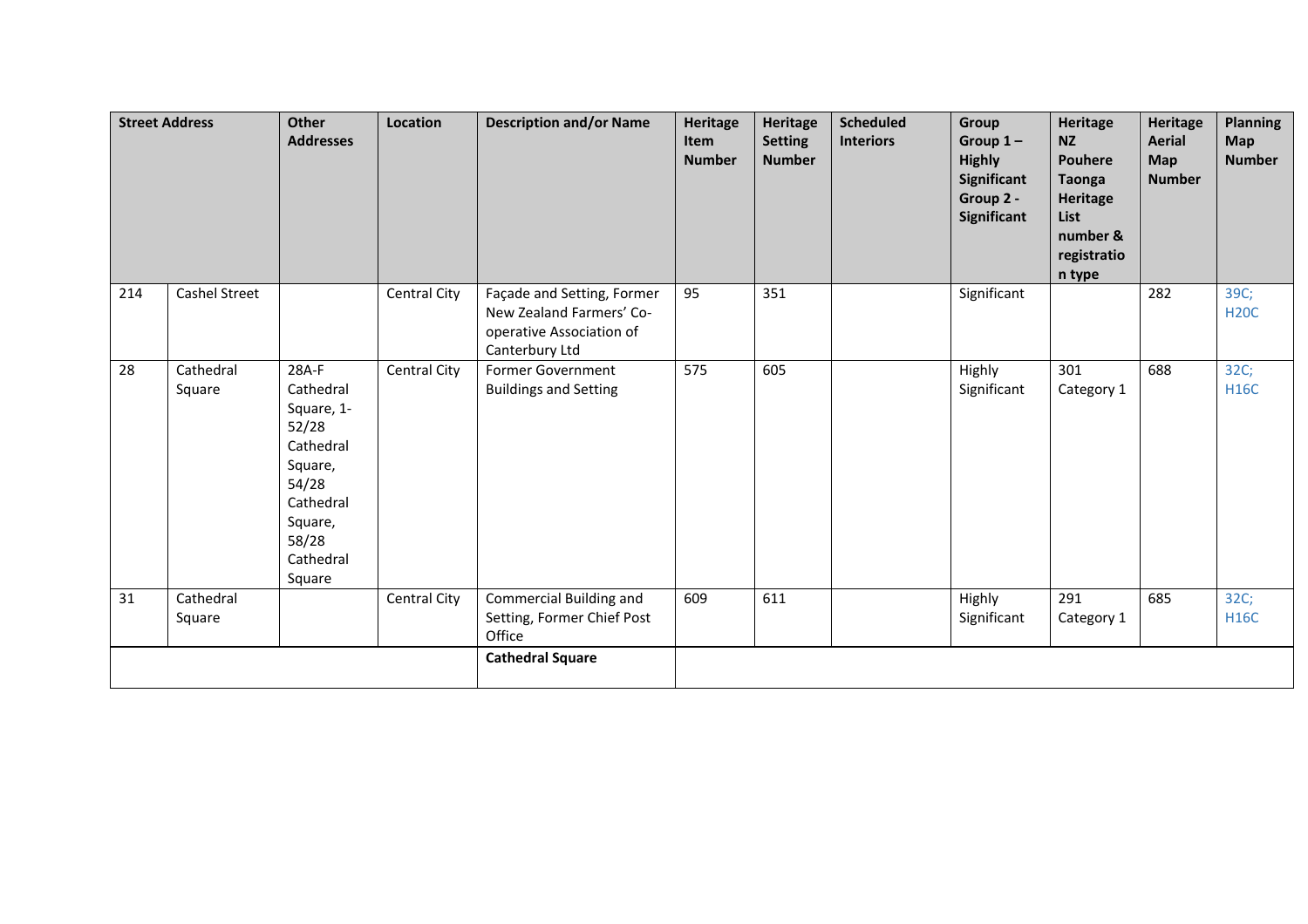|     | <b>Street Address</b> | <b>Other</b><br><b>Addresses</b>                                                           | Location     | <b>Description and/or Name</b>        | <b>Heritage</b><br>Item<br><b>Number</b> | Heritage<br><b>Setting</b><br><b>Number</b> | <b>Scheduled</b><br><b>Interiors</b> | Group<br>Group $1-$<br><b>Highly</b><br>Significant<br>Group 2 -<br>Significant | <b>Heritage</b><br><b>NZ</b><br><b>Pouhere</b><br><b>Taonga</b><br><b>Heritage</b><br>List<br>number &<br>registratio<br>n type | <b>Heritage</b><br><b>Aerial</b><br>Map<br><b>Number</b> | <b>Planning</b><br><b>Map</b><br><b>Number</b> |
|-----|-----------------------|--------------------------------------------------------------------------------------------|--------------|---------------------------------------|------------------------------------------|---------------------------------------------|--------------------------------------|---------------------------------------------------------------------------------|---------------------------------------------------------------------------------------------------------------------------------|----------------------------------------------------------|------------------------------------------------|
| 99  | Cathedral<br>Square   | 100<br>Cathedral<br>Square, 105<br>Cathedral<br>Square, and<br>adjacent<br>Road<br>Reserve | Central City | Cathedral Square and<br>Setting       | 98                                       | 553                                         |                                      | Highly<br>Significant                                                           |                                                                                                                                 | 238                                                      | 32C;<br><b>H16C</b>                            |
| 100 | Cathedral<br>Square   | 99 Cathedral<br>Square, 105<br>Cathedral<br>Square, and<br>adjacent<br>Road<br>Reserve     | Central City | Citizens' War Memorial and<br>Setting | 107                                      | 553                                         |                                      | Highly<br>Significant                                                           | 3693<br>Category 1                                                                                                              | 629                                                      | 32C;<br><b>H16C</b>                            |
| 100 | Cathedral<br>Square   | 105<br>Cathedral<br>Square, 99<br>Cathedral<br>Square, and<br>adjacent<br>Road<br>Reserve  | Central City | ChristChurch Cathedral and<br>Setting | 106                                      | 553                                         |                                      | Highly<br>Significant                                                           | 46<br>Category 1                                                                                                                | 252                                                      | 32C;<br><b>H16C</b>                            |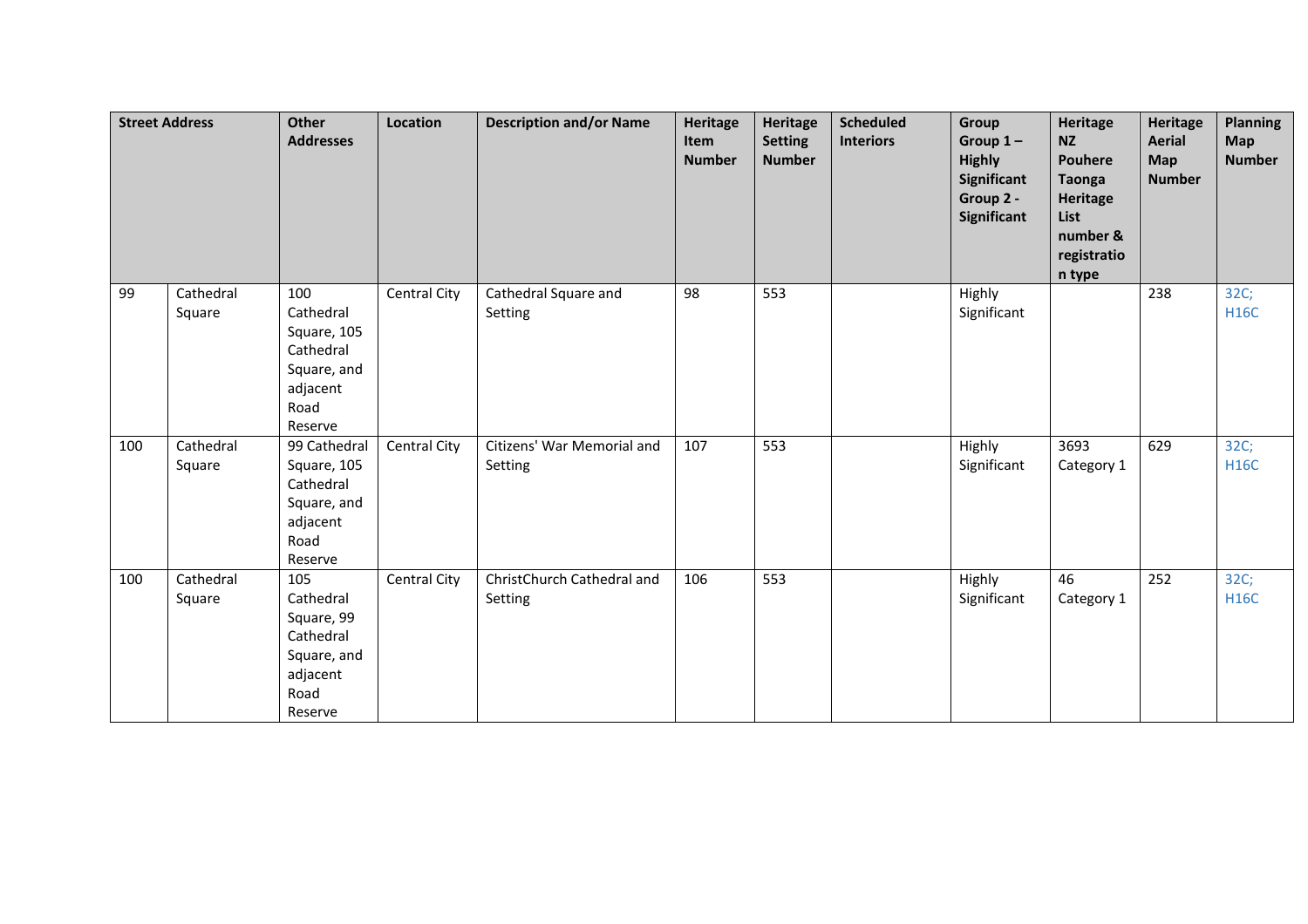| <b>Street Address</b> |                               | <b>Other</b><br><b>Addresses</b>                                                       | Location                     | <b>Description and/or Name</b>                          | <b>Heritage</b><br><b>Item</b><br><b>Number</b> | <b>Heritage</b><br><b>Setting</b><br><b>Number</b> | <b>Scheduled</b><br><b>Interiors</b> | Group<br>Group $1-$<br><b>Highly</b><br>Significant<br>Group 2 -<br><b>Significant</b> | <b>Heritage</b><br><b>NZ</b><br><b>Pouhere</b><br><b>Taonga</b><br>Heritage<br>List<br>number &<br>registratio<br>n type | <b>Heritage</b><br><b>Aerial</b><br>Map<br><b>Number</b> | <b>Planning</b><br>Map<br><b>Number</b> |
|-----------------------|-------------------------------|----------------------------------------------------------------------------------------|------------------------------|---------------------------------------------------------|-------------------------------------------------|----------------------------------------------------|--------------------------------------|----------------------------------------------------------------------------------------|--------------------------------------------------------------------------------------------------------------------------|----------------------------------------------------------|-----------------------------------------|
| 105                   | Cathedral<br>Square           | 99 Cathedral<br>Square, 100<br>Cathedral<br>Square, and<br>adjacent<br>Road<br>Reserve | Central City                 | Godley Statue, Godley Plot<br>and Setting               | 105                                             | 553                                                |                                      | Highly<br>Significant                                                                  | 3666<br>Category 1                                                                                                       | 244                                                      | 32C;<br><b>H16C</b>                     |
| 2A                    | Cave Terrace                  |                                                                                        | Moncks Spur                  | Monck's Cave and Setting<br>(underground heritage item) | 1367                                            | 633                                                |                                      | Highly<br>Significant                                                                  | 9067<br>Category 1                                                                                                       | 778                                                      | 48C                                     |
| 66                    | Chancellor<br>Street          |                                                                                        | Richmond                     | Dwelling and Setting                                    | 110                                             | 465                                                |                                      | Significant                                                                            |                                                                                                                          | 321                                                      | 32C; H5C                                |
| 70                    | Chancellor<br>Street          |                                                                                        | Richmond                     | Dwelling and Setting                                    | 111                                             | 464                                                |                                      | Significant                                                                            |                                                                                                                          | 322                                                      | 32C; H5C                                |
| 72                    | Chancellor<br><b>Street</b>   |                                                                                        | Richmond                     | <b>Dwelling and Setting</b>                             | 112                                             | 463                                                |                                      | Significant                                                                            |                                                                                                                          | 320                                                      | 32C; H5C                                |
|                       |                               |                                                                                        | <b>Former Bradley Estate</b> |                                                         |                                                 |                                                    |                                      |                                                                                        |                                                                                                                          |                                                          |                                         |
| $\mathbf{1}$          | Charteris Bay<br>Road         |                                                                                        | Diamond<br>Harbour           | Former Charteris Bay School<br>and Setting              | 680                                             | 558                                                |                                      | Significant                                                                            | 5276<br>Category 2                                                                                                       | 349                                                      | 63C                                     |
| 1                     | Charteris Bay<br>Road         |                                                                                        | Diamond<br>Harbour           | <b>Stables and Setting</b>                              | 682                                             | 558                                                |                                      | Significant                                                                            | 5285<br>Category 2                                                                                                       | 353                                                      | 63C                                     |
| 1                     | Charteris Bay<br>Road         |                                                                                        | Diamond<br>Harbour           | Millhouse and Setting                                   | 679                                             | 558                                                |                                      | Significant                                                                            | 4392<br>Category 1                                                                                                       | 550                                                      | 63C                                     |
| 86-88                 | <b>Chester Street</b><br>East |                                                                                        | <b>Central City</b>          | <b>Dwellings and Setting</b>                            | 113                                             | 358                                                |                                      | Significant                                                                            | 1881<br>Category 2                                                                                                       | 291                                                      | 32C;<br><b>H16C</b>                     |
| 98-<br>100            | <b>Chester Street</b><br>East |                                                                                        | <b>Central City</b>          | <b>Dwellings and Setting</b>                            | 116                                             | 361                                                |                                      | Significant                                                                            | 7323<br>Category 2                                                                                                       | 294                                                      | 32C;<br><b>H16C</b>                     |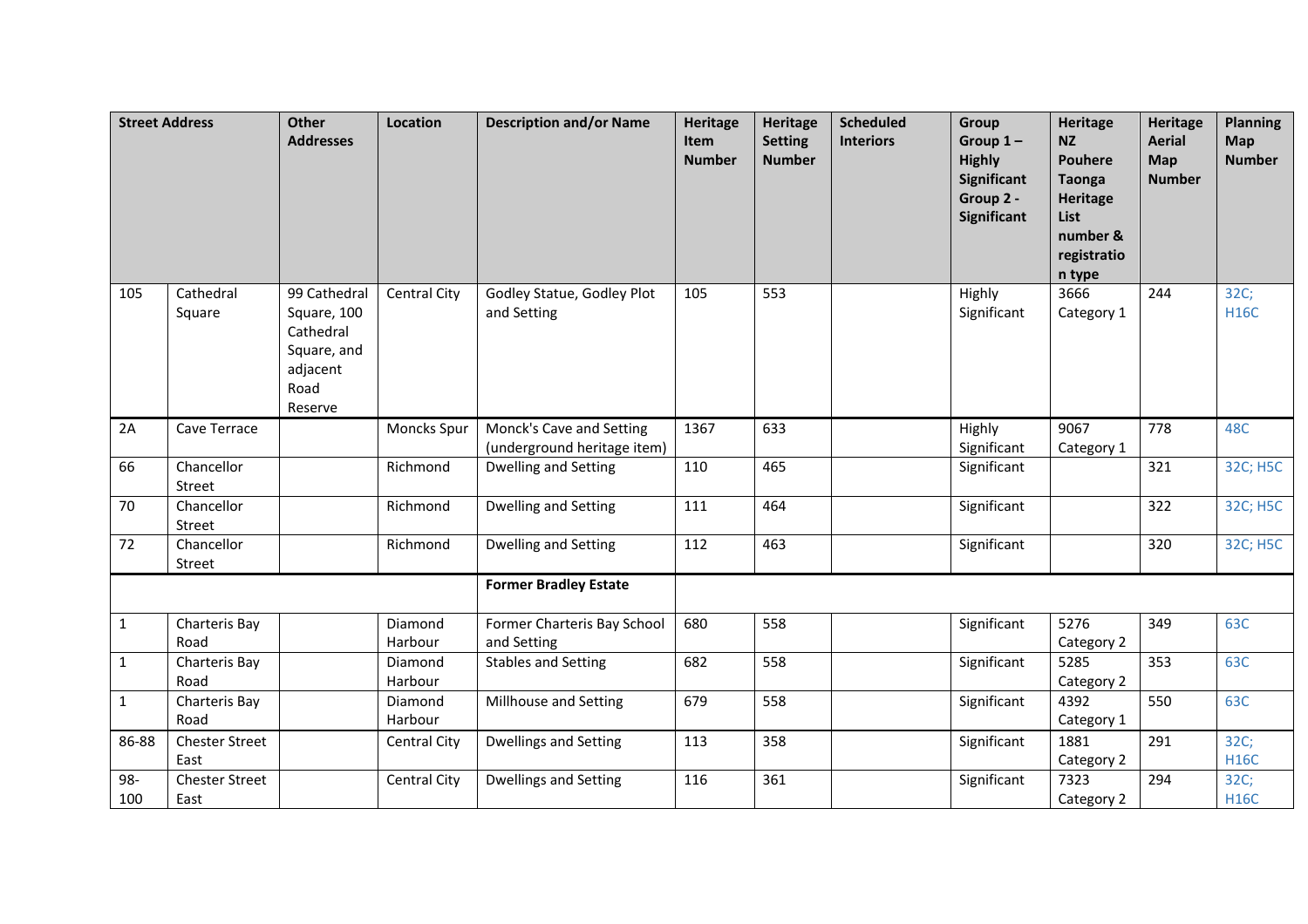| <b>Street Address</b> |                                                      | <b>Other</b><br><b>Addresses</b>                   | Location      | <b>Description and/or Name</b>                   | <b>Heritage</b><br><b>Item</b><br><b>Number</b> | <b>Heritage</b><br><b>Setting</b><br><b>Number</b> | <b>Scheduled</b><br><b>Interiors</b>                                                                    | Group<br>Group $1-$<br><b>Highly</b><br>Significant<br>Group 2 -<br><b>Significant</b> | <b>Heritage</b><br><b>NZ</b><br><b>Pouhere</b><br><b>Taonga</b><br>Heritage<br>List<br>number &<br>registratio<br>n type | <b>Heritage</b><br><b>Aerial</b><br>Map<br><b>Number</b> | <b>Planning</b><br><b>Map</b><br><b>Number</b> |
|-----------------------|------------------------------------------------------|----------------------------------------------------|---------------|--------------------------------------------------|-------------------------------------------------|----------------------------------------------------|---------------------------------------------------------------------------------------------------------|----------------------------------------------------------------------------------------|--------------------------------------------------------------------------------------------------------------------------|----------------------------------------------------------|------------------------------------------------|
| 22                    | Cholmondeley<br>Avenue                               |                                                    | Opawa         | Former Dwelling and<br>Setting, Risingholme      | 118                                             | 387                                                | Scheduled<br>interior<br>heritage fabric<br>identified in<br>Register of<br>Interior<br>Heritage Fabric | Highly<br>Significant                                                                  | 3131<br>Category 2                                                                                                       | 333                                                      | 39C;<br><b>H40C</b>                            |
|                       | Chorlton<br>Road,<br>between<br>McHales-View<br>Hill |                                                    | Okains Bay    | Former Chorlton Post Office<br>Depot and Setting | 1298                                            | 531                                                |                                                                                                         | Significant                                                                            | 1738<br>Category 2                                                                                                       | 634                                                      | 66C                                            |
| 1280                  | Chorlton Road                                        | 1238<br>Chorlton<br>Road, 1236<br>Chorlton<br>Road | Little Akaloa | St Luke's Church and Setting                     | 1311                                            | 546                                                |                                                                                                         | Highly<br>Significant                                                                  | 7094<br>Category 1                                                                                                       | 636                                                      | 66C                                            |
| 4183                  | Christchurch<br>Akaroa Road                          |                                                    | Little River  | St John the Evangelist<br>Church and Setting     | 730                                             | 147                                                |                                                                                                         | Significant                                                                            | 5293<br>Category 2                                                                                                       | 461                                                      | 69C                                            |
|                       |                                                      |                                                    |               | Awa-Iti Domain                                   |                                                 |                                                    |                                                                                                         |                                                                                        |                                                                                                                          |                                                          |                                                |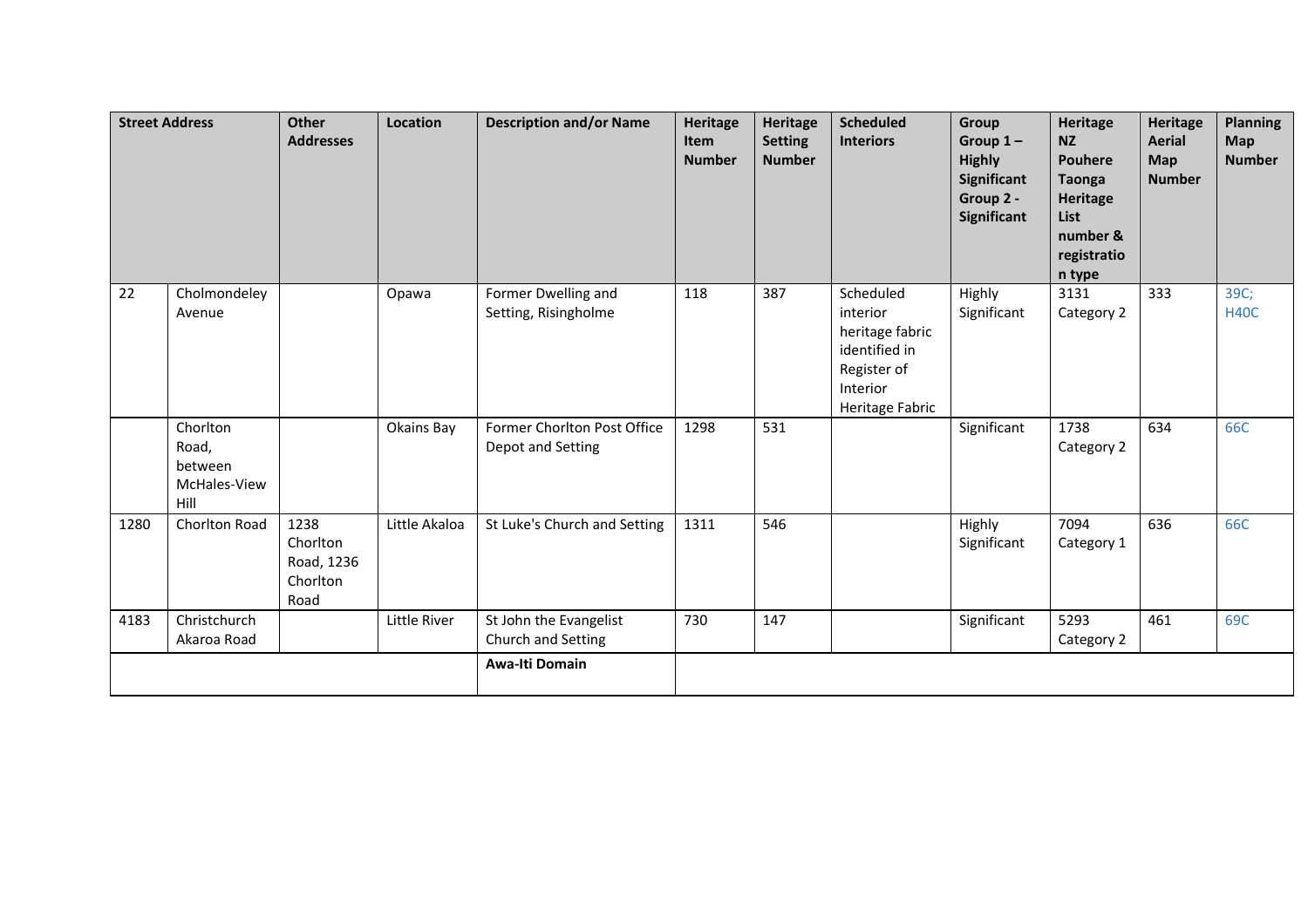| <b>Street Address</b> |                             | <b>Other</b><br><b>Addresses</b> | Location     | <b>Description and/or Name</b>                               | <b>Heritage</b><br><b>Item</b><br><b>Number</b> | <b>Heritage</b><br><b>Setting</b><br><b>Number</b> | <b>Scheduled</b><br><b>Interiors</b>                                                                    | Group<br>Group $1-$<br><b>Highly</b><br><b>Significant</b><br>Group 2 -<br>Significant | <b>Heritage</b><br><b>NZ</b><br><b>Pouhere</b><br><b>Taonga</b><br><b>Heritage</b><br>List<br>number &<br>registratio<br>n type | <b>Heritage</b><br><b>Aerial</b><br><b>Map</b><br><b>Number</b> | <b>Planning</b><br>Map<br><b>Number</b> |
|-----------------------|-----------------------------|----------------------------------|--------------|--------------------------------------------------------------|-------------------------------------------------|----------------------------------------------------|---------------------------------------------------------------------------------------------------------|----------------------------------------------------------------------------------------|---------------------------------------------------------------------------------------------------------------------------------|-----------------------------------------------------------------|-----------------------------------------|
| 4313                  | Christchurch<br>Akaroa Road |                                  | Little River | Little River Library and<br>Setting                          | 772                                             | 159                                                | Scheduled<br>interior<br>heritage fabric<br>identified in<br>Register of<br>Interior<br>Heritage Fabric | Significant                                                                            |                                                                                                                                 | 463                                                             | 69C;<br><b>H34C</b>                     |
| 4313                  | Christchurch<br>Akaroa Road |                                  | Little River | Little River War Memorial<br><b>Gates and Setting</b>        | 1160                                            | 159                                                |                                                                                                         | Significant                                                                            |                                                                                                                                 | 464                                                             | 69C;<br><b>H34C</b>                     |
| 6025                  | Christchurch<br>Akaroa Road |                                  | Duvauchelle  | Former Duvauchelle<br>Saleyards Building and<br>Setting      | 1157                                            | 544                                                |                                                                                                         | Significant                                                                            |                                                                                                                                 | 475                                                             | <b>70C</b>                              |
| 6706                  | Christchurch<br>Akaroa Road |                                  | Akaroa       | Former Takamatua School<br>and Setting                       | 1185                                            | 71                                                 |                                                                                                         | Significant                                                                            |                                                                                                                                 | 590                                                             | <b>76C</b>                              |
|                       |                             |                                  |              | <b>Church of St Mary the</b><br><b>Virgin</b>                |                                                 |                                                    |                                                                                                         |                                                                                        |                                                                                                                                 |                                                                 |                                         |
| 30                    | Church Square               | 30E Church<br>Square             | Addington    | Church Square and Setting                                    | 120                                             | 241                                                |                                                                                                         | Highly<br>Significant                                                                  | 7516<br>Historic<br>Area                                                                                                        | 90                                                              | 38C;<br><b>H22C</b>                     |
| 30                    | Church Square               | 30E Church<br>Square             | Addington    | Church of St Mary the Virgin<br>and Setting                  | 1300                                            | 241                                                |                                                                                                         | Highly<br>Significant                                                                  | 7516<br>Historic<br>Area                                                                                                        | 638                                                             | 38C;<br><b>H22C</b>                     |
| 30                    | Church Square               | 30E Church<br>Square             | Addington    | Church of St Mary the Virgin<br><b>Belltower and Setting</b> | 1301                                            | 241                                                |                                                                                                         | Significant                                                                            | 7516<br>Historic<br>Area                                                                                                        | 639                                                             | 38C;<br><b>H22C</b>                     |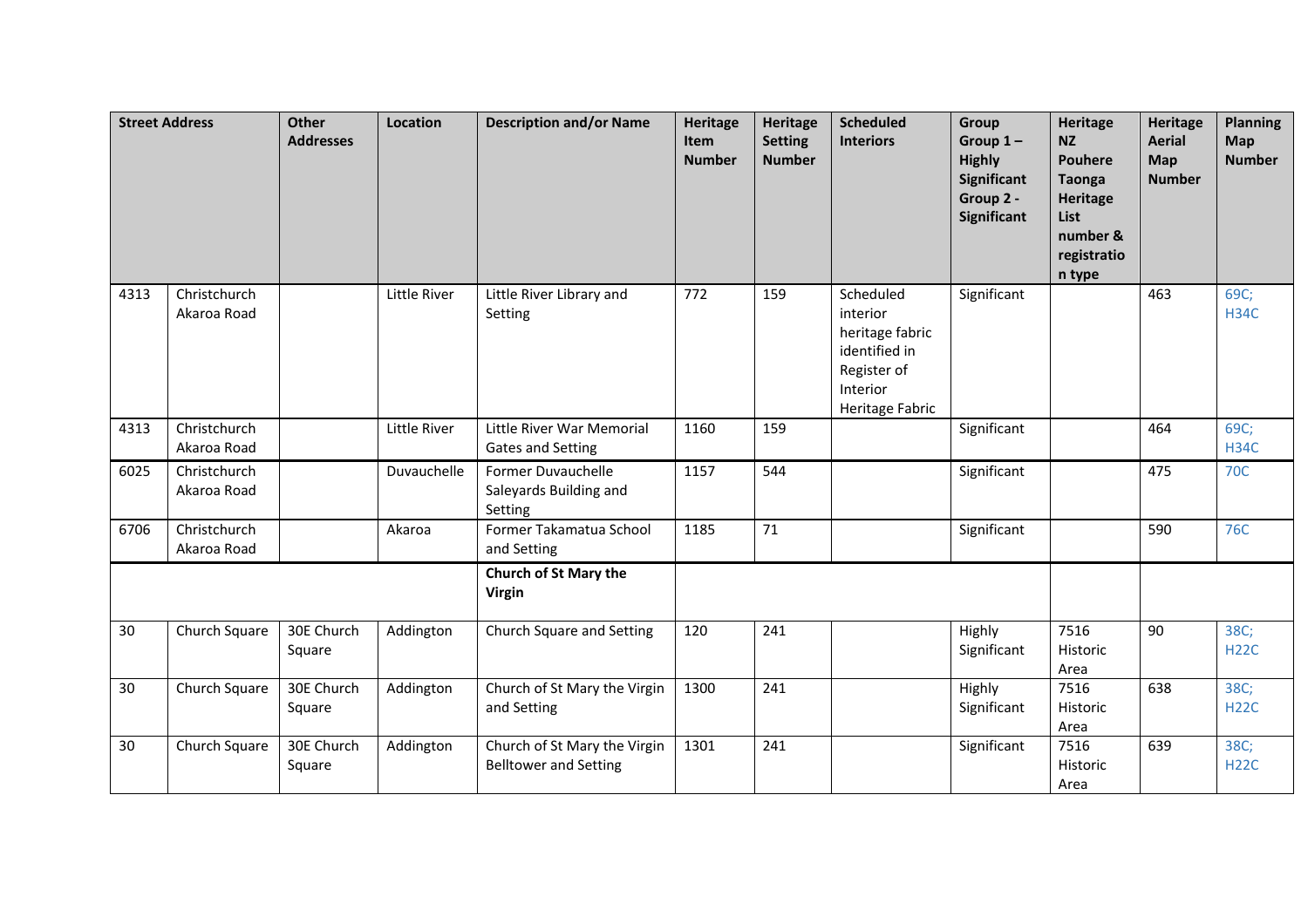|                | <b>Street Address</b> | <b>Other</b><br><b>Addresses</b> | Location  | <b>Description and/or Name</b>                                   | <b>Heritage</b><br>Item<br><b>Number</b> | <b>Heritage</b><br><b>Setting</b><br><b>Number</b> | <b>Scheduled</b><br><b>Interiors</b> | Group<br>Group $1-$<br><b>Highly</b><br><b>Significant</b><br>Group 2 -<br>Significant | <b>Heritage</b><br><b>NZ</b><br><b>Pouhere</b><br><b>Taonga</b><br><b>Heritage</b><br>List<br>number &<br>registratio<br>n type | <b>Heritage</b><br><b>Aerial</b><br><b>Map</b><br><b>Number</b> | <b>Planning</b><br>Map<br><b>Number</b> |
|----------------|-----------------------|----------------------------------|-----------|------------------------------------------------------------------|------------------------------------------|----------------------------------------------------|--------------------------------------|----------------------------------------------------------------------------------------|---------------------------------------------------------------------------------------------------------------------------------|-----------------------------------------------------------------|-----------------------------------------|
| 30             | Church Square         | 30E Church<br>Square             | Addington | Church of St Mary the Virgin<br>Lychgate and Setting             | 1302                                     | 241                                                |                                      | Significant                                                                            | 7516<br>Historic<br>Area                                                                                                        | 640                                                             | 38C;<br><b>H22C</b>                     |
| $\overline{3}$ | Church Street         |                                  | Akaroa    | Former Shipping Office and<br>Setting                            | 711                                      | 65                                                 |                                      | Highly<br>Significant                                                                  | 5333<br>Category 2                                                                                                              | 510                                                             | 77C;<br><b>H37C</b>                     |
| 6              | Church Street         |                                  | Akaroa    | Commercial Building and<br>Setting                               | 1148                                     | 480                                                |                                      | Significant                                                                            |                                                                                                                                 | 513                                                             | 77C;<br><b>H37C</b>                     |
| 66H            | Clarence<br>Street    |                                  | Addington | Former Addington Railway<br>Workshops Water Tower<br>and Setting | 96                                       | 222                                                |                                      | Highly<br>Significant                                                                  | 5390<br>Category 1                                                                                                              | 65                                                              | 38C                                     |
| 83             | Clyde Road            |                                  | Ilam      | Dwelling and Setting                                             | 127                                      | 205                                                |                                      | Highly<br>Significant                                                                  | 9325<br>Category 1                                                                                                              | 35                                                              | 31C                                     |
| 88A            | Clyde Road            |                                  | Fendalton | Dwelling and Setting,<br>Kooringa                                | 126                                      | 207                                                |                                      | Significant                                                                            |                                                                                                                                 | 37                                                              | 31C                                     |
| 109            | Clyde Road            |                                  | Ilam      | Dwelling and Setting                                             | 128                                      | 206                                                |                                      | Significant                                                                            |                                                                                                                                 | 36                                                              | 31C; H8C                                |
|                |                       |                                  |           | <b>Fendalton Open Air School</b><br><b>Classrooms</b>            |                                          |                                                    |                                      |                                                                                        |                                                                                                                                 |                                                                 |                                         |
| 168            | Clyde Road            |                                  | Fendalton | Open Air Classroom [west]<br>and Setting                         | 129                                      | 422                                                |                                      | Significant                                                                            |                                                                                                                                 | 39                                                              | 31C; H8C                                |
| 168            | Clyde Road            |                                  | Fendalton | Open Air Classroom [east]<br>and Setting                         | 1284                                     | 422                                                |                                      | Significant                                                                            |                                                                                                                                 | 40                                                              | 31C; H8C                                |
| 58             | Colenso Street        |                                  | Sumner    | <b>Dwelling and Setting</b>                                      | 1350                                     | 595                                                |                                      | Significant                                                                            | 7466<br>Category 2                                                                                                              | 772                                                             | 48C;<br><b>H29C</b>                     |
| $\overline{2}$ | Coleridge<br>Terrace  |                                  | Lyttelton | Dwelling and Setting                                             | 1125                                     | 133                                                |                                      | Significant                                                                            |                                                                                                                                 | 377                                                             | 52C;<br><b>H31C</b>                     |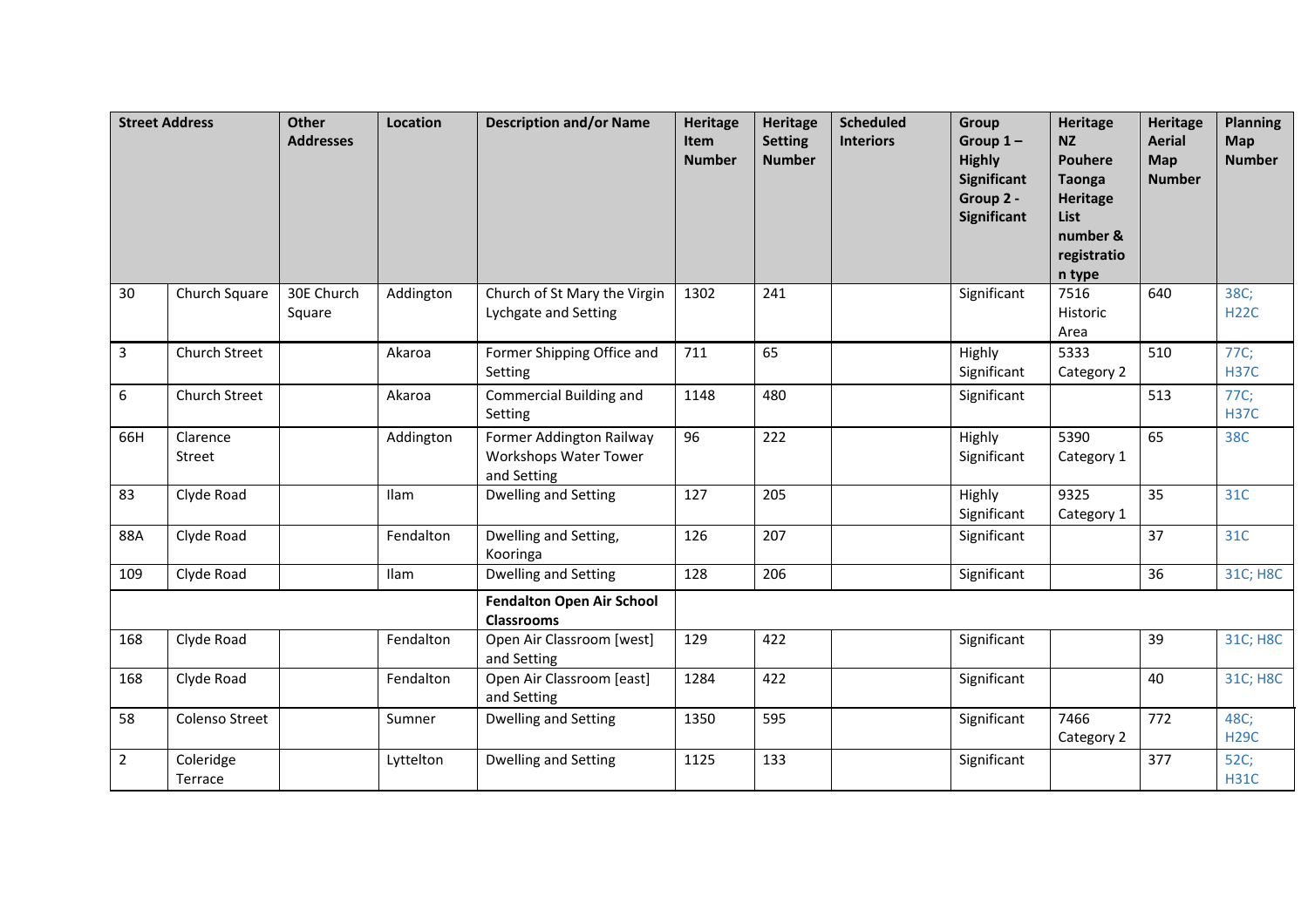|                | <b>Street Address</b>                                 | <b>Other</b><br><b>Addresses</b>                                  | Location     | <b>Description and/or Name</b>       | <b>Heritage</b><br><b>Item</b><br><b>Number</b> | Heritage<br><b>Setting</b><br><b>Number</b> | <b>Scheduled</b><br><b>Interiors</b> | Group<br>Group $1-$<br><b>Highly</b><br>Significant<br>Group 2 -<br>Significant | Heritage<br><b>NZ</b><br><b>Pouhere</b><br><b>Taonga</b><br><b>Heritage</b><br><b>List</b><br>number &<br>registratio<br>n type | <b>Heritage</b><br><b>Aerial</b><br><b>Map</b><br><b>Number</b> | <b>Planning</b><br><b>Map</b><br><b>Number</b> |
|----------------|-------------------------------------------------------|-------------------------------------------------------------------|--------------|--------------------------------------|-------------------------------------------------|---------------------------------------------|--------------------------------------|---------------------------------------------------------------------------------|---------------------------------------------------------------------------------------------------------------------------------|-----------------------------------------------------------------|------------------------------------------------|
| $\overline{3}$ | Coleridge<br>Terrace                                  |                                                                   | Lyttelton    | Dwelling and Setting                 | 1126                                            | 106                                         |                                      | Significant                                                                     |                                                                                                                                 | 376                                                             | 52C;<br><b>H31C</b>                            |
| 6              | Coleridge<br>Terrace                                  |                                                                   | Lyttelton    | Dwelling and Setting                 | 1127                                            | 24                                          |                                      | Significant                                                                     |                                                                                                                                 | 374                                                             | 52C;<br><b>H31C</b>                            |
| $\overline{7}$ | Coleridge<br>Terrace                                  |                                                                   | Lyttelton    | <b>Dwelling and Setting</b>          | 1128                                            | 110                                         |                                      | Significant                                                                     |                                                                                                                                 | 373                                                             | 52C;<br><b>H31C</b>                            |
|                | Colombo<br>Street,<br>between<br>Oxford-<br>Cambridge | 2/230,<br>3/230<br>Cambridge<br>Terrace, 211<br>Oxford<br>Terrace | Central City | Colombo Street Bridge and<br>Setting | 153                                             | 584                                         |                                      | Highly<br>Significant                                                           | 1835<br>Category 2                                                                                                              | 249                                                             | 32C;<br><b>H16C</b>                            |
| 69             | Colombo<br>Street                                     |                                                                   | Somerfield   | The Malthouse and Setting            | 130                                             | 327                                         |                                      | Highly<br>Significant                                                           | 1902<br>Category 2                                                                                                              | 251                                                             | 46C                                            |
| 527            | Colombo<br>Street                                     |                                                                   | Central City | New City Hotel and Setting           | 1327                                            | 569                                         |                                      | Significant                                                                     | 3124<br>Category 2                                                                                                              | 735                                                             | 39C, CC                                        |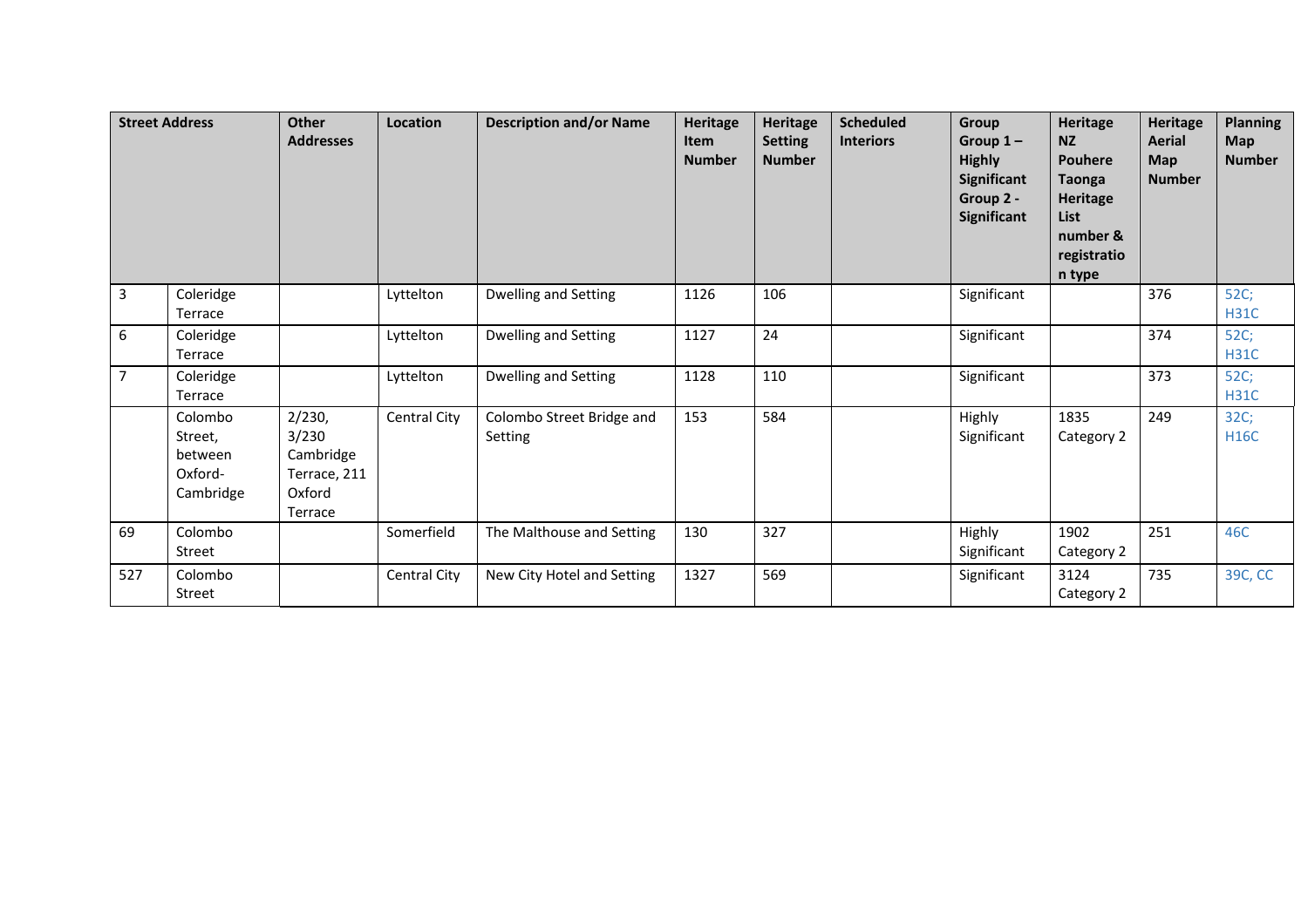| <b>Street Address</b> |                   | <b>Other</b><br><b>Addresses</b>                                                       | Location     | <b>Description and/or Name</b>                                                                                                                                                                                                                                                                                                                                                                                                                                                                                                                                                                                                                                                                                                                                                                                                                                                                                                                                                                            | <b>Heritage</b><br>Item<br><b>Number</b> | <b>Heritage</b><br><b>Setting</b><br><b>Number</b> | <b>Scheduled</b><br><b>Interiors</b> | Group<br>Group $1-$<br><b>Highly</b><br>Significant<br>Group 2 -<br>Significant | <b>Heritage</b><br><b>NZ</b><br><b>Pouhere</b><br><b>Taonga</b><br><b>Heritage</b><br>List<br>number &<br>registratio<br>n type | <b>Heritage</b><br><b>Aerial</b><br><b>Map</b><br><b>Number</b> | <b>Planning</b><br><b>Map</b><br><b>Number</b> |
|-----------------------|-------------------|----------------------------------------------------------------------------------------|--------------|-----------------------------------------------------------------------------------------------------------------------------------------------------------------------------------------------------------------------------------------------------------------------------------------------------------------------------------------------------------------------------------------------------------------------------------------------------------------------------------------------------------------------------------------------------------------------------------------------------------------------------------------------------------------------------------------------------------------------------------------------------------------------------------------------------------------------------------------------------------------------------------------------------------------------------------------------------------------------------------------------------------|------------------------------------------|----------------------------------------------------|--------------------------------------|---------------------------------------------------------------------------------|---------------------------------------------------------------------------------------------------------------------------------|-----------------------------------------------------------------|------------------------------------------------|
| 690                   | Colombo<br>Street | 682,684,<br>686, 688<br>Colombo<br>Street, 146,<br>146A, 146B,<br>148 Cashel<br>Street | Central City | Former Beaths Department<br>Store in respect of the<br>following features only:<br>[a] The Cashel Street facade<br>above the veranda level<br>[including the parapet, the<br>multi paned windows above<br>the veranda level] and being<br>approximately 18.8 metres<br>from the northwest corner<br>of the site.<br>[b] The Colombo Street<br>facade above the veranda<br>level [including the parapet,<br>the multi paned windows<br>above the veranda level]<br>being approximately 24<br>metres in length from the<br>northwest corner of the site<br>and the 1933 building<br>facade return on the south<br>end [being approximately<br>1.5 metres in length].<br>[c] The existing [1933] street<br>veranda on Cashel and<br>Colombo Streets including<br>the diagonal metal supports,<br>decorative copper fascias,<br>metal soffit linings and<br>decorative 'flower' bosses.<br>[d] The "Starmart" Colombo<br>Street shop front being the<br>bronzed metal sections,<br>diagonally intersected fan | 90                                       | N/A                                                |                                      | Significant                                                                     | 3094<br>Category 2                                                                                                              | 687                                                             | 39C;<br><b>H19C</b>                            |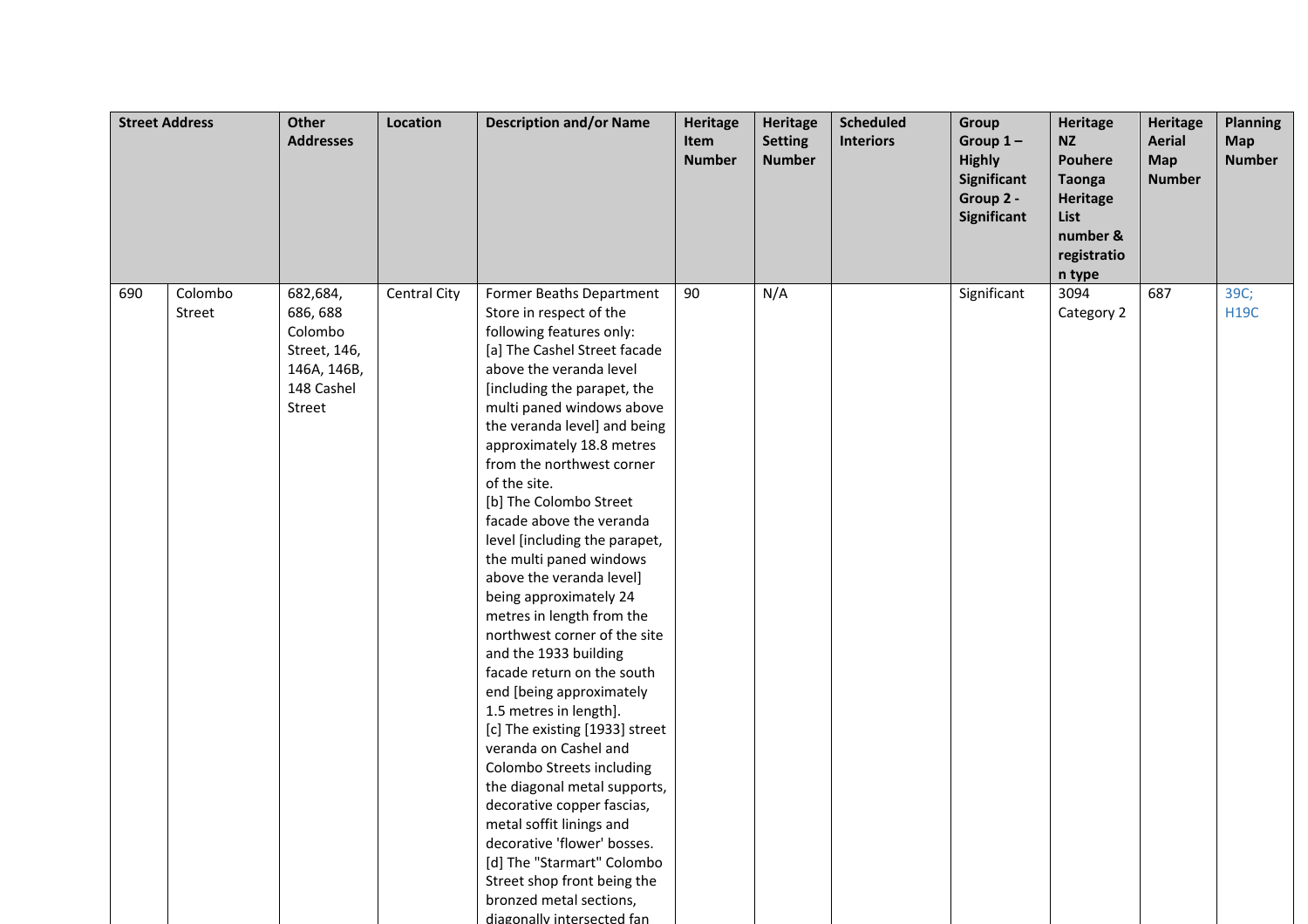|     | <b>Street Address</b> | <b>Other</b><br><b>Addresses</b> | Location            | <b>Description and/or Name</b>                                                               | <b>Heritage</b><br><b>Item</b><br><b>Number</b> | <b>Heritage</b><br><b>Setting</b><br><b>Number</b> | <b>Scheduled</b><br><b>Interiors</b>                                                                    | Group<br>Group $1 -$<br><b>Highly</b><br><b>Significant</b><br>Group 2 -<br>Significant | Heritage<br><b>NZ</b><br><b>Pouhere</b><br><b>Taonga</b><br>Heritage<br>List<br>number &<br>registratio<br>n type | Heritage<br><b>Aerial</b><br>Map<br><b>Number</b> | <b>Planning</b><br>Map<br><b>Number</b> |
|-----|-----------------------|----------------------------------|---------------------|----------------------------------------------------------------------------------------------|-------------------------------------------------|----------------------------------------------------|---------------------------------------------------------------------------------------------------------|-----------------------------------------------------------------------------------------|-------------------------------------------------------------------------------------------------------------------|---------------------------------------------------|-----------------------------------------|
| 779 | Colombo<br>Street     |                                  | Central City        | Commercial Building and<br>Setting, Former Cook and<br>Ross                                  | 152                                             | 318                                                |                                                                                                         | Highly<br>Significant                                                                   | 7383<br>Category 2                                                                                                | 686                                               | 32C;<br><b>H16C</b>                     |
| 866 | Colombo<br>Street     |                                  | <b>Central City</b> | Former St Mary's Convent<br>Chapel and Setting                                               | 154                                             | 329                                                | Scheduled<br>interior<br>heritage fabric<br>identified in<br>Register of<br>Interior<br>Heritage Fabric | Highly<br>Significant                                                                   | 7239<br>Category 2                                                                                                | 254                                               | 32C;<br><b>H10C</b>                     |
|     |                       |                                  |                     | <b>Former RNZAF Base</b><br>Wigram                                                           |                                                 |                                                    |                                                                                                         |                                                                                         |                                                                                                                   |                                                   |                                         |
| 35  | Mustang<br>Avenue     | 71 Corsair<br>Drive              | Hornby              | <b>Former RNZAF Station</b><br>Wigram Hangar 4 and<br>Setting                                | 1306                                            | 184                                                |                                                                                                         | Highly<br>Significant                                                                   |                                                                                                                   | $\overline{7}$                                    | 37C                                     |
| 35  | Mustang<br>Avenue     | 71 Corsair<br><b>Drive</b>       | Hornby              | <b>Former RNZAF Station</b><br>Wigram Hangar 5 and<br>Setting                                | 629                                             | 184                                                |                                                                                                         | Highly<br>Significant                                                                   |                                                                                                                   | 8                                                 | 37C                                     |
| 71  | <b>Corsair Drive</b>  | 35 Mustang<br>Avenue             | Hornby              | <b>Former RNZAF Station</b><br>Wigram Instructional<br>Building/Control Tower and<br>Setting | 628                                             | 184                                                |                                                                                                         | Highly<br>Significant                                                                   |                                                                                                                   | 10                                                | 37C                                     |
| 32R | Bennington<br>Way     |                                  | Hornby              | Kingsford Smith Landing Site                                                                 | 632                                             | N/A                                                |                                                                                                         | Significant                                                                             |                                                                                                                   | 722                                               | 37C                                     |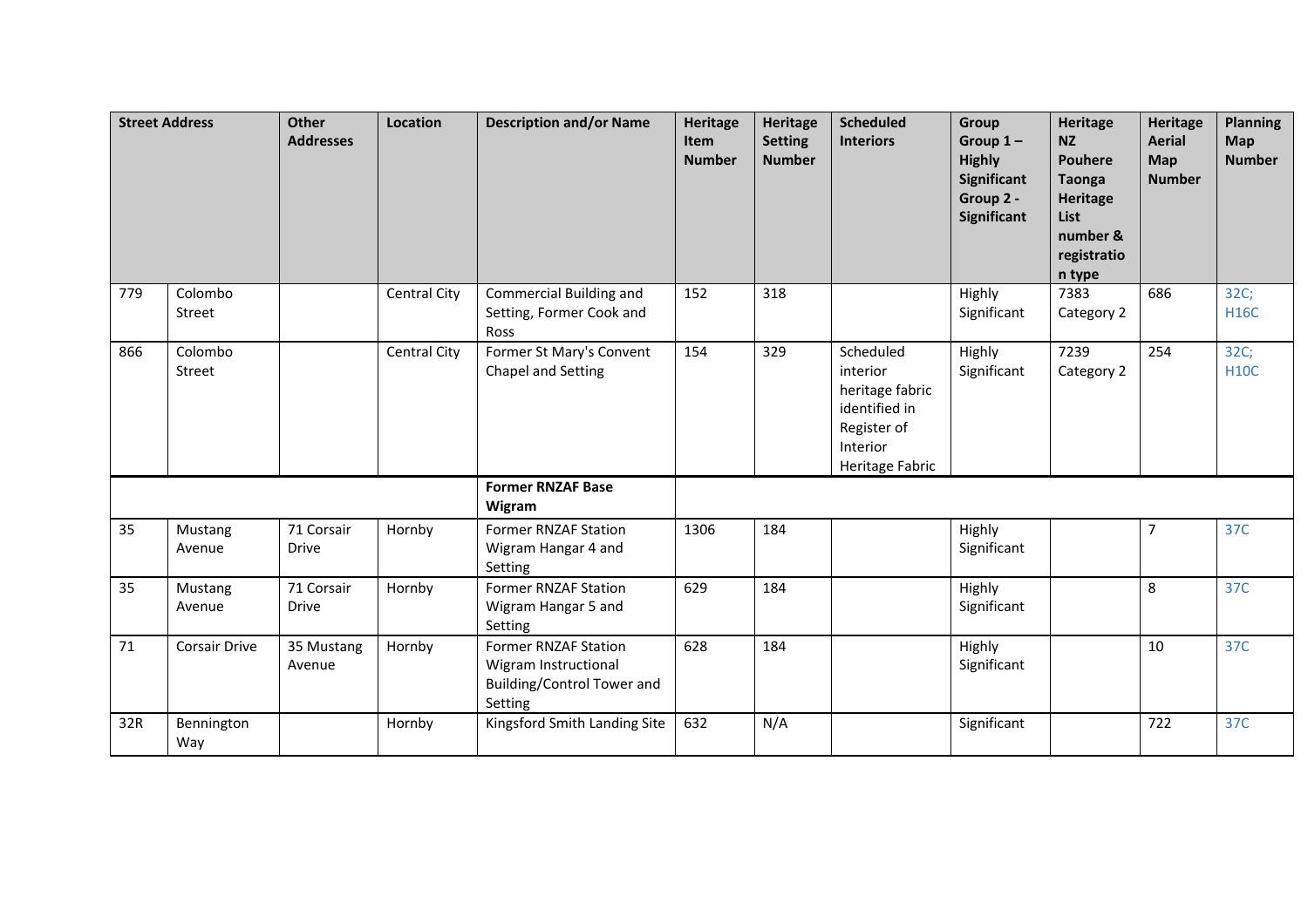|                | <b>Street Address</b>        | <b>Other</b><br><b>Addresses</b> | Location            | <b>Description and/or Name</b>                                                                                 | <b>Heritage</b><br>Item<br><b>Number</b> | <b>Heritage</b><br><b>Setting</b><br><b>Number</b> | <b>Scheduled</b><br><b>Interiors</b> | Group<br>Group $1-$<br><b>Highly</b><br><b>Significant</b><br>Group 2 -<br>Significant | <b>Heritage</b><br><b>NZ</b><br><b>Pouhere</b><br><b>Taonga</b><br><b>Heritage</b><br><b>List</b><br>number &<br>registratio<br>n type | <b>Heritage</b><br><b>Aerial</b><br>Map<br><b>Number</b> | <b>Planning</b><br>Map<br><b>Number</b> |
|----------------|------------------------------|----------------------------------|---------------------|----------------------------------------------------------------------------------------------------------------|------------------------------------------|----------------------------------------------------|--------------------------------------|----------------------------------------------------------------------------------------|----------------------------------------------------------------------------------------------------------------------------------------|----------------------------------------------------------|-----------------------------------------|
| 14             | Henry Wigram<br><b>Drive</b> | 20E Henry<br>Wigram<br>Drive     | Hornby              | <b>Former RNZAF Station</b><br>Wigram No 1 Officers' Mess,<br><b>Brevet Garden and Setting</b>                 | 630                                      | 185                                                |                                      | Highly<br>Significant                                                                  |                                                                                                                                        | 647                                                      | 37C                                     |
| 235            | Main South<br>Road           |                                  | Hornby              | <b>Former Canterbury Aviation</b><br>Company Barracks and<br>Setting                                           | 631                                      | 186                                                |                                      | Highly<br>Significant                                                                  |                                                                                                                                        | 9                                                        | 37C                                     |
| 5              | Cracroft<br>Terrace          |                                  | Cashmere            | St Augustine's Anglican<br>Church and Setting<br>(excluding the basement,<br>Hannan Hall and Hannan<br>Centre) | 156                                      | 312                                                |                                      | Significant                                                                            | 1924<br>Category 2                                                                                                                     | 223                                                      | 46C                                     |
| 1P             | Cranmer<br>Square            |                                  | <b>Central City</b> | <b>Cranmer Square and Setting</b>                                                                              | 157                                      | 284                                                |                                      | Highly<br>Significant                                                                  |                                                                                                                                        | 181                                                      | 32C;<br><b>H15C</b>                     |
| 38             | Cranmer<br>Square            |                                  | Central City        | Dwelling and Setting                                                                                           | 159                                      | 302                                                |                                      | Highly<br>Significant                                                                  |                                                                                                                                        | 202                                                      | 32C;<br><b>H15C</b>                     |
| 40             | Cranmer<br>Square            |                                  | Central City        | Former Shop/Dwelling and<br>Setting                                                                            | 160                                      | 301                                                |                                      | Highly<br>Significant                                                                  |                                                                                                                                        | 203                                                      | 32C;<br><b>H15C</b>                     |
| 53             | <b>Cressy Terrace</b>        |                                  | Lyttelton           | Dwelling and Setting,<br>Omarama                                                                               | 1204                                     | 141                                                |                                      | Significant                                                                            |                                                                                                                                        | 352                                                      | <b>58C</b>                              |
| $\overline{2}$ | Cunningham<br>Terrace        |                                  | Lyttelton           | Dwelling and Setting                                                                                           | 1132                                     | 177                                                |                                      | Significant                                                                            |                                                                                                                                        | 371                                                      | 52C;<br><b>H31C</b>                     |
| 9              | Daresbury<br>Lane            | 67,67B<br>Fendalton<br>Road      | Fendalton           | Dwelling and Setting,<br>Daresbury                                                                             | 185                                      | 602                                                |                                      | Highly<br>Significant                                                                  | 3659<br>Category 1                                                                                                                     | 664                                                      | 31C; H9C                                |
| 66             | Derby Street                 |                                  | St Albans           | Dwelling and Setting                                                                                           | 162                                      | 298                                                |                                      | Significant                                                                            | 3711<br>Category 2                                                                                                                     | 199                                                      | 32C                                     |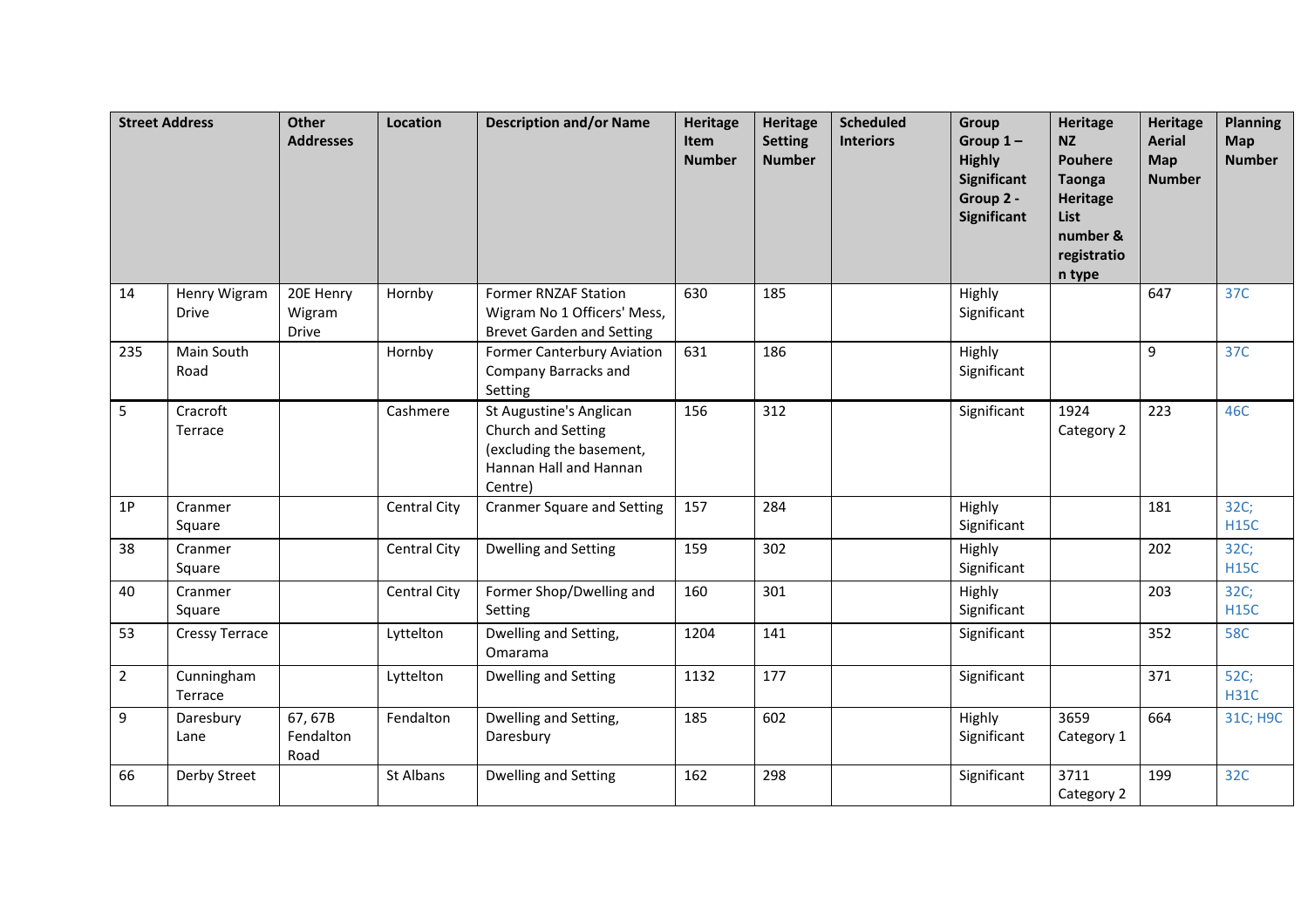|                | <b>Street Address</b> | <b>Other</b><br><b>Addresses</b>                           | Location     | <b>Description and/or Name</b>                       | Heritage<br>Item<br><b>Number</b> | Heritage<br><b>Setting</b><br><b>Number</b> | <b>Scheduled</b><br><b>Interiors</b>                                                                    | Group<br>Group $1-$<br><b>Highly</b><br>Significant<br>Group 2 -<br><b>Significant</b> | <b>Heritage</b><br><b>NZ</b><br><b>Pouhere</b><br><b>Taonga</b><br><b>Heritage</b><br>List<br>number &<br>registratio<br>n type | Heritage<br><b>Aerial</b><br>Map<br><b>Number</b> | <b>Planning</b><br><b>Map</b><br><b>Number</b> |
|----------------|-----------------------|------------------------------------------------------------|--------------|------------------------------------------------------|-----------------------------------|---------------------------------------------|---------------------------------------------------------------------------------------------------------|----------------------------------------------------------------------------------------|---------------------------------------------------------------------------------------------------------------------------------|---------------------------------------------------|------------------------------------------------|
| 74             | Derby Street          |                                                            | St Albans    | Dwelling and Setting                                 | 163                               | 303                                         |                                                                                                         | Significant                                                                            | 3710<br>Category 2                                                                                                              | 205                                               | 32C                                            |
| 71             | Domain<br>Terrace     |                                                            | Spreydon     | <b>Coronation Hall and Setting</b>                   | 1376                              | 641                                         | Scheduled<br>interior<br>heritage fabric<br>identified in<br>Register of<br>Interior<br>Heritage Fabric | Significant                                                                            |                                                                                                                                 | 791                                               | 38C;                                           |
| $\overline{2}$ | Dorset Street         | 2A, 4, 6, 8,<br>10, 12, 14<br>and $16$<br>Dorset<br>Street | Central City | Dwellings and Setting,<br><b>Dorset Street Flats</b> | 165                               | 266                                         |                                                                                                         | Highly<br>Significant                                                                  | 780<br>Category 1                                                                                                               | 138                                               | 32C;<br><b>H10C</b>                            |
| 12             | Drummond<br>Street    |                                                            | Sydenham     | Dwelling and Setting                                 | 167                               | 323                                         |                                                                                                         | Significant                                                                            |                                                                                                                                 | 242                                               | 39C;<br><b>H24C</b>                            |
| 26             | <b>Dublin Street</b>  | 12-20 Bealey<br>Avenue                                     | Central City | Dwellings and Setting,<br>Maisonettes                | 620                               | 261                                         |                                                                                                         | Significant                                                                            | 3724<br>Category 2                                                                                                              | 133                                               | 32C;<br><b>H10C</b>                            |
| 28             | <b>Dublin Street</b>  |                                                            | Lyttelton    | Former Boarding House and<br>Setting                 | 1120                              | 506                                         |                                                                                                         | Significant                                                                            |                                                                                                                                 | 379                                               | 52C;<br><b>H31C</b>                            |
| 30             | <b>Dublin Street</b>  |                                                            | Lyttelton    | Dwelling and Setting                                 | 1121                              | 53                                          |                                                                                                         | Significant                                                                            |                                                                                                                                 | 380                                               | 52C;<br><b>H31C</b>                            |
| 32             | Dublin Street         |                                                            | Lyttelton    | Dwelling and Setting                                 | 1122                              | 55                                          |                                                                                                         | Significant                                                                            |                                                                                                                                 | 381                                               | 52C;<br><b>H31C</b>                            |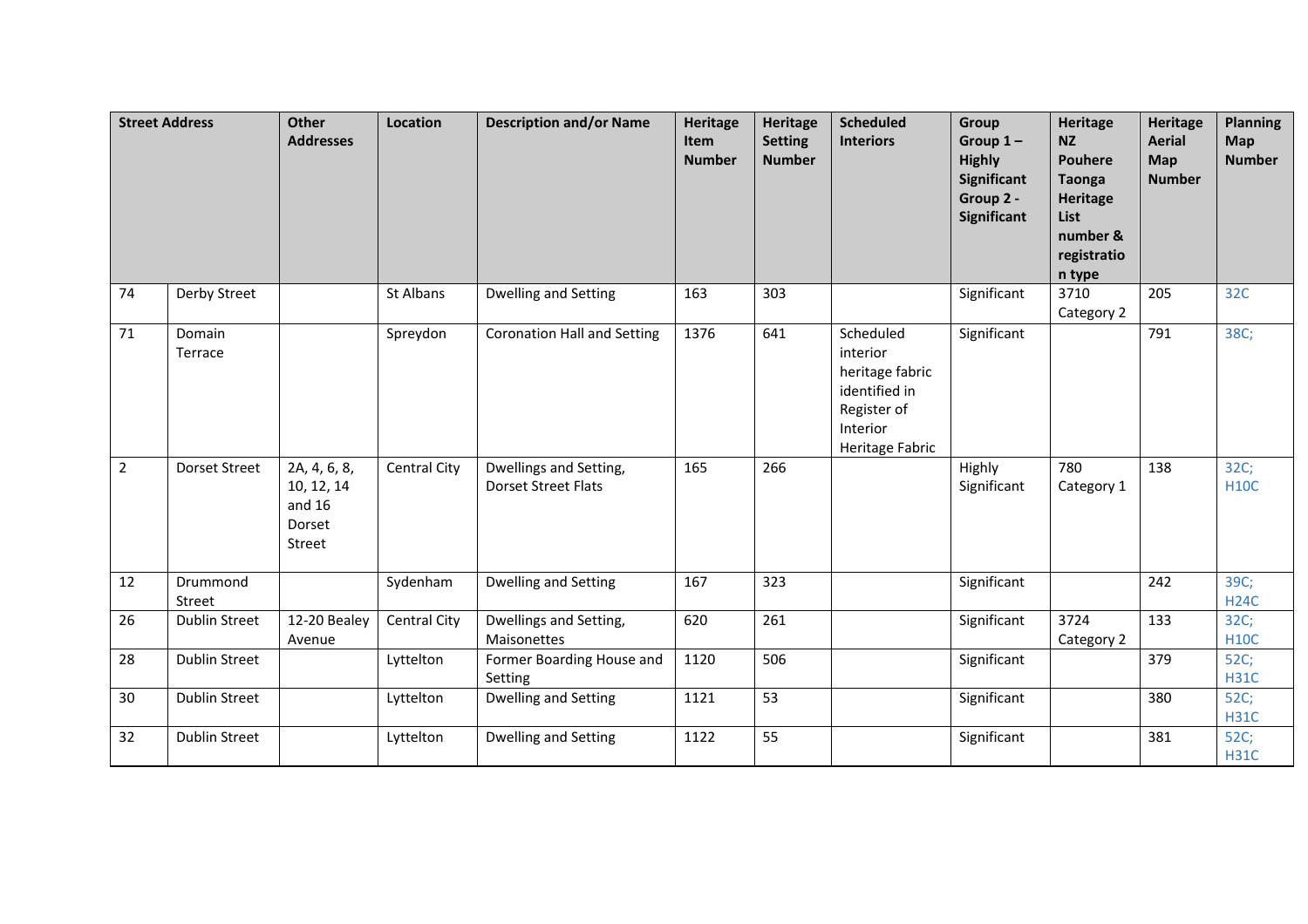|     | <b>Street Address</b>  | <b>Other</b><br><b>Addresses</b>                                  | Location     | <b>Description and/or Name</b>                                                                  | <b>Heritage</b><br><b>Item</b><br><b>Number</b> | <b>Heritage</b><br><b>Setting</b><br><b>Number</b> | <b>Scheduled</b><br><b>Interiors</b>                                                                    | Group<br>Group $1-$<br><b>Highly</b><br>Significant<br>Group 2 -<br><b>Significant</b> | <b>Heritage</b><br><b>NZ</b><br><b>Pouhere</b><br><b>Taonga</b><br>Heritage<br>List<br>number &<br>registratio<br>n type | <b>Heritage</b><br><b>Aerial</b><br><b>Map</b><br><b>Number</b> | <b>Planning</b><br>Map<br><b>Number</b> |
|-----|------------------------|-------------------------------------------------------------------|--------------|-------------------------------------------------------------------------------------------------|-------------------------------------------------|----------------------------------------------------|---------------------------------------------------------------------------------------------------------|----------------------------------------------------------------------------------------|--------------------------------------------------------------------------------------------------------------------------|-----------------------------------------------------------------|-----------------------------------------|
|     |                        |                                                                   |              | <b>Canterbury Provincial</b><br><b>Council Buildings</b>                                        |                                                 |                                                    |                                                                                                         |                                                                                        |                                                                                                                          |                                                                 |                                         |
| 280 | Durham Street<br>North |                                                                   | Central City | Canterbury Provincial<br><b>Council Buildings</b><br>Courtyard/Grounds                          | 638                                             | N/A                                                |                                                                                                         | Highly<br>Significant                                                                  | 45<br>Category 1                                                                                                         | 742                                                             | 32C;<br><b>H16C</b>                     |
| 280 | Durham Street<br>North |                                                                   | Central City | Canterbury Provincial<br>Council Buildings and<br>Setting                                       | 172                                             | 625                                                | Scheduled<br>interior<br>heritage fabric<br>identified in<br>Register of<br>Interior<br>Heritage Fabric | Highly<br>Significant                                                                  | 45<br>Category 1                                                                                                         | 681                                                             | 32C;<br><b>H16C</b>                     |
| 280 | Durham Street<br>North |                                                                   | Central City | Canterbury Provincial<br><b>Council Buildings Former</b><br>Land Transfer Office and<br>Setting | 1345                                            | 625                                                | Scheduled<br>interior<br>heritage fabric<br>identified in<br>Register of<br>Interior<br>Heritage Fabric | Significant                                                                            | 45<br>Category 1                                                                                                         | 725                                                             | 32C;<br><b>H16C</b>                     |
| 65  | Durham Street<br>South | 77 Durham<br>Street<br>South, 71<br>Durham<br><b>Street South</b> | Sydenham     | Former Dwellings and<br>Setting, Blackheath Place                                               | 168                                             | 313                                                |                                                                                                         | Significant                                                                            | 1829<br>Category 2                                                                                                       | 220                                                             | 39C; H <sub>19</sub>                    |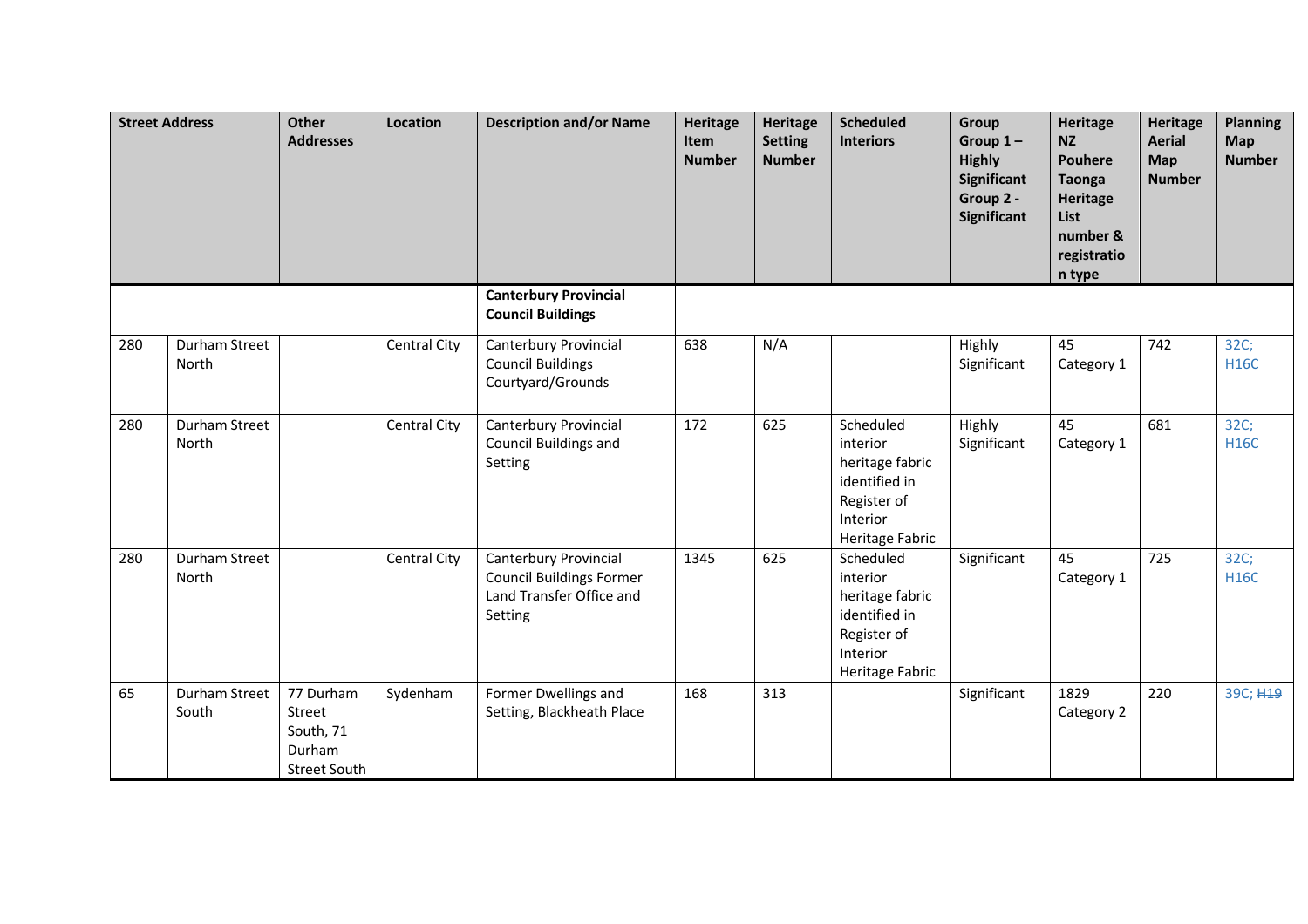|      | <b>Street Address</b>                                             | <b>Other</b><br><b>Addresses</b> | Location         | <b>Description and/or Name</b>                                | <b>Heritage</b><br>Item<br><b>Number</b> | <b>Heritage</b><br><b>Setting</b><br><b>Number</b> | <b>Scheduled</b><br><b>Interiors</b> | Group<br>Group $1-$<br><b>Highly</b><br>Significant<br>Group 2 -<br>Significant | Heritage<br><b>NZ</b><br><b>Pouhere</b><br><b>Taonga</b><br>Heritage<br><b>List</b><br>number &<br>registratio<br>n type | <b>Heritage</b><br><b>Aerial</b><br><b>Map</b><br><b>Number</b> | <b>Planning</b><br>Map<br><b>Number</b> |
|------|-------------------------------------------------------------------|----------------------------------|------------------|---------------------------------------------------------------|------------------------------------------|----------------------------------------------------|--------------------------------------|---------------------------------------------------------------------------------|--------------------------------------------------------------------------------------------------------------------------|-----------------------------------------------------------------|-----------------------------------------|
|      |                                                                   |                                  |                  | <b>St. Michael and All Angels</b><br><b>Church and School</b> |                                          |                                                    |                                      |                                                                                 |                                                                                                                          |                                                                 |                                         |
| 243  | Durham Street<br>South                                            | 90 Oxford<br>Terrace             | Central City     | St. Michael and All Angels<br>Church and Setting              | 410                                      | 307                                                |                                      | Highly<br>Significant                                                           | 294<br>Category 1                                                                                                        | 213                                                             | 39C;<br><b>H19C</b>                     |
| 243  | Durham Street<br>South                                            | 90 Oxford<br>Terrace             | Central City     | St Michael and All Angels<br>Church Belfry and Setting        | 411                                      | 307                                                |                                      | Highly<br>Significant                                                           | 295<br>Category 1                                                                                                        | 214                                                             | 39C;<br><b>H19C</b>                     |
| 243  | <b>Durham Street</b><br>South                                     | 90 Oxford<br>Terrace             | Central City     | St Michael's School Stone<br><b>Building and Setting</b>      | 412                                      | 307                                                |                                      | Highly<br>Significant                                                           | 1927<br>Category 2                                                                                                       | 219                                                             | 39C;<br><b>H19C</b>                     |
| 243  | Durham Street<br>South                                            | 90 Oxford<br>Terrace             | Central City     | St Michael's School Hall and<br>Setting                       | 169                                      | 307                                                |                                      | Highly<br>Significant                                                           |                                                                                                                          | 221                                                             | 39C;<br><b>H19C</b>                     |
| 54   | <b>Dyers Pass</b><br>Road                                         |                                  | Cashmere         | Dwelling and Setting                                          | 179                                      | 282                                                |                                      | Significant                                                                     |                                                                                                                          | 178                                                             | 46C                                     |
| 63   | <b>Dyers Pass</b><br>Road                                         |                                  | Cashmere         | Dwelling and Setting,<br>Whareora                             | 178                                      | 308                                                |                                      | Significant                                                                     | 3743<br>Category 2                                                                                                       | 210                                                             | 46C                                     |
|      | <b>Dyers Pass</b><br>Road,<br>between<br>Summit-<br>Governors Bay |                                  | Governors<br>Bay | <b>Bridge/Culvert and Setting</b>                             | 1181                                     | 588                                                |                                      | Significant                                                                     |                                                                                                                          | 695                                                             | <b>57C</b>                              |
|      |                                                                   |                                  |                  | <b>Sumner Foreshore</b>                                       |                                          |                                                    |                                      |                                                                                 |                                                                                                                          |                                                                 |                                         |
| 147R | Esplanade                                                         |                                  | Sumner           | Sumner Clock Tower and<br>Setting                             | 1323                                     | 565                                                |                                      | Significant                                                                     |                                                                                                                          | 731                                                             | 48C                                     |
| 25   | Esplanade                                                         | 27<br>Esplanade                  | Sumner           | The Esplanade War<br>Memorials, Sea Walls and<br>Setting      | 1288                                     | 412                                                |                                      | Highly<br>Significant                                                           |                                                                                                                          | 456                                                             | 48C;<br><b>H27C</b>                     |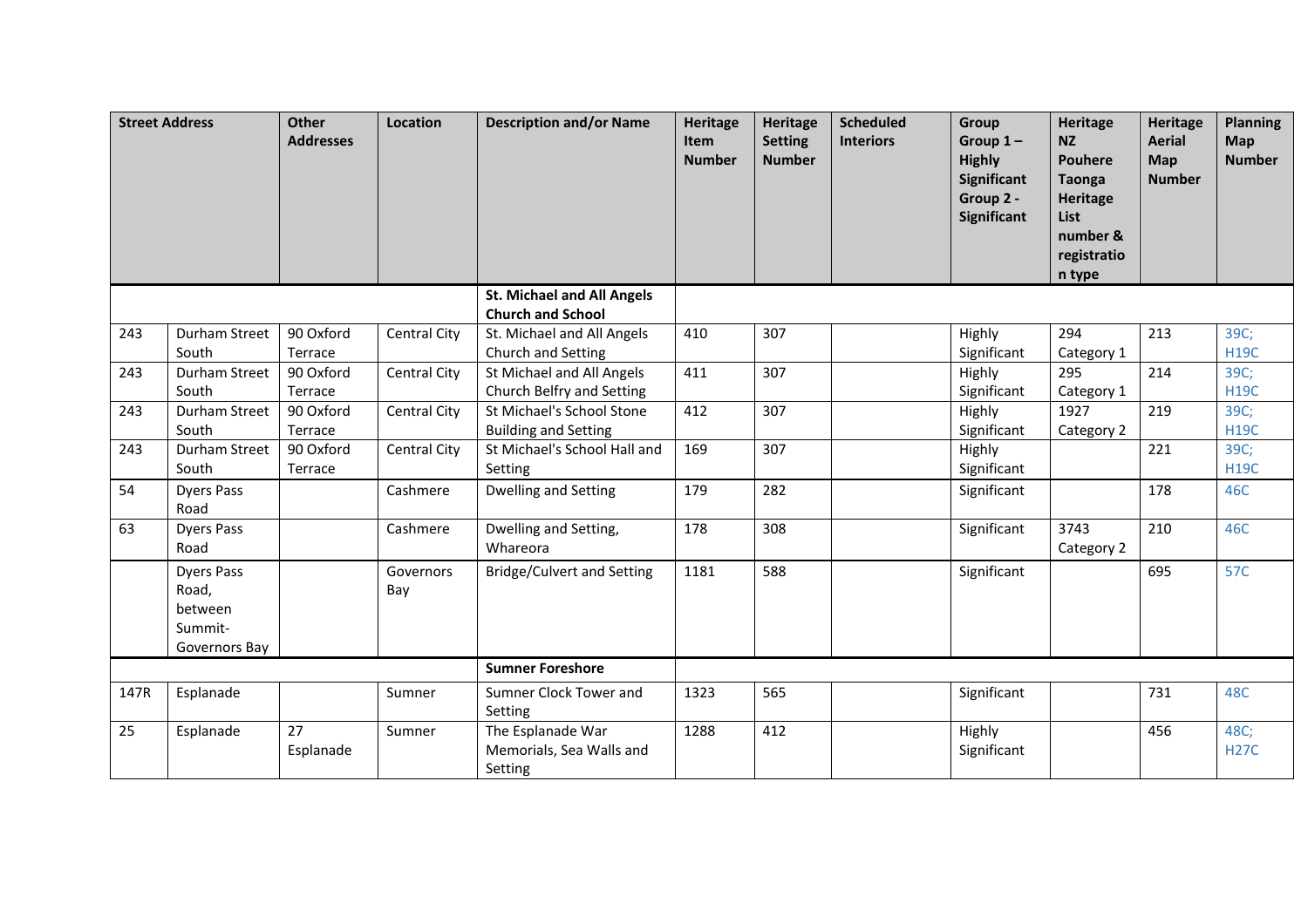|    | <b>Street Address</b>        | <b>Other</b><br><b>Addresses</b>                        | Location  | <b>Description and/or Name</b>                                | <b>Heritage</b><br>Item<br><b>Number</b> | <b>Heritage</b><br><b>Setting</b><br><b>Number</b> | <b>Scheduled</b><br><b>Interiors</b>                                                                    | Group<br>Group $1-$<br><b>Highly</b><br><b>Significant</b><br>Group 2 -<br>Significant | Heritage<br><b>NZ</b><br><b>Pouhere</b><br><b>Taonga</b><br>Heritage<br>List<br>number &<br>registratio<br>n type | <b>Heritage</b><br><b>Aerial</b><br><b>Map</b><br><b>Number</b> | <b>Planning</b><br>Map<br><b>Number</b> |
|----|------------------------------|---------------------------------------------------------|-----------|---------------------------------------------------------------|------------------------------------------|----------------------------------------------------|---------------------------------------------------------------------------------------------------------|----------------------------------------------------------------------------------------|-------------------------------------------------------------------------------------------------------------------|-----------------------------------------------------------------|-----------------------------------------|
| 27 | Esplanade                    | 25<br>Esplanade                                         | Sumner    | Tuawera/Cave Rock and<br>Pilot/Signal Station, and<br>Setting | 507                                      | 412                                                |                                                                                                         | Highly<br>Significant                                                                  |                                                                                                                   | 458                                                             | 48C;<br><b>H27C</b>                     |
| 9  | Eveleyn<br>Couzins<br>Avenue |                                                         | Richmond  | Dwelling and Setting,<br>Avebury                              | 1324                                     | 566                                                | Scheduled<br>interior<br>heritage fabric<br>identified in<br>Register of<br>Interior<br>Heritage Fabric | Highly<br>Significant                                                                  |                                                                                                                   | 732                                                             | 32C                                     |
| 21 | <b>Exeter Street</b>         |                                                         | Lyttelton | Former Dwelling and Setting                                   | 1102                                     | 16                                                 |                                                                                                         | Significant                                                                            |                                                                                                                   | 412                                                             | 52C;<br><b>H31C</b>                     |
| 10 | <b>Farrells Road</b>         | 768<br>Marshland<br>Road                                | Chaneys   | Former Fruit-Storage-Shed<br>and Setting                      | 376                                      | 461                                                |                                                                                                         | Significant                                                                            |                                                                                                                   | 318                                                             | 5C                                      |
|    |                              |                                                         |           | <b>Mona Vale</b>                                              |                                          |                                                    |                                                                                                         |                                                                                        |                                                                                                                   |                                                                 |                                         |
| 63 | Fendalton<br>Road            | 27F, 65<br>Fendalton<br>Road; 40<br>Mona Vale<br>Avenue | Fendalton | Mona Vale Grounds                                             | 644                                      |                                                    |                                                                                                         | Highly<br>Significant                                                                  |                                                                                                                   | 667                                                             | 31C; H9C                                |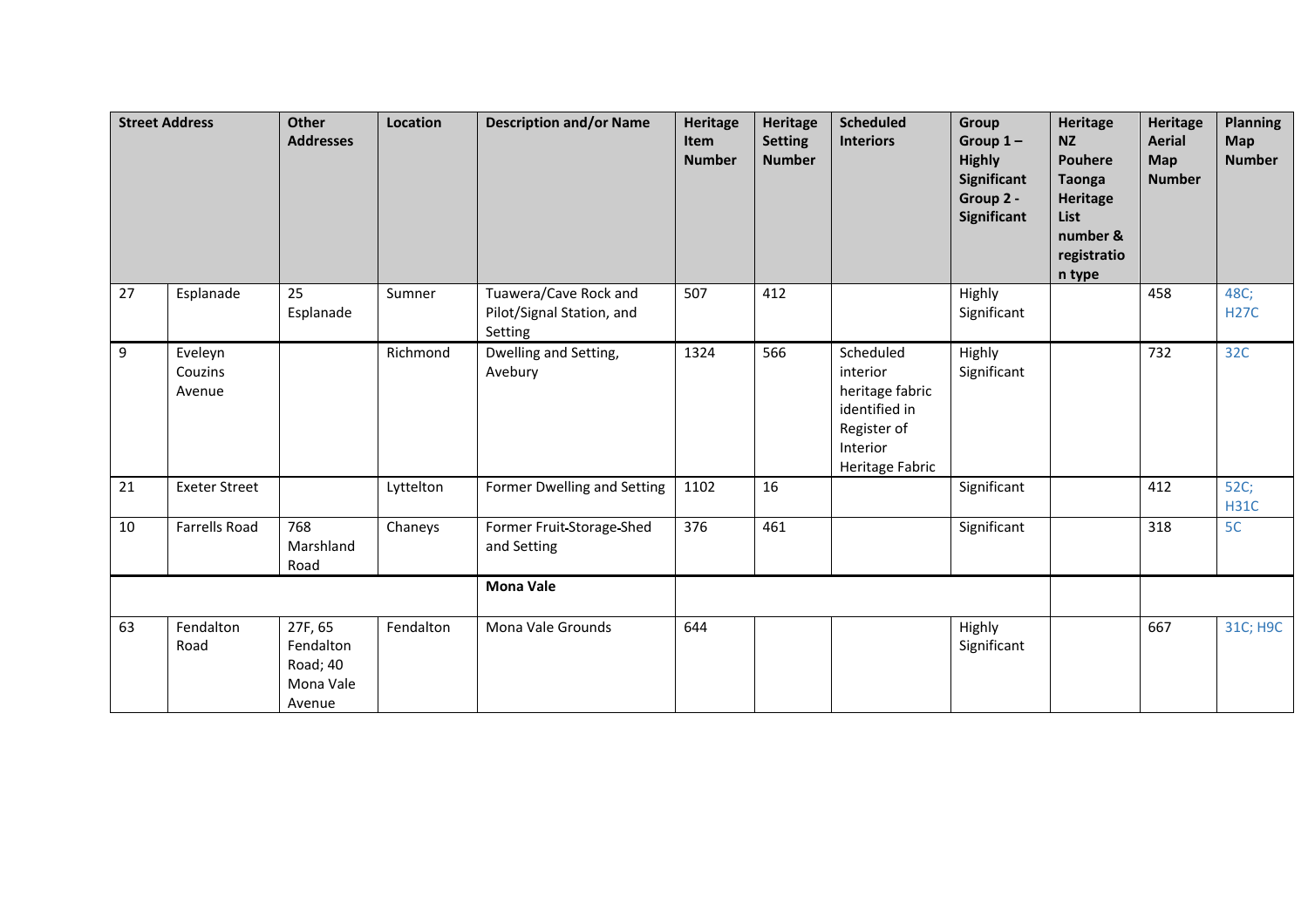|     | <b>Street Address</b> | <b>Other</b><br><b>Addresses</b>                        | Location  | <b>Description and/or Name</b>            | Heritage<br><b>Item</b><br><b>Number</b> | Heritage<br><b>Setting</b><br><b>Number</b> | <b>Scheduled</b><br><b>Interiors</b>                                                                    | Group<br>Group $1-$<br><b>Highly</b><br>Significant<br>Group 2 -<br><b>Significant</b> | Heritage<br><b>NZ</b><br><b>Pouhere</b><br><b>Taonga</b><br><b>Heritage</b><br>List<br>number &<br>registratio<br>n type | <b>Heritage</b><br><b>Aerial</b><br>Map<br><b>Number</b> | <b>Planning</b><br><b>Map</b><br><b>Number</b> |
|-----|-----------------------|---------------------------------------------------------|-----------|-------------------------------------------|------------------------------------------|---------------------------------------------|---------------------------------------------------------------------------------------------------------|----------------------------------------------------------------------------------------|--------------------------------------------------------------------------------------------------------------------------|----------------------------------------------------------|------------------------------------------------|
| 65  | Fendalton<br>Road     | 27F, 63<br>Fendalton<br>Road; 40<br>Mona Vale<br>Avenue | Fendalton | Mona Vale Gatehouse and<br>Setting        | 184                                      | 623                                         | Scheduled<br>interior<br>heritage fabric<br>identified in<br>Register of<br>Interior<br>Heritage Fabric | Highly<br>Significant                                                                  | 1799<br>Category 2                                                                                                       | 668                                                      | 31C; H9C                                       |
| 63  | Fendalton<br>Road     | 27F, 65<br>Fendalton<br>Road; 40<br>Mona Vale<br>Avenue | Fendalton | Former Dwelling and<br>Setting, Mona Vale | 183                                      | 623                                         | Scheduled<br>interior<br>heritage fabric<br>identified in<br>Register of<br>Interior<br>Heritage Fabric | Highly<br>Significant                                                                  | 283<br>Category 1                                                                                                        | 669                                                      | 31C; H9C                                       |
| 653 | Fendalton<br>Road     | 27F, 65<br>Fendalton<br>Road; 40<br>Mona Vale<br>Avenue | Fendalton | Mona Vale Bath House and<br>Setting       | 645                                      | 623                                         | Scheduled<br>interior<br>heritage fabric<br>identified in<br>Register of<br>Interior<br>Heritage Fabric | Significant                                                                            |                                                                                                                          | 670                                                      | 31C; H9C                                       |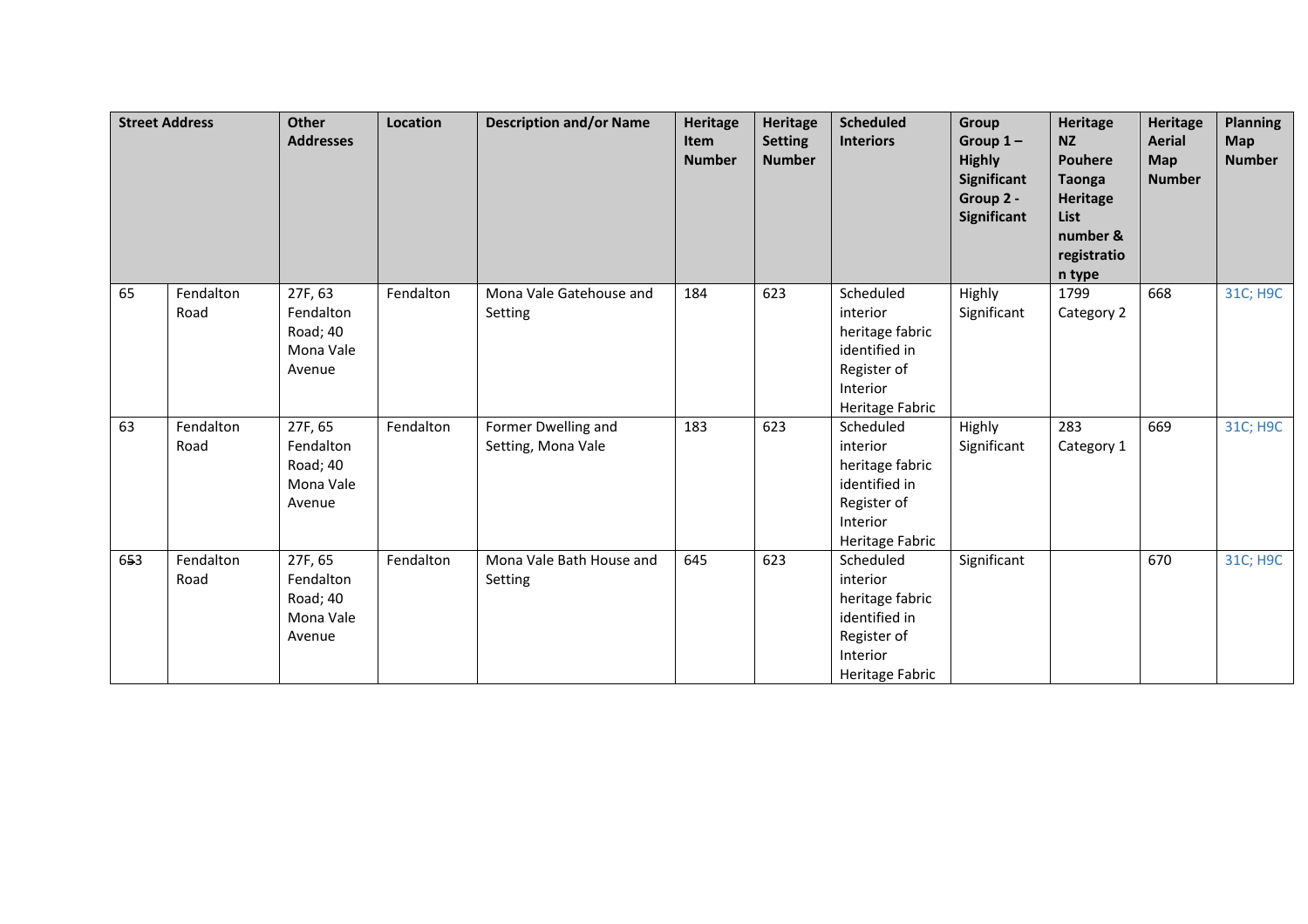|     | <b>Street Address</b>                                                          | <b>Other</b><br><b>Addresses</b>            | Location  | <b>Description and/or Name</b>                    | <b>Heritage</b><br>Item<br><b>Number</b> | <b>Heritage</b><br><b>Setting</b><br><b>Number</b> | <b>Scheduled</b><br><b>Interiors</b>                                                                    | <b>Group</b><br>Group $1-$<br><b>Highly</b><br><b>Significant</b><br>Group 2 -<br><b>Significant</b> | <b>Heritage</b><br><b>NZ</b><br><b>Pouhere</b><br><b>Taonga</b><br><b>Heritage</b><br>List<br>number &<br>registratio<br>n type | <b>Heritage</b><br><b>Aerial</b><br>Map<br><b>Number</b> | <b>Planning</b><br><b>Map</b><br><b>Number</b> |
|-----|--------------------------------------------------------------------------------|---------------------------------------------|-----------|---------------------------------------------------|------------------------------------------|----------------------------------------------------|---------------------------------------------------------------------------------------------------------|------------------------------------------------------------------------------------------------------|---------------------------------------------------------------------------------------------------------------------------------|----------------------------------------------------------|------------------------------------------------|
| 40  | Mona Vale<br>Avenue                                                            | 27F, 63, 65<br>Fendalton<br>Road            | Fendalton | Mona Vale Lodge and<br>Setting                    | 385                                      | 623                                                | Scheduled<br>interior<br>heritage fabric<br>identified in<br>Register of<br>Interior<br>Heritage Fabric | Significant                                                                                          |                                                                                                                                 | 671                                                      | 31C; H9C                                       |
| 110 | Fendalton<br>Road                                                              |                                             | Fendalton | Dwelling and Setting, Los<br>Angeles              | 186                                      | 216                                                |                                                                                                         | Highly<br>Significant                                                                                | 3680<br>Category 1                                                                                                              | 55                                                       | 31C                                            |
|     | Ferry Road,<br>between<br><b>Radley Street</b><br>and<br>Richardson<br>Terrace |                                             | Woolston  | Woolston Borough<br>Monument and Setting          | 190                                      | 399                                                |                                                                                                         | Significant                                                                                          | 1949<br>Category 2                                                                                                              | 345                                                      | 40C                                            |
| 365 | Ferry Road                                                                     | 357 Ferry<br>Road; 72<br><b>Ryan Street</b> | Linwood   | <b>Edmonds Factory Garden</b>                     | 193                                      | N/A                                                |                                                                                                         | Significant                                                                                          |                                                                                                                                 | 698                                                      | 39C                                            |
| 471 | Ferry Road                                                                     |                                             | Linwood   | Former Dwelling and Setting                       | 194                                      | 396                                                |                                                                                                         | Significant                                                                                          | 1915<br>Category 2                                                                                                              | 342                                                      | 39C                                            |
| 502 | Ferry Road                                                                     | 502E Ferry<br>Road                          | Woolston  | MED Substation and Setting                        | 201                                      | 397                                                |                                                                                                         | Significant                                                                                          |                                                                                                                                 | 343                                                      | 39C                                            |
| 650 | Ferry Road                                                                     |                                             | Woolston  | Commercial Building and<br>Setting                | 196                                      | 400                                                |                                                                                                         | Significant                                                                                          |                                                                                                                                 | 346                                                      | 40C                                            |
| 704 | Ferry Road                                                                     |                                             | Woolston  | Dwelling and Setting,<br><b>Whalebone Cottage</b> | 200                                      | 401                                                |                                                                                                         | Significant                                                                                          | 1945<br>Category 2                                                                                                              | 347                                                      | 40C                                            |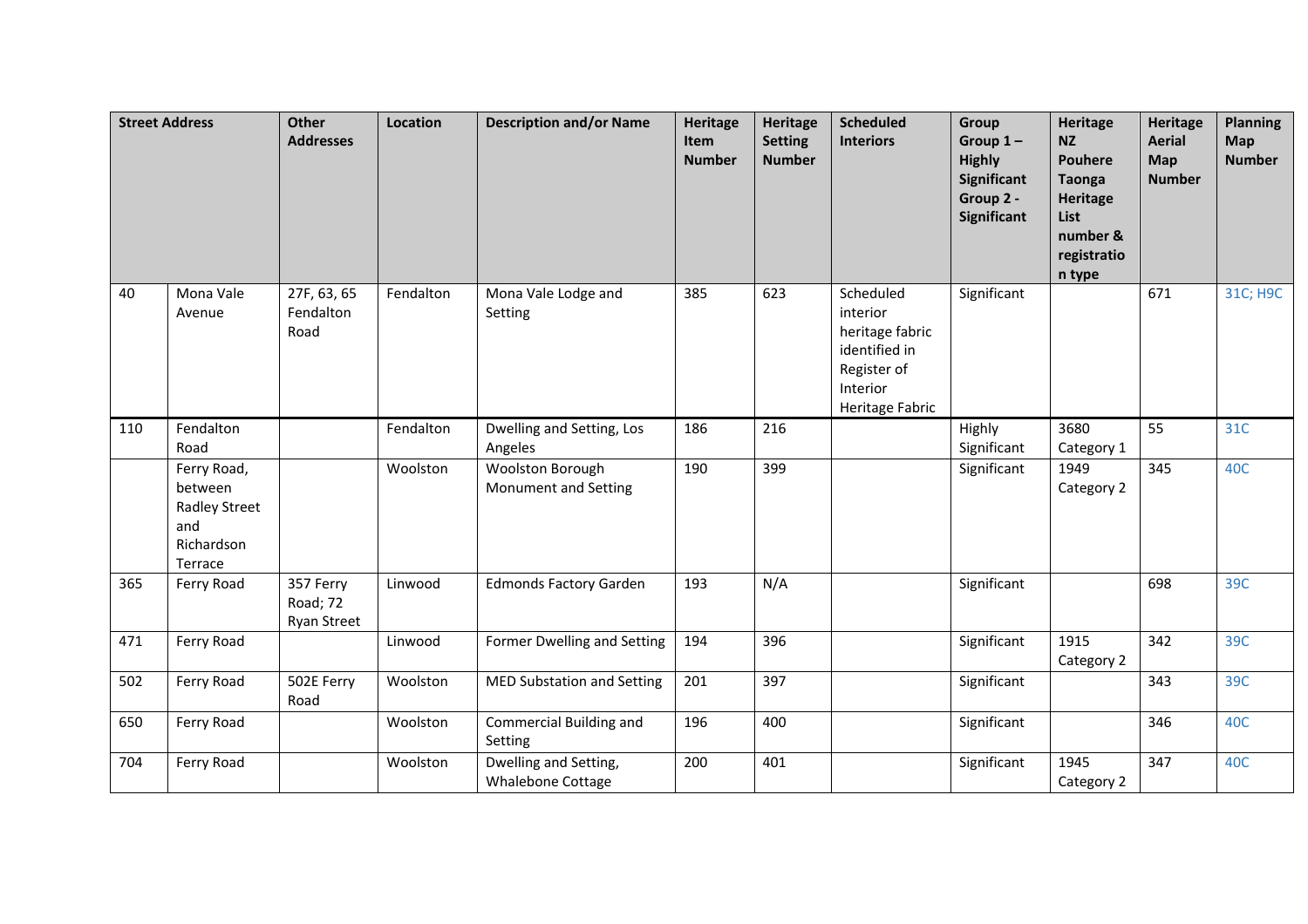|     | <b>Street Address</b> | <b>Other</b><br><b>Addresses</b> | Location     | <b>Description and/or Name</b>                     | Heritage<br>Item<br><b>Number</b> | Heritage<br><b>Setting</b><br><b>Number</b> | <b>Scheduled</b><br><b>Interiors</b> | Group<br>Group $1 -$<br><b>Highly</b><br>Significant<br>Group 2 -<br>Significant | Heritage<br><b>NZ</b><br><b>Pouhere</b><br>Taonga<br>Heritage<br>List<br>number &<br>registratio<br>n type | <b>Heritage</b><br>Aerial<br><b>Map</b><br><b>Number</b> | <b>Planning</b><br><b>Map</b><br><b>Number</b> |
|-----|-----------------------|----------------------------------|--------------|----------------------------------------------------|-----------------------------------|---------------------------------------------|--------------------------------------|----------------------------------------------------------------------------------|------------------------------------------------------------------------------------------------------------|----------------------------------------------------------|------------------------------------------------|
| 147 | Fitzgerald<br>Avenue  |                                  | Central City | Dwelling/Commercial<br><b>Building and Setting</b> | 640                               | 375                                         |                                      | Significant                                                                      |                                                                                                            | 314                                                      | 32C, CC                                        |
| 187 | Fitzgerald<br>Avenue  |                                  | Central City | Dwelling/Commercial<br><b>Building and Setting</b> | 641                               | 376                                         |                                      | Significant                                                                      |                                                                                                            | 313                                                      | 32C, CC                                        |
| 196 | Fitzgerald<br>Avenue  |                                  | Linwood      | Dwelling and Setting                               | 202                               | 607                                         |                                      | Significant                                                                      | 5292<br>Category 2                                                                                         | 315                                                      | 32C                                            |
| 230 | Fitzgerald<br>Avenue  |                                  | Linwood      | Dwelling and Setting,<br>Englefield                | 203                               | 377                                         |                                      | Highly<br>Significant                                                            | 1867<br>Category 1                                                                                         | 316                                                      | 32C                                            |
|     |                       |                                  |              | <b>Former Ward's Brewery</b><br>and Setting        |                                   |                                             |                                      |                                                                                  |                                                                                                            |                                                          |                                                |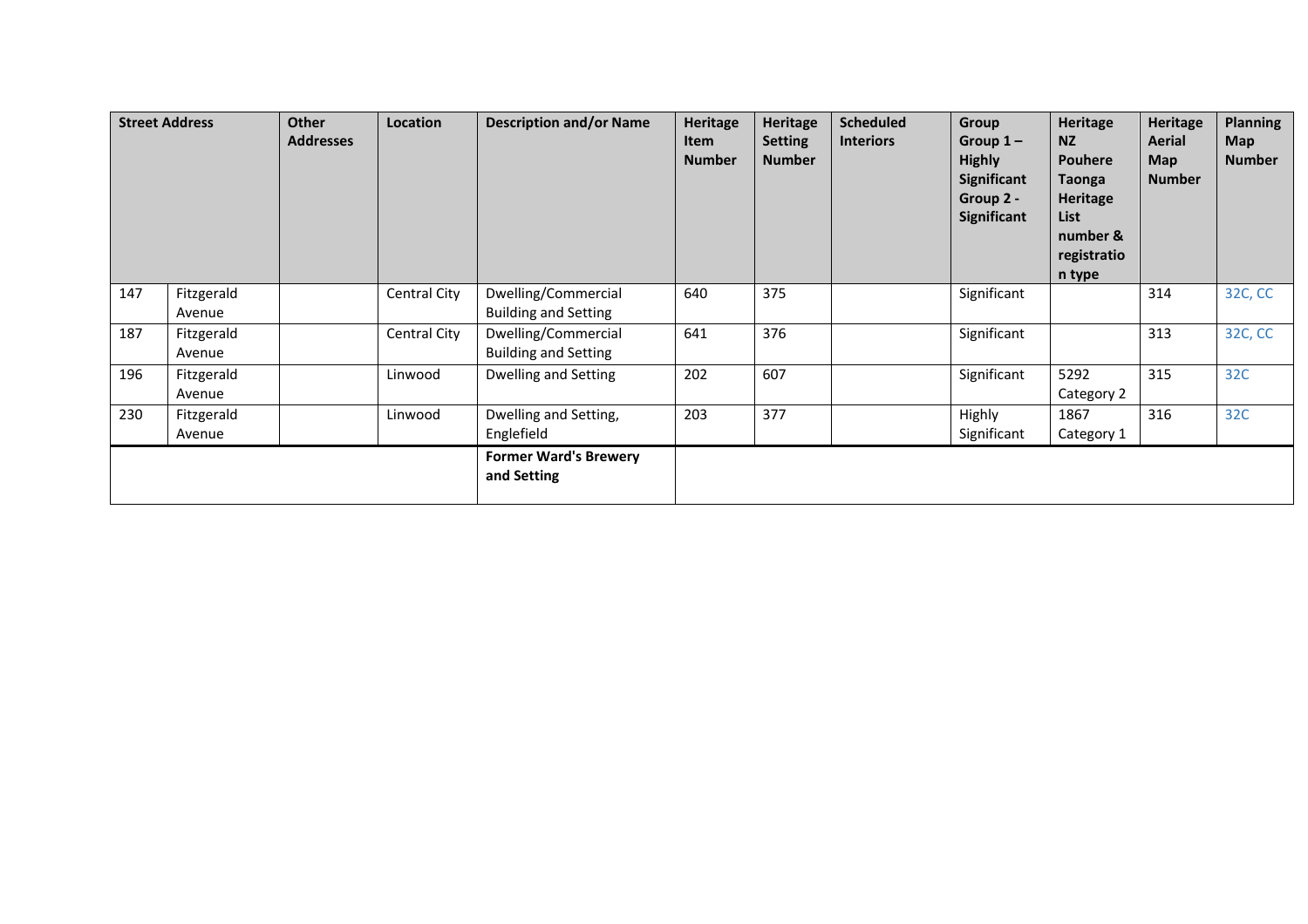|     | <b>Street Address</b> | Other<br><b>Addresses</b>                                                                                                                                                                                                                                   | Location     | <b>Description and/or Name</b>                                       | Heritage<br>Item<br><b>Number</b> | Heritage<br><b>Setting</b><br><b>Number</b> | <b>Scheduled</b><br><b>Interiors</b> | Group<br>Group $1-$<br><b>Highly</b><br>Significant<br>Group 2 -<br>Significant | Heritage<br><b>NZ</b><br>Pouhere<br><b>Taonga</b><br>Heritage<br>List<br>number &<br>registratio<br>n type | <b>Heritage</b><br><b>Aerial</b><br><b>Map</b><br><b>Number</b> | Planning<br><b>Map</b><br><b>Number</b> |
|-----|-----------------------|-------------------------------------------------------------------------------------------------------------------------------------------------------------------------------------------------------------------------------------------------------------|--------------|----------------------------------------------------------------------|-----------------------------------|---------------------------------------------|--------------------------------------|---------------------------------------------------------------------------------|------------------------------------------------------------------------------------------------------------|-----------------------------------------------------------------|-----------------------------------------|
| 294 | Kilmore Street        | $1 - 7/173$<br>Chester<br>Street East,<br>177 Chester<br>Street East,<br>227<br>Fitzgerald<br>Avenue, 227<br>A-C<br>Fitzgerald<br>Avenue, 229<br>Fitzgerald<br>Avenue, 284<br>Kilmore<br>Street, 296<br>Kilmore<br>Street, 1-<br>5/282<br>Kilmore<br>Street | Central City | Former Maturing Cellars and<br>Administration Offices and<br>Setting | 204                               | 374                                         |                                      | Significant                                                                     | 7512<br>Historic<br>Area                                                                                   | 312                                                             | 32C, CC                                 |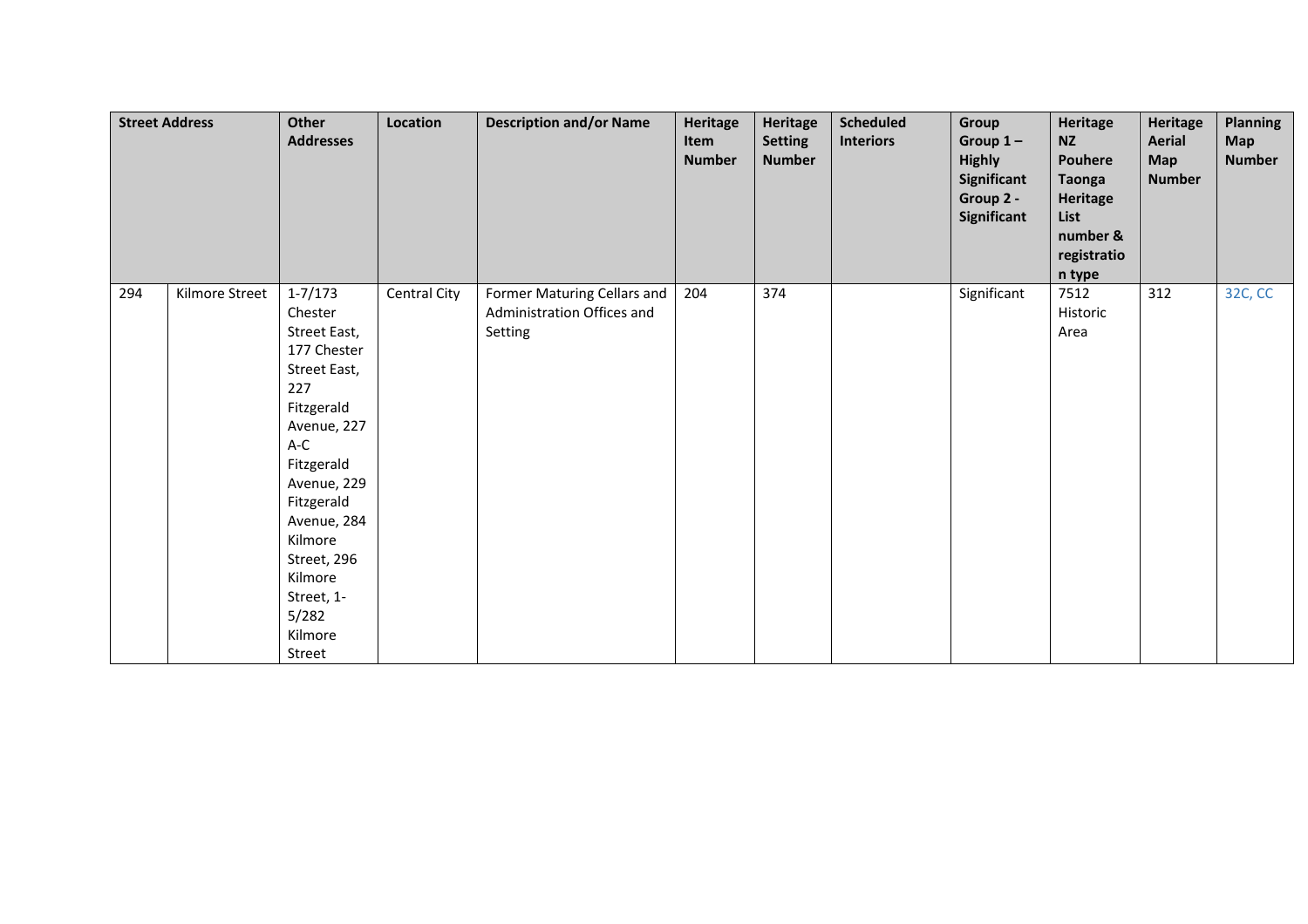|     | <b>Street Address</b>      | <b>Other</b><br><b>Addresses</b>                                                                                                                                                                                                                      | Location              | <b>Description and/or Name</b>     | <b>Heritage</b><br>Item<br><b>Number</b> | <b>Heritage</b><br><b>Setting</b><br><b>Number</b> | <b>Scheduled</b><br><b>Interiors</b> | Group<br>Group $1-$<br><b>Highly</b><br><b>Significant</b><br>Group 2 -<br>Significant | Heritage<br><b>NZ</b><br><b>Pouhere</b><br><b>Taonga</b><br>Heritage<br>List<br>number &<br>registratio<br>n type | <b>Heritage</b><br><b>Aerial</b><br><b>Map</b><br><b>Number</b> | <b>Planning</b><br>Map<br><b>Number</b> |
|-----|----------------------------|-------------------------------------------------------------------------------------------------------------------------------------------------------------------------------------------------------------------------------------------------------|-----------------------|------------------------------------|------------------------------------------|----------------------------------------------------|--------------------------------------|----------------------------------------------------------------------------------------|-------------------------------------------------------------------------------------------------------------------|-----------------------------------------------------------------|-----------------------------------------|
| 227 | Fitzgerald<br>Avenue       | $1 - 7/173$<br>Chester<br>Street East,<br>177 Chester<br>Street East,<br>227 A-C<br>Fitzgerald<br>Avenue, 229<br>Fitzgerald<br>Avenue, 1-<br>5/282<br>Kilmore<br>Street, 284<br>Kilmore<br>Street, 294<br>Kilmore<br>Street; 296<br>Kilmore<br>Street | Central City          | Former Boiler House and<br>Setting | 1295                                     | 374                                                |                                      | Significant                                                                            | 7512<br>Historic<br>Area                                                                                          | 632                                                             | 32C, CC                                 |
| 14  | <b>Fleming Street</b>      |                                                                                                                                                                                                                                                       | North New<br>Brighton | Dwelling and Setting               | 1325                                     | 567                                                |                                      | Significant                                                                            | 7322<br>Category 2                                                                                                | 733                                                             | <b>26C</b>                              |
| 155 | French Farm<br>Valley Road |                                                                                                                                                                                                                                                       | Wainui                | Dwelling and Setting               | 1332                                     | 573                                                |                                      | Highly<br>Significant                                                                  | 7708<br>Category 1                                                                                                | 740                                                             | 73C                                     |
| 99A | <b>Gasson Street</b>       |                                                                                                                                                                                                                                                       | Sydenham              | MED-Substation-and Setting         | 207                                      | 357                                                |                                      | Significant                                                                            |                                                                                                                   | 290                                                             | 39C                                     |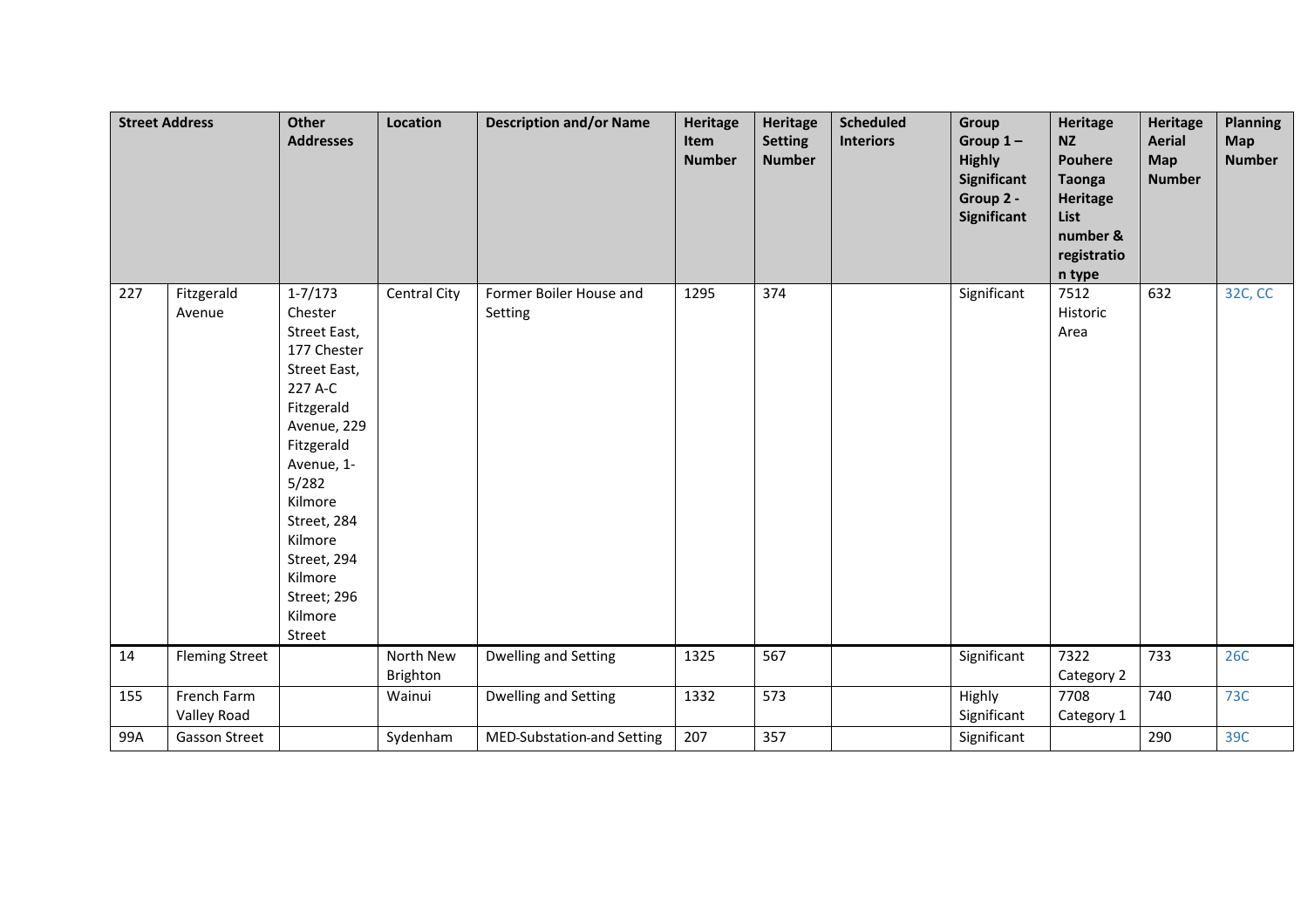|              | <b>Street Address</b>                                                          | <b>Other</b><br><b>Addresses</b> | Location   | <b>Description and/or Name</b>                                 | <b>Heritage</b><br>Item<br><b>Number</b> | <b>Heritage</b><br><b>Setting</b><br><b>Number</b> | <b>Scheduled</b><br><b>Interiors</b>                                                                    | <b>Group</b><br>Group $1-$<br><b>Highly</b><br>Significant<br>Group 2 -<br>Significant | <b>Heritage</b><br><b>NZ</b><br><b>Pouhere</b><br><b>Taonga</b><br><b>Heritage</b><br>List<br>number &<br>registratio<br>n type | <b>Heritage</b><br><b>Aerial</b><br>Map<br><b>Number</b> | <b>Planning</b><br>Map<br><b>Number</b> |
|--------------|--------------------------------------------------------------------------------|----------------------------------|------------|----------------------------------------------------------------|------------------------------------------|----------------------------------------------------|---------------------------------------------------------------------------------------------------------|----------------------------------------------------------------------------------------|---------------------------------------------------------------------------------------------------------------------------------|----------------------------------------------------------|-----------------------------------------|
|              | <b>Gebbies Pass</b><br>Road,<br>between<br>Christchurch<br>Akaroa-Park<br>Hill |                                  | Motukarara | Water Trough and Setting                                       | 1165                                     | 559                                                |                                                                                                         | Significant                                                                            |                                                                                                                                 | 32                                                       | R <sub>3</sub> C                        |
| 834          | <b>Gebbies Pass</b><br>Road                                                    |                                  | Teddington | St Peter's Church and<br>Setting                               | 1083                                     | 5                                                  |                                                                                                         | Highly<br>Significant                                                                  |                                                                                                                                 | 332                                                      | R <sub>1</sub> C                        |
| $\mathbf{1}$ | Gladstone<br>Quay                                                              | 4 Donald<br>Street               | Lyttelton  | Former Lyttelton Borough<br><b>Council Stables and Setting</b> | 1076                                     | 520                                                | Scheduled<br>interior<br>heritage fabric<br>identified in<br>Register of<br>Interior<br>Heritage Fabric | Highly<br>Significant                                                                  |                                                                                                                                 | 420                                                      | 52C;<br><b>H31C</b>                     |
| 12           | Glandovey<br>Road                                                              |                                  | Fendalton  | Dwelling and Setting                                           | 208                                      | 210                                                |                                                                                                         | Significant                                                                            | 3804<br>Category 2                                                                                                              | 41                                                       | 31C; H8C                                |
| 27           | Glandovey<br>Road                                                              |                                  | Fendalton  | Dwelling and Setting                                           | 209                                      | 423                                                |                                                                                                         | Significant                                                                            | 3805<br>Category 2                                                                                                              | 43                                                       | 31C; H8C                                |
| 60           | Glandovey<br>Road                                                              |                                  | Fendalton  | Dwelling and Setting                                           | 213                                      | 427                                                |                                                                                                         | Highly<br>Significant                                                                  | 3806<br>Category 2                                                                                                              | 51                                                       | 31C; H8C                                |
| 70           | Glandovey<br>Road                                                              |                                  | Fendalton  | Dwelling and Setting                                           | 212                                      | 428                                                |                                                                                                         | Significant                                                                            | 3807<br>Category 2                                                                                                              | 53                                                       | 31C                                     |
| 19           | Gleneagles<br>Terrace                                                          |                                  | Fendalton  | Dwelling and Setting,<br>Hatherley                             | 215                                      | 420                                                |                                                                                                         | Significant                                                                            |                                                                                                                                 | 33                                                       | 31C                                     |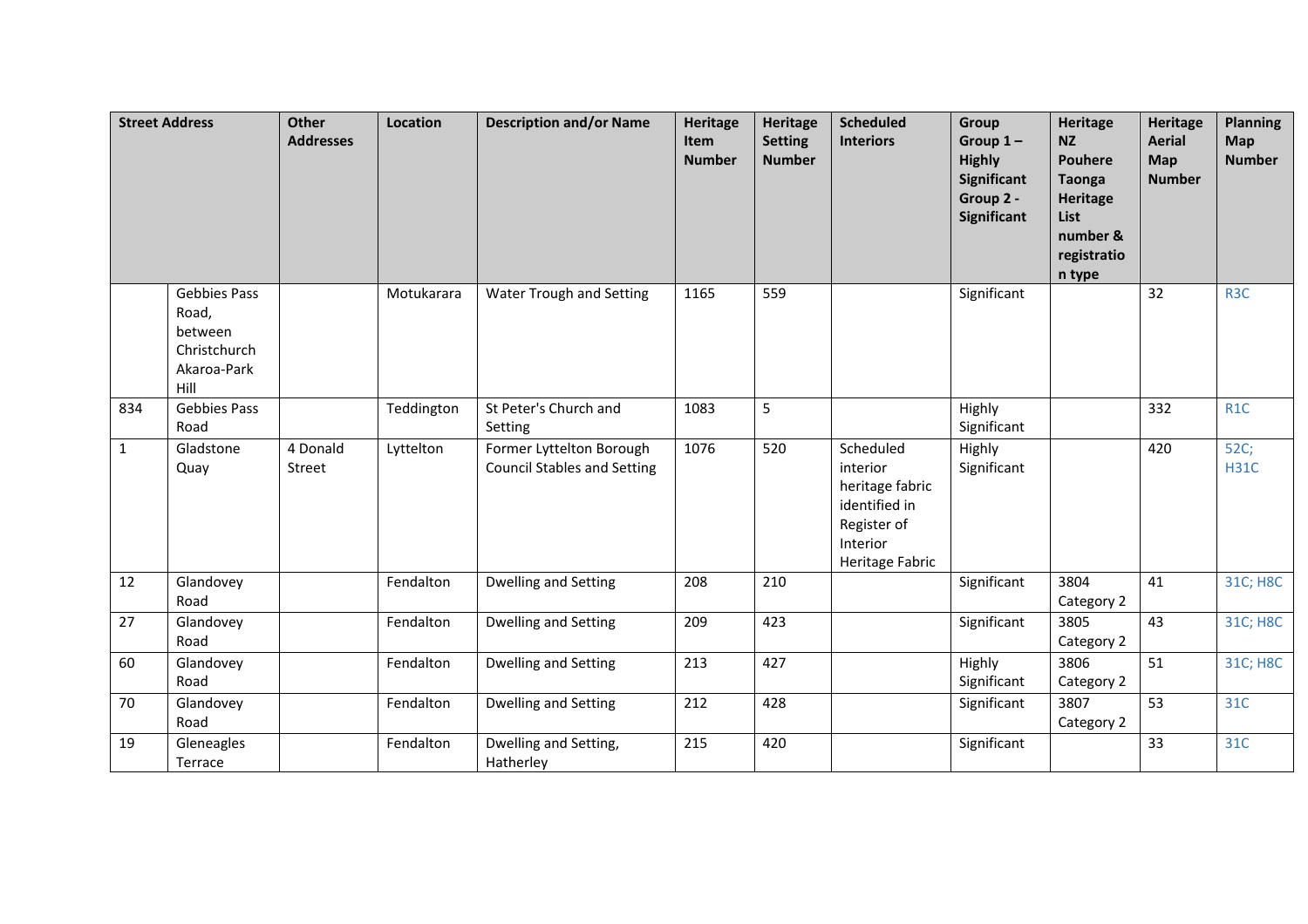|                | <b>Street Address</b>                                 | <b>Other</b><br><b>Addresses</b> | Location     | <b>Description and/or Name</b>                                                                                                                                                                          | <b>Heritage</b><br>Item<br><b>Number</b> | Heritage<br><b>Setting</b><br><b>Number</b> | <b>Scheduled</b><br><b>Interiors</b> | Group<br>Group $1-$<br><b>Highly</b><br><b>Significant</b><br>Group 2 -<br>Significant | <b>Heritage</b><br><b>NZ</b><br><b>Pouhere</b><br><b>Taonga</b><br><b>Heritage</b><br><b>List</b><br>number &<br>registratio<br>n type | <b>Heritage</b><br><b>Aerial</b><br>Map<br><b>Number</b> | <b>Planning</b><br><b>Map</b><br><b>Number</b> |
|----------------|-------------------------------------------------------|----------------------------------|--------------|---------------------------------------------------------------------------------------------------------------------------------------------------------------------------------------------------------|------------------------------------------|---------------------------------------------|--------------------------------------|----------------------------------------------------------------------------------------|----------------------------------------------------------------------------------------------------------------------------------------|----------------------------------------------------------|------------------------------------------------|
|                | Gloucester<br>Street,<br>between<br>Durham-<br>Oxford | 142 Oxford<br>Terrace            | Central City | Gloucester Street Bridge<br>and Setting                                                                                                                                                                 | 115                                      | 582                                         |                                      | Highly<br>Significant                                                                  | 1831<br>Category 2                                                                                                                     | 229                                                      | 32C;<br><b>H16C</b>                            |
| $\overline{2}$ | Gloucester<br>Street                                  |                                  | Central City | Former Dwelling and<br>Setting, Rolleston House                                                                                                                                                         | 216                                      | 268                                         |                                      | Significant                                                                            | 3729<br>Category 2                                                                                                                     | 142                                                      | 32C;<br><b>H15C</b>                            |
| 42             | Gloucester<br>Street                                  |                                  | Central City | Dwelling and Setting, Orari                                                                                                                                                                             | 217                                      | 285                                         |                                      | Significant                                                                            | 3712<br>Category 2                                                                                                                     | 179                                                      | 32C;<br><b>H15C</b>                            |
| 53             | Gloucester<br>Street                                  |                                  | Central City | Dwellings and Setting,<br>Mildenhall                                                                                                                                                                    | 218                                      | 300                                         |                                      | Significant                                                                            |                                                                                                                                        | 200                                                      | 32C;<br><b>H15C</b>                            |
| 66             | Gloucester<br>Street                                  |                                  | Central City | Former CSA / CoCA Gallery<br>and Setting                                                                                                                                                                | 1354                                     | 598                                         |                                      | Highly<br>Significant                                                                  |                                                                                                                                        | 745                                                      | 32C;<br><b>H15C</b>                            |
| 145            | Gloucester<br>Street                                  |                                  | Central City | Theatre Royal including all<br>of that part of the building<br>south of the proscenium<br>arch but excluding the new<br>part of the building on the<br>eastern side of the seismic<br>wall, and Setting | 222                                      | 331                                         |                                      | Highly<br>Significant                                                                  | 1936<br>Category 1                                                                                                                     | 257                                                      | 32C;<br><b>H16C</b>                            |
| 6              | Godley Quay                                           |                                  | Lyttelton    | <b>Dwelling and Setting</b>                                                                                                                                                                             | 677                                      | 85                                          |                                      | Highly<br>Significant                                                                  | 2014<br>Category 2                                                                                                                     | 368                                                      | 52C;<br><b>H30C</b>                            |
| 14             | Godley Quay                                           |                                  | Lyttelton    | Dwelling and Setting,<br>Lochranza                                                                                                                                                                      | 676                                      | 90                                          |                                      | Significant                                                                            | 3087<br>Category 2                                                                                                                     | 367                                                      | 52C;<br><b>H30C</b>                            |
| 16             | Godley Quay                                           |                                  | Lyttelton    | Dwelling and Setting,<br>Dalcroy House                                                                                                                                                                  | 768                                      | 95                                          |                                      | Highly<br>Significant                                                                  | 7379<br>Category 2                                                                                                                     | 366                                                      | 52C;<br><b>H30C</b>                            |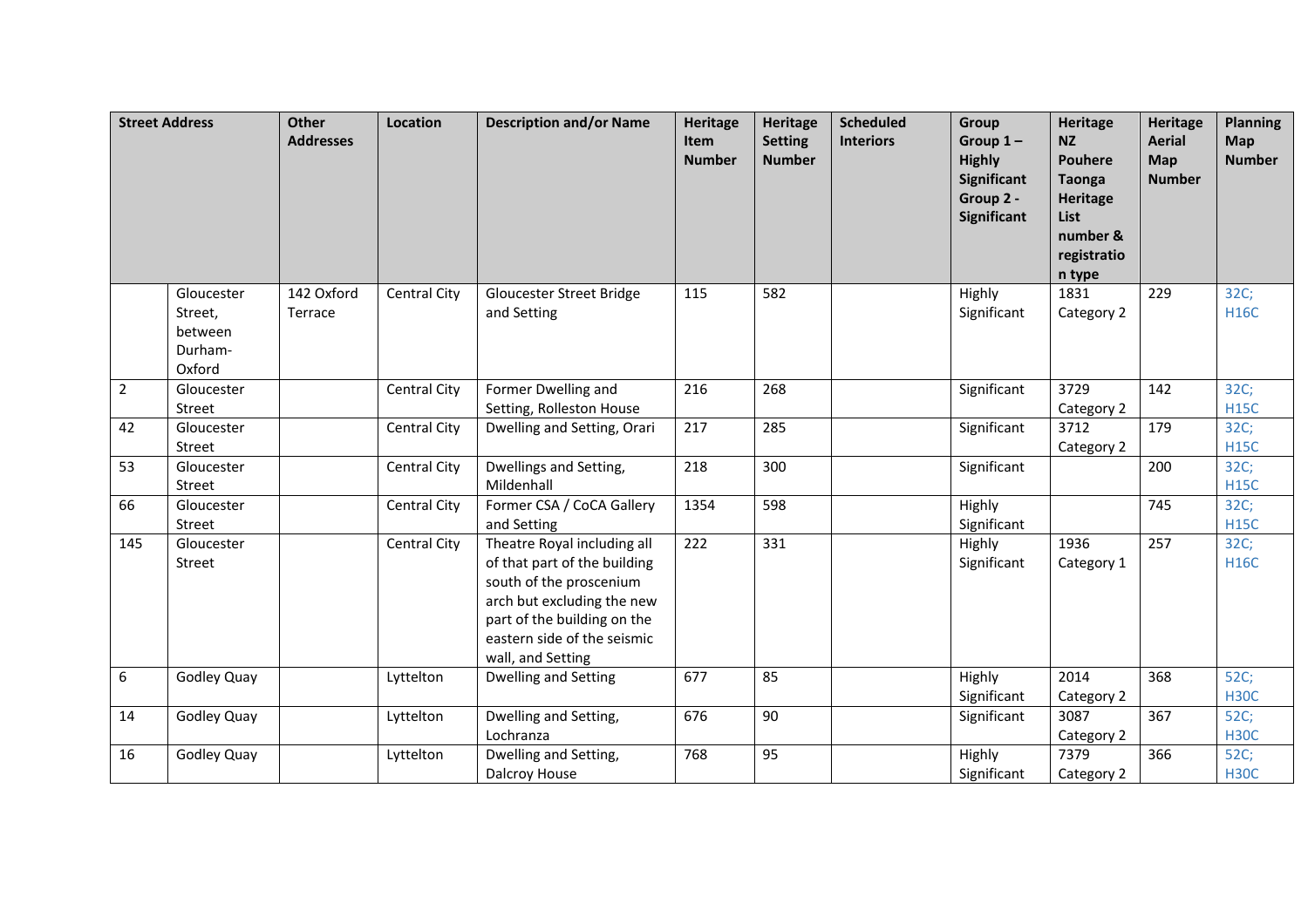|    | <b>Street Address</b>                                                     | <b>Other</b><br><b>Addresses</b> | Location         | <b>Description and/or Name</b>                          | <b>Heritage</b><br>Item<br><b>Number</b> | <b>Heritage</b><br><b>Setting</b><br><b>Number</b> | <b>Scheduled</b><br><b>Interiors</b> | Group<br>Group $1-$<br><b>Highly</b><br><b>Significant</b><br>Group 2 -<br>Significant | <b>Heritage</b><br><b>NZ</b><br><b>Pouhere</b><br><b>Taonga</b><br><b>Heritage</b><br>List<br>number &<br>registratio<br>n type | <b>Heritage</b><br><b>Aerial</b><br>Map<br><b>Number</b> | <b>Planning</b><br><b>Map</b><br><b>Number</b> |
|----|---------------------------------------------------------------------------|----------------------------------|------------------|---------------------------------------------------------|------------------------------------------|----------------------------------------------------|--------------------------------------|----------------------------------------------------------------------------------------|---------------------------------------------------------------------------------------------------------------------------------|----------------------------------------------------------|------------------------------------------------|
| 26 | Godley Quay                                                               |                                  | Lyttelton        | <b>Dwelling and Setting</b>                             | 1134                                     | 122                                                |                                      | Significant                                                                            |                                                                                                                                 | 363                                                      | 52C;<br><b>H30C</b>                            |
| 45 | Godley Quay                                                               |                                  | Lyttelton        | <b>Graving Dock and Setting</b>                         | $773$                                    | 515                                                |                                      | Highly<br>Significant                                                                  | 4389<br>Category 1                                                                                                              | 364                                                      | <b>58C</b>                                     |
|    | Governors Bay<br>- Teddington<br>Road,<br>between<br>Church-<br>Allandale |                                  | Governors<br>Bay | <b>Bridge/Culvert and Setting</b>                       | 1182                                     | 592                                                |                                      | Significant                                                                            |                                                                                                                                 | 694                                                      | 60C                                            |
|    | Governors Bay<br>Road,<br>between<br>Omaru-Sandy<br>Beach                 |                                  | Lyttelton        | Governors Bay Road<br><b>Bridge/Culvert and Setting</b> | 1180                                     | 591                                                |                                      | Significant                                                                            |                                                                                                                                 | 696                                                      | 57C                                            |
| 8  | Governors Bay<br>- Teddington<br>Road                                     |                                  | Governors<br>Bay | St Cuthbert's Church and<br>Setting                     | 674                                      | 179                                                |                                      | Highly<br>Significant                                                                  | 281<br>Category 1                                                                                                               | 298                                                      | 60C                                            |
| 8  | Governors Bay<br>- Teddington<br>Road                                     |                                  | Governors<br>Bay | Former Vicarage and<br>Setting, St Cuthbert's           | 1375                                     | 640                                                |                                      | Significant                                                                            |                                                                                                                                 | 790                                                      | 60C                                            |
| 31 | Governors Bay<br>- Teddington<br>Road                                     |                                  | Governors<br>Bay | Dwelling and Setting,<br>Ohinetahi                      | 675                                      | 557                                                |                                      | Highly<br>Significant                                                                  | 3349<br>Category 1                                                                                                              | 303                                                      | 60C                                            |
| 59 | <b>Grehan Valley</b><br>Road                                              |                                  | Akaroa           | <b>Dwelling and Setting</b>                             | 727                                      | 113                                                |                                      | Significant                                                                            | 5290<br>Category 2                                                                                                              | 611                                                      | 77C;<br><b>H35C</b>                            |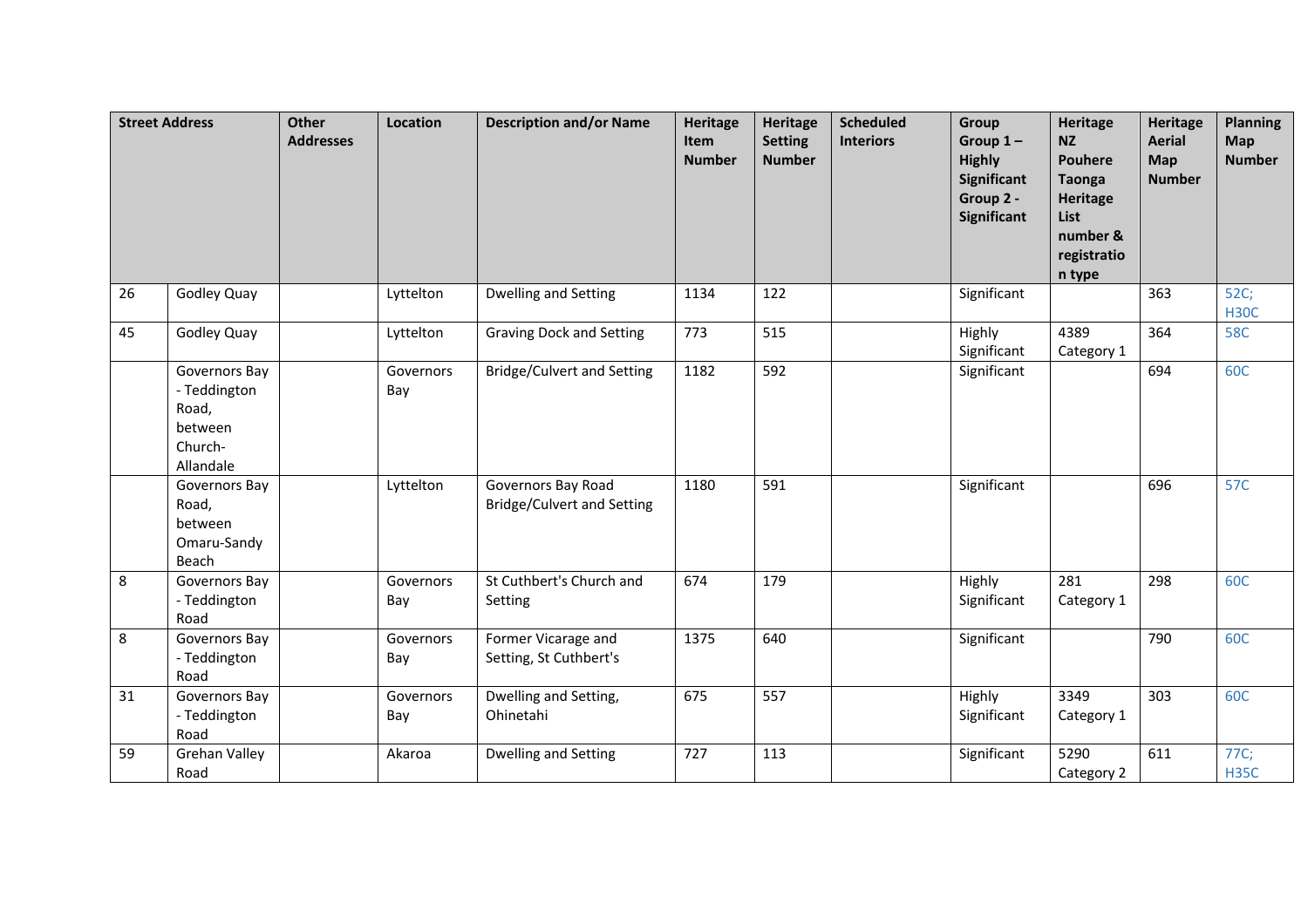|     | <b>Street Address</b>        | <b>Other</b><br><b>Addresses</b> | Location | <b>Description and/or Name</b>                       | Heritage<br>Item<br><b>Number</b> | Heritage<br><b>Setting</b><br><b>Number</b> | <b>Scheduled</b><br><b>Interiors</b>                                                                    | <b>Group</b><br>Group $1-$<br><b>Highly</b><br><b>Significant</b><br>Group 2 -<br><b>Significant</b> | <b>Heritage</b><br><b>NZ</b><br><b>Pouhere</b><br><b>Taonga</b><br><b>Heritage</b><br>List<br>number &<br>registratio<br>n type | <b>Heritage</b><br><b>Aerial</b><br>Map<br><b>Number</b> | <b>Planning</b><br><b>Map</b><br><b>Number</b> |
|-----|------------------------------|----------------------------------|----------|------------------------------------------------------|-----------------------------------|---------------------------------------------|---------------------------------------------------------------------------------------------------------|------------------------------------------------------------------------------------------------------|---------------------------------------------------------------------------------------------------------------------------------|----------------------------------------------------------|------------------------------------------------|
| 81  | <b>Grehan Valley</b><br>Road |                                  | Akaroa   | Dwelling and Setting                                 | 669                               | 15                                          |                                                                                                         | Significant                                                                                          | 1721<br>Category 2                                                                                                              | 612                                                      | 77C;<br><b>H35C</b>                            |
| 273 | <b>Grehan Valley</b><br>Road |                                  | Akaroa   | Dwelling and Setting                                 | 1170                              | 478                                         |                                                                                                         | Significant                                                                                          |                                                                                                                                 | 616                                                      | R <sub>5</sub> C                               |
| 16  | Hackthorne<br>Road           |                                  | Cashmere | Dwelling and Setting,<br>Hursthaven                  | 226                               | 250                                         |                                                                                                         | Significant                                                                                          |                                                                                                                                 | 103                                                      | 45C                                            |
| 30  | Hackthorne<br>Road           |                                  | Cashmere | Dwelling and Setting,<br>Blakeney                    | 227                               | 253                                         |                                                                                                         | Significant                                                                                          |                                                                                                                                 | 107                                                      | 45C                                            |
| 64H | Hackthorne<br>Road           |                                  | Cashmere | Second World War Bunkers/<br><b>Cracroft Caverns</b> | 634                               | N/A                                         | Scheduled<br>interior<br>heritage fabric<br>identified in<br>Register of<br>Interior<br>Heritage Fabric | Highly<br>Significant                                                                                |                                                                                                                                 | 674                                                      | 45C;<br><b>H42C</b>                            |
| 141 | Hackthorne<br>Road           |                                  | Cashmere | Dwelling and Setting                                 | 229                               | 314                                         |                                                                                                         | Significant                                                                                          |                                                                                                                                 | 227                                                      | 46C                                            |
| 200 | Hackthorne<br>Road           |                                  | Cashmere | Sign of the Takahe and<br>Setting                    | 230                               | 321                                         | Scheduled<br>interior<br>heritage fabric<br>identified in<br>Register of<br>Interior<br>Heritage Fabric | Highly<br>Significant                                                                                | 275<br>Category 1                                                                                                               | 241                                                      | 51C                                            |
|     |                              |                                  |          | <b>Hagley Park</b>                                   |                                   |                                             |                                                                                                         |                                                                                                      |                                                                                                                                 |                                                          |                                                |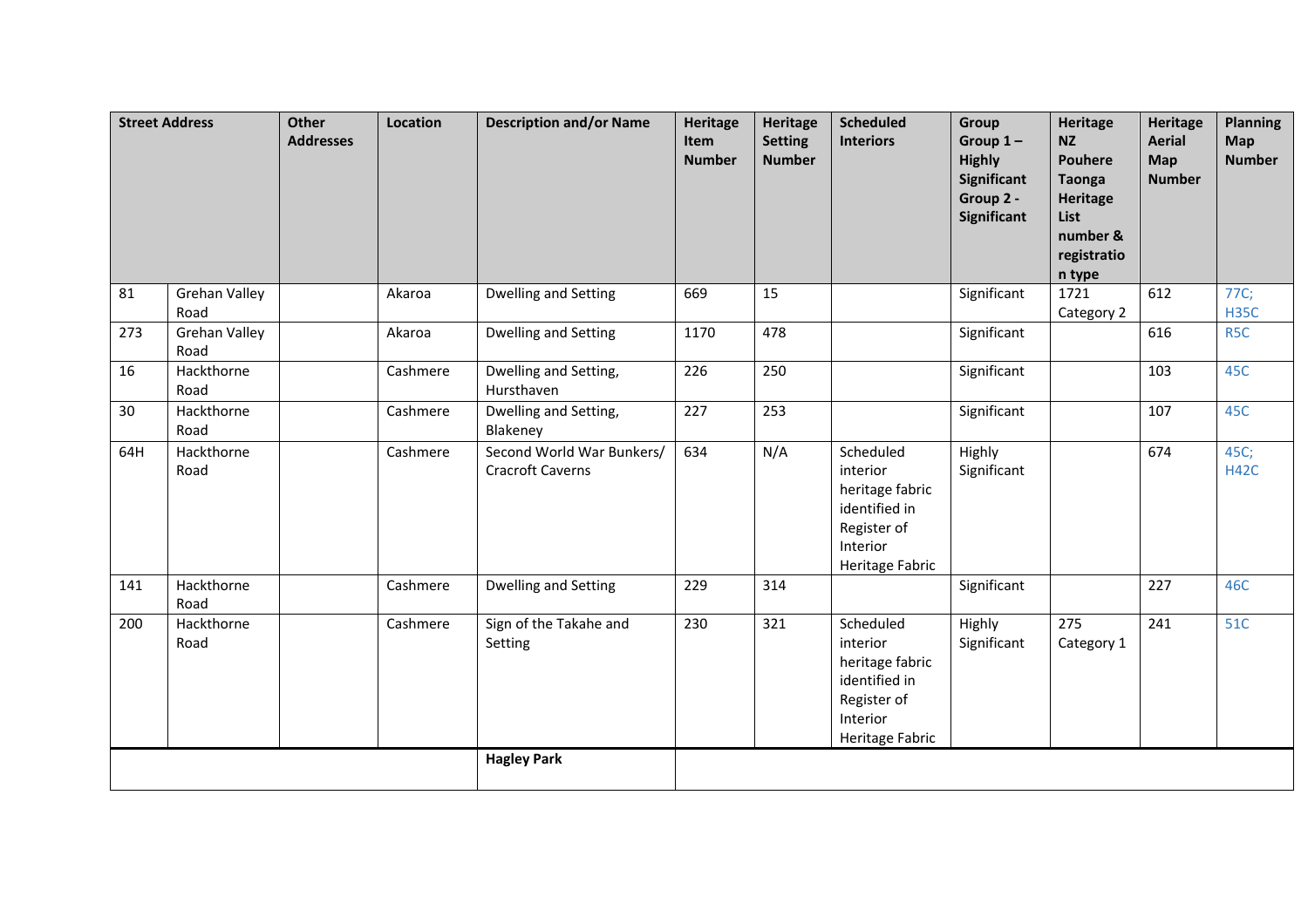| <b>Street Address</b> |                                                           | Other<br><b>Addresses</b>                                   | Location            | <b>Description and/or Name</b>                                                    | <b>Heritage</b><br>Item<br><b>Number</b> | <b>Heritage</b><br><b>Setting</b><br><b>Number</b> | <b>Scheduled</b><br><b>Interiors</b> | Group<br>Group $1-$<br><b>Highly</b><br>Significant<br>Group 2 -<br>Significant | <b>Heritage</b><br><b>NZ</b><br><b>Pouhere</b><br><b>Taonga</b><br><b>Heritage</b><br>List<br>number &<br>registratio<br>n type | <b>Heritage</b><br><b>Aerial</b><br><b>Map</b><br><b>Number</b> | <b>Planning</b><br>Map<br><b>Number</b>      |
|-----------------------|-----------------------------------------------------------|-------------------------------------------------------------|---------------------|-----------------------------------------------------------------------------------|------------------------------------------|----------------------------------------------------|--------------------------------------|---------------------------------------------------------------------------------|---------------------------------------------------------------------------------------------------------------------------------|-----------------------------------------------------------------|----------------------------------------------|
| 445                   | <b>Hagley Avenue</b>                                      | 6, 10 and 12<br>Riccarton<br>Avenue, 1<br>Harper<br>Avenue. | <b>Central City</b> | <b>Hagley Park</b>                                                                | 1395                                     | N/A                                                |                                      | Highly<br>Significant                                                           |                                                                                                                                 | 810                                                             | 31C, 38C,<br>CC, H9C<br>H10C,<br><b>H15C</b> |
| 445                   | <b>Hagley Avenue</b>                                      |                                                             | <b>Central City</b> | <b>Cricket Pavilion and Setting</b>                                               | 458                                      | 242                                                |                                      | Highly<br>Significant                                                           | 3656<br>Category 2                                                                                                              | 93                                                              | 38C, CC                                      |
|                       | Park Terrace,<br>between<br>Armagh-<br><b>Hagley Park</b> | 5,6,7,8<br>Riccarton<br>Avenue                              | <b>Central City</b> | Hagley Park Bridge and<br>Setting                                                 | 618                                      | 259                                                |                                      | Highly<br>Significant                                                           | 1834<br>Category 2                                                                                                              | 131                                                             | 32C;<br><b>H15C</b>                          |
| 6                     | Riccarton<br>Avenue                                       |                                                             | Central City        | <b>Bandsmen's Memorial</b><br><b>Rotunda and Setting</b>                          | 457                                      | 244                                                |                                      | Highly<br>Significant                                                           | 3093<br>Category 2                                                                                                              | 100                                                             | 38C, CC                                      |
| 510                   | <b>Hagley Avenue</b>                                      |                                                             | Central City        | Former West Christchurch<br><b>School/Hagley Community</b><br>College and Setting | 231                                      | 249                                                |                                      |                                                                                 | 1874<br>Category 2                                                                                                              | 102                                                             | 38C, CC                                      |
|                       |                                                           |                                                             |                     | <b>St Mary's Church</b>                                                           |                                          |                                                    |                                      |                                                                                 |                                                                                                                                 |                                                                 |                                              |
| 329                   | Halswell Road                                             |                                                             | Halswell            | St Mary's Church and<br>Setting                                                   | 232                                      | 192                                                |                                      | Highly<br>Significant                                                           | 3135<br>Category 2                                                                                                              | 17                                                              | 44C;<br><b>H28C</b>                          |
| 329                   | <b>Halswell Road</b>                                      |                                                             | Halswell            | St Mary's Church Lychgate<br>and Setting                                          | 1334                                     | 192                                                |                                      | Significant                                                                     |                                                                                                                                 | 751                                                             | 44C;<br><b>H28C</b>                          |
| 329                   | Halswell Road                                             |                                                             | Halswell            | St Mary's Church Graveyard                                                        | 1335                                     | N/A                                                |                                      | Highly<br>Significant                                                           |                                                                                                                                 | 766                                                             | 44C;<br><b>H28C</b>                          |
| 339                   | Halswell Road                                             | 301, 341<br>Halswell<br>Road                                | Halswell            | Halswell War Memorial and<br>Setting                                              | 1330                                     | 572                                                |                                      | Highly<br>Significant                                                           |                                                                                                                                 | 738                                                             | 44C;<br><b>H28C</b>                          |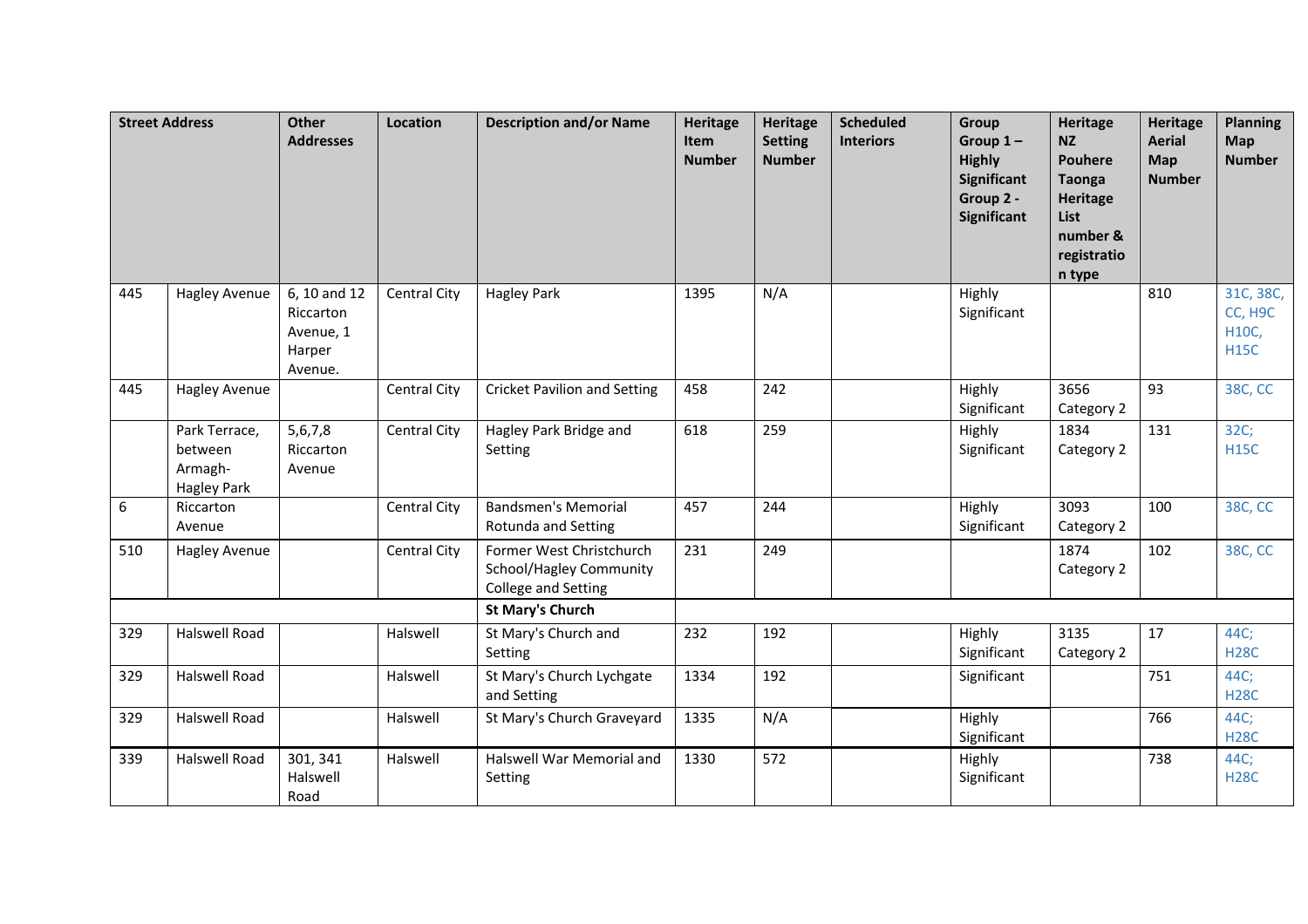|              | <b>Street Address</b> | <b>Other</b><br><b>Addresses</b> | <b>Location</b>    | <b>Description and/or Name</b>                                   | Heritage<br>Item<br><b>Number</b> | <b>Heritage</b><br><b>Setting</b><br><b>Number</b> | <b>Scheduled</b><br><b>Interiors</b> | Group<br>Group $1-$<br><b>Highly</b><br>Significant<br>Group 2 -<br>Significant | <b>Heritage</b><br><b>NZ</b><br><b>Pouhere</b><br><b>Taonga</b><br><b>Heritage</b><br>List<br>number &<br>registratio<br>n type | <b>Heritage</b><br><b>Aerial</b><br><b>Map</b><br><b>Number</b> | <b>Planning</b><br>Map<br><b>Number</b> |
|--------------|-----------------------|----------------------------------|--------------------|------------------------------------------------------------------|-----------------------------------|----------------------------------------------------|--------------------------------------|---------------------------------------------------------------------------------|---------------------------------------------------------------------------------------------------------------------------------|-----------------------------------------------------------------|-----------------------------------------|
| 59           | Hansons Lane          | 69 Suva<br>Street                | Upper<br>Riccarton | Former Dwelling and<br>Setting, Stevenholme/<br>Rannerdale House | 234                               | 196                                                |                                      | Significant                                                                     |                                                                                                                                 | 24                                                              | 37C;<br><b>H18C</b>                     |
| 75           | Hansons Lane          |                                  | Upper<br>Riccarton | Dwelling and Setting, Strone                                     | 235                               | 198                                                |                                      | Significant                                                                     |                                                                                                                                 | 25                                                              | 37C                                     |
|              |                       |                                  |                    | <b>St Paul's Church</b>                                          |                                   |                                                    |                                      |                                                                                 |                                                                                                                                 |                                                                 |                                         |
| $\mathbf{1}$ | Harewood<br>Road      |                                  | Papanui            | St Paul's Church Graveyard                                       | 1318                              | N/A                                                |                                      | Highly<br>Significant                                                           | 7635<br>Category 2                                                                                                              | 665                                                             | <b>24C</b>                              |
| 1            | Harewood<br>Road      |                                  | Papanui            | St Paul's Church and Setting                                     | 237                               | 622                                                |                                      | Highly<br>Significant                                                           | 7635<br>Category 2                                                                                                              | 666                                                             | <b>24C</b>                              |
|              |                       |                                  |                    | <b>St James' Church</b>                                          |                                   |                                                    |                                      |                                                                                 |                                                                                                                                 |                                                                 |                                         |
| 750          | Harewood<br>Road      |                                  | Harewood           | St James' Church Lychgate<br>and Setting                         | 1343                              | 418                                                |                                      | Significant                                                                     |                                                                                                                                 | 14                                                              | 17C; H2C                                |
| 750          | Harewood<br>Road      |                                  | Harewood           | St James' Church and<br>Setting                                  | 238                               | 418                                                |                                      | Significant                                                                     |                                                                                                                                 | 748                                                             | 17C; H2C                                |
| 750          | Harewood<br>Road      |                                  | Harewood           | St James' Church Graveyard                                       | 1287                              | N/A                                                |                                      | Significant                                                                     |                                                                                                                                 | 653                                                             | 17C; H2C                                |
| 14           | Hawford Road          |                                  | Opawa              | Dwelling and Setting, Fifield                                    | 593                               | 390                                                |                                      | Significant                                                                     |                                                                                                                                 | 336                                                             | 46C;<br><b>H25C</b>                     |
| 50           | Hawke Street          | 46 Hawke<br>Street               | New<br>Brighton    | St Faith's Church and Setting                                    | 239                               | 468                                                |                                      | Highly<br>Significant                                                           |                                                                                                                                 | 444                                                             | 26C; H4C                                |
| 70           | <b>Heaton Street</b>  |                                  | Merivale           | <b>Dwelling and Setting</b>                                      | 245                               | 435                                                |                                      | Significant                                                                     | 3713<br>Category 2                                                                                                              | 74                                                              | 31C; H6C                                |
| 74           | <b>Heaton Street</b>  |                                  | Merivale           | Dwelling and Setting                                             | 246                               | 437                                                |                                      | Significant                                                                     | 3716<br>Category 2                                                                                                              | 75                                                              | 31C; H6C                                |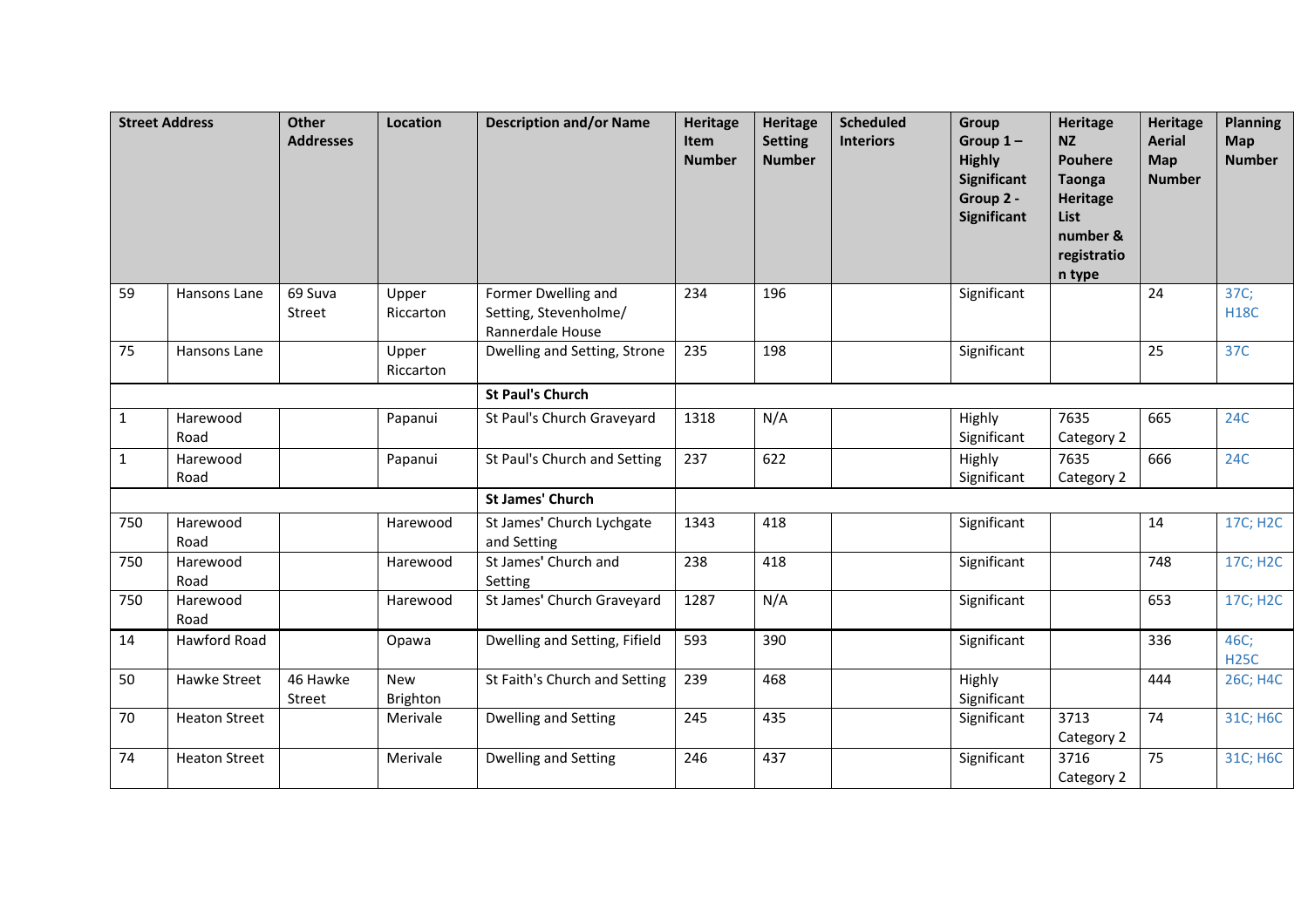|                | <b>Street Address</b>                           | <b>Other</b><br><b>Addresses</b> | Location            | <b>Description and/or Name</b>            | <b>Heritage</b><br>Item<br><b>Number</b> | <b>Heritage</b><br><b>Setting</b><br><b>Number</b> | <b>Scheduled</b><br><b>Interiors</b> | Group<br>Group $1-$<br><b>Highly</b><br><b>Significant</b><br>Group 2 -<br><b>Significant</b> | Heritage<br><b>NZ</b><br><b>Pouhere</b><br><b>Taonga</b><br>Heritage<br><b>List</b><br>number &<br>registratio<br>n type | <b>Heritage</b><br><b>Aerial</b><br>Map<br><b>Number</b> | <b>Planning</b><br><b>Map</b><br><b>Number</b> |
|----------------|-------------------------------------------------|----------------------------------|---------------------|-------------------------------------------|------------------------------------------|----------------------------------------------------|--------------------------------------|-----------------------------------------------------------------------------------------------|--------------------------------------------------------------------------------------------------------------------------|----------------------------------------------------------|------------------------------------------------|
| 83             | <b>Heaton Street</b>                            | 83 A, B, C<br>Heaton<br>Street   | Merivale            | Elmwood Park                              | 243                                      | N/A                                                |                                      | Significant                                                                                   |                                                                                                                          | 672                                                      | 31C; H6C                                       |
| 98             | <b>Heaton Street</b>                            |                                  | Merivale            | <b>Dwelling and Setting</b>               | 1364                                     | 630                                                |                                      | Significant                                                                                   | 3714<br>Category 2                                                                                                       | 781                                                      | 31C; H6C                                       |
| 50             | Heberden<br>Avenue                              |                                  | Sumner              | Dwelling and Setting, Wahi<br>Ruru        | 247                                      | 414                                                |                                      | Highly<br>Significant                                                                         | 3125<br>Category 2                                                                                                       | 460                                                      | 48C;<br><b>H29C</b>                            |
|                | Helmores<br>Lane, between<br>Harper-<br>Desmond |                                  | Merivale            | <b>Bridge and Setting</b>                 | 248                                      | 237                                                |                                      | Highly<br>Significant                                                                         | 1798<br>Category 2                                                                                                       | 85                                                       | 31C                                            |
| $\overline{2}$ | Helmores Lane                                   |                                  | Merivale            | Dwelling and Setting                      | 249                                      | 238                                                |                                      | Significant                                                                                   |                                                                                                                          | 86                                                       | 31C                                            |
| 16             | Helmores Lane                                   |                                  | Merivale            | Dwelling and Setting                      | 250                                      | 236                                                |                                      | Significant                                                                                   |                                                                                                                          | 84                                                       | 31C; H9C                                       |
| 272            | Hereford<br>Street                              |                                  | <b>Central City</b> | St Luke's Chapel and Setting              | 268                                      | 370                                                |                                      | Significant                                                                                   | 5328<br>Category 2                                                                                                       | 304                                                      | 32C, CC                                        |
| 300            | Hereford<br>Street                              |                                  | <b>Central City</b> | Dwelling and Setting                      | 269                                      | 372                                                |                                      | Significant                                                                                   |                                                                                                                          | 306                                                      | 32C, CC                                        |
| 59             | <b>Hewitts Road</b>                             |                                  | Merivale            | Former Dwelling and<br>Setting, Te Koraha | 270                                      | 240                                                |                                      | Highly<br>Significant                                                                         | 3130<br>Category 2                                                                                                       | 88                                                       | 31C                                            |
| 59             | <b>Hewitts Road</b>                             |                                  | Merivale            | St Andrew's Church and<br>Setting         | 271                                      | 239                                                |                                      | Highly<br>Significant                                                                         | 304<br>Category 1                                                                                                        | 87                                                       | 31C                                            |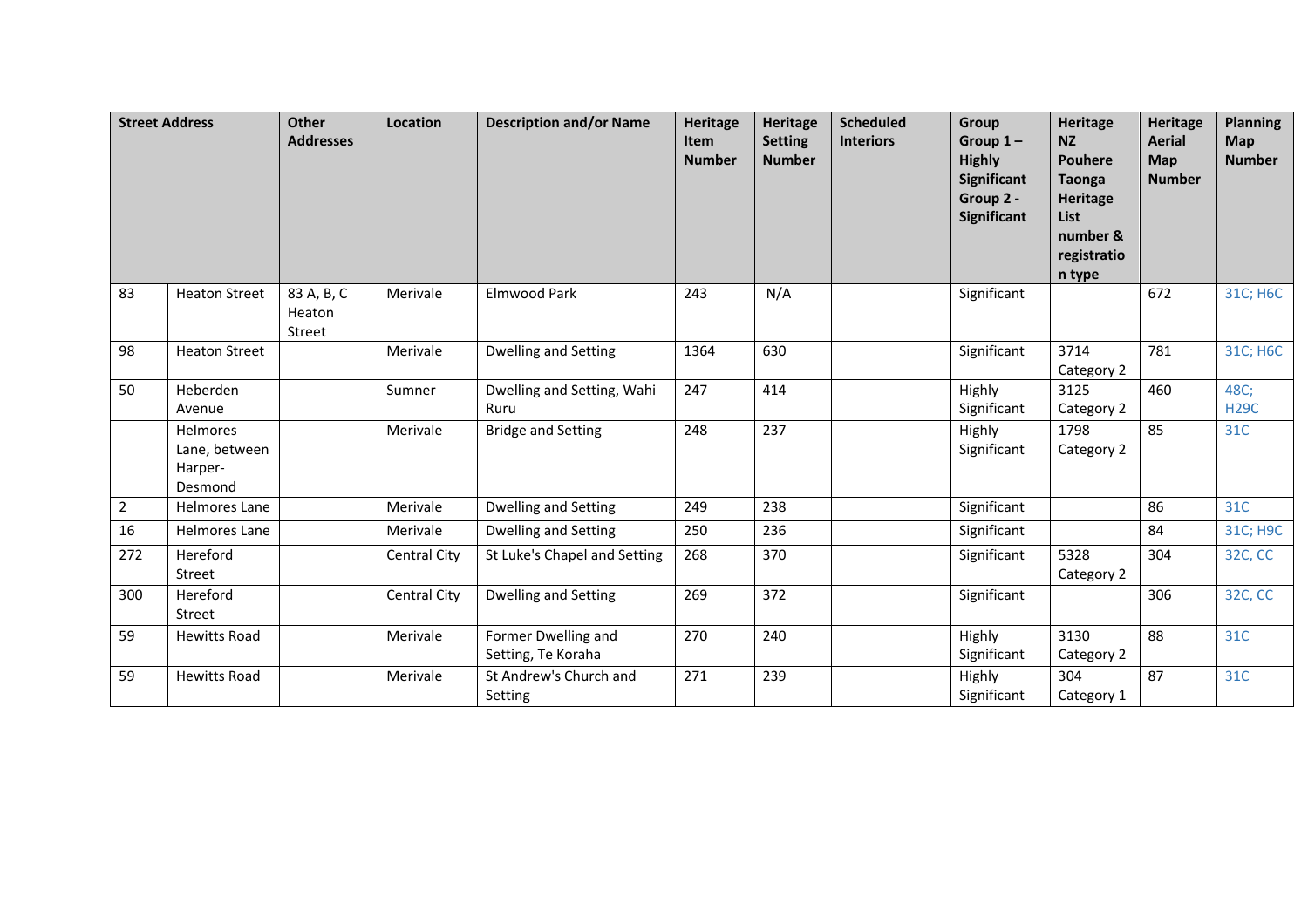|     | <b>Street Address</b> | Other<br><b>Addresses</b>                                                                                                                                                                                                                 | Location     | <b>Description and/or Name</b>                                         | <b>Heritage</b><br>Item<br><b>Number</b> | Heritage<br><b>Setting</b><br><b>Number</b> | <b>Scheduled</b><br><b>Interiors</b> | Group<br>Group $1-$<br><b>Highly</b><br><b>Significant</b><br>Group 2 -<br><b>Significant</b> | Heritage<br><b>NZ</b><br><b>Pouhere</b><br><b>Taonga</b><br>Heritage<br>List<br>number &<br>registratio<br>n type | <b>Heritage</b><br><b>Aerial</b><br><b>Map</b><br><b>Number</b> | <b>Planning</b><br><b>Map</b><br><b>Number</b> |
|-----|-----------------------|-------------------------------------------------------------------------------------------------------------------------------------------------------------------------------------------------------------------------------------------|--------------|------------------------------------------------------------------------|------------------------------------------|---------------------------------------------|--------------------------------------|-----------------------------------------------------------------------------------------------|-------------------------------------------------------------------------------------------------------------------|-----------------------------------------------------------------|------------------------------------------------|
| 135 | <b>High Street</b>    | 157 High<br>Street, 165<br>High Street,<br>163 High<br>Street, 153<br>High Street,<br>155 High<br>Street, 145<br>High Street,<br>143 High<br>Street, 141<br>High Street,<br>139 High<br>Street, 161<br>High Street,<br>159 High<br>Street | Central City | Commercial Building and<br>Setting, Duncan's Buildings                 | 274                                      | 604                                         |                                      | Significant                                                                                   | 1864<br>Category 2                                                                                                | 693                                                             | 39C;<br><b>H20C</b>                            |
| 158 | <b>High Street</b>    |                                                                                                                                                                                                                                           | Central City | Commercial Building and<br>Setting, Former C F Cotter<br>and Company   | 275                                      | 471                                         |                                      | Significant                                                                                   |                                                                                                                   | 280                                                             | 39C;<br><b>H20C</b>                            |
| 181 | <b>High Street</b>    | 238 Tuam<br>Street, 179<br><b>High Street</b>                                                                                                                                                                                             | Central City | <b>Commercial Building Façade</b><br>and Setting, Former A J<br>Whites | 1313                                     | 555                                         |                                      | Significant                                                                                   | 1909<br>Category 2                                                                                                | 642                                                             | 39C;<br><b>H20C</b>                            |
| 201 | <b>High Street</b>    | 203 High<br>Street                                                                                                                                                                                                                        | Central City | <b>Commercial Building Façade</b><br>and Setting                       | 283                                      | 346                                         |                                      | Significant                                                                                   |                                                                                                                   | 274                                                             | 39C;<br><b>H20C</b>                            |
| 225 | <b>High Street</b>    |                                                                                                                                                                                                                                           | Central City | Commercial Building and<br>Setting                                     | 286                                      | 339                                         |                                      | Significant                                                                                   |                                                                                                                   | 266                                                             | 39C;<br><b>H19C</b>                            |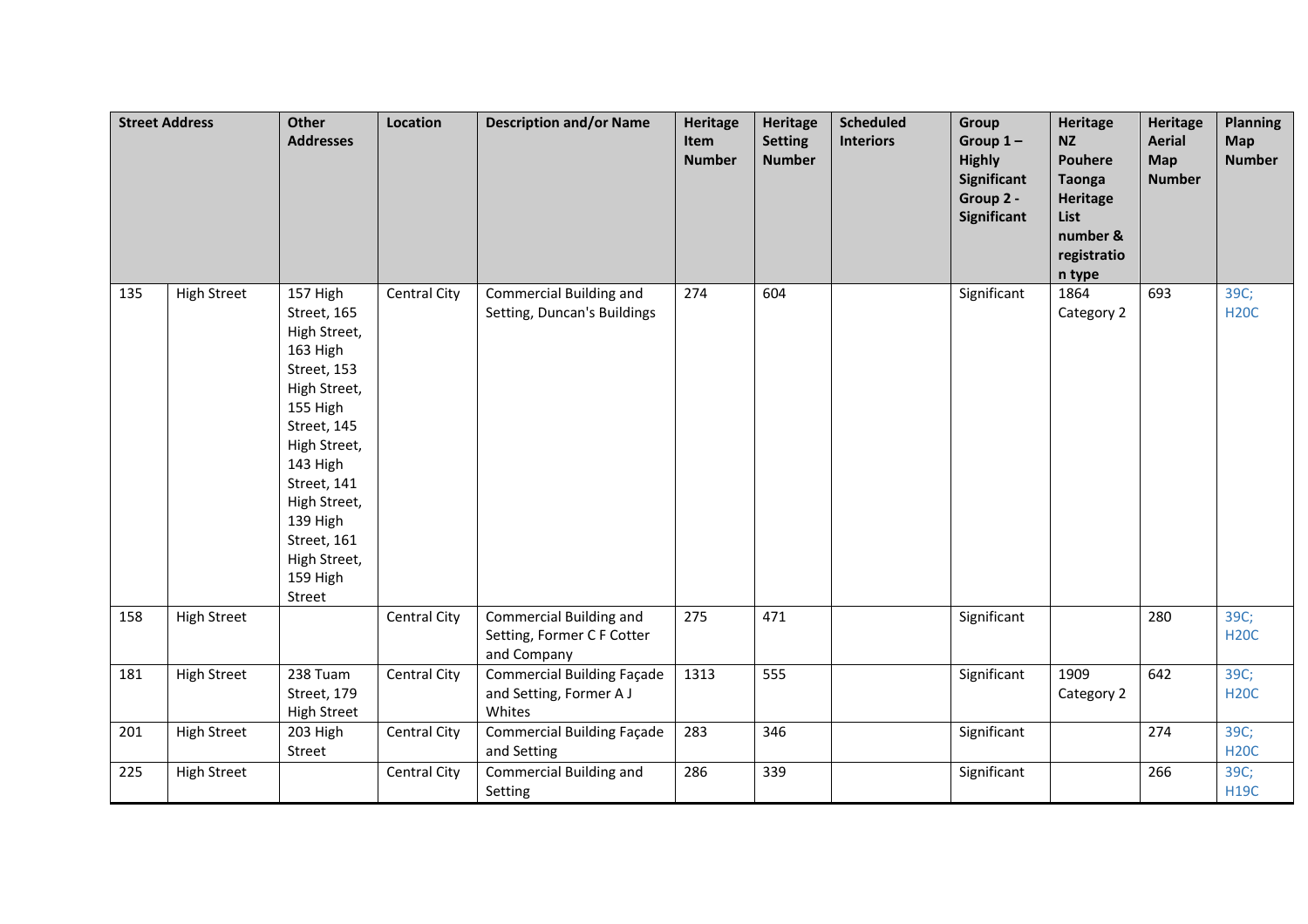|      | <b>Street Address</b> | Other<br><b>Addresses</b>                                                                                          | Location            | <b>Description and/or Name</b>                      | <b>Heritage</b><br>Item<br><b>Number</b> | Heritage<br><b>Setting</b><br><b>Number</b> | <b>Scheduled</b><br><b>Interiors</b> | Group<br>Group $1-$<br><b>Highly</b><br>Significant<br>Group 2 -<br><b>Significant</b> | <b>Heritage</b><br><b>NZ</b><br><b>Pouhere</b><br><b>Taonga</b><br>Heritage<br>List<br>number &<br>registratio<br>n type | <b>Heritage</b><br><b>Aerial</b><br><b>Map</b><br><b>Number</b> | <b>Planning</b><br><b>Map</b><br><b>Number</b> |
|------|-----------------------|--------------------------------------------------------------------------------------------------------------------|---------------------|-----------------------------------------------------|------------------------------------------|---------------------------------------------|--------------------------------------|----------------------------------------------------------------------------------------|--------------------------------------------------------------------------------------------------------------------------|-----------------------------------------------------------------|------------------------------------------------|
|      |                       |                                                                                                                    |                     | <b>High Street Triangles and</b><br><b>Settings</b> |                                          |                                             |                                      |                                                                                        |                                                                                                                          |                                                                 |                                                |
| 189F | <b>High Street</b>    | Corner of<br>High and<br>Tuam<br>Streets                                                                           | <b>Central City</b> | Triangle Reserve and Setting                        | 1282                                     | 349                                         |                                      | Significant                                                                            |                                                                                                                          | 279                                                             | 39C;<br><b>H20C</b>                            |
| 192F | <b>High Street</b>    | 153<br>Manchester<br>Street,<br>corner of<br>High and<br>Manchester<br>Street<br>[North of<br>Lichfield<br>Street] | Central City        | <b>Triangle Reserve and Setting</b>                 | 1362                                     | 341                                         |                                      | Significant                                                                            |                                                                                                                          | 269                                                             | 39C;<br><b>H20C</b>                            |
| 215F | <b>High Street</b>    | 211F High<br>Street,<br>Corner of<br>High and<br>Manchester<br>Street<br>[South of<br>Lichfield<br>Street]         | Central City        | Triangle Reserve and Setting                        | 1281                                     | 343                                         |                                      | Significant                                                                            |                                                                                                                          | 272                                                             | 39C;<br><b>H20C</b>                            |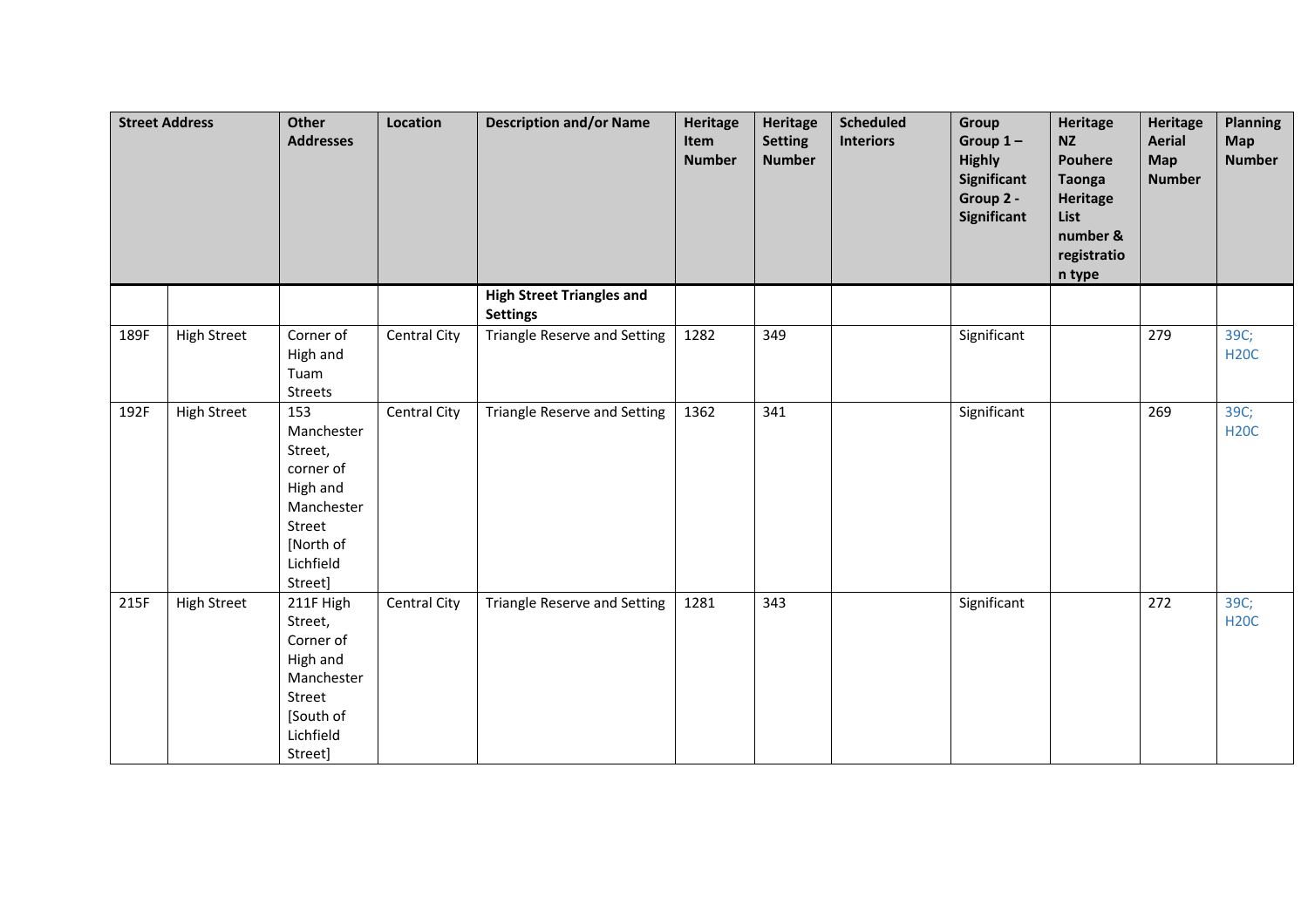|      | <b>Street Address</b> | <b>Other</b><br><b>Addresses</b>                                                | Location            | <b>Description and/or Name</b>          | <b>Heritage</b><br>Item<br><b>Number</b> | Heritage<br><b>Setting</b><br><b>Number</b> | <b>Scheduled</b><br><b>Interiors</b> | Group<br>Group $1-$<br><b>Highly</b><br>Significant<br>Group 2 -<br>Significant | <b>Heritage</b><br><b>NZ</b><br><b>Pouhere</b><br><b>Taonga</b><br><b>Heritage</b><br>List<br>number &<br>registratio<br>n type | <b>Heritage</b><br><b>Aerial</b><br>Map<br><b>Number</b> | <b>Planning</b><br><b>Map</b><br><b>Number</b> |
|------|-----------------------|---------------------------------------------------------------------------------|---------------------|-----------------------------------------|------------------------------------------|---------------------------------------------|--------------------------------------|---------------------------------------------------------------------------------|---------------------------------------------------------------------------------------------------------------------------------|----------------------------------------------------------|------------------------------------------------|
| 220F | <b>High Street</b>    | Corner of<br>Cashel and<br><b>High Street</b><br>[South of<br>Cashel<br>Street] | Central City        | Triangle Reserve and Setting            | 1279                                     | 334                                         |                                      | Significant                                                                     |                                                                                                                                 | 261                                                      | 39C;<br><b>H19C</b>                            |
| 261F | <b>High Street</b>    | Corner of<br>High and<br>Cashel<br>Street<br>[North of<br>Cashel<br>Street]     | <b>Central City</b> | <b>Triangle Reserve and Setting</b>     | 1359                                     | 601                                         |                                      | Significant                                                                     |                                                                                                                                 | 747                                                      | 39C;<br><b>H19C</b>                            |
| 291F | <b>High Street</b>    | Corner of<br>Colombo<br>and<br>Hereford<br>Street                               | Central City        | <b>Triangle Reserve and Setting</b>     | 272                                      | 328                                         |                                      | Significant                                                                     |                                                                                                                                 | 253                                                      | 32C;<br><b>H16C</b>                            |
| 153  | Holly Road            |                                                                                 | St Albans           | Dwelling and Setting                    | 294                                      | 458                                         |                                      | Significant                                                                     | 3715<br>Category 2                                                                                                              | 236                                                      | 32C                                            |
| 43   | Holmwood<br>Road      |                                                                                 | Fendalton           | Dwelling and Setting                    | 298                                      | 233                                         |                                      | Significant                                                                     | 3808<br>Category 2                                                                                                              | 80                                                       | 31C; H9C                                       |
| 90   | Ilam Road             |                                                                                 | Ilam                | Former Dwelling and<br>Setting, Okeover | 300                                      | 201                                         |                                      | Significant                                                                     |                                                                                                                                 | 29                                                       | 31C;<br><b>H12C</b>                            |
|      |                       |                                                                                 |                     | <b>Ilam</b>                             |                                          |                                             |                                      |                                                                                 |                                                                                                                                 |                                                          |                                                |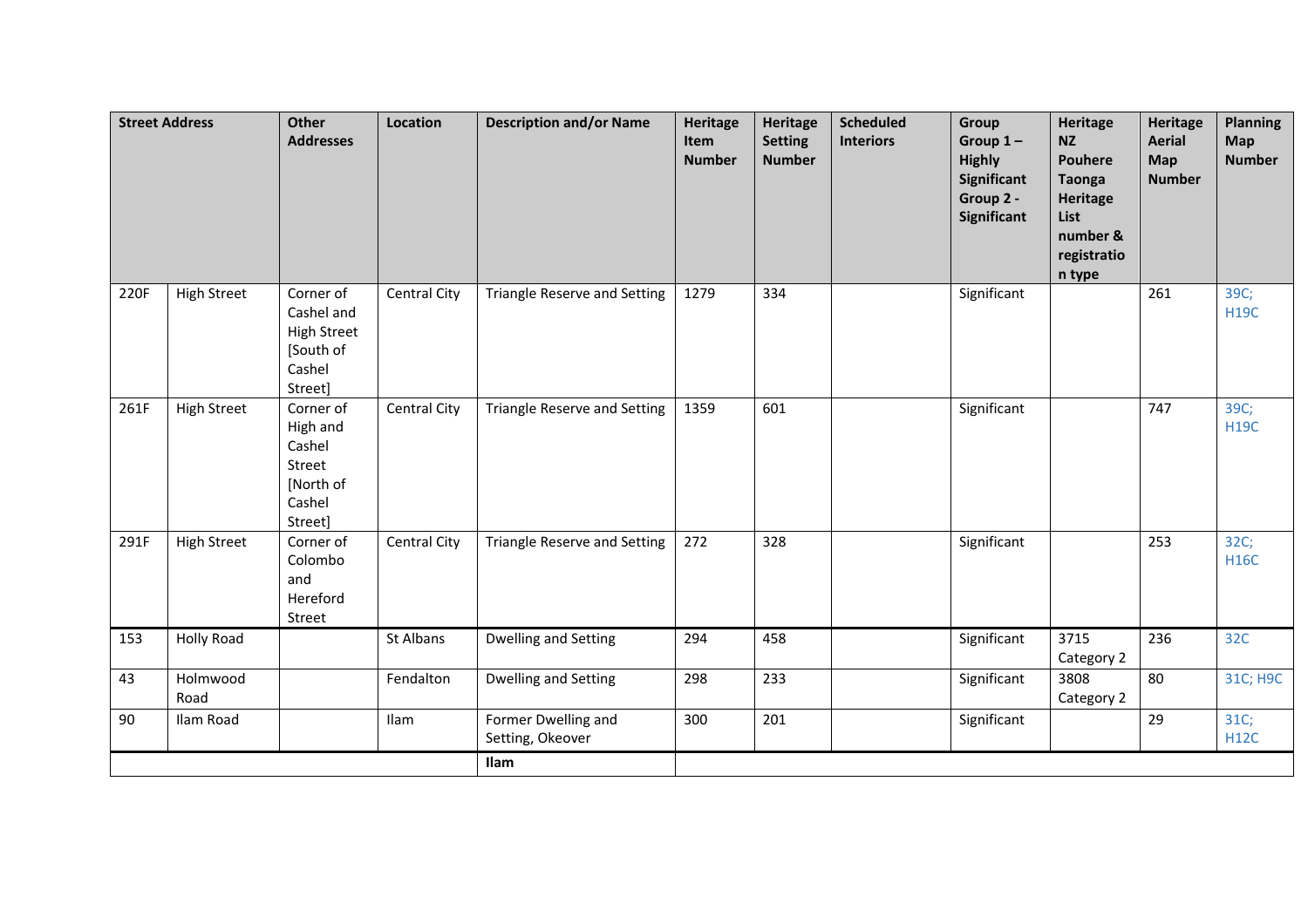| <b>Street Address</b> |               | Other<br><b>Addresses</b>                                                                                                                           | Location  | <b>Description and/or Name</b>       | <b>Heritage</b><br>Item<br><b>Number</b> | Heritage<br><b>Setting</b><br><b>Number</b> | <b>Scheduled</b><br><b>Interiors</b> | Group<br>Group $1-$<br><b>Highly</b><br>Significant<br>Group 2 -<br>Significant | <b>Heritage</b><br><b>NZ</b><br><b>Pouhere</b><br><b>Taonga</b><br><b>Heritage</b><br>List<br>number &<br>registratio<br>n type | <b>Heritage</b><br><b>Aerial</b><br>Map<br><b>Number</b> | <b>Planning</b><br><b>Map</b><br><b>Number</b> |
|-----------------------|---------------|-----------------------------------------------------------------------------------------------------------------------------------------------------|-----------|--------------------------------------|------------------------------------------|---------------------------------------------|--------------------------------------|---------------------------------------------------------------------------------|---------------------------------------------------------------------------------------------------------------------------------|----------------------------------------------------------|------------------------------------------------|
| 129                   | Ilam Road     | 77, 77A,<br>77B, 89, 87,<br>90, 106 Ilam<br>Road; 9, 9A<br>Maidstone<br>Road, 68, 74<br>Waimairi<br>Road; 2<br>Homestead<br>Lane; 12<br>Siska Place | Ilam      | Former Ilam Gardens                  | 302                                      | N/A                                         |                                      | Highly<br>Significant                                                           |                                                                                                                                 | 656                                                      | 31C;<br><b>H12C</b>                            |
| 129                   | Ilam Road     | 77, 77A,<br>77B, 89, 87,<br>90, 106 Ilam<br>Road; 9, 9A<br>Maidstone<br>Road, 68, 74<br>Waimairi<br>Road; 2<br>Homestead<br>Lane; 12<br>Siska Place | Ilam      | Former Dwelling and<br>Setting, Ilam | 301                                      | 620                                         |                                      | Highly<br>Significant                                                           |                                                                                                                                 | 657                                                      | 31C;<br><b>H12C</b>                            |
| 5                     | Jacksons Road | 9 Jacksons<br>Road                                                                                                                                  | Fendalton | Dwelling and Setting                 | 303                                      | 219                                         |                                      | Significant                                                                     |                                                                                                                                 | 58                                                       | 31C; H9C                                       |
| 47                    | Jacksons Road |                                                                                                                                                     | Lyttelton | Dwelling and Setting                 | 1129                                     | 49                                          |                                      | Significant                                                                     |                                                                                                                                 | 375                                                      | 52C;<br><b>H31C</b>                            |
| 46                    | Jeffreys Road |                                                                                                                                                     | Fendalton | Dwelling and Setting                 | 305                                      | 426                                         |                                      | Significant                                                                     |                                                                                                                                 | 48                                                       | 31C                                            |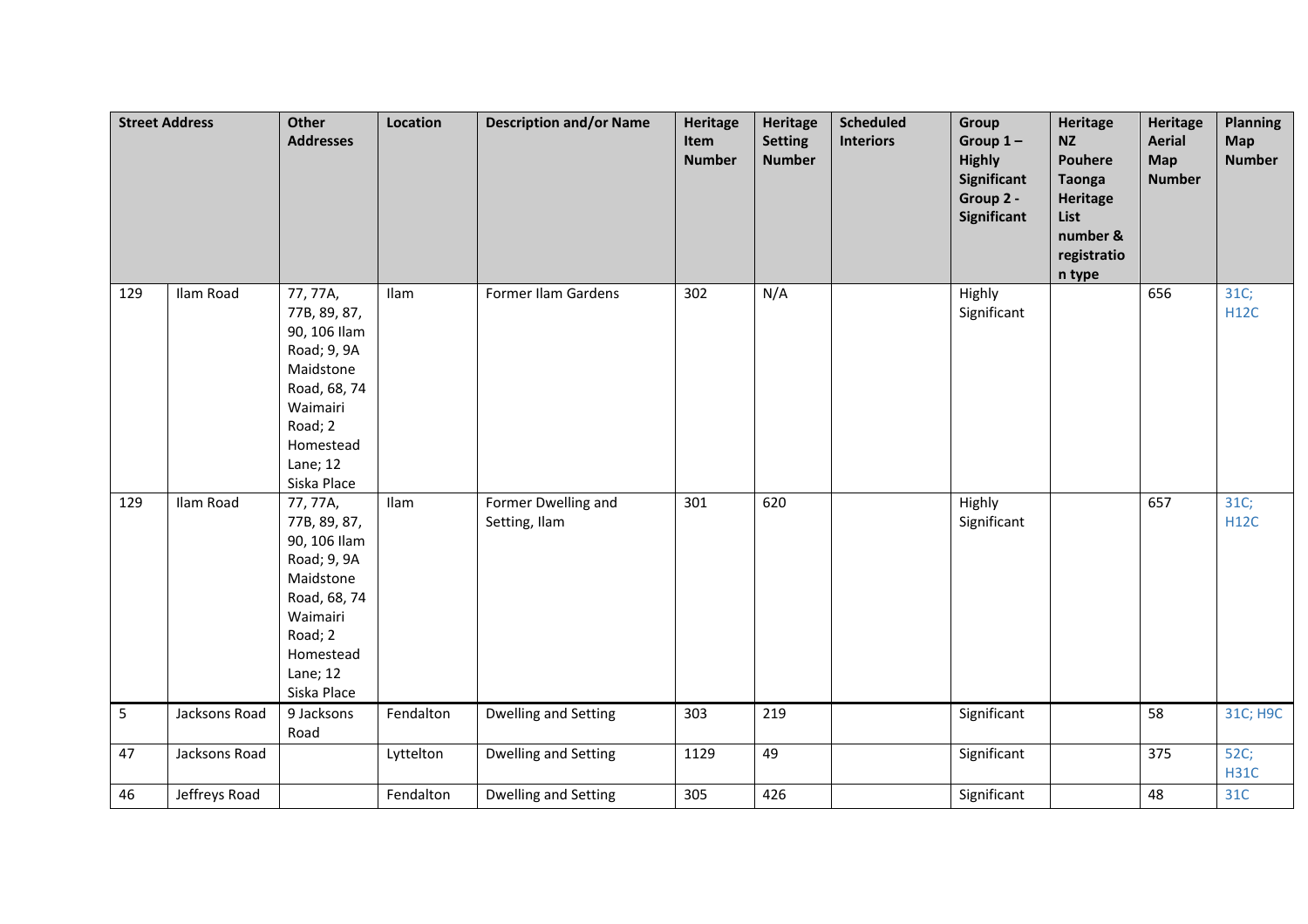|     | <b>Street Address</b>  | <b>Other</b><br><b>Addresses</b> | Location   | <b>Description and/or Name</b>                                                  | <b>Heritage</b><br>Item<br><b>Number</b> | Heritage<br><b>Setting</b><br><b>Number</b> | <b>Scheduled</b><br><b>Interiors</b> | Group<br>Group $1-$<br><b>Highly</b><br>Significant<br>Group 2 -<br>Significant | <b>Heritage</b><br><b>NZ</b><br><b>Pouhere</b><br><b>Taonga</b><br><b>Heritage</b><br>List<br>number &<br>registratio<br>n type | <b>Heritage</b><br><b>Aerial</b><br>Map<br><b>Number</b> | <b>Planning</b><br>Map<br><b>Number</b> |
|-----|------------------------|----------------------------------|------------|---------------------------------------------------------------------------------|------------------------------------------|---------------------------------------------|--------------------------------------|---------------------------------------------------------------------------------|---------------------------------------------------------------------------------------------------------------------------------|----------------------------------------------------------|-----------------------------------------|
| 509 | Johns Road             | 507 Johns<br>Road                | Belfast    | Harewood Crematorium,<br>Chapel and Setting                                     | 1351                                     | 615                                         |                                      | Highly<br>Significant                                                           |                                                                                                                                 | 774                                                      | <b>18C</b>                              |
| 5   | Julius Place           |                                  | Akaroa     | St Peter's Vicarage and<br>Setting                                              | 1025                                     | 20                                          |                                      | Significant                                                                     |                                                                                                                                 | 543                                                      | 77C;<br><b>H36C</b>                     |
|     |                        |                                  |            | Riccarton                                                                       |                                          |                                             |                                      |                                                                                 |                                                                                                                                 |                                                          |                                         |
| 16  | Kahu Road              | 12 Kahu<br>Road                  | Fendalton  | <b>Riccarton Grounds</b>                                                        | 1315                                     | N/A                                         |                                      | Highly<br>Significant                                                           | 1868<br>Category 1                                                                                                              | 661                                                      | 31C;<br><b>H13C</b>                     |
| 16  | Kahu Road              |                                  | Fendalton  | <b>Riccarton Bush</b>                                                           | 647                                      | N/A                                         |                                      | Highly<br>Significant                                                           | 1868<br>Category 1                                                                                                              | 660                                                      | 31C;<br><b>H13C</b>                     |
| 16  | Kahu Road              | 12 Kahu<br>Road                  | Fendalton  | Former Dwelling and<br>Setting, Deans Cottage                                   | 307                                      | 621                                         |                                      | Highly<br>Significant                                                           | 3679<br>Category 1                                                                                                              | 662                                                      | 31C;<br><b>H13C</b>                     |
| 16  | Kahu Road              | 12 Kahu<br>Road                  | Fendalton  | Former Dwelling and<br>Setting, Riccarton                                       | 306                                      | 621                                         |                                      | Highly<br>Significant                                                           | 1868<br>Category 1                                                                                                              | 663                                                      | 31C;<br><b>H13C</b>                     |
| 39  | Kahu Road              | 31A Kahu<br>Road                 | Fendalton  | Former Riccarton Farm<br><b>Buildings and Setting</b>                           | 1291                                     | 215                                         |                                      | Significant                                                                     |                                                                                                                                 | 645                                                      | 31C;<br><b>H13C</b>                     |
|     |                        |                                  |            | <b>Christchurch Boys' High</b><br><b>School</b>                                 |                                          |                                             |                                      |                                                                                 |                                                                                                                                 |                                                          |                                         |
| 39  | Kahu Road              |                                  | Fendalton  | Christchurch Boys' High<br>School Main Block including<br>east wing and Setting | 506                                      | 214                                         |                                      | Highly<br>Significant                                                           | 3658<br>Category 1                                                                                                              | 52                                                       | 31C;<br><b>H13C</b>                     |
| 39  | Kahu Road              |                                  | Fendalton  | Christchurch Boys' High<br>School War Memorial and<br>Setting                   | 1360                                     | 214                                         |                                      | Highly<br>Significant                                                           |                                                                                                                                 | 754                                                      | 31C;<br><b>H13C</b>                     |
| 629 | Kaituna Valley<br>Road |                                  | Motukarara | Sign of the Packhorse and<br>Setting                                            | 1164                                     | 522                                         |                                      | Highly<br>Significant                                                           |                                                                                                                                 | 348                                                      | R <sub>1</sub> C                        |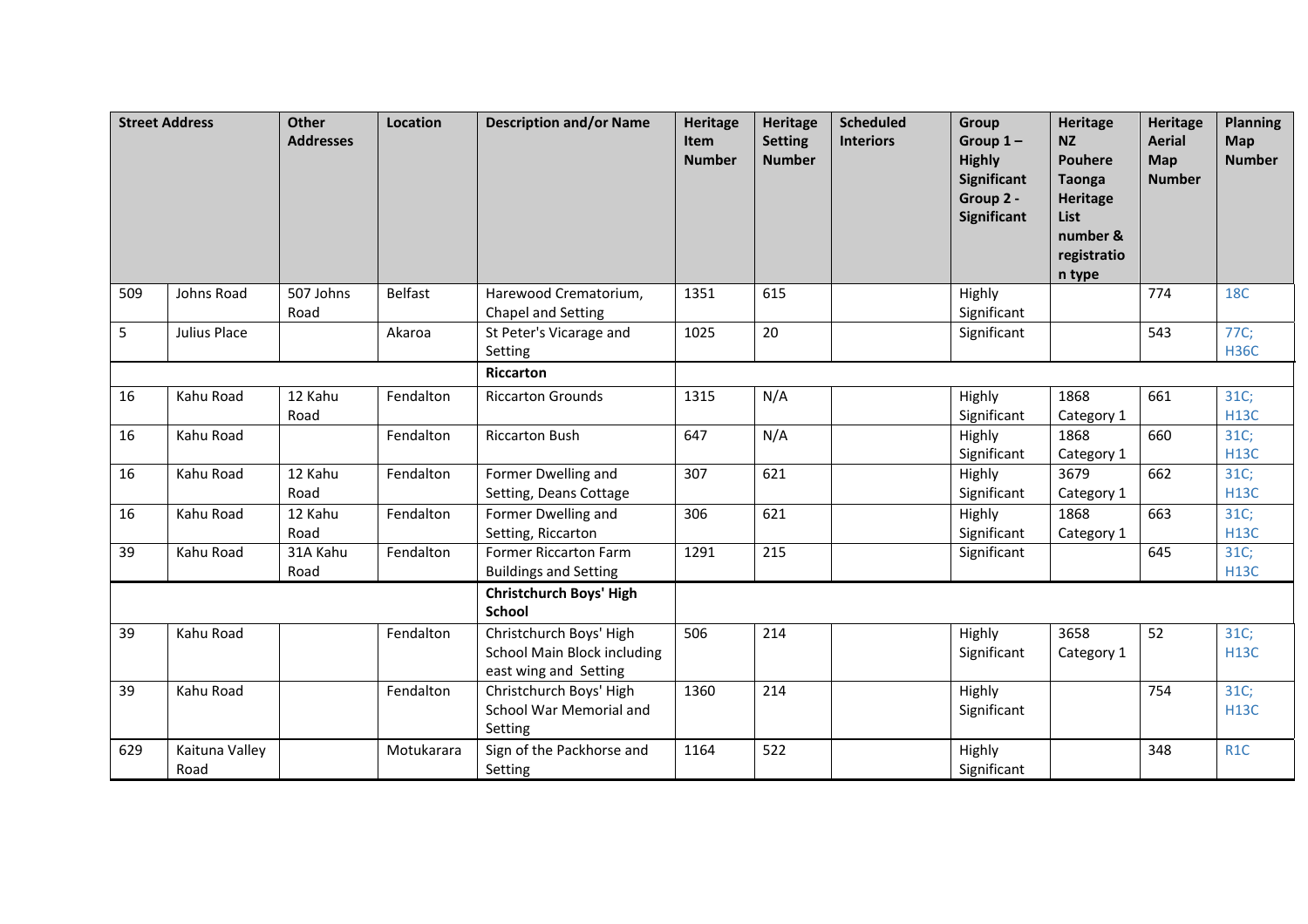|     | <b>Street Address</b>        | <b>Other</b><br><b>Addresses</b> | Location | <b>Description and/or Name</b>                                                                               | <b>Heritage</b><br>Item<br><b>Number</b> | <b>Heritage</b><br><b>Setting</b><br><b>Number</b> | <b>Scheduled</b><br><b>Interiors</b>                                                                    | Group<br>Group $1-$<br><b>Highly</b><br>Significant<br>Group 2 -<br>Significant | Heritage<br><b>NZ</b><br><b>Pouhere</b><br><b>Taonga</b><br>Heritage<br>List<br>number &<br>registratio<br>n type | <b>Heritage</b><br><b>Aerial</b><br><b>Map</b><br><b>Number</b> | <b>Planning</b><br><b>Map</b><br><b>Number</b> |
|-----|------------------------------|----------------------------------|----------|--------------------------------------------------------------------------------------------------------------|------------------------------------------|----------------------------------------------------|---------------------------------------------------------------------------------------------------------|---------------------------------------------------------------------------------|-------------------------------------------------------------------------------------------------------------------|-----------------------------------------------------------------|------------------------------------------------|
|     |                              |                                  |          | <b>Former Halswell Quarry</b>                                                                                |                                          |                                                    |                                                                                                         |                                                                                 |                                                                                                                   |                                                                 |                                                |
| 185 | Kennedys<br><b>Bush Road</b> |                                  | Halswell | Former Halswell Quarry                                                                                       | 648                                      | N/A                                                |                                                                                                         | Highly<br>Significant                                                           |                                                                                                                   | 654                                                             | <b>50C</b>                                     |
| 185 | Kennedys<br><b>Bush Road</b> |                                  | Halswell | Former Dwelling and<br>Setting, Halswell Quarry<br>Manager's Residence,<br>Garden and Garage                 | 309                                      | 618                                                | Scheduled<br>interior<br>heritage fabric<br>identified in<br>Register of<br>Interior<br>Heritage Fabric | Significant                                                                     | 7223<br>Category 2                                                                                                | 655                                                             | 49C                                            |
| 185 | Kennedys<br><b>Bush Road</b> |                                  | Halswell | <b>Remaining Former Halswell</b><br>Quarry Crusher Buildings,<br>Foundations, Retaining<br>Walls and Setting | 1317                                     | 618                                                | Scheduled<br>interior<br>heritage fabric<br>identified in<br>Register of<br>Interior<br>Heritage Fabric | Significant                                                                     |                                                                                                                   | 658                                                             | <b>50C</b>                                     |
| 185 | Kennedys<br><b>Bush Road</b> |                                  | Halswell | Former Halswell Quarry<br>Singlemen's Quarters and<br>Setting                                                | 1316                                     | 618                                                | Scheduled<br>interior<br>heritage fabric<br>identified in<br>Register of<br>Interior<br>Heritage Fabric | Significant                                                                     |                                                                                                                   | 724                                                             | <b>50C</b>                                     |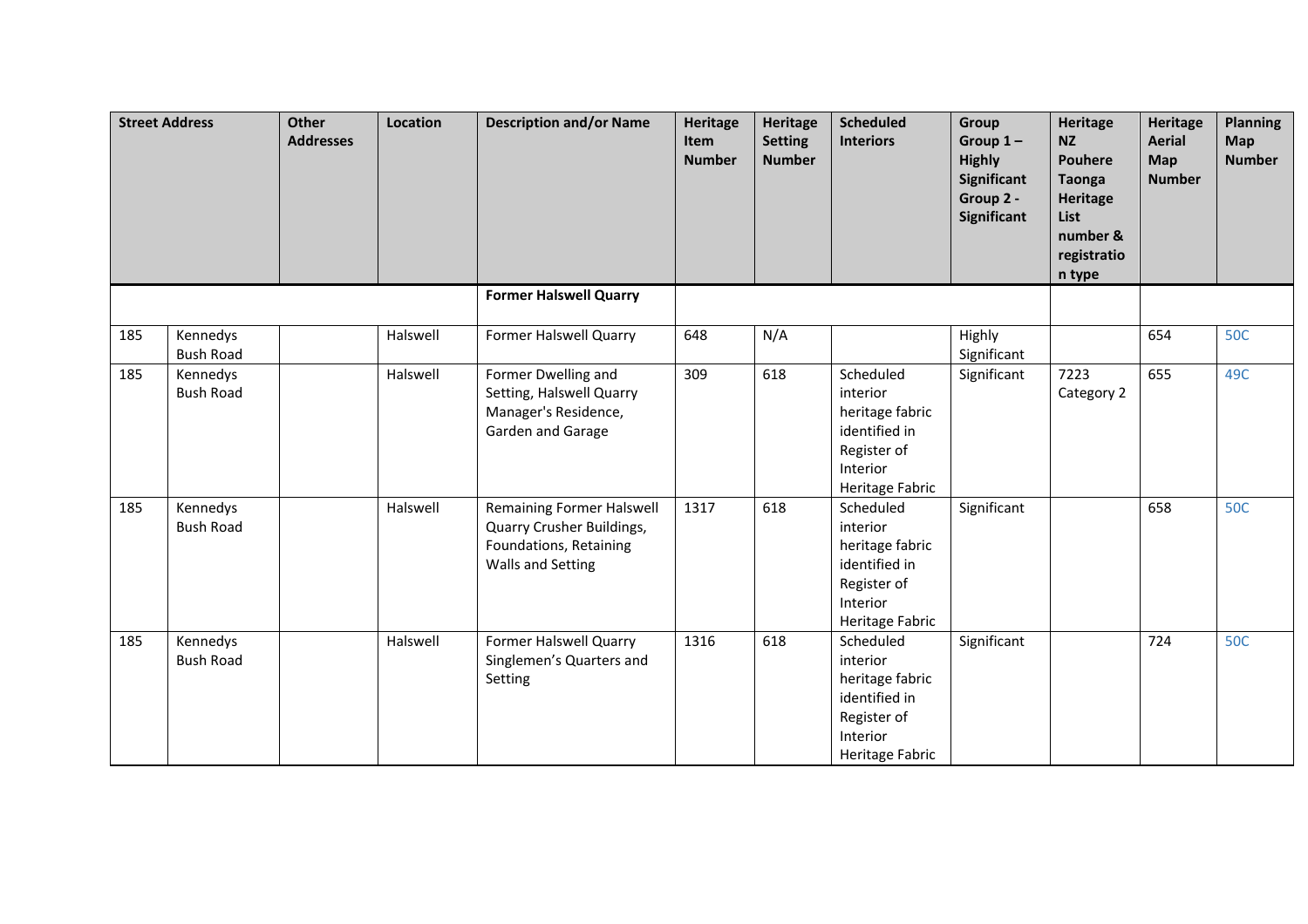|     | <b>Street Address</b> | <b>Other</b><br><b>Addresses</b> | Location     | <b>Description and/or Name</b>                                                                                                                                                                                                                                                                                                         | <b>Heritage</b><br>Item<br><b>Number</b> | Heritage<br><b>Setting</b><br><b>Number</b> | <b>Scheduled</b><br><b>Interiors</b> | Group<br>Group $1-$<br><b>Highly</b><br>Significant<br>Group 2 -<br>Significant | <b>Heritage</b><br><b>NZ</b><br><b>Pouhere</b><br><b>Taonga</b><br>Heritage<br>List<br>number &<br>registratio<br>n type | <b>Heritage</b><br><b>Aerial</b><br><b>Map</b><br><b>Number</b> | <b>Planning</b><br>Map<br><b>Number</b> |
|-----|-----------------------|----------------------------------|--------------|----------------------------------------------------------------------------------------------------------------------------------------------------------------------------------------------------------------------------------------------------------------------------------------------------------------------------------------|------------------------------------------|---------------------------------------------|--------------------------------------|---------------------------------------------------------------------------------|--------------------------------------------------------------------------------------------------------------------------|-----------------------------------------------------------------|-----------------------------------------|
|     |                       |                                  |              | <b>Former Church of St Luke</b><br>the Evangelist Vicarage and<br><b>Bell Tower</b>                                                                                                                                                                                                                                                    |                                          |                                             |                                      |                                                                                 |                                                                                                                          |                                                                 |                                         |
| 185 | Kilmore Street        | 248<br>Manchester<br>Street      | Central City | Former Vicarage of the<br>Church of St Luke the<br><b>Evangelist and Setting</b>                                                                                                                                                                                                                                                       | 315                                      | 344                                         |                                      | Significant                                                                     | 3132<br>Category 1<br>7716<br>Wāhi Tapu                                                                                  | 278                                                             | 32C;<br><b>H11C</b>                     |
| 248 | Manchester<br>Street  | 185 Kilmore<br>Street            | Central City | Former Church of St Luke<br>the Evangelist Bell Tower<br>and Setting<br>The extent of the setting<br>area around the Bell Tower,<br>measured from the base of<br>timber buttresses of the<br>structure for all directions, is<br>5 metres to the west, 4<br>metres to the east, 3 metres<br>to the north, and 3 metres<br>to the south | 1290                                     | 344                                         |                                      | Significant                                                                     |                                                                                                                          | 630                                                             | 32C;<br><b>H11C</b>                     |
| 228 | Kilmore Street        | 226 Kilmore<br>Street            | Central City | Commercial Building and<br>Setting                                                                                                                                                                                                                                                                                                     | 316                                      | 367                                         |                                      | Significant                                                                     |                                                                                                                          | 300                                                             | 32C;<br><b>H16C</b>                     |
| 250 | Kilmore Street        |                                  | Central City | Dwelling and Setting                                                                                                                                                                                                                                                                                                                   | 319                                      | 371                                         |                                      | Significant                                                                     |                                                                                                                          | 305                                                             | 32C; CC                                 |
| 50  | Kirk Road             |                                  | Templeton    | St Saviour's Church and<br>Setting                                                                                                                                                                                                                                                                                                     | 321                                      | 182                                         |                                      | Significant                                                                     | 3075<br>Category 2                                                                                                       | $\mathbf{1}$                                                    | 35C                                     |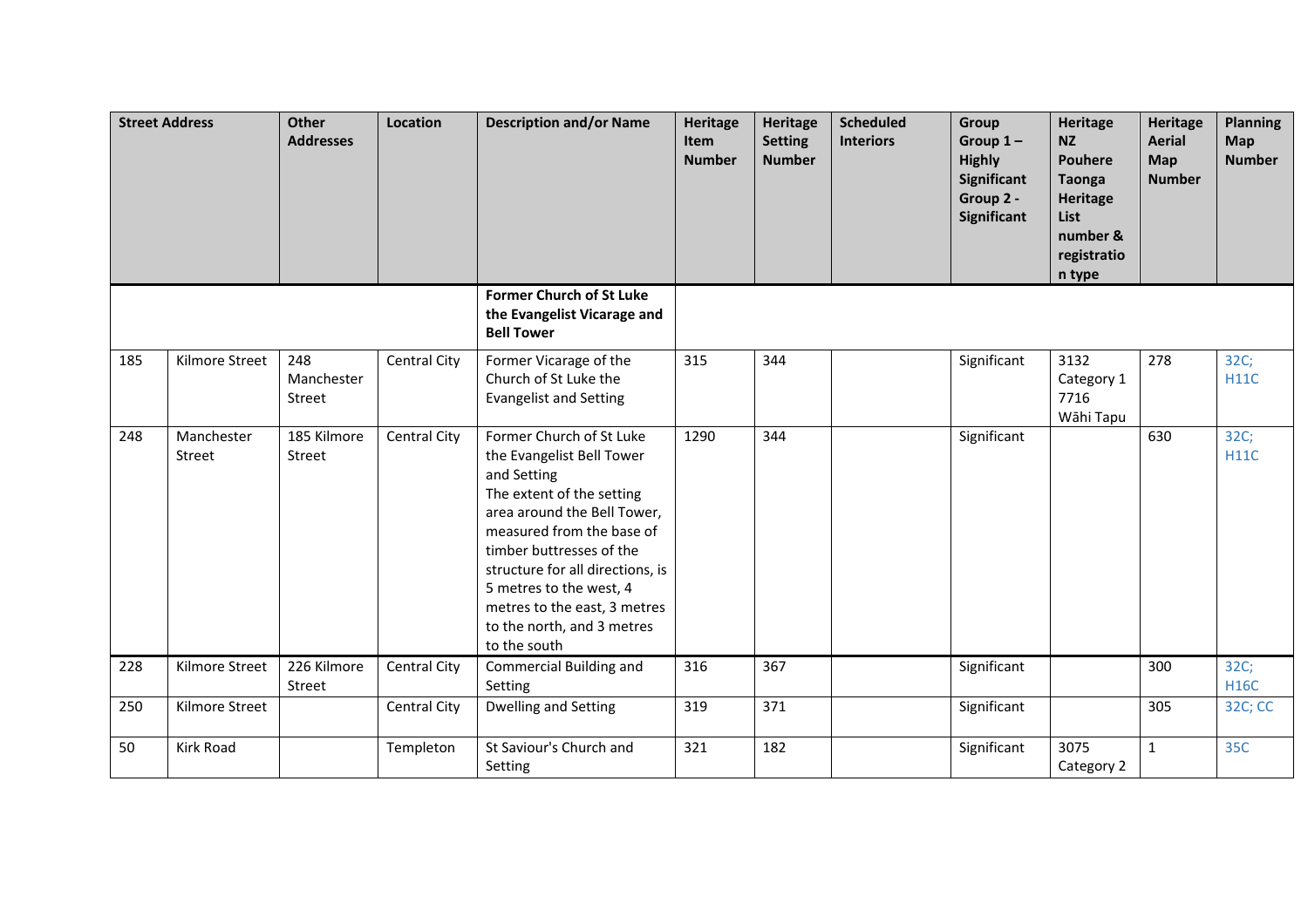|              | <b>Street Address</b> | Other<br><b>Addresses</b> | <b>Location</b> | <b>Description and/or Name</b>                                                                                | <b>Heritage</b><br>Item<br><b>Number</b> | <b>Heritage</b><br><b>Setting</b><br><b>Number</b> | <b>Scheduled</b><br><b>Interiors</b> | Group<br>Group $1-$<br><b>Highly</b><br><b>Significant</b><br>Group 2 -<br>Significant | <b>Heritage</b><br><b>NZ</b><br><b>Pouhere</b><br><b>Taonga</b><br><b>Heritage</b><br><b>List</b><br>number &<br>registratio<br>n type | <b>Heritage</b><br><b>Aerial</b><br><b>Map</b><br><b>Number</b> | <b>Planning</b><br><b>Map</b><br><b>Number</b> |
|--------------|-----------------------|---------------------------|-----------------|---------------------------------------------------------------------------------------------------------------|------------------------------------------|----------------------------------------------------|--------------------------------------|----------------------------------------------------------------------------------------|----------------------------------------------------------------------------------------------------------------------------------------|-----------------------------------------------------------------|------------------------------------------------|
| 14           | Kirkwood<br>Avenue    |                           | Riccarton       | Dwelling and Setting                                                                                          | 322                                      | 204                                                |                                      | Significant                                                                            |                                                                                                                                        | 31                                                              | 31C                                            |
| 35           | Knowles<br>Street     |                           | St Albans       | Dwelling and Setting,<br>Cobham                                                                               | 323                                      | 441                                                |                                      | Significant                                                                            | 1883<br>Category 2                                                                                                                     | $\overline{92}$                                                 | 24C;<br><b>H39C</b>                            |
| 19           | Kotare Street         |                           | Fendalton       | Dwelling and Setting                                                                                          | 324                                      | 209                                                |                                      | Significant                                                                            |                                                                                                                                        | 42                                                              | 31C;<br><b>H13C</b>                            |
| $\mathbf{1}$ | Latimer<br>Square     |                           | Central City    | Latimer Square and Setting                                                                                    | 325                                      | 355                                                |                                      | Highly<br>Significant                                                                  |                                                                                                                                        | 287                                                             | 32C;<br><b>H16C</b>                            |
| 530          | Le Bons Bay<br>Road   | 546 Le Bons<br>Bay Road   | Le Bons Bay     | Peace Memorial Library and<br>Setting                                                                         | 719                                      | 545                                                |                                      | Significant                                                                            | 7321<br>Category 2                                                                                                                     | 626                                                             | 71C                                            |
| 41           | Leinster Road         |                           | Merivale        | Dwelling and Setting                                                                                          | 327                                      | 434                                                |                                      | Significant                                                                            | 3717<br>Category 2                                                                                                                     | 73                                                              | 31C; H6C                                       |
| 61           | Leinster Road         |                           | Merivale        | Dwelling and Setting                                                                                          | 328                                      | 438                                                |                                      | Significant                                                                            | 3718<br>Category 2                                                                                                                     | 76                                                              | 31C; H6C                                       |
| 92           | Lichfield Street      |                           | Central City    | Commercial Building and<br>Setting, Former Sargood Son<br>and Ewen                                            | 334                                      | 338                                                |                                      | Highly<br>Significant                                                                  |                                                                                                                                        | 264                                                             | 39C;<br><b>H19C</b>                            |
| 96           | Lichfield Street      |                           | Central City    | Commercial Building and<br>Setting, Former Wellington<br><b>Woollen Mills</b><br><b>Manufacturing Company</b> | 333                                      | 340                                                |                                      | Highly<br>Significant                                                                  | 1899<br>Category 1                                                                                                                     | 268                                                             | 39C;<br><b>H19C</b>                            |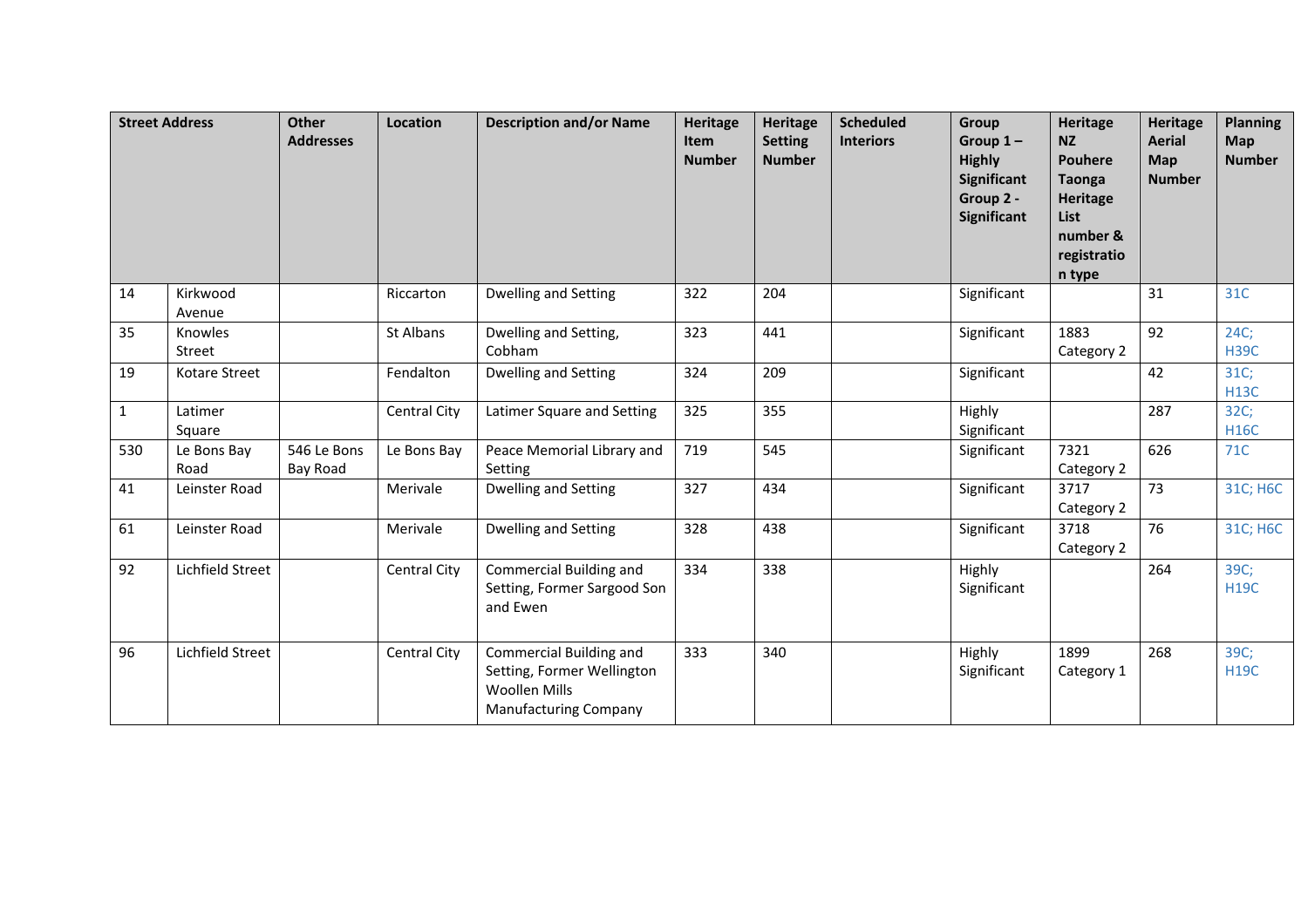| <b>Street Address</b> |                   | <b>Other</b><br><b>Addresses</b>                                          | Location  | <b>Description and/or Name</b>                                       | <b>Heritage</b><br>Item<br><b>Number</b> | <b>Heritage</b><br><b>Setting</b><br><b>Number</b> | <b>Scheduled</b><br><b>Interiors</b> | Group<br>Group $1-$<br><b>Highly</b><br>Significant<br>Group 2 -<br>Significant | <b>Heritage</b><br><b>NZ</b><br><b>Pouhere</b><br><b>Taonga</b><br><b>Heritage</b><br>List<br>number &<br>registratio<br>n type | <b>Heritage</b><br><b>Aerial</b><br>Map<br><b>Number</b> | <b>Planning</b><br>Map<br><b>Number</b> |
|-----------------------|-------------------|---------------------------------------------------------------------------|-----------|----------------------------------------------------------------------|------------------------------------------|----------------------------------------------------|--------------------------------------|---------------------------------------------------------------------------------|---------------------------------------------------------------------------------------------------------------------------------|----------------------------------------------------------|-----------------------------------------|
| 338                   | Lincoln Road      | 1-29/336<br>Lincoln<br>Road,<br>338A Lincoln<br>Road, 342<br>Lincoln Road | Addington | Former Addington Gaol,<br>Wall and Setting                           | 338                                      | 230                                                |                                      | Highly<br>Significant                                                           | 7467<br>Category 2                                                                                                              | 649                                                      | 38C;<br><b>H22C</b>                     |
| <b>70E</b>            | Linwood<br>Avenue |                                                                           | Linwood   | <b>MED Substation</b>                                                | 624                                      | N/A                                                |                                      | Significant                                                                     |                                                                                                                                 | 697                                                      | 32C;<br><b>H14C</b>                     |
| 447                   | Linwood<br>Avenue |                                                                           | Bromley   | Canterbury Crematorium<br>and Setting                                | 1322                                     | 564                                                |                                      | Significant                                                                     |                                                                                                                                 | 730                                                      | 40C                                     |
| 14                    | London Street     | 14A London<br>Street                                                      | Lyttelton | Commercial Building and<br>Setting                                   | 1049                                     | 175                                                |                                      | Significant                                                                     |                                                                                                                                 | 408                                                      | 52C;<br><b>H31C</b>                     |
| 15                    | London Street     |                                                                           | Lyttelton | Commercial Building and<br>Setting                                   | 1078                                     | 150                                                |                                      | Significant                                                                     |                                                                                                                                 | 404                                                      | 52C;<br><b>H31C</b>                     |
| 18A                   | London Street     |                                                                           | Lyttelton | Commercial Building and<br>Setting                                   | 1050                                     | 176                                                |                                      | Significant                                                                     |                                                                                                                                 | 406                                                      | 52C;<br><b>H31C</b>                     |
| 31                    | London Street     |                                                                           | Lyttelton | <b>Commercial Building and</b><br>Setting, Former Maher's<br>Drapery | 1206                                     | 509                                                |                                      | Highly<br>Significant                                                           |                                                                                                                                 | 398                                                      | 52C;<br><b>H31C</b>                     |
| 47                    | London Street     |                                                                           | Lyttelton | Commercial Building and<br>Setting                                   | 1055                                     | 151                                                |                                      | Significant                                                                     |                                                                                                                                 | 389                                                      | 52C;<br><b>H31C</b>                     |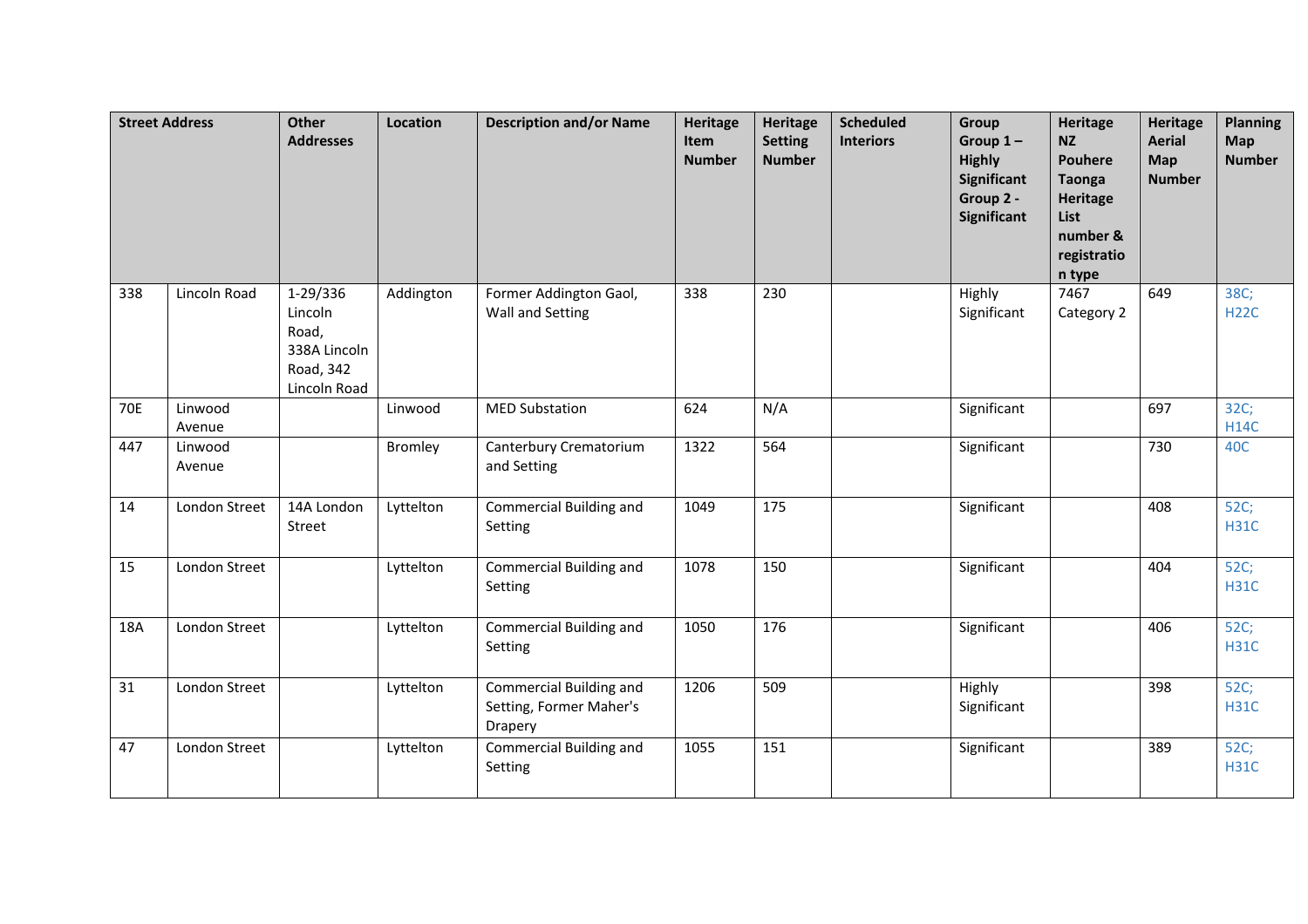|    | <b>Street Address</b> | Other<br><b>Addresses</b>                          | Location   | <b>Description and/or Name</b>                       | <b>Heritage</b><br>Item<br><b>Number</b> | <b>Heritage</b><br><b>Setting</b><br><b>Number</b> | <b>Scheduled</b><br><b>Interiors</b>                                                                    | Group<br>Group $1-$<br><b>Highly</b><br><b>Significant</b><br>Group 2 -<br><b>Significant</b> | <b>Heritage</b><br><b>NZ</b><br><b>Pouhere</b><br><b>Taonga</b><br>Heritage<br>List<br>number &<br>registratio<br>n type | <b>Heritage</b><br><b>Aerial</b><br>Map<br><b>Number</b> | <b>Planning</b><br><b>Map</b><br><b>Number</b> |
|----|-----------------------|----------------------------------------------------|------------|------------------------------------------------------|------------------------------------------|----------------------------------------------------|---------------------------------------------------------------------------------------------------------|-----------------------------------------------------------------------------------------------|--------------------------------------------------------------------------------------------------------------------------|----------------------------------------------------------|------------------------------------------------|
| 62 | London Street         |                                                    | Lyttelton  | Dwelling and Setting                                 | 766                                      | 513                                                | Scheduled<br>interior<br>heritage fabric<br>identified in<br>Register of<br>Interior<br>Heritage Fabric | Highly<br>Significant                                                                         | 7370<br>Category 2                                                                                                       | 386                                                      | 52C;<br><b>H31C</b>                            |
| 64 | London Street         |                                                    | Lyttelton  | Dwelling and Setting                                 | 1119                                     | 28                                                 |                                                                                                         | Significant                                                                                   |                                                                                                                          | 385                                                      | 52C;<br><b>H31C</b>                            |
| 66 | London Street         |                                                    | Lyttelton  | <b>Dwelling and Setting</b>                          | 1118                                     | 114                                                |                                                                                                         | Significant                                                                                   |                                                                                                                          | 383                                                      | 52C;<br><b>H31C</b>                            |
| 52 | Longfellow<br>Street  |                                                    | Sydenham   | Dwelling and Setting                                 | 343                                      | 350                                                |                                                                                                         | Significant                                                                                   | 3719<br>Category 2                                                                                                       | 281                                                      | 39C;<br><b>H24C</b>                            |
| 53 | Lukes Road            |                                                    | Okains Bay | Dwelling and Setting,<br>Wharenui                    | 694                                      | 162                                                |                                                                                                         | Significant                                                                                   | 5281<br>Category 2                                                                                                       | 614                                                      | 66C                                            |
|    |                       |                                                    |            | <b>Holy Trinity Avonside</b>                         |                                          |                                                    |                                                                                                         |                                                                                               |                                                                                                                          |                                                          |                                                |
| 20 | Lychgate Close        | 122<br>Avonside<br>Drive, 20A<br>Lychgate<br>Close | Linwood    | <b>Holy Trinity Avonside</b><br>Lychgate and Setting | 1358                                     | 386                                                |                                                                                                         | Significant                                                                                   |                                                                                                                          | 763                                                      | 32C;<br><b>H14C</b>                            |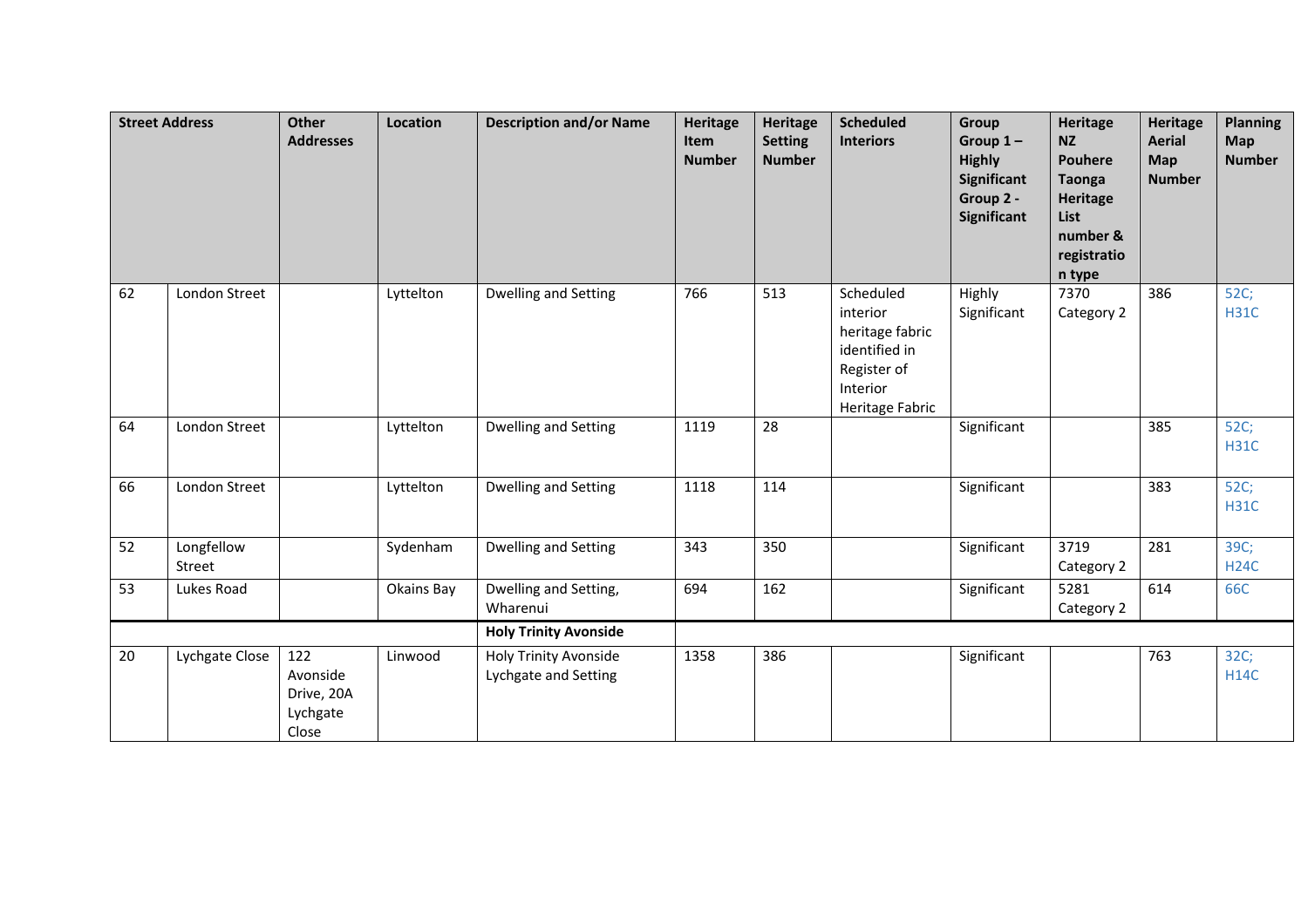|                | <b>Street Address</b>     | <b>Other</b><br><b>Addresses</b>                   | Location         | <b>Description and/or Name</b>                                            | <b>Heritage</b><br>Item<br><b>Number</b> | <b>Heritage</b><br><b>Setting</b><br><b>Number</b> | <b>Scheduled</b><br><b>Interiors</b>                                                                    | Group<br>Group $1 -$<br><b>Highly</b><br>Significant<br>Group 2 -<br>Significant | Heritage<br><b>NZ</b><br><b>Pouhere</b><br><b>Taonga</b><br>Heritage<br><b>List</b><br>number &<br>registratio<br>n type | Heritage<br><b>Aerial</b><br>Map<br><b>Number</b> | <b>Planning</b><br><b>Map</b><br><b>Number</b> |
|----------------|---------------------------|----------------------------------------------------|------------------|---------------------------------------------------------------------------|------------------------------------------|----------------------------------------------------|---------------------------------------------------------------------------------------------------------|----------------------------------------------------------------------------------|--------------------------------------------------------------------------------------------------------------------------|---------------------------------------------------|------------------------------------------------|
| 20             | Lychgate Close            | 122<br>Avonside<br>Drive, 20A<br>Lychgate<br>Close | Linwood          | <b>Holy Trinity Avonside</b><br>Graveyard and Setting                     | 45                                       | 386                                                |                                                                                                         | Highly<br>Significant                                                            |                                                                                                                          | 330                                               | 32C;<br><b>H14C</b>                            |
|                | Magazine Bay<br>Foreshore |                                                    | Lyttelton        | Magazine and Setting                                                      | 695                                      | 549                                                |                                                                                                         | Highly<br>Significant                                                            | 7234<br>Category 1                                                                                                       | 637                                               | <b>58C</b>                                     |
| 24             | McDougall<br>Avenue       |                                                    | St Albans        | Former Dwelling and<br>Setting, Fitzroy                                   | 377                                      | 443                                                |                                                                                                         | Highly<br>Significant                                                            | 1908<br>Category 2                                                                                                       | 99                                                | 31C                                            |
| $\overline{2}$ | MacMillan<br>Avenue       |                                                    | Cashmere         | Cashmere Hills Presbyterian<br>Church and Setting                         | 345                                      | 289                                                |                                                                                                         | Highly<br>Significant                                                            | 1842<br>Category 2                                                                                                       | 197                                               | 46C                                            |
|                |                           |                                                    |                  | <b>Former Governors Bay</b><br><b>School and School Master's</b><br>House |                                          |                                                    |                                                                                                         |                                                                                  |                                                                                                                          |                                                   |                                                |
| 112            | Main Road                 |                                                    | Governors<br>Bay | Former Governors Bay<br><b>School and Setting</b>                         | 672                                      | 76                                                 | Scheduled<br>interior<br>heritage fabric<br>identified in<br>Register of<br>Interior<br>Heritage Fabric | Significant                                                                      | 5434<br>Category 2                                                                                                       | 309                                               | 57C                                            |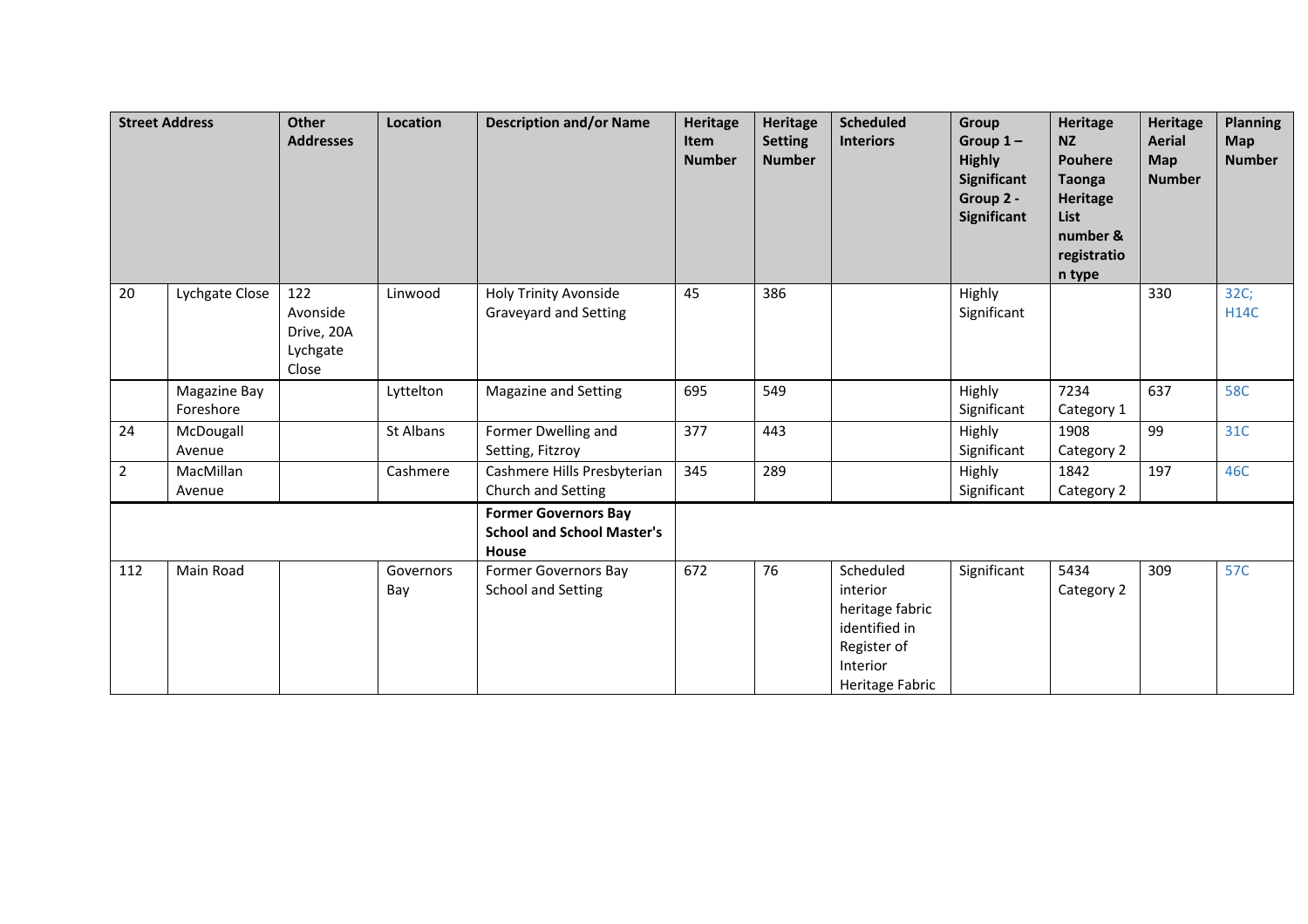|                | <b>Street Address</b> | <b>Other</b><br><b>Addresses</b> | Location         | <b>Description and/or Name</b>                               | <b>Heritage</b><br>Item<br><b>Number</b> | Heritage<br><b>Setting</b><br><b>Number</b> | <b>Scheduled</b><br><b>Interiors</b>                                                                    | Group<br>Group $1-$<br><b>Highly</b><br>Significant<br>Group 2 -<br><b>Significant</b> | Heritage<br><b>NZ</b><br><b>Pouhere</b><br><b>Taonga</b><br>Heritage<br>List<br>number &<br>registratio<br>n type | <b>Heritage</b><br><b>Aerial</b><br>Map<br><b>Number</b> | <b>Planning</b><br><b>Map</b><br><b>Number</b> |
|----------------|-----------------------|----------------------------------|------------------|--------------------------------------------------------------|------------------------------------------|---------------------------------------------|---------------------------------------------------------------------------------------------------------|----------------------------------------------------------------------------------------|-------------------------------------------------------------------------------------------------------------------|----------------------------------------------------------|------------------------------------------------|
| 112            | Main Road             |                                  | Governors<br>Bay | Former Governors Bay<br>School Master's House and<br>Setting | 673                                      | 76                                          | Scheduled<br>interior<br>heritage fabric<br>identified in<br>Register of<br>Interior<br>Heritage Fabric | Significant                                                                            | 5435<br>Category 2                                                                                                | 307                                                      | 57C                                            |
| $\overline{2}$ | Main Road             |                                  | Ferrymead        | Former Dwelling and Setting                                  | 349                                      | 406                                         | Scheduled<br>interior<br>heritage fabric<br>identified in<br>Register of<br>Interior<br>Heritage Fabric | Significant                                                                            | 3101<br>Category 2                                                                                                | 362                                                      | 47C                                            |
| 145F           | Main Road             | 167 Main<br>Road                 | Redcliffs        | Redcliffs Tram/Bus Shelter,<br>Wall and Setting              | 350                                      | 408                                         |                                                                                                         | Significant                                                                            |                                                                                                                   | 449                                                      | 48C                                            |
| 186            | Main Road             |                                  | <b>Redcliffs</b> | Commercial Building and<br>Setting                           | 43                                       | 407                                         |                                                                                                         | Significant                                                                            |                                                                                                                   | 447                                                      | 48C                                            |
|                |                       |                                  |                  | Kapuatohe Historic Reserve                                   |                                          |                                             |                                                                                                         |                                                                                        |                                                                                                                   |                                                          |                                                |
| 663            | Main North<br>Road    | 665 Main<br>North Road           | <b>Belfast</b>   | Kapuatohe Reserve                                            | 1361                                     | N/A                                         |                                                                                                         | Significant                                                                            |                                                                                                                   | 759                                                      | 11C; H1C                                       |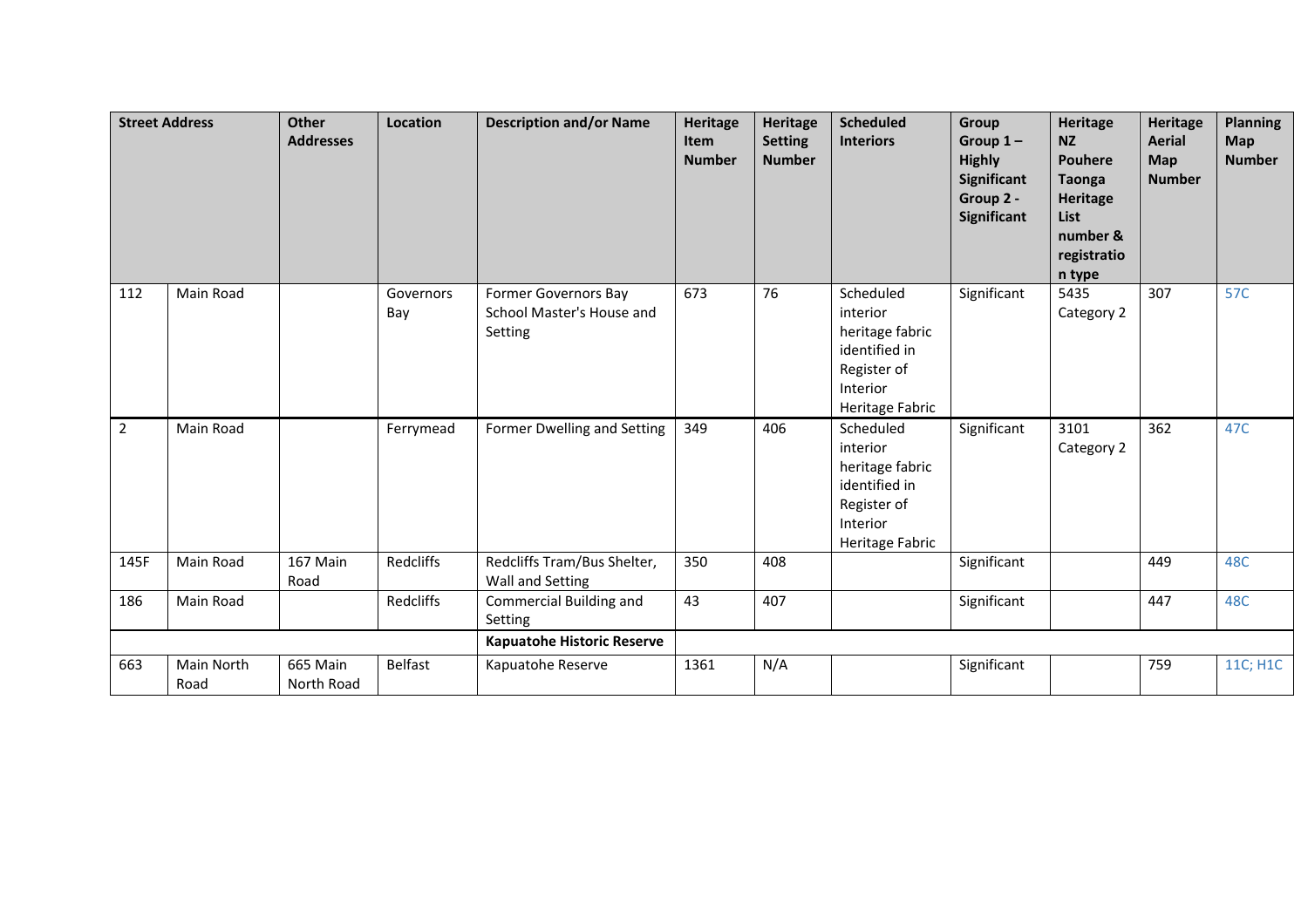|     | <b>Street Address</b> | Other<br><b>Addresses</b>               | <b>Location</b>    | <b>Description and/or Name</b>                                | <b>Heritage</b><br>Item<br><b>Number</b> | <b>Heritage</b><br><b>Setting</b><br><b>Number</b> | <b>Scheduled</b><br><b>Interiors</b>                                                                    | Group<br>Group $1-$<br><b>Highly</b><br>Significant<br>Group 2 -<br><b>Significant</b> | <b>Heritage</b><br><b>NZ</b><br><b>Pouhere</b><br><b>Taonga</b><br><b>Heritage</b><br>List<br>number &<br>registratio<br>n type | <b>Heritage</b><br><b>Aerial</b><br>Map<br><b>Number</b> | <b>Planning</b><br>Map<br><b>Number</b> |
|-----|-----------------------|-----------------------------------------|--------------------|---------------------------------------------------------------|------------------------------------------|----------------------------------------------------|---------------------------------------------------------------------------------------------------------|----------------------------------------------------------------------------------------|---------------------------------------------------------------------------------------------------------------------------------|----------------------------------------------------------|-----------------------------------------|
| 665 | Main North<br>Road    | 663 Main<br>North Road                  | <b>Belfast</b>     | <b>Dwelling and Setting</b>                                   | 1294                                     | 614                                                | Scheduled<br>interior<br>heritage fabric<br>identified in<br>Register of<br>Interior<br>Heritage Fabric | Significant                                                                            |                                                                                                                                 | 109                                                      | 11C; H1C                                |
| 663 | Main North<br>Road    | 665 Main<br>North Road                  | <b>Belfast</b>     | Dwelling and Setting, Belfast<br><b>School Master's House</b> | 352                                      | 614                                                | Scheduled<br>interior<br>heritage fabric<br>identified in<br>Register of<br>Interior<br>Heritage Fabric | Highly<br>Significant                                                                  | 3350<br>Category 2                                                                                                              | 114                                                      | 11C; H1C                                |
| 774 | Main North<br>Road    |                                         | <b>Belfast</b>     | Commercial Building and<br>Setting, Scanes Store              | 354                                      | 454                                                |                                                                                                         | Significant                                                                            |                                                                                                                                 | 187                                                      | 12C                                     |
| 831 | Main North<br>Road    |                                         | <b>Belfast</b>     | St David's Church and<br>Setting                              | 353                                      | 456                                                |                                                                                                         | Highly<br>Significant                                                                  | 3810<br>Category 2                                                                                                              | 215                                                      | 12C                                     |
|     |                       |                                         |                    | <b>St Peter's Church</b>                                      |                                          |                                                    |                                                                                                         |                                                                                        |                                                                                                                                 |                                                          |                                         |
| 24  | Main South<br>Road    | Part of 25,<br>25A<br>Yaldhurst<br>Road | Upper<br>Riccarton | St Peter's Church-Graveyard<br>and Setting                    | 355                                      | 193                                                |                                                                                                         | Highly<br>Significant                                                                  |                                                                                                                                 | 19                                                       | 30C;<br><b>H18C</b>                     |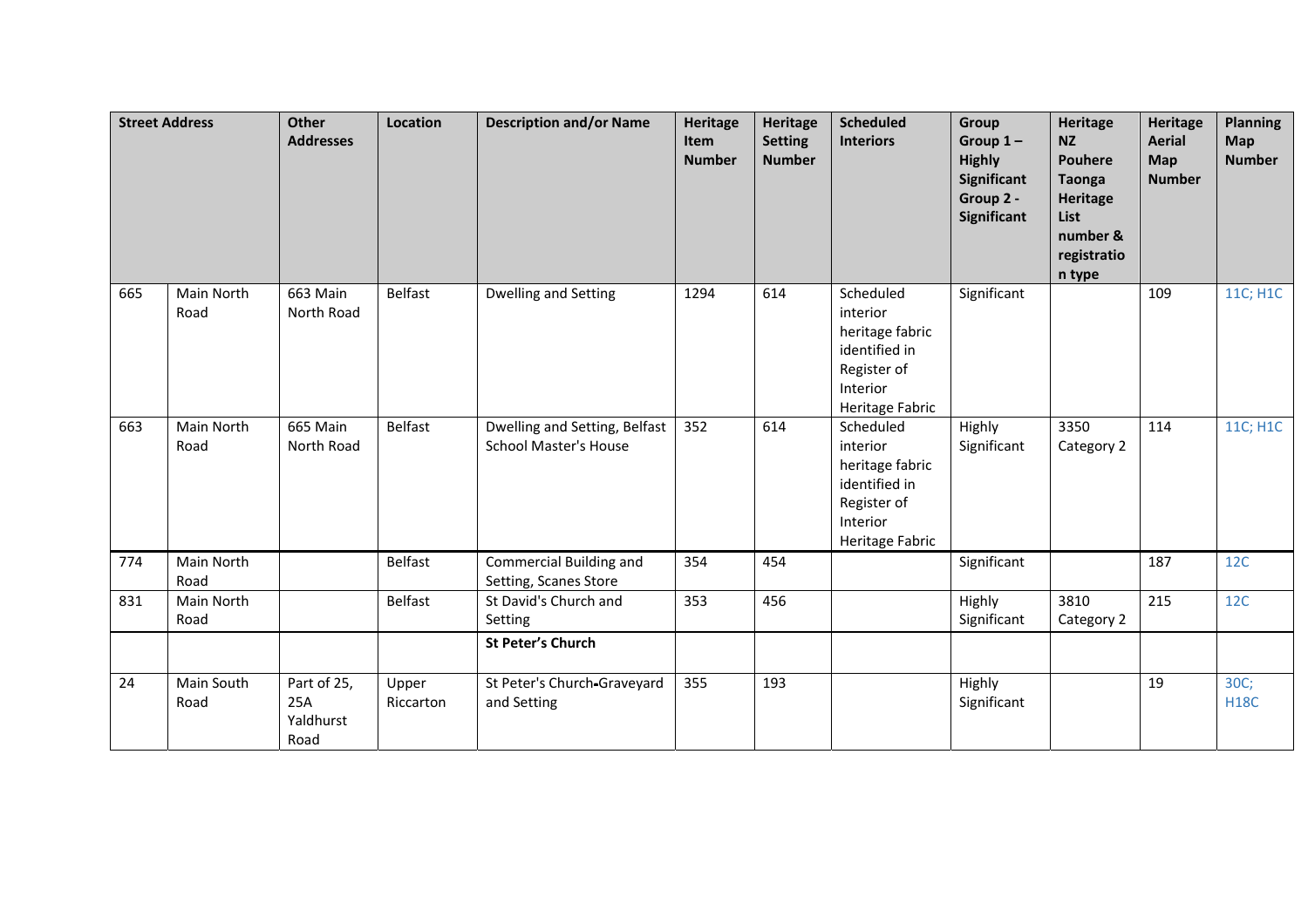|                | <b>Street Address</b> | <b>Other</b><br><b>Addresses</b>        | <b>Location</b>        | <b>Description and/or Name</b>                                | <b>Heritage</b><br>Item<br><b>Number</b> | Heritage<br><b>Setting</b><br><b>Number</b> | <b>Scheduled</b><br><b>Interiors</b> | Group<br>Group $1-$<br><b>Highly</b><br><b>Significant</b><br>Group 2 -<br><b>Significant</b> | <b>Heritage</b><br><b>NZ</b><br><b>Pouhere</b><br><b>Taonga</b><br><b>Heritage</b><br>List<br>number &<br>registratio<br>n type | <b>Heritage</b><br><b>Aerial</b><br>Map<br><b>Number</b> | <b>Planning</b><br>Map<br><b>Number</b> |
|----------------|-----------------------|-----------------------------------------|------------------------|---------------------------------------------------------------|------------------------------------------|---------------------------------------------|--------------------------------------|-----------------------------------------------------------------------------------------------|---------------------------------------------------------------------------------------------------------------------------------|----------------------------------------------------------|-----------------------------------------|
| 24             | Main South<br>Road    | Part of 25,<br>25A<br>Yaldhurst<br>Road | Upper<br>Riccarton     | St Peter's Church and<br>Setting                              | 1285                                     | 193                                         |                                      | Highly<br>Significant                                                                         | 1792<br>Category 2                                                                                                              | 18                                                       | 30C;<br><b>H18C</b>                     |
| 24             | Main South<br>Road    | Part of 25,<br>25A<br>Yaldhurst<br>Road | Upper<br>Riccarton     | St Peter's Church Lychgate<br>and Setting                     | 1314                                     | 193                                         |                                      | Significant                                                                                   |                                                                                                                                 | 641                                                      | 30C <sub>i</sub><br><b>H18C</b>         |
| $211 -$<br>215 | Manchester<br>Street  |                                         | Central City           | <b>Former Commercial Building</b>                             | 256                                      | N/A                                         |                                      | Significant                                                                                   | 307<br>Category 1                                                                                                               | 233                                                      | 32C;<br><b>H16C</b>                     |
| 218R           | Manchester<br>Street  |                                         | Central City           | Former MED Converter<br>Station, Substation and<br>Setting    | 372                                      | 345                                         |                                      | Significant                                                                                   |                                                                                                                                 | 276                                                      | 32C;<br><b>H16C</b>                     |
| 387            | Manchester<br>Street  |                                         | Central City           | Former Dwelling and<br>Setting, Holly Lea/McLean's<br>Mansion | 373                                      | 332                                         |                                      | Highly<br>Significant                                                                         | 300<br>Category 1                                                                                                               | 259                                                      | 32C;<br><b>H10C</b>                     |
| 23             | Mandeville<br>Street  |                                         | Riccarton              | Former Dwelling and Setting                                   | 374                                      | 221                                         |                                      | Significant                                                                                   | 7311<br>Category 2                                                                                                              | 62                                                       | 38C                                     |
| 213            | Marine Parade         | 213R Marine<br>Parade                   | <b>New</b><br>Brighton | New Brighton Clock Tower<br>and Setting                       | 602                                      | 469                                         |                                      | Significant                                                                                   |                                                                                                                                 | 446                                                      | 27C; H4C                                |
| 9              | Matai Street<br>East  |                                         | Riccarton              | Former Pumphouse and<br>Setting, Pump No. 24.                 | 613                                      | 228                                         |                                      | Significant                                                                                   |                                                                                                                                 | 70                                                       | 31C                                     |
| 37             | Maunsell<br>Street    |                                         | Woolston               | Dwelling and Setting,<br>Bloomsbury                           | 599                                      | 398                                         |                                      | Significant                                                                                   | 7134<br>Category 2                                                                                                              | 344                                                      | 47C                                     |
| 4              | Medbury<br>Terrace    |                                         | Fendalton              | Dwelling and Setting,<br>Avonhoe                              | 378                                      | 208                                         |                                      | Significant                                                                                   |                                                                                                                                 | 38                                                       | 31C; H8C                                |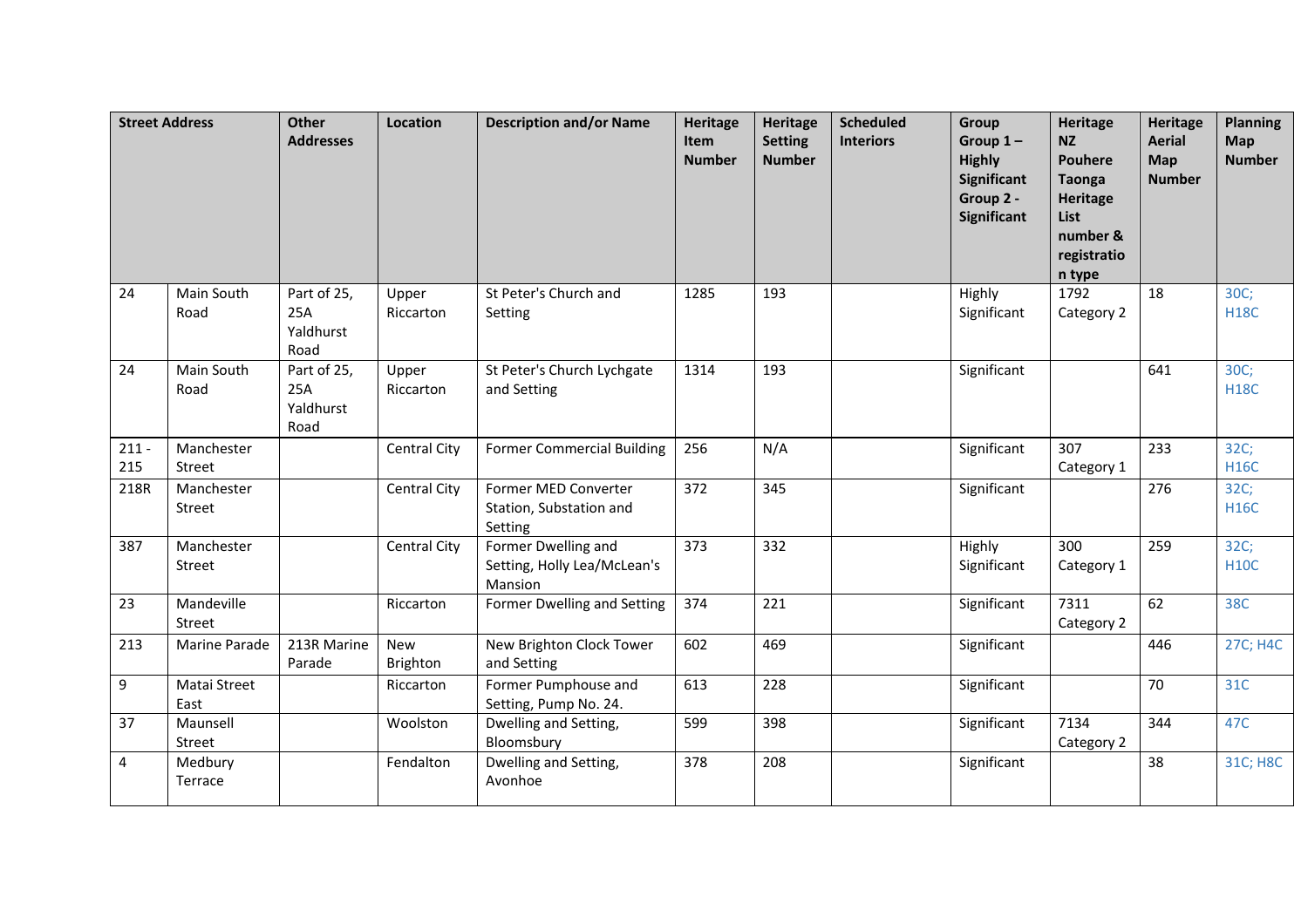|                | <b>Street Address</b>     | <b>Other</b><br><b>Addresses</b> | <b>Location</b>     | <b>Description and/or Name</b>                                                             | <b>Heritage</b><br>Item<br><b>Number</b> | Heritage<br><b>Setting</b><br><b>Number</b> | <b>Scheduled</b><br><b>Interiors</b> | <b>Group</b><br>Group $1-$<br><b>Highly</b><br>Significant<br>Group 2 -<br>Significant | <b>Heritage</b><br><b>NZ</b><br><b>Pouhere</b><br><b>Taonga</b><br><b>Heritage</b><br>List<br>number &<br>registratio<br>n type | <b>Heritage</b><br><b>Aerial</b><br>Map<br><b>Number</b> | <b>Planning</b><br>Map<br><b>Number</b> |
|----------------|---------------------------|----------------------------------|---------------------|--------------------------------------------------------------------------------------------|------------------------------------------|---------------------------------------------|--------------------------------------|----------------------------------------------------------------------------------------|---------------------------------------------------------------------------------------------------------------------------------|----------------------------------------------------------|-----------------------------------------|
| 46             | Memorial<br>Avenue        |                                  | Fendalton           | Dwelling and Setting,<br>Colwell                                                           | 379                                      | 421                                         |                                      | Significant                                                                            |                                                                                                                                 | 34                                                       | 31C; H8C                                |
| 239            | Middle Road               |                                  | Pigeon Bay          | Dwelling and Setting, former<br><b>Burnside</b>                                            | 776                                      | 79                                          |                                      | Significant                                                                            | 5282<br>Category 2                                                                                                              | 472                                                      | 67C                                     |
| $\overline{7}$ | Middleton<br>Road         |                                  | Upper<br>Riccarton  | Dwelling and Setting,<br>Midway                                                            | 383                                      | 202                                         |                                      | Significant                                                                            |                                                                                                                                 | 631                                                      | 31C                                     |
| 19E            | <b>Millar Street</b>      |                                  | Sydenham            | MED Substation and Setting                                                                 | 489                                      | 356                                         |                                      | Significant                                                                            |                                                                                                                                 | 288                                                      | 39C                                     |
| 259            | <b>Milton Street</b>      |                                  | Sydenham            | Former MED Substation and<br>Setting                                                       | 601                                      | 322                                         |                                      | Significant                                                                            |                                                                                                                                 | 239                                                      | 39C;<br>CH <sub>24</sub> C              |
| 20             | Mona Vale<br>Avenue       |                                  | Riccarton           | Dwelling and Setting                                                                       | 384                                      | 224                                         |                                      | Significant                                                                            |                                                                                                                                 | 66                                                       | 31C                                     |
| 178            | Moncks Spur<br>Road       |                                  | <b>Moncks Spur</b>  | Dwelling and Setting                                                                       | 597                                      | 616                                         |                                      | Significant                                                                            |                                                                                                                                 | 702                                                      | 47C                                     |
| 181            | Montreal<br>Street        |                                  | Central City        | Commercial Building and<br>Setting, Former W.<br><b>Williamson Construction</b><br>Company | 1353                                     | 597                                         |                                      | Significant                                                                            |                                                                                                                                 | 744                                                      | 39C;<br><b>H19C</b>                     |
| 279            | Montreal<br>Street        |                                  | Central City        | Dwellings and Setting, West<br><b>Avon Flats</b>                                           | 387                                      | 552                                         |                                      | Significant                                                                            | 1944<br>Category 2                                                                                                              | 189                                                      | 32C;<br><b>H15C</b>                     |
| 311            | Montreal<br>Street        |                                  | Central City        | <b>Dwelling and Setting</b>                                                                | 389                                      | 286                                         |                                      | Significant                                                                            |                                                                                                                                 | 183                                                      | 32C;<br><b>H15C</b>                     |
| 381            | Montreal<br><b>Street</b> | 32 Salisbury<br>Street           | <b>Central City</b> | Dwelling and Setting,<br>Ironside House                                                    | 487                                      | 288                                         |                                      | Significant                                                                            |                                                                                                                                 | 185                                                      | 32C;<br><b>H10C</b>                     |
| 402            | Montreal<br>Street        |                                  | <b>Central City</b> | Dwelling and Setting                                                                       | 391                                      | 294                                         |                                      | Significant                                                                            | 3102<br>Category 2                                                                                                              | 190                                                      | 32C;<br><b>H10C</b>                     |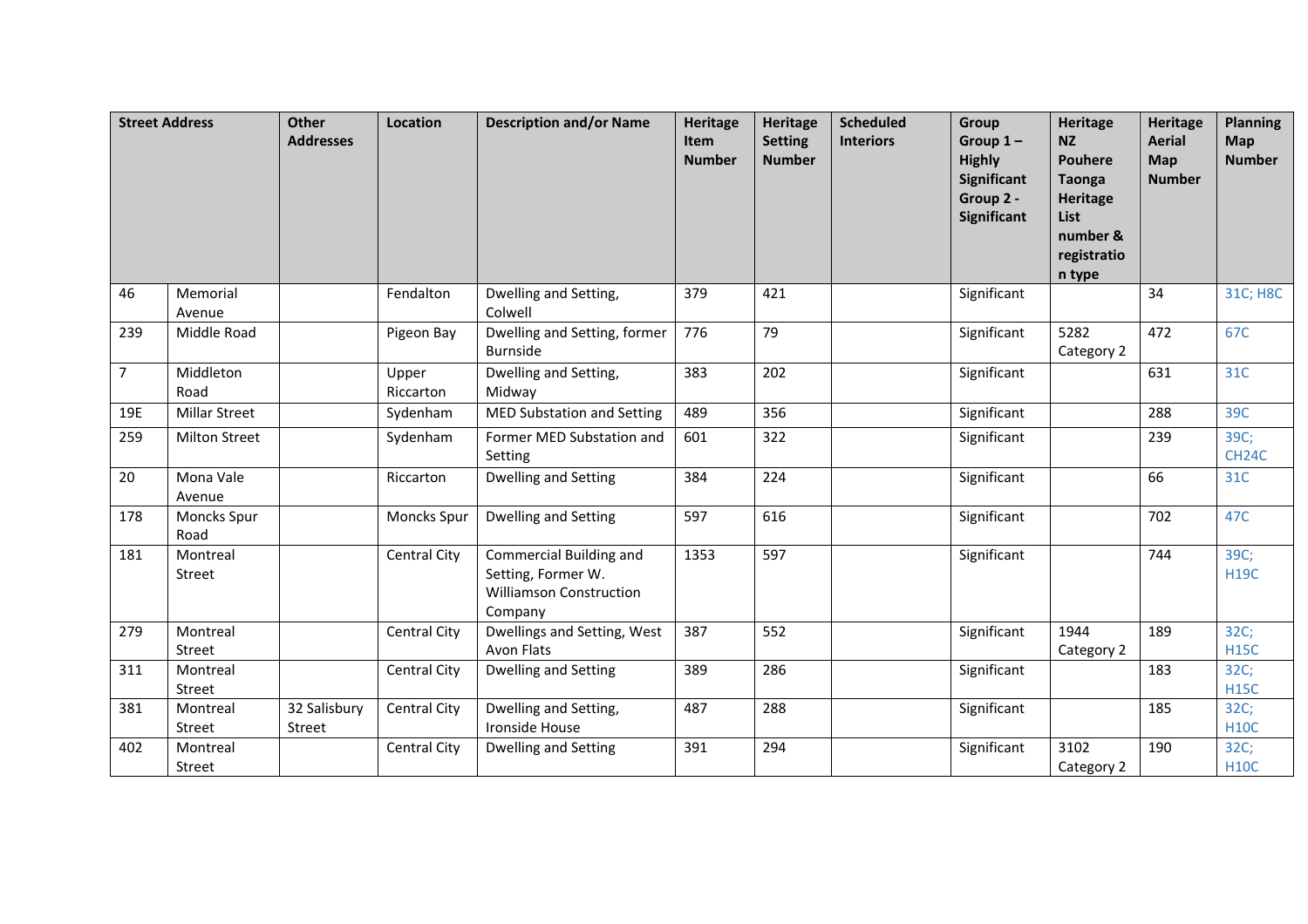| <b>Street Address</b> |                           | <b>Other</b><br><b>Addresses</b>                                             | Location            | <b>Description and/or Name</b>                                       | Heritage<br><b>Item</b><br><b>Number</b> | Heritage<br><b>Setting</b><br><b>Number</b> | <b>Scheduled</b><br><b>Interiors</b> | <b>Group</b><br>Group $1 -$<br><b>Highly</b><br>Significant<br>Group 2 -<br>Significant | <b>Heritage</b><br><b>NZ</b><br><b>Pouhere</b><br><b>Taonga</b><br><b>Heritage</b><br><b>List</b><br>number &<br>registratio<br>n type | <b>Heritage</b><br><b>Aerial</b><br><b>Map</b><br><b>Number</b> | <b>Planning</b><br><b>Map</b><br><b>Number</b> |
|-----------------------|---------------------------|------------------------------------------------------------------------------|---------------------|----------------------------------------------------------------------|------------------------------------------|---------------------------------------------|--------------------------------------|-----------------------------------------------------------------------------------------|----------------------------------------------------------------------------------------------------------------------------------------|-----------------------------------------------------------------|------------------------------------------------|
| 404                   | Montreal<br><b>Street</b> |                                                                              | <b>Central City</b> | Dwelling and Setting                                                 | 392                                      | 293                                         |                                      | Significant                                                                             | 3103<br>Category 2                                                                                                                     | 193                                                             | 32C;<br><b>H10C</b>                            |
| 406                   | Montreal<br>Street        |                                                                              | Central City        | Dwelling and Setting                                                 | 393                                      | 292                                         |                                      | Significant                                                                             |                                                                                                                                        | 194                                                             | 32C;<br><b>H10C</b>                            |
| 2/408                 | Montreal<br>Street        |                                                                              | Central City        | Dwelling and Setting                                                 | 394                                      | 291                                         |                                      | Significant                                                                             |                                                                                                                                        | 192                                                             | 32C;<br><b>H10C</b>                            |
| 367                   | Moorhouse<br>Avenue       |                                                                              | <b>Central City</b> | Former Grosvenor Hotel and<br>Setting                                | 398                                      | 359                                         |                                      | Significant                                                                             |                                                                                                                                        | 292                                                             | 39C; CC                                        |
| 26a                   | Nash Road                 | 15, 26b, 26,<br>28 Nash<br>Road; 42,<br>46, 54<br>Aidanfield<br><b>Drive</b> | Oaklands            | Former Mount Magdala<br>Chapel/ St John of God<br>Chapel and Setting | 402                                      | 191                                         |                                      | Highly<br>Significant                                                                   | 4393<br>Category 1                                                                                                                     | 20                                                              | 44C;<br><b>H26C</b>                            |
| 62                    | <b>Nayland Street</b>     |                                                                              | Sumner              | Dwelling and Setting                                                 | 403                                      | 413                                         |                                      | Significant                                                                             |                                                                                                                                        | 459                                                             | 48C                                            |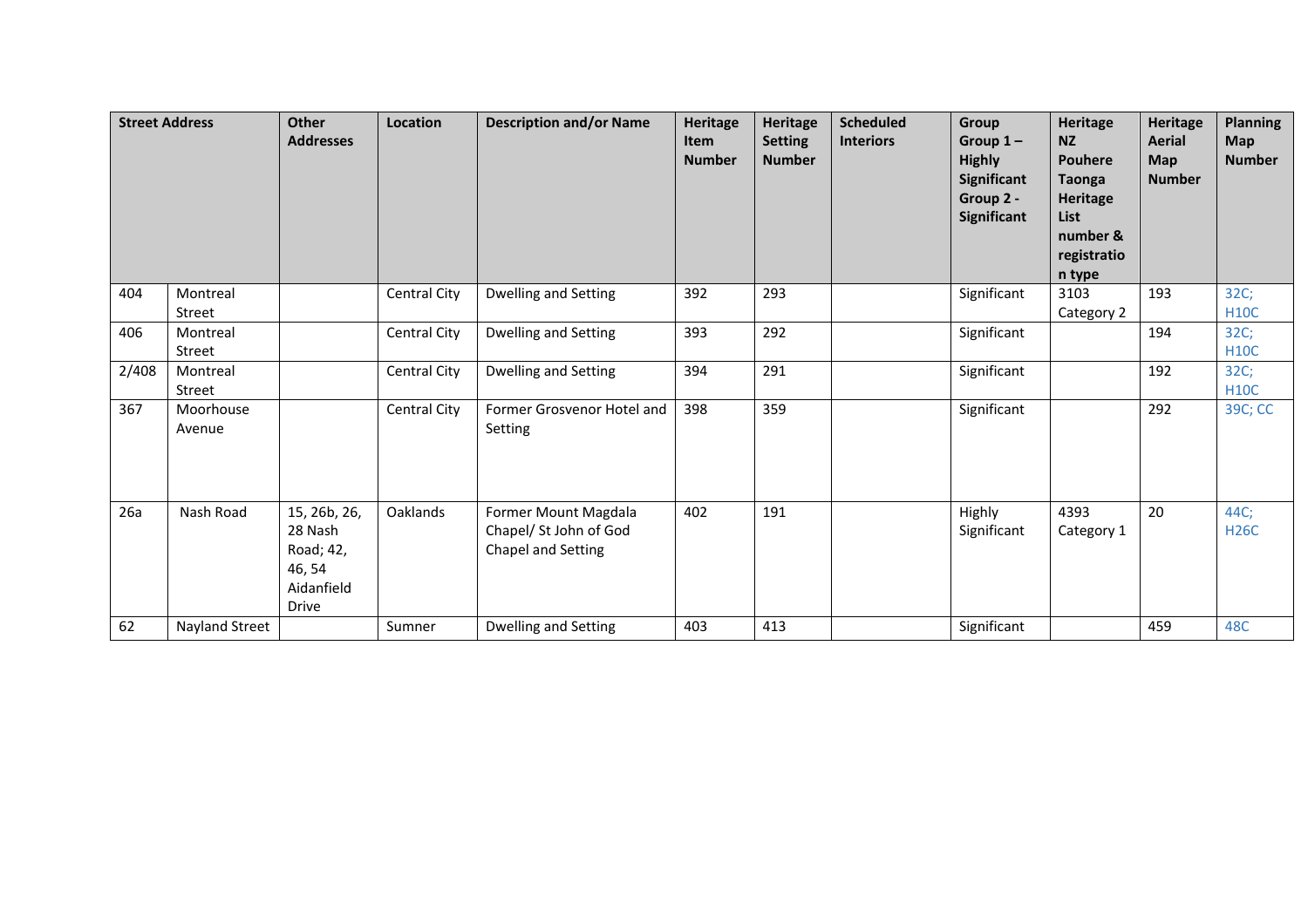|                | <b>Street Address</b> | Other<br><b>Addresses</b>                                                                                                                                                                     | Location     | <b>Description and/or Name</b>             | <b>Heritage</b><br>Item<br><b>Number</b> | Heritage<br><b>Setting</b><br><b>Number</b> | <b>Scheduled</b><br><b>Interiors</b> | Group<br>Group $1-$<br><b>Highly</b><br><b>Significant</b><br>Group 2 -<br>Significant | <b>Heritage</b><br><b>NZ</b><br><b>Pouhere</b><br><b>Taonga</b><br>Heritage<br>List<br>number &<br>registratio<br>n type | <b>Heritage</b><br><b>Aerial</b><br><b>Map</b><br><b>Number</b> | <b>Planning</b><br>Map<br><b>Number</b> |
|----------------|-----------------------|-----------------------------------------------------------------------------------------------------------------------------------------------------------------------------------------------|--------------|--------------------------------------------|------------------------------------------|---------------------------------------------|--------------------------------------|----------------------------------------------------------------------------------------|--------------------------------------------------------------------------------------------------------------------------|-----------------------------------------------------------------|-----------------------------------------|
| 23             | New Regent<br>Street  | $3-8, 10-14,$<br>$16-17, 19,$<br>21, 23-26,<br>28-35, 38<br>New Regent<br>Street; 153<br>Gloucester<br>Street; 157A<br>Gloucester<br>Street; 166<br>Armagh<br>Street; 180<br>Armagh<br>Street | Central City | New Regent Street Shops<br>and Setting     | 404                                      | 336                                         |                                      | Highly<br>Significant                                                                  | 4385<br>Category 1<br>7057<br>Historic<br>Area                                                                           | 262                                                             | 32C; H16                                |
| $\mathbf{1}$   | Norwich Quay          |                                                                                                                                                                                               | Lyttelton    | Signal Box and Setting                     | 1094                                     | 519                                         |                                      | Significant                                                                            |                                                                                                                          | 427                                                             | 52; H31C                                |
| $\overline{2}$ | Norwich Quay          |                                                                                                                                                                                               | Lyttelton    | <b>Commercial Building and</b><br>Setting  | 1372                                     | 637                                         |                                      | Significant                                                                            |                                                                                                                          | 787                                                             | R1C, 52C,<br><b>H31C</b>                |
| 5              | Norwich Quay          |                                                                                                                                                                                               | Lyttelton    | Former Harbour Board<br>Office and Setting | 735                                      | 174                                         |                                      | Significant                                                                            | 1815<br>Category 2                                                                                                       | 413                                                             | 52C;<br><b>H31C</b>                     |
| 40             | Norwich Quay          |                                                                                                                                                                                               | Lyttelton    | Mitre Hotel and Setting                    | 1060                                     | 40                                          |                                      | Significant                                                                            |                                                                                                                          | 387                                                             | 52C;<br><b>H31C</b>                     |
| 894            | Okains Bay<br>Road    |                                                                                                                                                                                               | Okains Bay   | Dwelling and Setting,<br>Rowandale         | 696                                      | 534                                         |                                      | Highly<br>Significant                                                                  | 7283<br>Category 2                                                                                                       | 618                                                             | R <sub>5</sub> C                        |
| 1048           | Okains Bay<br>Road    |                                                                                                                                                                                               | Okains Bay   | Dwelling and Setting,<br>Kawatea           | 717                                      | 139                                         |                                      | Significant                                                                            | 5275<br>Category 2                                                                                                       | 619                                                             | 68C                                     |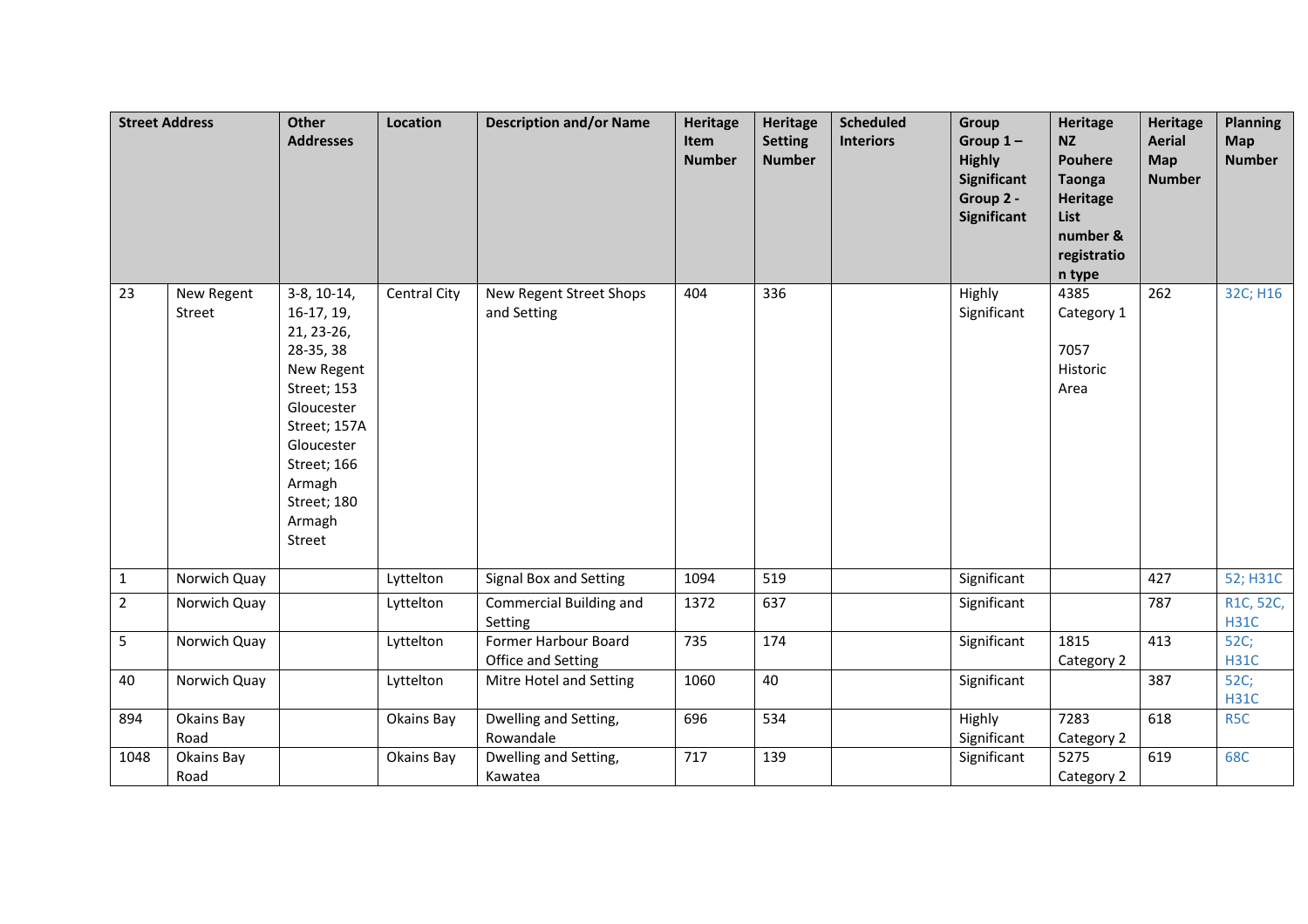|                 | <b>Street Address</b>                     | <b>Other</b><br><b>Addresses</b> | Location   | <b>Description and/or Name</b>                             | <b>Heritage</b><br>Item<br><b>Number</b> | <b>Heritage</b><br><b>Setting</b><br><b>Number</b> | <b>Scheduled</b><br><b>Interiors</b> | Group<br>Group $1-$<br><b>Highly</b><br><b>Significant</b><br>Group 2 -<br><b>Significant</b> | <b>Heritage</b><br><b>NZ</b><br><b>Pouhere</b><br><b>Taonga</b><br><b>Heritage</b><br><b>List</b><br>number &<br>registratio<br>n type | <b>Heritage</b><br><b>Aerial</b><br>Map<br><b>Number</b> | <b>Planning</b><br><b>Map</b><br><b>Number</b> |
|-----------------|-------------------------------------------|----------------------------------|------------|------------------------------------------------------------|------------------------------------------|----------------------------------------------------|--------------------------------------|-----------------------------------------------------------------------------------------------|----------------------------------------------------------------------------------------------------------------------------------------|----------------------------------------------------------|------------------------------------------------|
| 1130            | Okains Bay<br>Road                        |                                  | Okains Bay | Former Library and Setting                                 | 690                                      | 532                                                |                                      | Significant                                                                                   | 1731<br>Category 2                                                                                                                     | 621                                                      | 68C;<br><b>H32C</b>                            |
| 1131            | Okains Bay<br>Road                        |                                  | Okains Bay | St John the Evangelist<br>Church and Setting               | 715                                      | 144                                                |                                      | Highly<br>Significant                                                                         | 1715<br>Category 2                                                                                                                     | 620                                                      | 68C;<br><b>H32C</b>                            |
| 1147            | Okains Bay<br>Road                        |                                  | Okains Bay | Former Okains Bay School<br>and Setting                    | 1184                                     | 62                                                 |                                      | Significant                                                                                   |                                                                                                                                        | 623                                                      | 68C;<br><b>H32C</b>                            |
| 1162            | Okains Bay<br>Road                        |                                  | Okains Bay | Former Seed Store and<br>Setting                           | 697                                      | 59                                                 |                                      | Highly<br>Significant                                                                         | 5278<br>Category 2                                                                                                                     | 622                                                      | 68C;<br><b>H32C</b>                            |
| 1162            | Okains Bay<br>Road                        |                                  | Okains Bay | Store, Former Post Office,<br>Dwelling and Setting         | 689                                      | 59                                                 |                                      | Highly<br>Significant                                                                         | 5277<br>Category 2                                                                                                                     | 625                                                      | 68C;<br><b>H32C</b>                            |
| 231             | Old Sumner -<br>Lyttelton Road            |                                  | Lyttelton  | Battery Point Battery -<br><b>Headland and Sentry Post</b> | 1229                                     | N/A                                                |                                      | Highly<br>Significant                                                                         | 7553<br>Historic<br>Area                                                                                                               | 767                                                      | 53C                                            |
| 389             | Onuku Road                                |                                  | Akaroa     | Karaweko and Setting                                       | 1174                                     | 152                                                |                                      | Highly<br>Significant                                                                         |                                                                                                                                        | 477                                                      | R9C                                            |
| 392             | Onuku Road                                |                                  | Akaroa     | Te Whare Karakia o Ōnuku<br>and Setting                    | 683                                      | 500                                                |                                      | Significant                                                                                   | 265<br>Category 1                                                                                                                      | 478                                                      | R9C                                            |
| 41 <sub>D</sub> | Opawa Road                                |                                  | Opawa      | Dwelling and Setting,<br>Roxburghe                         | 405                                      | 382                                                |                                      | Significant                                                                                   | 3814<br>Category 2                                                                                                                     | 325                                                      | 39C                                            |
| 44              | Opawa Road                                |                                  | Opawa      | Dwelling and Setting,<br>Former Calimo                     | 406                                      | 381                                                |                                      | Significant                                                                                   | 3720<br>Category 2                                                                                                                     | 324                                                      | 39C                                            |
| 64              | Opawa Road                                |                                  | Opawa      | Dwelling and Setting,<br>Cardowan                          | 407                                      | 385                                                |                                      | Significant                                                                                   | 3815<br>Category 2                                                                                                                     | 328                                                      | 39C                                            |
|                 | Oxford Street,<br>between End-<br>Norwich |                                  | Lyttelton  | Pilgrims Landing Site and<br>Setting                       | 736                                      | 514                                                |                                      | Significant                                                                                   |                                                                                                                                        | 409                                                      | 52C;<br><b>H31C</b>                            |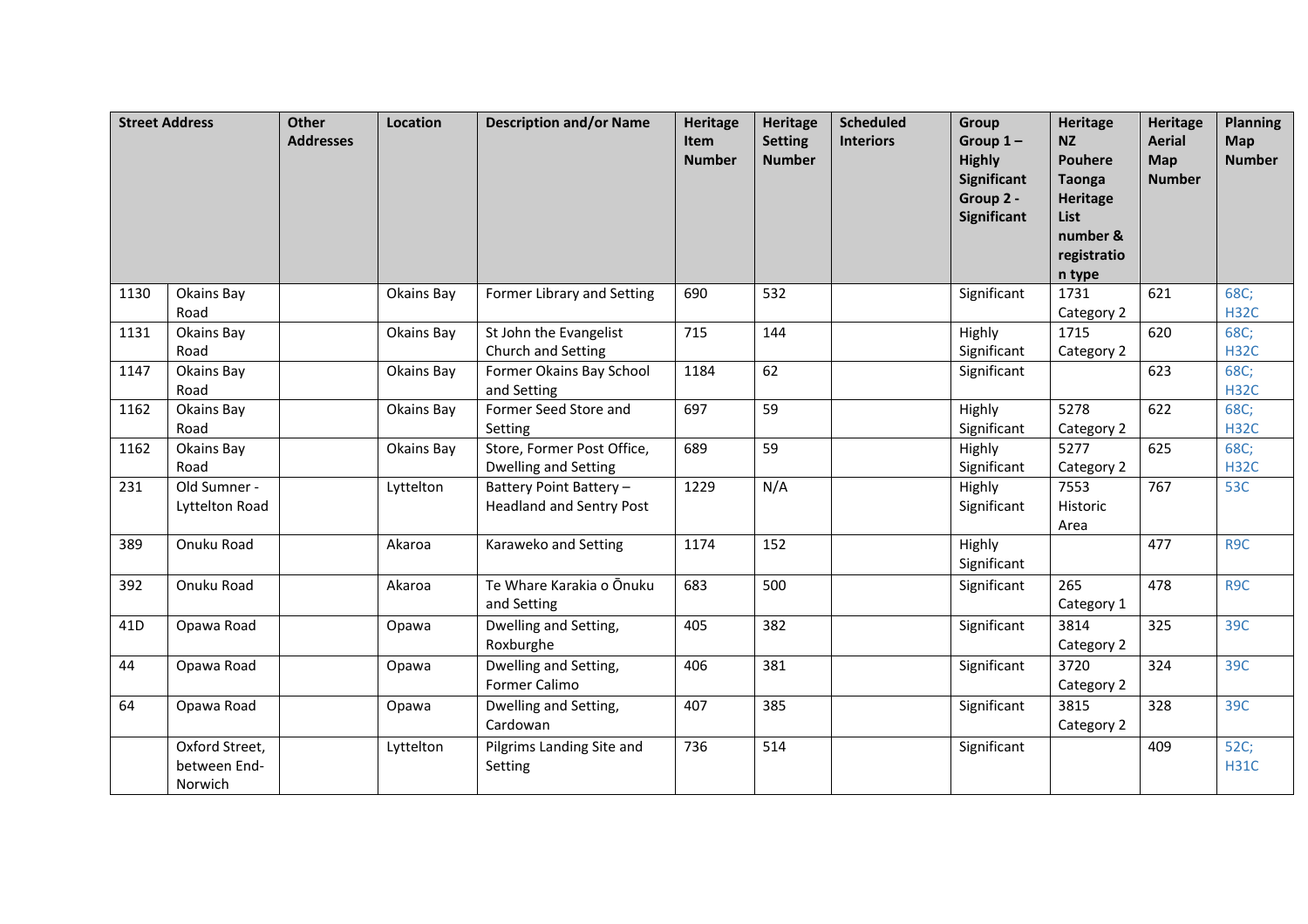| <b>Street Address</b> |                                                 | <b>Other</b><br><b>Addresses</b> | Location  | <b>Description and/or Name</b>            | Heritage<br>Item<br><b>Number</b> | <b>Heritage</b><br><b>Setting</b><br><b>Number</b> | <b>Scheduled</b><br><b>Interiors</b> | Group<br>Group $1-$<br><b>Highly</b><br>Significant<br>Group 2 -<br>Significant | <b>Heritage</b><br><b>NZ</b><br>Pouhere<br><b>Taonga</b><br>Heritage<br><b>List</b><br>number &<br>registratio<br>n type | <b>Heritage</b><br><b>Aerial</b><br>Map<br><b>Number</b> | <b>Planning</b><br><b>Map</b><br><b>Number</b> |
|-----------------------|-------------------------------------------------|----------------------------------|-----------|-------------------------------------------|-----------------------------------|----------------------------------------------------|--------------------------------------|---------------------------------------------------------------------------------|--------------------------------------------------------------------------------------------------------------------------|----------------------------------------------------------|------------------------------------------------|
|                       | Oxford Street,<br>between<br>London -<br>Exeter |                                  | Lyttelton | Cobblestone Gutters and<br>Setting        | 1179                              | 560                                                |                                      | Significant                                                                     |                                                                                                                          | 410                                                      | 52C;<br><b>H31C</b>                            |
| 10                    | <b>Oxford Street</b>                            |                                  | Lyttelton | Former British Hotel and<br>Setting       | 1070                              | 157                                                |                                      | Significant                                                                     |                                                                                                                          | 414                                                      | 52C;<br><b>H31C</b>                            |
| 13                    | Oxford Street                                   |                                  | Lyttelton | <b>Commercial Building and</b><br>Setting | 1071                              | 516                                                |                                      | Significant                                                                     |                                                                                                                          | 416                                                      | 52C;<br><b>H31C</b>                            |
| 20                    | Oxford Street                                   |                                  | Lyttelton | <b>Commercial Building and</b><br>Setting | 1320                              | 562                                                |                                      | Significant                                                                     |                                                                                                                          | 728                                                      | 52C;<br><b>H31C</b>                            |
| 26                    | Oxford Street                                   |                                  | Lyttelton | Former Lyttelton Gaol Site                | 738                               | N/A                                                |                                      | Highly<br>Significant                                                           | 7353<br>Category 1                                                                                                       | 701                                                      | 52C;<br><b>H31C</b>                            |
| 39                    | Oxford Street                                   |                                  | Lyttelton | Former Warder's House and<br>Setting      | 767                               | 31                                                 |                                      | Significant                                                                     | 7533<br>Category 2                                                                                                       | 419                                                      | 52C;<br><b>H31C</b>                            |
| 47                    | Oxford Street                                   |                                  | Lyttelton | <b>Dwelling and Setting</b>               | 1098                              | 510                                                |                                      | Significant                                                                     |                                                                                                                          | 424                                                      | 52C;<br><b>H31C</b>                            |
| 51                    | Oxford Street                                   |                                  | Lyttelton | <b>Dwelling and Setting</b>               | 1096                              | 4                                                  |                                      | Significant                                                                     |                                                                                                                          | 425                                                      | 52C;<br><b>H31C</b>                            |
| 53                    | Oxford Street                                   |                                  | Lyttelton | Dwelling and Setting                      | 1095                              | 104                                                |                                      | Significant                                                                     |                                                                                                                          | 428                                                      | 52C;<br><b>H31C</b>                            |
| 59                    | <b>Oxford Street</b>                            |                                  | Lyttelton | Dwelling and Setting                      | 1108                              | 111                                                |                                      | Significant                                                                     |                                                                                                                          | 430                                                      | 52C;<br><b>H31C</b>                            |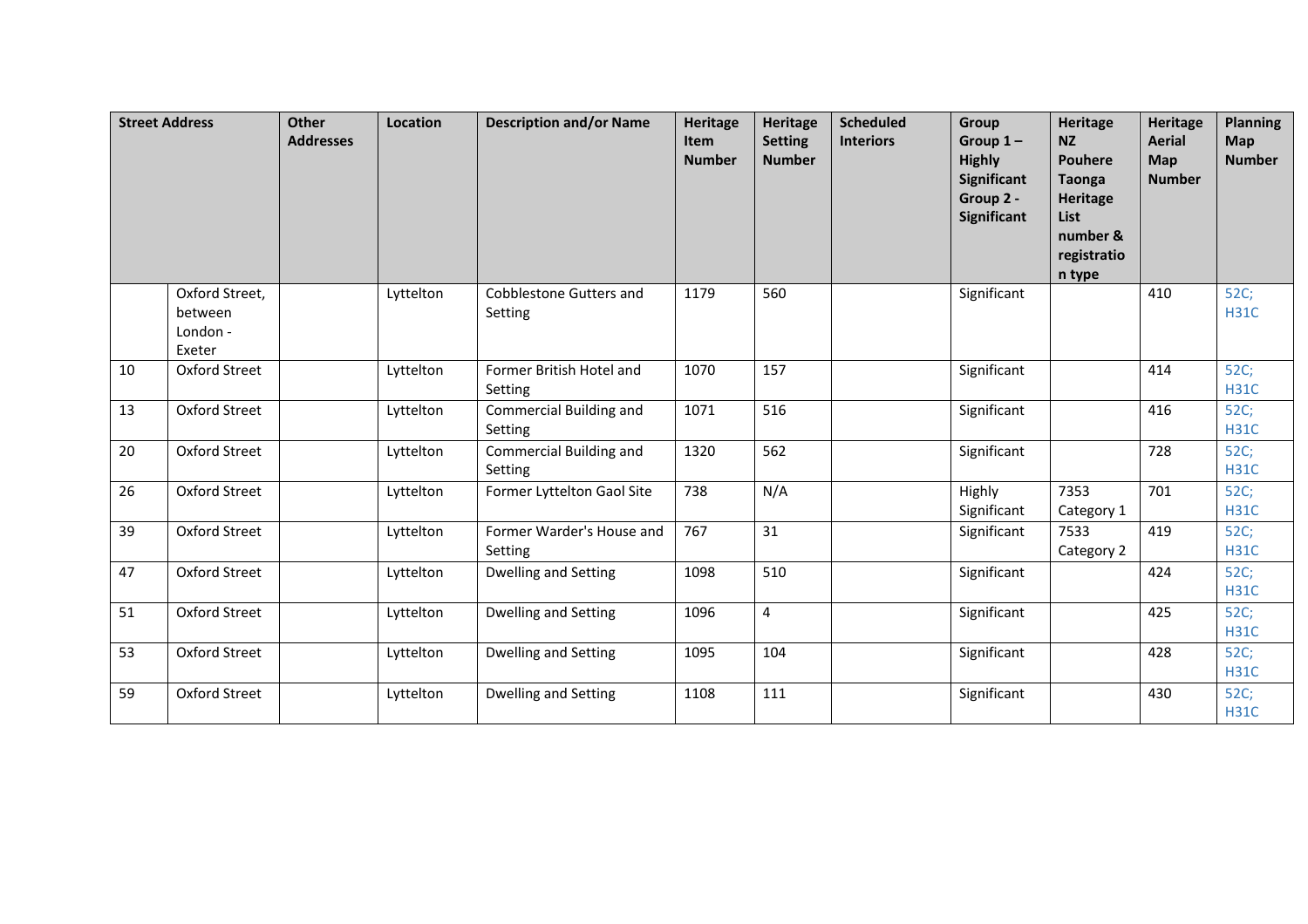|     | <b>Street Address</b>                                       | <b>Other</b><br><b>Addresses</b>                                                   | Location            | <b>Description and/or Name</b>                           | <b>Heritage</b><br>Item<br><b>Number</b> | <b>Heritage</b><br><b>Setting</b><br><b>Number</b> | <b>Scheduled</b><br><b>Interiors</b>                                                                    | Group<br>Group $1-$<br><b>Highly</b><br>Significant<br>Group 2 -<br>Significant | <b>Heritage</b><br><b>NZ</b><br><b>Pouhere</b><br><b>Taonga</b><br><b>Heritage</b><br>List<br>number &<br>registratio<br>n type | <b>Heritage</b><br><b>Aerial</b><br><b>Map</b><br><b>Number</b> | <b>Planning</b><br><b>Map</b><br><b>Number</b> |
|-----|-------------------------------------------------------------|------------------------------------------------------------------------------------|---------------------|----------------------------------------------------------|------------------------------------------|----------------------------------------------------|---------------------------------------------------------------------------------------------------------|---------------------------------------------------------------------------------|---------------------------------------------------------------------------------------------------------------------------------|-----------------------------------------------------------------|------------------------------------------------|
|     | Oxford<br>Terrace,<br>intersection<br>with Bangor<br>Street |                                                                                    | Central City        | Bangor Street No. 3<br><b>Pumphouse and Setting</b>      | 635                                      | 587                                                |                                                                                                         | Highly<br>Significant                                                           |                                                                                                                                 | 311                                                             | 32C;<br>H11C                                   |
| 14  | Oxford<br>Terrace                                           |                                                                                    | Central City        | Former Dwelling and Setting                              | 409                                      | 273                                                |                                                                                                         | Significant                                                                     | 1912<br>Category 2                                                                                                              | 156                                                             | 39C;<br><b>H19C</b>                            |
| 95  | Oxford<br>Terrace                                           | 95A Oxford<br>Terrace                                                              | <b>Central City</b> | Former Dwelling and Setting                              | 606                                      | 310                                                |                                                                                                         | Significant                                                                     |                                                                                                                                 | 217                                                             | 39C;<br><b>H19C</b>                            |
| 153 | Oxford<br>Terrace                                           | 161 Oxford<br>Terrace                                                              | Central City        | Captain Robert Falcon Scott<br><b>Statue and Setting</b> | 572                                      | 579                                                |                                                                                                         | Highly<br>Significant                                                           | 1840<br>Category 2                                                                                                              | 226                                                             | 32C;<br><b>H16C</b>                            |
| 159 | Oxford<br>Terrace                                           | 142<br>Cambridge<br>Terrace                                                        | Central City        | <b>Former Municipal Chambers</b><br>and Setting          | 415                                      | 581                                                | Scheduled<br>interior<br>heritage fabric<br>identified in<br>Register of<br>Interior<br>Heritage Fabric | Highly<br>Significant                                                           | 1844<br>Category 1                                                                                                              | 225                                                             | 32C;<br><b>H16C</b>                            |
| 176 | Oxford<br>Terrace                                           |                                                                                    | Central City        | Former Midland Club and<br>Setting                       | 416                                      | 610                                                |                                                                                                         | Significant                                                                     | 3123<br>Category 2                                                                                                              | 682                                                             | 32C;<br><b>H16C</b>                            |
| 311 | Oxford<br>Terrace                                           | 320<br>Cambridge<br>Terrace, 310<br>Cambridge<br>Terrace, 315<br>Oxford<br>Terrace | Central City        | The Bricks Site, Cairn and<br>Setting                    | 133                                      | 586                                                |                                                                                                         | Highly<br>Significant                                                           | 7715<br>Wāhi Tapu                                                                                                               | 650                                                             | 32C;<br>H11C                                   |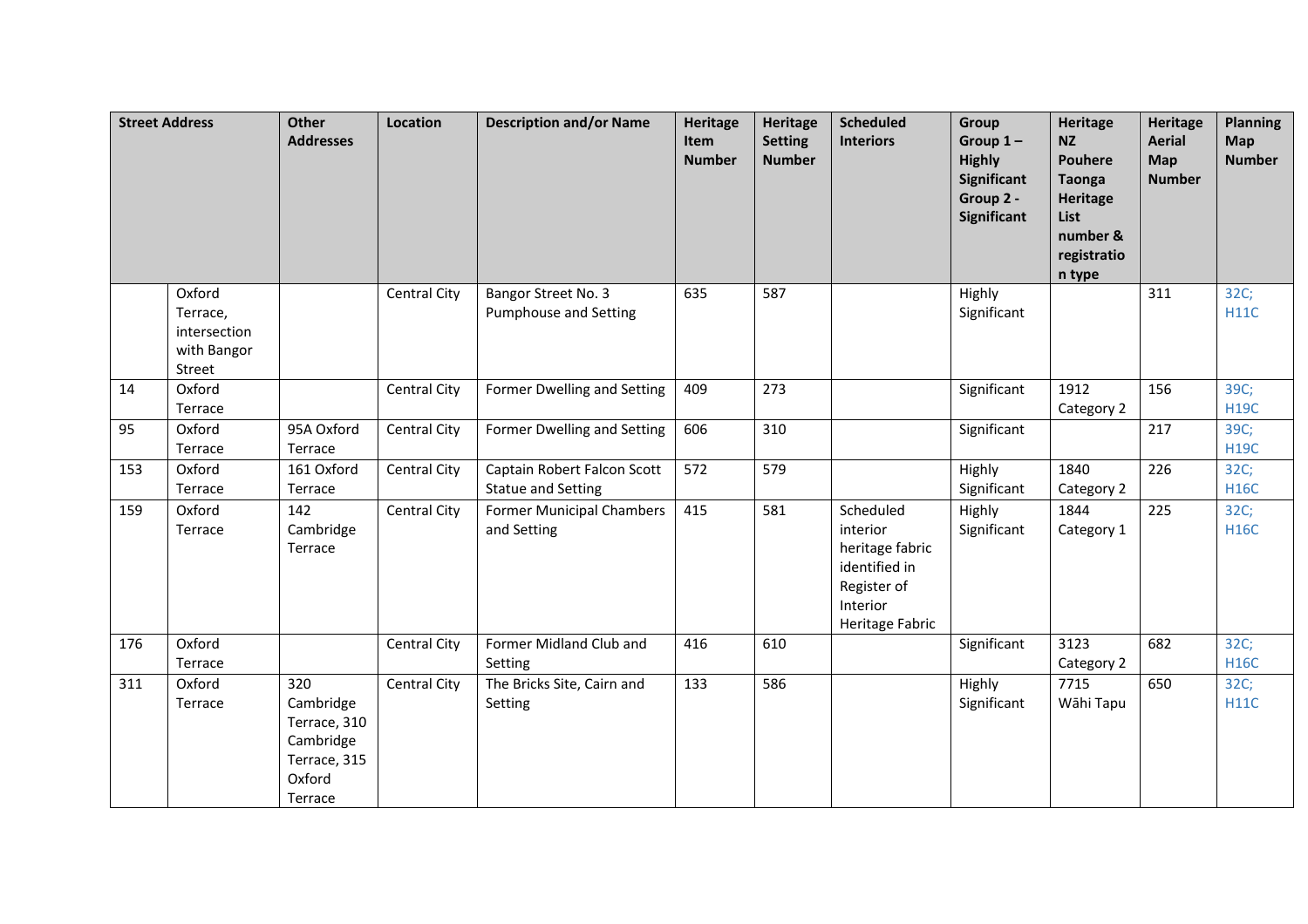|     | <b>Street Address</b> | Other<br><b>Addresses</b> | <b>Location</b> | <b>Description and/or Name</b>                                               | <b>Heritage</b><br>Item<br><b>Number</b> | <b>Heritage</b><br><b>Setting</b><br><b>Number</b> | <b>Scheduled</b><br><b>Interiors</b> | Group<br>Group $1-$<br><b>Highly</b><br><b>Significant</b><br>Group 2 -<br><b>Significant</b> | <b>Heritage</b><br><b>NZ</b><br><b>Pouhere</b><br><b>Taonga</b><br>Heritage<br>List<br>number &<br>registratio<br>n type | <b>Heritage</b><br><b>Aerial</b><br>Map<br><b>Number</b> | <b>Planning</b><br><b>Map</b><br><b>Number</b> |
|-----|-----------------------|---------------------------|-----------------|------------------------------------------------------------------------------|------------------------------------------|----------------------------------------------------|--------------------------------------|-----------------------------------------------------------------------------------------------|--------------------------------------------------------------------------------------------------------------------------|----------------------------------------------------------|------------------------------------------------|
| 20  | Papanui Road          |                           | St Albans       | Commercial Building and<br>Setting                                           | 420                                      | 263                                                |                                      | Significant                                                                                   |                                                                                                                          | 134                                                      | 32C                                            |
| 85  | Papanui Road          |                           | Merivale        | Former Dwelling and<br>Setting, Acland House                                 | 421                                      | 251                                                |                                      | Significant                                                                                   |                                                                                                                          | 106                                                      | 31C; H7C                                       |
| 106 | Papanui Road          |                           | St Albans       | Former Dwelling and Setting                                                  | 422                                      | 451                                                |                                      | Significant                                                                                   |                                                                                                                          | 113                                                      | 31C; H7C                                       |
| 110 | Papanui Road          |                           | St Albans       | Former Dwelling/ School<br>and Setting, Former Rangi<br>Ruru/Roseneath House | 423                                      | 450                                                |                                      | Significant                                                                                   |                                                                                                                          | 112                                                      | 31C; H7C                                       |
| 122 | Papanui Road          |                           | St Albans       | Dwelling and Setting, Te<br>Wepu                                             | 155                                      | 448                                                |                                      | Significant                                                                                   | 4923<br>Category 2                                                                                                       | 110                                                      | 31C; H7C                                       |
| 146 | Papanui Road          |                           | St Albans       | Dwelling and Setting, Orana                                                  | 425                                      | 446                                                |                                      | Significant                                                                                   | 1910<br>Category 2                                                                                                       | 105                                                      | 31C; H7C                                       |
| 166 | Papanui Road          |                           | St Albans       | Dwelling and Setting,<br>Amwell                                              | 427                                      | 445                                                |                                      | Significant                                                                                   |                                                                                                                          | 104                                                      | 31C; H7C                                       |
| 236 | Papanui Road          |                           | St Albans       | Dwelling and Setting                                                         | 429                                      | 442                                                |                                      | Significant                                                                                   | 1885<br>Category 2                                                                                                       | 94                                                       | 31C                                            |
| 283 | Papanui Road          |                           | Merivale        | Dwelling and Setting,<br>Damsels                                             | 433                                      | 440                                                |                                      | Significant                                                                                   | 1884<br>Category 2                                                                                                       | 89                                                       | 31C;<br><b>H39C</b>                            |
| 347 | Papanui Road          |                           | Papanui         | Former Dwelling and<br>Setting, Strowan                                      | 434                                      | 436                                                |                                      | Highly<br>Significant                                                                         | 3732<br>Category 2                                                                                                       | 78                                                       | 24C;<br><b>H39C</b>                            |
| 399 | Papanui Road          |                           | Papanui         | Dwelling and Setting,<br>Woodford                                            | 626                                      | 433                                                |                                      | Significant                                                                                   |                                                                                                                          | 71                                                       | 24C;<br><b>H39C</b>                            |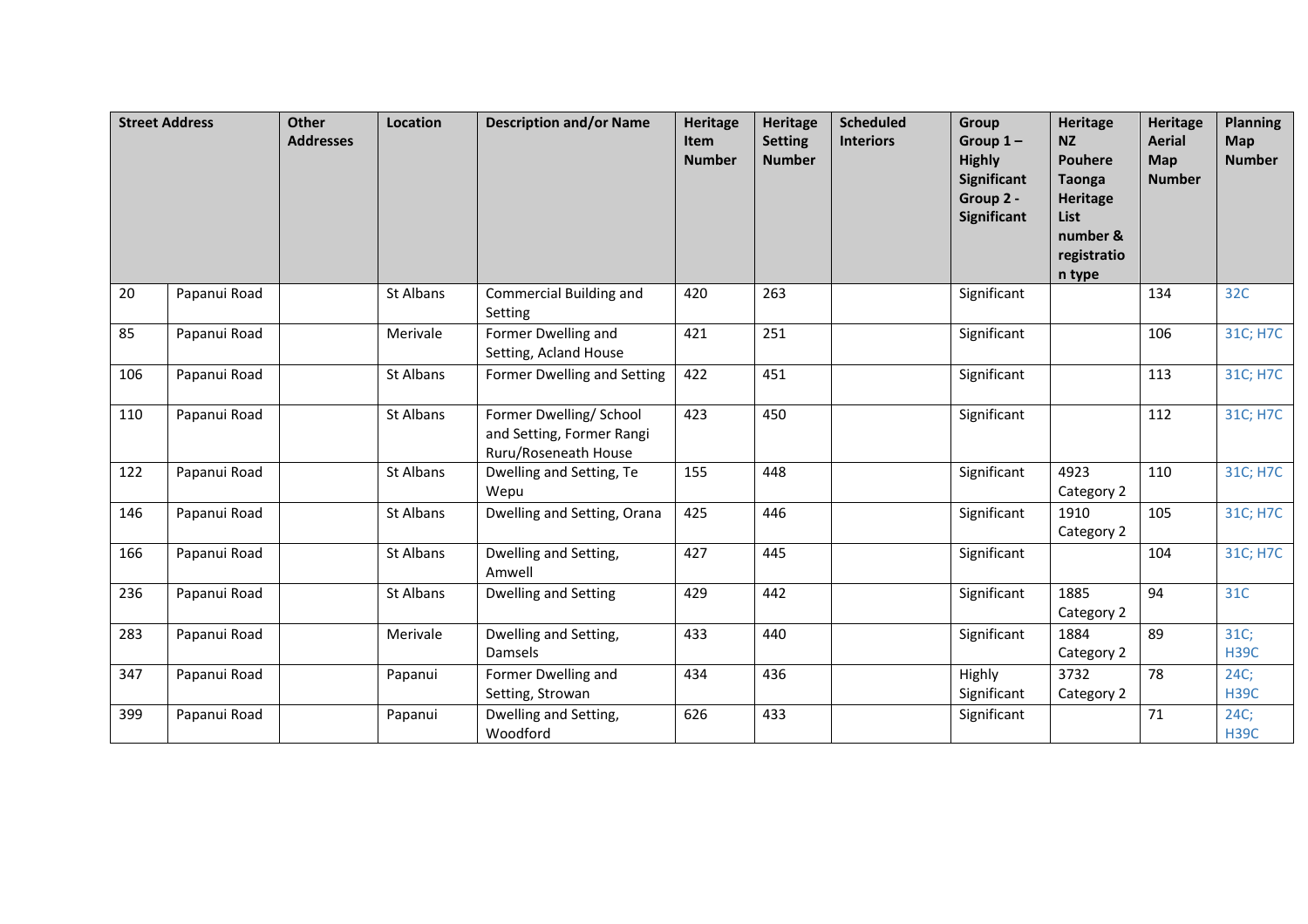|                | <b>Street Address</b> | <b>Other</b><br><b>Addresses</b>             | Location            | <b>Description and/or Name</b>                             | Heritage<br>Item<br><b>Number</b> | <b>Heritage</b><br><b>Setting</b><br><b>Number</b> | <b>Scheduled</b><br><b>Interiors</b> | Group<br>Group $1-$<br><b>Highly</b><br>Significant<br>Group 2 -<br>Significant | Heritage<br><b>NZ</b><br><b>Pouhere</b><br><b>Taonga</b><br><b>Heritage</b><br>List<br>number &<br>registratio<br>n type | <b>Heritage</b><br><b>Aerial</b><br>Map<br><b>Number</b> | <b>Planning</b><br><b>Map</b><br><b>Number</b> |
|----------------|-----------------------|----------------------------------------------|---------------------|------------------------------------------------------------|-----------------------------------|----------------------------------------------------|--------------------------------------|---------------------------------------------------------------------------------|--------------------------------------------------------------------------------------------------------------------------|----------------------------------------------------------|------------------------------------------------|
| 26             | Park Terrace          | 17 Armagh<br>Street, 17A<br>Armagh<br>Street | <b>Central City</b> | Former Dwelling and<br>Setting, Inveresk                   | 34                                | 276                                                |                                      | Significant                                                                     | 3117<br>Category 2                                                                                                       | 169                                                      | 32C;<br><b>H15C</b>                            |
| 26             | Park Terrace          | 25A<br>Cranmer<br>Square                     | Central City        | Former St Margaret's School<br><b>Building and Setting</b> | 158                               | 279                                                |                                      | Highly<br>Significant                                                           | 3105<br>Category 2                                                                                                       | 173                                                      | 32C;<br><b>H15C</b>                            |
| 100            | Park Terrace          |                                              | Central City        | Former Bishop's Chapel and<br>Setting                      | 1305                              | 470                                                |                                      | Highly<br>Significant                                                           | 296<br>Category 1                                                                                                        | 163                                                      | 32C;<br><b>H10C</b>                            |
| 122            | Park Terrace          |                                              | <b>Central City</b> | Dwelling and Setting                                       | 446                               | 258                                                |                                      | Significant                                                                     | 1888<br>Category 2                                                                                                       | 126                                                      | 32C;<br><b>H10C</b>                            |
| 8              | Park Terrace          |                                              | Lyttelton           | Erskine Point Gun<br><b>Emplacement and Setting</b>        | 1136                              | 548                                                |                                      | Significant                                                                     |                                                                                                                          | 351                                                      | <b>58C</b>                                     |
| 6              | Peartree Lane         |                                              | Hillsborough        | Dwelling and Setting,<br>Glenmore                          | 449                               | 395                                                |                                      | Significant                                                                     | 3109<br>Category 2                                                                                                       | 341                                                      | 46C                                            |
| 4              | Percy Street          |                                              | Akaroa              | Dwelling and Setting                                       | 1039                              | 170                                                |                                      | Significant                                                                     |                                                                                                                          | 516                                                      | 77C;<br><b>H37C</b>                            |
|                |                       |                                              |                     | Glencarrig                                                 |                                   |                                                    |                                      |                                                                                 |                                                                                                                          |                                                          |                                                |
| $7^{\circ}$    | Percy Street          |                                              | Akaroa              | Dwelling and Setting,<br>Glencarrig                        | 659                               | 51                                                 |                                      | Significant                                                                     | 1709<br>Category 2                                                                                                       | 520                                                      | 77C;<br><b>H37C</b>                            |
| $\overline{7}$ | Percy Street          |                                              | Akaroa              | Glencarrig Waterwheel and<br>Setting                       | 1307                              | 51                                                 |                                      | Significant                                                                     |                                                                                                                          | 644                                                      | 77C;<br><b>H37C</b>                            |
| 10             | Percy Street          |                                              | Akaroa              | <b>Dwelling and Setting</b>                                | 656                               | 78                                                 |                                      | Significant                                                                     | 3053<br>Category 2                                                                                                       | 511                                                      | 77C;<br><b>H37C</b>                            |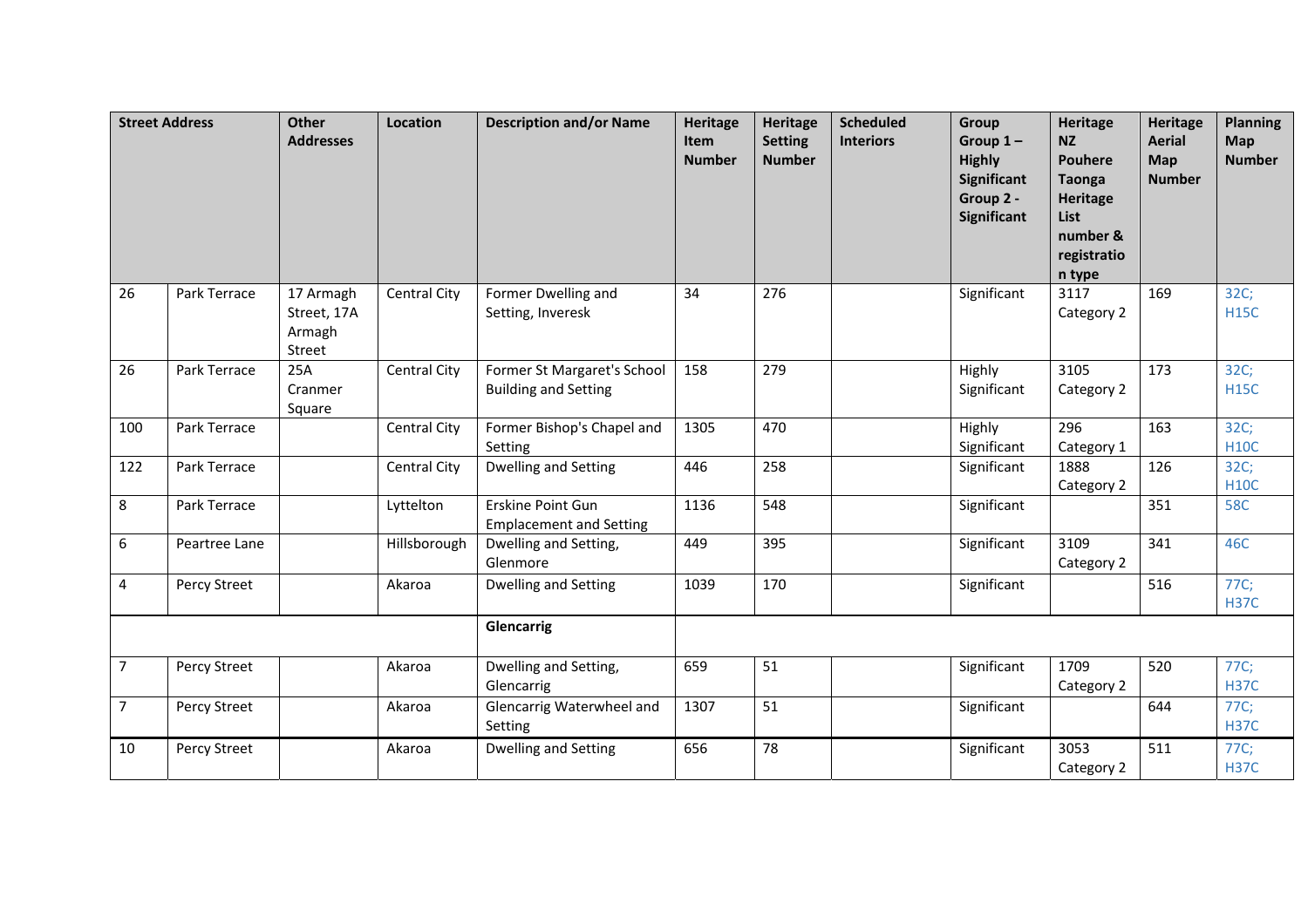|                | <b>Street Address</b>                     | Other<br><b>Addresses</b> | Location                | <b>Description and/or Name</b>                                                                                           | <b>Heritage</b><br>Item<br><b>Number</b> | <b>Heritage</b><br><b>Setting</b><br><b>Number</b> | <b>Scheduled</b><br><b>Interiors</b>                                                                    | <b>Group</b><br>Group $1-$<br><b>Highly</b><br>Significant<br>Group 2 -<br>Significant | <b>Heritage</b><br><b>NZ</b><br><b>Pouhere</b><br><b>Taonga</b><br><b>Heritage</b><br>List<br>number &<br>registratio<br>n type | <b>Heritage</b><br><b>Aerial</b><br>Map<br><b>Number</b> | <b>Planning</b><br>Map<br><b>Number</b> |
|----------------|-------------------------------------------|---------------------------|-------------------------|--------------------------------------------------------------------------------------------------------------------------|------------------------------------------|----------------------------------------------------|---------------------------------------------------------------------------------------------------------|----------------------------------------------------------------------------------------|---------------------------------------------------------------------------------------------------------------------------------|----------------------------------------------------------|-----------------------------------------|
| 14             | Percy Street                              |                           | Akaroa                  | Dwelling and Setting                                                                                                     | 708                                      | 22                                                 |                                                                                                         | Significant                                                                            | 3054<br>Category 2                                                                                                              | 506                                                      | 77C;<br><b>H37C</b>                     |
| 20             | Percy Street                              |                           | Akaroa                  | Dwelling and Setting                                                                                                     | 1041                                     | 138                                                |                                                                                                         | Significant                                                                            |                                                                                                                                 | 515                                                      | 77C;<br><b>H37C</b>                     |
| 22A            | Percy Street                              |                           | Akaroa                  | Dwelling and Setting                                                                                                     | 1147                                     | 37                                                 |                                                                                                         | Significant                                                                            |                                                                                                                                 | 518                                                      | 77C;<br><b>H37C</b>                     |
| $1 -$<br>37/25 | Peterborough<br>Street                    |                           | Central City            | Former Christchurch<br><b>Teachers College and</b><br>Setting                                                            | 440                                      | 281                                                |                                                                                                         | Highly<br>Significant                                                                  | 1914<br>Category 2                                                                                                              | 176                                                      | 32C;<br><b>H10C</b>                     |
| 380            | Pettigrews<br>Road                        |                           | Pigeon Bay              | Former Kukupa Side School<br>and Setting                                                                                 | 1209                                     | 98                                                 | Scheduled<br>interior<br>heritage fabric<br>identified in<br>Register of<br>Interior<br>Heritage Fabric | Significant                                                                            | 7495<br>Category 2                                                                                                              | 471                                                      | 67C                                     |
| 38             | <b>Phillips Street</b>                    |                           | Phillipstown            | Church of the Good<br>Shepherd Vicarage and<br>Setting                                                                   | 443                                      | 380                                                |                                                                                                         | Significant                                                                            | 3100<br>Category 2                                                                                                              | 323                                                      | 39C                                     |
|                | Port Hills,<br>Lyttelton and<br>Heathcote |                           | Heathcote/<br>Lyttelton | Lyttelton Railway Tunnel,<br>Lyttelton and Heathcote<br><b>Tunnel Portals and Setting</b><br>(underground heritage item) | 760                                      | 556                                                |                                                                                                         | Highly<br>Significant                                                                  | 7172<br>Category 1                                                                                                              | 768                                                      | 52C, 47C;<br><b>H31C</b>                |
| 340            | <b>Prestons Road</b>                      |                           | Marshland               | St Mark's Church and<br>Setting                                                                                          | 450                                      | 466                                                |                                                                                                         | Significant                                                                            |                                                                                                                                 | 329                                                      | 19C                                     |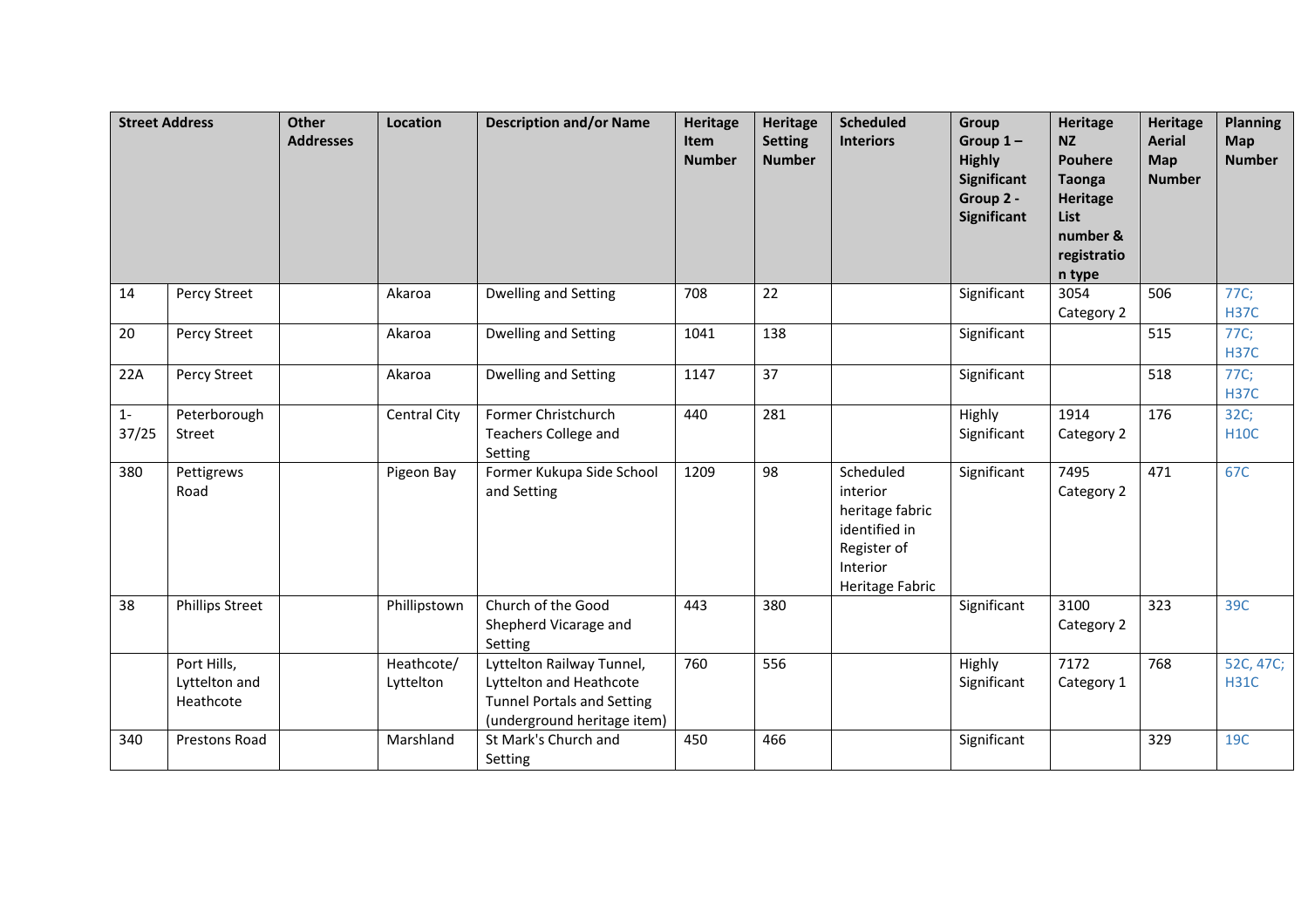| <b>Street Address</b> |                           | <b>Other</b><br><b>Addresses</b> | Location           | <b>Description and/or Name</b>                                      | <b>Heritage</b><br>Item<br><b>Number</b> | <b>Heritage</b><br><b>Setting</b><br><b>Number</b> | <b>Scheduled</b><br><b>Interiors</b>                                                                    | Group<br>Group $1-$<br><b>Highly</b><br>Significant<br>Group 2 -<br>Significant | <b>Heritage</b><br><b>NZ</b><br><b>Pouhere</b><br><b>Taonga</b><br>Heritage<br>List<br>number &<br>registratio<br>n type | Heritage<br><b>Aerial</b><br>Map<br><b>Number</b> | <b>Planning</b><br><b>Map</b><br><b>Number</b> |
|-----------------------|---------------------------|----------------------------------|--------------------|---------------------------------------------------------------------|------------------------------------------|----------------------------------------------------|---------------------------------------------------------------------------------------------------------|---------------------------------------------------------------------------------|--------------------------------------------------------------------------------------------------------------------------|---------------------------------------------------|------------------------------------------------|
| 18                    | Purau Avenue              |                                  | Diamond<br>Harbour | Dwelling and Setting,<br><b>Stoddart's Cottage</b>                  | 671                                      | 537                                                | Scheduled<br>interior<br>heritage fabric<br>identified in<br>Register of<br>Interior<br>Heritage Fabric | Highly<br>Significant                                                           | 3088<br>Category 1                                                                                                       | 448                                               | 59C                                            |
| 901                   | Purau - Port<br>Levy Road |                                  | Port Levy          | St Paul's Church and Setting                                        | 684                                      | 542                                                |                                                                                                         | Highly<br>Significant                                                           | 5370<br>Category 2                                                                                                       | 466                                               | R <sub>1</sub> C                               |
| $\mathbf{1}$          | Quail Island              |                                  | Diamond<br>Harbour | Former Quarantine Barracks<br>and Setting                           | 1365                                     | 631                                                |                                                                                                         | Highly<br>Significant                                                           | 7408<br>Category 1                                                                                                       | 780                                               | 58C, 61C                                       |
| 148                   | Racecourse<br>Road        |                                  | Upper<br>Riccarton | Dwelling and Setting,<br>Chokebore Lodge                            | 451                                      | 187                                                | Scheduled<br>interior<br>heritage fabric<br>identified in<br>Register of<br>Interior<br>Heritage Fabric | Highly<br>Significant                                                           | 1791<br>Category 1                                                                                                       | 11                                                | 30C;<br><b>H17C</b>                            |
|                       |                           |                                  |                    | <b>Riccarton Racecourse</b>                                         |                                          |                                                    |                                                                                                         |                                                                                 |                                                                                                                          |                                                   |                                                |
| 165                   | Racecourse<br>Road        |                                  | Riccarton<br>Park  | <b>Riccarton Racecourse Tea</b><br>House and Setting                | 452                                      | 183                                                |                                                                                                         | Highly<br>Significant                                                           | 5330<br>Category 2                                                                                                       | $\overline{4}$                                    | 30C;<br><b>H17C</b>                            |
| 165                   | Racecourse<br>Road        |                                  | Riccarton<br>Park  | <b>Riccarton Racecourse Public</b><br><b>Grandstand and Setting</b> | 453                                      | 183                                                |                                                                                                         | Highly<br>Significant                                                           |                                                                                                                          | 5                                                 | 30C;<br><b>H17C</b>                            |
| 51                    | <b>Radley Street</b>      |                                  | Woolston           | Dwelling and Setting                                                | 1371                                     | 636                                                |                                                                                                         | Significant                                                                     |                                                                                                                          | 786                                               | 39C                                            |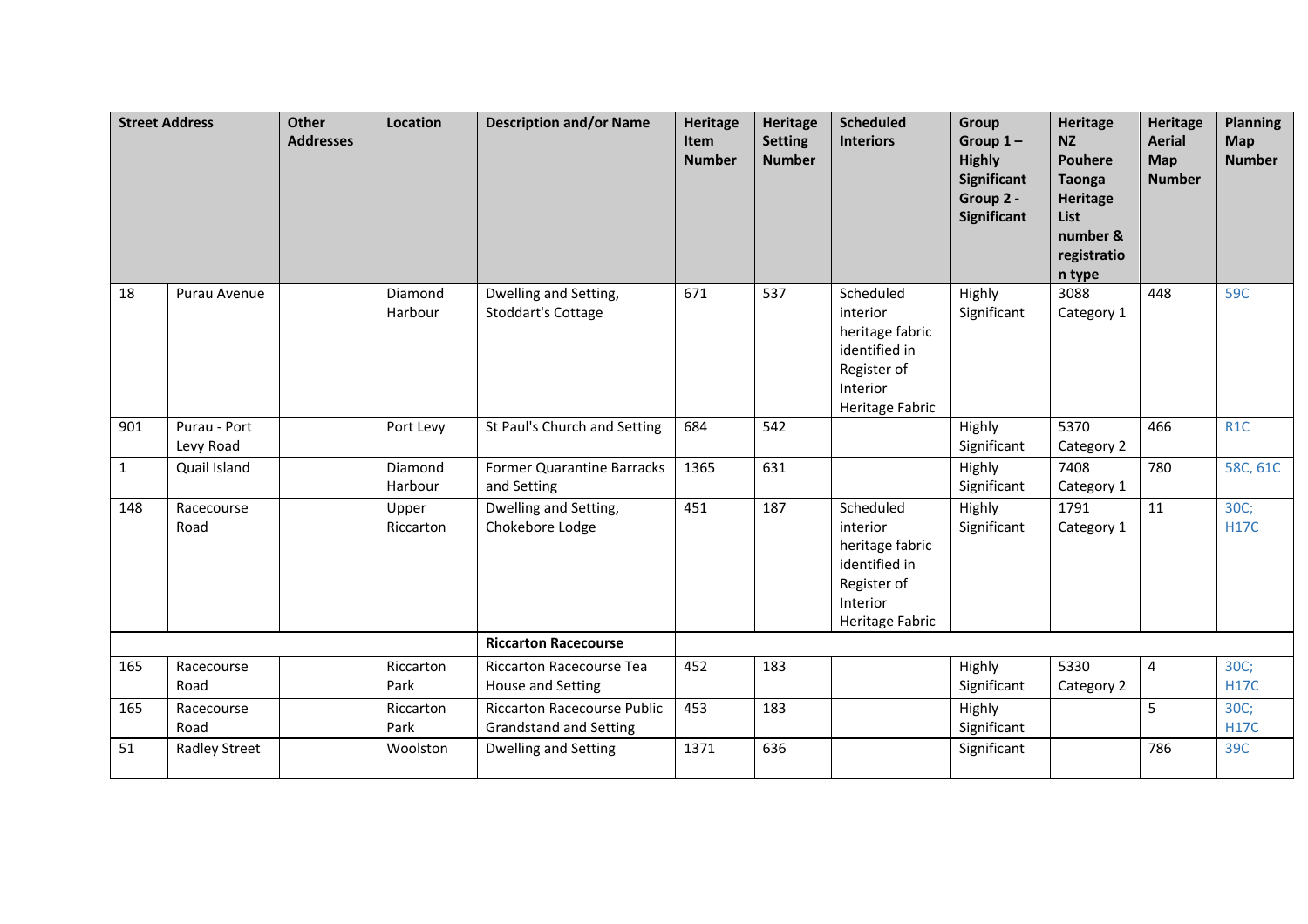|                | <b>Street Address</b> | <b>Other</b><br><b>Addresses</b> | Location     | <b>Description and/or Name</b>                       | <b>Heritage</b><br><b>Item</b><br><b>Number</b> | Heritage<br><b>Setting</b><br><b>Number</b> | <b>Scheduled</b><br><b>Interiors</b>                                                                    | Group<br>Group $1-$<br><b>Highly</b><br>Significant<br>Group 2 -<br>Significant | <b>Heritage</b><br><b>NZ</b><br><b>Pouhere</b><br><b>Taonga</b><br>Heritage<br>List<br>number &<br>registratio<br>n type | <b>Heritage</b><br><b>Aerial</b><br><b>Map</b><br><b>Number</b> | <b>Planning</b><br><b>Map</b><br><b>Number</b> |
|----------------|-----------------------|----------------------------------|--------------|------------------------------------------------------|-------------------------------------------------|---------------------------------------------|---------------------------------------------------------------------------------------------------------|---------------------------------------------------------------------------------|--------------------------------------------------------------------------------------------------------------------------|-----------------------------------------------------------------|------------------------------------------------|
| 5              | Randolph<br>Terrace   | 12 Reserve<br>Terrace            | Lyttelton    | Dwelling and Setting                                 | 1166                                            | 172                                         |                                                                                                         | Significant                                                                     |                                                                                                                          | 445                                                             | 52C;<br><b>H31C</b>                            |
| 41             | Ranfurly<br>Street    |                                  | St Albans    | Dwelling and Setting                                 | 454                                             | 452                                         |                                                                                                         | Significant                                                                     | 1890<br>Category 2                                                                                                       | 180                                                             | 32C; H7C                                       |
| 45             | Ranfurly<br>Street    |                                  | St Albans    | Dwelling and Setting                                 | 455                                             | 453                                         |                                                                                                         | Significant                                                                     | 298<br>Category 1                                                                                                        | 188                                                             | 32C; H7C                                       |
| $\mathbf{1}$   | <b>Restell Street</b> |                                  | Papanui      | Former Papanui Railway<br><b>Station and Setting</b> | 456                                             | 431                                         |                                                                                                         | Highly<br>Significant                                                           | 7415<br>Category 2                                                                                                       | 61                                                              | <b>24C</b>                                     |
| $\mathbf{1}$   | Retreat Road          |                                  | Avonside     | <b>MED Substation and Setting</b>                    | 600                                             | 388                                         |                                                                                                         | Significant                                                                     |                                                                                                                          | 334                                                             | 32C                                            |
| $\overline{2}$ | Riccarton<br>Avenue   |                                  | Central City | Nurses' Memorial Chapel<br>and Setting               | 460                                             | 252                                         | Scheduled<br>interior<br>heritage fabric<br>identified in<br>Register of<br>Interior<br>Heritage Fabric | Highly<br>Significant                                                           | 1851<br>Category 1                                                                                                       | 108                                                             | 38C, CC                                        |
| $\overline{7}$ | Riccarton<br>Avenue   |                                  | Central City | Curator's House and Setting                          | 473                                             | 255                                         | Scheduled<br>interior<br>heritage fabric<br>identified in<br>Register of<br>Interior<br>Heritage Fabric | Significant                                                                     | 1863<br>Category 2                                                                                                       | 128                                                             | 39C;<br><b>H19C</b>                            |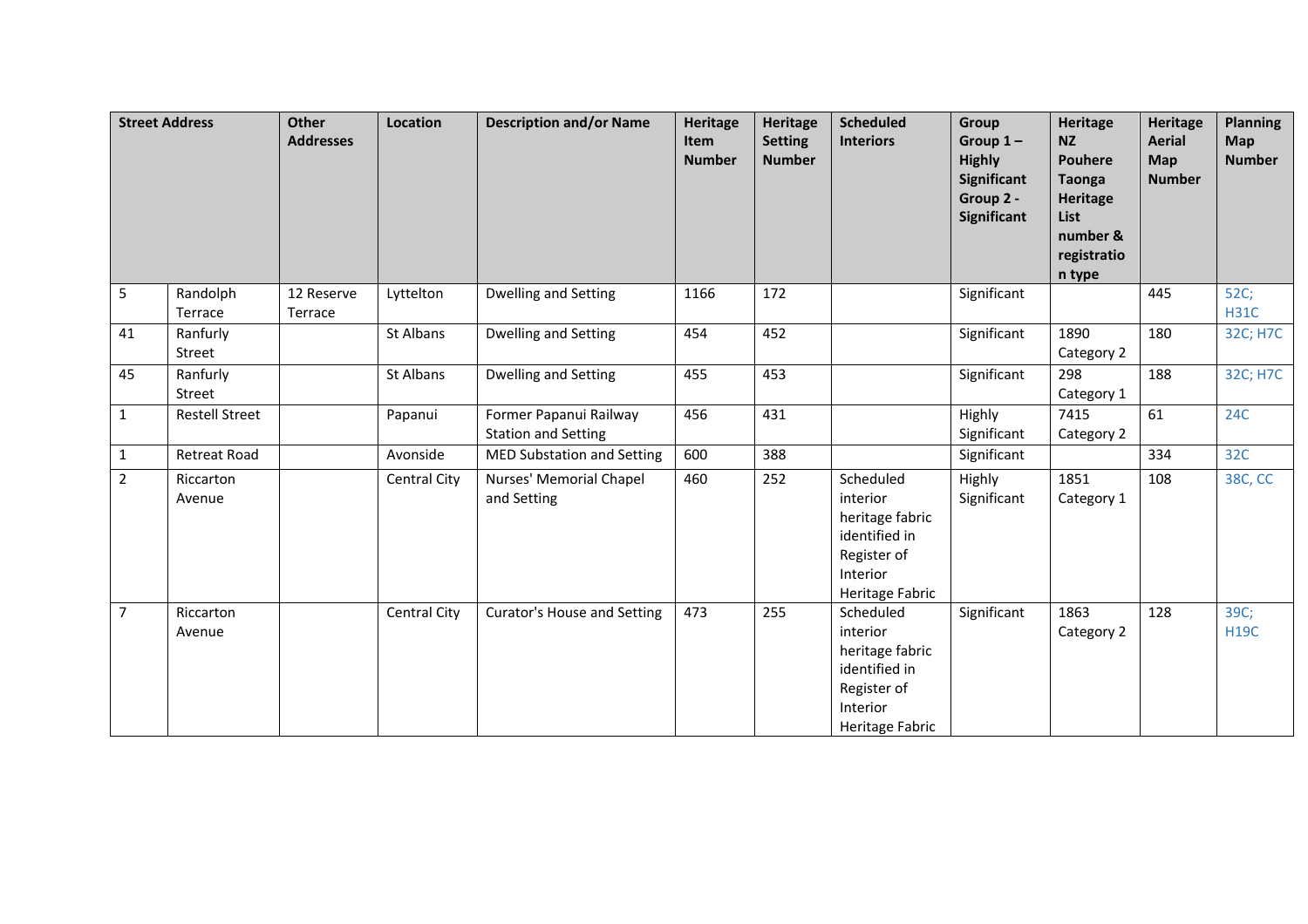|                | <b>Street Address</b> | <b>Other</b><br><b>Addresses</b> | <b>Location</b>     | <b>Description and/or Name</b>                                                                                                | <b>Heritage</b><br>Item<br><b>Number</b> | Heritage<br><b>Setting</b><br><b>Number</b> | <b>Scheduled</b><br><b>Interiors</b>                                                                    | Group<br>Group $1-$<br><b>Highly</b><br><b>Significant</b><br>Group 2 -<br>Significant | <b>Heritage</b><br><b>NZ</b><br><b>Pouhere</b><br><b>Taonga</b><br><b>Heritage</b><br>List<br>number &<br>registratio<br>n type | <b>Heritage</b><br><b>Aerial</b><br>Map<br><b>Number</b> | <b>Planning</b><br>Map<br><b>Number</b> |
|----------------|-----------------------|----------------------------------|---------------------|-------------------------------------------------------------------------------------------------------------------------------|------------------------------------------|---------------------------------------------|---------------------------------------------------------------------------------------------------------|----------------------------------------------------------------------------------------|---------------------------------------------------------------------------------------------------------------------------------|----------------------------------------------------------|-----------------------------------------|
| $\overline{7}$ | Riccarton<br>Avenue   |                                  | <b>Central City</b> | Cuningham House and<br>Setting                                                                                                | 83                                       | 245                                         | Scheduled<br>interior<br>heritage fabric<br>identified in<br>Register of<br>Interior<br>Heritage Fabric | Highly<br>Significant                                                                  | 1862<br>Category 2                                                                                                              | 95                                                       | 31C;<br><b>H15C</b>                     |
| $\overline{7}$ | Riccarton<br>Avenue   |                                  | Central City        | Moorhouse Statue and<br>Setting                                                                                               | 84                                       | 255                                         |                                                                                                         | Highly<br>Significant                                                                  |                                                                                                                                 | 127                                                      | 32C;<br><b>H15C</b>                     |
| 65             | Riccarton<br>Road     | 69 Riccarton<br>Road             | Riccarton           | St James' Church and Setting                                                                                                  | 465                                      | 220                                         |                                                                                                         | Highly<br>Significant                                                                  |                                                                                                                                 | 60                                                       | 31C                                     |
| 265            | Riccarton<br>Road     |                                  | Upper<br>Riccarton  | Former Holy Name<br>Seminary incorporating the<br>former Dwelling Baron's<br>Court/Kilmead, Motor<br><b>House and Setting</b> | 463                                      | 203                                         |                                                                                                         | Highly<br>Significant                                                                  | 7336<br>Category 2                                                                                                              | 30                                                       | 31C                                     |
| 355C           | Riccarton<br>Road     |                                  | Upper<br>Riccarton  | Commercial Building and<br>Setting                                                                                            | 466                                      | 195                                         |                                                                                                         | Significant                                                                            |                                                                                                                                 | 22                                                       | 30C;<br><b>H18C</b>                     |
| 364            | Riccarton<br>Road     |                                  | Upper<br>Riccarton  | Bush Inn Hotel and Setting                                                                                                    | 464                                      | 197                                         |                                                                                                         | Significant                                                                            |                                                                                                                                 | 23                                                       | 30C;<br><b>H18C</b>                     |
| 393            | Riccarton<br>Road     |                                  | Upper<br>Riccarton  | J.R. McKenzie Memorial<br>Children's Library and<br>Setting                                                                   | 1329                                     | 571                                         | Scheduled<br>interior<br>heritage fabric<br>identified in<br>Register of<br>Interior<br>Heritage Fabric | Significant                                                                            |                                                                                                                                 | 737                                                      | 30C;<br><b>H18C</b>                     |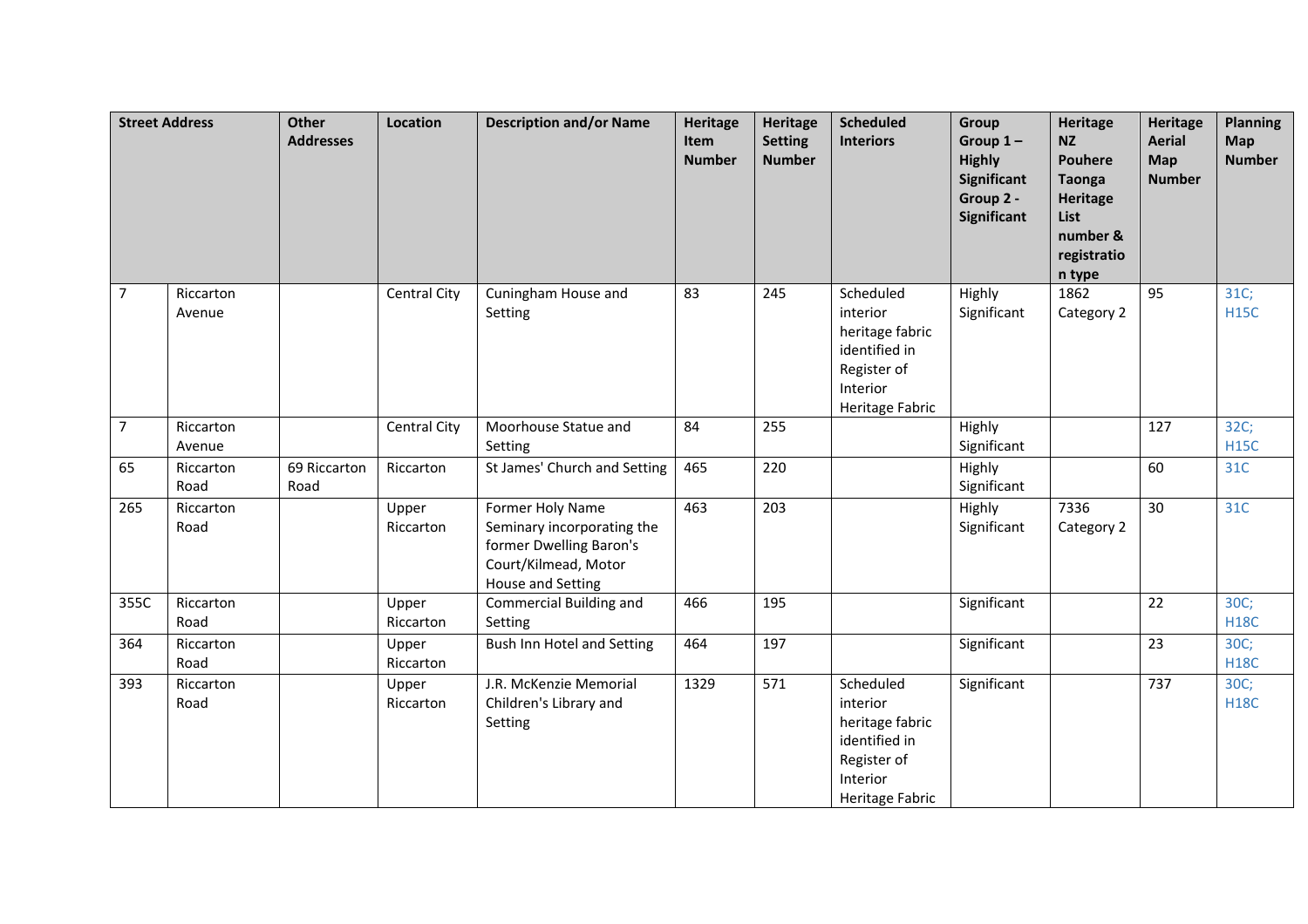|     | <b>Street Address</b>        | Other<br><b>Addresses</b>  | <b>Location</b>     | <b>Description and/or Name</b>                           | Heritage<br>Item<br><b>Number</b> | <b>Heritage</b><br><b>Setting</b><br><b>Number</b> | <b>Scheduled</b><br><b>Interiors</b>                                                                    | Group<br>Group $1-$<br><b>Highly</b><br><b>Significant</b><br>Group 2 -<br><b>Significant</b> | <b>Heritage</b><br><b>NZ</b><br><b>Pouhere</b><br><b>Taonga</b><br><b>Heritage</b><br>List<br>number &<br>registratio<br>n type | <b>Heritage</b><br><b>Aerial</b><br>Map<br><b>Number</b> | <b>Planning</b><br>Map<br><b>Number</b> |
|-----|------------------------------|----------------------------|---------------------|----------------------------------------------------------|-----------------------------------|----------------------------------------------------|---------------------------------------------------------------------------------------------------------|-----------------------------------------------------------------------------------------------|---------------------------------------------------------------------------------------------------------------------------------|----------------------------------------------------------|-----------------------------------------|
| 188 | Richardson<br>Terrace        | 67E Vincent<br>Place       | Opawa               | Dwelling and Setting, The<br><b>Hollies</b>              | 467                               | 391                                                |                                                                                                         | Significant                                                                                   | 3112<br>Category 2                                                                                                              | 337                                                      | 39C;<br><b>H40C</b>                     |
| 25  | <b>Ripon Street</b>          |                            | Lyttelton           | Dwelling and Setting                                     | 1175                              | 34                                                 |                                                                                                         | Significant                                                                                   |                                                                                                                                 | 418                                                      | 52C;<br><b>H31C</b>                     |
| 290 | Riverlaw<br>Terrace          |                            | <b>St Martins</b>   | Dwelling and Setting,<br>Springbank                      | 469                               | 383                                                |                                                                                                         | Significant                                                                                   | 3730<br>Category 2                                                                                                              | 326                                                      | 46C;<br><b>H25C</b>                     |
| 99  | Robinsons Bay<br>Valley Road |                            | Duvauchelle         | Dwelling and Setting,<br>Former School Master's<br>House | 1173                              | 539                                                |                                                                                                         | Significant                                                                                   |                                                                                                                                 | 485                                                      | R <sub>5</sub> C                        |
| 5   | Rolleston<br>Avenue          | 7,8<br>Riccarton<br>Avenue | <b>Central City</b> | <b>Rolleston Statue and Setting</b>                      | 472                               | 257                                                |                                                                                                         | Highly<br>Significant                                                                         | 1946<br>Category 2                                                                                                              | 135                                                      | 32C;<br><b>H15C</b>                     |
| 5   | Rolleston<br>Avenue          | 7,8<br>Riccarton<br>Avenue | Central City        | <b>Fitzgerald Statue and Setting</b>                     | 470                               | 264                                                |                                                                                                         | Highly<br>Significant                                                                         |                                                                                                                                 | 136                                                      | 39C;<br><b>H19C</b>                     |
| 9   | Rolleston<br>Avenue          |                            | Central City        | Robert McDougall Art<br><b>Gallery and Setting</b>       | 471                               | 256                                                | Scheduled<br>interior<br>heritage fabric<br>identified in<br>Register of<br>Interior<br>Heritage Fabric | Highly<br>Significant                                                                         | 303<br>Category 1                                                                                                               | 118                                                      | 31C;<br><b>H15C</b>                     |
|     |                              |                            |                     | <b>Canterbury Museum</b>                                 |                                   |                                                    |                                                                                                         |                                                                                               |                                                                                                                                 |                                                          |                                         |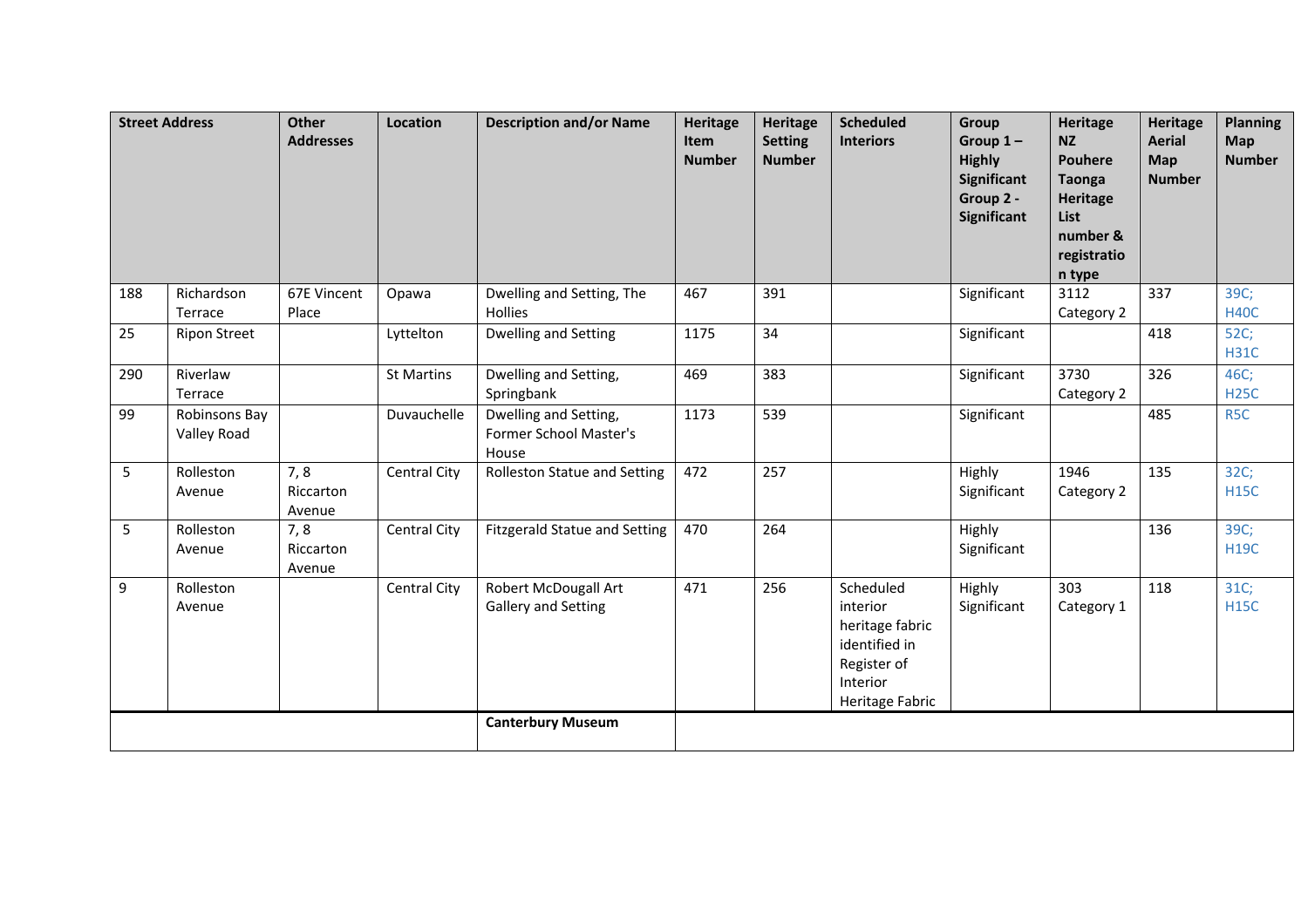|    | <b>Street Address</b> | Other<br><b>Addresses</b> | <b>Location</b>     | <b>Description and/or Name</b>                                                        | <b>Heritage</b><br>Item<br><b>Number</b> | <b>Heritage</b><br><b>Setting</b><br><b>Number</b> | <b>Scheduled</b><br><b>Interiors</b> | Group<br>Group $1-$<br><b>Highly</b><br><b>Significant</b><br>Group 2 -<br>Significant | <b>Heritage</b><br><b>NZ</b><br><b>Pouhere</b><br><b>Taonga</b><br><b>Heritage</b><br>List<br>number &<br>registratio<br>n type | <b>Heritage</b><br><b>Aerial</b><br>Map<br><b>Number</b> | <b>Planning</b><br>Map<br><b>Number</b> |
|----|-----------------------|---------------------------|---------------------|---------------------------------------------------------------------------------------|------------------------------------------|----------------------------------------------------|--------------------------------------|----------------------------------------------------------------------------------------|---------------------------------------------------------------------------------------------------------------------------------|----------------------------------------------------------|-----------------------------------------|
| 11 | Rolleston<br>Avenue   |                           | Central City        | Canterbury Museum (1870-<br>1882 buildings) and Setting                               | 474                                      | 257                                                |                                      | Highly<br>Significant                                                                  | 290<br>Category 1                                                                                                               | 124                                                      | 32C;<br><b>H15C</b>                     |
| 11 | Rolleston<br>Avenue   |                           | Central City        | Roger Duff Wing South and<br><b>West Facades</b>                                      | 1379                                     | 257                                                |                                      | Significant                                                                            |                                                                                                                                 | 809                                                      | 32C;<br><b>H15C</b>                     |
| 11 | Rolleston<br>Avenue   |                           | Central City        | <b>Centennial Wing East</b><br>Façade                                                 | 1378                                     | 257                                                |                                      | Significant                                                                            |                                                                                                                                 | 808                                                      | 32C;<br><b>H15C</b>                     |
|    |                       |                           |                     | <b>Christ's College</b>                                                               |                                          |                                                    |                                      |                                                                                        |                                                                                                                                 |                                                          |                                         |
| 33 | Rolleston<br>Avenue   |                           | Central City        | Christ's College Open Air<br><b>Classrooms and Setting</b>                            | 483                                      | 254                                                |                                      | Significant                                                                            | 3282<br>Category 2                                                                                                              | 115                                                      | 31C;<br><b>H15C</b>                     |
| 33 | Rolleston<br>Avenue   |                           | Central City        | Christ's College Former Hare<br>Memorial Library and<br><b>Classrooms and Setting</b> | 476                                      | 254                                                |                                      | Highly<br>Significant                                                                  | 3278<br>Category 1                                                                                                              | 116                                                      | 31C;<br><b>H15C</b>                     |
| 33 | Rolleston<br>Avenue   |                           | <b>Central City</b> | Christ's College School<br>House and Setting                                          | 481                                      | 254                                                |                                      | Highly<br>Significant                                                                  | 3280<br>Category 2                                                                                                              | 117                                                      | 31C;<br><b>H15C</b>                     |
| 33 | Rolleston<br>Avenue   |                           | Central City        | Christ's College Former<br>Condell's House and Setting                                | 478                                      | 254                                                |                                      | Highly<br>Significant                                                                  | 4913<br>Category 2                                                                                                              | 119                                                      | 31C;<br><b>H15C</b>                     |
| 33 | Rolleston<br>Avenue   |                           | <b>Central City</b> | Christ's College Former Big<br><b>School and Setting</b>                              | 482                                      | 254                                                |                                      | Highly<br>Significant                                                                  | 48<br>Category 1                                                                                                                | 120                                                      | 31C;<br><b>H15C</b>                     |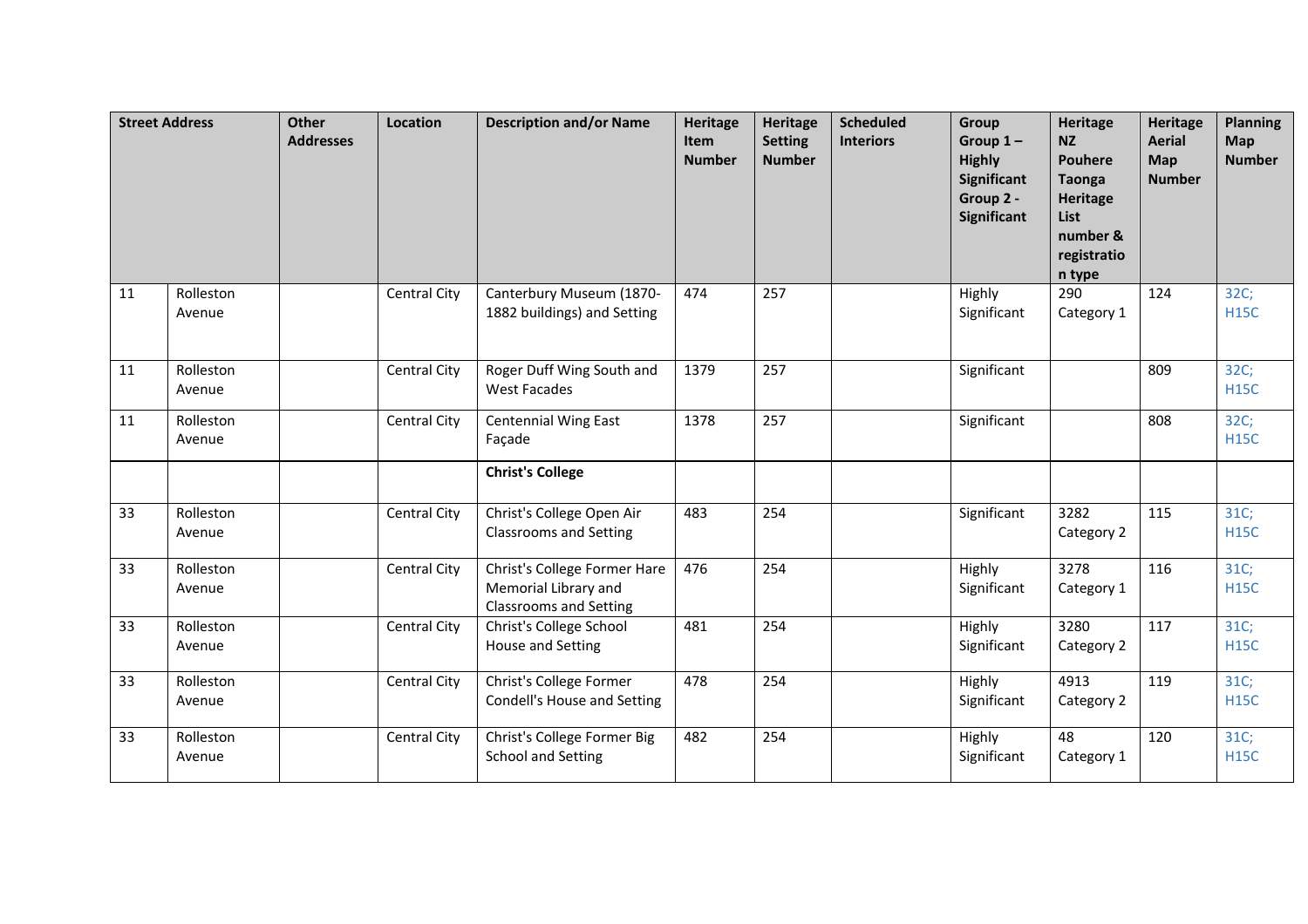|    | <b>Street Address</b> | <b>Other</b><br><b>Addresses</b> | Location            | <b>Description and/or Name</b>                                    | <b>Heritage</b><br>Item<br><b>Number</b> | <b>Heritage</b><br><b>Setting</b><br><b>Number</b> | <b>Scheduled</b><br><b>Interiors</b> | <b>Group</b><br>Group $1-$<br><b>Highly</b><br>Significant<br>Group 2 -<br>Significant | <b>Heritage</b><br><b>NZ</b><br><b>Pouhere</b><br><b>Taonga</b><br><b>Heritage</b><br>List<br>number &<br>registratio<br>n type | <b>Heritage</b><br><b>Aerial</b><br>Map<br><b>Number</b> | <b>Planning</b><br><b>Map</b><br><b>Number</b> |
|----|-----------------------|----------------------------------|---------------------|-------------------------------------------------------------------|------------------------------------------|----------------------------------------------------|--------------------------------------|----------------------------------------------------------------------------------------|---------------------------------------------------------------------------------------------------------------------------------|----------------------------------------------------------|------------------------------------------------|
| 33 | Rolleston<br>Avenue   |                                  | Central City        | Christ's College Chapel and<br>Setting                            | 477                                      | 254                                                |                                      | Highly<br>Significant                                                                  | 3277<br>Category 1                                                                                                              | 121                                                      | 31C;<br><b>H15C</b>                            |
| 33 | Rolleston<br>Avenue   |                                  | Central City        | Christ's College Main<br>Quadrangle and Setting                   | 475                                      | 254                                                |                                      | Significant                                                                            |                                                                                                                                 | 122                                                      | 31C;<br><b>H15C</b>                            |
| 33 | Rolleston<br>Avenue   |                                  | <b>Central City</b> | Christ's College Jacobs<br>House and Setting                      | 480                                      | 254                                                |                                      | Significant                                                                            | 3279<br>Category 2                                                                                                              | 123                                                      | 31C;<br><b>H15C</b>                            |
| 33 | Rolleston<br>Avenue   |                                  | Central City        | Christ's College Former New<br><b>Classrooms and Setting</b>      | 615                                      | 254                                                |                                      | Highly<br>Significant                                                                  |                                                                                                                                 | 125                                                      | 31C;<br><b>H15C</b>                            |
| 33 | Rolleston<br>Avenue   |                                  | Central City        | Christ's College Dining Hall<br>Tower and Hospital and<br>Setting | 617                                      | 254                                                |                                      | Highly<br>Significant                                                                  |                                                                                                                                 | 129                                                      | 31C;<br><b>H15C</b>                            |
| 33 | Rolleston<br>Avenue   |                                  | Central City        | Christ's College Memorial<br>Dining Hall and Setting              | 479                                      | 254                                                |                                      | Highly<br>Significant                                                                  | 3276<br>Category 1                                                                                                              | 130                                                      | 31C;<br><b>H15C</b>                            |
| 33 | Rolleston<br>Avenue   |                                  | Central City        | Christ's College<br>Administration Building and<br>Setting        | 616                                      | 254                                                |                                      | Significant                                                                            |                                                                                                                                 | 132                                                      | 31C;<br><b>H15C</b>                            |
| 64 | Rolleston<br>Avenue   |                                  | <b>Central City</b> | Dwelling and Setting                                              | 30                                       | 267                                                |                                      | Significant                                                                            |                                                                                                                                 | 140                                                      | 32C;<br><b>H15C</b>                            |
| 1A | Rue Balguerie         |                                  | Akaroa              | Daly's Wharf, Shelter and<br>Setting                              | 1210                                     | 473                                                |                                      | Significant                                                                            |                                                                                                                                 | 534                                                      | 77C;<br><b>H36C</b>                            |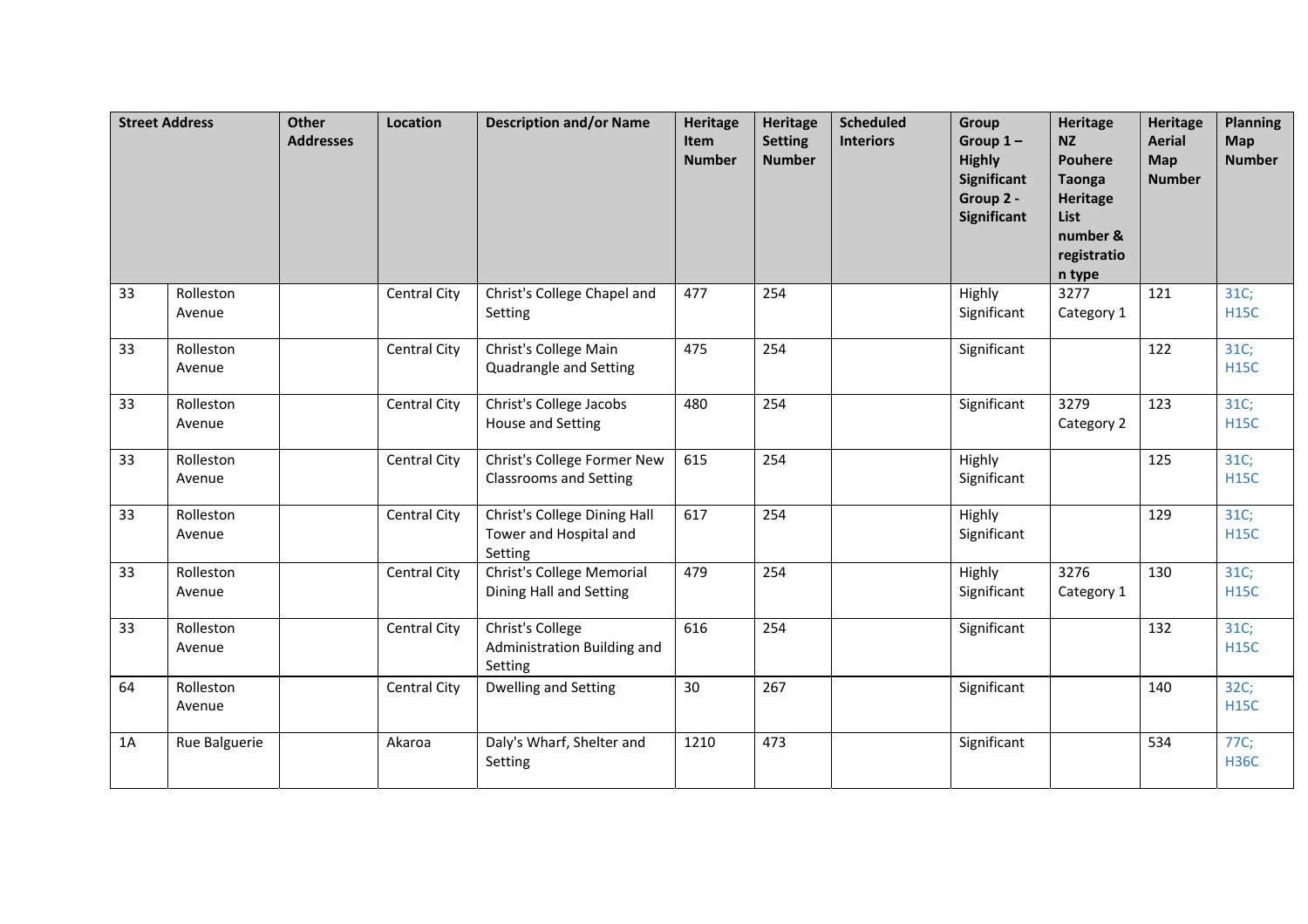|    | <b>Street Address</b> | Other<br><b>Addresses</b> | Location | <b>Description and/or Name</b>                                                                                                 | <b>Heritage</b><br>Item<br><b>Number</b> | <b>Heritage</b><br><b>Setting</b><br><b>Number</b> | <b>Scheduled</b><br><b>Interiors</b>                                                                    | <b>Group</b><br>Group $1-$<br><b>Highly</b><br><b>Significant</b><br>Group 2 -<br>Significant | <b>Heritage</b><br><b>NZ</b><br><b>Pouhere</b><br><b>Taonga</b><br>Heritage<br>List<br>number &<br>registratio<br>n type | <b>Heritage</b><br><b>Aerial</b><br>Map<br><b>Number</b> | <b>Planning</b><br><b>Map</b><br><b>Number</b> |
|----|-----------------------|---------------------------|----------|--------------------------------------------------------------------------------------------------------------------------------|------------------------------------------|----------------------------------------------------|---------------------------------------------------------------------------------------------------------|-----------------------------------------------------------------------------------------------|--------------------------------------------------------------------------------------------------------------------------|----------------------------------------------------------|------------------------------------------------|
| 3  | Rue Balguerie         |                           | Akaroa   | Former Customhouse and<br>Setting                                                                                              | 726                                      | 11                                                 | Scheduled<br>interior<br>heritage fabric<br>identified in<br>Register of<br>Interior<br>Heritage Fabric | Highly<br>Significant                                                                         | 1717<br>Category 2                                                                                                       | 537                                                      | 77C;<br><b>H36C</b>                            |
| 10 | Rue Balguerie         |                           | Akaroa   | St Peter's Church and<br>Setting (including the link<br>from the Church to the Hall,<br>but excluding the 1982 Hall<br>itself) | 747                                      | 487                                                |                                                                                                         | Highly<br>Significant                                                                         | 267<br>Category 1                                                                                                        | 553                                                      | 77C;<br><b>H36C</b>                            |
| 11 | Rue Balguerie         |                           | Akaroa   | Dwelling and Setting                                                                                                           | 1019                                     | 132                                                |                                                                                                         | Significant                                                                                   |                                                                                                                          | 560                                                      | 77C;<br><b>H36C</b>                            |
| 12 | Rue Balguerie         |                           | Akaroa   | Dwelling and Setting                                                                                                           | 1021                                     | 128                                                |                                                                                                         | Significant                                                                                   |                                                                                                                          | 559                                                      | 77C;<br><b>H36C</b>                            |
| 15 | Rue Balguerie         |                           | Akaroa   | Dwelling and Setting                                                                                                           | 1020                                     | 125                                                |                                                                                                         | Significant                                                                                   |                                                                                                                          | 563                                                      | 77C;<br><b>H36C</b>                            |
| 16 | Rue Balguerie         | 14 Rue<br>Balguerie       | Akaroa   | <b>Former Commercial Building</b><br>and Setting                                                                               | 748                                      | 168                                                |                                                                                                         | Significant                                                                                   | 1739<br>Category 2                                                                                                       | 561                                                      | 77C;<br><b>H36C</b>                            |
| 17 | Rue Balguerie         |                           | Akaroa   | Dwelling and Setting                                                                                                           | 744                                      | 131                                                |                                                                                                         | Significant                                                                                   | 5334<br>Category 2                                                                                                       | 567                                                      | 77C;<br><b>H36C</b>                            |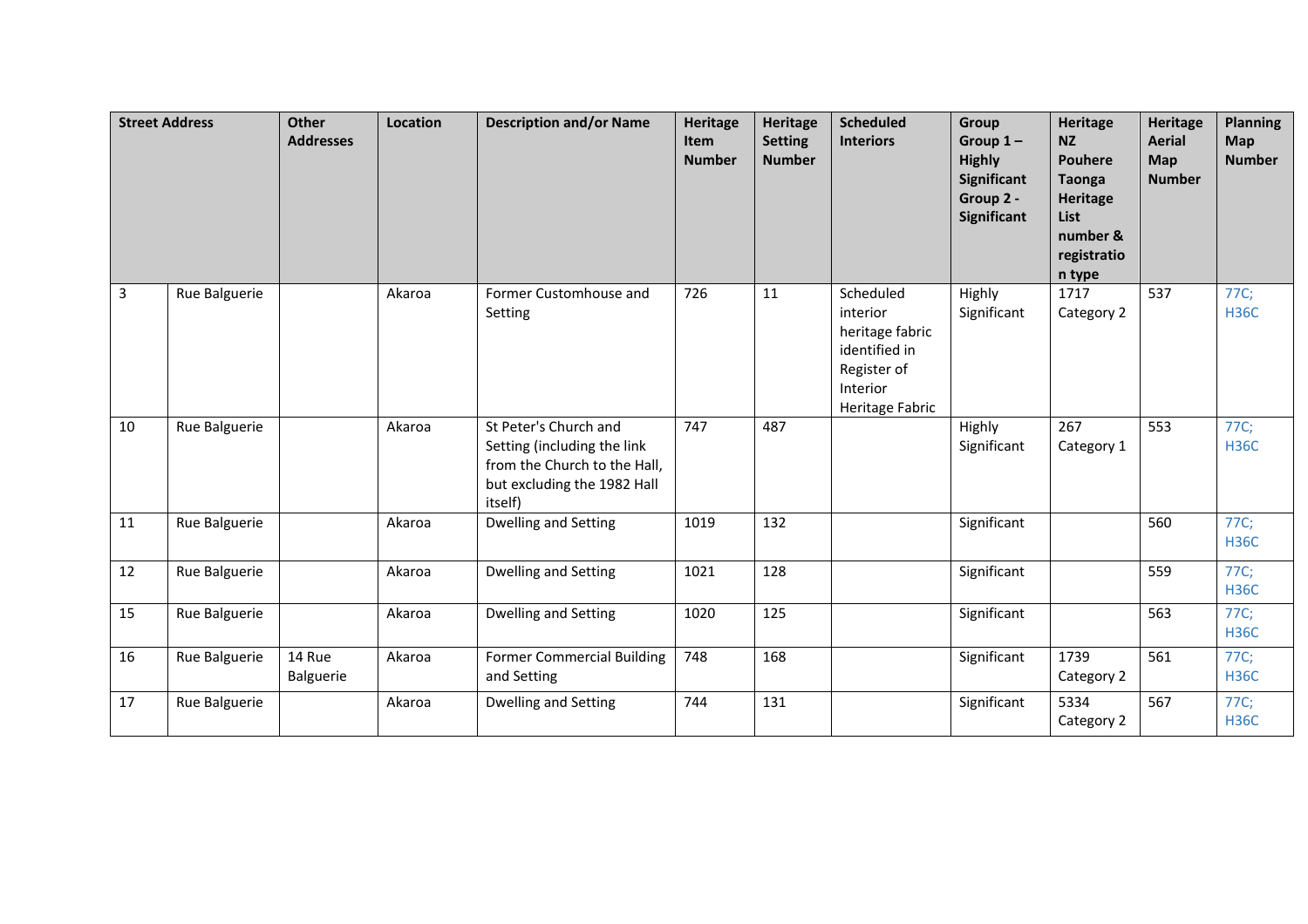|    | <b>Street Address</b> | Other<br><b>Addresses</b> | Location | <b>Description and/or Name</b>       | <b>Heritage</b><br>Item<br><b>Number</b> | Heritage<br><b>Setting</b><br><b>Number</b> | <b>Scheduled</b><br><b>Interiors</b> | Group<br>Group $1-$<br><b>Highly</b><br>Significant<br>Group 2 -<br>Significant | <b>Heritage</b><br><b>NZ</b><br><b>Pouhere</b><br><b>Taonga</b><br><b>Heritage</b><br><b>List</b><br>number &<br>registratio<br>n type | <b>Heritage</b><br><b>Aerial</b><br>Map<br><b>Number</b> | <b>Planning</b><br>Map<br><b>Number</b> |
|----|-----------------------|---------------------------|----------|--------------------------------------|------------------------------------------|---------------------------------------------|--------------------------------------|---------------------------------------------------------------------------------|----------------------------------------------------------------------------------------------------------------------------------------|----------------------------------------------------------|-----------------------------------------|
| 18 | Rue Balguerie         |                           | Akaroa   | Dwelling and Setting                 | 749                                      | 129                                         |                                      | Highly<br>Significant                                                           | 1711<br>Category 2                                                                                                                     | 568                                                      | 77C;<br><b>H36C</b>                     |
| 21 | Rue Balguerie         |                           | Akaroa   | Dwelling and Setting                 | 745                                      | 126                                         |                                      | Significant                                                                     | 5340<br>Category 2                                                                                                                     | 569                                                      | 77C;<br><b>H36C</b>                     |
| 23 | Rue Balguerie         |                           | Akaroa   | Dwelling and Setting                 | 746                                      | 167                                         |                                      | Significant                                                                     | 1723<br>Category 2                                                                                                                     | 573                                                      | 77C;<br><b>H36C</b>                     |
| 37 | Rue Balguerie         |                           | Akaroa   | Dwelling and Setting,<br>Blythcliffe | 713                                      | 160                                         |                                      | Highly<br>Significant                                                           | 1713<br>Category 1                                                                                                                     | 581                                                      | 77C;<br><b>H36C</b>                     |
| 38 | Rue Balguerie         |                           | Akaroa   | Dwelling and Setting                 | 1150                                     | 158                                         |                                      | Significant                                                                     |                                                                                                                                        | 593                                                      | 77C;<br><b>H36C</b>                     |
| 42 | Rue Balguerie         |                           | Akaroa   | Dwelling and Setting                 | 763                                      | 13                                          |                                      | Significant                                                                     | 5338<br>Category 2                                                                                                                     | 597                                                      | 77C;<br><b>H36C</b>                     |
| 43 | Rue Balguerie         |                           | Akaroa   | Dwelling and Setting                 | 1022                                     | 130                                         |                                      | Significant                                                                     |                                                                                                                                        | 592                                                      | 77C;<br><b>H36C</b>                     |
| 44 | Rue Balguerie         |                           | Akaroa   | Dwelling and Setting                 | 1024                                     | 115                                         |                                      | Significant                                                                     |                                                                                                                                        | 598                                                      | 77C;<br><b>H36C</b>                     |
| 46 | Rue Balguerie         |                           | Akaroa   | Dwelling and Setting                 | 1151                                     | 61                                          |                                      | Significant                                                                     |                                                                                                                                        | 601                                                      | 77C;<br><b>H36C</b>                     |
| 47 | Rue Balguerie         |                           | Akaroa   | Dwelling and Setting                 | 1152                                     | 127                                         |                                      | Significant                                                                     |                                                                                                                                        | 596                                                      | 77C;<br><b>H36C</b>                     |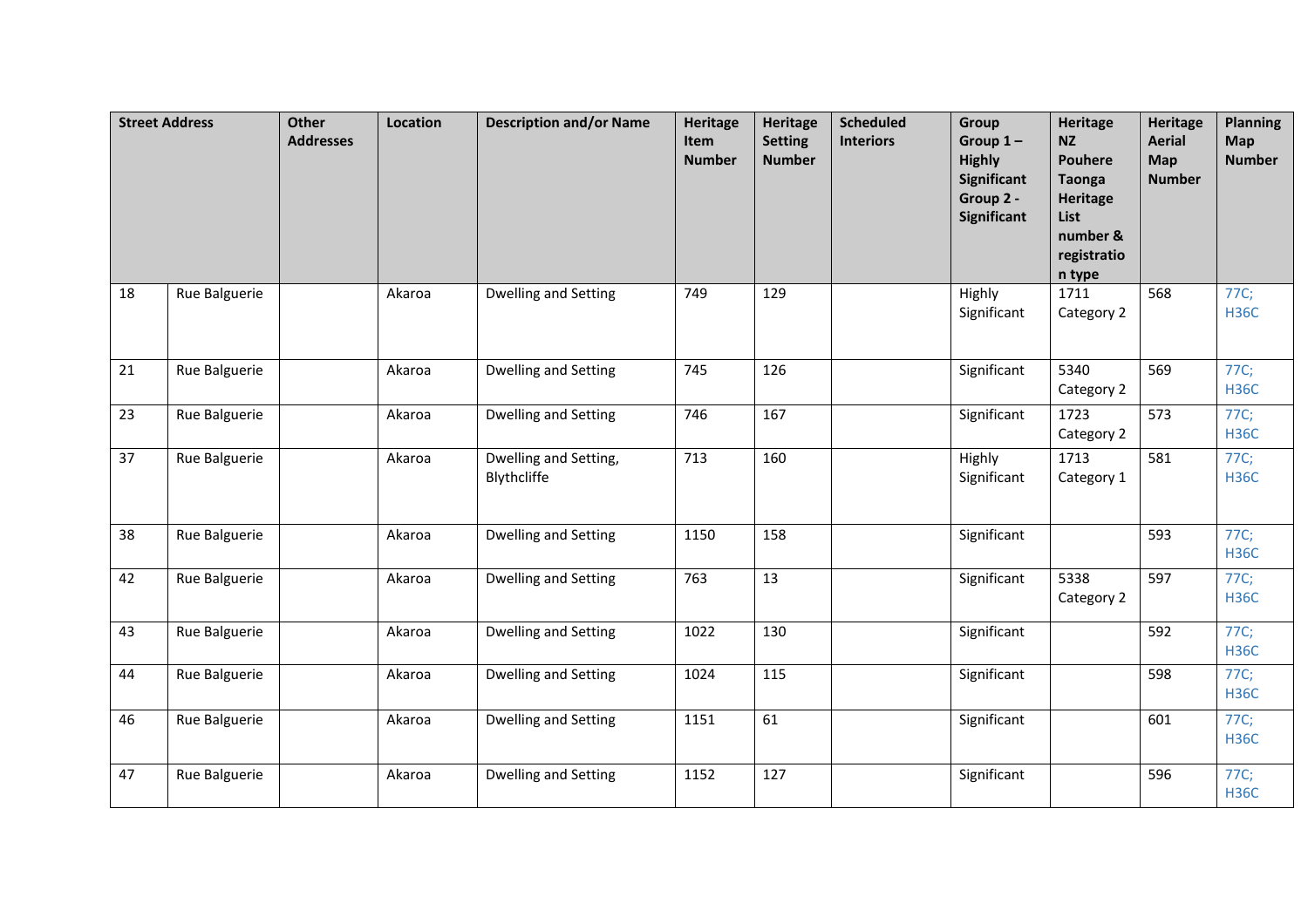|    | <b>Street Address</b> | <b>Other</b><br><b>Addresses</b> | Location | <b>Description and/or Name</b>               | <b>Heritage</b><br>Item<br><b>Number</b> | Heritage<br><b>Setting</b><br><b>Number</b> | <b>Scheduled</b><br><b>Interiors</b> | <b>Group</b><br>Group $1-$<br><b>Highly</b><br><b>Significant</b><br>Group 2 -<br>Significant | <b>Heritage</b><br><b>NZ</b><br><b>Pouhere</b><br><b>Taonga</b><br><b>Heritage</b><br>List<br>number &<br>registratio<br>n type | <b>Heritage</b><br><b>Aerial</b><br>Map<br><b>Number</b> | <b>Planning</b><br>Map<br><b>Number</b> |
|----|-----------------------|----------------------------------|----------|----------------------------------------------|------------------------------------------|---------------------------------------------|--------------------------------------|-----------------------------------------------------------------------------------------------|---------------------------------------------------------------------------------------------------------------------------------|----------------------------------------------------------|-----------------------------------------|
| 55 | Rue Balguerie         |                                  | Akaroa   | Dwelling and Setting                         | 1190                                     | 9                                           |                                      | Significant                                                                                   |                                                                                                                                 | 600                                                      | 77C;<br><b>H36C</b>                     |
| 70 | Rue Balguerie         |                                  | Akaroa   | Dwelling and Setting, Linton                 | 667                                      | 123                                         |                                      | Highly<br>Significant                                                                         | 1732<br>Category 2                                                                                                              | 605                                                      | 77C                                     |
| 73 | Rue Balguerie         |                                  | Akaroa   | Dwelling and Setting,<br><b>Former Manse</b> | 718                                      | 488                                         |                                      | Highly<br>Significant                                                                         | 1720<br>Category 2                                                                                                              | 604                                                      | 77C;<br><b>H36C</b>                     |
| 3  | Rue Benoit            |                                  | Akaroa   | Dwelling and Setting                         | 1197                                     | 18                                          |                                      | Significant                                                                                   |                                                                                                                                 | 541                                                      | 77C;<br><b>H36C</b>                     |
| 26 | Rue Benoit            |                                  | Akaroa   | <b>Dwelling and Setting</b>                  | 758                                      | 46                                          |                                      | Significant                                                                                   | 1724<br>Category 2                                                                                                              | 587                                                      | 77C;<br><b>H36C</b>                     |
| 42 | Rue Grehan            |                                  | Akaroa   | Dwelling and Setting                         | 1007                                     | 124                                         |                                      | Significant                                                                                   |                                                                                                                                 | 603                                                      | 77C;<br><b>H35C</b>                     |
| 54 | Rue Grehan            |                                  | Akaroa   | <b>Dwelling and Setting</b>                  | 731                                      | 83                                          |                                      | Significant                                                                                   | 5335<br>Category 2                                                                                                              | 606                                                      | 77C;<br><b>H35C</b>                     |
| 56 | Rue Grehan            |                                  | Akaroa   | Former Libeau Brick Kiln and<br>Setting      | 1192                                     | 56                                          |                                      | Significant                                                                                   |                                                                                                                                 | 607                                                      | 77C;<br><b>H35C</b>                     |
| 66 | Rue Grehan            |                                  | Akaroa   | Dwelling and Setting                         | 1193                                     | 476                                         |                                      | Significant                                                                                   |                                                                                                                                 | 610                                                      | 77C;<br><b>H35C</b>                     |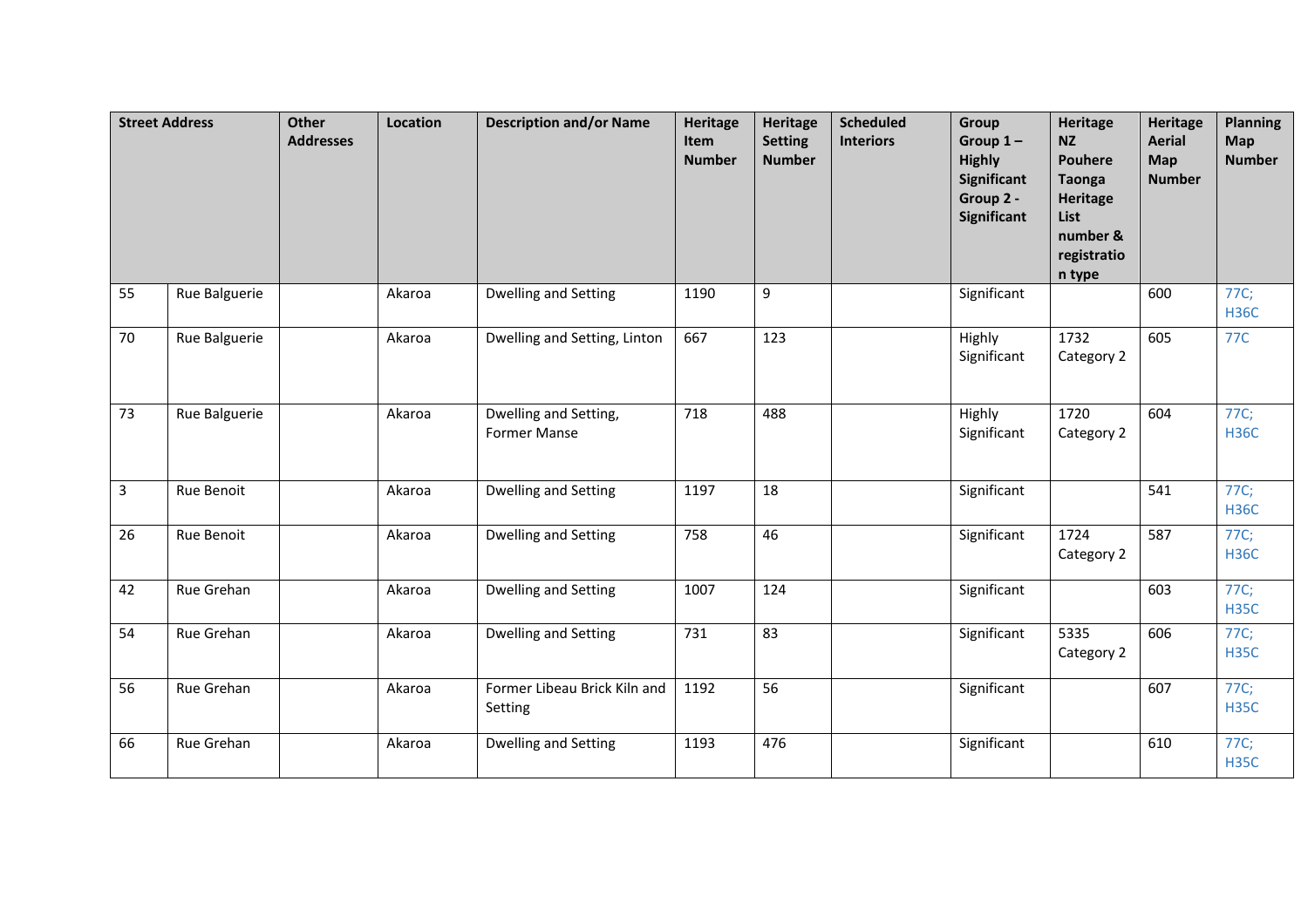|      | <b>Street Address</b>                                                        | <b>Other</b><br><b>Addresses</b> | Location | <b>Description and/or Name</b>    | <b>Heritage</b><br>Item<br><b>Number</b> | <b>Heritage</b><br><b>Setting</b><br><b>Number</b> | <b>Scheduled</b><br><b>Interiors</b>                                                                    | Group<br>Group $1-$<br><b>Highly</b><br><b>Significant</b><br>Group 2 -<br><b>Significant</b> | <b>Heritage</b><br><b>NZ</b><br><b>Pouhere</b><br><b>Taonga</b><br><b>Heritage</b><br>List<br>number &<br>registratio<br>n type | <b>Heritage</b><br><b>Aerial</b><br>Map<br><b>Number</b> | <b>Planning</b><br>Map<br><b>Number</b> |
|------|------------------------------------------------------------------------------|----------------------------------|----------|-----------------------------------|------------------------------------------|----------------------------------------------------|---------------------------------------------------------------------------------------------------------|-----------------------------------------------------------------------------------------------|---------------------------------------------------------------------------------------------------------------------------------|----------------------------------------------------------|-----------------------------------------|
|      | Rue Jolie,<br>over Aylmers<br>Stream,<br>adjacent to<br><b>Bruce Terrace</b> |                                  | Akaroa   | Rue Jolie Bridge and Setting      | 753                                      | 504                                                |                                                                                                         | Highly<br>Significant                                                                         | 7195<br>Category 2                                                                                                              | 577                                                      | 77C;<br><b>H37C</b>                     |
| 40   | Rue Jolie                                                                    |                                  | Akaroa   | Dwelling and Setting              | 1008                                     | 489                                                |                                                                                                         | Significant                                                                                   |                                                                                                                                 | 555                                                      | 77C;<br><b>H36C</b>                     |
| 103  | Rue Jolie                                                                    |                                  | Akaroa   | Coronation Library and<br>Setting | 665                                      | 116                                                | Scheduled<br>interior<br>heritage fabric<br>identified in<br>Register of<br>Interior<br>Heritage Fabric | Significant                                                                                   | 1716<br>Category 2                                                                                                              | 533                                                      | 77C;<br><b>H37C</b>                     |
| 105  | Rue Jolie                                                                    | <b>107 Rue</b><br>Jolie          | Akaroa   | <b>Gaiety Hall and Setting</b>    | 666                                      | 484                                                | Scheduled<br>interior<br>heritage fabric<br>identified in<br>Register of<br>Interior<br>Heritage Fabric | Highly<br>Significant                                                                         | 1719<br>Category 2                                                                                                              | 532                                                      | 77C;<br><b>H37C</b>                     |
| 109A | Rue Jolie                                                                    |                                  | Akaroa   | Dwelling and Setting              | 769                                      | 108                                                |                                                                                                         | Significant                                                                                   |                                                                                                                                 | 530                                                      | 77C;<br><b>H37C</b>                     |
| 110  | Rue Jolie                                                                    |                                  | Akaroa   | Dwelling and Setting              | 1139                                     | 69                                                 |                                                                                                         | Significant                                                                                   |                                                                                                                                 | 525                                                      | 77C;<br><b>H37C</b>                     |
| 112  | Rue Jolie                                                                    |                                  | Akaroa   | Dwelling and Setting              | 1140                                     | 58                                                 |                                                                                                         | Significant                                                                                   |                                                                                                                                 | 522                                                      | 77C;<br><b>H37C</b>                     |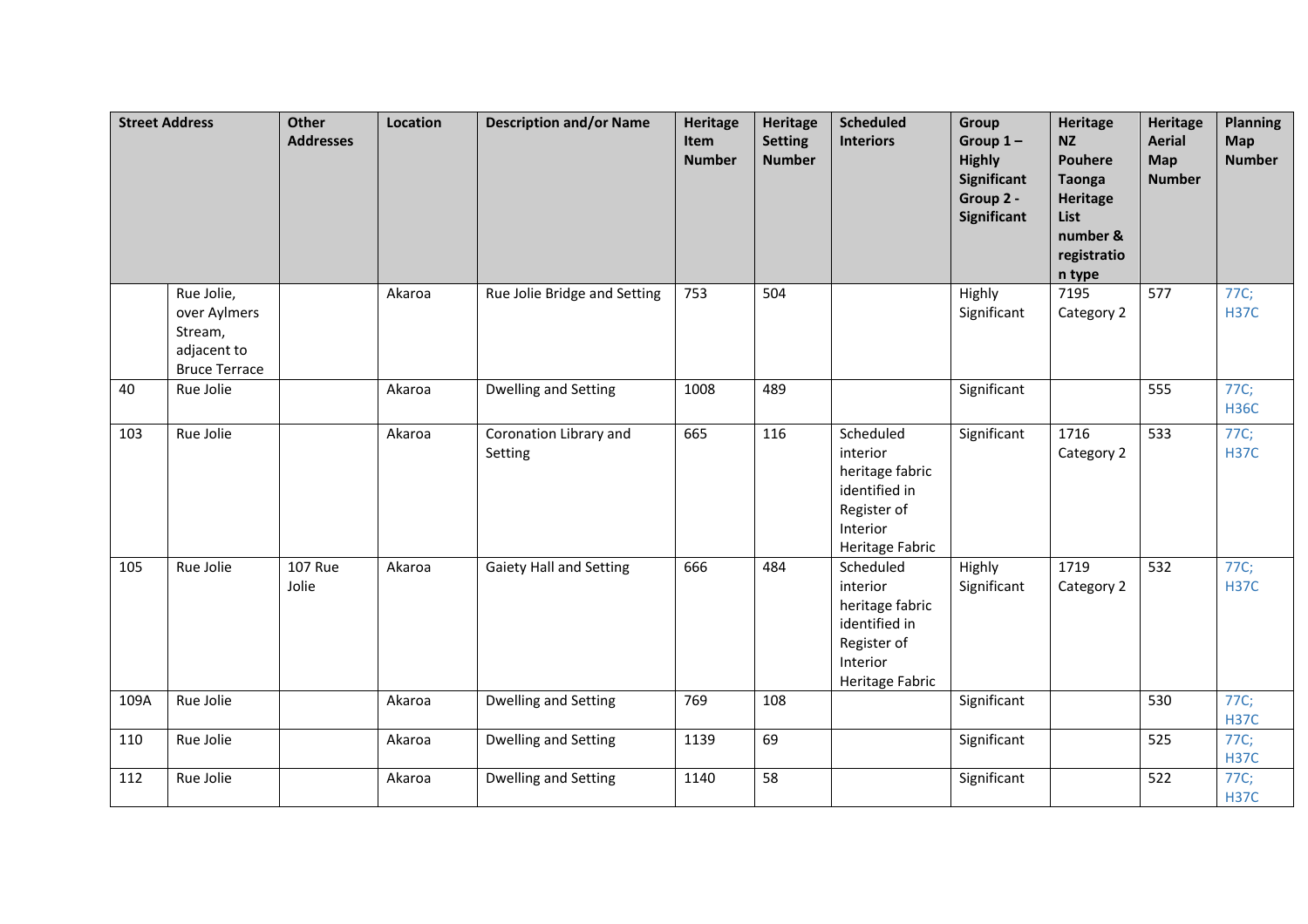|      | <b>Street Address</b> | <b>Other</b><br><b>Addresses</b> | Location | <b>Description and/or Name</b> | <b>Heritage</b><br>Item<br><b>Number</b> | <b>Heritage</b><br><b>Setting</b><br><b>Number</b> | <b>Scheduled</b><br><b>Interiors</b> | Group<br>Group $1-$<br><b>Highly</b><br><b>Significant</b><br>Group 2 -<br><b>Significant</b> | <b>Heritage</b><br><b>NZ</b><br><b>Pouhere</b><br>Taonga<br><b>Heritage</b><br>List<br>number &<br>registratio<br>n type | <b>Heritage</b><br><b>Aerial</b><br>Map<br><b>Number</b> | <b>Planning</b><br><b>Map</b><br><b>Number</b> |
|------|-----------------------|----------------------------------|----------|--------------------------------|------------------------------------------|----------------------------------------------------|--------------------------------------|-----------------------------------------------------------------------------------------------|--------------------------------------------------------------------------------------------------------------------------|----------------------------------------------------------|------------------------------------------------|
| 113  | Rue Jolie             |                                  | Akaroa   | Dwelling and Setting           | 712                                      | 43                                                 |                                      | Significant                                                                                   | 1736<br>Category 2                                                                                                       | 528                                                      | 77C;<br><b>H37C</b>                            |
| 114  | Rue Jolie             |                                  | Akaroa   | Dwelling and Setting           | 1029                                     | 66                                                 |                                      | Significant                                                                                   |                                                                                                                          | 524                                                      | 77C;<br><b>H37C</b>                            |
| 115  | Rue Jolie             |                                  | Akaroa   | <b>Dwelling and Setting</b>    | 664                                      | 107                                                |                                      | Significant                                                                                   | 1735<br>Category 2                                                                                                       | 527                                                      | 77C;<br><b>H37C</b>                            |
| 116  | Rue Jolie             |                                  | Akaroa   | Dwelling and Setting           | 1141                                     | 84                                                 |                                      | Significant                                                                                   |                                                                                                                          | 523                                                      | 77C;<br><b>H37C</b>                            |
| 117  | Rue Jolie             |                                  | Akaroa   | Dwelling and Setting           | 1028                                     | 19                                                 |                                      | Significant                                                                                   |                                                                                                                          | 526                                                      | 77C;<br><b>H37C</b>                            |
| 130  | Rue Jolie             |                                  | Akaroa   | <b>Dwelling and Setting</b>    | 709                                      | 96                                                 |                                      | Significant                                                                                   | 5336<br>Category 2                                                                                                       | 512                                                      | 77C;<br><b>H37C</b>                            |
| 136  | Rue Jolie             |                                  | Akaroa   | Dwelling and Setting           | 1142                                     | 481                                                |                                      | Significant                                                                                   |                                                                                                                          | 505                                                      | 77C;<br><b>H37C</b>                            |
| 147A | Rue Jolie             |                                  | Akaroa   | <b>Dwelling and Setting</b>    | 706                                      | 180                                                |                                      | Significant                                                                                   | 9945<br>Category 2                                                                                                       | 498                                                      | 77C;<br><b>H37C</b>                            |
| 147B | Rue Jolie             |                                  | Akaroa   | <b>Dwelling and Setting</b>    | 1144                                     | 181                                                |                                      | Significant                                                                                   | 1725<br>Category 2                                                                                                       | 499                                                      | 77C;<br><b>H37C</b>                            |
| 153  | Rue Jolie             |                                  | Akaroa   | Dwelling and Setting           | 658                                      | 117                                                |                                      | Significant                                                                                   | 1734<br>Category 2                                                                                                       | 493                                                      | 77C;<br><b>H37C</b>                            |
| 154  | Rue Jolie             | <b>156 Rue</b><br>Jolie          | Akaroa   | <b>Dwelling and Setting</b>    | 705                                      | 120                                                |                                      | Significant                                                                                   | 1727<br>Category 2                                                                                                       | 488                                                      | 77C;<br><b>H37C</b>                            |
| 158  | Rue Jolie             |                                  | Akaroa   | Dwelling and Setting           | 704                                      | 118                                                |                                      | Significant                                                                                   | 1741<br>Category 2                                                                                                       | 486                                                      | 77C;<br><b>H37C</b>                            |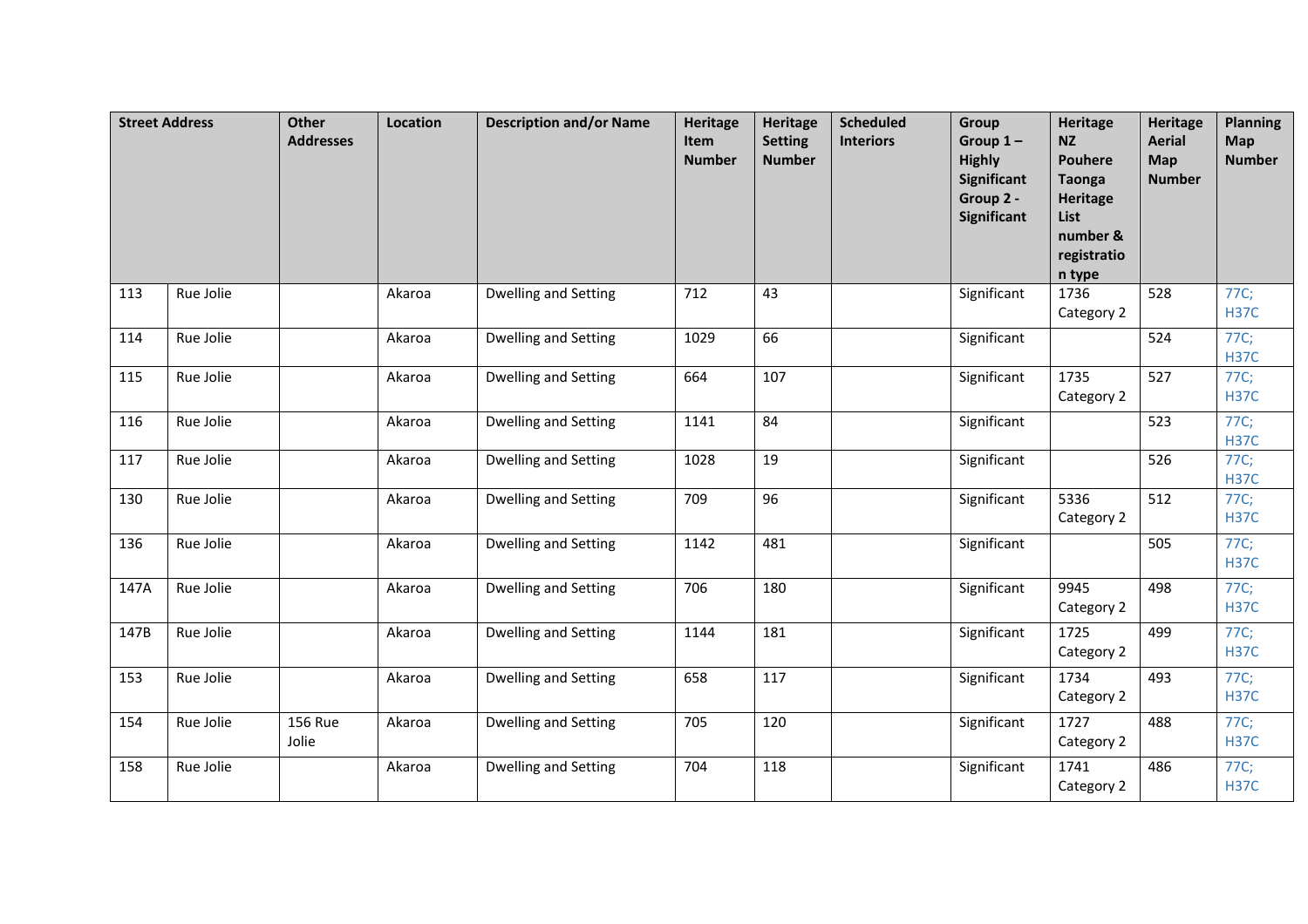|     | <b>Street Address</b>                         | <b>Other</b><br><b>Addresses</b>  | Location | <b>Description and/or Name</b>                       | <b>Heritage</b><br>Item<br><b>Number</b> | <b>Heritage</b><br><b>Setting</b><br><b>Number</b> | <b>Scheduled</b><br><b>Interiors</b> | Group<br>Group $1-$<br><b>Highly</b><br><b>Significant</b><br>Group 2 -<br>Significant | <b>Heritage</b><br><b>NZ</b><br><b>Pouhere</b><br><b>Taonga</b><br><b>Heritage</b><br>List<br>number &<br>registratio<br>n type | <b>Heritage</b><br><b>Aerial</b><br>Map<br><b>Number</b> | <b>Planning</b><br><b>Map</b><br><b>Number</b> |
|-----|-----------------------------------------------|-----------------------------------|----------|------------------------------------------------------|------------------------------------------|----------------------------------------------------|--------------------------------------|----------------------------------------------------------------------------------------|---------------------------------------------------------------------------------------------------------------------------------|----------------------------------------------------------|------------------------------------------------|
| 160 | Rue Jolie                                     |                                   | Akaroa   | Masonic Lodge Hall, The<br>Phoenix Lodge and Setting | 703                                      | 119                                                |                                      | Highly<br>Significant                                                                  | 1733<br>Category 2                                                                                                              | 484                                                      | 77C;<br><b>H37C</b>                            |
| 164 | Rue Jolie                                     |                                   | Akaroa   | <b>Dwelling and Setting</b>                          | 1038                                     | 495                                                |                                      | Significant                                                                            | 1726<br>Category 2                                                                                                              | 483                                                      | 77C;<br><b>H37C</b>                            |
|     | Rue Lavaud,<br>between<br>Balguerie-<br>Beach |                                   | Akaroa   | <b>Trypot and Setting</b>                            | 1198                                     | 523                                                |                                      | Significant                                                                            |                                                                                                                                 | 539                                                      | 77C;<br><b>H36C</b>                            |
|     | Rue Lavaud,<br>between<br>Brittan-Croix       |                                   | Akaroa   | Rue Lavaud Bridge and<br>Setting, Southern           | 774                                      | 502                                                |                                      | Significant                                                                            | 1714<br>Category 2                                                                                                              | 556                                                      | 77C;<br><b>H36C</b>                            |
|     | Rue Lavaud,<br>between<br>Woodills-<br>Grehan |                                   | Akaroa   | Rue Lavaud Bridge and<br>Setting, Northern           | 756                                      | 503                                                |                                      | Significant                                                                            | 1714<br>Category 2                                                                                                              | 584                                                      | 77C;<br><b>H35C</b>                            |
| 6   | Rue Lavaud                                    | 4 Rue<br>Lavaud, 4E<br>Rue Lavaud | Akaroa   | <b>Grand Hotel and Setting</b>                       | 1005                                     | 490                                                |                                      | Significant                                                                            |                                                                                                                                 | 585                                                      | 77C;<br><b>H35C</b>                            |
| 8   | Rue Lavaud                                    |                                   | Akaroa   | Dwelling and Setting,                                | 755                                      | 163                                                |                                      | Highly<br>Significant                                                                  | 3344<br>Category 2                                                                                                              | 591                                                      | 77C;<br><b>H35C</b>                            |
| 17  | Rue Lavaud                                    |                                   | Akaroa   | Dwelling and Setting,<br>Windermere                  | 757                                      | 8                                                  |                                      | Highly<br>Significant                                                                  | 1743<br>Category 2                                                                                                              | 580                                                      | 77C;<br><b>H35C</b>                            |
| 18  | Rue Lavaud                                    |                                   | Akaroa   | Dwelling and Setting                                 | 721                                      | 164                                                |                                      | Highly<br>Significant                                                                  | 1742<br>Category 2                                                                                                              | 578                                                      | 77C;<br><b>H35C</b>                            |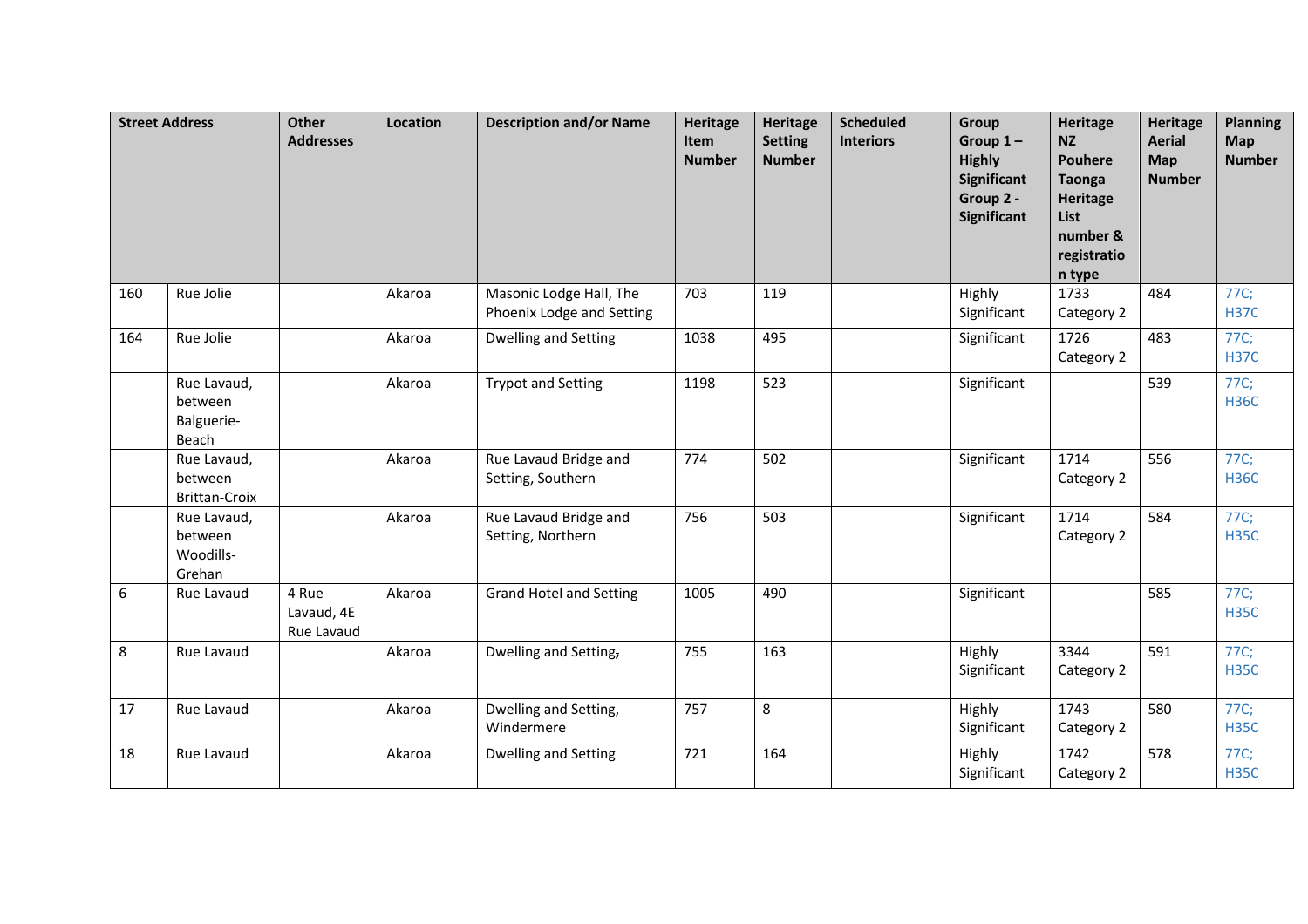|    | <b>Street Address</b> | <b>Other</b><br><b>Addresses</b> | Location | <b>Description and/or Name</b>                                                           | Heritage<br>Item<br><b>Number</b> | Heritage<br><b>Setting</b><br><b>Number</b> | <b>Scheduled</b><br><b>Interiors</b> | <b>Group</b><br>Group $1-$<br><b>Highly</b><br><b>Significant</b><br>Group 2 -<br><b>Significant</b> | <b>Heritage</b><br><b>NZ</b><br><b>Pouhere</b><br><b>Taonga</b><br><b>Heritage</b><br>List<br>number &<br>registratio<br>n type | <b>Heritage</b><br><b>Aerial</b><br>Map<br><b>Number</b> | <b>Planning</b><br>Map<br><b>Number</b> |
|----|-----------------------|----------------------------------|----------|------------------------------------------------------------------------------------------|-----------------------------------|---------------------------------------------|--------------------------------------|------------------------------------------------------------------------------------------------------|---------------------------------------------------------------------------------------------------------------------------------|----------------------------------------------------------|-----------------------------------------|
| 25 | Rue Lavaud            |                                  | Akaroa   | St Patrick's Church and<br>Setting                                                       | 723                               | 153                                         |                                      | Highly<br>Significant                                                                                | 266<br>Category 1                                                                                                               | 582                                                      | 77C;<br><b>H36C</b>                     |
| 33 | Rue Lavaud            |                                  | Akaroa   | Former Dwelling/<br>Commercial Building and<br>Setting                                   | 1195                              | 64                                          |                                      | Significant                                                                                          |                                                                                                                                 | 575                                                      | 77C;<br><b>H36C</b>                     |
| 35 | Rue Lavaud            |                                  | Akaroa   | Dwelling and Setting                                                                     | 724                               | 101                                         |                                      | Significant                                                                                          | 5295<br>Category 2                                                                                                              | 574                                                      | 77C;<br><b>H36C</b>                     |
| 39 | Rue Lavaud            |                                  | Akaroa   | Trinity Church, Hall and<br>Setting                                                      | 725                               | 154                                         |                                      | Highly<br>Significant                                                                                | 5288<br>Category 2                                                                                                              | 571                                                      | 77C;<br><b>H36C</b>                     |
| 40 | Rue Lavaud            |                                  | Akaroa   | Commercial<br>Building/Dwelling and<br>Setting, Former Peninsula<br><b>General Store</b> | 1009                              | 493                                         |                                      | Significant                                                                                          |                                                                                                                                 | 566                                                      | 77C;<br><b>H36C</b>                     |
| 41 | Rue Lavaud            | 43 Rue<br>Lavaud                 | Akaroa   | Dwelling and Setting                                                                     | 1012                              | 21                                          |                                      | Significant                                                                                          |                                                                                                                                 | 570                                                      | 77C;<br><b>H36C</b>                     |
| 42 | Rue Lavaud            |                                  | Akaroa   | Commercial Building and<br>Setting                                                       | 1010                              | $\overline{3}$                              |                                      | Significant                                                                                          |                                                                                                                                 | 564                                                      | 77C;<br><b>H36C</b>                     |
| 45 | Rue Lavaud            |                                  | Akaroa   | Former Dwelling and Setting                                                              | 1013                              | 166                                         |                                      | Significant                                                                                          |                                                                                                                                 | 565                                                      | 77C;<br><b>H36C</b>                     |
| 47 | Rue Lavaud            |                                  | Akaroa   | Former Dwelling and Setting                                                              | 750                               | 499                                         |                                      | Significant                                                                                          |                                                                                                                                 | 562                                                      | 77C;<br><b>H36C</b>                     |
| 48 | Rue Lavaud            | 44, 46 Rue<br>Lavaud             | Akaroa   | Madeira Hotel and Setting                                                                | 1011                              | 492                                         |                                      | Significant                                                                                          |                                                                                                                                 | 554                                                      | 77C;<br><b>H36C</b>                     |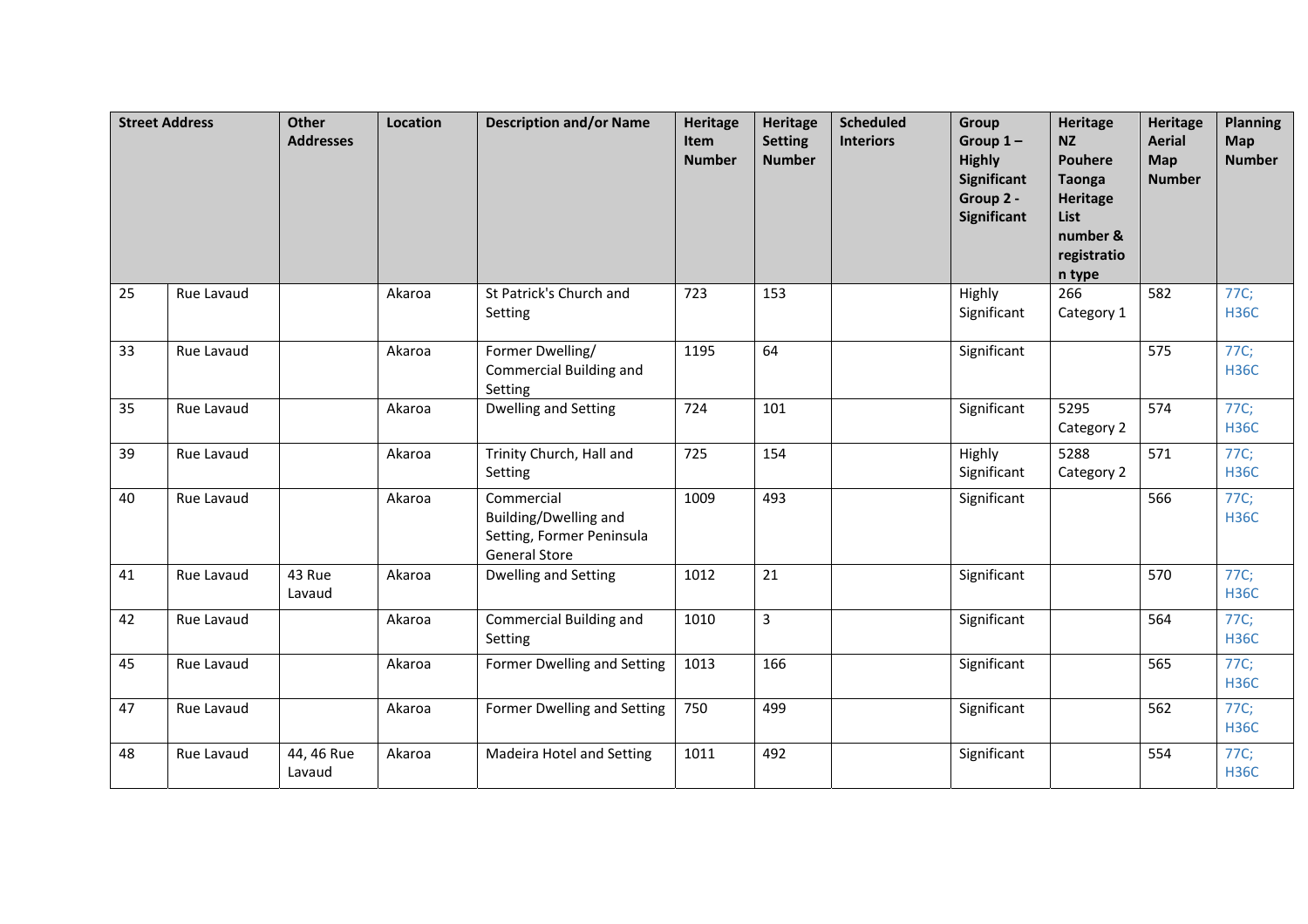|    | <b>Street Address</b> | Other<br><b>Addresses</b> | <b>Location</b> | <b>Description and/or Name</b>                                 | <b>Heritage</b><br><b>Item</b><br><b>Number</b> | <b>Heritage</b><br><b>Setting</b><br><b>Number</b> | <b>Scheduled</b><br><b>Interiors</b>                                                                    | Group<br>Group $1-$<br><b>Highly</b><br><b>Significant</b><br>Group 2 -<br><b>Significant</b> | <b>Heritage</b><br><b>NZ</b><br><b>Pouhere</b><br><b>Taonga</b><br><b>Heritage</b><br>List<br>number &<br>registratio<br>n type | <b>Heritage</b><br><b>Aerial</b><br>Map<br><b>Number</b> | <b>Planning</b><br><b>Map</b><br><b>Number</b> |
|----|-----------------------|---------------------------|-----------------|----------------------------------------------------------------|-------------------------------------------------|----------------------------------------------------|---------------------------------------------------------------------------------------------------------|-----------------------------------------------------------------------------------------------|---------------------------------------------------------------------------------------------------------------------------------|----------------------------------------------------------|------------------------------------------------|
| 50 | Rue Lavaud            |                           | Akaroa          | Former Madeira Hotel and<br>Setting                            | 751                                             | 486                                                |                                                                                                         | Significant                                                                                   | 7155<br>Category 2                                                                                                              | 558                                                      | 77C;<br><b>H36C</b>                            |
| 58 | Rue Lavaud            |                           | Akaroa          | <b>Pharmacy and Setting</b>                                    | 729                                             | 57                                                 |                                                                                                         | Significant                                                                                   | 5287<br>Category 2                                                                                                              | 550                                                      | 77C;<br><b>H36C</b>                            |
| 60 | Rue Lavaud            |                           | Akaroa          | Former Town Hall and<br>Setting                                | 1016                                            | 89                                                 |                                                                                                         | Highly<br>Significant                                                                         |                                                                                                                                 | 547                                                      | 77C;<br><b>H36C</b>                            |
| 62 | Rue Lavaud            |                           | Akaroa          | Former Police Station and<br>Setting                           | 1196                                            | 475                                                |                                                                                                         | Significant                                                                                   |                                                                                                                                 | 546                                                      | 77C;<br><b>H36C</b>                            |
| 65 | Rue Lavaud            | 63 Rue<br>Lavaud          | Akaroa          | Former Presbyterian Church<br>and Setting                      | 1014                                            | 491                                                |                                                                                                         | Significant                                                                                   | 5337<br>Category 2                                                                                                              | 557                                                      | 77C;<br><b>H36C</b>                            |
|    |                       |                           |                 | <b>Akaroa Museum</b>                                           |                                                 |                                                    |                                                                                                         |                                                                                               |                                                                                                                                 |                                                          |                                                |
| 71 | Rue Lavaud            |                           | Akaroa          | Former Dwelling and<br>Setting, Langlois-Eteveneaux<br>Cottage | 762                                             | 485                                                | Scheduled<br>interior<br>heritage fabric<br>identified in<br>Register of<br>Interior<br>Heritage Fabric | Highly<br>Significant                                                                         | 264<br>Category 1                                                                                                               | 548                                                      | 77C;<br><b>H36C</b>                            |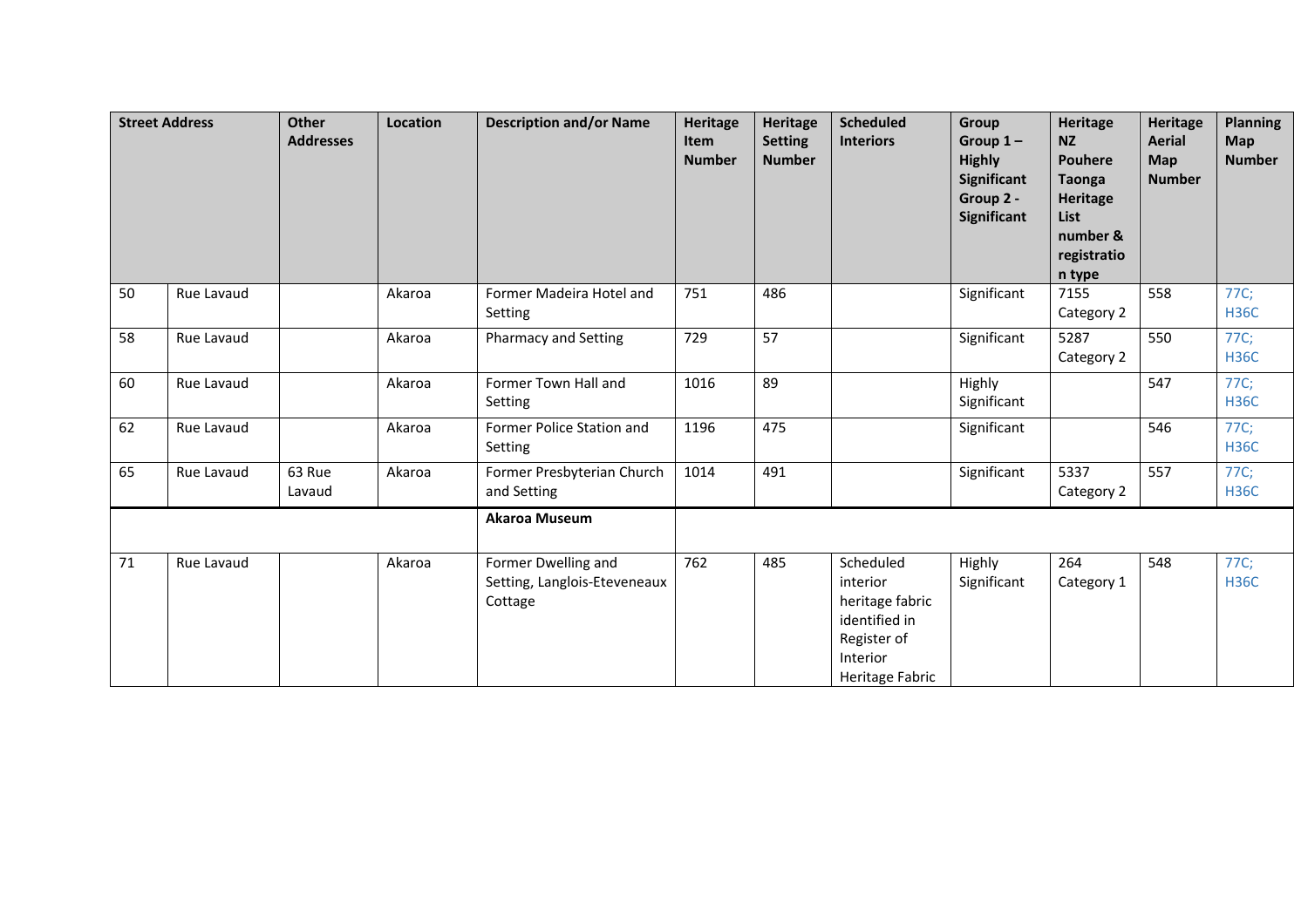|    | <b>Street Address</b> | <b>Other</b><br><b>Addresses</b> | Location | <b>Description and/or Name</b>                     | <b>Heritage</b><br>Item<br><b>Number</b> | <b>Heritage</b><br><b>Setting</b><br><b>Number</b> | <b>Scheduled</b><br><b>Interiors</b>                                                                    | Group<br>Group $1-$<br><b>Highly</b><br><b>Significant</b><br>Group 2 -<br>Significant | <b>Heritage</b><br><b>NZ</b><br><b>Pouhere</b><br><b>Taonga</b><br><b>Heritage</b><br>List<br>number &<br>registratio<br>n type | <b>Heritage</b><br><b>Aerial</b><br>Map<br><b>Number</b> | <b>Planning</b><br>Map<br><b>Number</b> |
|----|-----------------------|----------------------------------|----------|----------------------------------------------------|------------------------------------------|----------------------------------------------------|---------------------------------------------------------------------------------------------------------|----------------------------------------------------------------------------------------|---------------------------------------------------------------------------------------------------------------------------------|----------------------------------------------------------|-----------------------------------------|
| 71 | Rue Lavaud            |                                  | Akaroa   | Former Courthouse and<br>Setting                   | 761                                      | 485                                                | Scheduled<br>interior<br>heritage fabric<br>identified in<br>Register of<br>Interior<br>Heritage Fabric | Significant                                                                            | 1718<br>Category 2                                                                                                              | 549                                                      | 77C;<br><b>H36C</b>                     |
| 73 | Rue Lavaud            |                                  | Akaroa   | Bank of New Zealand<br><b>Building and Setting</b> | 728                                      | 27                                                 |                                                                                                         | Significant                                                                            | 1710<br>Category 2                                                                                                              | 544                                                      | 77C;<br><b>H36C</b>                     |
| 74 | Rue Lavaud            |                                  | Akaroa   | Former Criterion Hotel and<br>Setting              | 1309                                     | 472                                                |                                                                                                         | Significant                                                                            | 1740<br>Category 2                                                                                                              | 627                                                      | 77C;<br><b>H36C</b>                     |
| 78 | Rue Lavaud            |                                  | Akaroa   | Former Akaroa Post Office<br>and Setting           | 1199                                     | 474                                                | Scheduled<br>interior<br>heritage fabric<br>identified in<br>Register of<br>Interior<br>Heritage Fabric | Significant                                                                            |                                                                                                                                 | 540                                                      | 77C;<br><b>H36C</b>                     |
| 81 | Rue Lavaud            |                                  | Akaroa   | Dwelling and Setting                               | 1018                                     | 39                                                 |                                                                                                         | Significant                                                                            |                                                                                                                                 | 545                                                      | 77C;<br><b>H36C</b>                     |
| 83 | Rue Lavaud            |                                  | Akaroa   | Dwelling and Setting                               | 1080                                     | 52                                                 |                                                                                                         | Significant                                                                            |                                                                                                                                 | 542                                                      | 77C;<br><b>H36C</b>                     |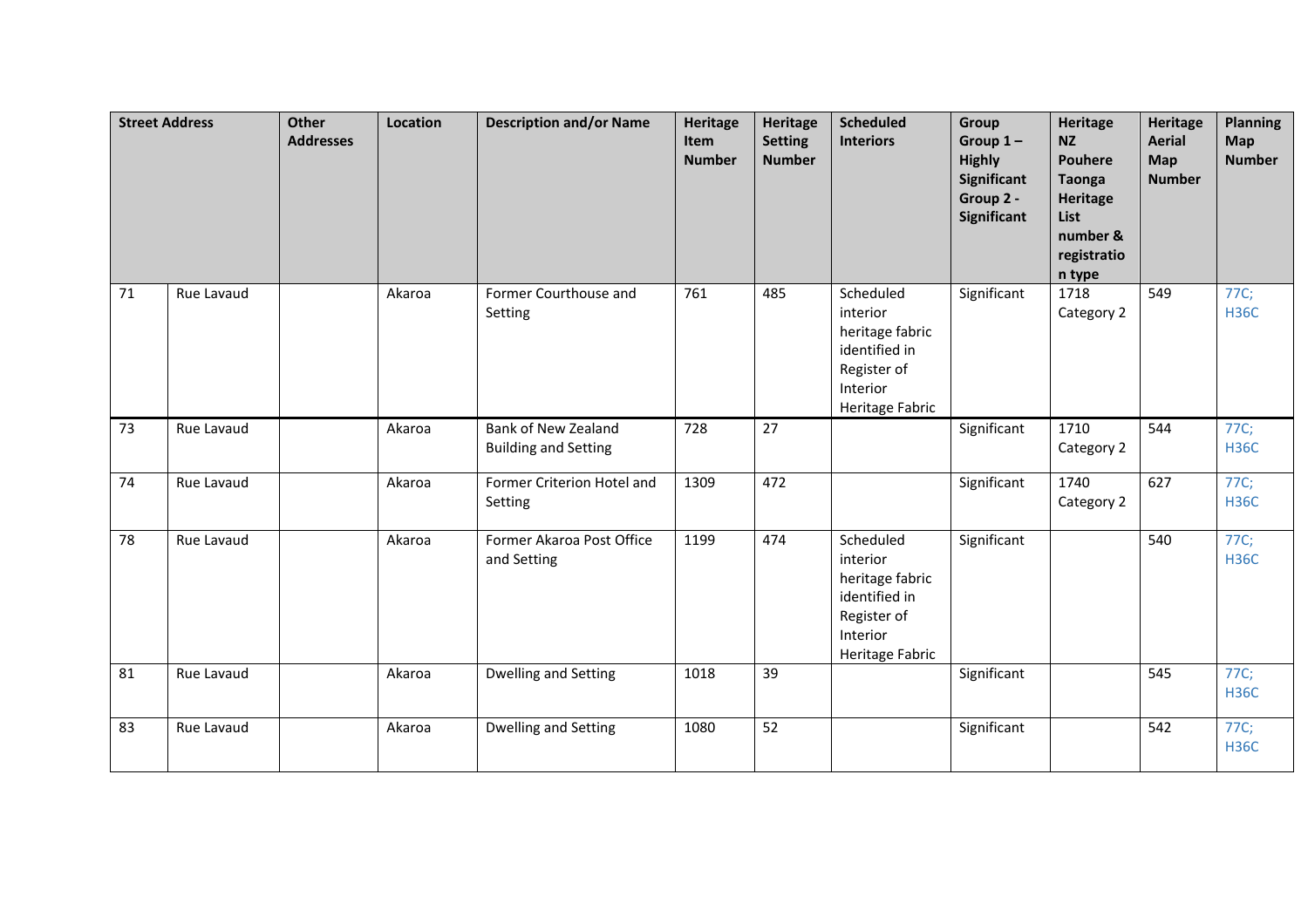|              | <b>Street Address</b> | <b>Other</b><br><b>Addresses</b>  | <b>Location</b> | <b>Description and/or Name</b>                        | <b>Heritage</b><br>Item<br><b>Number</b> | <b>Heritage</b><br><b>Setting</b><br><b>Number</b> | <b>Scheduled</b><br><b>Interiors</b>                                                                    | <b>Group</b><br>Group $1-$<br><b>Highly</b><br>Significant<br>Group 2 -<br>Significant | <b>Heritage</b><br><b>NZ</b><br><b>Pouhere</b><br><b>Taonga</b><br><b>Heritage</b><br>List<br>number &<br>registratio<br>n type | <b>Heritage</b><br><b>Aerial</b><br>Map<br><b>Number</b> | <b>Planning</b><br>Map<br><b>Number</b> |
|--------------|-----------------------|-----------------------------------|-----------------|-------------------------------------------------------|------------------------------------------|----------------------------------------------------|---------------------------------------------------------------------------------------------------------|----------------------------------------------------------------------------------------|---------------------------------------------------------------------------------------------------------------------------------|----------------------------------------------------------|-----------------------------------------|
| 84           | Rue Lavaud            |                                   | Akaroa          | Banks Peninsula War<br><b>Memorial and Setting</b>    | 1017                                     | 146                                                |                                                                                                         | Highly<br>Significant                                                                  |                                                                                                                                 | 538                                                      | 77C;<br><b>H36C</b>                     |
| 92           | Rue Lavaud            |                                   | Akaroa          | Former Women's Rest Room<br>and Setting               | 1082                                     | 524                                                | Scheduled<br>interior<br>heritage fabric<br>identified in<br>Register of<br>Interior<br>Heritage Fabric | Significant                                                                            |                                                                                                                                 | 536                                                      | 77C;<br><b>H36C</b>                     |
| $\mathbf{1}$ | Rue<br>Pompallier     |                                   | Akaroa          | Former Power House and<br>Setting                     | 752                                      | 74                                                 |                                                                                                         | Highly<br>Significant                                                                  | 5289<br>Category 2                                                                                                              | 579                                                      | 77C;<br><b>H36C</b>                     |
| 4            | <b>Rue Viard</b>      |                                   | Akaroa          | Former Sisters of Mercy<br><b>Convent and Setting</b> | $\overline{722}$                         | 165                                                |                                                                                                         | Significant                                                                            | 3048<br>Category 2                                                                                                              | 588                                                      | 77C;<br><b>H35C</b>                     |
| 142          | <b>Rugby Street</b>   | $1-11/142$<br><b>Rugby Street</b> | Merivale        | Dwelling and Setting, Long<br>Cottage                 | 444                                      | 444                                                |                                                                                                         | Significant                                                                            | 1900<br>Category 2                                                                                                              | 101                                                      | 31C; H7C                                |
| 214          | <b>Russley Road</b>   | 190, 216<br>Russley<br>Road       | Avonhead        | Former Stables and Setting                            | 485                                      | 416                                                |                                                                                                         | Significant                                                                            |                                                                                                                                 | 6                                                        | 23C                                     |
| 76           | Rutherford<br>Street  |                                   | Woolston        | <b>Woolston Cemetery</b>                              | 1348                                     | N/A                                                |                                                                                                         | Highly<br>Significant                                                                  |                                                                                                                                 | 776                                                      | 40C                                     |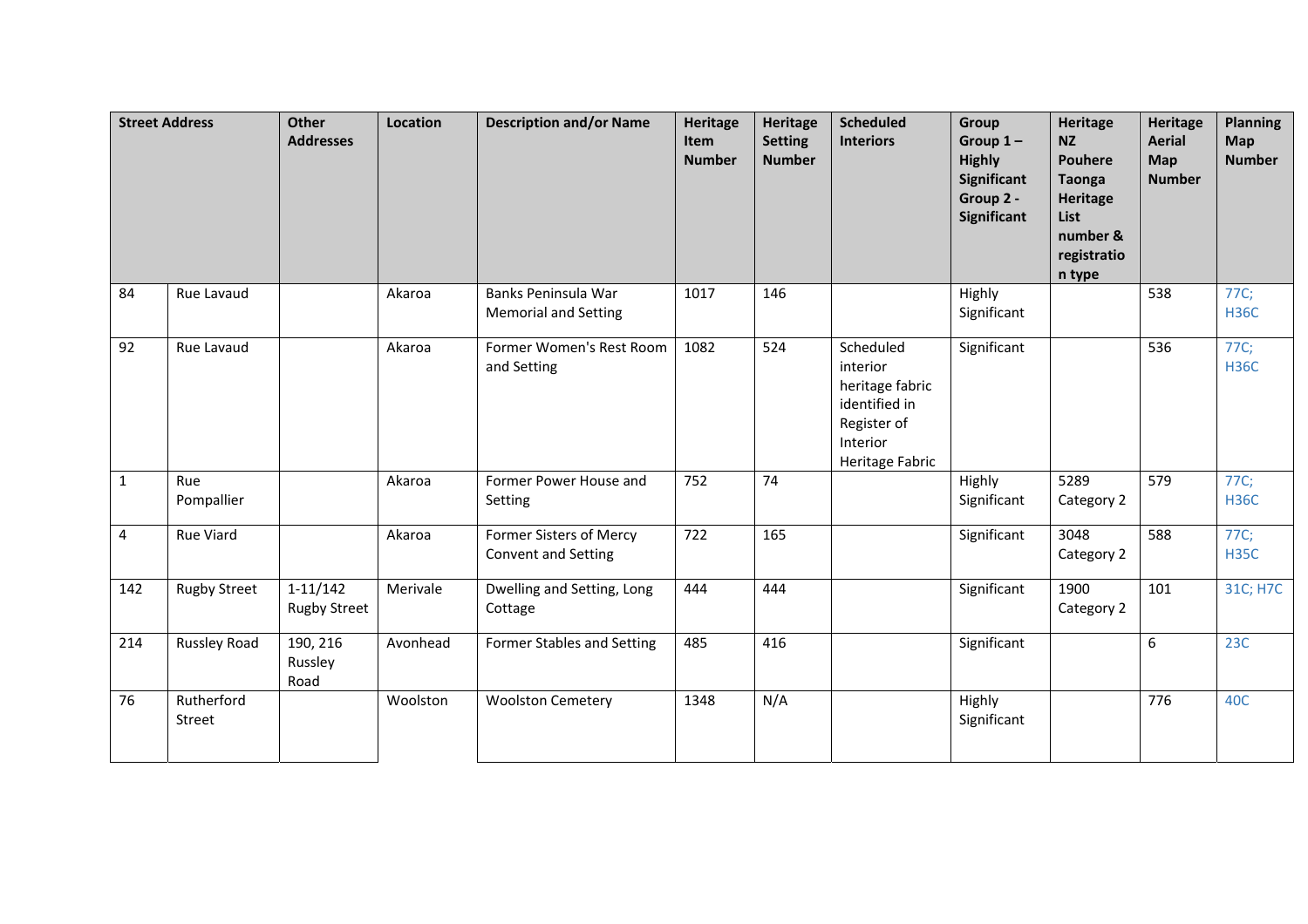|       | <b>Street Address</b> | Other<br><b>Addresses</b>                                                                                                                                                                | Location     | <b>Description and/or Name</b>                                  | Heritage<br>Item<br><b>Number</b> | Heritage<br><b>Setting</b><br><b>Number</b> | <b>Scheduled</b><br><b>Interiors</b> | Group<br>Group $1-$<br><b>Highly</b><br>Significant<br>Group 2 -<br>Significant | Heritage<br><b>NZ</b><br>Pouhere<br><b>Taonga</b><br><b>Heritage</b><br>List<br>number &<br>registratio<br>n type | <b>Heritage</b><br><b>Aerial</b><br><b>Map</b><br><b>Number</b> | <b>Planning</b><br><b>Map</b><br><b>Number</b> |
|-------|-----------------------|------------------------------------------------------------------------------------------------------------------------------------------------------------------------------------------|--------------|-----------------------------------------------------------------|-----------------------------------|---------------------------------------------|--------------------------------------|---------------------------------------------------------------------------------|-------------------------------------------------------------------------------------------------------------------|-----------------------------------------------------------------|------------------------------------------------|
| 29    | St Albans<br>Street   |                                                                                                                                                                                          | St Albans    | Former St Albans Automatic<br>Telephone Exchange and<br>Setting | 1352                              | 596                                         |                                      | Significant                                                                     |                                                                                                                   | 761                                                             | 31C; H7C                                       |
| 1/204 | St Asaph<br>Street    | 2/204 St<br>Asaph<br>Street,<br>3/204 St<br>Asaph<br>Street,<br>4/204 St<br>Asaph<br>Street,<br>6/204 St<br>Asaph<br>Street,<br>5/204 St<br>Asaph<br>Street,<br>7/204 St<br>Asaph Street | Central City | Former P & D Duncan Ltd<br><b>Building and Setting</b>          | 503                               | 333                                         |                                      | Highly<br>Significant                                                           | 1911<br>Category 2                                                                                                | 256                                                             | 39C;<br><b>H19C</b>                            |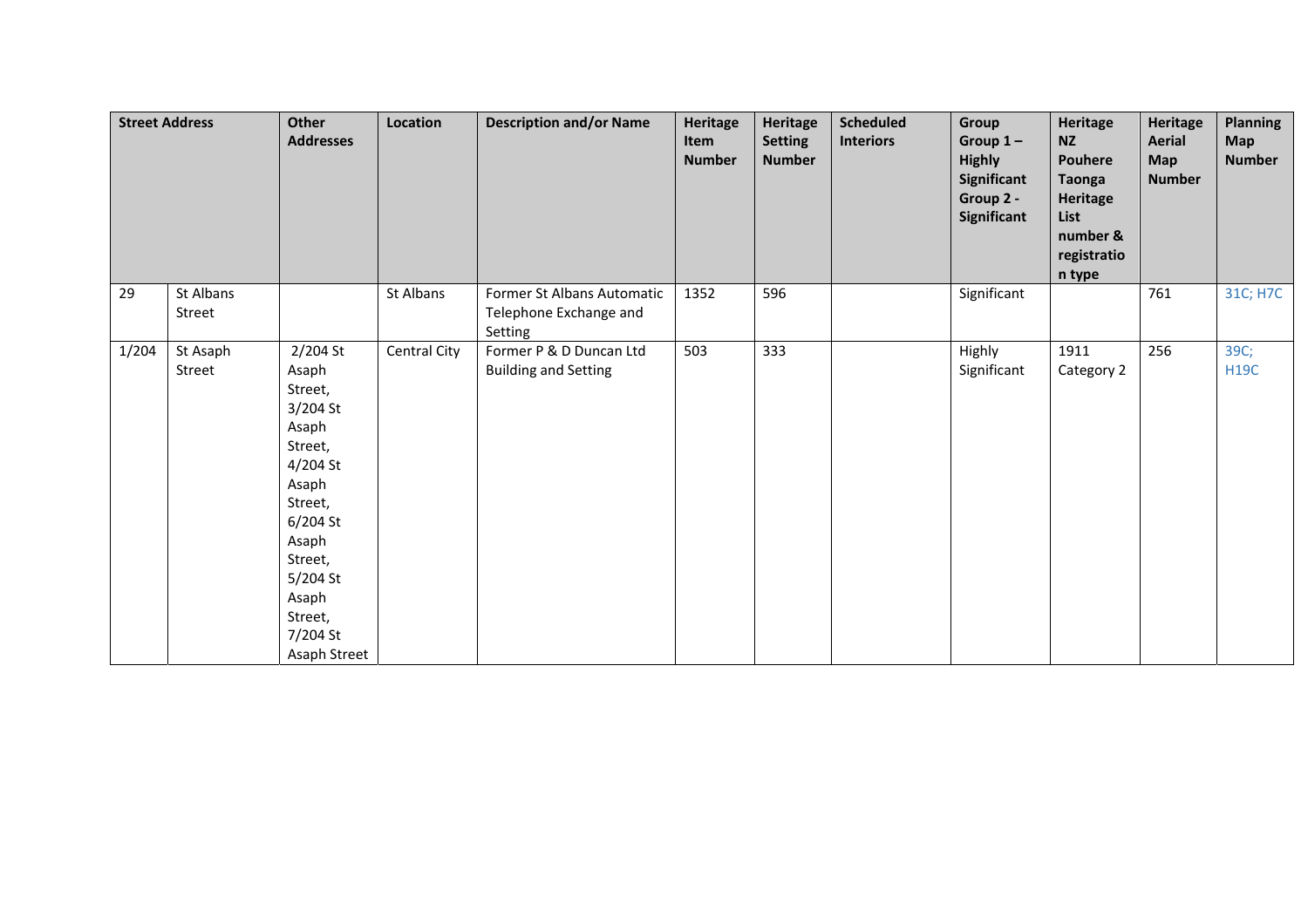|       | <b>Street Address</b> | <b>Other</b><br><b>Addresses</b>                                                               | Location            | <b>Description and/or Name</b>                                          | Heritage<br>Item<br><b>Number</b> | <b>Heritage</b><br><b>Setting</b><br><b>Number</b> | <b>Scheduled</b><br><b>Interiors</b> | Group<br>Group $1-$<br><b>Highly</b><br><b>Significant</b><br>Group 2 -<br>Significant | <b>Heritage</b><br><b>NZ</b><br><b>Pouhere</b><br><b>Taonga</b><br><b>Heritage</b><br>List<br>number &<br>registratio<br>n type | <b>Heritage</b><br><b>Aerial</b><br>Map<br><b>Number</b> | <b>Planning</b><br><b>Map</b><br><b>Number</b> |
|-------|-----------------------|------------------------------------------------------------------------------------------------|---------------------|-------------------------------------------------------------------------|-----------------------------------|----------------------------------------------------|--------------------------------------|----------------------------------------------------------------------------------------|---------------------------------------------------------------------------------------------------------------------------------|----------------------------------------------------------|------------------------------------------------|
| 1/210 | St Asaph<br>Street    | $2/210$ St<br>Asaph<br>Street,<br>$3/210$ St<br>Asaph<br>Street,<br>$4/210$ St<br>Asaph Street | <b>Central City</b> | Former R. Buchanan & Sons'<br>City Foundry and Setting                  | 502                               | 335                                                |                                      | Highly<br>Significant                                                                  | 1917<br>Category 2                                                                                                              | 260                                                      | 39C;<br><b>H19C</b>                            |
| 5     | St Barnabas<br>Lane   |                                                                                                | Fendalton           | Dwelling and Setting,<br>Brenchley                                      | 189                               | 211                                                |                                      | Significant                                                                            |                                                                                                                                 | 44                                                       | 31C; H8C                                       |
| 6     | St Davids<br>Street   |                                                                                                | Lyttelton           | Former Masonic Lodge Hall,<br>Lodge of Unanimity, and<br>Setting        | 765                               | 135                                                |                                      | Highly<br>Significant                                                                  | 7382<br>Category 2                                                                                                              | 431                                                      | 52C;<br><b>H31C</b>                            |
| 22    | St Davids<br>Street   |                                                                                                | Lyttelton           | Dwelling and Setting                                                    | 1088                              | 47                                                 |                                      | Significant                                                                            |                                                                                                                                 | 434                                                      | 52C;<br><b>H31C</b>                            |
| 26    | St Davids<br>Street   |                                                                                                | Lyttelton           | Former Court Queen of the<br>Isles Foresters' Lodge Hall<br>and Setting | 1090                              | 44                                                 |                                      | Highly<br>Significant                                                                  |                                                                                                                                 | 435                                                      | 52C;<br><b>H31C</b>                            |
| 28    | St Davids<br>Street   |                                                                                                | Lyttelton           | Dwelling and Setting                                                    | 1091                              | 173                                                |                                      | Significant                                                                            |                                                                                                                                 | 436                                                      | 52C;<br><b>H31C</b>                            |
| 30    | St Davids<br>Street   |                                                                                                | Lyttelton           | Dwelling and Setting                                                    | 1092                              | 511                                                |                                      | Significant                                                                            |                                                                                                                                 | 437                                                      | 52C;<br><b>H31C</b>                            |
| 32    | St Davids<br>Street   |                                                                                                | Lyttelton           | Dwelling and Setting                                                    | 1211                              | 512                                                |                                      | Significant                                                                            |                                                                                                                                 | 438                                                      | 52C;<br><b>H31C</b>                            |
| 34    | St Davids<br>Street   |                                                                                                | Lyttelton           | Dwelling and Setting                                                    | 1093                              | 75                                                 |                                      | Significant                                                                            |                                                                                                                                 | 439                                                      | 52C;<br><b>H31C</b>                            |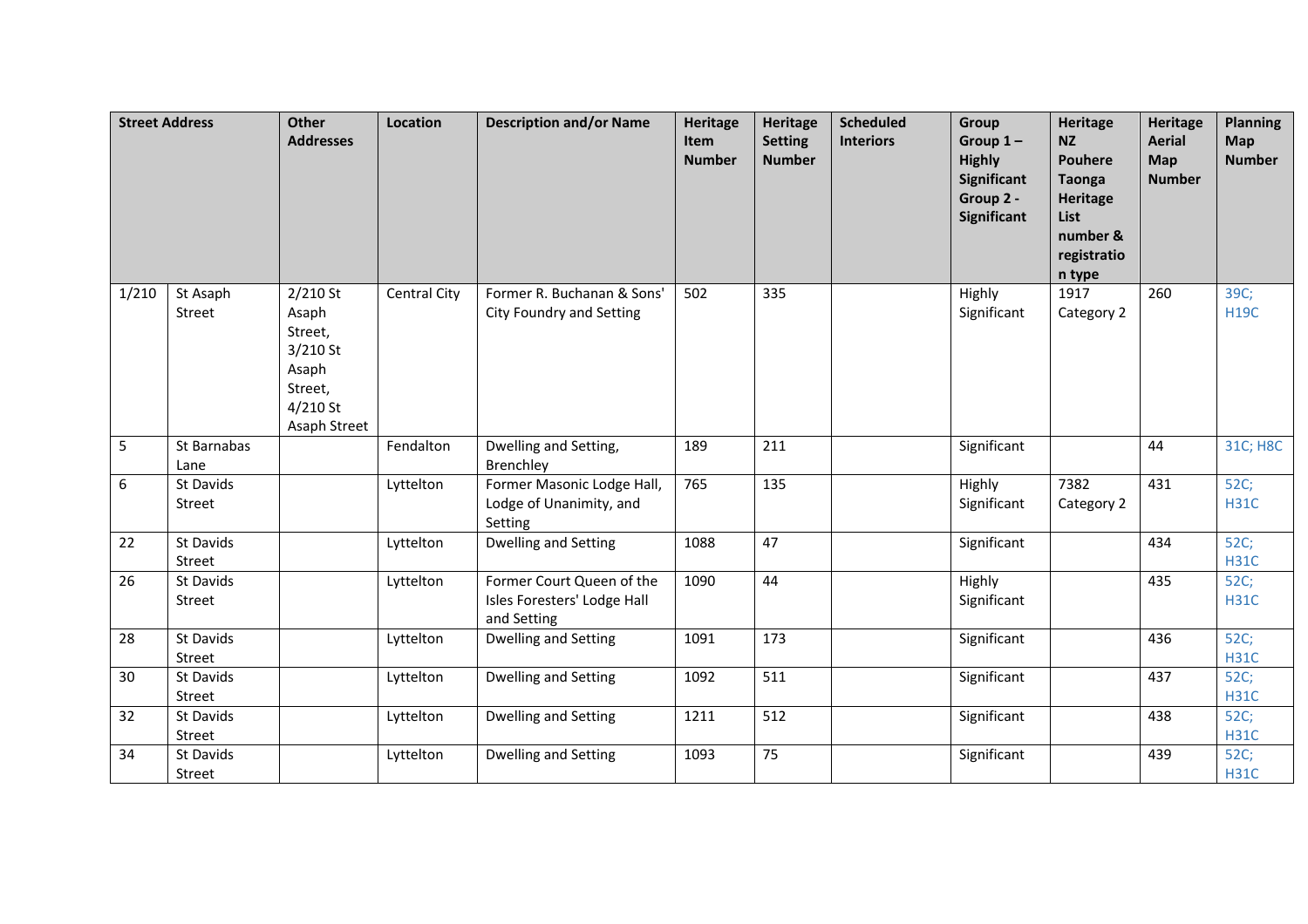|     | <b>Street Address</b> | <b>Other</b><br><b>Addresses</b>                                     | Location    | <b>Description and/or Name</b>               | <b>Heritage</b><br>Item<br><b>Number</b> | Heritage<br><b>Setting</b><br><b>Number</b> | <b>Scheduled</b><br><b>Interiors</b>                                                                    | Group<br>Group $1-$<br><b>Highly</b><br><b>Significant</b><br>Group 2 -<br>Significant | <b>Heritage</b><br><b>NZ</b><br><b>Pouhere</b><br><b>Taonga</b><br><b>Heritage</b><br>List<br>number &<br>registratio<br>n type | <b>Heritage</b><br><b>Aerial</b><br>Map<br><b>Number</b> | <b>Planning</b><br><b>Map</b><br><b>Number</b> |
|-----|-----------------------|----------------------------------------------------------------------|-------------|----------------------------------------------|------------------------------------------|---------------------------------------------|---------------------------------------------------------------------------------------------------------|----------------------------------------------------------------------------------------|---------------------------------------------------------------------------------------------------------------------------------|----------------------------------------------------------|------------------------------------------------|
| 75  | St Davids<br>Street   |                                                                      | Lyttelton   | <b>Dwelling and Setting</b>                  | 1169                                     | 82                                          |                                                                                                         | Significant                                                                            |                                                                                                                                 | 442                                                      | 52C;<br><b>H31C</b>                            |
| 65  | Sandwich<br>Road      |                                                                      | Beckenham   | Former Beckenham Library<br>and Setting      | 1349                                     | 594                                         | Scheduled<br>interior<br>heritage fabric<br>identified in<br>Register of<br>Interior<br>Heritage Fabric | Significant                                                                            |                                                                                                                                 | 758                                                      | 46C                                            |
| 63  | Savills Road          |                                                                      | Harewood    | Dwelling and Setting,<br>Former Tiptree Farm | 488                                      | 415                                         |                                                                                                         | Highly<br>Significant                                                                  | 282<br>Category 1                                                                                                               | 3                                                        | 22C                                            |
| 5   | Sawmill Road          |                                                                      | Duvauchelle | Dwelling and Setting                         | 1171                                     | 145                                         |                                                                                                         | Significant                                                                            |                                                                                                                                 | 589                                                      | R <sub>5</sub> C                               |
| 26  | <b>School Road</b>    |                                                                      | Yaldhurst   | Dwelling and Setting, Dudley<br>House        | 1333                                     | 574                                         |                                                                                                         | Significant                                                                            |                                                                                                                                 | 741                                                      | 29C                                            |
| 383 | Selwyn Street         |                                                                      | Addington   | Dwelling and Setting                         | 491                                      | 246                                         |                                                                                                         | Significant                                                                            | 3698<br>Category 2                                                                                                              | 97                                                       | 38C;<br><b>H22C</b>                            |
| 389 | Selwyn Street         |                                                                      | Addington   | Dwelling and Setting                         | 492                                      | 248                                         |                                                                                                         | Significant                                                                            | 3700<br>Category 2                                                                                                              | 98                                                       | 38C;<br><b>H22C</b>                            |
| 391 | Selwyn Street         |                                                                      | Addington   | Dwelling and Setting                         | 493                                      | 247                                         |                                                                                                         | Significant                                                                            | 3699<br>Category 2                                                                                                              | 96                                                       | 38C;<br><b>H22C</b>                            |
| 410 | Selwyn Street         | 47 Fairfield<br>Avenue, 7a,<br>9a, 11a, 13,<br>13a Braddon<br>Street | Addington   | Addington Cemetery and<br>Setting            | 627                                      | 589                                         |                                                                                                         | Highly<br>Significant                                                                  |                                                                                                                                 | 673                                                      | 38C;<br><b>H22C</b>                            |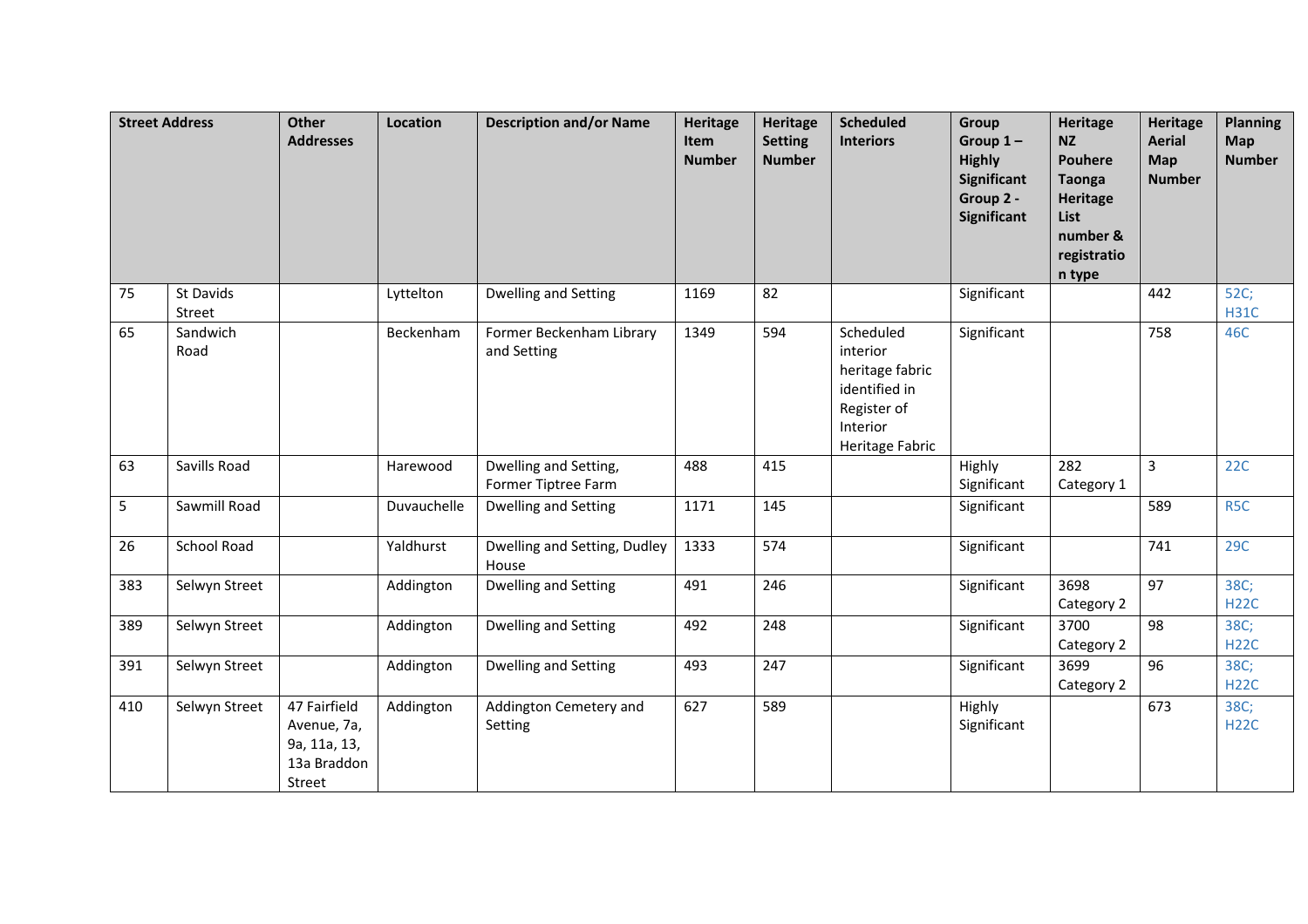|                | <b>Street Address</b>           | <b>Other</b><br><b>Addresses</b>                                                 | Location           | <b>Description and/or Name</b>                           | <b>Heritage</b><br>Item<br><b>Number</b> | <b>Heritage</b><br><b>Setting</b><br><b>Number</b> | <b>Scheduled</b><br><b>Interiors</b>                                                                    | Group<br>Group $1-$<br><b>Highly</b><br>Significant<br>Group 2 -<br><b>Significant</b> | <b>Heritage</b><br><b>NZ</b><br><b>Pouhere</b><br><b>Taonga</b><br><b>Heritage</b><br>List<br>number &<br>registratio<br>n type | <b>Heritage</b><br><b>Aerial</b><br>Map<br><b>Number</b> | <b>Planning</b><br><b>Map</b><br><b>Number</b> |
|----------------|---------------------------------|----------------------------------------------------------------------------------|--------------------|----------------------------------------------------------|------------------------------------------|----------------------------------------------------|---------------------------------------------------------------------------------------------------------|----------------------------------------------------------------------------------------|---------------------------------------------------------------------------------------------------------------------------------|----------------------------------------------------------|------------------------------------------------|
| 30             | Shalamar<br><b>Drive</b>        | 8 Holmcroft<br>Court                                                             | Hoon Hay<br>Valley | Former Cashmere Servants'<br><b>Quarters and Setting</b> | 494                                      | 243                                                |                                                                                                         | Significant                                                                            | 3104<br>Category 2                                                                                                              | 91                                                       | 45C;<br><b>H42C</b>                            |
| 5              | <b>Shelley Street</b>           |                                                                                  | Sydenham           | Dwelling and Setting                                     | 495                                      | 324                                                |                                                                                                         | Significant                                                                            | 3701<br>Category 2                                                                                                              | 243                                                      | 39C;<br><b>H24C</b>                            |
| 6              | <b>Shelley Street</b>           |                                                                                  | Sydenham           | Dwelling and Setting                                     | 496                                      | 325                                                |                                                                                                         | Significant                                                                            | 3702<br>Category 2                                                                                                              | 245                                                      | 39C;<br><b>H24C</b>                            |
| 13             | <b>Spencer Street</b>           |                                                                                  | Addington          | Dwelling and Setting                                     | 497                                      | 227                                                |                                                                                                         | Significant                                                                            | 4914<br>Category 2                                                                                                              | 69                                                       | 38C                                            |
| 27             | Spencerville<br>Road            |                                                                                  | Spencerville       | Dwelling and Setting                                     | 498                                      | 462                                                | Scheduled<br>interior<br>heritage fabric<br>identified in<br>Register of<br>Interior<br>Heritage Fabric | Significant                                                                            |                                                                                                                                 | 317                                                      | 5 <sub>C</sub>                                 |
| 79             | Springfield<br>Road             | 81<br>Springfield<br>Road, 79E<br>Springfield<br>Road, 75<br>Springfield<br>Road | St Albans          | Te Whatu Manawa<br>Māoritanga O Rēhua and<br>Setting     | 499                                      | 455                                                |                                                                                                         | Highly<br>Significant                                                                  |                                                                                                                                 | 198                                                      | 32C; H7C                                       |
| $1 - 7$<br>102 | Springfield<br>Road             |                                                                                  | St Albans          | Dwelling and Setting                                     | 623                                      | 457                                                |                                                                                                         | Significant                                                                            |                                                                                                                                 | 212                                                      | 32C; H7C                                       |
| 12             | Starvation<br><b>Gully Road</b> | 67<br>Starvation<br><b>Gully Road</b>                                            | Pigeon Bay         | Dwelling and Setting,<br>Annandale                       | 686                                      | 536                                                |                                                                                                         | Significant                                                                            | 5283<br>Category 2                                                                                                              | 473                                                      | 65C                                            |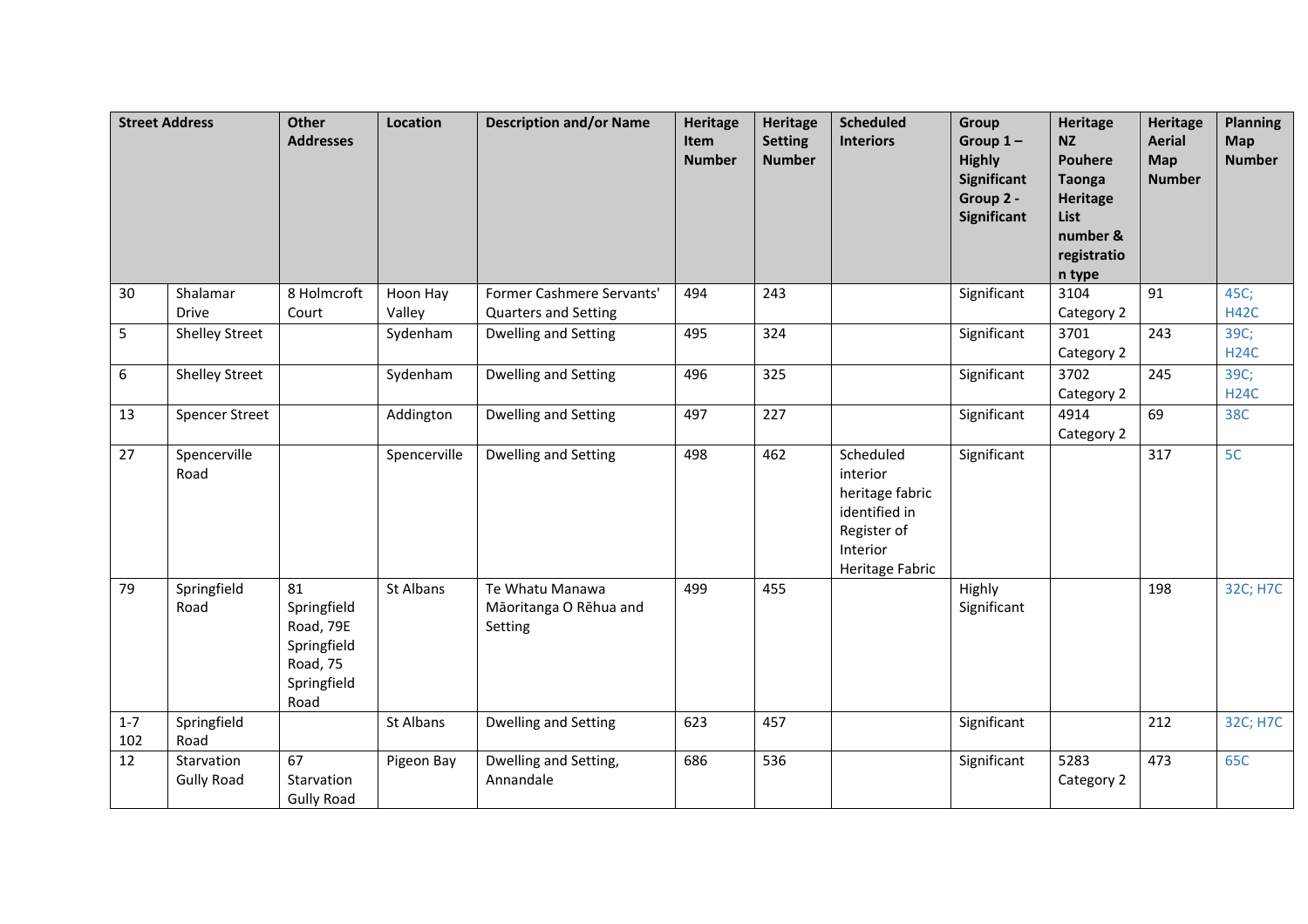|                | <b>Street Address</b>           | Other<br><b>Addresses</b>             | Location                | <b>Description and/or Name</b>                                             | Heritage<br>Item<br><b>Number</b> | <b>Heritage</b><br><b>Setting</b><br><b>Number</b> | <b>Scheduled</b><br><b>Interiors</b>                                                                    | Group<br>Group $1-$<br><b>Highly</b><br>Significant<br>Group 2 -<br><b>Significant</b> | Heritage<br><b>NZ</b><br><b>Pouhere</b><br><b>Taonga</b><br><b>Heritage</b><br><b>List</b><br>number &<br>registratio<br>n type | <b>Heritage</b><br><b>Aerial</b><br>Map<br><b>Number</b> | <b>Planning</b><br><b>Map</b><br><b>Number</b> |
|----------------|---------------------------------|---------------------------------------|-------------------------|----------------------------------------------------------------------------|-----------------------------------|----------------------------------------------------|---------------------------------------------------------------------------------------------------------|----------------------------------------------------------------------------------------|---------------------------------------------------------------------------------------------------------------------------------|----------------------------------------------------------|------------------------------------------------|
| 12             | Starvation<br><b>Gully Road</b> | 67<br>Starvation<br><b>Gully Road</b> | Pigeon Bay              | Farm Building and Setting,<br>Annandale Woolshed                           | 698                               | 535                                                |                                                                                                         | Significant                                                                            | 5284<br>Category 2                                                                                                              | 476                                                      | 65C                                            |
| 40             | <b>Stevens Street</b>           |                                       | Waltham                 | Former Lancaster Park War<br><b>Memorial Entrance Gates</b><br>and Setting | 501                               | 379                                                | Scheduled<br>interior<br>heritage fabric<br>identified in<br>Register of<br>Interior<br>Heritage Fabric | Highly<br>Significant                                                                  | 3735<br>Category 2                                                                                                              | 319                                                      | 39C                                            |
| 30             | Sullivan<br>Avenue              | 90 Ensors<br>Road                     | Woolston                | Former Girls' Training Hostel<br>and Setting                               | 1366                              | 632                                                |                                                                                                         | Significant                                                                            | 7636<br>Category 1                                                                                                              | 779                                                      | 39C                                            |
| $\overline{2}$ | Summit Road                     |                                       | Lyttelton               | Godley Head Battery and<br>associated camp                                 | 1373                              | N/A                                                |                                                                                                         | Highly<br>Significant                                                                  | 7554<br>Historic<br>Area                                                                                                        | 788                                                      | R1C, 53C,<br>54C                               |
| 915            | Summit Road                     |                                       | Heathcote/<br>Lyttelton | <b>Bridle Path</b>                                                         | 1203                              | N/A                                                |                                                                                                         | Highly<br>Significant                                                                  | 7483<br>Historic<br>Area                                                                                                        | 699                                                      | 52C;<br><b>H30C</b>                            |
|                |                                 |                                       |                         | Sign of the Kiwi                                                           |                                   |                                                    |                                                                                                         |                                                                                        |                                                                                                                                 |                                                          |                                                |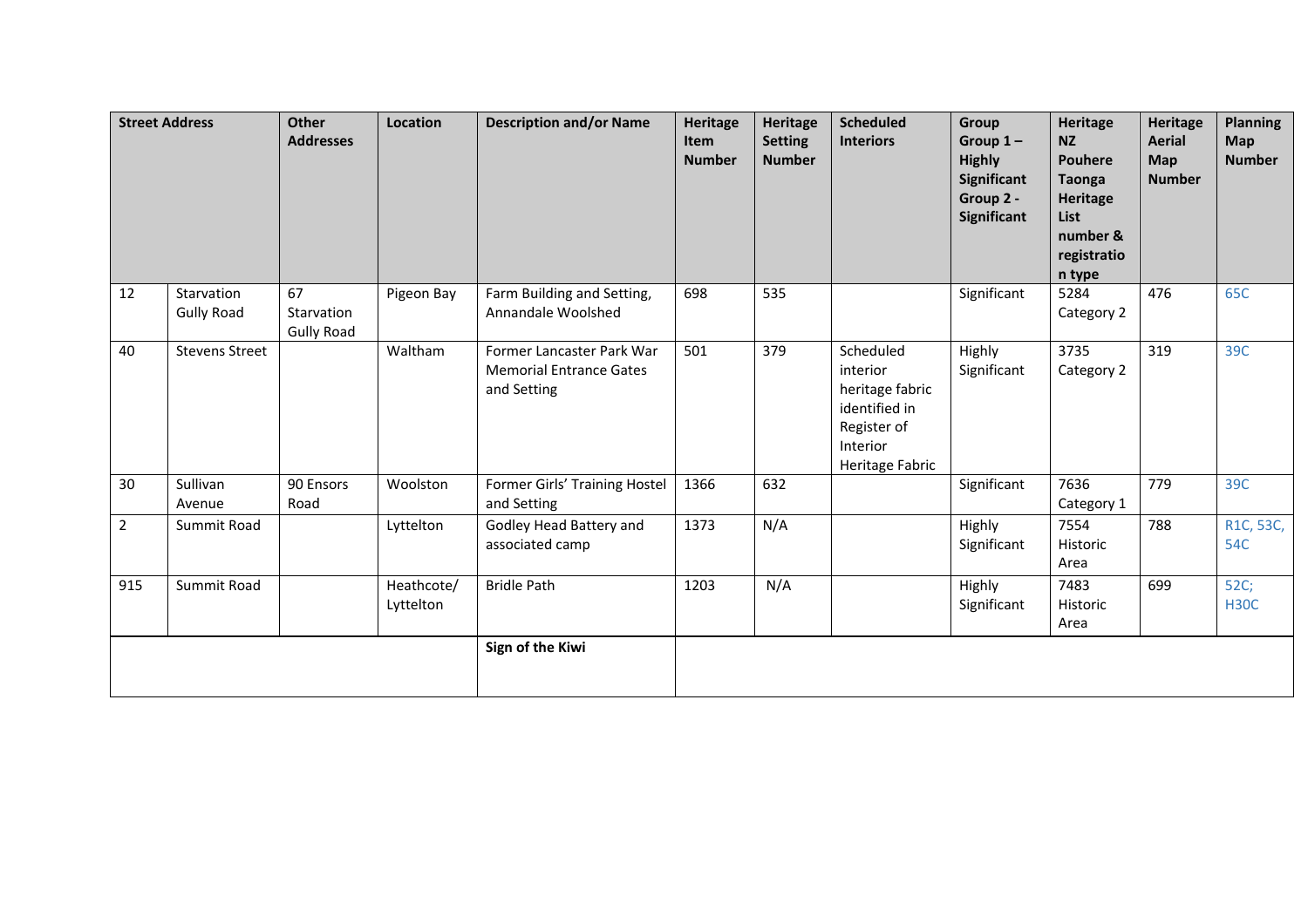|      | <b>Street Address</b> | <b>Other</b><br><b>Addresses</b>                | Location         | <b>Description and/or Name</b>                              | <b>Heritage</b><br>Item<br><b>Number</b> | Heritage<br><b>Setting</b><br><b>Number</b> | <b>Scheduled</b><br><b>Interiors</b>                                                                    | Group<br>Group $1-$<br><b>Highly</b><br>Significant<br>Group 2 -<br><b>Significant</b> | <b>Heritage</b><br><b>NZ</b><br><b>Pouhere</b><br><b>Taonga</b><br><b>Heritage</b><br>List<br>number &<br>registratio<br>n type | <b>Heritage</b><br><b>Aerial</b><br>Map<br><b>Number</b> | <b>Planning</b><br>Map<br><b>Number</b> |
|------|-----------------------|-------------------------------------------------|------------------|-------------------------------------------------------------|------------------------------------------|---------------------------------------------|---------------------------------------------------------------------------------------------------------|----------------------------------------------------------------------------------------|---------------------------------------------------------------------------------------------------------------------------------|----------------------------------------------------------|-----------------------------------------|
| 2057 | Summit Road           | 2057R<br>Summit<br>Road, 1700<br>Summit<br>Road | Governors<br>Bay | Sign of the Kiwi and Setting                                | 176                                      | 366                                         | Scheduled<br>interior<br>heritage fabric<br>identified in<br>Register of<br>Interior<br>Heritage Fabric | Highly<br>Significant                                                                  | 1930<br>Category 1                                                                                                              | 299                                                      | 57C                                     |
| 2057 | Summit Road           | 2057R<br>Summit<br>Road, 1700<br>Summit<br>Road | Governors<br>Bay | Sign of the Kiwi Grounds<br>and Setting                     | 1346                                     | 366                                         |                                                                                                         | Significant                                                                            |                                                                                                                                 | 753                                                      | 57C                                     |
| 5    | Sumner Road           |                                                 | Lyttelton        | Former Lyttelton Police<br><b>Station Cells and Setting</b> | 739                                      | 137                                         |                                                                                                         | Highly<br>Significant                                                                  | 7355<br>Category 2                                                                                                              | 422                                                      | 52C;<br><b>H31C</b>                     |
| 27   | Sumner Road           |                                                 | Lyttelton        | Dwelling and Setting                                        | 1086                                     | 86                                          |                                                                                                         | Significant                                                                            |                                                                                                                                 | 440                                                      | 52C;<br><b>H31C</b>                     |
| 29   | Sumner Road           |                                                 | Lyttelton        | Dwelling and Setting                                        | 1168                                     | 68                                          |                                                                                                         | Significant                                                                            |                                                                                                                                 | 441                                                      | 52C;<br><b>H31C</b>                     |
| 31   | Sumner Road           |                                                 | Lyttelton        | Dwelling and Setting                                        | 1167                                     | 12                                          |                                                                                                         | Significant                                                                            |                                                                                                                                 | 443                                                      | 52C;<br><b>H31C</b>                     |
|      |                       |                                                 |                  | <b>Boulder Bay Baches</b>                                   |                                          |                                             |                                                                                                         |                                                                                        |                                                                                                                                 |                                                          |                                         |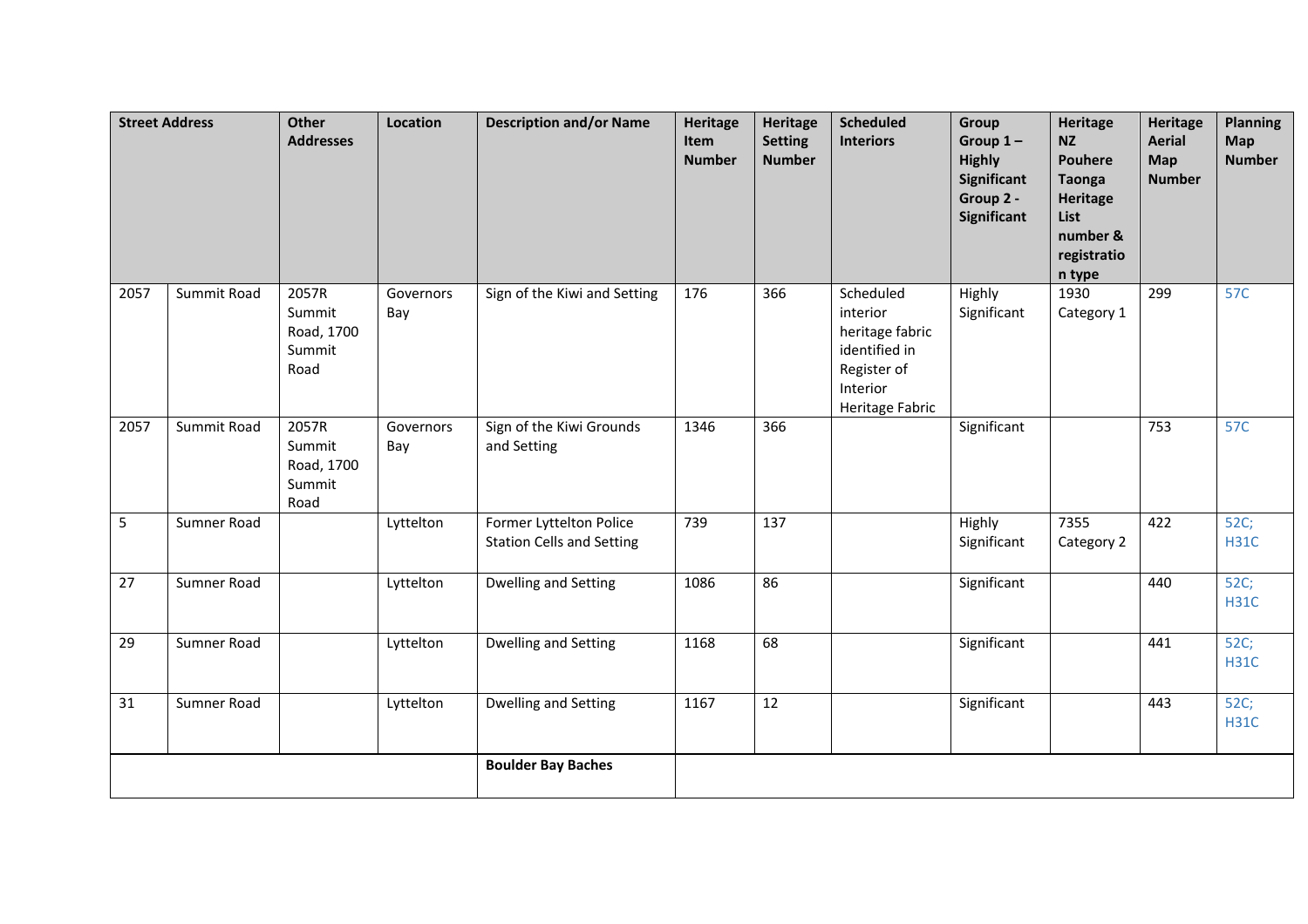|                | <b>Street Address</b>  | <b>Other</b><br><b>Addresses</b> | Location    | <b>Description and/or Name</b>           | <b>Heritage</b><br>Item<br><b>Number</b> | Heritage<br><b>Setting</b><br><b>Number</b> | <b>Scheduled</b><br><b>Interiors</b> | Group<br>Group $1-$<br><b>Highly</b><br><b>Significant</b><br>Group 2 -<br><b>Significant</b> | <b>Heritage</b><br><b>NZ</b><br><b>Pouhere</b><br><b>Taonga</b><br><b>Heritage</b><br>List<br>number &<br>registratio<br>n type | <b>Heritage</b><br><b>Aerial</b><br>Map<br><b>Number</b> | <b>Planning</b><br><b>Map</b><br><b>Number</b> |
|----------------|------------------------|----------------------------------|-------------|------------------------------------------|------------------------------------------|---------------------------------------------|--------------------------------------|-----------------------------------------------------------------------------------------------|---------------------------------------------------------------------------------------------------------------------------------|----------------------------------------------------------|------------------------------------------------|
| $\mathbf{1}$   | Taylors<br>Mistake Bay |                                  | Scarborough | <b>Bach and Setting</b>                  | 1393                                     | 643                                         |                                      | Significant                                                                                   |                                                                                                                                 | 807                                                      | 54C                                            |
| $\overline{2}$ | Taylors<br>Mistake Bay |                                  | Scarborough | <b>Bach and Setting</b>                  | 1392                                     | 643                                         |                                      | Significant                                                                                   |                                                                                                                                 | 806                                                      | 54C                                            |
| 6              | Taylors<br>Mistake Bay |                                  | Scarborough | <b>Bach and Setting</b>                  | 1391                                     | 643                                         |                                      | Significant                                                                                   |                                                                                                                                 | 805                                                      | 54C                                            |
|                |                        |                                  |             | <b>Taylors Mistake Baches -</b><br>South |                                          |                                             |                                      |                                                                                               |                                                                                                                                 |                                                          |                                                |
| 28             | Taylors<br>Mistake Bay |                                  | Scarborough | <b>Bach and Setting</b>                  | 1390                                     | 644                                         |                                      | Significant                                                                                   |                                                                                                                                 | 804                                                      | <b>54C</b>                                     |
| 30             | Taylors<br>Mistake Bay |                                  | Scarborough | <b>Bach and Setting</b>                  | 1389                                     | 644                                         |                                      | Significant                                                                                   |                                                                                                                                 | 803                                                      | 54C                                            |
| 31             | Taylors<br>Mistake Bay |                                  | Scarborough | <b>Bach and Setting</b>                  | 1388                                     | 644                                         |                                      | Significant                                                                                   |                                                                                                                                 | 802                                                      | 53C                                            |
| 32             | Taylors<br>Mistake Bay |                                  | Scarborough | <b>Bach and Setting</b>                  | 1387                                     | 644                                         |                                      | Significant                                                                                   |                                                                                                                                 | 801                                                      | 53C                                            |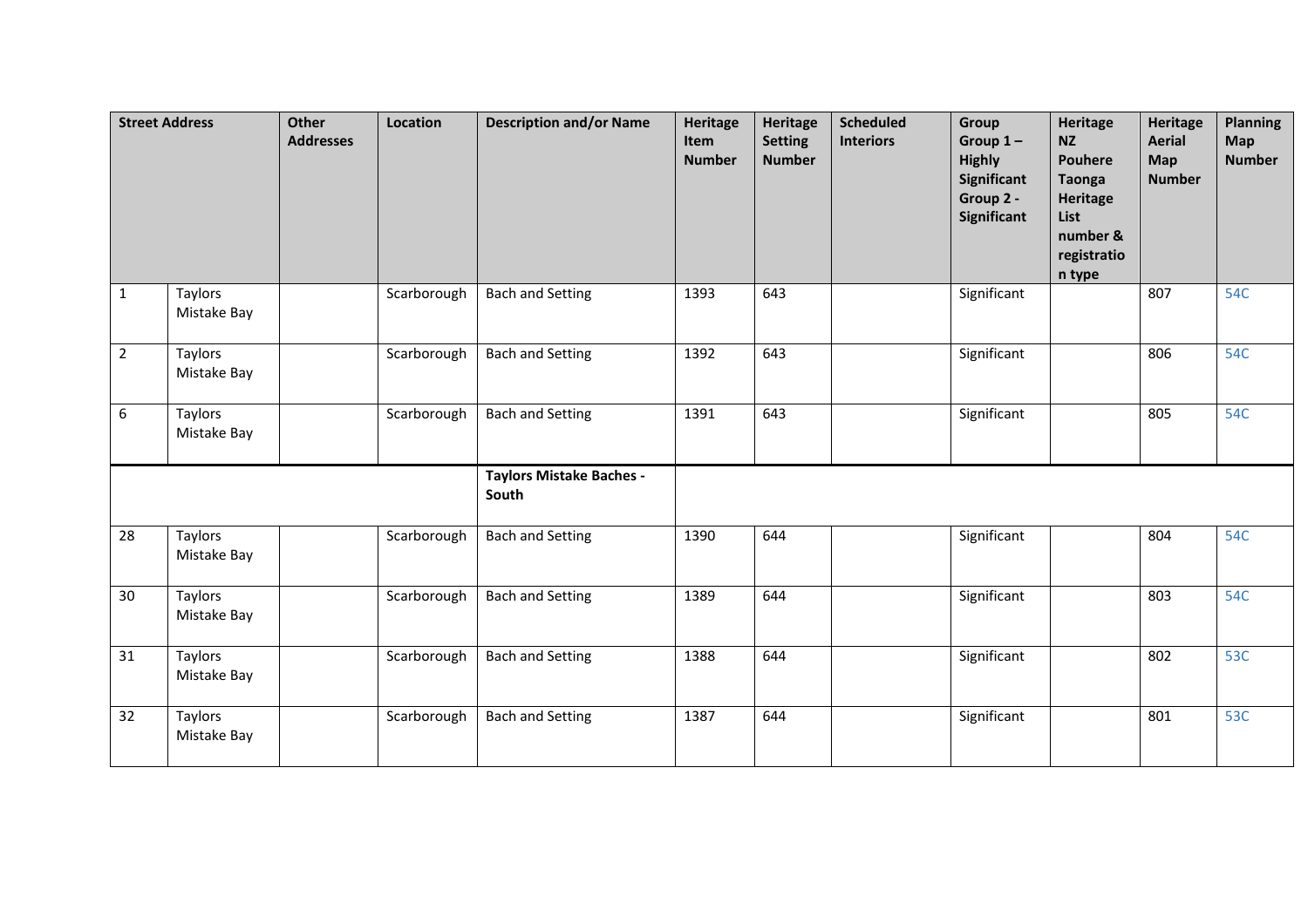|     | <b>Street Address</b>  | Other<br><b>Addresses</b> | Location    | <b>Description and/or Name</b>                  | <b>Heritage</b><br>Item<br><b>Number</b> | Heritage<br><b>Setting</b><br><b>Number</b> | <b>Scheduled</b><br><b>Interiors</b> | Group<br>Group $1-$<br><b>Highly</b><br><b>Significant</b><br>Group 2 -<br><b>Significant</b> | <b>Heritage</b><br><b>NZ</b><br><b>Pouhere</b><br><b>Taonga</b><br><b>Heritage</b><br>List<br>number &<br>registratio<br>n type | <b>Heritage</b><br><b>Aerial</b><br>Map<br><b>Number</b> | <b>Planning</b><br><b>Map</b><br><b>Number</b> |
|-----|------------------------|---------------------------|-------------|-------------------------------------------------|------------------------------------------|---------------------------------------------|--------------------------------------|-----------------------------------------------------------------------------------------------|---------------------------------------------------------------------------------------------------------------------------------|----------------------------------------------------------|------------------------------------------------|
| 33  | Taylors<br>Mistake Bay |                           | Scarborough | <b>Bach and Setting</b>                         | 1386                                     | 644                                         |                                      | Significant                                                                                   |                                                                                                                                 | 800                                                      | 53C                                            |
| 47  | Taylors<br>Mistake Bay |                           | Scarborough | <b>Bach and Setting</b>                         | 1385                                     | 644                                         |                                      | Significant                                                                                   |                                                                                                                                 | 799                                                      | 53C                                            |
|     |                        |                           |             | <b>Taylors Mistake Baches -</b><br><b>North</b> |                                          |                                             |                                      |                                                                                               |                                                                                                                                 |                                                          |                                                |
| 49  | Taylors<br>Mistake Bay |                           | Scarborough | <b>Bach and Setting</b>                         | 1384                                     | 645                                         |                                      | Significant                                                                                   |                                                                                                                                 | 798                                                      | 53C                                            |
| 56  | Taylors<br>Mistake Bay |                           | Scarborough | <b>Bach and Setting</b>                         | 1383                                     | 645                                         |                                      | Significant                                                                                   |                                                                                                                                 | 797                                                      | 53C                                            |
| 57  | Taylors<br>Mistake Bay |                           | Scarborough | <b>Bach and Setting</b>                         | 1382                                     | 645                                         |                                      | Significant                                                                                   |                                                                                                                                 | 796                                                      | 53C                                            |
| 59  | Taylors<br>Mistake Bay |                           | Scarborough | <b>Bach and Setting</b>                         | 1381                                     | 645                                         |                                      | Significant                                                                                   |                                                                                                                                 | 795                                                      | 53C                                            |
| 68  | Taylors<br>Mistake Bay |                           | Scarborough | <b>Bach and Setting</b>                         | 1380                                     | 645                                         |                                      | Significant                                                                                   |                                                                                                                                 | 794                                                      | 48C                                            |
| 61A | Tennyson<br>Street     |                           | Sydenham    | <b>Dwelling and Setting</b>                     | 508                                      | 354                                         |                                      | Significant                                                                                   | 1882<br>Category 2                                                                                                              | 285                                                      | 46C                                            |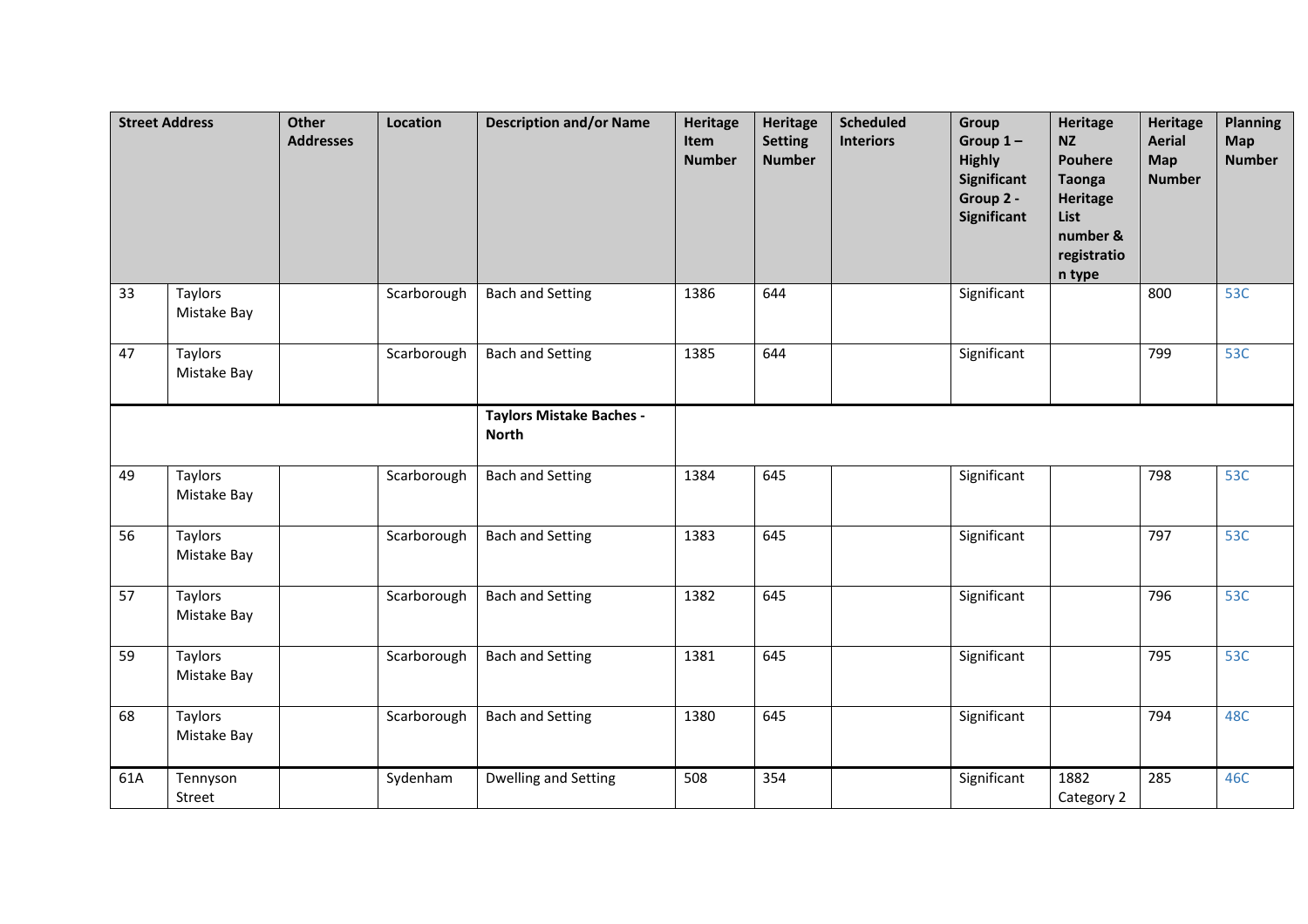|                | <b>Street Address</b> | <b>Other</b><br><b>Addresses</b> | Location            | <b>Description and/or Name</b>                                       | <b>Heritage</b><br>Item<br><b>Number</b> | Heritage<br><b>Setting</b><br><b>Number</b> | <b>Scheduled</b><br><b>Interiors</b> | Group<br>Group $1-$<br><b>Highly</b><br>Significant<br>Group 2 -<br>Significant | <b>Heritage</b><br><b>NZ</b><br><b>Pouhere</b><br><b>Taonga</b><br>Heritage<br>List<br>number &<br>registratio<br>n type | <b>Heritage</b><br><b>Aerial</b><br>Map<br><b>Number</b> | <b>Planning</b><br><b>Map</b><br><b>Number</b> |
|----------------|-----------------------|----------------------------------|---------------------|----------------------------------------------------------------------|------------------------------------------|---------------------------------------------|--------------------------------------|---------------------------------------------------------------------------------|--------------------------------------------------------------------------------------------------------------------------|----------------------------------------------------------|------------------------------------------------|
| $\mathbf{1}$   | The Spur              |                                  | Clifton             | Dwelling and Setting                                                 | 598                                      | 410                                         |                                      | Highly<br>Significant                                                           |                                                                                                                          | 452                                                      | 48C;<br><b>H27C</b>                            |
| $\overline{1}$ | <b>Ticehurst Road</b> |                                  | Lyttelton           | Dwelling and Setting, Islay<br>Cottage                               | $\overline{741}$                         | 29                                          |                                      | Significant                                                                     | 3351<br>Category 2                                                                                                       | $\overline{372}$                                         | 52C;<br><b>H31C</b>                            |
| $\overline{2}$ | <b>Truscotts Road</b> |                                  | Heathcote           | St Mary's Church and<br>Setting                                      | 511                                      | 403                                         |                                      | Highly<br>Significant                                                           |                                                                                                                          | 355                                                      | 47C                                            |
| 186            | <b>Tuam Street</b>    | 201 St Asaph<br>Street           | Central City        | <b>Colonial Motor Company</b><br>Garage and Setting                  | 1368                                     | 634                                         |                                      | Highly<br>Significant                                                           | 3118<br>Category 2                                                                                                       | 783                                                      | 39C;<br><b>H19C</b>                            |
| 200            | <b>Tuam Street</b>    |                                  | Central City        | Commercial Building and<br>Setting, Lawrie and Wilson<br>Auctioneers | 514                                      | 378                                         |                                      | Significant                                                                     | 3127<br>Category 2                                                                                                       | 690                                                      | 39C;<br><b>H19C</b>                            |
| 209            | <b>Tuam Street</b>    |                                  | Central City        | Former High Street Post<br>Office and Setting                        | 516                                      | 347                                         |                                      | Highly<br>Significant                                                           |                                                                                                                          | 277                                                      | 39C;<br><b>H20C</b>                            |
| 214            | <b>Tuam Street</b>    |                                  | <b>Central City</b> | Former Tuam Street Hall<br>and Setting                               | 515                                      | 606                                         |                                      | Significant                                                                     | 3140<br>Category 1                                                                                                       | 691                                                      | 39C;<br><b>H19C</b>                            |
| 544            | <b>Tuam Street</b>    | 544B, 544E<br><b>Tuam Street</b> | Phillipstown        | Former Waterworks<br>Pumping Station and<br>Setting, No. 1 Pumphouse | 520                                      | 389                                         |                                      | Highly<br>Significant                                                           | 3736<br>Category 2                                                                                                       | 335                                                      | 39C                                            |
|                |                       |                                  |                     | <b>St Barnabas Church</b>                                            |                                          |                                             |                                      |                                                                                 |                                                                                                                          |                                                          |                                                |
| 8              | Tui Street            |                                  | Fendalton           | St Barnabas Parish Hall and<br>Setting                               | 1304                                     | 212                                         |                                      | Significant                                                                     |                                                                                                                          | 46                                                       | 31C; H8C                                       |
| 8              | Tui Street            |                                  | Fendalton           | St Barnabas Church and<br>Setting                                    | 188                                      | 212                                         |                                      | Highly<br>Significant                                                           | 3681<br>Category 1                                                                                                       | 47                                                       | 31C; H8C                                       |
| 24             | <b>Turners Road</b>   |                                  | Ouruhia             | Dalraith Farm Building and<br>Setting                                | 521                                      | 467                                         |                                      | Significant                                                                     |                                                                                                                          | 331                                                      | 12C                                            |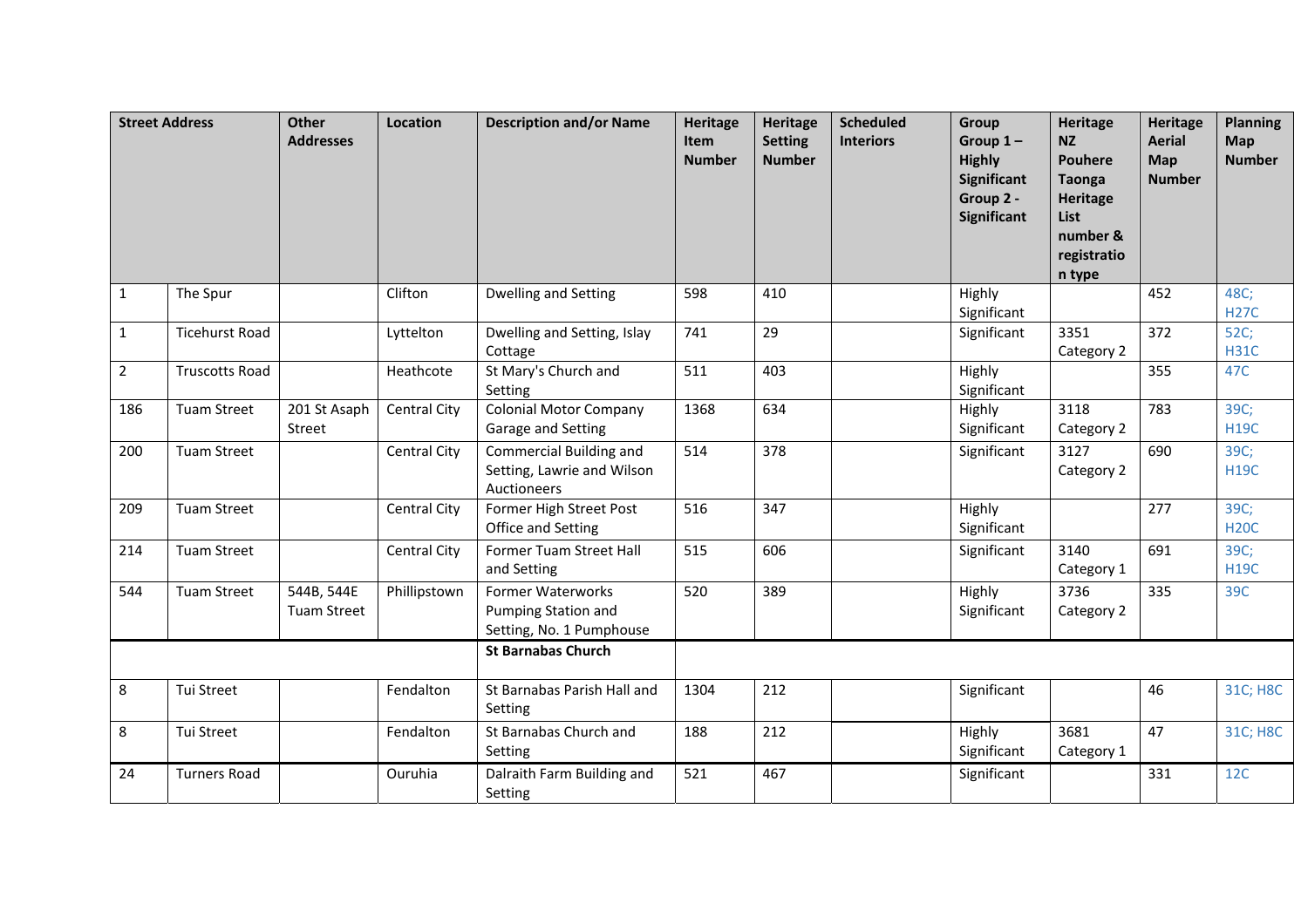|     | <b>Street Address</b>                                    | <b>Other</b><br><b>Addresses</b>                                                                               | Location            | <b>Description and/or Name</b>                    | <b>Heritage</b><br>Item<br><b>Number</b> | <b>Heritage</b><br><b>Setting</b><br><b>Number</b> | <b>Scheduled</b><br><b>Interiors</b> | Group<br>Group $1-$<br><b>Highly</b><br><b>Significant</b><br>Group 2 -<br><b>Significant</b> | <b>Heritage</b><br><b>NZ</b><br><b>Pouhere</b><br><b>Taonga</b><br>Heritage<br>List<br>number &<br>registratio<br>n type | <b>Heritage</b><br><b>Aerial</b><br><b>Map</b><br><b>Number</b> | <b>Planning</b><br>Map<br><b>Number</b> |
|-----|----------------------------------------------------------|----------------------------------------------------------------------------------------------------------------|---------------------|---------------------------------------------------|------------------------------------------|----------------------------------------------------|--------------------------------------|-----------------------------------------------------------------------------------------------|--------------------------------------------------------------------------------------------------------------------------|-----------------------------------------------------------------|-----------------------------------------|
| 30  | <b>Upper Church</b><br>Road                              | 32 Upper<br>Church Road                                                                                        | Little River        | St Andrew's Church and<br>Setting                 | 692                                      | 148                                                |                                      | Significant                                                                                   | 5286<br>Category 2                                                                                                       | 465                                                             | 69C                                     |
|     |                                                          |                                                                                                                |                     | <b>Ngaio Marsh House</b>                          |                                          |                                                    |                                      |                                                                                               |                                                                                                                          |                                                                 |                                         |
| 37  | Valley Road                                              |                                                                                                                | Cashmere            | Ngaio Marsh House Garden                          | 1283                                     | N/A                                                |                                      | Highly<br>Significant                                                                         |                                                                                                                          | 675                                                             | 46C                                     |
| 37  | Valley Road                                              |                                                                                                                | Cashmere            | Former Dwelling and<br>Setting, Ngaio Marsh House | 522                                      | 628                                                |                                      | Highly<br>Significant                                                                         | 3673<br>Category 1                                                                                                       | 676                                                             | 46C                                     |
|     | Victoria Street,<br>between<br>Peterborough-<br>Montreal | 95 Victoria<br>Street                                                                                          | Central City        | Jubilee Clock Tower and<br>Setting                | 530                                      | 295                                                |                                      | Highly<br>Significant                                                                         | 3670<br>Category 1                                                                                                       | 196                                                             | 32C;<br><b>H10C</b>                     |
| 91  | Victoria Street                                          | A-F/91, 1H-<br>3H/91, 1J-<br>3J/91, 1K-<br>3K/91, 1L-<br>3L/91, 1M-<br>3M/91 and<br>N/91<br>Victoria<br>Street | Central City        | Victoria Mansions and<br>Setting                  | 529                                      | 296                                                |                                      | Highly<br>Significant                                                                         | 3142<br>Category 2                                                                                                       | 195                                                             | 32C;<br><b>H10C</b>                     |
| 169 | Victoria Street                                          |                                                                                                                | <b>Central City</b> | Former Dwellings and<br>Setting, Santa Barbara    | 532                                      | 271                                                |                                      | Significant                                                                                   | 4975<br>Category 2                                                                                                       | 154                                                             | 32C;<br><b>H10C</b>                     |
|     |                                                          |                                                                                                                |                     | <b>College House</b>                              |                                          |                                                    |                                      |                                                                                               |                                                                                                                          |                                                                 |                                         |
| 100 | Waimairi Road                                            |                                                                                                                | Ilam                | College House Principal's<br>Lodge and Setting    | 534                                      | 194                                                |                                      | Significant                                                                                   |                                                                                                                          | 770                                                             | 30C;<br><b>H12C</b>                     |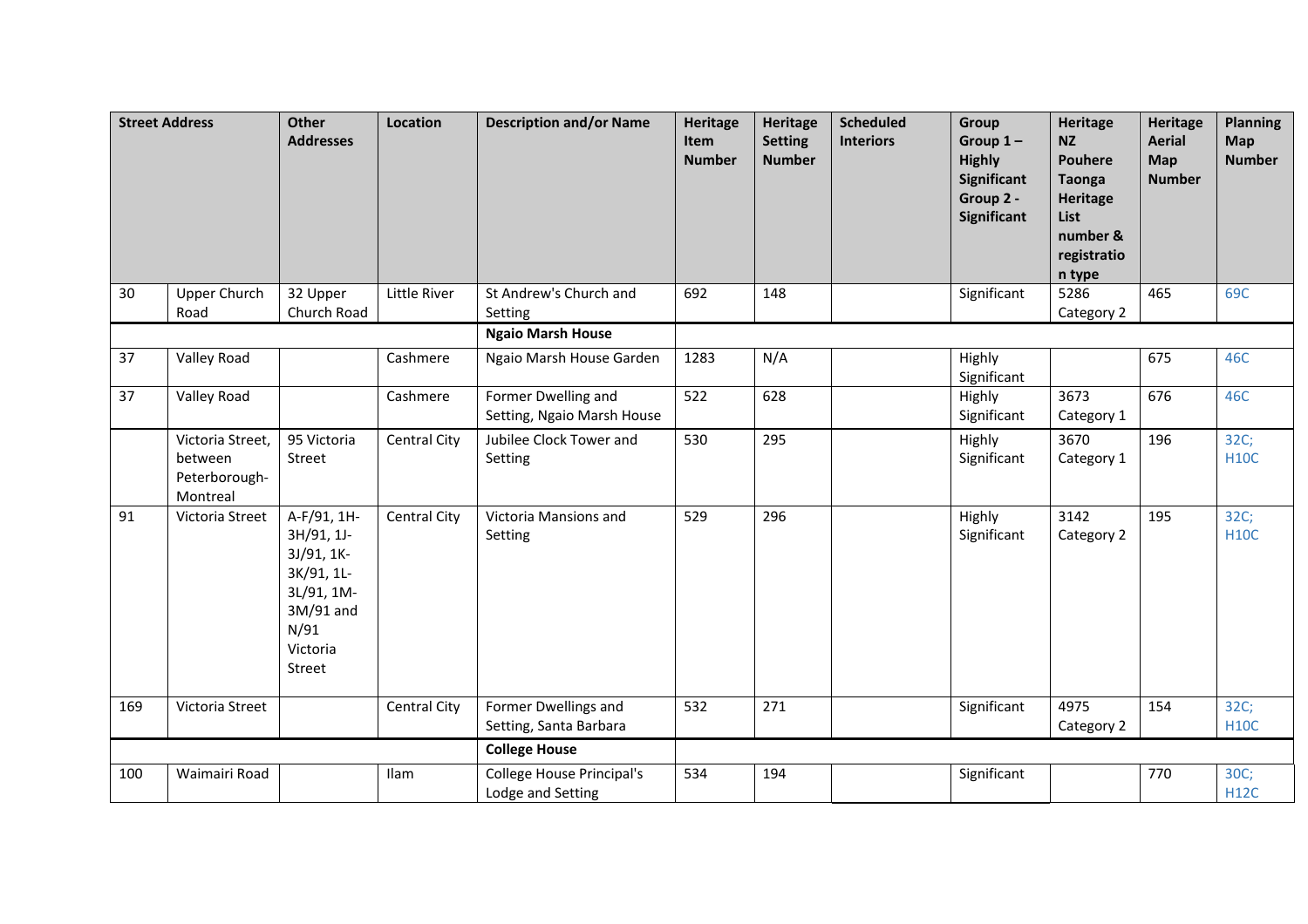|     | <b>Street Address</b> | <b>Other</b><br><b>Addresses</b> | Location    | <b>Description and/or Name</b>                                                                                       | <b>Heritage</b><br><b>Item</b><br><b>Number</b> | <b>Heritage</b><br><b>Setting</b><br><b>Number</b> | <b>Scheduled</b><br><b>Interiors</b> | Group<br>Group $1-$<br><b>Highly</b><br><b>Significant</b><br>Group 2 -<br><b>Significant</b> | <b>Heritage</b><br><b>NZ</b><br><b>Pouhere</b><br><b>Taonga</b><br>Heritage<br>List<br>number &<br>registratio<br>n type | <b>Heritage</b><br><b>Aerial</b><br><b>Map</b><br><b>Number</b> | <b>Planning</b><br>Map<br><b>Number</b> |
|-----|-----------------------|----------------------------------|-------------|----------------------------------------------------------------------------------------------------------------------|-------------------------------------------------|----------------------------------------------------|--------------------------------------|-----------------------------------------------------------------------------------------------|--------------------------------------------------------------------------------------------------------------------------|-----------------------------------------------------------------|-----------------------------------------|
| 100 | Waimairi Road         |                                  | Ilam        | <b>College House Entrance</b><br>Foyer and Administration<br><b>Block and Setting</b>                                | 1336                                            | 194                                                |                                      | Significant                                                                                   |                                                                                                                          | 771                                                             | 30C;<br><b>H12C</b>                     |
| 100 | Waimairi Road         |                                  | Ilam        | College House Chapel and<br>Setting                                                                                  | 1338                                            | 194                                                |                                      | Highly<br>Significant                                                                         |                                                                                                                          | 760                                                             | 30C;<br><b>H12C</b>                     |
| 100 | Waimairi Road         |                                  | Ilam        | College House<br><b>Accommodation Block</b><br>[South] Stanford,<br>Carrington, Milford, Parr,<br>Warren and Setting | 1337                                            | 194                                                |                                      | Highly<br>Significant                                                                         |                                                                                                                          | 777                                                             | 30C;<br><b>H12C</b>                     |
| 100 | Waimairi Road         |                                  | <b>Ilam</b> | College House<br><b>Accommodation Block</b><br>[North] Rymer, Chichele,<br>Watts Russell and Setting                 | 1339                                            | 194                                                |                                      | Highly<br>Significant                                                                         |                                                                                                                          | 755                                                             | 30C;<br><b>H12C</b>                     |
| 100 | Waimairi Road         |                                  | Ilam        | College House Library and<br><b>Recreation Centre and</b><br>Setting                                                 | 1340                                            | 194                                                |                                      | Highly<br>Significant                                                                         |                                                                                                                          | 750                                                             | 30C;<br><b>H12C</b>                     |
| 100 | Waimairi Road         |                                  | Ilam        | College House Courtyard<br>and Setting                                                                               | 1342                                            | 194                                                |                                      | Highly<br>Significant                                                                         |                                                                                                                          | 21                                                              | 30C;<br><b>H12C</b>                     |
| 129 | Waimairi Road         |                                  | Ilam        | Former Fendalton Open Air<br>School Classroom and<br>Setting                                                         | 535                                             | 190                                                |                                      | Significant                                                                                   |                                                                                                                          | 16                                                              | 30C                                     |
| 10  | Westenra<br>Terrace   |                                  | Cashmere    | Dwelling and Setting, Rise<br>Cottage                                                                                | 539                                             | 306                                                |                                      | Significant                                                                                   | 1921<br>Category 2                                                                                                       | 207                                                             | 46C                                     |
| 28  | <b>Wharf Road</b>     |                                  | Pigeon Bay  | Knox Church and Setting                                                                                              | 688                                             | 143                                                |                                      | Significant                                                                                   | 5274<br>Category 2                                                                                                       | 469                                                             | 65C                                     |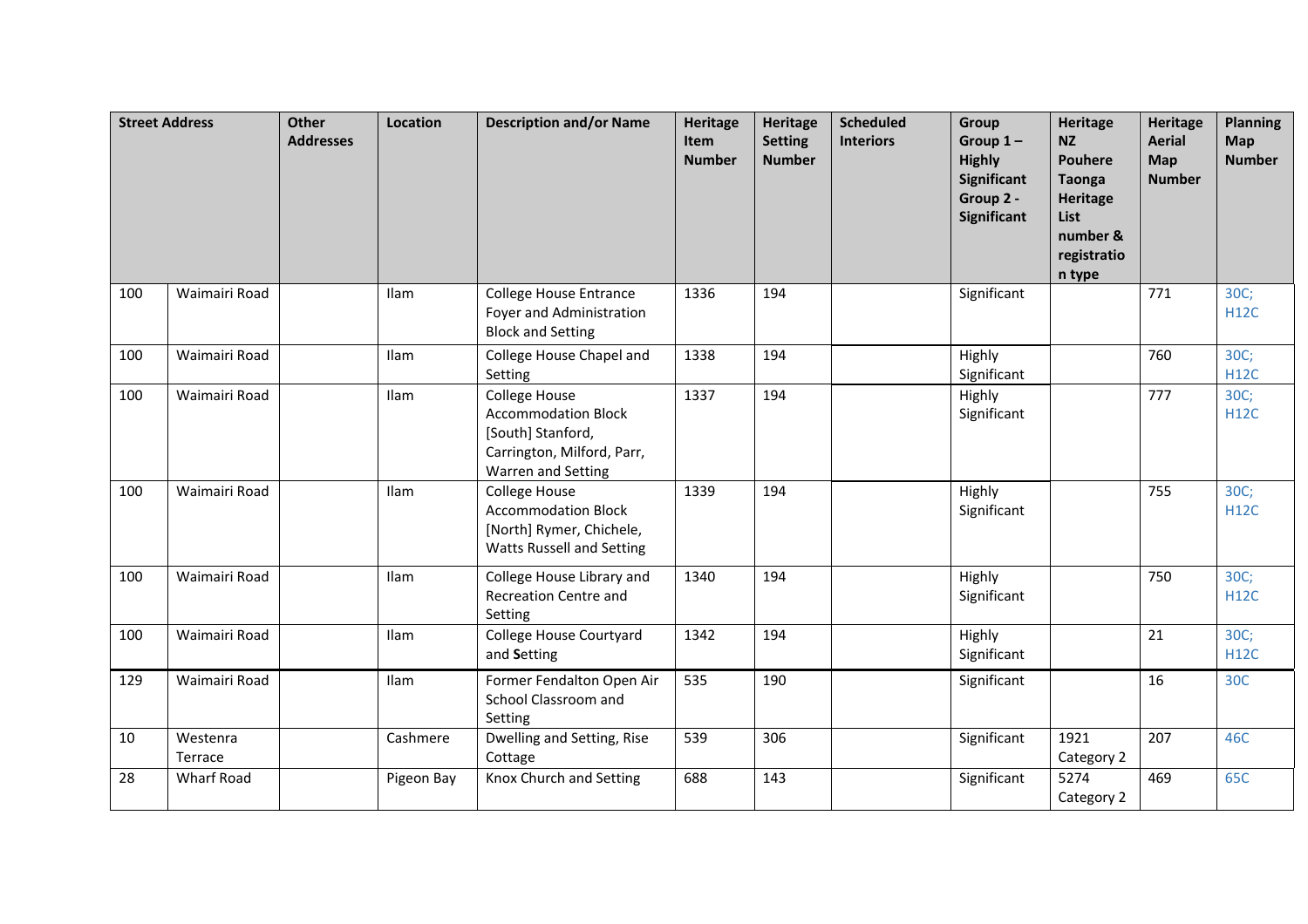|                | <b>Street Address</b> | <b>Other</b><br><b>Addresses</b> | Location  | <b>Description and/or Name</b>                                  | <b>Heritage</b><br>Item<br><b>Number</b> | <b>Heritage</b><br><b>Setting</b><br><b>Number</b> | <b>Scheduled</b><br><b>Interiors</b> | Group<br>Group $1-$<br><b>Highly</b><br><b>Significant</b><br>Group 2 -<br>Significant | <b>Heritage</b><br><b>NZ</b><br><b>Pouhere</b><br><b>Taonga</b><br><b>Heritage</b><br>List<br>number &<br>registratio<br>n type | <b>Heritage</b><br><b>Aerial</b><br>Map<br><b>Number</b> | <b>Planning</b><br>Map<br><b>Number</b> |
|----------------|-----------------------|----------------------------------|-----------|-----------------------------------------------------------------|------------------------------------------|----------------------------------------------------|--------------------------------------|----------------------------------------------------------------------------------------|---------------------------------------------------------------------------------------------------------------------------------|----------------------------------------------------------|-----------------------------------------|
| $\overline{2}$ | Whisby Road           |                                  | Cashmere  | Dwelling and Setting                                            | 540                                      | 283                                                |                                      | Highly<br>Significant                                                                  | 3674<br>Category 1                                                                                                              | 182                                                      | 46C                                     |
| 61             | Wigram Road           |                                  | Sockburn  | Former A & P Showgrounds<br>Treasurer's Building and<br>Setting | 341                                      | 199                                                |                                      | Significant                                                                            |                                                                                                                                 | 27                                                       | 38C                                     |
| 4              | <b>William Street</b> |                                  | Akaroa    | Dwelling and Setting                                            | 1143                                     | 73                                                 |                                      | Significant                                                                            |                                                                                                                                 | 509                                                      | 77C;<br><b>H37C</b>                     |
| 15             | <b>William Street</b> |                                  | Akaroa    | <b>Dwelling and Setting</b>                                     | 707                                      | 54                                                 |                                      | Significant                                                                            | 5447<br>Category 2                                                                                                              | 496                                                      | 77C;<br><b>H37C</b>                     |
| 3              | Winchester<br>Street  |                                  | Lyttelton | <b>Dwelling and Setting</b>                                     | 1187                                     | 6                                                  |                                      | Highly<br>Significant                                                                  |                                                                                                                                 | 417                                                      | 52C;<br><b>H31C</b>                     |
| 13             | Winchester<br>Street  |                                  | Lyttelton | Dwelling and Setting                                            | 1117                                     | $\overline{70}$                                    |                                      | Significant                                                                            |                                                                                                                                 | 405                                                      | 52C                                     |
| 17             | Winchester<br>Street  |                                  | Lyttelton | St Saviour's at Holy Trinity<br>and Setting                     | 1331                                     | 603                                                |                                      | Significant                                                                            | 1929<br>Category 2                                                                                                              | 739                                                      | 52C;<br><b>H31C</b>                     |
| 23             | Winchester<br>Street  |                                  | Lyttelton | Dwelling and Setting                                            | 1115                                     | 67                                                 |                                      | Significant                                                                            |                                                                                                                                 | 395                                                      | 52C;<br><b>H31C</b>                     |
| 28             | Winchester<br>Street  |                                  | Lyttelton | Dwelling and Setting                                            | 1110                                     | 80                                                 |                                      | Significant                                                                            |                                                                                                                                 | 396                                                      | 52C;<br><b>H31C</b>                     |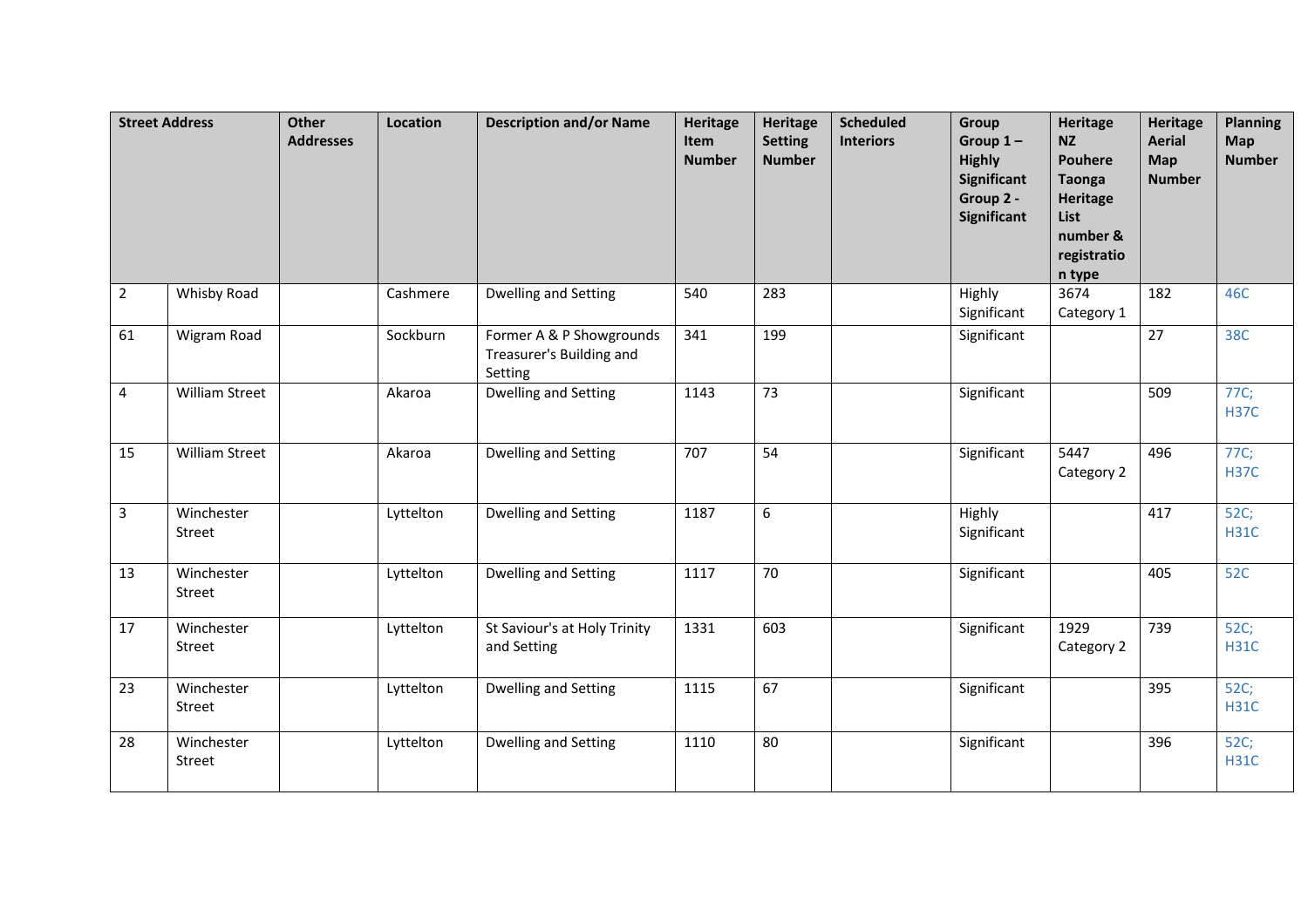|    | <b>Street Address</b>                               | <b>Other</b><br><b>Addresses</b>        | Location   | <b>Description and/or Name</b>                        | <b>Heritage</b><br>Item<br><b>Number</b> | <b>Heritage</b><br><b>Setting</b><br><b>Number</b> | <b>Scheduled</b><br><b>Interiors</b> | Group<br>Group $1-$<br><b>Highly</b><br><b>Significant</b><br>Group 2 -<br><b>Significant</b> | <b>Heritage</b><br><b>NZ</b><br><b>Pouhere</b><br><b>Taonga</b><br><b>Heritage</b><br>List<br>number &<br>registratio<br>n type | <b>Heritage</b><br><b>Aerial</b><br>Map<br><b>Number</b> | <b>Planning</b><br>Map<br><b>Number</b> |
|----|-----------------------------------------------------|-----------------------------------------|------------|-------------------------------------------------------|------------------------------------------|----------------------------------------------------|--------------------------------------|-----------------------------------------------------------------------------------------------|---------------------------------------------------------------------------------------------------------------------------------|----------------------------------------------------------|-----------------------------------------|
| 32 | Winchester<br>Street                                |                                         | Lyttelton  | <b>Dwelling and Setting</b>                           | 1111                                     | 72                                                 |                                      | Significant                                                                                   |                                                                                                                                 | 394                                                      | 52C;<br><b>H31C</b>                     |
| 34 | Winchester<br>Street                                |                                         | Lyttelton  | Dwelling and Setting                                  | 1112                                     | 35                                                 |                                      | Significant                                                                                   |                                                                                                                                 | 391                                                      | 52C;<br><b>H31C</b>                     |
| 36 | Winchester<br>Street                                |                                         | Lyttelton  | Dwelling and Setting                                  | 1113                                     | 38                                                 |                                      | Significant                                                                                   |                                                                                                                                 | 390                                                      | 52C;<br><b>H31C</b>                     |
| 38 | Winchester<br>Street                                |                                         | Lyttelton  | Dwelling and Setting                                  | 1114                                     | 149                                                |                                      | Significant                                                                                   |                                                                                                                                 | 388                                                      | 52C;<br><b>H31C</b>                     |
| 39 | Winchester<br>Street                                |                                         | Lyttelton  | <b>Dwelling and Setting</b>                           | 1188                                     | 517                                                |                                      | Significant                                                                                   |                                                                                                                                 | 384                                                      | 52C;<br><b>H31C</b>                     |
| 14 | <b>Wise Street</b>                                  | 17 Bernard<br>Street, 24<br>Wise Street | Addington  | Former Wood Brothers<br><b>Flour Mill and Setting</b> | 541                                      | 226                                                |                                      | Highly<br>Significant                                                                         | 7339<br>Category 2                                                                                                              | 68                                                       | <b>38C</b>                              |
| 2E | Woodard<br>Terrace                                  |                                         | Somerfield | <b>MED Substation</b>                                 | 544                                      | N/A                                                |                                      | Significant                                                                                   |                                                                                                                                 | 678                                                      | 46C                                     |
|    | Woodills<br>Road,<br>between<br>Lavaud-<br>Felthams |                                         | Akaroa     | Lampstand and Setting                                 | 1200                                     | 530                                                |                                      | Significant                                                                                   |                                                                                                                                 | 594                                                      | 77C;<br><b>H35C</b>                     |
| 80 | <b>Woodills Road</b>                                |                                         | Akaroa     | <b>Dwelling and Setting</b>                           | 668                                      | 483                                                |                                      | Significant                                                                                   | 1737<br>Category 2                                                                                                              | 609                                                      | 77C;<br><b>H35C</b>                     |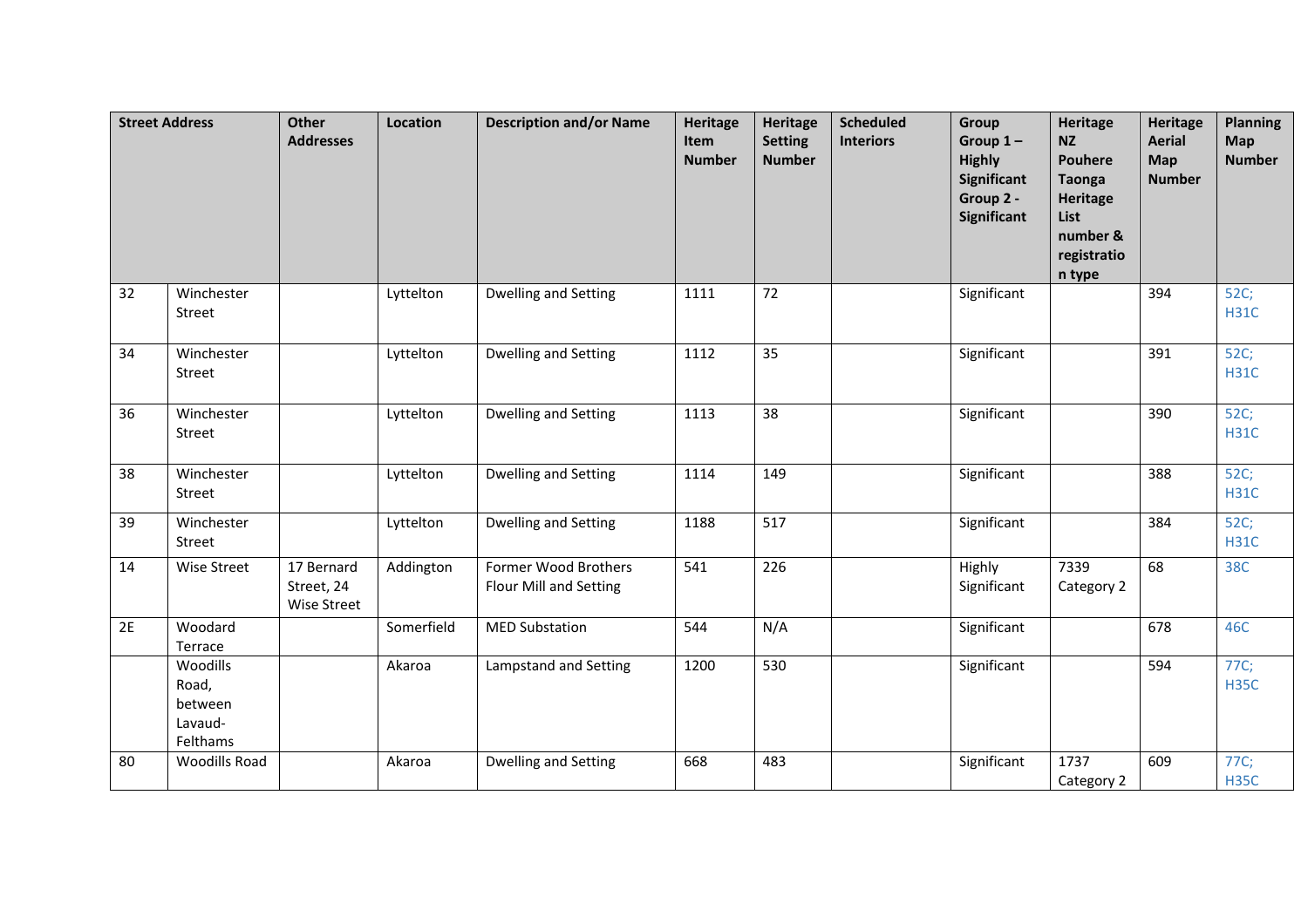| <b>Street Address</b> |                                                         | <b>Other</b><br><b>Addresses</b>                                                                      | Location            | <b>Description and/or Name</b>         | Heritage<br>Item<br><b>Number</b> | Heritage<br><b>Setting</b><br><b>Number</b> | <b>Scheduled</b><br><b>Interiors</b> | Group<br>Group $1-$<br><b>Highly</b><br><b>Significant</b><br>Group 2 -<br><b>Significant</b> | Heritage<br><b>NZ</b><br>Pouhere<br><b>Taonga</b><br>Heritage<br><b>List</b><br>number &<br>registratio<br>n type | <b>Heritage</b><br><b>Aerial</b><br><b>Map</b><br><b>Number</b> | <b>Planning</b><br><b>Map</b><br><b>Number</b> |
|-----------------------|---------------------------------------------------------|-------------------------------------------------------------------------------------------------------|---------------------|----------------------------------------|-----------------------------------|---------------------------------------------|--------------------------------------|-----------------------------------------------------------------------------------------------|-------------------------------------------------------------------------------------------------------------------|-----------------------------------------------------------------|------------------------------------------------|
|                       | Worcester<br>Street,<br>between<br>Cambridge-<br>Oxford | 110, 142<br>Cambridge<br>Terrace, 161<br>Oxford<br>Terrace                                            | <b>Central City</b> | Worcester Street Bridge and<br>Setting | 586                               | 580                                         |                                      | Highly<br>Significant                                                                         | 1833<br>Category 2                                                                                                | 218                                                             | 32C;<br><b>H15C</b>                            |
|                       |                                                         |                                                                                                       |                     | <b>Former Canterbury College</b>       |                                   |                                             |                                      |                                                                                               |                                                                                                                   |                                                                 |                                                |
| $\overline{2}$        | Worcester<br>Street                                     | 25 Hereford<br>Street, 39<br>Hereford<br>Street, 30<br>Worcester<br>Street, 40<br>Worcester<br>Street | <b>Central City</b> | West Lecture Block and<br>Setting      | 557                               | 270                                         |                                      | Highly<br>Significant                                                                         | 7301<br>Category 1                                                                                                | 143                                                             | 32C;<br><b>H15C</b>                            |
| $\overline{2}$        | Worcester<br>Street                                     | 25 Hereford<br>Street, 39<br>Hereford<br>Street, 30<br>Worcester<br>Street, 40<br>Worcester<br>Street | <b>Central City</b> | <b>Classics Building and Setting</b>   | 551                               | 270                                         |                                      | Highly<br>Significant                                                                         | 7301<br>Category 1                                                                                                | 144                                                             | 32C;<br><b>H15C</b>                            |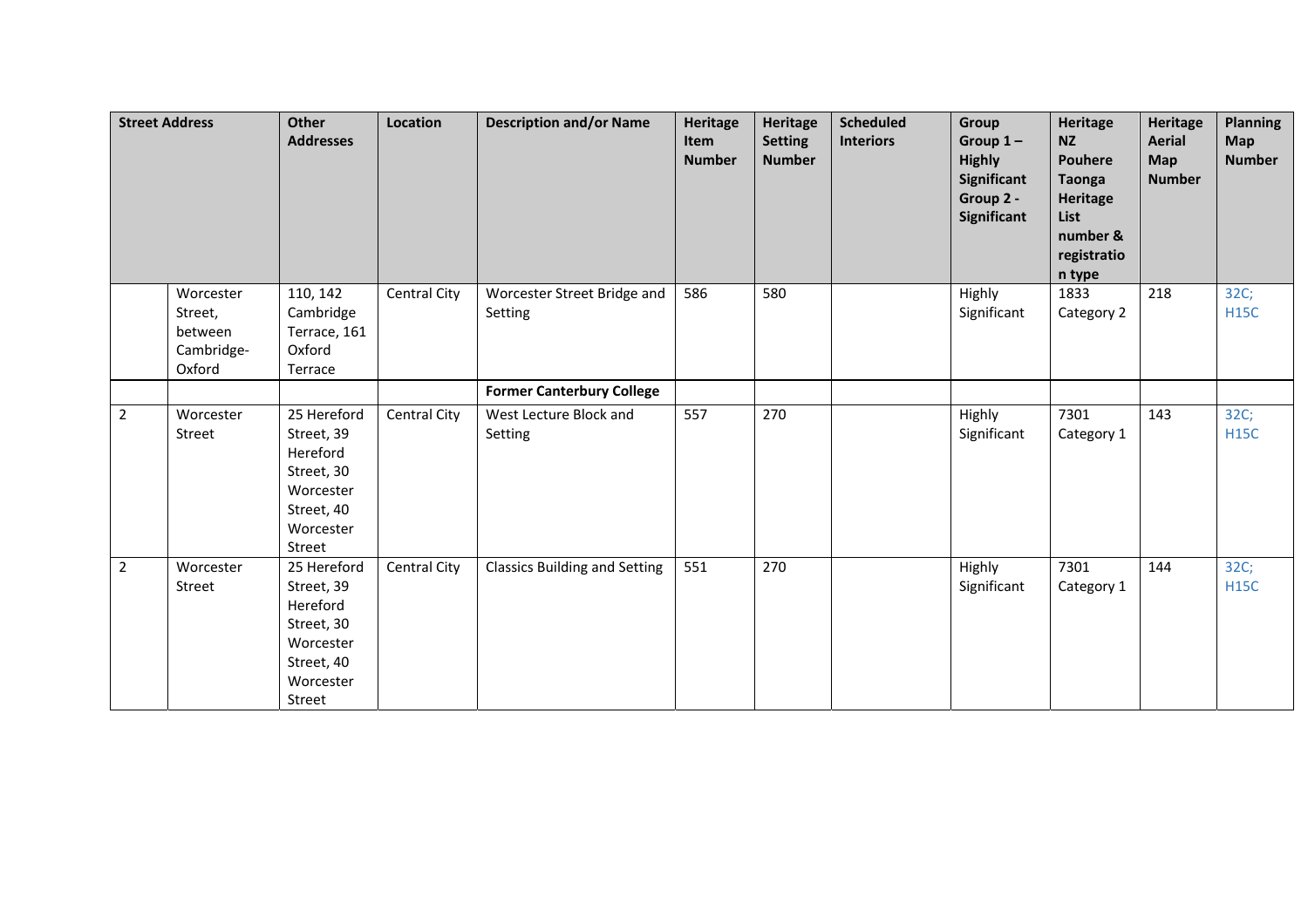|                | <b>Street Address</b> | <b>Other</b><br><b>Addresses</b>                                                                      | Location            | <b>Description and/or Name</b>                                                     | <b>Heritage</b><br>Item<br><b>Number</b> | <b>Heritage</b><br><b>Setting</b><br><b>Number</b> | <b>Scheduled</b><br><b>Interiors</b> | Group<br>Group $1-$<br><b>Highly</b><br>Significant<br>Group 2 -<br>Significant | <b>Heritage</b><br><b>NZ</b><br><b>Pouhere</b><br><b>Taonga</b><br><b>Heritage</b><br>List<br>number &<br>registratio<br>n type | <b>Heritage</b><br><b>Aerial</b><br><b>Map</b><br><b>Number</b> | <b>Planning</b><br><b>Map</b><br><b>Number</b> |
|----------------|-----------------------|-------------------------------------------------------------------------------------------------------|---------------------|------------------------------------------------------------------------------------|------------------------------------------|----------------------------------------------------|--------------------------------------|---------------------------------------------------------------------------------|---------------------------------------------------------------------------------------------------------------------------------|-----------------------------------------------------------------|------------------------------------------------|
| $2^{\circ}$    | Worcester<br>Street   | 25 Hereford<br>Street, 39<br>Hereford<br>Street, 30<br>Worcester<br>Street, 40<br>Worcester<br>Street | Central City        | Men's Common Room and<br>Setting                                                   | 564                                      | 270                                                |                                      | Highly<br>Significant                                                           | 7301<br>Category 1                                                                                                              | 161                                                             | 32C;<br><b>H15C</b>                            |
| $2^{\circ}$    | Worcester<br>Street   | 25 Hereford<br>Street, 39<br>Hereford<br>Street, 30<br>Worcester<br>Street, 40<br>Worcester<br>Street | Central City        | <b>Electrical Engineering</b><br>Laboratory, School of<br>Engineering, and Setting | 554                                      | 270                                                |                                      | Highly<br>Significant                                                           | 7301<br>Category 1                                                                                                              | 162                                                             | 32C;<br><b>H15C</b>                            |
| $\overline{2}$ | Worcester<br>Street   | 25 Hereford<br>Street, 39<br>Hereford<br>Street, 30<br>Worcester<br>Street, 40<br>Worcester<br>Street | <b>Central City</b> | Mechanical Laboratory,<br>School of Engineering, and<br>Setting                    | 550                                      | 270                                                |                                      | Highly<br>Significant                                                           | 7301<br>Category 1                                                                                                              | 157                                                             | 32C;<br><b>H15C</b>                            |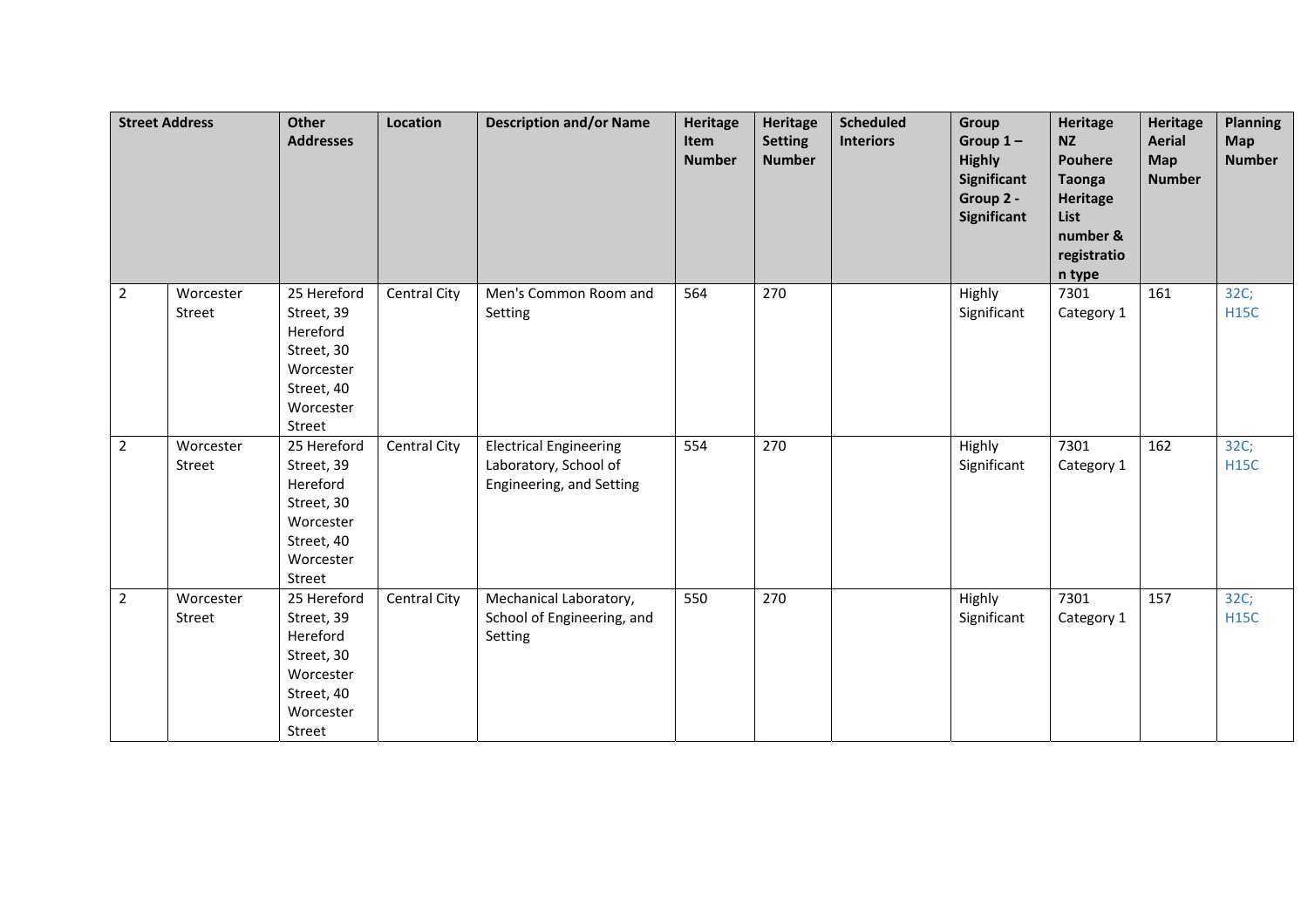|                | <b>Street Address</b> | <b>Other</b><br><b>Addresses</b>                                                                      | Location            | <b>Description and/or Name</b>                        | <b>Heritage</b><br>Item<br><b>Number</b> | <b>Heritage</b><br><b>Setting</b><br><b>Number</b> | <b>Scheduled</b><br><b>Interiors</b> | Group<br>Group $1-$<br><b>Highly</b><br>Significant<br>Group 2 -<br>Significant | <b>Heritage</b><br><b>NZ</b><br><b>Pouhere</b><br><b>Taonga</b><br><b>Heritage</b><br>List<br>number &<br>registratio<br>n type | <b>Heritage</b><br><b>Aerial</b><br>Map<br><b>Number</b> | <b>Planning</b><br><b>Map</b><br><b>Number</b> |
|----------------|-----------------------|-------------------------------------------------------------------------------------------------------|---------------------|-------------------------------------------------------|------------------------------------------|----------------------------------------------------|--------------------------------------|---------------------------------------------------------------------------------|---------------------------------------------------------------------------------------------------------------------------------|----------------------------------------------------------|------------------------------------------------|
| $2^{\circ}$    | Worcester<br>Street   | 25 Hereford<br>Street, 39<br>Hereford<br>Street, 30<br>Worcester<br>Street, 40<br>Worcester<br>Street | <b>Central City</b> | <b>Registry and Setting</b>                           | 562                                      | 270                                                |                                      | Highly<br>Significant                                                           | 7373<br>Category 1                                                                                                              | 186                                                      | 32C;<br><b>H15C</b>                            |
| $2^{\circ}$    | Worcester<br>Street   | 25 Hereford<br>Street, 39<br>Hereford<br>Street, 30<br>Worcester<br>Street, 40<br>Worcester<br>Street | <b>Central City</b> | <b>College Hall and Setting</b>                       | 546                                      | 270                                                |                                      | Highly<br>Significant                                                           | 7301<br>Category 1                                                                                                              | 139                                                      | 32C;<br><b>H15C</b>                            |
| $\overline{2}$ | Worcester<br>Street   | 25 Hereford<br>Street, 39<br>Hereford<br>Street, 30<br>Worcester<br>Street, 40<br>Worcester<br>Street | <b>Central City</b> | Girls' High School/School of<br>Art Block and Setting | 548                                      | 270                                                |                                      | Highly<br>Significant                                                           | 7301<br>Category 1                                                                                                              | 141                                                      | 32C;<br><b>H15C</b>                            |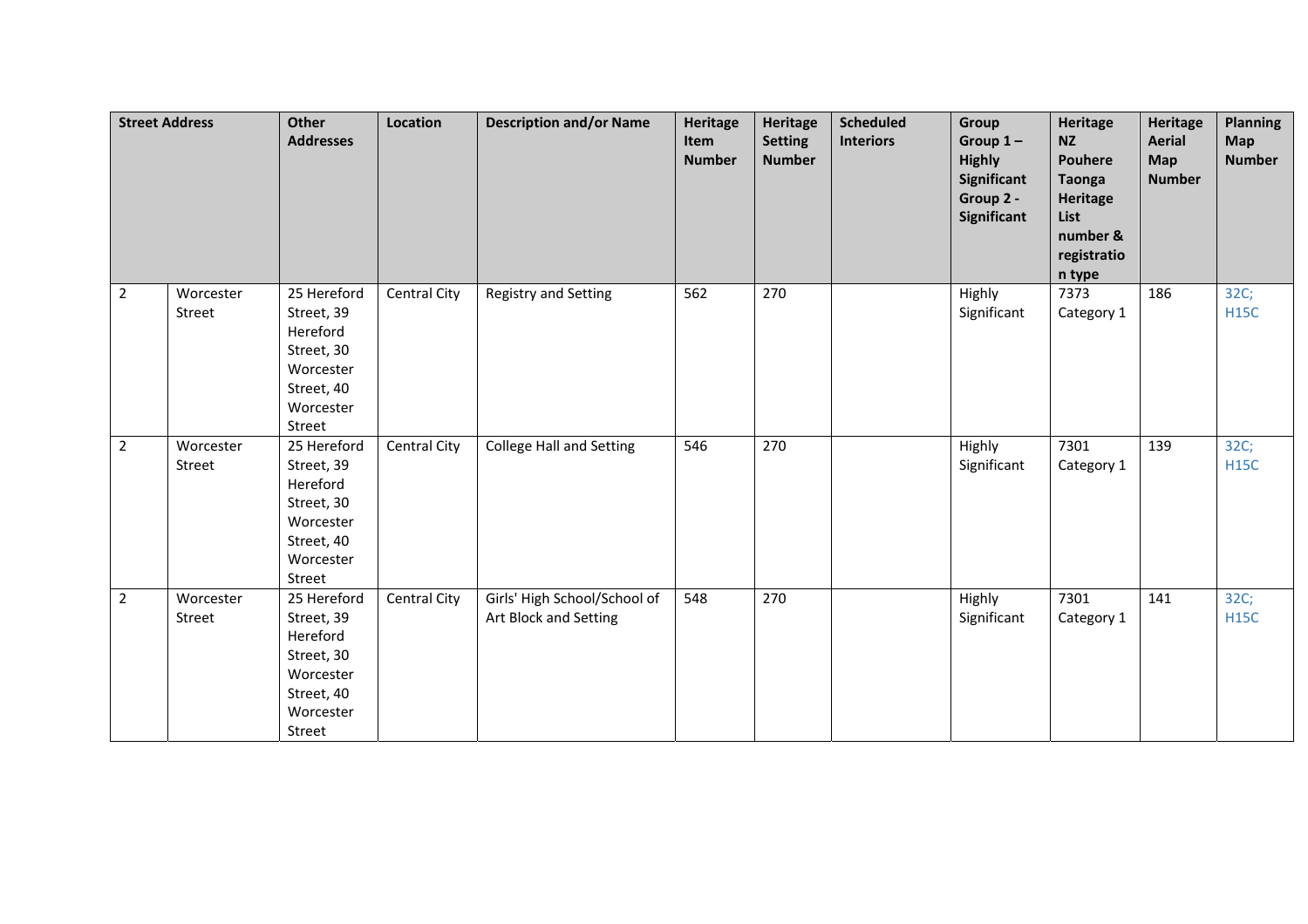|                | <b>Street Address</b> | <b>Other</b><br><b>Addresses</b>                                                                      | Location     | <b>Description and/or Name</b>                             | <b>Heritage</b><br>Item<br><b>Number</b> | Heritage<br><b>Setting</b><br><b>Number</b> | <b>Scheduled</b><br><b>Interiors</b> | Group<br>Group $1-$<br><b>Highly</b><br><b>Significant</b><br>Group 2 -<br>Significant | <b>Heritage</b><br><b>NZ</b><br><b>Pouhere</b><br><b>Taonga</b><br><b>Heritage</b><br>List<br>number &<br>registratio<br>n type | <b>Heritage</b><br><b>Aerial</b><br><b>Map</b><br><b>Number</b> | <b>Planning</b><br><b>Map</b><br><b>Number</b> |
|----------------|-----------------------|-------------------------------------------------------------------------------------------------------|--------------|------------------------------------------------------------|------------------------------------------|---------------------------------------------|--------------------------------------|----------------------------------------------------------------------------------------|---------------------------------------------------------------------------------------------------------------------------------|-----------------------------------------------------------------|------------------------------------------------|
| $2^{\circ}$    | Worcester<br>Street   | 25 Hereford<br>Street, 39<br>Hereford<br>Street, 30<br>Worcester<br>Street, 40<br>Worcester<br>Street | Central City | <b>Biology and Observatory</b><br><b>Block and Setting</b> | 549                                      | 270                                         |                                      | Highly<br>Significant                                                                  | 7301<br>Category 1                                                                                                              | 159                                                             | 32C;<br><b>H15C</b>                            |
| 2 <sup>1</sup> | Worcester<br>Street   | 25 Hereford<br>Street, 39<br>Hereford<br>Street, 30<br>Worcester<br>Street, 40<br>Worcester<br>Street | Central City | Christchurch Boys' High<br>School Gymnasium and<br>Setting | 565                                      | 270                                         |                                      | Highly<br>Significant                                                                  | 7301<br>Category 1                                                                                                              | 172                                                             | 32C;<br><b>H15C</b>                            |
| $\overline{2}$ | Worcester<br>Street   | 25 Hereford<br>Street, 39<br>Hereford<br>Street, 30<br>Worcester<br>Street, 40<br>Worcester<br>Street | Central City | Christchurch Boys' High<br><b>School and Setting</b>       | 547                                      | 270                                         |                                      | Highly<br>Significant                                                                  | 7301<br>Category 1                                                                                                              | 174                                                             | 32C;<br><b>H15C</b>                            |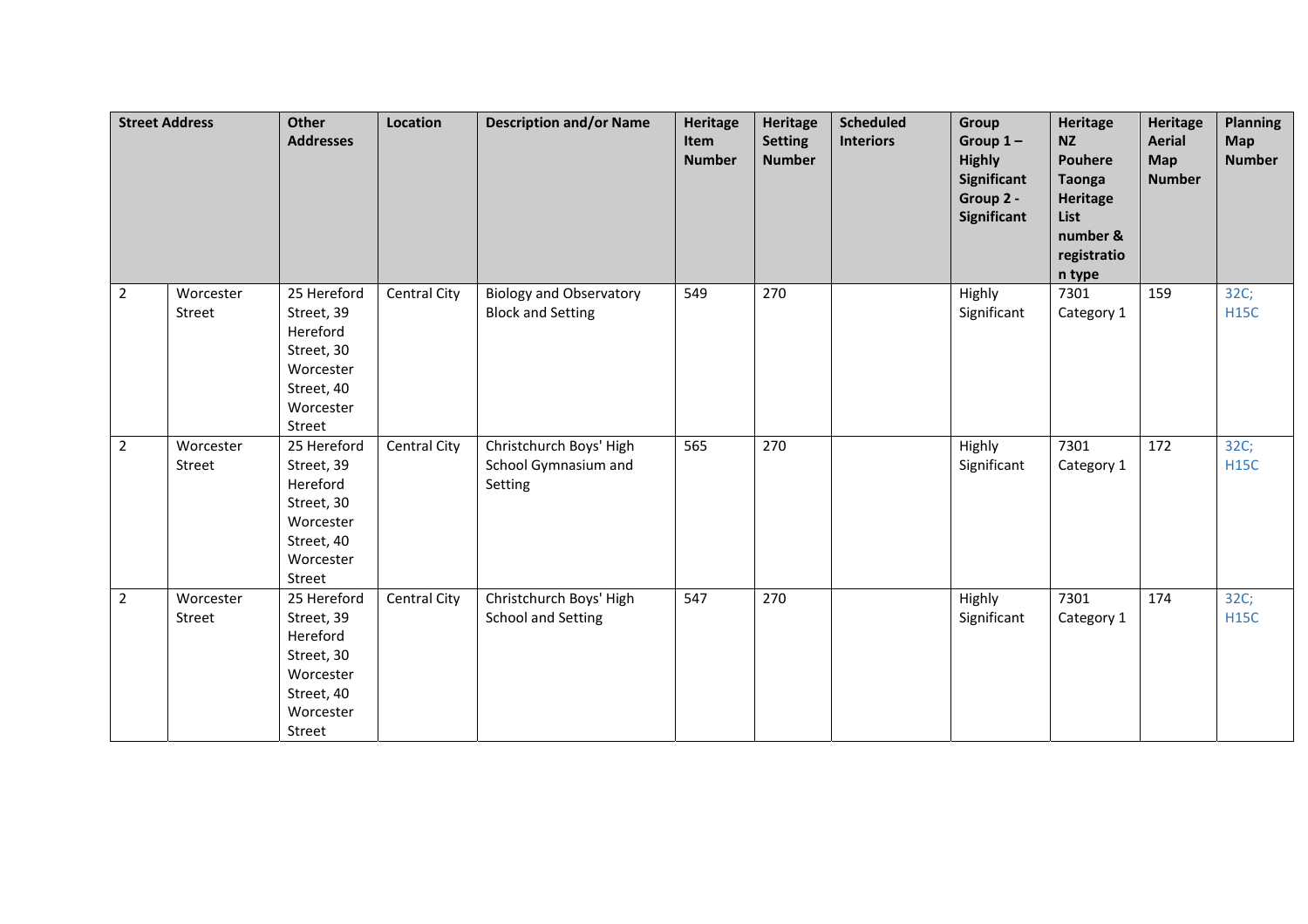|                | <b>Street Address</b> | <b>Other</b><br><b>Addresses</b>                                                                      | Location            | <b>Description and/or Name</b>                                                    | <b>Heritage</b><br>Item<br><b>Number</b> | Heritage<br><b>Setting</b><br><b>Number</b> | <b>Scheduled</b><br><b>Interiors</b> | Group<br>Group $1-$<br><b>Highly</b><br>Significant<br>Group 2 -<br>Significant | <b>Heritage</b><br><b>NZ</b><br><b>Pouhere</b><br><b>Taonga</b><br><b>Heritage</b><br>List<br>number &<br>registratio<br>n type | <b>Heritage</b><br><b>Aerial</b><br><b>Map</b><br><b>Number</b> | <b>Planning</b><br><b>Map</b><br><b>Number</b> |
|----------------|-----------------------|-------------------------------------------------------------------------------------------------------|---------------------|-----------------------------------------------------------------------------------|------------------------------------------|---------------------------------------------|--------------------------------------|---------------------------------------------------------------------------------|---------------------------------------------------------------------------------------------------------------------------------|-----------------------------------------------------------------|------------------------------------------------|
| $2^{\circ}$    | Worcester<br>Street   | 25 Hereford<br>Street, 39<br>Hereford<br>Street, 30<br>Worcester<br>Street, 40<br>Worcester<br>Street | <b>Central City</b> | Physics Building and Setting                                                      | 558                                      | 270                                         |                                      | Highly<br>Significant                                                           | 7301<br>Category 1                                                                                                              | 166                                                             | 32C;<br><b>H15C</b>                            |
| $2^{\circ}$    | Worcester<br>Street   | 25 Hereford<br>Street, 39<br>Hereford<br>Street, 30<br>Worcester<br>Street, 40<br>Worcester<br>Street | Central City        | <b>Electrical Engineering</b><br>Extension, School of<br>Engineering, and Setting | 556                                      | 270                                         |                                      | Highly<br>Significant                                                           | 7301<br>Category 1                                                                                                              | 167                                                             | 32C;<br><b>H15C</b>                            |
| $\overline{2}$ | Worcester<br>Street   | 25 Hereford<br>Street, 39<br>Hereford<br>Street, 30<br>Worcester<br>Street, 40<br>Worcester<br>Street | <b>Central City</b> | Clock Tower Block and<br>Setting                                                  | 545                                      | 270                                         |                                      | Highly<br>Significant                                                           | 7301<br>Category 1                                                                                                              | 149                                                             | 32C;<br><b>H15C</b>                            |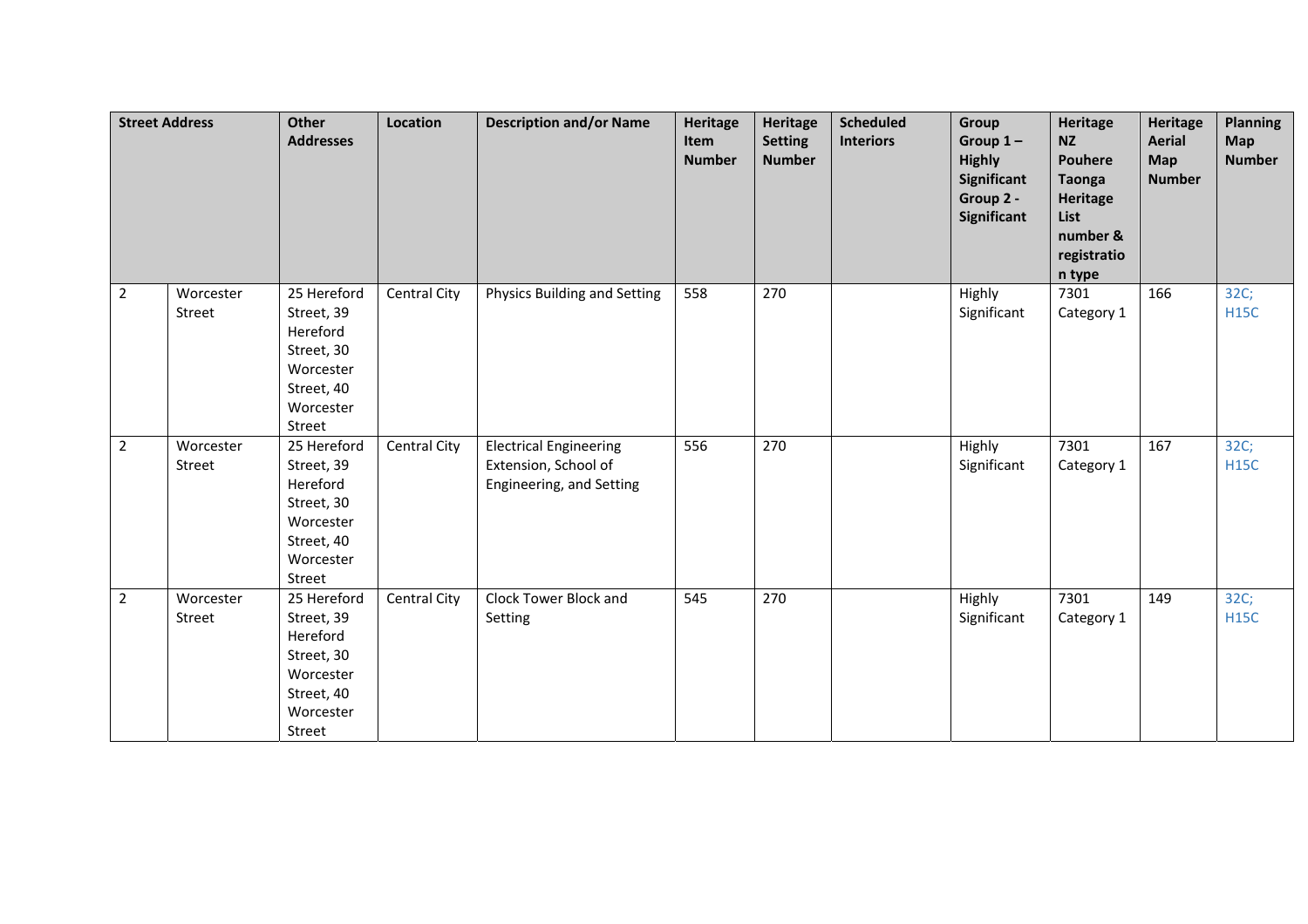|                | <b>Street Address</b> | <b>Other</b><br><b>Addresses</b>                                                                      | Location            | <b>Description and/or Name</b>             | <b>Heritage</b><br>Item<br><b>Number</b> | <b>Heritage</b><br><b>Setting</b><br><b>Number</b> | <b>Scheduled</b><br><b>Interiors</b> | Group<br>Group $1-$<br><b>Highly</b><br>Significant<br>Group 2 -<br>Significant | <b>Heritage</b><br><b>NZ</b><br><b>Pouhere</b><br><b>Taonga</b><br><b>Heritage</b><br>List<br>number &<br>registratio<br>n type | <b>Heritage</b><br><b>Aerial</b><br>Map<br><b>Number</b> | <b>Planning</b><br><b>Map</b><br><b>Number</b> |
|----------------|-----------------------|-------------------------------------------------------------------------------------------------------|---------------------|--------------------------------------------|------------------------------------------|----------------------------------------------------|--------------------------------------|---------------------------------------------------------------------------------|---------------------------------------------------------------------------------------------------------------------------------|----------------------------------------------------------|------------------------------------------------|
| $2^{\circ}$    | Worcester<br>Street   | 25 Hereford<br>Street, 39<br>Hereford<br>Street, 30<br>Worcester<br>Street, 40<br>Worcester<br>Street | <b>Central City</b> | North and South<br>Quadrangles and Setting | 561                                      | 270                                                |                                      | Highly<br>Significant                                                           |                                                                                                                                 | 150                                                      | 32C;<br><b>H15C</b>                            |
| 2 <sup>1</sup> | Worcester<br>Street   | 25 Hereford<br>Street, 39<br>Hereford<br>Street, 30<br>Worcester<br>Street, 40<br>Worcester<br>Street | Central City        | Chemistry Building and<br>Setting          | 560                                      | 270                                                |                                      | Highly<br>Significant                                                           | 7301<br>Category 1                                                                                                              | 152                                                      | 32C;<br><b>H15C</b>                            |
| $\overline{2}$ | Worcester<br>Street   | 25 Hereford<br>Street, 39<br>Hereford<br>Street, 30<br>Worcester<br>Street, 40<br>Worcester<br>Street | <b>Central City</b> | Library and Setting                        | 555                                      | 270                                                |                                      | Highly<br>Significant                                                           | 7301<br>Category 1                                                                                                              | 153                                                      | 32C;<br><b>H15C</b>                            |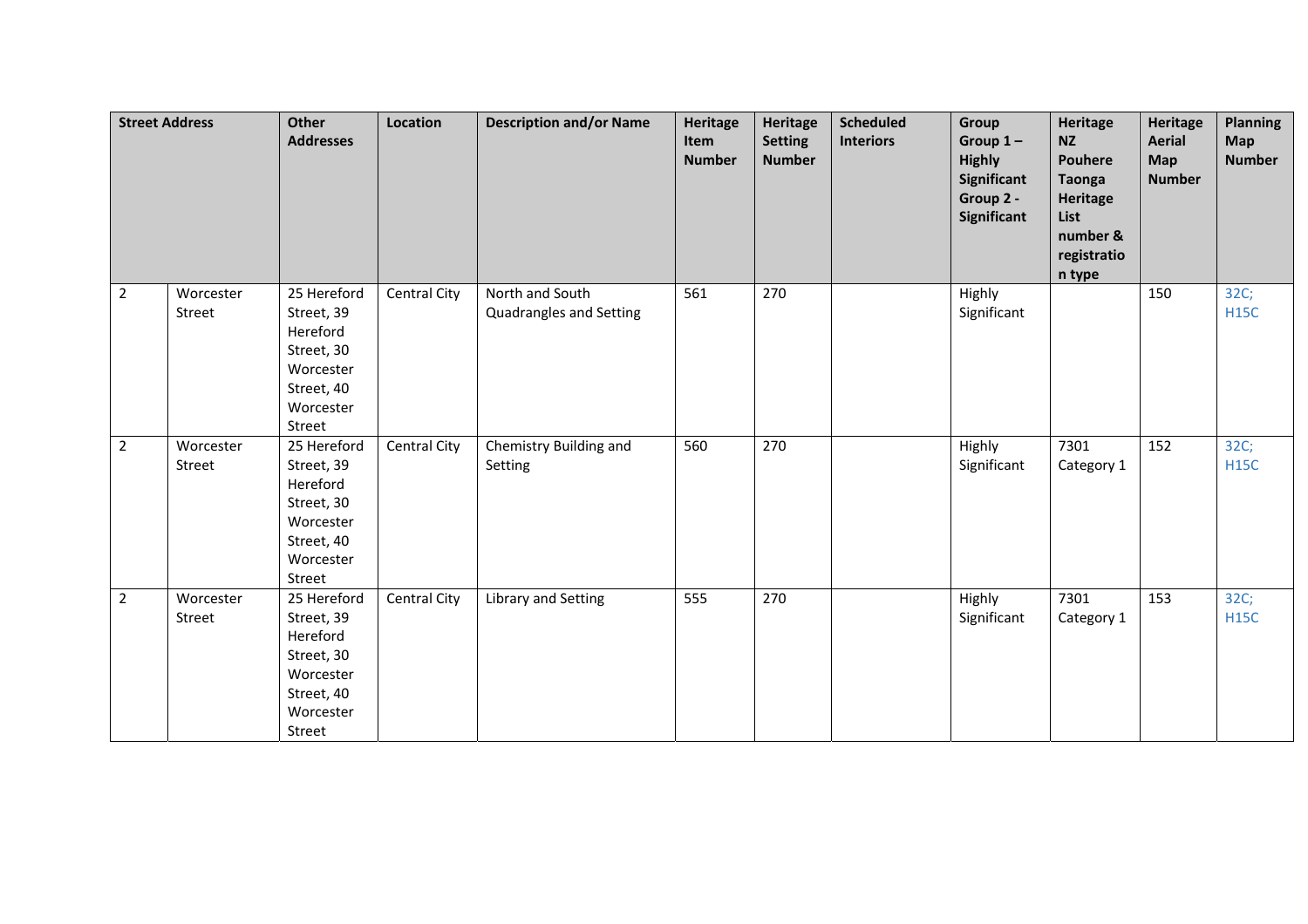| <b>Street Address</b> |                     | <b>Other</b><br><b>Addresses</b>                                                                      | Location     | <b>Description and/or Name</b>                              | <b>Heritage</b><br>Item<br><b>Number</b> | <b>Heritage</b><br><b>Setting</b><br><b>Number</b> | <b>Scheduled</b><br><b>Interiors</b>                                                                    | Group<br>Group $1-$<br><b>Highly</b><br><b>Significant</b><br>Group 2 -<br><b>Significant</b> | <b>Heritage</b><br><b>NZ</b><br><b>Pouhere</b><br><b>Taonga</b><br><b>Heritage</b><br>List<br>number &<br>registratio<br>n type | <b>Heritage</b><br><b>Aerial</b><br>Map<br><b>Number</b> | <b>Planning</b><br>Map<br><b>Number</b> |
|-----------------------|---------------------|-------------------------------------------------------------------------------------------------------|--------------|-------------------------------------------------------------|------------------------------------------|----------------------------------------------------|---------------------------------------------------------------------------------------------------------|-----------------------------------------------------------------------------------------------|---------------------------------------------------------------------------------------------------------------------------------|----------------------------------------------------------|-----------------------------------------|
| $\overline{2}$        | Worcester<br>Street | 25 Hereford<br>Street, 39<br>Hereford<br>Street, 30<br>Worcester<br>Street, 40<br>Worcester<br>Street | Central City | Hydraulic Laboratory, School<br>of Engineering, and Setting | 553                                      | 270                                                |                                                                                                         | Highly<br>Significant                                                                         | 7301<br>Category 1                                                                                                              | 164                                                      | 32C;<br><b>H15C</b>                     |
| $\overline{2}$        | Worcester<br>Street | 25 Hereford<br>Street, 39<br>Hereford<br>Street, 30<br>Worcester<br>Street, 40<br>Worcester<br>Street | Central City | <b>Students' Union and Setting</b>                          | 254                                      | 270                                                |                                                                                                         | Highly<br>Significant                                                                         | 4907<br>Category 2                                                                                                              | 177                                                      | 32C;<br><b>H15C</b>                     |
| 5                     | Worcester<br>Street |                                                                                                       | Central City | Former Dwelling and Setting                                 | 566                                      | 269                                                | Scheduled<br>interior<br>heritage fabric<br>identified in<br>Register of<br>Interior<br>Heritage Fabric | Highly<br>Significant                                                                         |                                                                                                                                 | 148                                                      | 32C;<br><b>H15C</b>                     |
| 15                    | Worcester<br>Street |                                                                                                       | Central City | Dwelling and Setting                                        | 567                                      | 274                                                |                                                                                                         | Significant                                                                                   | 1891<br>Category 2                                                                                                              | 160                                                      | 32C;<br><b>H15C</b>                     |
| 17                    | Worcester<br>Street |                                                                                                       | Central City | Former Dwelling and Setting                                 | 568                                      | 275                                                |                                                                                                         | Significant                                                                                   | 1892<br>Category 2                                                                                                              | 165                                                      | 32C;<br><b>H15C</b>                     |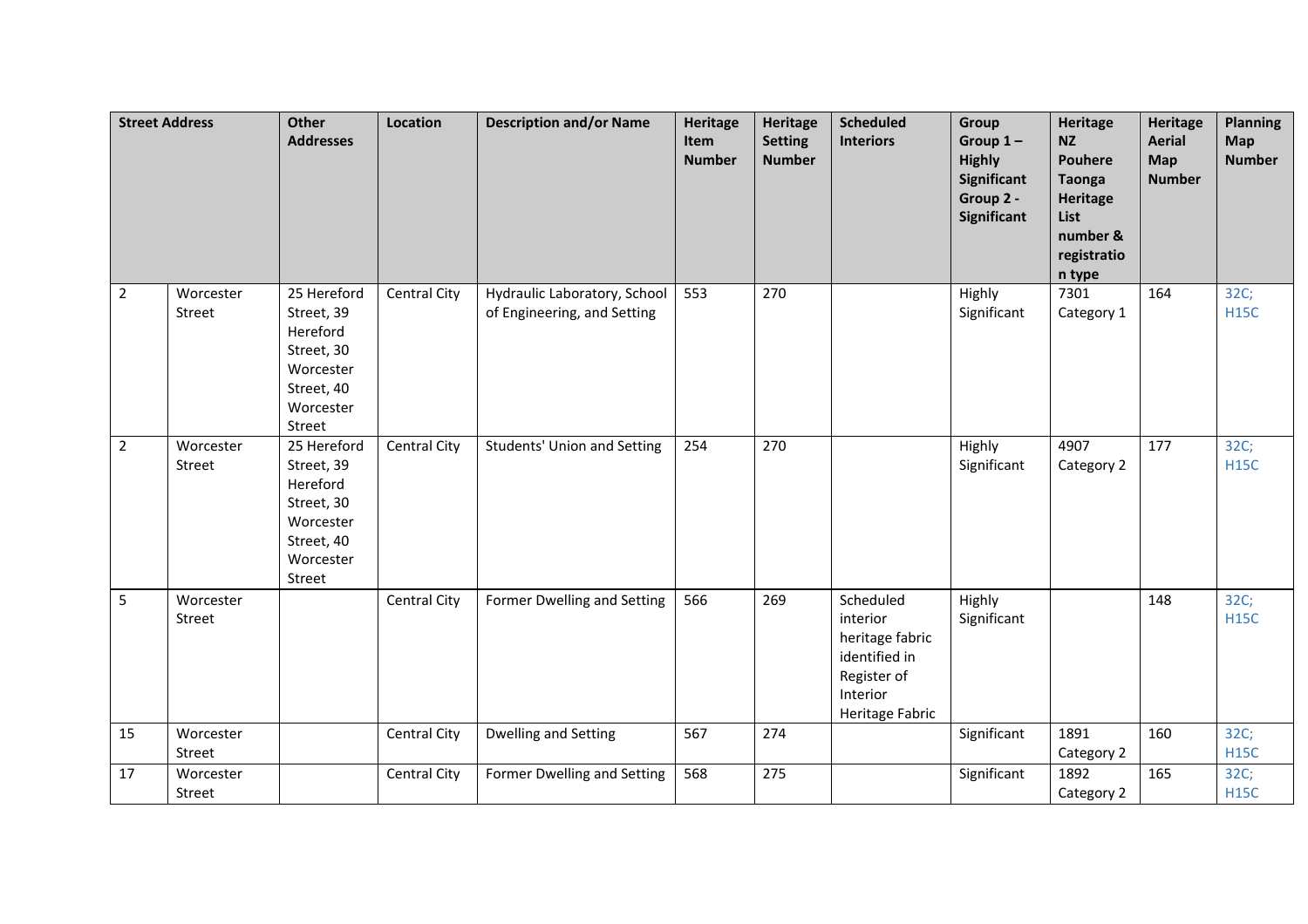| <b>Street Address</b> |                     | Other<br><b>Addresses</b> | Location            | <b>Description and/or Name</b>                                 | Heritage<br><b>Item</b><br><b>Number</b> | <b>Heritage</b><br><b>Setting</b><br><b>Number</b> | <b>Scheduled</b><br><b>Interiors</b> | Group<br>Group $1-$<br><b>Highly</b><br>Significant<br>Group 2 -<br>Significant | Heritage<br>NZ.<br><b>Pouhere</b><br>Taonga<br>Heritage<br>List<br>number &<br>registratio<br>n type | Heritage<br>Aerial<br><b>Map</b><br><b>Number</b> | <b>Planning</b><br><b>Map</b><br><b>Number</b> |
|-----------------------|---------------------|---------------------------|---------------------|----------------------------------------------------------------|------------------------------------------|----------------------------------------------------|--------------------------------------|---------------------------------------------------------------------------------|------------------------------------------------------------------------------------------------------|---------------------------------------------------|------------------------------------------------|
| 21                    | Worcester<br>Street |                           | <b>Central City</b> | Dwelling and Setting                                           | 569                                      | 277                                                |                                      | Highly<br>Significant                                                           | 1893<br>Category 2                                                                                   | 168                                               | 32C;<br><b>H15C</b>                            |
| 23                    | Worcester<br>Street |                           | <b>Central City</b> | Former Dwelling and Setting                                    | 570                                      | 278                                                |                                      | Significant                                                                     | 1894<br>Category 2                                                                                   | 170                                               | 32C;<br><b>H15C</b>                            |
| 69                    | Worcester<br>Street |                           | <b>Central City</b> | Digby's Commercial<br>School/Worcester Chambers<br>and Setting | 571                                      | 342                                                |                                      | Highly<br>Significant                                                           | 1950<br>Category 2                                                                                   | 679                                               | 32C;<br><b>H15C</b>                            |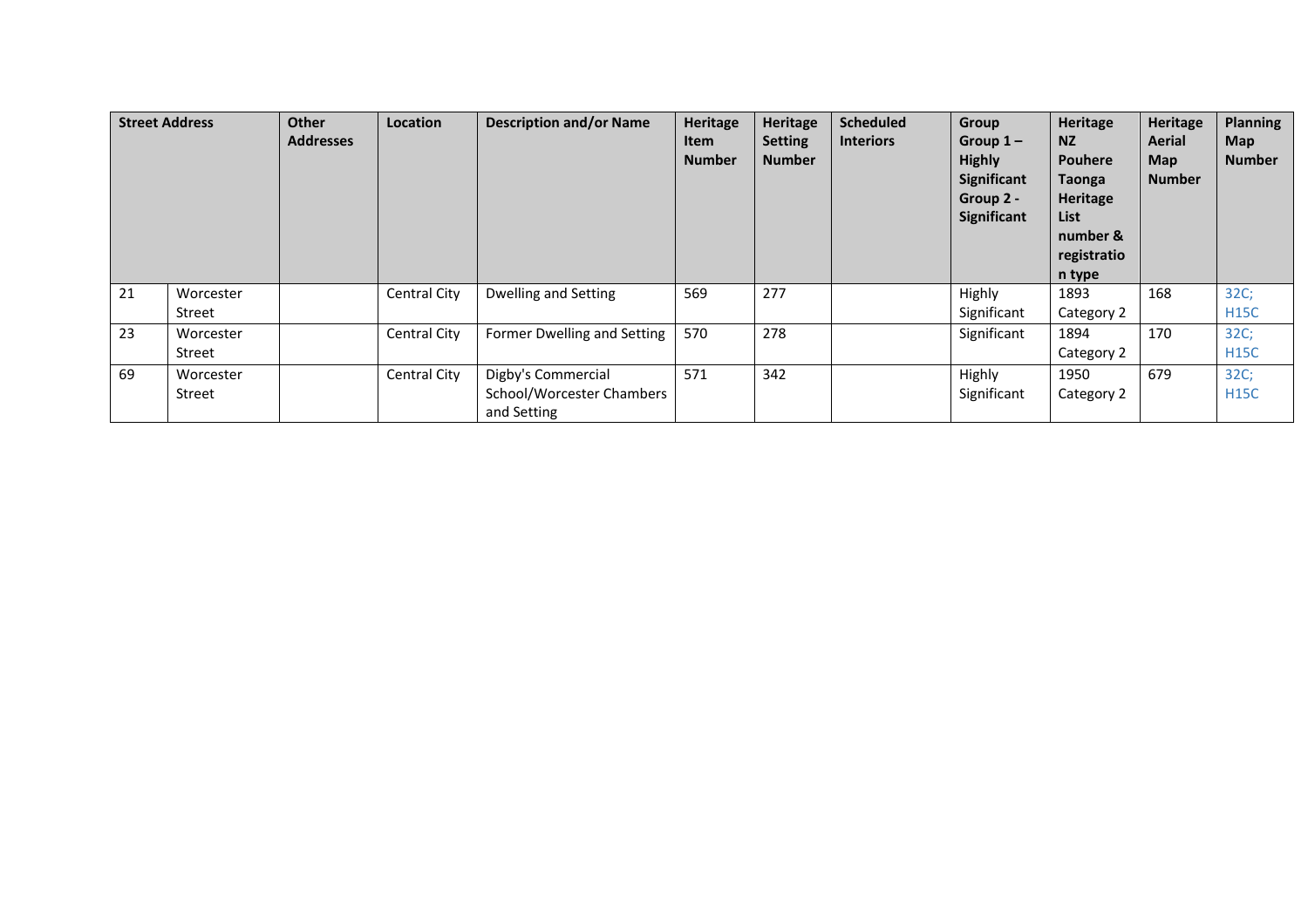| <b>Street Address</b> |                     | Other<br><b>Addresses</b>                                                                                                                                                                                                                                                                                                                                                                                       | Location     | <b>Description and/or Name</b>                                                                                                | Heritage<br>Item<br><b>Number</b> | <b>Heritage</b><br><b>Setting</b><br><b>Number</b> | <b>Scheduled</b><br><b>Interiors</b> | Group<br>Group $1-$<br><b>Highly</b><br>Significant<br>Group 2 -<br>Significant | Heritage<br><b>NZ</b><br>Pouhere<br><b>Taonga</b><br>Heritage<br>List<br>number &<br>registratio<br>n type | <b>Heritage</b><br><b>Aerial</b><br><b>Map</b><br><b>Number</b> | Planning<br>Map<br><b>Number</b> |
|-----------------------|---------------------|-----------------------------------------------------------------------------------------------------------------------------------------------------------------------------------------------------------------------------------------------------------------------------------------------------------------------------------------------------------------------------------------------------------------|--------------|-------------------------------------------------------------------------------------------------------------------------------|-----------------------------------|----------------------------------------------------|--------------------------------------|---------------------------------------------------------------------------------|------------------------------------------------------------------------------------------------------------|-----------------------------------------------------------------|----------------------------------|
| 115                   | Worcester<br>Street | 109BAA,<br>109BAE-<br>BAH,<br>109BAJ-<br>BAM,<br>109BBB,<br>109BBE,<br>109BY,<br>109BZ<br>Worcester<br>Street; 113<br>Worcester<br>Street; 10A-<br>B/113,<br>11A/113,<br>20A-B/113,<br>21A/113,<br>30A-B/113,<br>31A/113,<br>40A-B/113,<br>41A/113,<br>50A/113,<br>51A/113,<br>60A-B/113,<br>61A/113,<br>70/113,<br>71/113,<br>100A/113<br>Worcester<br>Street; 113B,<br>115A and<br>121<br>Worcester<br>Street | Central City | <b>Commercial Building Façade</b><br>and Setting, Former A W<br>Smith and Son's Central<br>Garage/Mayfair-Cinerama<br>Theatre | 576                               | 337                                                |                                      | Significant                                                                     |                                                                                                            | 263                                                             | 32C;<br><b>H16C</b>              |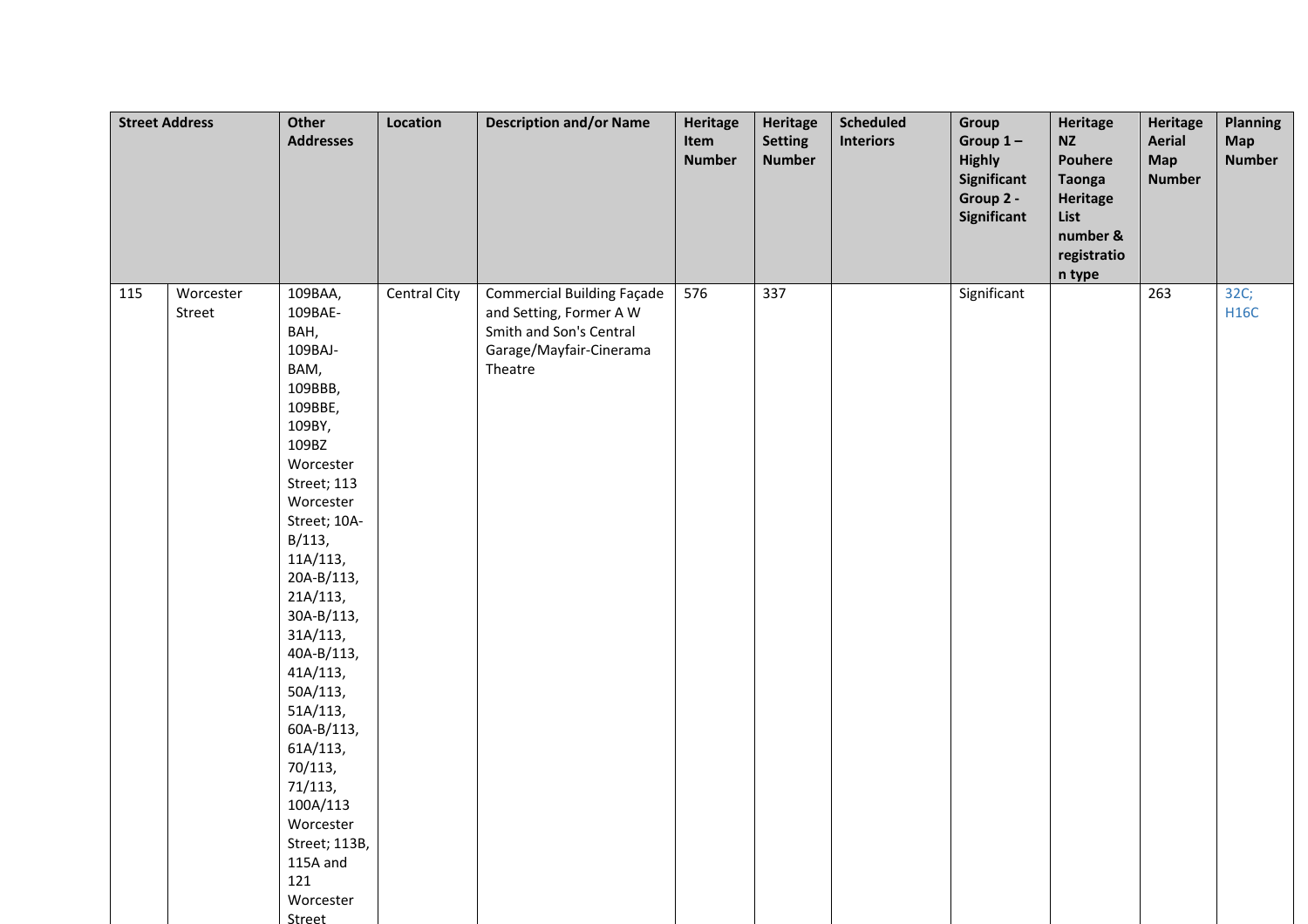|     | <b>Street Address</b> | <b>Other</b><br><b>Addresses</b> | Location           | <b>Description and/or Name</b>                                | <b>Heritage</b><br><b>Item</b><br><b>Number</b> | Heritage<br><b>Setting</b><br><b>Number</b> | <b>Scheduled</b><br><b>Interiors</b>                                                                    | Group<br>Group $1-$<br><b>Highly</b><br>Significant<br>Group 2 -<br>Significant | Heritage<br>NZ<br><b>Pouhere</b><br><b>Taonga</b><br>Heritage<br>List<br>number &<br>registratio<br>n type | <b>Heritage</b><br><b>Aerial</b><br><b>Map</b><br><b>Number</b> | <b>Planning</b><br><b>Map</b><br><b>Number</b> |
|-----|-----------------------|----------------------------------|--------------------|---------------------------------------------------------------|-------------------------------------------------|---------------------------------------------|---------------------------------------------------------------------------------------------------------|---------------------------------------------------------------------------------|------------------------------------------------------------------------------------------------------------|-----------------------------------------------------------------|------------------------------------------------|
| 116 | Worcester<br>Street   |                                  | Central City       | Commercial Building and<br>Setting, Former State<br>Insurance | 577                                             | 609                                         |                                                                                                         | Highly<br>Significant                                                           | 1931<br>Category 2                                                                                         | 692                                                             | 32C;<br><b>H16C</b>                            |
| 124 | Worcester<br>Street   |                                  | Central City       | <b>Former Trinity</b><br>Congregational Church and<br>Setting | 580                                             | 608                                         |                                                                                                         | Highly<br>Significant                                                           | 306<br>Category 1                                                                                          | 270                                                             | 32C;<br><b>H16C</b>                            |
| 154 | Worcester<br>Street   |                                  | Central City       | Christchurch Club and<br>Setting                              | 584                                             | 353                                         |                                                                                                         | Highly<br>Significant                                                           | 292<br>Category 1                                                                                          | 284                                                             | 32C;<br><b>H16C</b>                            |
| 229 | Worcester<br>Street   |                                  | Central City       | Dwelling and Setting                                          | 585                                             | 369                                         |                                                                                                         | Highly<br>Significant                                                           |                                                                                                            | 302                                                             | 32C; CC                                        |
| 388 | Worcester<br>Street   | 84 Stanmore<br>Road              | Linwood            | Former Linwood Town<br>Board Offices and Setting              | 587                                             | 384                                         | Scheduled<br>interior<br>heritage fabric<br>identified in<br>Register of<br>Interior<br>Heritage Fabric | Highly<br>Significant                                                           | 5382<br>Category 2                                                                                         | 327                                                             | 32C                                            |
| 67  | Yaldhurst<br>Road     |                                  | Upper<br>Riccarton | Dwelling and Setting,<br>Huntley                              | 589                                             | 189                                         |                                                                                                         | Significant                                                                     |                                                                                                            | 15                                                              | 30C;<br><b>H18C</b>                            |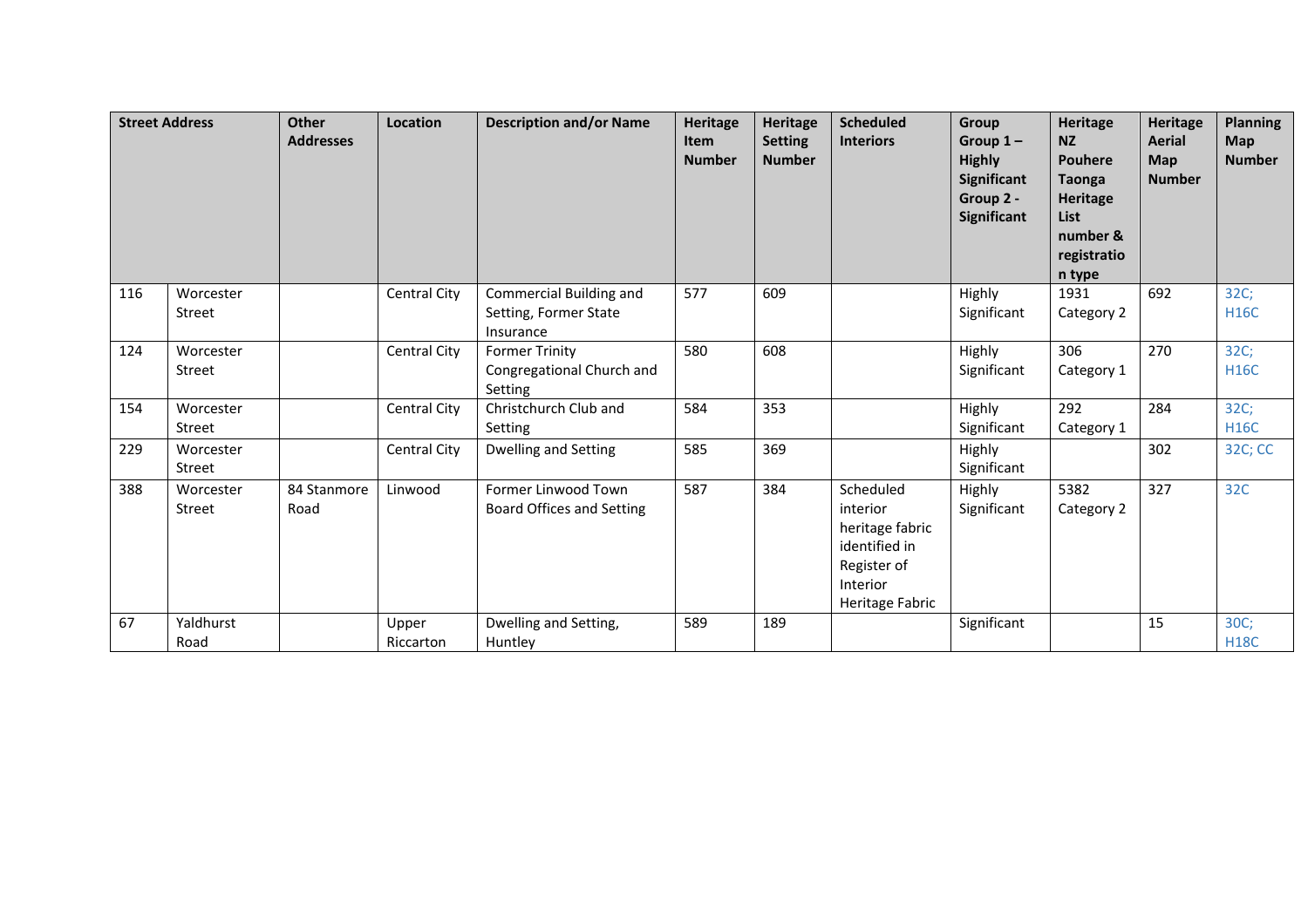|  |  | <b>Appendix 9.3.7.3 - Schedule of Significant Historic Heritage Areas</b> |
|--|--|---------------------------------------------------------------------------|
|--|--|---------------------------------------------------------------------------|

| ID              | <b>Planning Map</b>              | Name and / or        | Location                                                                                                                                                                                                                                                                                                                                                              |
|-----------------|----------------------------------|----------------------|-----------------------------------------------------------------------------------------------------------------------------------------------------------------------------------------------------------------------------------------------------------------------------------------------------------------------------------------------------------------------|
| <b>Number</b>   | <b>Number</b>                    | <b>Description</b>   |                                                                                                                                                                                                                                                                                                                                                                       |
| HA <sub>1</sub> | 77C, H35C,<br>H36C, H37C,<br>R5C | Akaroa Heritage Area | Akaroa Heritage Area includes residential,<br>a.<br>commercial and open space areas along the<br>waterfront of Akaroa Harbour. The area includes<br>the Garden of Tane, L'Aube Hill Reserve, French<br>Cemetery, Stanley Park and Daly's Wharf.<br>Refer to Appendix 9.3.7.3.1 for the schedule<br>b.<br>reference map showing the location of this heritage<br>area. |

**Appendix 9.3.7.3.1 - Akaroa Heritage Area map** 

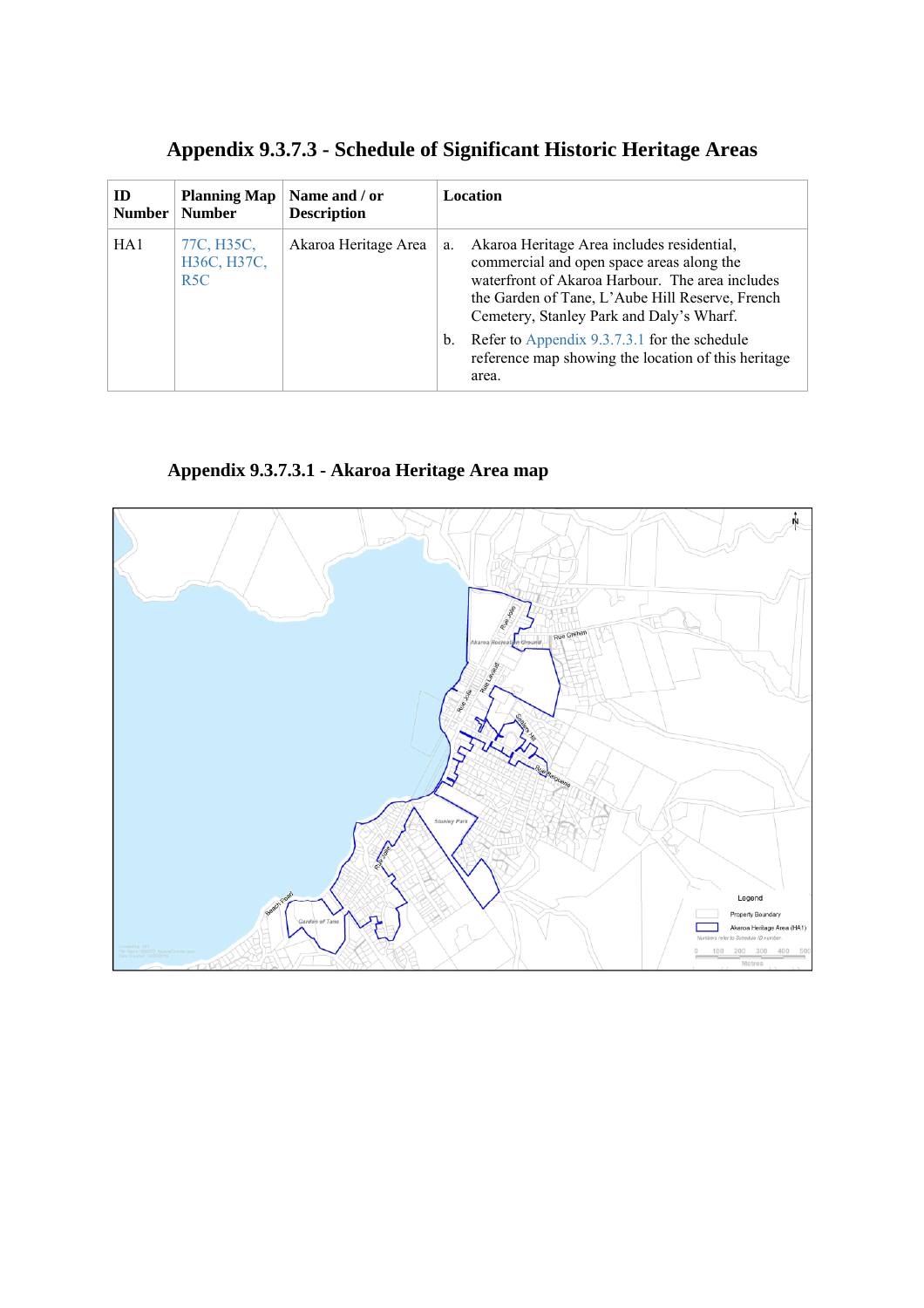# **Appendix 9.3.7.4 - Heritage item and heritage setting exemptions from zone and transport rules**

#### **Appendix 9.3.7.4.1 Christchurch City and Banks Peninsula Heritage Exemptions**

- a. The activities within a heritage item or heritage setting shall be exempt from compliance with the rules in other chapters as set out in the table below.
- b. These exemptions shall only apply as long as the protected heritage item remains in the heritage setting or has been granted resource consent for relocation within the same land parcel.

| <b>Chapter</b>                | Zone                                                                          | <b>Activity</b>              |                                                                                                        | <b>Type of Exemption</b>                      |  |
|-------------------------------|-------------------------------------------------------------------------------|------------------------------|--------------------------------------------------------------------------------------------------------|-----------------------------------------------|--|
| <b>Chapter 7 Transport</b>    | All zones outside the Specific Purpose<br>(Lyttelton Port) Zone               | 7.4.2.1.                     | Minimum number and dimensions of car parks<br>required                                                 | Parking and<br>1.<br><b>Loading</b>           |  |
| <b>Chapter 7 Transport</b>    | All zones outside the Specific Purpose<br>(Lyttelton Port) Zone               | 7.4.2.2                      | Minimum number of cycle parking facilities<br>required                                                 | Parking and<br>1.<br><b>Loading</b>           |  |
| <b>Chapter 7 Transport</b>    | All zones outside the Specific Purpose<br>(Lyttelton Port) Zone               | 7.4.2.3                      | Minimum number of <u>loading spaces</u> required                                                       | Parking and<br>$\mathbf{1}$ .<br>Loading      |  |
| <b>Chapter 7 Transport</b>    | All zones outside the Specific Purpose<br>(Lyttelton Port) Zone               | 7.4.2.4                      | Manoeuvring for parking and loading areas                                                              | Parking and<br>1.<br>Loading                  |  |
| <b>Chapter 7 Transport</b>    | All zones outside the Specific Purpose<br>(Lyttelton Port) Zone               | 7.4.2.5                      | Gradient of parking and loading areas                                                                  | Parking and<br>1.<br><b>Loading</b>           |  |
| <b>Chapter 7 Transport</b>    | All zones outside the Specific Purpose<br>(Lyttelton Port) Zone               | 7.4.2.6                      | Design of parking and loading areas                                                                    | Parking and<br>1.<br>Loading                  |  |
| Chapter 14 Residential        | Residential Suburban Zone and Residential<br>Suburban Density Transition Zone | 14.4.1.1 P15b                | Bed and breakfast                                                                                      | Residential<br>$\mathbf{1}$ .<br>coherence    |  |
| <b>Chapter 14 Residential</b> | Residential Suburban Zone and Residential<br>Suburban Density Transition Zone | 14.4.1.1 P14b                | Care of non-resident children within a residential<br>unit in return for monetary payment to the carer | Residential<br>$\mathbf{1}$ .<br>coherence    |  |
| <b>Chapter 14 Residential</b> | Residential Suburban Zone and Residential<br>Suburban Density Transition Zone | 14.4.1.1 P13a,<br>P13b, P13c | Home occupation                                                                                        | Scale of activity<br>1.<br>Residential<br>11. |  |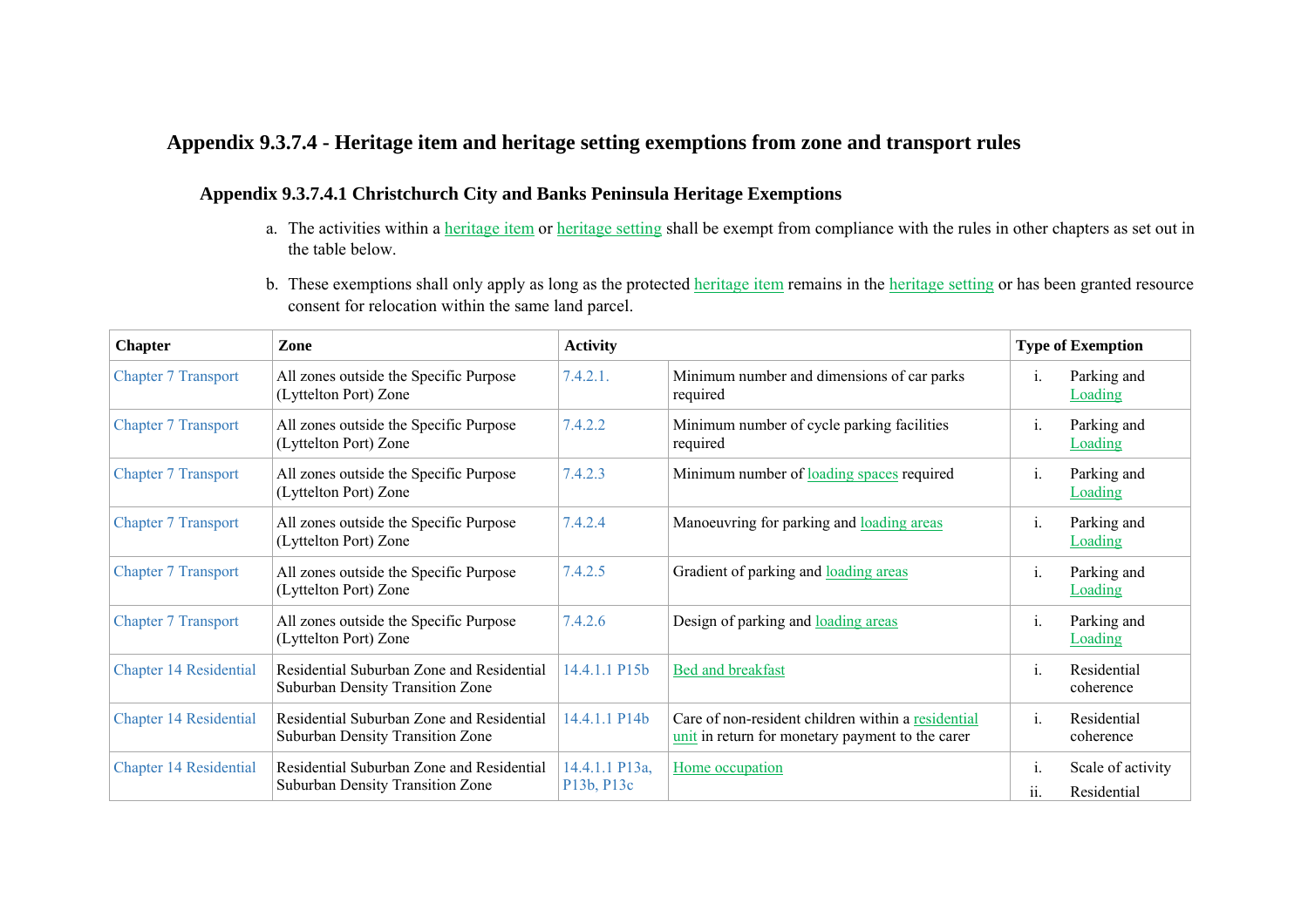| <b>Chapter</b>                | Zone                                                                          | <b>Activity</b>                   |                             | <b>Type of Exemption</b> |                                               |
|-------------------------------|-------------------------------------------------------------------------------|-----------------------------------|-----------------------------|--------------------------|-----------------------------------------------|
|                               |                                                                               |                                   |                             | iii.                     | coherence<br>Retail                           |
| <b>Chapter 14 Residential</b> | Residential Suburban Zone and Residential<br>Suburban Density Transition Zone | 14.4.1.1 P17b,<br>P17f(i),(ii)    | Preschools                  | i.<br>ii.                | Scale of activity<br>Residential<br>coherence |
| <b>Chapter 14 Residential</b> | Residential Suburban Zone and Residential<br>Suburban Density Transition Zone | 14.4.1.1 P18b,<br>P18f(i),(ii)    | <b>Health care facility</b> | i.<br>ii.                | Scale of activity<br>Residential<br>coherence |
| <b>Chapter 14 Residential</b> | Residential Suburban Zone and Residential<br>Suburban Density Transition Zone | 14.4.1.1 P19b,<br>P19f(i), (ii)   | Veterinary care facility    | i.<br>ii.                | Scale of activity<br>Residential<br>coherence |
| <b>Chapter 14 Residential</b> | Residential Suburban Zone and Residential<br>Suburban Density Transition Zone | 14.4.1.1 P16b,<br>P16f(i),(ii)    | <b>Education activity</b>   | i.<br>ii.                | Scale of activity<br>Residential<br>coherence |
| <b>Chapter 14 Residential</b> | Residential Suburban Zone and Residential<br>Suburban Density Transition Zone | 14.4.1.1 P20b,<br>P20f(i),(ii)    | Place of assembly           | $\mathbf{i}$ .<br>ii.    | Scale of activity<br>Residential<br>coherence |
| <b>Chapter 14 Residential</b> | Residential Suburban Zone and Residential<br>Suburban Density Transition Zone | 14.4.1.3 RD13b                    | Convenience activities      | $i$ .                    | Retail                                        |
| <b>Chapter 14 Residential</b> | Residential Suburban Zone and Residential<br>Suburban Density Transition Zone | 14.4.3.1.1 P <sub>1</sub> a<br>bi | Preschools                  | $\mathbf{i}$ .           | Scale of activity                             |
| <b>Chapter 14 Residential</b> | Residential Suburban Zone and Residential<br>Suburban Density Transition Zone | 14.4.3.1.1 P1b<br><b>bi</b>       | Health care facility        | i.                       | Scale of activity                             |
| <b>Chapter 14 Residential</b> | Residential Suburban Zone and Residential<br>Suburban Density Transition Zone | 14.4.3.1.1 P1c<br>bi              | Veterinary care facility    | i.                       | Scale of activity                             |
| <b>Chapter 14 Residential</b> | Residential Suburban Zone and Residential<br><b>Suburban Transition Zone</b>  | 14.4.3.1.1 P1d<br>bi              | <b>Education activity</b>   | i.                       | Scale of activity                             |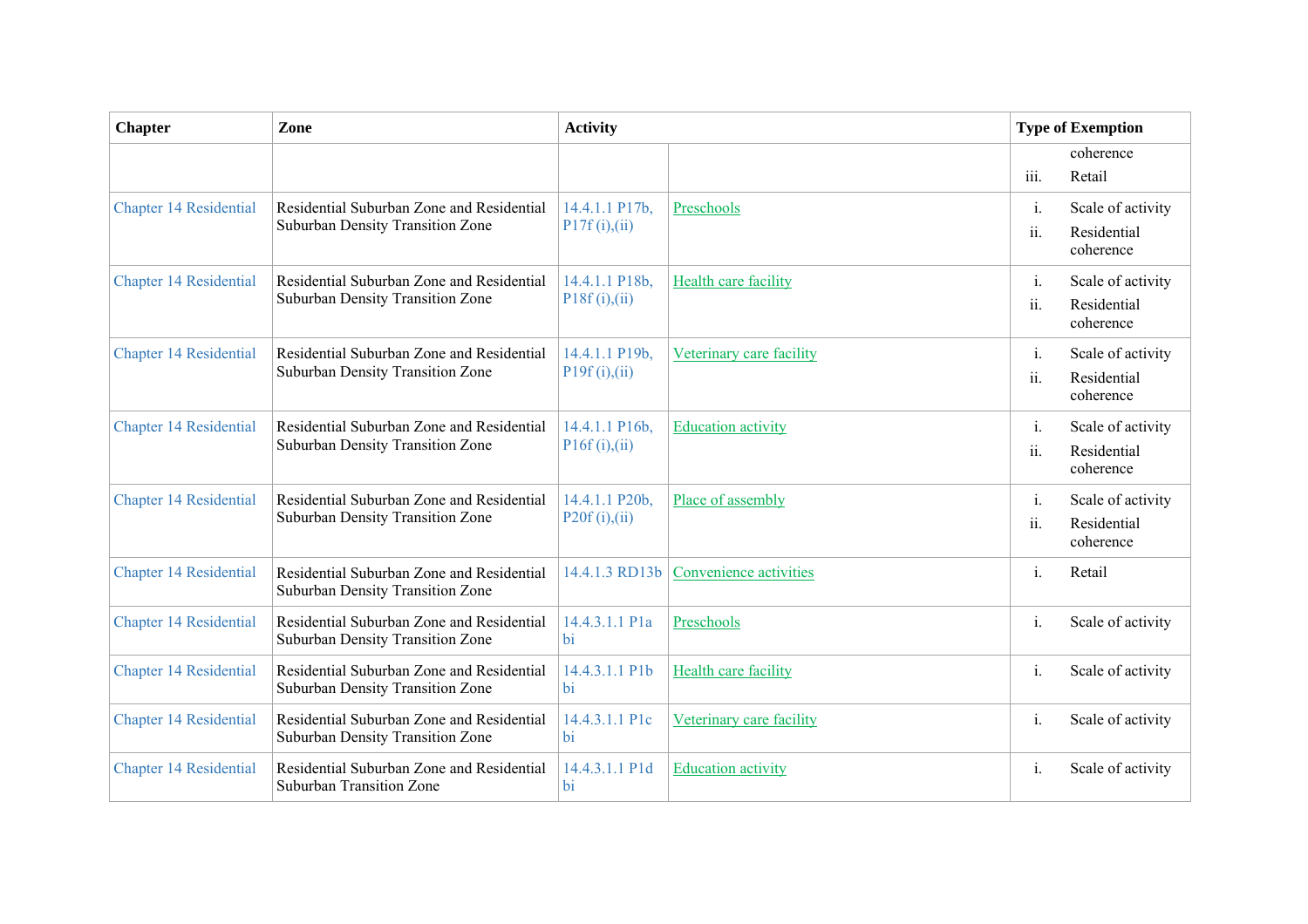| <b>Chapter</b>                | Zone                                                                         | <b>Activity</b>                 |                                                                                                              | <b>Type of Exemption</b>      |                                                         |
|-------------------------------|------------------------------------------------------------------------------|---------------------------------|--------------------------------------------------------------------------------------------------------------|-------------------------------|---------------------------------------------------------|
| <b>Chapter 14 Residential</b> | Residential Suburban Zone and Residential<br><b>Suburban Transition Zone</b> | 14.4.3.1.1 P1e<br><b>bi</b>     | Places of assembly                                                                                           | $\mathbf{i}$ .                | Scale of activity                                       |
| <b>Chapter 14 Residential</b> | Residential Medium Density Zone                                              | 14.5.1.1 P6b                    | <b>Bed and breakfast</b>                                                                                     | $\mathbf{i}$ .                | Residential<br>coherence                                |
| <b>Chapter 14 Residential</b> | Residential Medium Density Zone                                              | 14.5.1.1 P5b                    | Care of non-resident children within a residential<br>unit in return for monetary payment to the carer       | ii.                           | Residential<br>coherence                                |
| <b>Chapter 14 Residential</b> | Residential Medium Density Zone                                              | 14.5.1.1 P4a,<br>P4b, P4c       | Home occupation                                                                                              | $\mathbf{i}$ .<br>ii.<br>iii. | Scale of activity<br>Residential<br>coherence<br>Retail |
| <b>Chapter 14 Residential</b> | Residential Medium Density Zone                                              | 14.5.1.1 P8b,<br>P8f(i),(ii)    | Preschools                                                                                                   | $\mathbf{i}$ .<br>ii.         | Scale of activity<br>Residential<br>coherence           |
| <b>Chapter 14 Residential</b> | Residential Medium Density Zone                                              | 14.5.1.1 P9b,<br>P9f(i),(ii)    | <b>Health care facility</b>                                                                                  | $\mathbf{i}$ .<br>ii.         | Scale of activity<br>Residential<br>coherence           |
| <b>Chapter 14 Residential</b> | Residential Medium Density Zone                                              | 14.5.1.1 P10b,<br>P10f(i),(ii)  | Veterinary care facility                                                                                     | i.<br>$\ddot{\mathbf{u}}$ .   | Scale of activity<br>Residential<br>coherence           |
| <b>Chapter 14 Residential</b> | Residential Medium Density Zone                                              | 14.5.1.1 P7b,<br>P7f(i),(ii)    | <b>Education activity</b>                                                                                    | i.<br>ii.                     | Scale of activity<br>Residential<br>coherence           |
| <b>Chapter 14 Residential</b> | Residential Medium Density Zone                                              | 14.5.1.1 P11b,<br>P11f(i), (ii) | Place of assembly                                                                                            | i.<br>ii.                     | Scale of activity<br>Residential<br>coherence           |
| <b>Chapter 14 Residential</b> | Residential Medium Density Zone                                              | 14.5.1.3 RD1d                   | The erection of new buildings and alterations or<br>additions to existing <b>buildings</b> Scale of activity | i.                            |                                                         |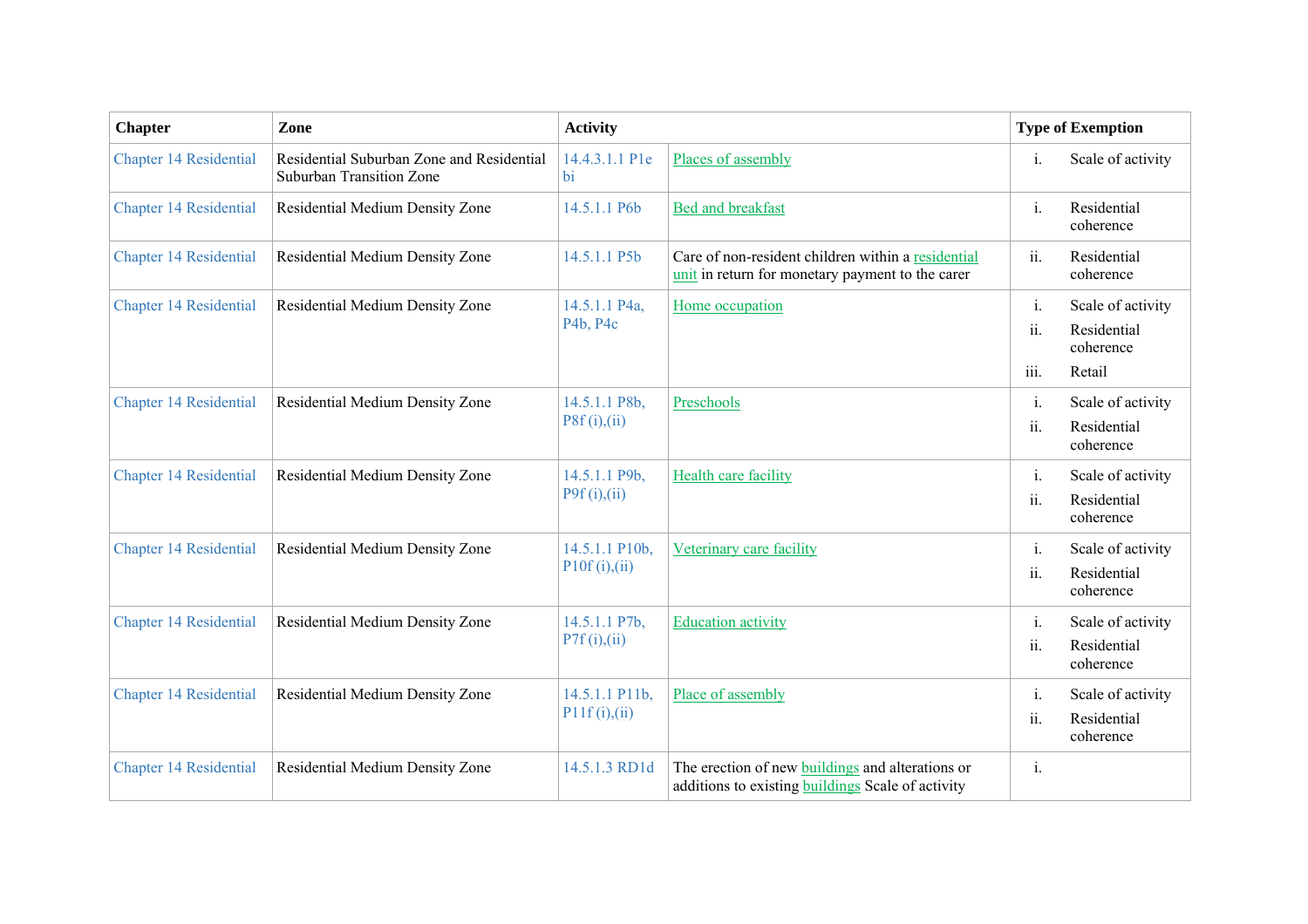| <b>Chapter</b>                | Zone                                                                                        | <b>Activity</b>           |                                                                                                        | <b>Type of Exemption</b> |                                                         |  |
|-------------------------------|---------------------------------------------------------------------------------------------|---------------------------|--------------------------------------------------------------------------------------------------------|--------------------------|---------------------------------------------------------|--|
| <b>Chapter 14 Residential</b> | Residential Medium Density Zone                                                             | 14.5.1.3 RD5b             | Convenience activities                                                                                 | i.                       | Retail                                                  |  |
| <b>Chapter 14 Residential</b> | Residential Medium Density Zone -<br>Accommodation and Community Facilities<br>Overlay Area | 14.5.3.1.1 P1a<br>bi      | Preschools                                                                                             | $\mathbf{i}$ .           | Scale of activity                                       |  |
| <b>Chapter 14 Residential</b> | Residential Medium Density Zone -<br>Accommodation and Community Facilities<br>Overlay Area | 14.5.3.1.1 P1b<br>bi      | Health care facility                                                                                   | $\mathbf{i}$ .           | Scale of activity                                       |  |
| Chapter 14 Residential        | Residential Medium Density Zone -<br>Accommodation and Community Facilities<br>Overlay Area | 14.5.3.1.1 P1c<br>bi      | Veterinary care facility                                                                               | i.                       | Scale of activity                                       |  |
| <b>Chapter 14 Residential</b> | Residential Medium Density Zone -<br>Accommodation and Community Facilities<br>Overlay Area | 14.5.3.1.1 P1d<br>bi      | <b>Education activity</b>                                                                              | $\mathbf{i}$ .           | Scale of activity                                       |  |
| <b>Chapter 14 Residential</b> | Residential Medium Density Zone -<br>Accommodation and Community Facilities<br>Overlay Area | 14.5.3.1.1 P1e<br>bi      | Place of assembly                                                                                      | i.                       | Scale of activity                                       |  |
| <b>Chapter 14 Residential</b> | Residential Banks Peninsula Zone                                                            | 14.8.1.1 P7 b             | <b>Bed and breakfast</b>                                                                               | i.                       | Residential<br>coherence                                |  |
| <b>Chapter 14 Residential</b> | Residential Banks Peninsula Zone                                                            | 14.8.1.1 P6 b             | Care of non-resident children within a residential<br>unit in return for monetary payment to the carer | $\mathbf{i}$ .           | Residential<br>coherence                                |  |
| <b>Chapter 14 Residential</b> | Residential Banks Peninsula Zone                                                            | 14.8.1.1 P5a,<br>P5b, P5c | Home occupation                                                                                        | i.<br>ii.<br>iii.        | Scale of activity<br>Residential<br>coherence<br>Retail |  |
| <b>Chapter 14 Residential</b> | Residential Banks Peninsula Zone                                                            | 14.8.1.1 P9b,<br>P9e, P9f | Preschools                                                                                             | i.<br>ii.                | Scale of activity<br>Residential<br>coherence           |  |
| <b>Chapter 14 Residential</b> | Residential Banks Peninsula Zone                                                            | 14.8.1.1 P11b,            | Veterinary care facility                                                                               | $\mathbf{1}$ .           | Scale of activity                                       |  |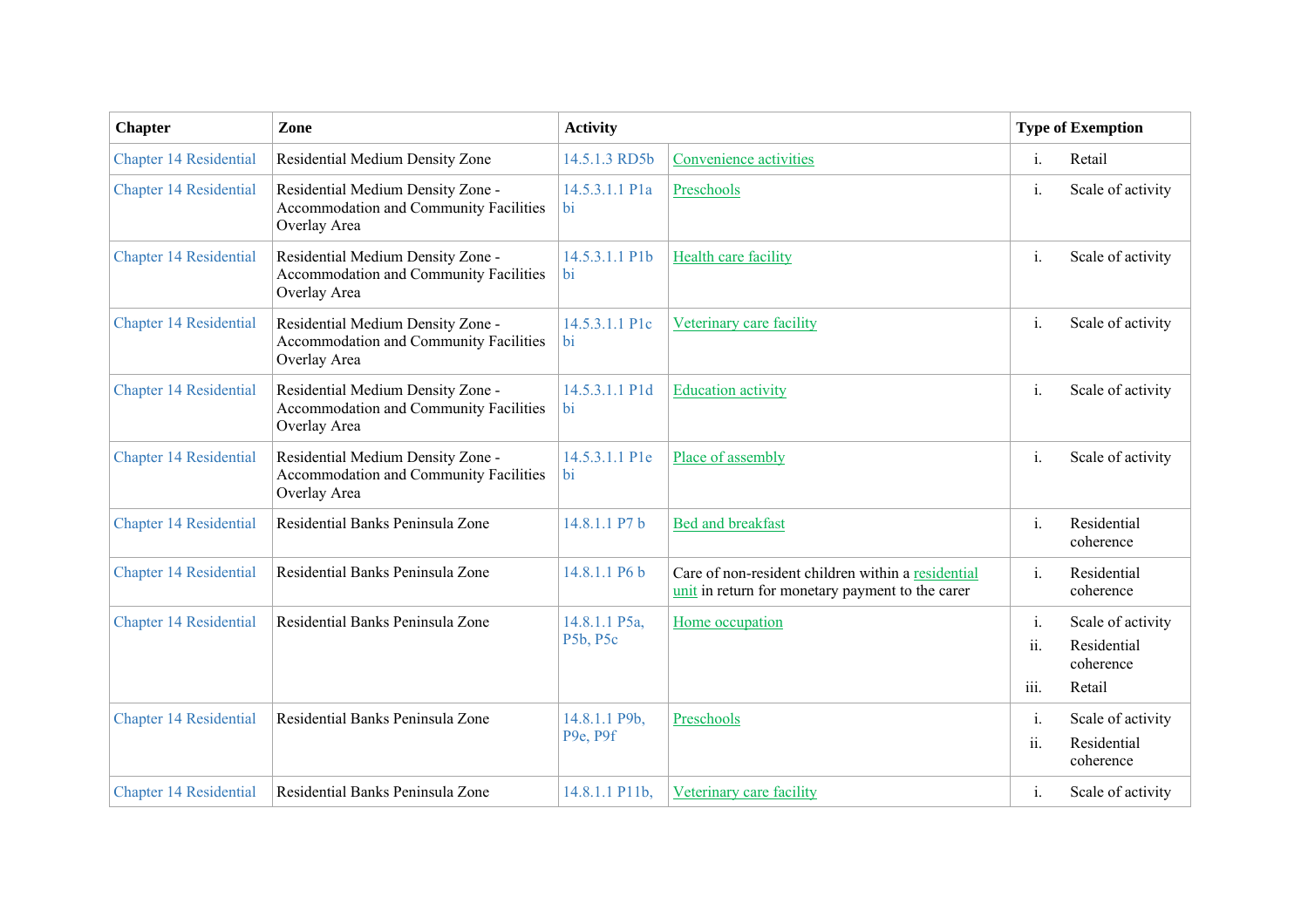| <b>Chapter</b>                | Zone                                | <b>Activity</b>                  |                                                                                                        | <b>Type of Exemption</b> |                                                         |
|-------------------------------|-------------------------------------|----------------------------------|--------------------------------------------------------------------------------------------------------|--------------------------|---------------------------------------------------------|
|                               |                                     | P11e, P11f                       |                                                                                                        | ii.                      | Residential<br>coherence                                |
| <b>Chapter 14 Residential</b> | Residential Banks Peninsula Zone    | 14.8.1.1 P8b,<br>P8e, P8f        | <b>Education activity</b>                                                                              | i.<br>ii.                | Scale of activity<br>Residential<br>coherence           |
| <b>Chapter 14 Residential</b> | Residential Banks Peninsula Zone    | 14.8.1.1 P10b                    | <b>Health care facility</b>                                                                            | i.                       | Scale of activity                                       |
| <b>Chapter 14 Residential</b> | Residential Banks Peninsula Zone    | 14.8.1.4 D6b                     | Retail activity                                                                                        | i.                       | Retail/Scale of<br>activity                             |
| <b>Chapter 14 Residential</b> | Residential New Neighbourhood Zones | 14.12.1.1 P6b                    | Care of non-resident children within a residential<br>unit in return for monetary payment to the carer | $\mathbf{i}$ .           | Residential<br>coherence                                |
| <b>Chapter 14 Residential</b> | Residential New Neighbourhood Zones | 14.12.1.1 P5a,<br>P5b, P5c       | Home occupation                                                                                        | $i$ .<br>ii.<br>iii.     | Scale of activity<br>Residential<br>coherence<br>Retail |
| <b>Chapter 14 Residential</b> | Residential New Neighbourhood Zones | 14.12.1.1 P9b,<br>P9d, P9f(i)    | Preschools                                                                                             | i.<br>ii.                | Scale of activity<br>Residential<br>coherence           |
| <b>Chapter 14 Residential</b> | Residential New Neighbourhood Zones | 14.12.1.1, P10b                  | <b>Health care facility</b>                                                                            | i.<br>ii.                | Scale of activity<br>Residential<br>coherence           |
| <b>Chapter 14 Residential</b> | Residential New Neighbourhood Zones | 14.12.1.1 P11b,<br>P11f(i), (ii) | Veterinary care facility                                                                               | i.<br>ii.                | Scale of activity<br>Residential<br>coherence           |
| <b>Chapter 14 Residential</b> | Residential New Neighbourhood Zones | 14.12.1.1 P8b,<br>P8f(i), (ii)   | <b>Education activity</b>                                                                              | i.<br>ii.                | Scale of activity<br>Residential<br>coherence           |
| <b>Chapter 14 Residential</b> | Residential New Neighbourhood Zones | 14.12.1.1 P24b,                  | Place of assembly                                                                                      | i.                       | Scale of activity                                       |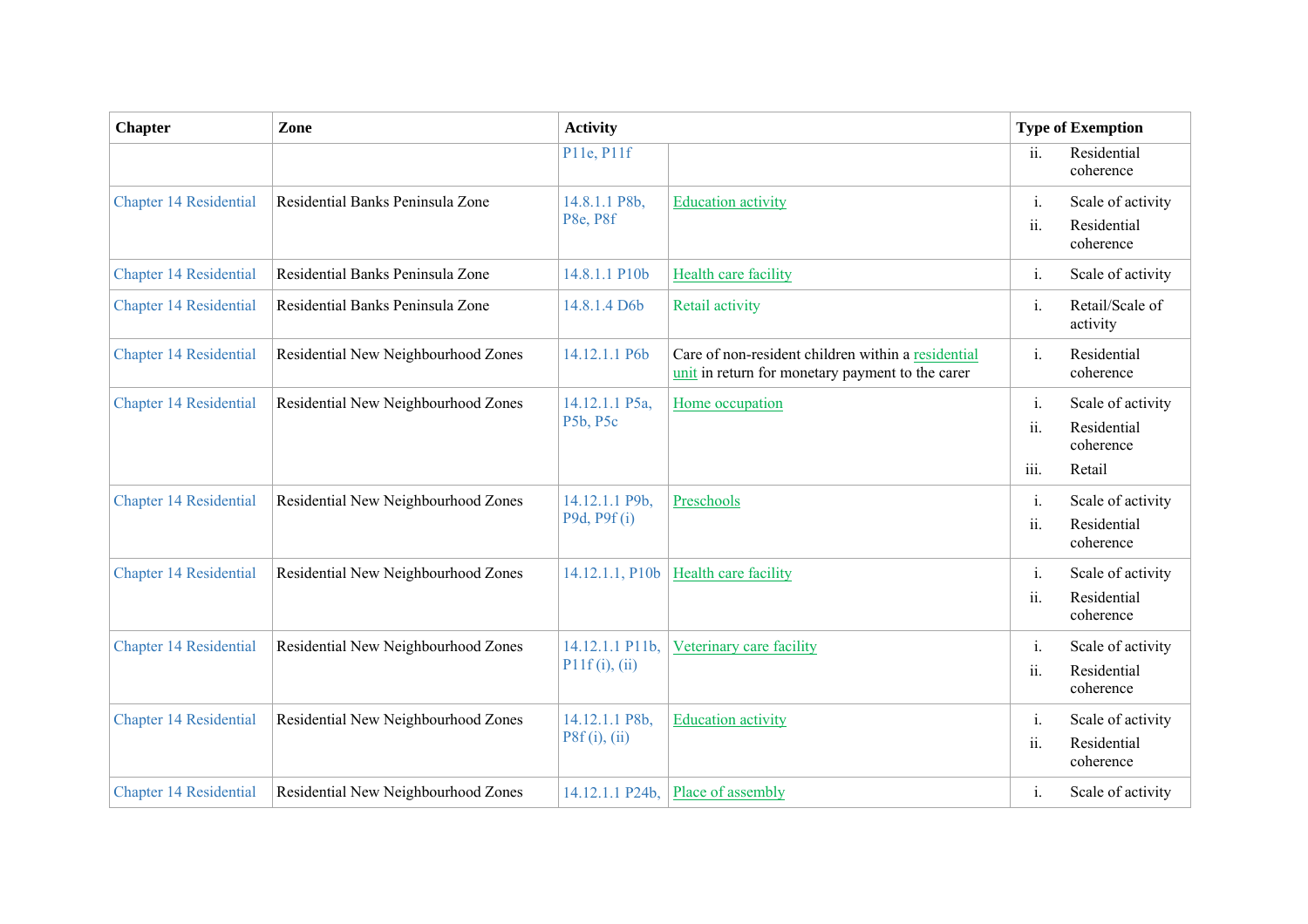| <b>Chapter</b>                | Zone                               | <b>Activity</b>            |                                                                                                        | <b>Type of Exemption</b>               |                                                         |
|-------------------------------|------------------------------------|----------------------------|--------------------------------------------------------------------------------------------------------|----------------------------------------|---------------------------------------------------------|
|                               |                                    | P12d, P12f(i)              |                                                                                                        | ii.                                    | Residential<br>coherence                                |
| <b>Chapter 14 Residential</b> | Residential New Neighbourhood Zone | 14.12.1.3 RD4b             | Convenience activities                                                                                 | $\mathbf{i}$ .                         | Retail                                                  |
| <b>Chapter 14 Residential</b> | Residential Hills Zone             | 14.7.1.1 P10b              | <b>Bed and breakfast</b>                                                                               | $\mathbf{i}$ .                         | Residential<br>coherence                                |
| <b>Chapter 14 Residential</b> | Residential Hills Zone             | 14.7.1.1 P9b               | Care of non-resident children within a residential<br>unit in return for monetary payment to the carer | i.                                     | Residential<br>coherence                                |
| <b>Chapter 14 Residential</b> | Residential Hills Zone             | 14.7.1.1 P8a,<br>P8b, P8c  | Home occupation                                                                                        | $i$ .<br>11.<br>iii.                   | Scale of activity<br>Residential<br>coherence<br>Retail |
| <b>Chapter 14 Residential</b> | Residential Large Lot Zone         | 14.9.1.1 P7b               | Bed and breakfast                                                                                      | $\mathbf{i}$ .                         | Residential<br>coherence                                |
| <b>Chapter 14 Residential</b> | Residential Large Lot Zone         | 14.9.1.1 P6b               | Care of non-resident children within a residential<br>unit in return for monetary payment to the carer | i.                                     | Residential<br>coherence                                |
| <b>Chapter 14 Residential</b> | Residential Large Lot Zone         | 14.9.1.1 P5a,<br>P5b, P5c  | Home occupation                                                                                        | $i$ .<br>$\ddot{\mathbf{u}}$ .<br>iii. | Scale of activity<br>Residential<br>coherence<br>Retail |
| <b>Chapter 14 Residential</b> | Residential Small Settlement Zone  | 14.10.1.1 P6b              | <b>Bed and breakfast</b>                                                                               | $i$ .                                  | Residential<br>coherence                                |
| <b>Chapter 14 Residential</b> | Residential Small Settlement Zone  | 14.10.1.1 P5b              | Care of non-resident children within a residential<br>unit in return for monetary payment to the carer | $i$ .                                  | Residential<br>coherence                                |
| <b>Chapter 14 Residential</b> | Residential Small Settlement Zone  | 14.10.1.1 P4a,<br>P4b, P4c | Home occupation                                                                                        | i.<br>$\ddot{\mathbf{u}}$ .<br>iii.    | Scale of activity<br>Residential<br>coherence<br>Retail |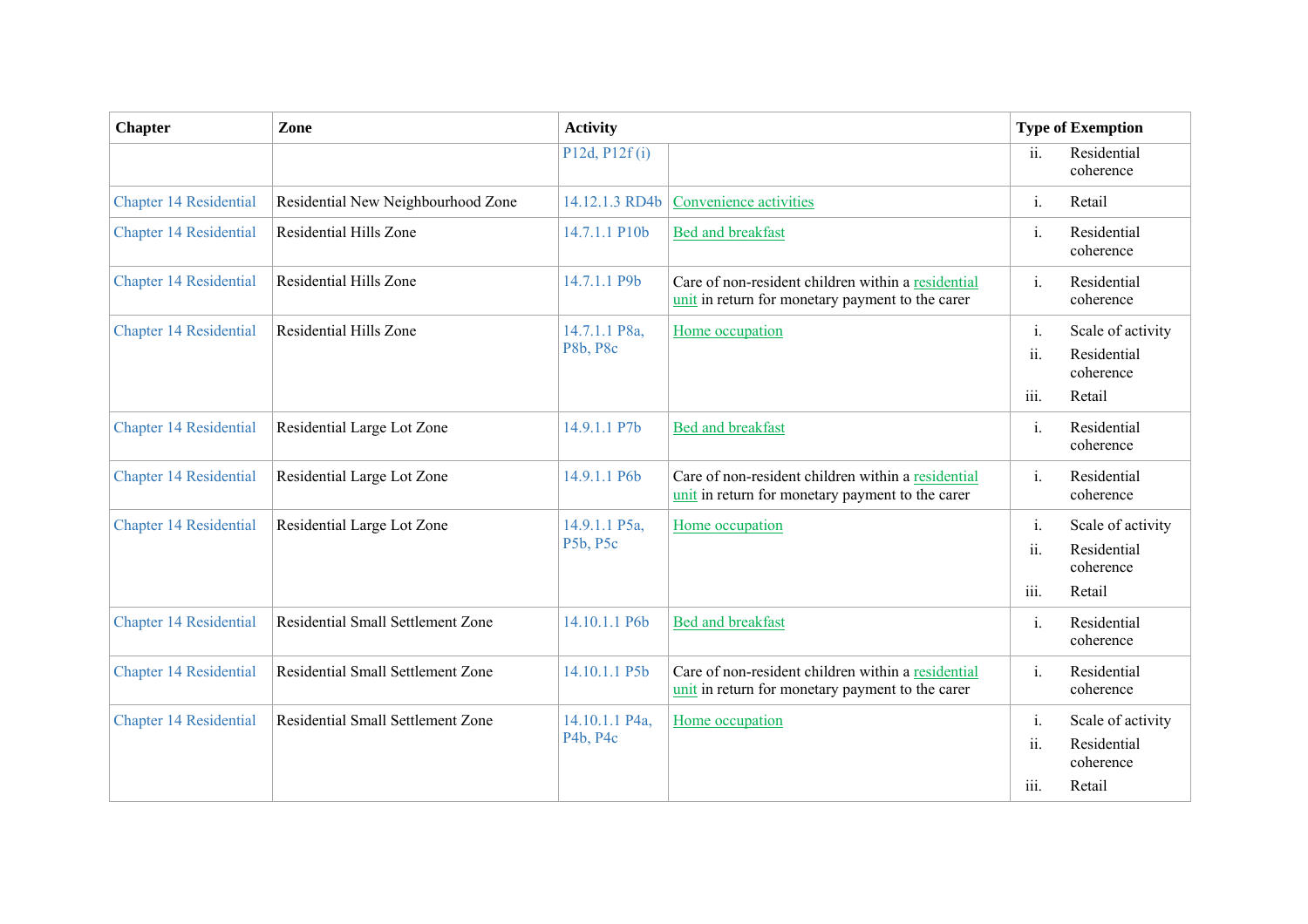### **Appendix 9.3.7.4.2 - Central City Heritage Exemptions**

- a. The activities within a *heritage item* or *heritage setting* shall be exempt from compliance with the rules in other chapters as set out in the table below.
- b.These exemptions shall only apply as long as the protected heritage item remains in the heritage setting or has been granted resource consent for relocation within the same land parcel.

| Zone                                                          | <b>Activity</b>                  |                                       |                                          | <b>Type of Exemption</b>         |  |  |
|---------------------------------------------------------------|----------------------------------|---------------------------------------|------------------------------------------|----------------------------------|--|--|
| Central City Business Zone                                    | 15.10.1.1 P13b, P13c, P13d, P13e | Residential activity                  | 1.                                       | Outdoor service space            |  |  |
|                                                               |                                  |                                       | ii.                                      | Minimum net floor area           |  |  |
|                                                               |                                  |                                       | iii.                                     | <b>Outdoor living space</b>      |  |  |
| Central City Business Zone                                    | $15.10.2.1$ a, b                 | Building setback and continuity       |                                          |                                  |  |  |
| Central City Business Zone                                    | 15.10.2.2                        | Verandas                              |                                          |                                  |  |  |
| Commercial Local Zone                                         | 15.5.1.1 P3                      | Retail activity excluding supermarket | i.                                       | Gross Leasable Floor Area        |  |  |
| Commercial Local Zone                                         | 15.5.1.1 P6                      | Second-hand goods outlet              | 1.                                       | <b>Gross Leasable Floor Area</b> |  |  |
| Commercial Local Zone                                         | 15.5.1.1 P7                      | Commercial services                   | i.                                       | <b>Gross Leasable Floor Area</b> |  |  |
| Commercial Local Zone                                         | 15.5.1.1 P10                     | Office                                | $\mathbf{1}$ .                           | Gross Leasable Floor Area        |  |  |
| Commercial Local Zone                                         | 15.5.1.1 P12                     | <b>Community facility</b>             | 1.                                       | <b>Gross Leasable Floor Area</b> |  |  |
| Commercial Local Zone                                         | 15.5.1.1 P13                     | <b>Health care facility</b>           | i.                                       | <b>Gross Leasable Floor Area</b> |  |  |
| Commercial Local Zone                                         | 15.5.1.1 P14                     | <b>Education activity</b>             | 1.                                       | <b>Gross Leasable Floor Area</b> |  |  |
| Commercial Local Zone                                         | 15.5.1.1 P15                     | Care facility                         | i.                                       | <b>Gross Leasable Floor Area</b> |  |  |
| Commercial Local Zone                                         | 15.5.1.1 P16                     | Preschools                            | 1.                                       | <b>Gross Leasable Floor Area</b> |  |  |
| Commercial Local Zone                                         | 15.5.1.1 P17                     | Spiritual activity                    | 1.                                       | Gross Leasable Floor Area        |  |  |
| <b>Commercial Local Zone</b><br>15.5.1.1 P19c, P19d (i), (ii) |                                  | Residential activity                  | Minimum net floor area<br>$\mathbf{1}$ . |                                  |  |  |
|                                                               |                                  |                                       | ii.                                      | Outdoor service space            |  |  |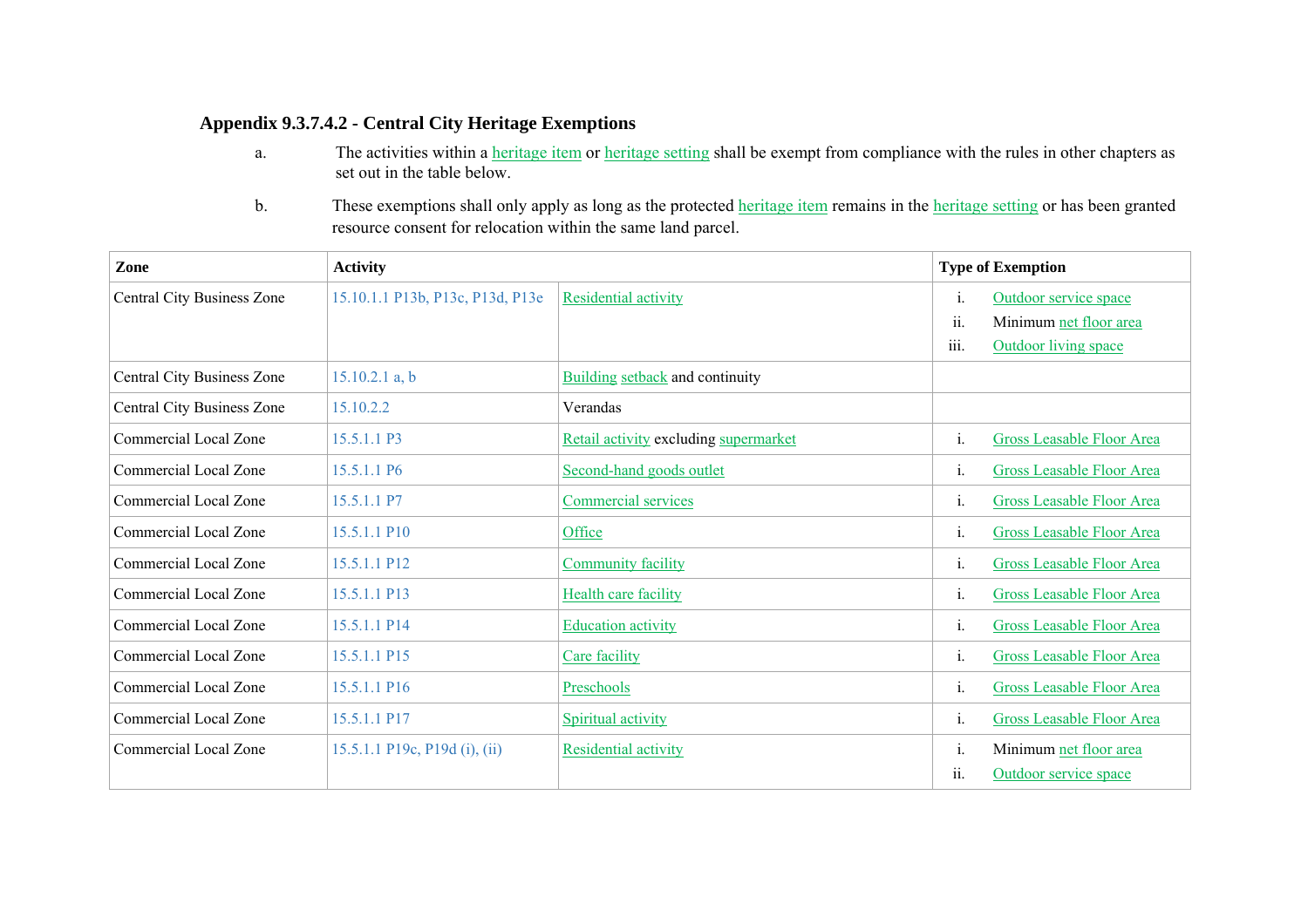| Zone                                                            | <b>Activity</b> |                                                                                                                                                                                       |           | <b>Type of Exemption</b>                   |  |  |
|-----------------------------------------------------------------|-----------------|---------------------------------------------------------------------------------------------------------------------------------------------------------------------------------------|-----------|--------------------------------------------|--|--|
|                                                                 |                 |                                                                                                                                                                                       | 111.      | Indoor storage space                       |  |  |
| Commercial Local Zone                                           | 15.5.1.1 P9     | Food and beverage outlet                                                                                                                                                              | 1.        | <b>Gross Leasable Floor Area</b>           |  |  |
| Commercial Local Zone                                           | 15.5.2.2 b      | Street scene                                                                                                                                                                          |           |                                            |  |  |
| Residential Central City Zone                                   | 14.6.1.1 P7     | Care of non-resident children within a residential unit in<br>return for monetary payment to the carer                                                                                |           | Residential coherence                      |  |  |
| Residential Central City Zone                                   | 14.6.1.1 P8     | Any non-residential activity up to 40m <sup>2</sup> Gross Floor Area<br>(including any area of outdoor storage) that is otherwise<br>not provided for under Rule 14.13.2.1 P9 and P10 | 1.<br>ii. | Scale of activity<br>Residential coherence |  |  |
| All zones outside the Specific<br>Purpose (Lyttelton Port) Zone | 7.4.2.1 d       | Car parking maximum area                                                                                                                                                              |           | Car parking                                |  |  |
| All zones outside the Specific<br>Purpose (Lyttelton Port) Zone | 7.4.2.1 e       | Car parking dimensions                                                                                                                                                                |           | Car parking                                |  |  |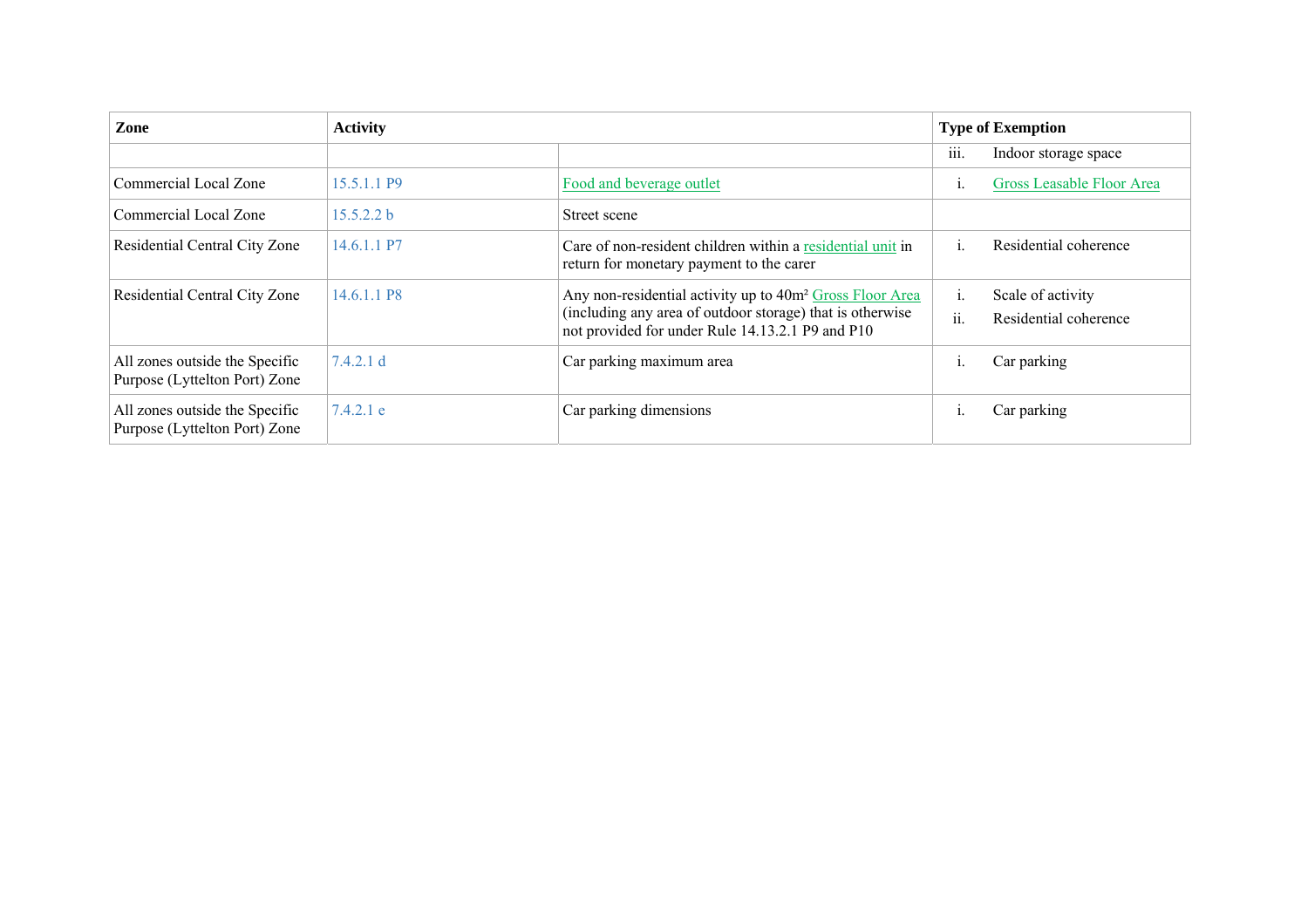# **Appendix 9.3.7.5 - Heritage Works Plan**

Heritage Works include Reconstruction, Restoration, and Heritage Upgrade Works and may also include Repairs, Maintenance and Heritage Investigative and Temporary Works that are otherwise permitted activities, but are incorporated as part of these other works.

## **1. Principles**

- 1.1 The Heritage Works Plan shall be prepared, and the Heritage Works shall be undertaken, in accordance with the following matters:
- 1.2 The objective and policies of Section 9.3.2 of the District Plan;
- 1.3 The heritage item is made and kept safe for future occupation in terms of compliance with required seismic standards and Building Act requirements;
- 1.4 The degree of intervention should be kept to a practical minimum;
- 1.5 Traditional methods and materials should be given preference, except where new materials are necessary for reasons of safety, compliance and performance; and
- 1.6 The Heritage Works are for the purpose of facilitating ongoing viable uses of heritage items.

### **2. The Heritage Works Plan shall:**

- 2.1 Include the documentation process to be used to capture a comprehensive photographic record of the heritage item prior to Heritage Works commencing, while they are being undertaken (particularly to record revealed heritage fabric) and once completed.
- 2.2 Contain a description and plans, elevations and cross sections (scope of works) showing those parts of the heritage item which are subject to the Heritage Works. These are to be accompanied by an assessment by the heritage professional in regards to the effect on heritage fabric.
- 2.3 Provide a description of the techniques to be used to undertake the Heritage Works described in clause 2.2 above.
- 2.4 Include a Temporary Protection Plan where this is necessary to prevent further damage to the heritage item or damage to the heritage setting, during the Heritage Works.
- 2.5 Identify any special skills required for undertaking the Heritage Works (e.g. stonemasonry, glass, timber).
- 2.6 Where relevant be accompanied by a chartered structural engineer's assessment addressing:
	- the damage;
	- with regard to the effects on *heritage fabric*, the options considered for undertaking the works; and
	- the engineering design documentation for the chosen option.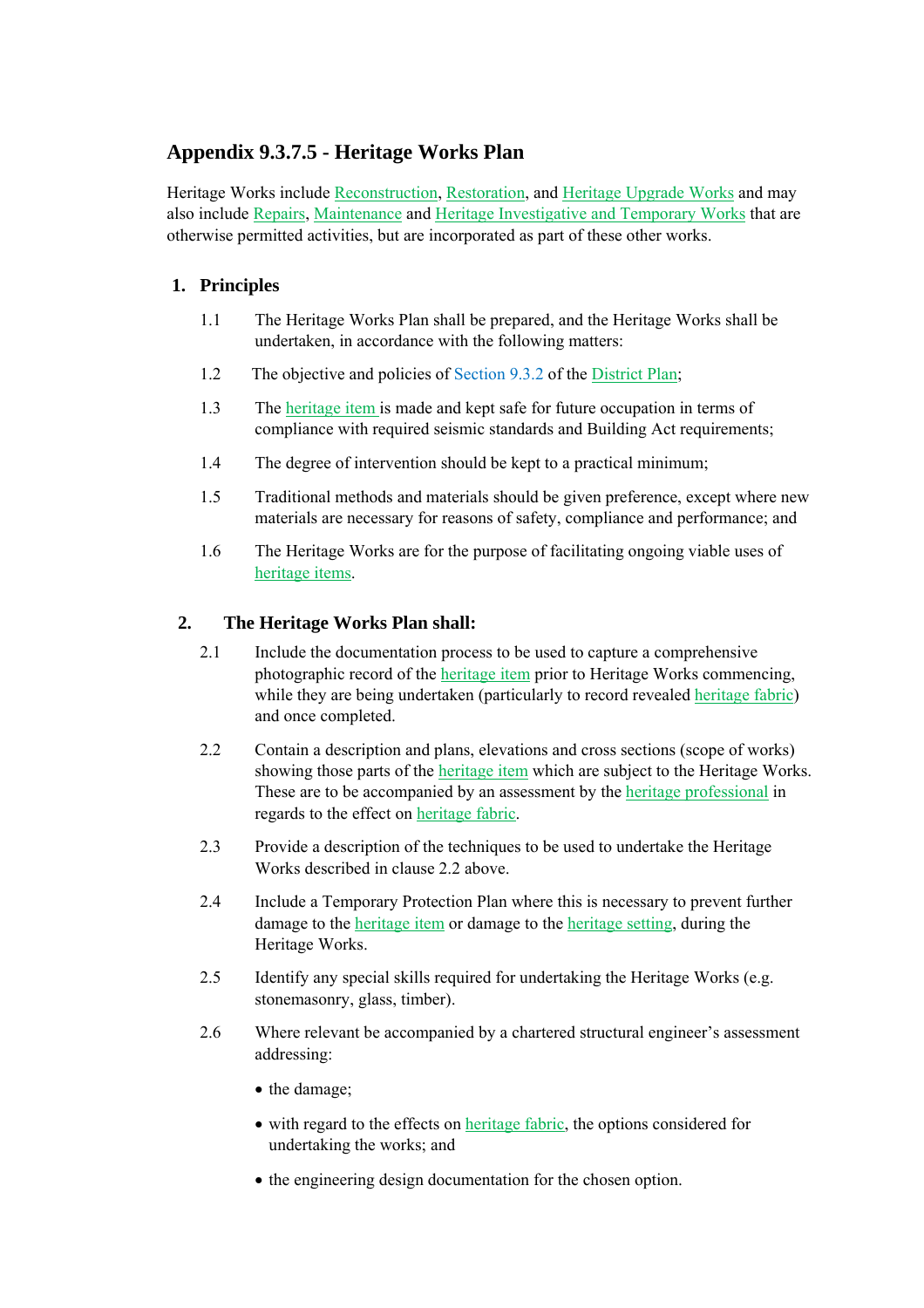2.7 Specify the timeframe required to complete the Heritage Works, and nominate the heritage professional who will be responsible for overseeing the works.

The level of information provided under each of  $2.1 - 2.7$  shall be commensurate with the nature and scale of the proposed works.

#### **3. Need for further works**

3.1 The Heritage Works Plan may be amended should investigative works or Building Act requirements lead to the need for additional work or modifications to the Heritage Works Plan as originally submitted. In this case, an amendment to the Heritage Works Plan shall be submitted to the Council.

#### **4. Preparation**

- 4.1 The Heritage Works Plan shall be prepared and signed by:
	- (i) A heritage professional; and
	- (ii) A chartered structural engineer, where any works affect structural elements of the heritage item; and
	- (iii) Where required, any other relevant expert with respect to compliance with other provisions of the Building Act.
- 4.2 For the purposes of clause 4.1(i), a heritage professional is defined in Chapter 2 **Definitions**
- 4.3 The Heritage Works Plan shall include confirmation that the heritage professional meets the relevant criteria in the heritage professional definition, and shall provide evidence of the person's role in the projects relied on for the purpose of that definition. The evidence provided must demonstrate that the person's experience in heritage conservation is relevant to the nature of the works and the heritage fabric being considered.

### **5. Certification**

5.1 The Council shall certify that the Heritage Works Plan (or any subsequent amendments) has been prepared in accordance with Clauses 1 - 4 above.

# **Appendix 9.3.7.6 - Certification of Non-Heritage Fabric**

#### **1. Principles**

An assessment to confirm fabric is not heritage fabric shall be undertaken in accordance with the following matters:

- 1.1 An understanding of the heritage significance of the heritage fabric, including within the context of the significance of the heritage item as a whole, shall be established before assessing and identifying non-heritage fabric.
- 1.2 Identification of non-heritage fabric shall be informed by relevant and recent documentation and through visual inspections.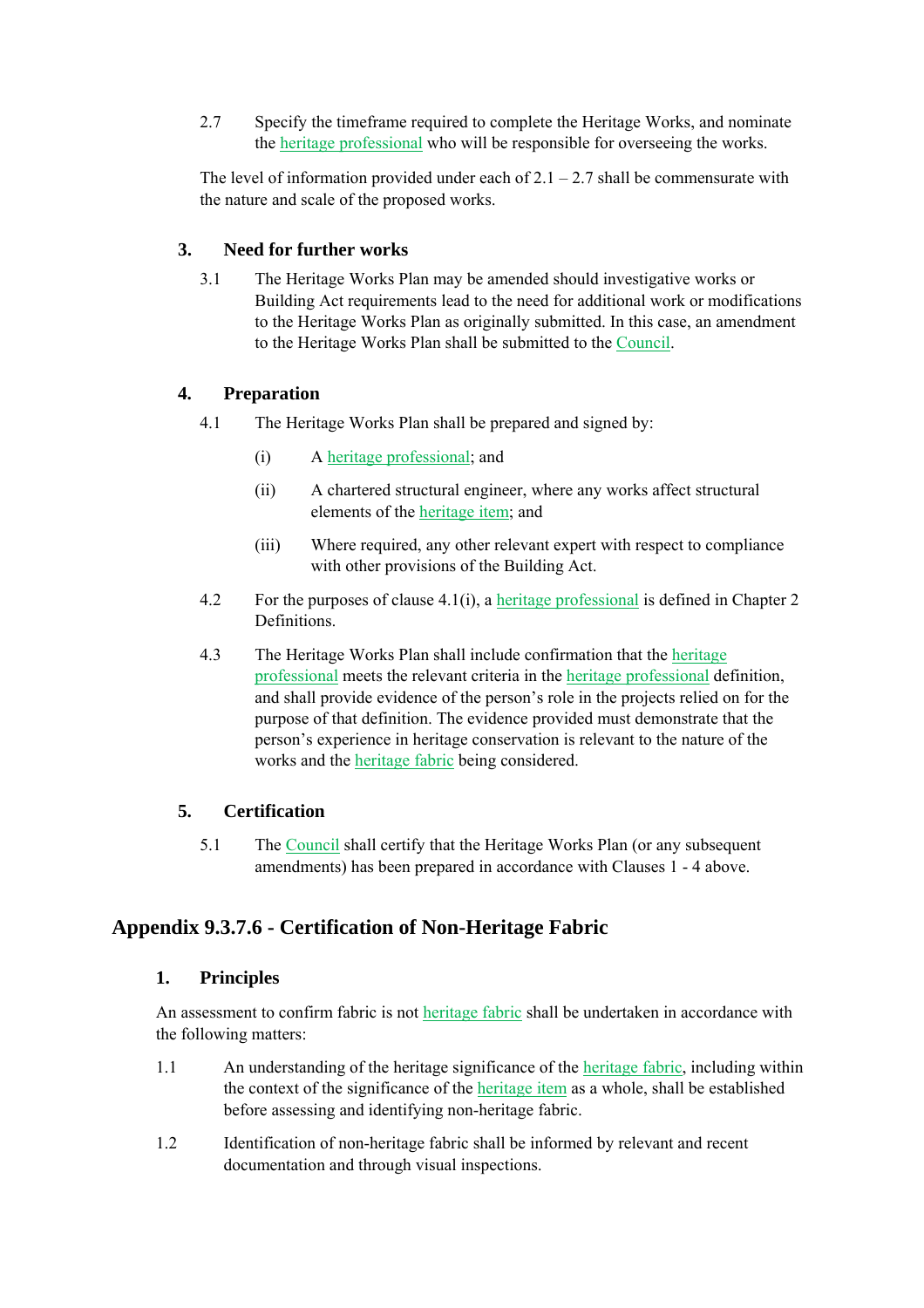- 1.3 The purpose of the documentation and visual inspections is to assist in determining factors such as: evidence of age of the fabric; context; and other relevant information about the item and fabric; new information about the significance of materials/fabric (particularly in the case of interior heritage fabric which is included in the Register of Interior Heritage Fabric for that heritage item, see Appendix 9.3.5.2 –Schedule of Significant Historic Heritage).
- 1.4 Documentary sources include (but are not limited to): conservation plans, conservation reports, detailed heritage assessment reports, resource consent history, building or planning files, architectural plans, photographs, the Heritage Statement of Significance of the heritage item.

### **2. Preparation and documentation to confirm non-heritage fabric**

The documentation required to prepare and confirm non-heritage fabric shall include the following:

- 2.1 Documentary sources consulted and relied upon. As a minimum these shall include any relevant conservation plan, where this is available and the relevant Heritage Statement of Significance.
- 2.2 The dates of site visit(s) undertaken, (which must include a visit in the period subsequent to any previous modifications of the fabric or area being assessed).
- 2.3 A record of any second opinion or peer review that has been obtained.
- 2.4 Confirmation that in the heritage professional opinion, and having regard to Clauses 1.1 and 1.2 above the fabric does not make any contribution to the overall significance of the heritage item. This shall include an explanation of how this opinion has been formed.

### **3. Confirmation**

- 3.1 The confirmation of non-heritage fabric shall be prepared and signed by a heritage professional, and shall include: confirmation that the heritage professional meets the relevant criteria in the heritage professional definition and evidence of the person's role in the projects relied on for the purpose of that definition.
- 3.2 The evidence provided must demonstrate that the person's experience in heritage conservation is relevant to the nature of the heritage fabric being considered.

### **4. Definitions**

4.1 For the purposes of clause 3, a heritage professional is defined in Chapter 2 Definitions.

### **5. Certification**

5.1 The Council shall certify that the documentation confirming non-heritage fabric is in accordance with Clauses 1 - 4 above.